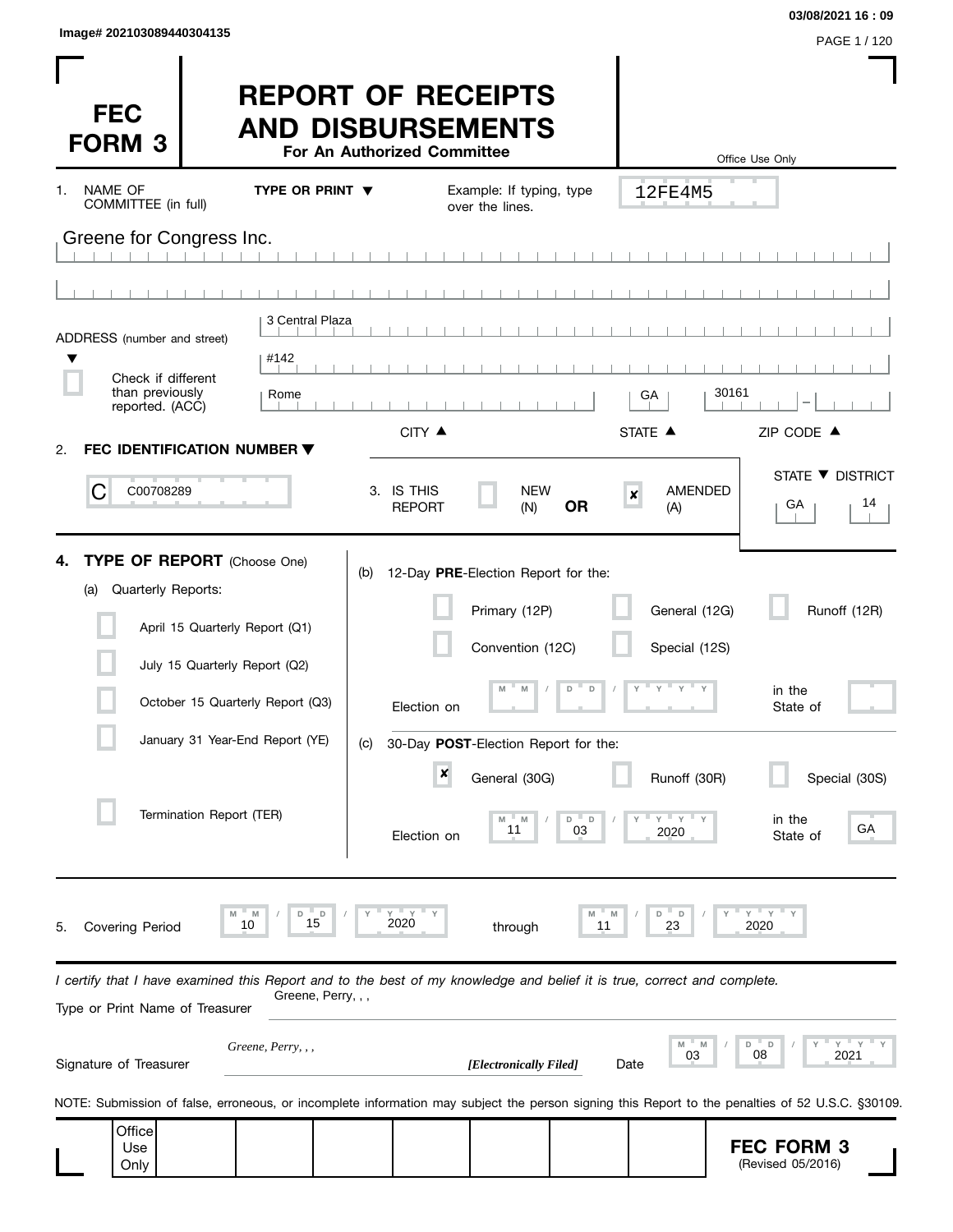**SUMMARY PAGE**

**COLUMN B**

# , , . , , . , , . , , . , , . , , .  **M M / D D / Y Y Y Y M M / D D / Y Y Y Y Election Cycle-to-Date COLUMN A This Period** 6. Net Contributions (other than loans) (a) Total Contributions (other than loans) (from Line 11(e)) .... (b) Total Contribution Refunds (from Line 20(d)) .................................. (c) Net Contributions (other than loans) (subtract Line 6(b) from Line 6(a)) ...... 7. Net Operating Expenditures (a) Total Operating Expenditures FEC **Form 3** (Revised 05/2016) **PAGE 2** / 120 of Receipts and Disbursements Report Covering the Period: From: 10 15 2020 To: Write or Type Committee Name Greene for Congress Inc. Image# 202103089440304136<br>
FEC Form 3 (Revised 05/2016) of Receipts and Disbursements<br>
Write or Type Committee Name<br>
Greene for Congress Inc.<br>
Report Covering the Period: From: Marina 19 Page 11 2020<br>
PAGE 2 / 120<br>
Report

| (b) Total Offsets to Operating |
|--------------------------------|
| Expenditures (from Line 14)    |

- (c) Net Operating Expenditures (subtract Line 7(b) from Line 7(a)) ......
- 8. Cash on Hand at Close of Reporting Period (from Line 27).................
- 9. Debts and Obligations Owed **TO** the Committee (Itemize all on Schedule C and/or Schedule D) ................
- 10. Debts and Obligations Owed **BY** the Committee (Itemize all on Schedule C and/or Schedule D) ................

## **For further information contact:**

, , . 308990.34

 $\sim$  0.0

0.00

 $500000.00$ 

, , . , , .

, , . , , .

, , . , , .

Federal Election Commission 999 E Street, NW Washington, DC 20463

Toll Free 800-424-9530 Local 202-694-1100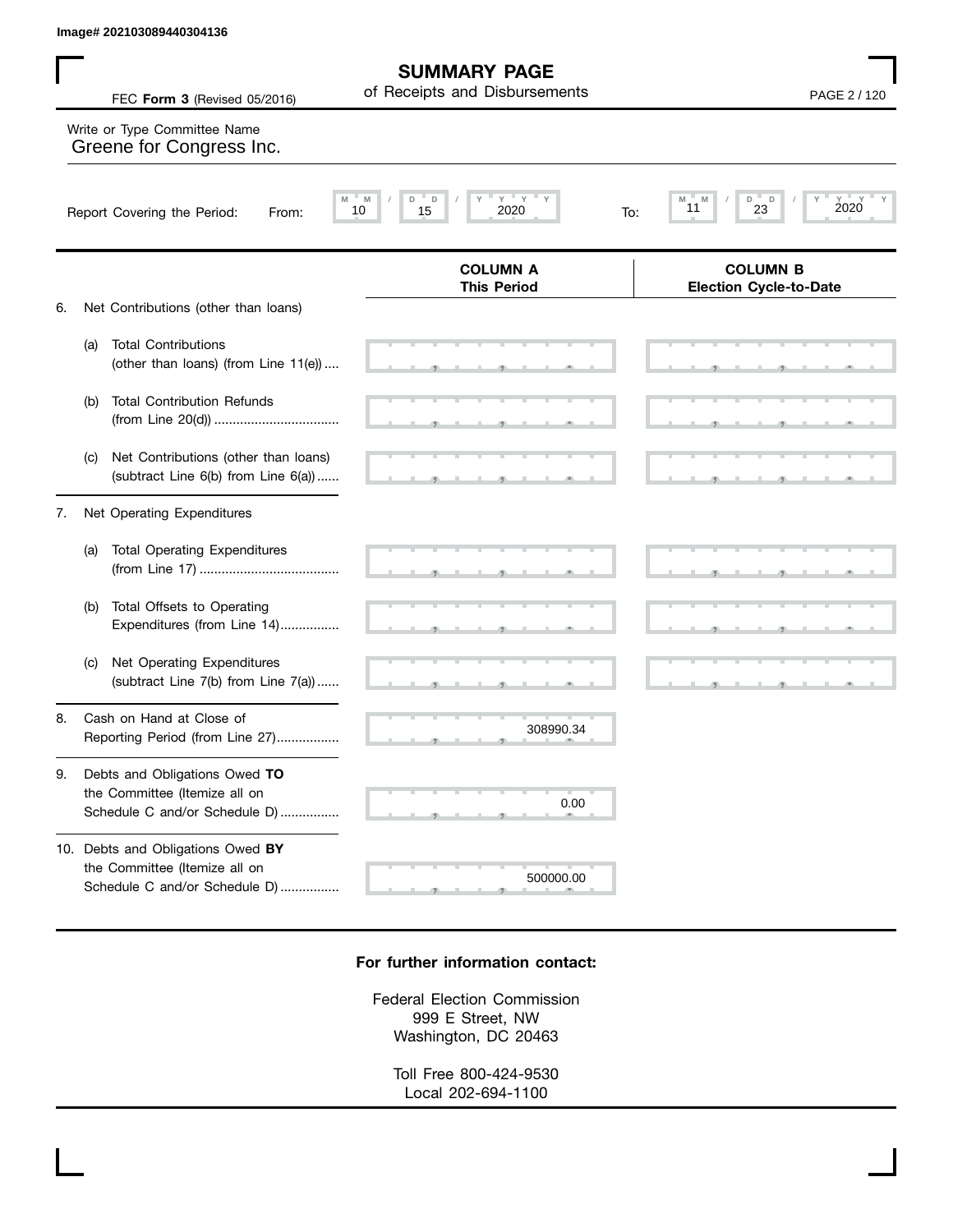# lmage# 202103089440304137<br>**(20,134,6BP) (@DIDENTERENT OF THE USITS THE USITS TE SOC FILES TE SOCT HE USITS HE USITS HE USITS HE USITS TE S**

Ī **Form/Schedule: F3A Transaction ID :** 

> Amendment per Form 99 submitted to RFAI. The political contribution from Louie Gohmert for Congress was made through an online platform, Anedot, on Friday, October 30, 2020 as time stamped. Because the record was not an individual, and rather a Federal Committee, it was not imported into the FrontRunner reporting software through an automated process when it occurred. On Monday, November 2, when the contribution batch and its details transferred, the receipt was accepted by the campaign. The manual review of the receipt when it was accepted on Monday, November 2, was updated with pertinent details such as the FEC committee ID number, and the receipt record was created at this time in the filing software using webhook data from the processor concerning when the donor originated the contribution. To this end, the Committee accepted the contribution on November 2, outside the 48-hour reporting window, and included the contribution receipt on its Post General Report. We will amend the Post General Report to show the date the Committee accepted the contribution from Louie Gohmert for Congress.

**Form/Schedule: Transaction ID:**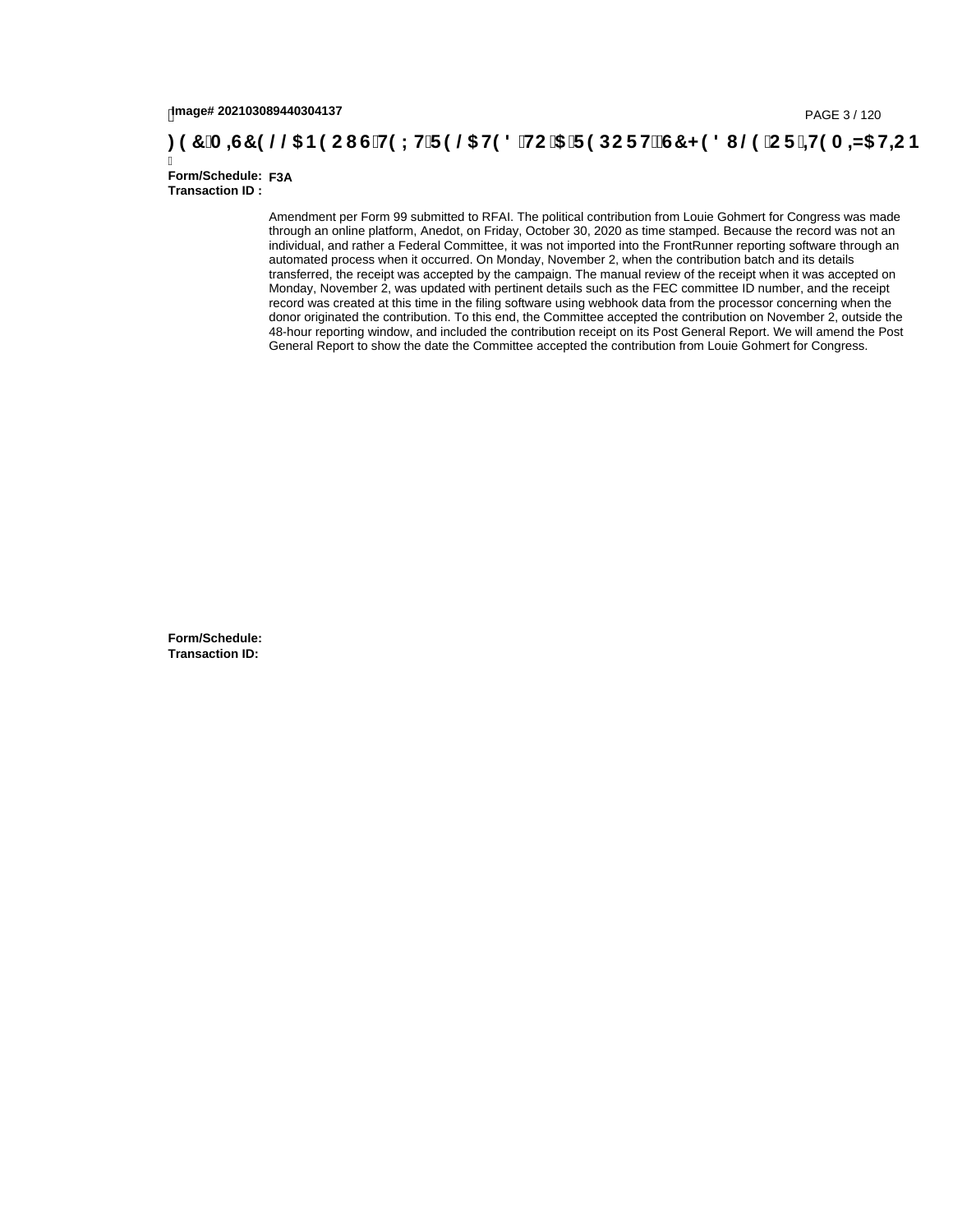#### **Image# 202103089440304138**

# **POST-ELECTION DETAILED SUMMARY PAGE**

Report of Receipts and Disbursements

• If the candidate participated in the general election, use this form for the 30-day Post-General report.

• If the candidate did NOT participate in the general election, use this form for the Year-end report covering through December 31 of the election year (due on January 31).

This form is used in lieu of filling out Line Numbers 6 through 7 on Page 2 (Summary Page) and Pages 3 and 4 (the Detailed Summary Page) for the last report filed by a candidate during the current election cycle.

Write or Type Committee Name

### Greene for Congress Inc.

**FEC Form 3** (Revised 07/05)

|    | <b>COLUMN B</b>                                                                                                                                            | <b>COLUMN C</b><br><b>Total for</b>                                                                        |
|----|------------------------------------------------------------------------------------------------------------------------------------------------------------|------------------------------------------------------------------------------------------------------------|
| 11 | $D - I - D$<br><b>LEY LE</b><br>V<br>03<br>2020<br>(date of general election)                                                                              | $D - I - D$<br>$-Y - Y - I$<br>$M - M$<br>11<br>2020<br>04<br>(date after general election)                |
|    |                                                                                                                                                            | through<br>M<br>M<br>$D - D$<br><b>LEYTEY L</b><br>T<br>2020<br>11<br>23<br>(last day of reporting period) |
|    | 594082.52                                                                                                                                                  | 39520.00                                                                                                   |
|    | 342395.04                                                                                                                                                  | 391231.50                                                                                                  |
|    | 936477.56                                                                                                                                                  | 430751.50                                                                                                  |
|    | 5000.00                                                                                                                                                    | 0.00                                                                                                       |
|    | Individuals/Persons Other than<br>Itemized (use Schedule A)<br>55773.40<br>408879.91<br>(iii) Total of contributions from individuals<br>464653.31<br>0.00 | Election Cycle Total as of<br>$M - M$                                                                      |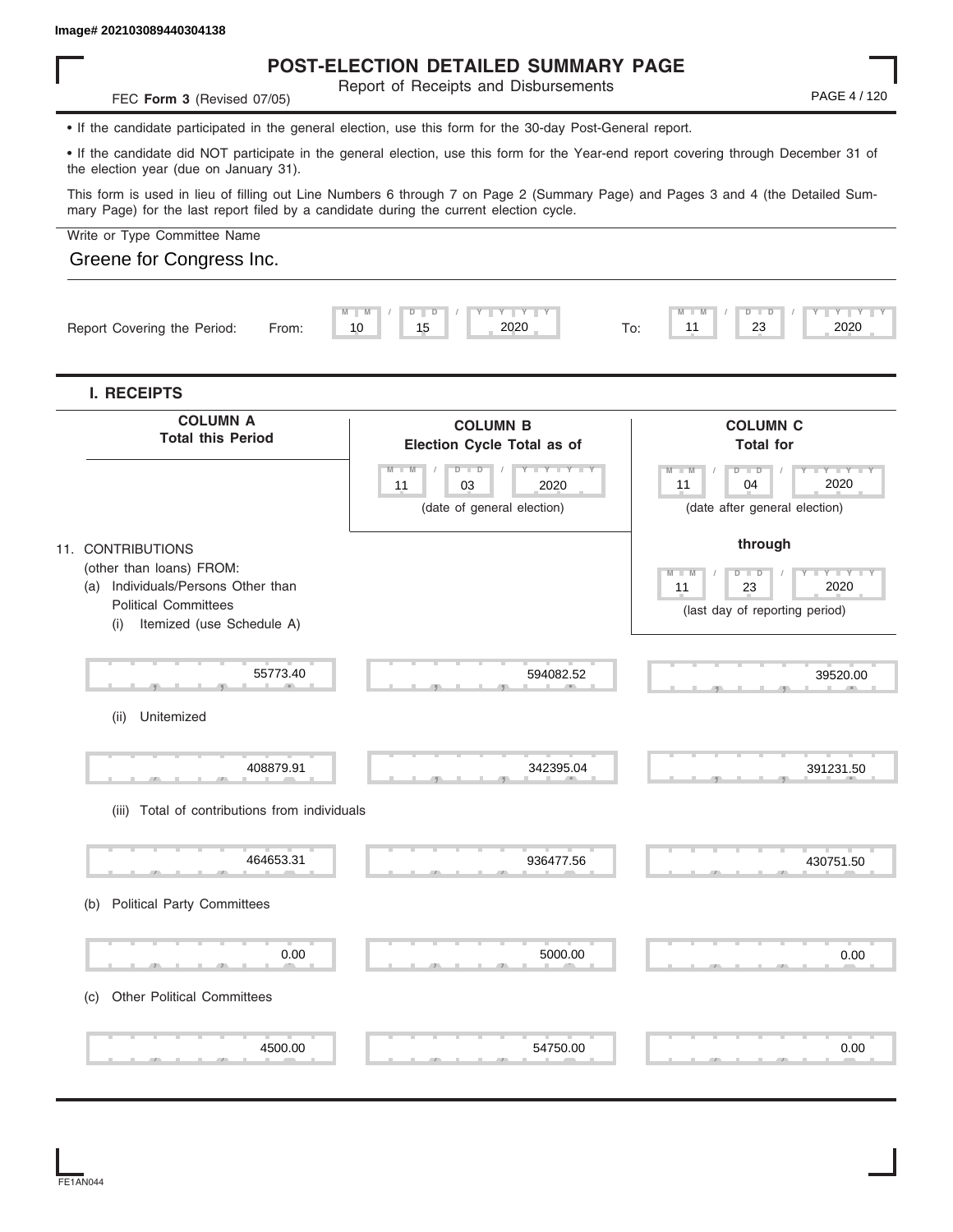| Image# 202103089440304139                                                              |                                                                                                         |                                                                                                                                      |
|----------------------------------------------------------------------------------------|---------------------------------------------------------------------------------------------------------|--------------------------------------------------------------------------------------------------------------------------------------|
|                                                                                        | <b>POST-ELECTION DETAILED SUMMARY PAGE</b>                                                              |                                                                                                                                      |
| FEC Form 3 (Revised 1/01)                                                              | Report of Receipts and Disbursements                                                                    | PAGE 5 / 120                                                                                                                         |
| <b>COLUMN A</b><br><b>Total this Period</b>                                            | <b>COLUMN B</b><br>Election Cycle Total as of *<br>(date of general election)<br>* See page 5 for date) | <b>COLUMN C</b><br>Total for * (date after general election)<br>through * (last day of reporting period)<br>(* See page 5 for dates) |
| (d) The Candidate                                                                      |                                                                                                         |                                                                                                                                      |
| 0.00                                                                                   | 453649.89                                                                                               | 0.00                                                                                                                                 |
| TOTAL CONTRIBUTIONS (other than loans) (add Lines 11(a)(iii), (b), (c) and (d))<br>(e) |                                                                                                         |                                                                                                                                      |
| 469153.31                                                                              | 1449877.45                                                                                              | 430751.50                                                                                                                            |
| 12. TRANSFERS FROM OTHER AUTHORIZED COMMITTEES                                         |                                                                                                         |                                                                                                                                      |
| 0.00                                                                                   | 0.00                                                                                                    | 0.00                                                                                                                                 |
| 13. LOANS:<br>(a) Made or Guaranteed by the Candidate                                  |                                                                                                         |                                                                                                                                      |
| 0.00                                                                                   | 950000.00                                                                                               | 0.00                                                                                                                                 |
| All Other Loans<br>(b)                                                                 |                                                                                                         |                                                                                                                                      |
| 0.00                                                                                   | 0.00                                                                                                    | 0.00                                                                                                                                 |
| (c) TOTAL LOANS (add Lines 13(a) and (b))                                              |                                                                                                         |                                                                                                                                      |
| 0.00                                                                                   | 950000.00                                                                                               | 0.00                                                                                                                                 |
| 14. OFFSETS TO OPERATING EXPENDITURES (Refunds, rebates, etc.)                         |                                                                                                         |                                                                                                                                      |
| 0.00                                                                                   | 4590.61                                                                                                 | 0.00                                                                                                                                 |
| 15. OTHER RECEIPTS (Dividends, Interest, etc.)                                         |                                                                                                         |                                                                                                                                      |
| 200.00                                                                                 | 2200.00                                                                                                 | 0.00                                                                                                                                 |
| 16. TOTAL RECEIPTS (add 11(e), 12, 13(c), 14 and 15)                                   |                                                                                                         |                                                                                                                                      |
| 469353.31                                                                              | 2406668.06                                                                                              | 430751.50                                                                                                                            |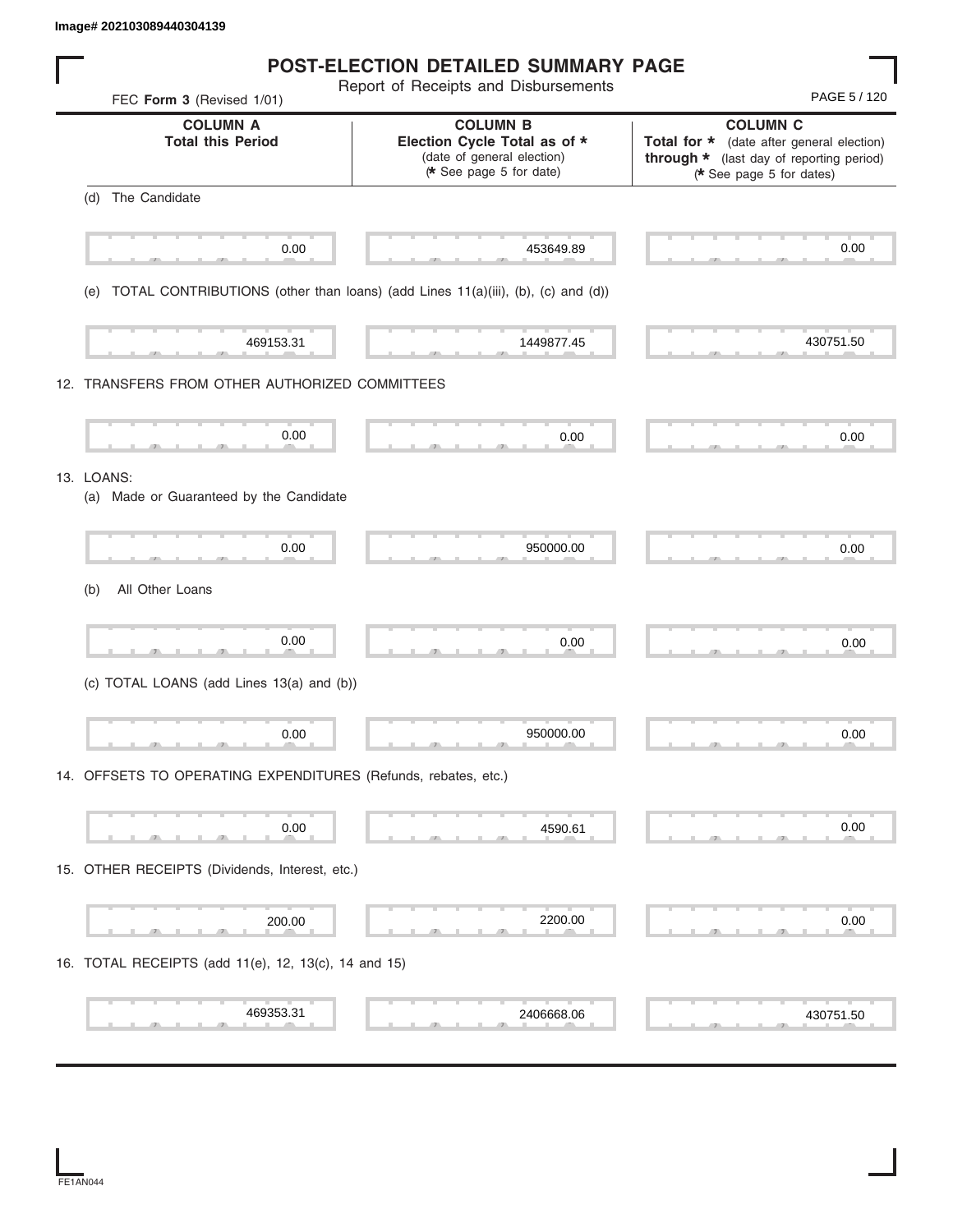| Image# 202103089440304140                                                                   |                                                                                                         |                                                                                                                                      |
|---------------------------------------------------------------------------------------------|---------------------------------------------------------------------------------------------------------|--------------------------------------------------------------------------------------------------------------------------------------|
|                                                                                             | <b>POST-ELECTION DETAILED SUMMARY PAGE</b>                                                              |                                                                                                                                      |
| FEC Form 3 (Revised 1/01)                                                                   | Report of Receipts and Disbursements                                                                    | PAGE 6 / 120                                                                                                                         |
| Write or Type Committee Name                                                                |                                                                                                         |                                                                                                                                      |
| Greene for Congress Inc.                                                                    |                                                                                                         |                                                                                                                                      |
| 10<br>Report Covering the Period:<br>From:                                                  | Y T Y T<br>$\overline{\mathsf{M}}$<br>D<br>$\overline{D}$<br>2020<br>15                                 | Y I Y I Y<br>D<br>D<br>23<br>2020<br>11<br>To:                                                                                       |
| <b>II. DISBURSEMENTS</b>                                                                    |                                                                                                         |                                                                                                                                      |
| <b>COLUMN A</b><br><b>Total this Period</b>                                                 | <b>COLUMN B</b><br>Election Cycle Total as of *<br>(date of general election)<br>* See page 5 for date) | <b>COLUMN C</b><br>Total for * (date after general election)<br>through * (last day of reporting period)<br>(* See page 5 for dates) |
| 17. OPERATING EXPENDITURES                                                                  |                                                                                                         |                                                                                                                                      |
| 292977.00                                                                                   | 1810544.34                                                                                              | 250181.03                                                                                                                            |
| 18. TRANSFERS TO OTHER AUTHORIZED COMMITTEES                                                |                                                                                                         |                                                                                                                                      |
| 0.00                                                                                        | 0.00                                                                                                    | 0.00                                                                                                                                 |
| 19. LOAN REPAYMENTS:<br>(a) Of Loans Made or Guaranteed by the Candidate                    |                                                                                                         |                                                                                                                                      |
| 0.00                                                                                        | 450000.00                                                                                               | 0.00                                                                                                                                 |
| Of All Other Loans<br>(b)                                                                   |                                                                                                         |                                                                                                                                      |
| 0.00                                                                                        | 0.00                                                                                                    | 0.00                                                                                                                                 |
| (c) TOTAL LOAN REPAYMENTS (add Lines 19(a) and 19(b))                                       |                                                                                                         |                                                                                                                                      |
| 0.00                                                                                        | 450000.00                                                                                               | 0.00                                                                                                                                 |
| 20. REFUNDS OF CONTRIBUTIONS TO:<br>(a) Individuals/Persons Other Than Political Committees |                                                                                                         |                                                                                                                                      |
| 0.00                                                                                        | 17703.85                                                                                                | 0.00                                                                                                                                 |
| <b>Political Party Committees</b><br>(b)                                                    |                                                                                                         |                                                                                                                                      |
| 0.00                                                                                        | 0.00                                                                                                    | 0.00                                                                                                                                 |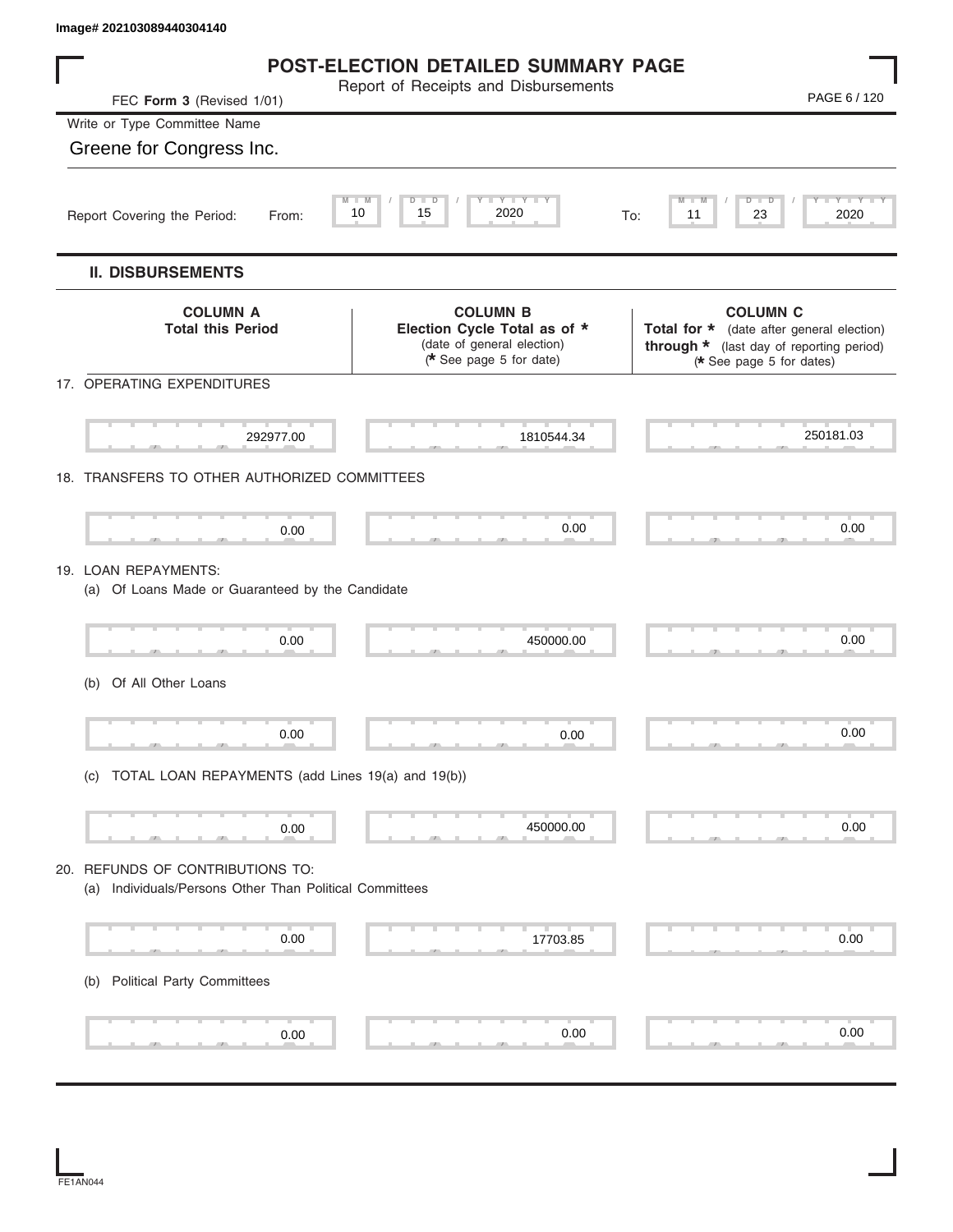|     | $m$ ggun 202100000-11000-1111                                                 |                                                                                                                               |                                                                                                                                      |
|-----|-------------------------------------------------------------------------------|-------------------------------------------------------------------------------------------------------------------------------|--------------------------------------------------------------------------------------------------------------------------------------|
|     |                                                                               | <b>POST-ELECTION DETAILED SUMMARY PAGE</b>                                                                                    |                                                                                                                                      |
|     | FEC Form 3 (Revised 1/01)                                                     | Report of Receipts and Disbursements                                                                                          | PAGE 7/120                                                                                                                           |
|     | <b>COLUMN A</b><br><b>Total this Period</b>                                   | <b>COLUMN B</b><br>Election Cycle Total as of *<br>(date of general election)<br>* See page 5 for date)                       | <b>COLUMN C</b><br>Total for * (date after general election)<br>through * (last day of reporting period)<br>(* See page 5 for dates) |
|     | Other Political Committees (such as PACs)<br>(c)                              |                                                                                                                               |                                                                                                                                      |
|     | 0.00                                                                          | 0.00                                                                                                                          | 0.00                                                                                                                                 |
|     | TOTAL CONTRIBUTION REFUNDS (add Lines 20(a), (b) and (c))<br>(d)              |                                                                                                                               |                                                                                                                                      |
|     | 0.00                                                                          | 17703.85                                                                                                                      | 0.00                                                                                                                                 |
|     | 21. OTHER DISBURSEMENTS                                                       |                                                                                                                               |                                                                                                                                      |
|     | 0.00                                                                          | 0.00                                                                                                                          | 0.00                                                                                                                                 |
|     | 22. TOTAL DISBURSEMENTS (add Lines 17, 18, 19(c), 20(d) and 21)               |                                                                                                                               |                                                                                                                                      |
|     | 292977.00                                                                     | 2278248.19                                                                                                                    | 250181.03                                                                                                                            |
|     | 469153.31                                                                     | (Note: Substitute in lieu of Line #6 of Summary Page for this report only; subtract Line 20(d) from Line 11(e))<br>1432173.60 | 430751.50                                                                                                                            |
|     | IV. NET OPERATING EXPENDITURES                                                |                                                                                                                               |                                                                                                                                      |
|     |                                                                               | (Note: Substitute in lieu of Line #7 of Summary Page for this report only; subtract Line 14 from Line 17)                     |                                                                                                                                      |
|     | 292977.00                                                                     | 1805953.73                                                                                                                    | 250181.03                                                                                                                            |
|     | <b>V. CASH SUMMARY</b>                                                        |                                                                                                                               |                                                                                                                                      |
|     |                                                                               |                                                                                                                               | 132614.03                                                                                                                            |
|     |                                                                               |                                                                                                                               | 469353.31                                                                                                                            |
| 25. |                                                                               |                                                                                                                               | 601967.34                                                                                                                            |
|     |                                                                               |                                                                                                                               | 292977.00                                                                                                                            |
|     | 27. CASH ON HAND AT CLOSE OF REPORTING PERIOD (subtract Line 26 from Line 25) |                                                                                                                               | 308990.34                                                                                                                            |

FE1AN044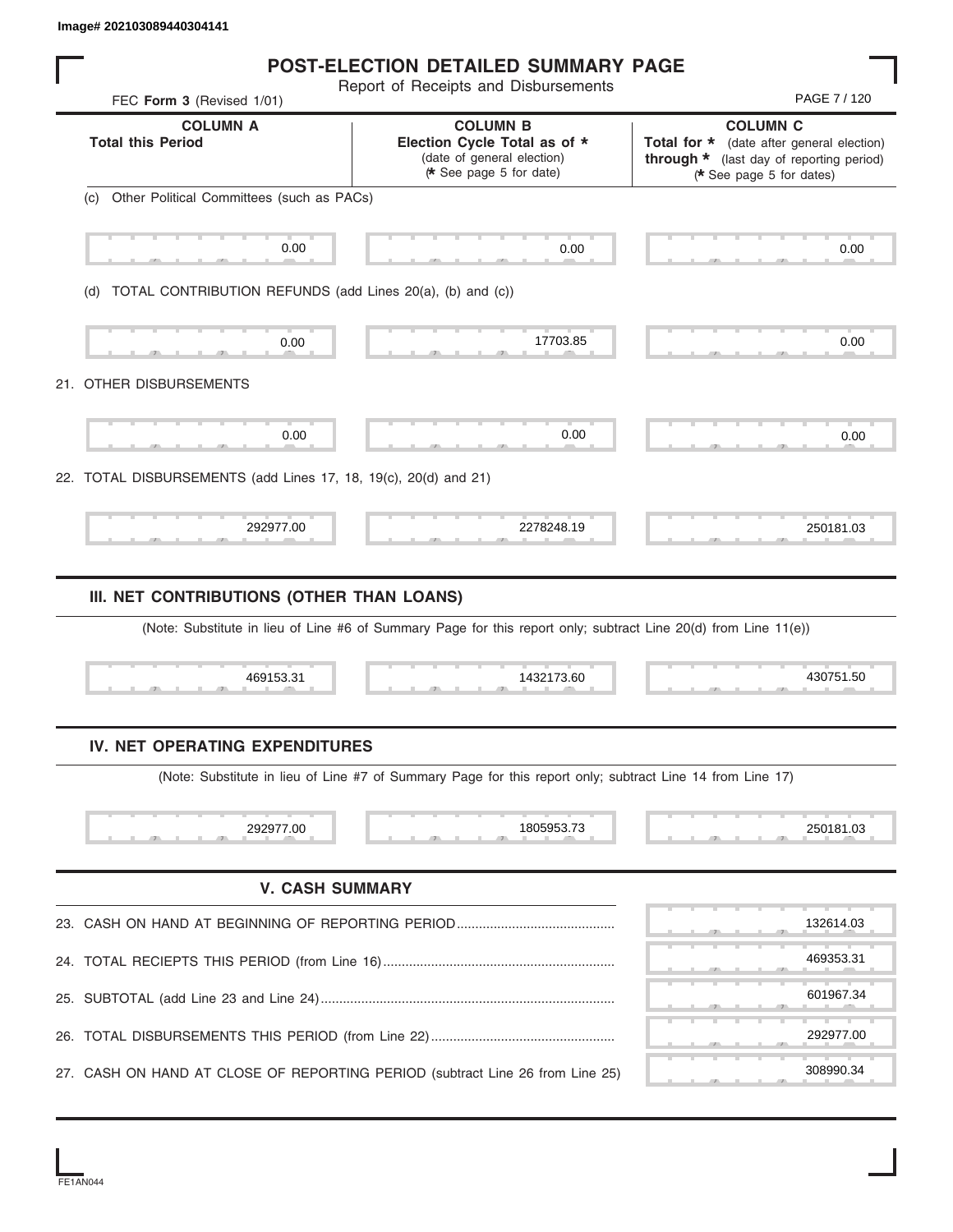| <b>SCHEDULE A (FEC Form 3)</b> |                                                                              |                                                   | 8<br><b>PAGE</b><br>OF<br>FOR LINE NUMBER:<br>120 |                                                                                                                                            |  |  |
|--------------------------------|------------------------------------------------------------------------------|---------------------------------------------------|---------------------------------------------------|--------------------------------------------------------------------------------------------------------------------------------------------|--|--|
| <b>ITEMIZED RECEIPTS</b>       |                                                                              | Use separate schedule(s)                          | (check only one)                                  |                                                                                                                                            |  |  |
|                                |                                                                              | for each category of the<br>Detailed Summary Page | $x _{11a}$<br>11 <sub>b</sub><br>11c<br>11d       |                                                                                                                                            |  |  |
|                                |                                                                              |                                                   |                                                   | 12<br>13a<br>13 <sub>b</sub><br>14<br>15                                                                                                   |  |  |
|                                |                                                                              |                                                   |                                                   | Any information copied from such Reports and Statements may not be sold or used by any person for the purpose of soliciting contributions  |  |  |
|                                |                                                                              |                                                   |                                                   | or for commercial purposes, other than using the name and address of any political committee to solicit contributions from such committee. |  |  |
|                                | NAME OF COMMITTEE (In Full)                                                  |                                                   |                                                   |                                                                                                                                            |  |  |
|                                | Greene for Congress Inc.                                                     |                                                   |                                                   |                                                                                                                                            |  |  |
|                                |                                                                              |                                                   |                                                   |                                                                                                                                            |  |  |
|                                | Full Name (Last, First, Middle Initial)                                      |                                                   |                                                   |                                                                                                                                            |  |  |
| Α.                             | Adams, David, , ,                                                            | Date of Receipt                                   |                                                   |                                                                                                                                            |  |  |
|                                | Mailing Address 3062 Anderson Street                                         |                                                   |                                                   | $M - M$<br>$Y - Y - Y - Y - Y$<br>$D$ $D$                                                                                                  |  |  |
|                                |                                                                              |                                                   |                                                   | 11<br>2020<br>09                                                                                                                           |  |  |
|                                | City                                                                         | State                                             | Zip Code                                          | Transaction ID: RPJQGBESHRJSNCSHXQN                                                                                                        |  |  |
|                                | Bonita                                                                       | CA                                                | 91902                                             |                                                                                                                                            |  |  |
|                                | FEC ID number of contributing                                                |                                                   |                                                   | Amount of Each Receipt this Period                                                                                                         |  |  |
|                                | federal political committee.                                                 | C                                                 |                                                   |                                                                                                                                            |  |  |
|                                |                                                                              |                                                   |                                                   | 500.00                                                                                                                                     |  |  |
|                                | Name of Employer<br><b>Adams Builders</b>                                    | Occupation                                        |                                                   |                                                                                                                                            |  |  |
|                                |                                                                              | Contractor                                        |                                                   | Memo Item                                                                                                                                  |  |  |
|                                | Receipt For: 2022                                                            |                                                   | Election Cycle-to-Date                            |                                                                                                                                            |  |  |
|                                | Primary<br>General<br>$\boldsymbol{x}$                                       |                                                   | 500.00                                            |                                                                                                                                            |  |  |
|                                | Other (specify) $\blacktriangledown$                                         |                                                   |                                                   |                                                                                                                                            |  |  |
|                                |                                                                              |                                                   |                                                   |                                                                                                                                            |  |  |
|                                | Full Name (Last, First, Middle Initial)                                      |                                                   |                                                   |                                                                                                                                            |  |  |
| В.                             | Amos, Amir, , ,                                                              | Date of Receipt                                   |                                                   |                                                                                                                                            |  |  |
|                                | Mailing Address 1323 West Walnut Avenue                                      |                                                   |                                                   | $\mathbf{y}$ $\mathbf{y}$<br>$M - M$<br>D<br>$\Box$<br>Y                                                                                   |  |  |
|                                | Suite 2 PMB 262                                                              |                                                   |                                                   | 30<br>2020<br>10                                                                                                                           |  |  |
|                                | City                                                                         | State                                             | Zip Code                                          | Transaction ID: RXABFR73CE8489QDBRFZ                                                                                                       |  |  |
|                                | Dalton                                                                       | GA                                                | 30720                                             |                                                                                                                                            |  |  |
|                                | FEC ID number of contributing                                                | C                                                 |                                                   | Amount of Each Receipt this Period                                                                                                         |  |  |
|                                | federal political committee.                                                 |                                                   |                                                   |                                                                                                                                            |  |  |
|                                | Name of Employer                                                             | Occupation                                        |                                                   | 25.00                                                                                                                                      |  |  |
|                                |                                                                              | Security Guard                                    |                                                   | Memo Item                                                                                                                                  |  |  |
|                                | <b>Walden Security</b>                                                       |                                                   |                                                   |                                                                                                                                            |  |  |
|                                | Receipt For: 2020<br>General                                                 |                                                   | Election Cycle-to-Date                            |                                                                                                                                            |  |  |
|                                | Primary<br>$\boldsymbol{\mathsf{x}}$<br>Other (specify) $\blacktriangledown$ |                                                   | 250.40                                            |                                                                                                                                            |  |  |
|                                |                                                                              |                                                   |                                                   |                                                                                                                                            |  |  |
|                                | Full Name (Last, First, Middle Initial)                                      |                                                   |                                                   |                                                                                                                                            |  |  |
|                                | Amos, Amir, , ,                                                              |                                                   |                                                   | Date of Receipt                                                                                                                            |  |  |
| C.                             | Mailing Address 1323 West Walnut Avenue                                      |                                                   |                                                   |                                                                                                                                            |  |  |
|                                | Suite 2 PMB 262                                                              |                                                   |                                                   | $Y \perp Y \perp Y$<br>$M - M$<br>$D$ $D$<br>11<br>09<br>2020                                                                              |  |  |
|                                | City                                                                         | State                                             | Zip Code                                          | <b>Transaction ID: R6NSWA9UPKRNDXTKU96</b>                                                                                                 |  |  |
|                                | Dalton                                                                       | GA                                                | 30720                                             |                                                                                                                                            |  |  |
|                                | FEC ID number of contributing                                                |                                                   |                                                   |                                                                                                                                            |  |  |
|                                | federal political committee.                                                 | С                                                 |                                                   | Amount of Each Receipt this Period                                                                                                         |  |  |
|                                |                                                                              |                                                   |                                                   |                                                                                                                                            |  |  |
|                                | Name of Employer                                                             | Occupation                                        |                                                   | 5.00                                                                                                                                       |  |  |
|                                | <b>Walden Security</b>                                                       | <b>Security Guard</b>                             |                                                   |                                                                                                                                            |  |  |
|                                | Receipt For: 2022                                                            |                                                   | Election Cycle-to-Date                            | Memo Item                                                                                                                                  |  |  |
|                                | Primary<br>General<br>$\boldsymbol{x}$                                       |                                                   |                                                   |                                                                                                                                            |  |  |
|                                | Other (specify) $\blacktriangledown$                                         |                                                   | 5.00                                              |                                                                                                                                            |  |  |
|                                |                                                                              |                                                   |                                                   |                                                                                                                                            |  |  |
|                                |                                                                              |                                                   |                                                   |                                                                                                                                            |  |  |
|                                |                                                                              |                                                   |                                                   | 530.00                                                                                                                                     |  |  |
|                                |                                                                              |                                                   |                                                   |                                                                                                                                            |  |  |
|                                |                                                                              |                                                   |                                                   |                                                                                                                                            |  |  |
|                                |                                                                              |                                                   |                                                   |                                                                                                                                            |  |  |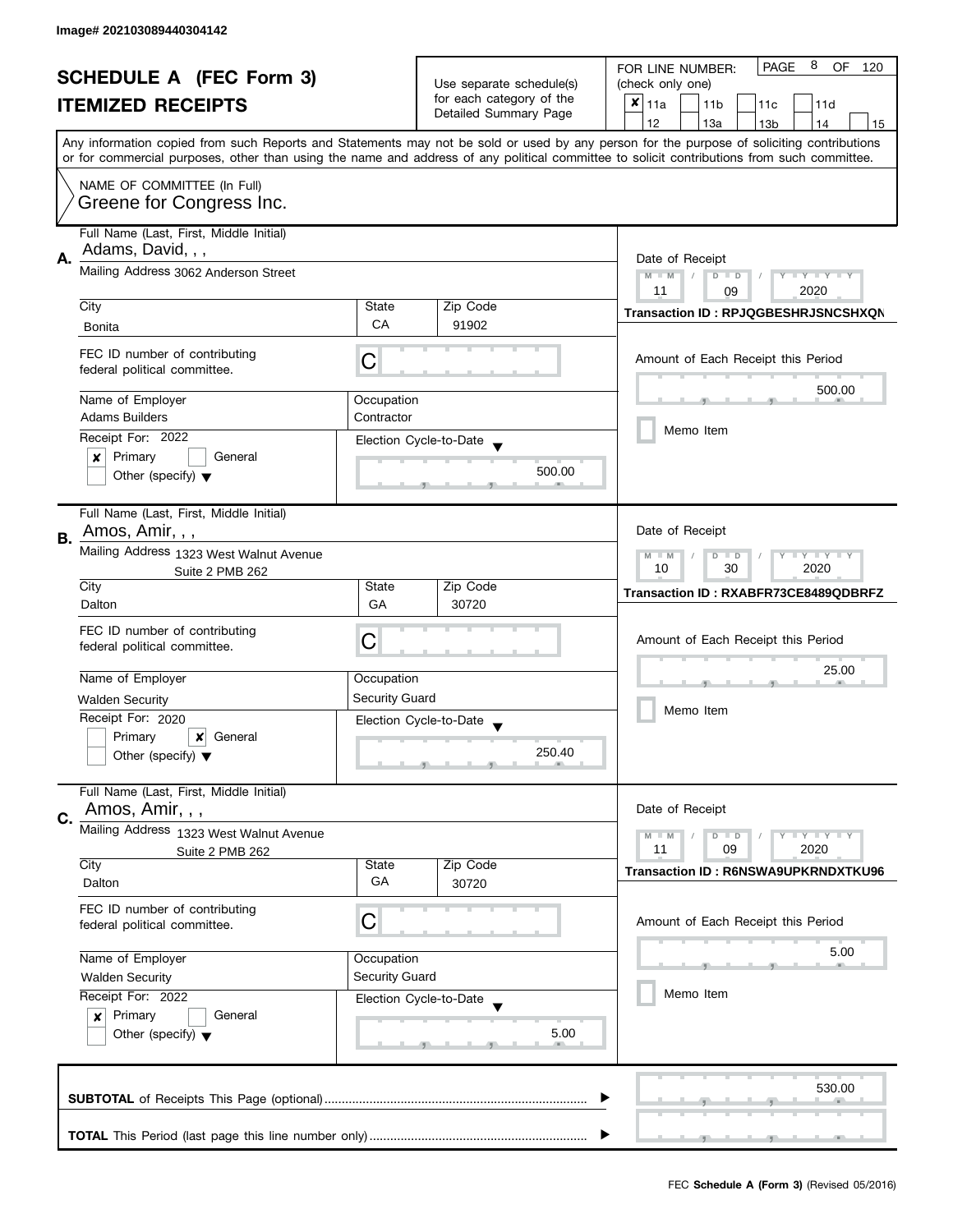| <b>SCHEDULE A (FEC Form 3)</b> |                                                                  |                                                     | 9<br><b>PAGE</b><br>OF<br>FOR LINE NUMBER:<br>120 |                                                                                                                                                                                                                                                                                         |  |
|--------------------------------|------------------------------------------------------------------|-----------------------------------------------------|---------------------------------------------------|-----------------------------------------------------------------------------------------------------------------------------------------------------------------------------------------------------------------------------------------------------------------------------------------|--|
|                                |                                                                  | Use separate schedule(s)                            | (check only one)                                  |                                                                                                                                                                                                                                                                                         |  |
|                                | <b>ITEMIZED RECEIPTS</b>                                         |                                                     | for each category of the<br>Detailed Summary Page | $x _{11a}$<br>11 <sub>b</sub><br>11d<br>11c                                                                                                                                                                                                                                             |  |
|                                |                                                                  |                                                     |                                                   | 12<br>13a<br>14<br>13 <sub>b</sub><br>15                                                                                                                                                                                                                                                |  |
|                                |                                                                  |                                                     |                                                   | Any information copied from such Reports and Statements may not be sold or used by any person for the purpose of soliciting contributions<br>or for commercial purposes, other than using the name and address of any political committee to solicit contributions from such committee. |  |
|                                |                                                                  |                                                     |                                                   |                                                                                                                                                                                                                                                                                         |  |
|                                | NAME OF COMMITTEE (In Full)<br>Greene for Congress Inc.          |                                                     |                                                   |                                                                                                                                                                                                                                                                                         |  |
|                                | Full Name (Last, First, Middle Initial)<br>Andrew, Jennifer, , , |                                                     |                                                   |                                                                                                                                                                                                                                                                                         |  |
| А.                             | Mailing Address 1610 Viewcrest Lane                              | Date of Receipt<br>$M - M$<br>$D$ $D$<br>Y TY TY TY |                                                   |                                                                                                                                                                                                                                                                                         |  |
|                                | City                                                             | State                                               | Zip Code                                          | 2020<br>11<br>07                                                                                                                                                                                                                                                                        |  |
|                                | <b>Burnsville</b>                                                | MN                                                  | 55306                                             | Transaction ID: R6QMJYV6CS4D6A76FEGV                                                                                                                                                                                                                                                    |  |
|                                |                                                                  |                                                     |                                                   |                                                                                                                                                                                                                                                                                         |  |
|                                | FEC ID number of contributing<br>federal political committee.    | С                                                   |                                                   | Amount of Each Receipt this Period                                                                                                                                                                                                                                                      |  |
|                                | Name of Employer                                                 | Occupation                                          |                                                   | 250.00                                                                                                                                                                                                                                                                                  |  |
|                                | TJ3, LLC                                                         | Owner                                               |                                                   |                                                                                                                                                                                                                                                                                         |  |
|                                | Receipt For: 2022                                                |                                                     | Election Cycle-to-Date                            | Memo Item                                                                                                                                                                                                                                                                               |  |
|                                | Primary<br>General<br>×                                          |                                                     |                                                   |                                                                                                                                                                                                                                                                                         |  |
|                                | Other (specify) $\blacktriangledown$                             |                                                     | 250.00                                            |                                                                                                                                                                                                                                                                                         |  |
|                                | Full Name (Last, First, Middle Initial)                          |                                                     |                                                   |                                                                                                                                                                                                                                                                                         |  |
| В.                             | Arnett, Richard, , ,                                             |                                                     |                                                   | Date of Receipt                                                                                                                                                                                                                                                                         |  |
|                                | Mailing Address 5525 Ramsey Drive                                |                                                     |                                                   | $\mathbf{y}$ $\mathbf{y}$<br>$M - M$<br>D<br>$\Box$<br>Y<br>2020<br>11<br>11                                                                                                                                                                                                            |  |
|                                | City                                                             | State                                               | Zip Code                                          | Transaction ID: RNJV4KPQ7P5NPAFVDGBI                                                                                                                                                                                                                                                    |  |
|                                | The Colony                                                       | <b>TX</b>                                           | 75056                                             |                                                                                                                                                                                                                                                                                         |  |
|                                | FEC ID number of contributing                                    |                                                     |                                                   |                                                                                                                                                                                                                                                                                         |  |
|                                | federal political committee.                                     | С                                                   |                                                   | Amount of Each Receipt this Period                                                                                                                                                                                                                                                      |  |
|                                |                                                                  |                                                     |                                                   | 250.00                                                                                                                                                                                                                                                                                  |  |
|                                | Name of Employer                                                 | Occupation                                          |                                                   | Memo Item                                                                                                                                                                                                                                                                               |  |
|                                | Self                                                             | Golf                                                |                                                   |                                                                                                                                                                                                                                                                                         |  |
|                                | Receipt For: 2022                                                |                                                     | Election Cycle-to-Date                            |                                                                                                                                                                                                                                                                                         |  |
|                                | Primary<br>General<br>x                                          |                                                     | 250.00                                            |                                                                                                                                                                                                                                                                                         |  |
|                                | Other (specify) $\blacktriangledown$                             |                                                     |                                                   |                                                                                                                                                                                                                                                                                         |  |
|                                | Full Name (Last, First, Middle Initial)                          |                                                     |                                                   |                                                                                                                                                                                                                                                                                         |  |
| C.                             | Bagwell, Irwin, , ,                                              |                                                     |                                                   | Date of Receipt                                                                                                                                                                                                                                                                         |  |
|                                | Mailing Address 100 Bagwell Road SW                              |                                                     |                                                   | $M - M$<br>Y L Y L Y<br>$D$ $D$<br>11<br>03<br>2020                                                                                                                                                                                                                                     |  |
|                                | City                                                             | State                                               | Zip Code                                          |                                                                                                                                                                                                                                                                                         |  |
|                                | Cave Spring                                                      | GA                                                  | 30124                                             | Transaction ID: R5Q36UXSFUXYPTJPTENN                                                                                                                                                                                                                                                    |  |
|                                | FEC ID number of contributing                                    |                                                     |                                                   |                                                                                                                                                                                                                                                                                         |  |
|                                | federal political committee.                                     | C                                                   |                                                   | Amount of Each Receipt this Period                                                                                                                                                                                                                                                      |  |
|                                | Name of Employer<br>Occupation                                   |                                                     |                                                   | 250.00                                                                                                                                                                                                                                                                                  |  |
|                                |                                                                  |                                                     |                                                   |                                                                                                                                                                                                                                                                                         |  |
|                                | Bagwell Bros.                                                    | Owner                                               |                                                   |                                                                                                                                                                                                                                                                                         |  |
|                                | Receipt For: 2020                                                |                                                     | Election Cycle-to-Date                            | Memo Item                                                                                                                                                                                                                                                                               |  |
|                                | Primary<br>x<br>General                                          |                                                     |                                                   |                                                                                                                                                                                                                                                                                         |  |
|                                | Other (specify) $\blacktriangledown$                             |                                                     | 250.00                                            |                                                                                                                                                                                                                                                                                         |  |
|                                |                                                                  |                                                     |                                                   |                                                                                                                                                                                                                                                                                         |  |
|                                |                                                                  |                                                     |                                                   | 750.00                                                                                                                                                                                                                                                                                  |  |
|                                |                                                                  |                                                     |                                                   |                                                                                                                                                                                                                                                                                         |  |
|                                |                                                                  |                                                     |                                                   |                                                                                                                                                                                                                                                                                         |  |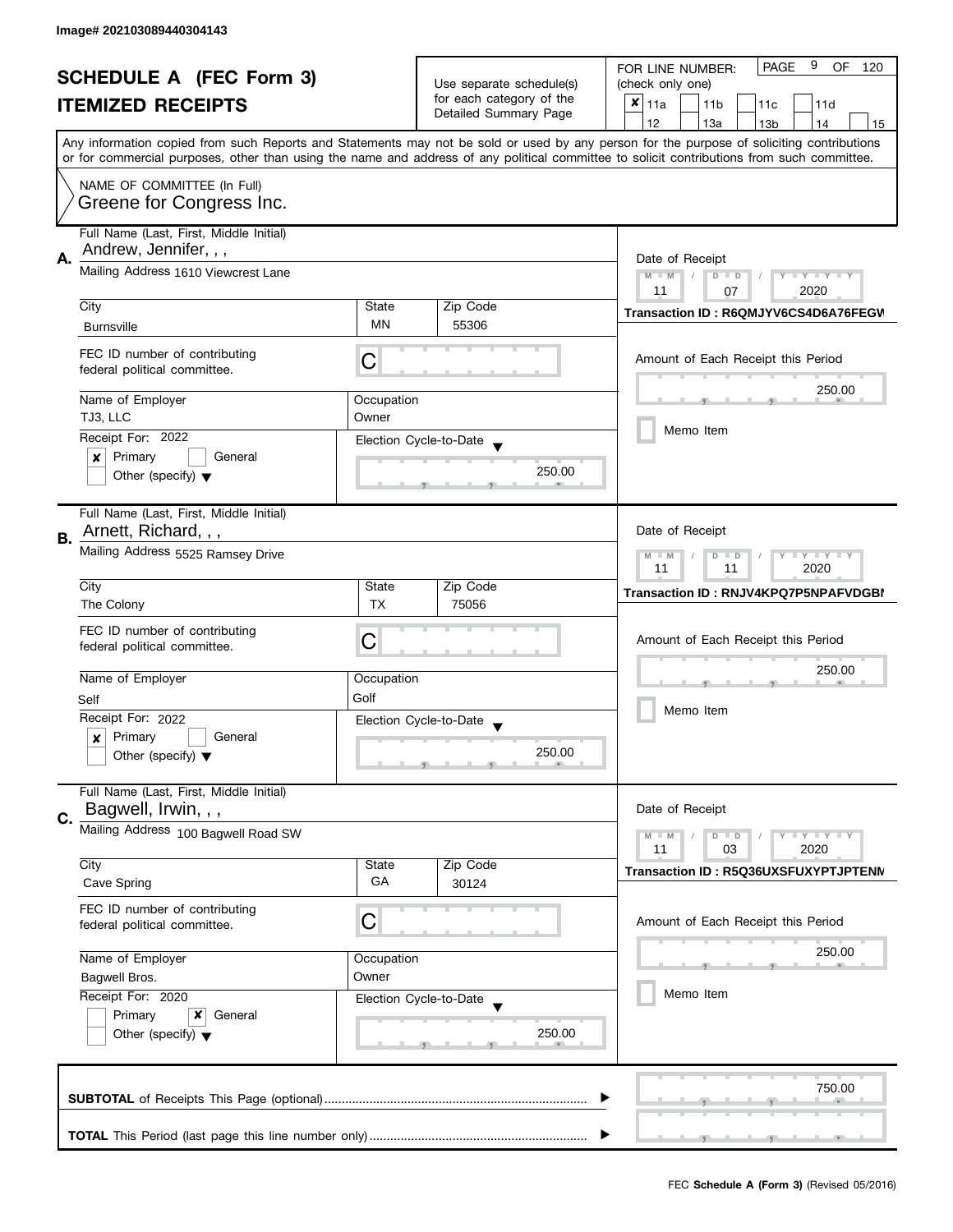|                                                            |                                             |                                            | 10 OF<br>PAGE<br>FOR LINE NUMBER:<br>120    |                                                                                                                                            |  |
|------------------------------------------------------------|---------------------------------------------|--------------------------------------------|---------------------------------------------|--------------------------------------------------------------------------------------------------------------------------------------------|--|
| <b>SCHEDULE A (FEC Form 3)</b><br><b>ITEMIZED RECEIPTS</b> |                                             | Use separate schedule(s)                   | (check only one)                            |                                                                                                                                            |  |
|                                                            |                                             | for each category of the                   | $x _{11a}$<br>11 <sub>b</sub><br>11c<br>11d |                                                                                                                                            |  |
|                                                            |                                             |                                            | Detailed Summary Page                       | 12<br>13a<br>13 <sub>b</sub><br>14<br>15                                                                                                   |  |
|                                                            |                                             |                                            |                                             | Any information copied from such Reports and Statements may not be sold or used by any person for the purpose of soliciting contributions  |  |
|                                                            |                                             |                                            |                                             | or for commercial purposes, other than using the name and address of any political committee to solicit contributions from such committee. |  |
|                                                            | NAME OF COMMITTEE (In Full)                 |                                            |                                             |                                                                                                                                            |  |
|                                                            | Greene for Congress Inc.                    |                                            |                                             |                                                                                                                                            |  |
|                                                            |                                             |                                            |                                             |                                                                                                                                            |  |
|                                                            | Full Name (Last, First, Middle Initial)     |                                            |                                             |                                                                                                                                            |  |
| Α.                                                         | Balm, Dustin, , ,                           | Date of Receipt                            |                                             |                                                                                                                                            |  |
|                                                            | Mailing Address 40 Blessed Way              | $M - M$<br>$T - Y = T - Y$<br>$D$ $D$<br>Y |                                             |                                                                                                                                            |  |
|                                                            |                                             |                                            |                                             | 11<br>2020<br>03                                                                                                                           |  |
|                                                            | City                                        | State                                      | Zip Code                                    | Transaction ID: RGKUV9KGXAXAR89Z6TQI                                                                                                       |  |
|                                                            | <b>Rock Spring</b>                          | GA                                         | 30739                                       |                                                                                                                                            |  |
|                                                            | FEC ID number of contributing               |                                            |                                             | Amount of Each Receipt this Period                                                                                                         |  |
|                                                            | federal political committee.                | C                                          |                                             |                                                                                                                                            |  |
|                                                            |                                             |                                            |                                             | 250.00                                                                                                                                     |  |
|                                                            | Name of Employer                            | Occupation                                 |                                             |                                                                                                                                            |  |
|                                                            | <b>Roper Corporation</b>                    | <b>Utility Operator</b>                    |                                             | Memo Item                                                                                                                                  |  |
|                                                            | Receipt For: 2020                           |                                            | Election Cycle-to-Date                      |                                                                                                                                            |  |
|                                                            | x<br>Primary<br>General                     |                                            |                                             |                                                                                                                                            |  |
|                                                            | Other (specify) $\blacktriangledown$        |                                            | 865.00                                      |                                                                                                                                            |  |
|                                                            |                                             |                                            |                                             |                                                                                                                                            |  |
|                                                            | Full Name (Last, First, Middle Initial)     |                                            |                                             |                                                                                                                                            |  |
| В.                                                         | Barekman, Cheryl, , ,                       |                                            |                                             | Date of Receipt                                                                                                                            |  |
|                                                            | Mailing Address 1815 Lakewood Boulevard     |                                            |                                             | $\mathbf{I}$ $\mathbf{Y}$ $\mathbf{I}$ $\mathbf{Y}$<br>$M - M$<br>D<br>$\Box$<br>Y                                                         |  |
|                                                            |                                             |                                            |                                             | 26<br>2020<br>10                                                                                                                           |  |
|                                                            | City                                        | State                                      | Zip Code                                    | <b>Transaction ID: RGX4VY2BFQPYYUCQTNN</b>                                                                                                 |  |
|                                                            | Euless                                      | <b>TX</b>                                  | 76039                                       |                                                                                                                                            |  |
|                                                            | FEC ID number of contributing               |                                            |                                             |                                                                                                                                            |  |
|                                                            | federal political committee.                | С                                          |                                             | Amount of Each Receipt this Period                                                                                                         |  |
|                                                            |                                             |                                            |                                             | 20.20                                                                                                                                      |  |
|                                                            | Name of Employer                            | Occupation                                 |                                             | Memo Item                                                                                                                                  |  |
|                                                            | retired                                     | retired                                    |                                             |                                                                                                                                            |  |
|                                                            | Receipt For: 2020                           |                                            | Election Cycle-to-Date                      |                                                                                                                                            |  |
|                                                            | Primary<br>$\boldsymbol{x}$<br>General      |                                            |                                             |                                                                                                                                            |  |
|                                                            | Other (specify) $\blacktriangledown$        |                                            | 120.20                                      |                                                                                                                                            |  |
|                                                            |                                             |                                            |                                             |                                                                                                                                            |  |
|                                                            | Full Name (Last, First, Middle Initial)     |                                            |                                             |                                                                                                                                            |  |
| C.                                                         | Barekman, Cheryl, , ,                       |                                            |                                             | Date of Receipt                                                                                                                            |  |
|                                                            | Mailing Address 1815 Lakewood Boulevard     |                                            |                                             | $M - M$<br>Y L Y L Y<br>$D$ $D$                                                                                                            |  |
|                                                            |                                             |                                            |                                             | 31<br>2020<br>10                                                                                                                           |  |
|                                                            | City                                        | State<br>TX                                | Zip Code                                    | Transaction ID: RSNGQP9NTR93T4XBS3D/                                                                                                       |  |
|                                                            | Euless                                      |                                            | 76039                                       |                                                                                                                                            |  |
|                                                            | FEC ID number of contributing               |                                            |                                             |                                                                                                                                            |  |
|                                                            | federal political committee.                | С                                          |                                             | Amount of Each Receipt this Period                                                                                                         |  |
|                                                            | Name of Employer<br>Occupation              |                                            |                                             | 100.00                                                                                                                                     |  |
|                                                            |                                             |                                            |                                             |                                                                                                                                            |  |
|                                                            | retired                                     | retired                                    |                                             | Memo Item                                                                                                                                  |  |
|                                                            | Receipt For: 2020<br>Election Cycle-to-Date |                                            |                                             |                                                                                                                                            |  |
|                                                            | Primary<br>General<br>x                     |                                            |                                             |                                                                                                                                            |  |
|                                                            | Other (specify) $\blacktriangledown$        |                                            | 220.20                                      |                                                                                                                                            |  |
|                                                            |                                             |                                            |                                             |                                                                                                                                            |  |
|                                                            |                                             |                                            |                                             |                                                                                                                                            |  |
|                                                            |                                             |                                            |                                             | 370.20                                                                                                                                     |  |
|                                                            |                                             |                                            |                                             |                                                                                                                                            |  |
|                                                            |                                             |                                            |                                             |                                                                                                                                            |  |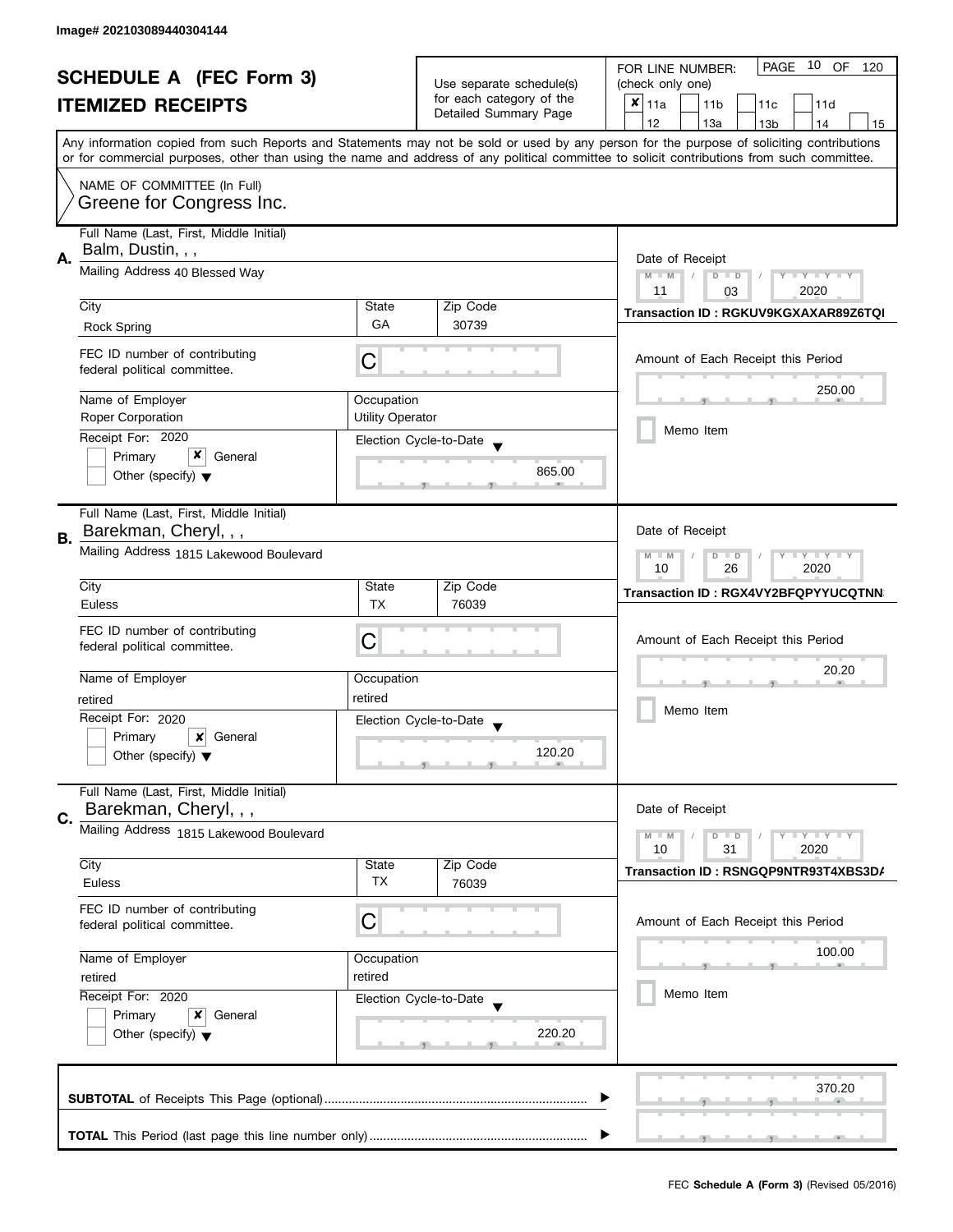| <b>SCHEDULE A (FEC Form 3)</b> |                                         |                                                                                                        | PAGE 11 OF<br>FOR LINE NUMBER:<br>120             |                                                                                                                                            |  |  |
|--------------------------------|-----------------------------------------|--------------------------------------------------------------------------------------------------------|---------------------------------------------------|--------------------------------------------------------------------------------------------------------------------------------------------|--|--|
|                                |                                         | Use separate schedule(s)                                                                               | (check only one)                                  |                                                                                                                                            |  |  |
|                                | <b>ITEMIZED RECEIPTS</b>                |                                                                                                        | for each category of the<br>Detailed Summary Page | $x _{11a}$<br>11 <sub>b</sub><br>11c<br>11d                                                                                                |  |  |
|                                |                                         |                                                                                                        |                                                   | 12<br>13a<br>13 <sub>b</sub><br>14<br>15                                                                                                   |  |  |
|                                |                                         |                                                                                                        |                                                   | Any information copied from such Reports and Statements may not be sold or used by any person for the purpose of soliciting contributions  |  |  |
|                                |                                         |                                                                                                        |                                                   | or for commercial purposes, other than using the name and address of any political committee to solicit contributions from such committee. |  |  |
|                                | NAME OF COMMITTEE (In Full)             |                                                                                                        |                                                   |                                                                                                                                            |  |  |
|                                | Greene for Congress Inc.                |                                                                                                        |                                                   |                                                                                                                                            |  |  |
|                                | Full Name (Last, First, Middle Initial) |                                                                                                        |                                                   |                                                                                                                                            |  |  |
|                                | Barekman, Cheryl, , ,                   |                                                                                                        |                                                   |                                                                                                                                            |  |  |
| А.                             |                                         | Date of Receipt                                                                                        |                                                   |                                                                                                                                            |  |  |
|                                | Mailing Address 1815 Lakewood Boulevard | $M - M$<br>$D$ $D$<br>$Y - Y - Y - Y - Y$                                                              |                                                   |                                                                                                                                            |  |  |
|                                | City                                    | State                                                                                                  | Zip Code                                          | 11<br>2020<br>05                                                                                                                           |  |  |
|                                |                                         | <b>TX</b>                                                                                              | 76039                                             | <b>Transaction ID: RRR3HYCTWGDYTVMJVD(</b>                                                                                                 |  |  |
|                                | Euless                                  |                                                                                                        |                                                   |                                                                                                                                            |  |  |
|                                | FEC ID number of contributing           | C                                                                                                      |                                                   | Amount of Each Receipt this Period                                                                                                         |  |  |
|                                | federal political committee.            |                                                                                                        |                                                   |                                                                                                                                            |  |  |
|                                |                                         |                                                                                                        |                                                   | 10.00                                                                                                                                      |  |  |
|                                | Name of Employer<br>retired             | Occupation<br>retired                                                                                  |                                                   |                                                                                                                                            |  |  |
|                                |                                         |                                                                                                        |                                                   | Memo Item                                                                                                                                  |  |  |
|                                | Receipt For: 2022                       |                                                                                                        | Election Cycle-to-Date                            |                                                                                                                                            |  |  |
|                                | Primary<br>General<br>×                 |                                                                                                        | 10.00                                             |                                                                                                                                            |  |  |
|                                | Other (specify) $\blacktriangledown$    |                                                                                                        |                                                   |                                                                                                                                            |  |  |
|                                |                                         |                                                                                                        |                                                   |                                                                                                                                            |  |  |
|                                | Full Name (Last, First, Middle Initial) |                                                                                                        |                                                   |                                                                                                                                            |  |  |
| В.                             | Barekman, Cheryl, , ,                   |                                                                                                        |                                                   | Date of Receipt                                                                                                                            |  |  |
|                                | Mailing Address 1815 Lakewood Boulevard | $\mathbf{I}$ $\mathbf{Y}$ $\mathbf{I}$ $\mathbf{Y}$<br>$M - M$<br>D<br>$\Box$<br>Y<br>22<br>2020<br>11 |                                                   |                                                                                                                                            |  |  |
|                                |                                         |                                                                                                        |                                                   |                                                                                                                                            |  |  |
|                                | City                                    | State                                                                                                  | Zip Code                                          | Transaction ID: R2BZMW6Y275PHWHET77、                                                                                                       |  |  |
|                                | Euless                                  | <b>TX</b>                                                                                              | 76039                                             |                                                                                                                                            |  |  |
|                                | FEC ID number of contributing           |                                                                                                        |                                                   | Amount of Each Receipt this Period                                                                                                         |  |  |
|                                | federal political committee.            | С                                                                                                      |                                                   | 10.00<br>Memo Item                                                                                                                         |  |  |
|                                | Name of Employer                        |                                                                                                        |                                                   |                                                                                                                                            |  |  |
|                                |                                         | Occupation                                                                                             |                                                   |                                                                                                                                            |  |  |
|                                | Retired                                 | Retired                                                                                                |                                                   |                                                                                                                                            |  |  |
|                                | Receipt For: 2022                       |                                                                                                        | Election Cycle-to-Date                            |                                                                                                                                            |  |  |
|                                | Primary<br>General<br>x                 |                                                                                                        | 20.00                                             |                                                                                                                                            |  |  |
|                                | Other (specify) $\blacktriangledown$    |                                                                                                        |                                                   |                                                                                                                                            |  |  |
|                                | Full Name (Last, First, Middle Initial) |                                                                                                        |                                                   |                                                                                                                                            |  |  |
|                                | Belz, Joe, , ,                          |                                                                                                        |                                                   | Date of Receipt                                                                                                                            |  |  |
| C.                             |                                         |                                                                                                        |                                                   |                                                                                                                                            |  |  |
|                                | Mailing Address 1927 Crayton Road       |                                                                                                        |                                                   | $M - M$<br>Y L Y L Y<br>$D$ $D$<br>11                                                                                                      |  |  |
|                                | City                                    | State                                                                                                  | Zip Code                                          | 08<br>2020                                                                                                                                 |  |  |
|                                | <b>Naples</b>                           | FL                                                                                                     | 34102                                             | Transaction ID: R6KEGZUP6GF5U688XB2F                                                                                                       |  |  |
|                                |                                         |                                                                                                        |                                                   |                                                                                                                                            |  |  |
|                                | FEC ID number of contributing           | С                                                                                                      |                                                   | Amount of Each Receipt this Period                                                                                                         |  |  |
|                                | federal political committee.            |                                                                                                        |                                                   |                                                                                                                                            |  |  |
|                                | Name of Employer<br>Occupation          |                                                                                                        |                                                   | 250.00                                                                                                                                     |  |  |
|                                | Self                                    | Sales                                                                                                  |                                                   |                                                                                                                                            |  |  |
|                                | Receipt For: 2022                       |                                                                                                        | Election Cycle-to-Date                            | Memo Item                                                                                                                                  |  |  |
|                                | Primary<br>General<br>$\boldsymbol{x}$  |                                                                                                        |                                                   |                                                                                                                                            |  |  |
|                                | Other (specify) $\blacktriangledown$    |                                                                                                        | 250.00                                            |                                                                                                                                            |  |  |
|                                |                                         |                                                                                                        |                                                   |                                                                                                                                            |  |  |
|                                |                                         |                                                                                                        |                                                   |                                                                                                                                            |  |  |
|                                |                                         |                                                                                                        |                                                   | 270.00                                                                                                                                     |  |  |
|                                |                                         |                                                                                                        |                                                   |                                                                                                                                            |  |  |
|                                |                                         |                                                                                                        |                                                   |                                                                                                                                            |  |  |
|                                |                                         |                                                                                                        |                                                   |                                                                                                                                            |  |  |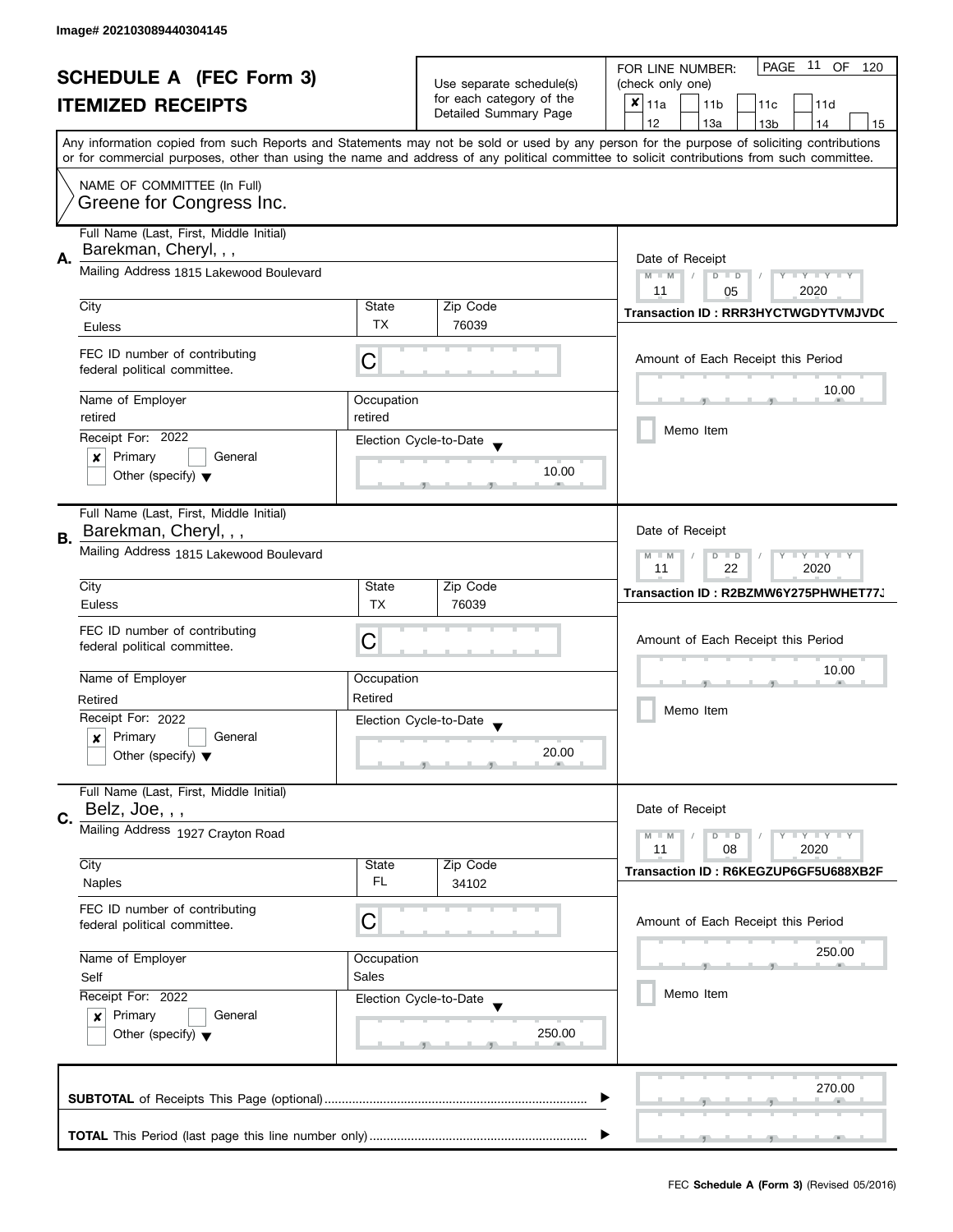| <b>SCHEDULE A (FEC Form 3)</b> |                                                                                         |                                                          | PAGE 12 OF<br>FOR LINE NUMBER:<br>120 |                                                                                                                                            |  |  |
|--------------------------------|-----------------------------------------------------------------------------------------|----------------------------------------------------------|---------------------------------------|--------------------------------------------------------------------------------------------------------------------------------------------|--|--|
|                                |                                                                                         | Use separate schedule(s)                                 | (check only one)                      |                                                                                                                                            |  |  |
|                                | <b>ITEMIZED RECEIPTS</b>                                                                |                                                          | for each category of the              | $x _{11a}$<br>11 <sub>b</sub><br>11d<br>11 <sub>c</sub>                                                                                    |  |  |
|                                |                                                                                         |                                                          | Detailed Summary Page                 | 12<br>13a<br>13 <sub>b</sub><br>14<br>15                                                                                                   |  |  |
|                                |                                                                                         |                                                          |                                       | Any information copied from such Reports and Statements may not be sold or used by any person for the purpose of soliciting contributions  |  |  |
|                                |                                                                                         |                                                          |                                       | or for commercial purposes, other than using the name and address of any political committee to solicit contributions from such committee. |  |  |
|                                | NAME OF COMMITTEE (In Full)                                                             |                                                          |                                       |                                                                                                                                            |  |  |
|                                | Greene for Congress Inc.                                                                |                                                          |                                       |                                                                                                                                            |  |  |
|                                |                                                                                         |                                                          |                                       |                                                                                                                                            |  |  |
|                                | Full Name (Last, First, Middle Initial)                                                 |                                                          |                                       |                                                                                                                                            |  |  |
| А.                             | Bogardus, George, , ,                                                                   | Date of Receipt                                          |                                       |                                                                                                                                            |  |  |
|                                | Mailing Address 231 Third Avenue                                                        | $M - M$<br>$T - Y = Y - T Y$<br>$\overline{D}$<br>$\Box$ |                                       |                                                                                                                                            |  |  |
|                                |                                                                                         |                                                          |                                       | 10<br>2020<br>15                                                                                                                           |  |  |
|                                | City                                                                                    | State                                                    | Zip Code                              | Transaction ID: RTBVE5RED4RQ32ASVSWI                                                                                                       |  |  |
|                                | Saltillo                                                                                | <b>MS</b>                                                | 38866                                 |                                                                                                                                            |  |  |
|                                | FEC ID number of contributing                                                           |                                                          |                                       | Amount of Each Receipt this Period                                                                                                         |  |  |
|                                | federal political committee.                                                            | C                                                        |                                       |                                                                                                                                            |  |  |
|                                |                                                                                         |                                                          |                                       | 100.00                                                                                                                                     |  |  |
|                                | Name of Employer                                                                        | Occupation                                               |                                       |                                                                                                                                            |  |  |
|                                | Retired                                                                                 | Retired                                                  |                                       | Memo Item                                                                                                                                  |  |  |
|                                | Receipt For: 2020                                                                       |                                                          | Election Cycle-to-Date                |                                                                                                                                            |  |  |
|                                | x<br>Primary<br>General                                                                 |                                                          | 300.00                                |                                                                                                                                            |  |  |
|                                | Other (specify) $\blacktriangledown$                                                    |                                                          |                                       |                                                                                                                                            |  |  |
|                                |                                                                                         |                                                          |                                       |                                                                                                                                            |  |  |
|                                | Full Name (Last, First, Middle Initial)                                                 |                                                          |                                       |                                                                                                                                            |  |  |
| В.                             | Boles, Jason, D,,                                                                       |                                                          |                                       | Date of Receipt                                                                                                                            |  |  |
|                                | Mailing Address 290 Jayne Ellen Way                                                     |                                                          |                                       | $\mathbf{y}$ $\mathbf{y}$<br>$M - M$<br>D<br>$\Box$<br>Y                                                                                   |  |  |
|                                |                                                                                         |                                                          |                                       | 02<br>2020<br>11                                                                                                                           |  |  |
|                                | City                                                                                    | State                                                    | Zip Code                              | Transaction ID: RGT42E5GVN2S8G9HT5H9                                                                                                       |  |  |
|                                | Alpharetta                                                                              | GA                                                       | 30009                                 |                                                                                                                                            |  |  |
|                                | FEC ID number of contributing                                                           | C                                                        |                                       | Amount of Each Receipt this Period                                                                                                         |  |  |
|                                | federal political committee.                                                            |                                                          |                                       |                                                                                                                                            |  |  |
|                                | Name of Employer                                                                        | Occupation                                               |                                       | 1000.00                                                                                                                                    |  |  |
|                                |                                                                                         | <b>Political Consulting</b>                              |                                       | Memo Item                                                                                                                                  |  |  |
|                                | <b>RTA Strategy</b>                                                                     |                                                          |                                       |                                                                                                                                            |  |  |
|                                | Receipt For: 2020                                                                       |                                                          | Election Cycle-to-Date                |                                                                                                                                            |  |  |
|                                | Primary<br>$\boldsymbol{\mathsf{x}}$<br>General<br>Other (specify) $\blacktriangledown$ |                                                          | 1500.00                               |                                                                                                                                            |  |  |
|                                |                                                                                         |                                                          |                                       |                                                                                                                                            |  |  |
|                                | Full Name (Last, First, Middle Initial)                                                 |                                                          |                                       |                                                                                                                                            |  |  |
|                                | Bond, Dee, , ,                                                                          |                                                          |                                       | Date of Receipt                                                                                                                            |  |  |
| C.                             | Mailing Address 24325 Plantation Lake Court                                             |                                                          |                                       | $Y = Y = Y$<br>$M - M$<br>$D$ $D$                                                                                                          |  |  |
|                                |                                                                                         |                                                          |                                       | 11<br>09<br>2020                                                                                                                           |  |  |
|                                | City                                                                                    | State                                                    | Zip Code                              | Transaction ID: R2BKE58Y63TEP2EMUG9K                                                                                                       |  |  |
|                                | Hempstead                                                                               | TX                                                       | 77445                                 |                                                                                                                                            |  |  |
|                                | FEC ID number of contributing                                                           |                                                          |                                       |                                                                                                                                            |  |  |
|                                | federal political committee.                                                            | С                                                        |                                       | Amount of Each Receipt this Period                                                                                                         |  |  |
|                                | Name of Employer<br>Occupation                                                          |                                                          |                                       | 250.00                                                                                                                                     |  |  |
|                                |                                                                                         |                                                          |                                       |                                                                                                                                            |  |  |
|                                | Self Employed                                                                           | <b>Electrical Designer</b>                               |                                       |                                                                                                                                            |  |  |
|                                | Receipt For: 2022                                                                       |                                                          | Election Cycle-to-Date                | Memo Item                                                                                                                                  |  |  |
|                                | Primary<br>General<br>$\boldsymbol{x}$                                                  |                                                          |                                       |                                                                                                                                            |  |  |
|                                | Other (specify) $\blacktriangledown$                                                    |                                                          | 250.00                                |                                                                                                                                            |  |  |
|                                |                                                                                         |                                                          |                                       |                                                                                                                                            |  |  |
|                                |                                                                                         |                                                          |                                       |                                                                                                                                            |  |  |
|                                |                                                                                         |                                                          |                                       | 1350.00                                                                                                                                    |  |  |
|                                |                                                                                         |                                                          |                                       |                                                                                                                                            |  |  |
|                                |                                                                                         |                                                          |                                       |                                                                                                                                            |  |  |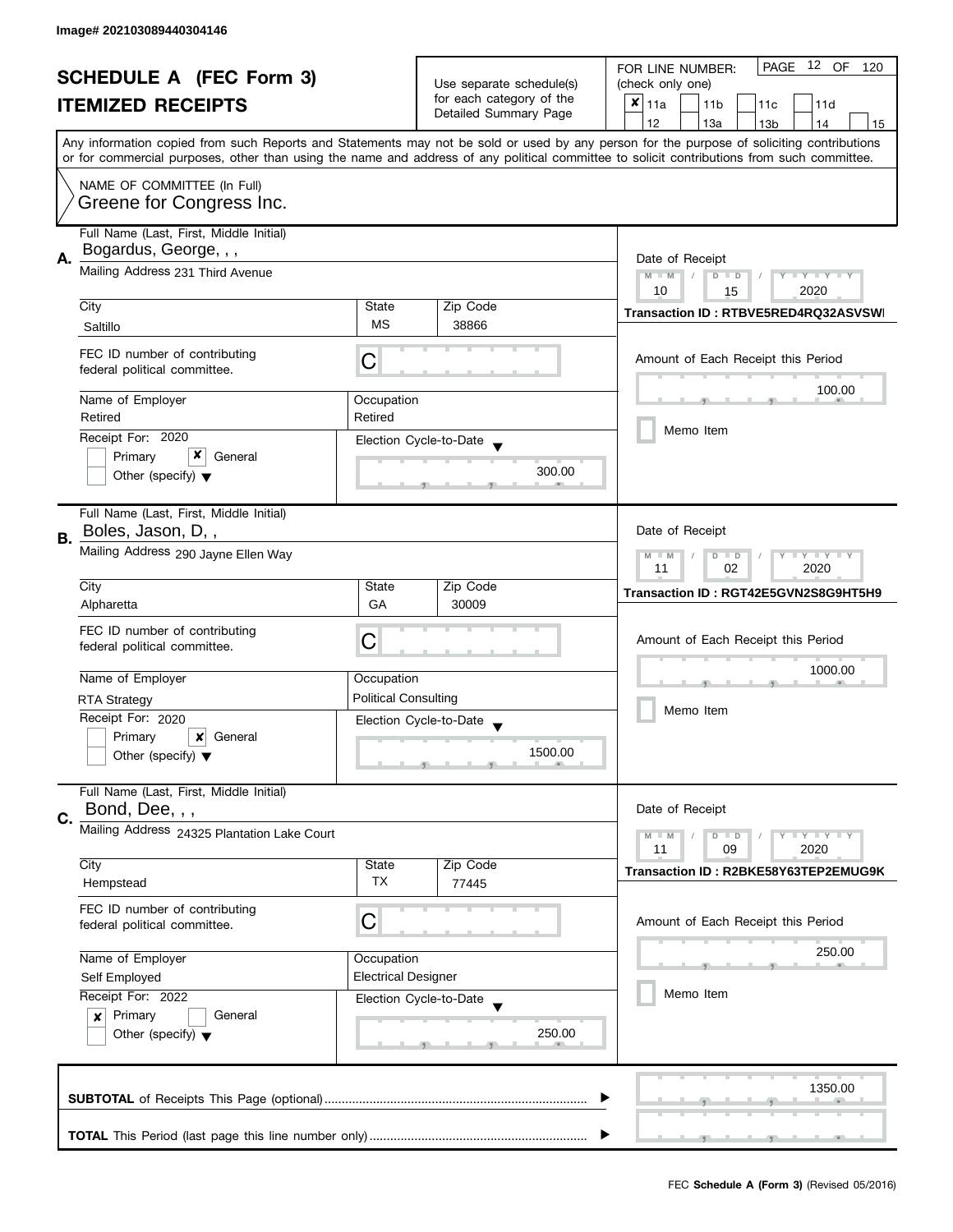|    | <b>SCHEDULE A (FEC Form 3)</b>                                      |                      |                                                      | PAGE<br>13 OF<br>FOR LINE NUMBER:<br>120<br>(check only one)                                                                                                                                                                                                                            |
|----|---------------------------------------------------------------------|----------------------|------------------------------------------------------|-----------------------------------------------------------------------------------------------------------------------------------------------------------------------------------------------------------------------------------------------------------------------------------------|
|    |                                                                     |                      | Use separate schedule(s)<br>for each category of the |                                                                                                                                                                                                                                                                                         |
|    | <b>ITEMIZED RECEIPTS</b>                                            |                      | Detailed Summary Page                                | $x _{11a}$<br>11 <sub>b</sub><br>11c<br>11d                                                                                                                                                                                                                                             |
|    |                                                                     |                      |                                                      | 12<br>13a<br>14<br>13 <sub>b</sub><br>15                                                                                                                                                                                                                                                |
|    |                                                                     |                      |                                                      | Any information copied from such Reports and Statements may not be sold or used by any person for the purpose of soliciting contributions<br>or for commercial purposes, other than using the name and address of any political committee to solicit contributions from such committee. |
|    | NAME OF COMMITTEE (In Full)                                         |                      |                                                      |                                                                                                                                                                                                                                                                                         |
|    | Greene for Congress Inc.                                            |                      |                                                      |                                                                                                                                                                                                                                                                                         |
|    | Full Name (Last, First, Middle Initial)                             |                      |                                                      |                                                                                                                                                                                                                                                                                         |
|    | Bowen, Sandra, , ,                                                  |                      |                                                      |                                                                                                                                                                                                                                                                                         |
| А. | Mailing Address 4516 West McDuffie Crossing Road                    |                      |                                                      | Date of Receipt<br>$M - M$<br>$D$ $D$<br>Y TY TY TY                                                                                                                                                                                                                                     |
|    | City                                                                | State                | Zip Code                                             | 2020<br>11<br>08                                                                                                                                                                                                                                                                        |
|    | Lumberton                                                           | <b>NC</b>            | 28360                                                | Transaction ID: R887HTTPEYKF3U6HXHZZ                                                                                                                                                                                                                                                    |
|    |                                                                     |                      |                                                      |                                                                                                                                                                                                                                                                                         |
|    | FEC ID number of contributing<br>federal political committee.       | С                    |                                                      | Amount of Each Receipt this Period                                                                                                                                                                                                                                                      |
|    |                                                                     |                      |                                                      | 250.00                                                                                                                                                                                                                                                                                  |
|    | Name of Employer<br>Self Employed                                   | Occupation<br>Farmer |                                                      |                                                                                                                                                                                                                                                                                         |
|    |                                                                     |                      |                                                      | Memo Item                                                                                                                                                                                                                                                                               |
|    | Receipt For: 2022<br>$\boldsymbol{x}$<br>Primary<br>General         |                      | Election Cycle-to-Date                               |                                                                                                                                                                                                                                                                                         |
|    | Other (specify) $\blacktriangledown$                                |                      | 250.00                                               |                                                                                                                                                                                                                                                                                         |
|    |                                                                     |                      |                                                      |                                                                                                                                                                                                                                                                                         |
|    | Full Name (Last, First, Middle Initial)                             |                      |                                                      |                                                                                                                                                                                                                                                                                         |
| В. | Braden, Linda, , ,                                                  |                      |                                                      | Date of Receipt                                                                                                                                                                                                                                                                         |
|    | Mailing Address 3 Waterway Ct., Apt 7B                              |                      |                                                      | $Y = Y + Y$<br>$M - M$<br>$D$ $D$<br>2020<br>11<br>11                                                                                                                                                                                                                                   |
|    | City                                                                | State                | Zip Code                                             |                                                                                                                                                                                                                                                                                         |
|    | Spring                                                              | <b>TX</b>            | 77380                                                | <b>Transaction ID: RY8JGNHBCJ4FBTVYBCSE</b>                                                                                                                                                                                                                                             |
|    |                                                                     |                      |                                                      |                                                                                                                                                                                                                                                                                         |
|    | FEC ID number of contributing<br>federal political committee.       | C                    |                                                      | Amount of Each Receipt this Period                                                                                                                                                                                                                                                      |
|    |                                                                     |                      |                                                      |                                                                                                                                                                                                                                                                                         |
|    | Name of Employer                                                    | Occupation           |                                                      | 250.00                                                                                                                                                                                                                                                                                  |
|    | Retired                                                             | Retired              |                                                      |                                                                                                                                                                                                                                                                                         |
|    | Receipt For: 2022                                                   |                      | Election Cycle-to-Date                               | Memo Item                                                                                                                                                                                                                                                                               |
|    | Primary<br>General<br>$\boldsymbol{x}$                              |                      |                                                      |                                                                                                                                                                                                                                                                                         |
|    | Other (specify) $\blacktriangledown$                                |                      | 250.00                                               |                                                                                                                                                                                                                                                                                         |
|    | Full Name (Last, First, Middle Initial)                             |                      |                                                      |                                                                                                                                                                                                                                                                                         |
| C. | Brewer, Tammie, , ,                                                 |                      |                                                      | Date of Receipt                                                                                                                                                                                                                                                                         |
|    | Mailing Address 16316 Colwood Drive                                 |                      |                                                      | $\bot$ Y $\bot$ Y $\bot$ Y<br>$M - M$<br>$D$ $D$<br>11<br>2020<br>11                                                                                                                                                                                                                    |
|    | City                                                                | State                | Zip Code                                             |                                                                                                                                                                                                                                                                                         |
|    | Odessa                                                              | FL                   | 33556                                                | Transaction ID: RGEFKNZTU8ECVATTBUJ{                                                                                                                                                                                                                                                    |
|    | FEC ID number of contributing                                       |                      |                                                      |                                                                                                                                                                                                                                                                                         |
|    | federal political committee.                                        | C                    |                                                      | Amount of Each Receipt this Period                                                                                                                                                                                                                                                      |
|    |                                                                     |                      |                                                      | 250.00                                                                                                                                                                                                                                                                                  |
|    | Name of Employer                                                    | Occupation           |                                                      |                                                                                                                                                                                                                                                                                         |
|    | Dex imaging                                                         | Die sakes            |                                                      | Memo Item                                                                                                                                                                                                                                                                               |
|    | Receipt For: 2022<br>General                                        |                      | Election Cycle-to-Date                               |                                                                                                                                                                                                                                                                                         |
|    | Primary<br>$\boldsymbol{x}$<br>Other (specify) $\blacktriangledown$ |                      | 250.00                                               |                                                                                                                                                                                                                                                                                         |
|    |                                                                     |                      |                                                      |                                                                                                                                                                                                                                                                                         |
|    |                                                                     |                      |                                                      |                                                                                                                                                                                                                                                                                         |
|    |                                                                     |                      |                                                      | 750.00                                                                                                                                                                                                                                                                                  |
|    |                                                                     |                      |                                                      |                                                                                                                                                                                                                                                                                         |
|    |                                                                     |                      |                                                      |                                                                                                                                                                                                                                                                                         |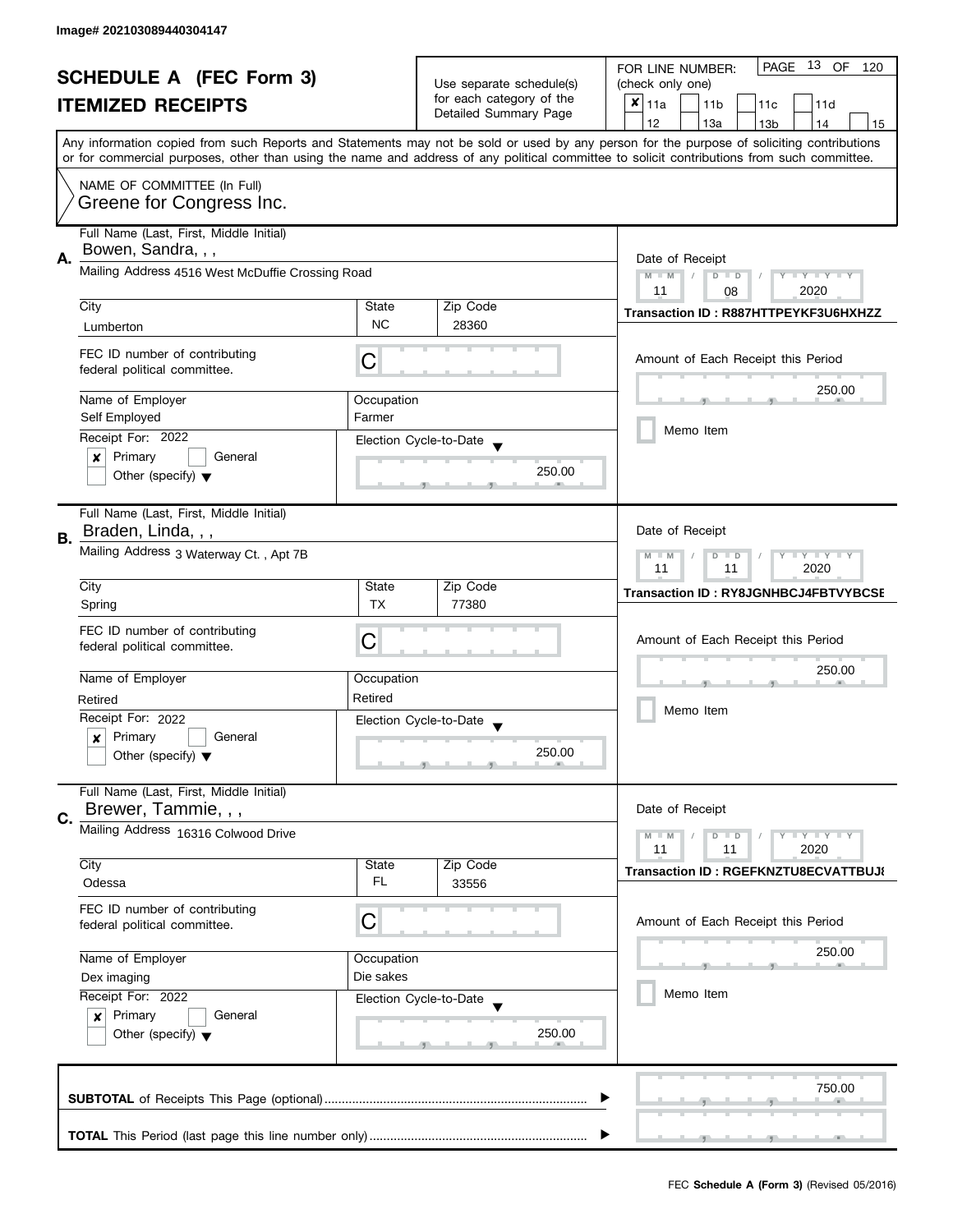| <b>SCHEDULE A (FEC Form 3)</b><br><b>ITEMIZED RECEIPTS</b> |                                                                 |                                                          | Use separate schedule(s) | 14 OF<br>PAGE<br>FOR LINE NUMBER:<br>120<br>(check only one)                                                                                                                                                                                                                            |
|------------------------------------------------------------|-----------------------------------------------------------------|----------------------------------------------------------|--------------------------|-----------------------------------------------------------------------------------------------------------------------------------------------------------------------------------------------------------------------------------------------------------------------------------------|
|                                                            |                                                                 |                                                          | for each category of the | ×<br>l 11a<br>11 <sub>b</sub><br>11c<br>11d                                                                                                                                                                                                                                             |
|                                                            |                                                                 |                                                          | Detailed Summary Page    |                                                                                                                                                                                                                                                                                         |
|                                                            |                                                                 |                                                          |                          | 12<br>13a<br>13 <sub>b</sub><br>14<br>15                                                                                                                                                                                                                                                |
|                                                            |                                                                 |                                                          |                          | Any information copied from such Reports and Statements may not be sold or used by any person for the purpose of soliciting contributions<br>or for commercial purposes, other than using the name and address of any political committee to solicit contributions from such committee. |
|                                                            | NAME OF COMMITTEE (In Full)                                     |                                                          |                          |                                                                                                                                                                                                                                                                                         |
|                                                            | Greene for Congress Inc.                                        |                                                          |                          |                                                                                                                                                                                                                                                                                         |
|                                                            | Full Name (Last, First, Middle Initial)<br>Brooksby, Craig, , , |                                                          |                          |                                                                                                                                                                                                                                                                                         |
| А.                                                         | Mailing Address 2474 Walnut St #256                             | Date of Receipt<br>$M - M$<br>$D$ $D$<br>$T - Y = Y + Y$ |                          |                                                                                                                                                                                                                                                                                         |
|                                                            |                                                                 |                                                          |                          | 11<br>2020<br>13                                                                                                                                                                                                                                                                        |
|                                                            | City                                                            | State                                                    | Zip Code                 | Transaction ID: RQ69KE8GNACHZDS4DYS!                                                                                                                                                                                                                                                    |
|                                                            | CARY                                                            | <b>NC</b>                                                | 27518                    |                                                                                                                                                                                                                                                                                         |
|                                                            | FEC ID number of contributing<br>federal political committee.   | C                                                        |                          | Amount of Each Receipt this Period                                                                                                                                                                                                                                                      |
|                                                            | Name of Employer                                                | Occupation                                               |                          | 250.00                                                                                                                                                                                                                                                                                  |
|                                                            | President                                                       | <b>Real Estate</b>                                       |                          |                                                                                                                                                                                                                                                                                         |
|                                                            | Receipt For: 2022                                               |                                                          | Election Cycle-to-Date   | Memo Item                                                                                                                                                                                                                                                                               |
|                                                            | Primary<br>General<br>×                                         |                                                          |                          |                                                                                                                                                                                                                                                                                         |
|                                                            | Other (specify) $\blacktriangledown$                            |                                                          | 250.00                   |                                                                                                                                                                                                                                                                                         |
|                                                            | Full Name (Last, First, Middle Initial)                         |                                                          |                          |                                                                                                                                                                                                                                                                                         |
| В.                                                         | Brower, Kristina, , ,                                           |                                                          |                          | Date of Receipt                                                                                                                                                                                                                                                                         |
|                                                            | Mailing Address 1226 Bicentennial Trail                         | $Y = Y + Y$<br>$M - M$<br>$D$ $D$<br>08<br>2020<br>11    |                          |                                                                                                                                                                                                                                                                                         |
|                                                            | City                                                            | State                                                    | Zip Code                 | Transaction ID: RU4MCCUU2C35HW26YXQ                                                                                                                                                                                                                                                     |
|                                                            | <b>Rock Spring</b>                                              | GA                                                       | 30739                    |                                                                                                                                                                                                                                                                                         |
|                                                            | FEC ID number of contributing                                   |                                                          |                          |                                                                                                                                                                                                                                                                                         |
|                                                            | federal political committee.                                    | С                                                        |                          | Amount of Each Receipt this Period                                                                                                                                                                                                                                                      |
|                                                            |                                                                 |                                                          |                          | 250.00                                                                                                                                                                                                                                                                                  |
|                                                            | Name of Employer                                                | Occupation                                               |                          |                                                                                                                                                                                                                                                                                         |
|                                                            | Curbs Plus, Inc.                                                | Owner                                                    |                          | Memo Item                                                                                                                                                                                                                                                                               |
|                                                            | Receipt For: 2022                                               |                                                          | Election Cycle-to-Date   |                                                                                                                                                                                                                                                                                         |
|                                                            | Primary<br>General<br>x                                         |                                                          |                          |                                                                                                                                                                                                                                                                                         |
|                                                            | Other (specify) $\blacktriangledown$                            |                                                          | 250.00                   |                                                                                                                                                                                                                                                                                         |
|                                                            | Full Name (Last, First, Middle Initial)<br>Burson, Brian, , ,   |                                                          |                          | Date of Receipt                                                                                                                                                                                                                                                                         |
| C.                                                         | Mailing Address 242 University ave                              |                                                          |                          |                                                                                                                                                                                                                                                                                         |
|                                                            |                                                                 |                                                          |                          | $M - M$<br>$Y = Y = Y$<br>$D$ $D$<br>12<br>11<br>2020                                                                                                                                                                                                                                   |
|                                                            | City                                                            | State                                                    | Zip Code                 | Transaction ID: RMGU4Q2UA9CARX8WRT)                                                                                                                                                                                                                                                     |
|                                                            | Coalinga                                                        | CA                                                       | 93210                    |                                                                                                                                                                                                                                                                                         |
|                                                            | FEC ID number of contributing                                   | C                                                        |                          | Amount of Each Receipt this Period                                                                                                                                                                                                                                                      |
|                                                            | federal political committee.                                    |                                                          |                          |                                                                                                                                                                                                                                                                                         |
|                                                            | Name of Employer                                                | Occupation                                               |                          | 250.00                                                                                                                                                                                                                                                                                  |
|                                                            | high times                                                      | Delivery driver                                          |                          |                                                                                                                                                                                                                                                                                         |
|                                                            | Receipt For: 2022                                               |                                                          | Election Cycle-to-Date   | Memo Item                                                                                                                                                                                                                                                                               |
|                                                            | Primary<br>General<br>$\boldsymbol{x}$                          |                                                          |                          |                                                                                                                                                                                                                                                                                         |
|                                                            | Other (specify) $\blacktriangledown$                            |                                                          | 250.00                   |                                                                                                                                                                                                                                                                                         |
|                                                            |                                                                 |                                                          |                          |                                                                                                                                                                                                                                                                                         |
|                                                            |                                                                 |                                                          |                          |                                                                                                                                                                                                                                                                                         |
|                                                            |                                                                 |                                                          |                          | 750.00                                                                                                                                                                                                                                                                                  |
|                                                            |                                                                 |                                                          |                          |                                                                                                                                                                                                                                                                                         |
|                                                            |                                                                 |                                                          |                          |                                                                                                                                                                                                                                                                                         |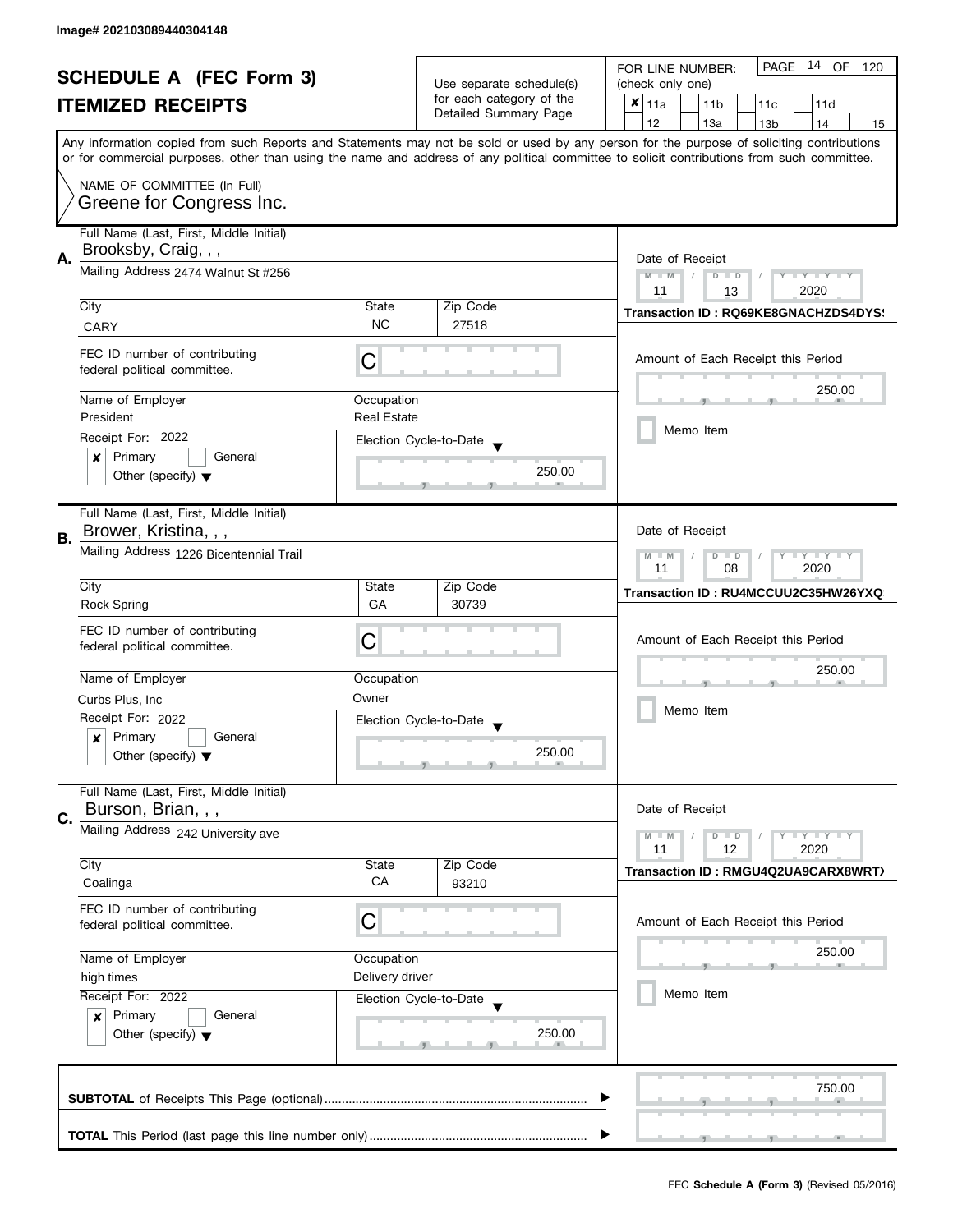| <b>SCHEDULE A (FEC Form 3)</b> |                                                               | Use separate schedule(s) | PAGE 15 OF<br>FOR LINE NUMBER:<br>120<br>(check only one) |                                                                                                                                                                                                                                                                                         |
|--------------------------------|---------------------------------------------------------------|--------------------------|-----------------------------------------------------------|-----------------------------------------------------------------------------------------------------------------------------------------------------------------------------------------------------------------------------------------------------------------------------------------|
|                                | <b>ITEMIZED RECEIPTS</b>                                      |                          | for each category of the                                  | ×<br>  11a<br>11 <sub>b</sub><br>11c<br>11d                                                                                                                                                                                                                                             |
|                                |                                                               |                          | Detailed Summary Page                                     | 12<br>13a                                                                                                                                                                                                                                                                               |
|                                |                                                               |                          |                                                           | 13 <sub>b</sub><br>14<br>15                                                                                                                                                                                                                                                             |
|                                |                                                               |                          |                                                           | Any information copied from such Reports and Statements may not be sold or used by any person for the purpose of soliciting contributions<br>or for commercial purposes, other than using the name and address of any political committee to solicit contributions from such committee. |
|                                | NAME OF COMMITTEE (In Full)                                   |                          |                                                           |                                                                                                                                                                                                                                                                                         |
|                                | Greene for Congress Inc.                                      |                          |                                                           |                                                                                                                                                                                                                                                                                         |
|                                | Full Name (Last, First, Middle Initial)                       |                          |                                                           |                                                                                                                                                                                                                                                                                         |
| А.                             | Campbell, Deborah, , ,                                        | Date of Receipt          |                                                           |                                                                                                                                                                                                                                                                                         |
|                                | Mailing Address 1960 Ivy Street                               |                          |                                                           | $M - M$<br>$\sqrt{2}$<br>$D$ $D$<br>$T - Y = T - Y$                                                                                                                                                                                                                                     |
|                                | City                                                          | State                    | Zip Code                                                  | 11<br>2020<br>07                                                                                                                                                                                                                                                                        |
|                                |                                                               | LA                       | 71467                                                     | Transaction ID: RUMRF4GKAZW3VWV9GM.                                                                                                                                                                                                                                                     |
|                                | Pollock                                                       |                          |                                                           |                                                                                                                                                                                                                                                                                         |
|                                | FEC ID number of contributing<br>federal political committee. | С                        |                                                           | Amount of Each Receipt this Period                                                                                                                                                                                                                                                      |
|                                | Name of Employer                                              | Occupation               |                                                           | 250.00                                                                                                                                                                                                                                                                                  |
|                                | Self Employed                                                 | Consultant               |                                                           |                                                                                                                                                                                                                                                                                         |
|                                | Receipt For: 2022                                             |                          | Election Cycle-to-Date                                    | Memo Item                                                                                                                                                                                                                                                                               |
|                                | Primary<br>General<br>×                                       |                          |                                                           |                                                                                                                                                                                                                                                                                         |
|                                | Other (specify) $\blacktriangledown$                          |                          | 250.00                                                    |                                                                                                                                                                                                                                                                                         |
|                                | Full Name (Last, First, Middle Initial)                       |                          |                                                           |                                                                                                                                                                                                                                                                                         |
| В.                             | Carel, Sherri, , ,                                            |                          |                                                           | Date of Receipt                                                                                                                                                                                                                                                                         |
|                                | Mailing Address 6799 Ridges Ct                                |                          |                                                           | $Y - Y - Y$<br>$M - M$<br>D<br>$\Box$<br>07<br>2020<br>11                                                                                                                                                                                                                               |
|                                | City                                                          | State                    | Zip Code                                                  |                                                                                                                                                                                                                                                                                         |
|                                | <b>Bettendorf</b>                                             | IA                       | 52722                                                     | Transaction ID: RCT24DSRZAK924JN4JF8                                                                                                                                                                                                                                                    |
|                                | FEC ID number of contributing                                 |                          |                                                           |                                                                                                                                                                                                                                                                                         |
|                                | federal political committee.                                  | С                        |                                                           | Amount of Each Receipt this Period                                                                                                                                                                                                                                                      |
|                                |                                                               |                          |                                                           | 500.00                                                                                                                                                                                                                                                                                  |
|                                | Name of Employer                                              | Occupation               |                                                           |                                                                                                                                                                                                                                                                                         |
|                                | Self employed                                                 | Manager                  |                                                           | Memo Item                                                                                                                                                                                                                                                                               |
|                                | Receipt For: 2022                                             |                          | Election Cycle-to-Date                                    |                                                                                                                                                                                                                                                                                         |
|                                | Primary<br>General<br>x                                       |                          | 500.00                                                    |                                                                                                                                                                                                                                                                                         |
|                                | Other (specify) $\blacktriangledown$                          |                          |                                                           |                                                                                                                                                                                                                                                                                         |
|                                | Full Name (Last, First, Middle Initial)                       |                          |                                                           | Date of Receipt                                                                                                                                                                                                                                                                         |
| C.                             | Carruth, Lindsey, , ,                                         |                          |                                                           |                                                                                                                                                                                                                                                                                         |
|                                | Mailing Address 18400 Bella Oaks Court                        |                          |                                                           | $M - M$<br>$Y - Y - Y$<br>$D$ $D$<br>11<br>09<br>2020                                                                                                                                                                                                                                   |
|                                | City                                                          | State                    | Zip Code                                                  | Transaction ID: R53K2V3GXWT5E8K7A8V4                                                                                                                                                                                                                                                    |
|                                | Cottonwood                                                    | CA                       | 96022                                                     |                                                                                                                                                                                                                                                                                         |
|                                | FEC ID number of contributing                                 | C                        |                                                           | Amount of Each Receipt this Period                                                                                                                                                                                                                                                      |
|                                | federal political committee.                                  |                          |                                                           |                                                                                                                                                                                                                                                                                         |
|                                | Name of Employer                                              | Occupation               |                                                           | 250.00                                                                                                                                                                                                                                                                                  |
|                                | Lassen View                                                   | Teacher                  |                                                           |                                                                                                                                                                                                                                                                                         |
|                                | Receipt For: 2022                                             |                          | Election Cycle-to-Date                                    | Memo Item                                                                                                                                                                                                                                                                               |
|                                | Primary<br>$\boldsymbol{x}$<br>General                        |                          |                                                           |                                                                                                                                                                                                                                                                                         |
|                                | Other (specify) $\blacktriangledown$                          |                          | 250.00                                                    |                                                                                                                                                                                                                                                                                         |
|                                |                                                               |                          |                                                           |                                                                                                                                                                                                                                                                                         |
|                                |                                                               |                          |                                                           | 1000.00                                                                                                                                                                                                                                                                                 |
|                                |                                                               |                          |                                                           |                                                                                                                                                                                                                                                                                         |
|                                |                                                               |                          |                                                           |                                                                                                                                                                                                                                                                                         |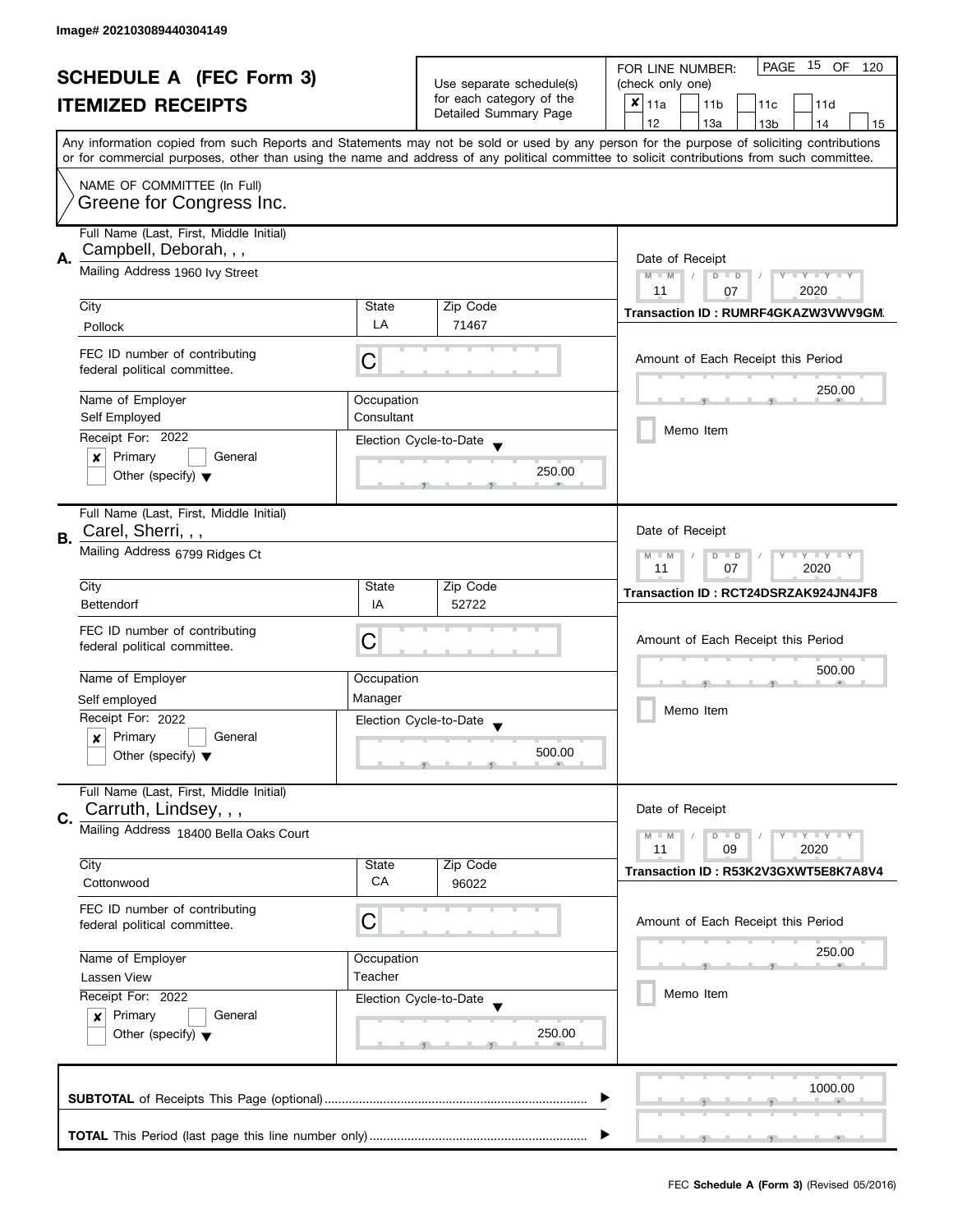| <b>SCHEDULE A (FEC Form 3)</b> |                                                               |                          |                                                      | 16 OF<br><b>PAGE</b><br>FOR LINE NUMBER:<br>120                                                                                                                                                                                                                                         |
|--------------------------------|---------------------------------------------------------------|--------------------------|------------------------------------------------------|-----------------------------------------------------------------------------------------------------------------------------------------------------------------------------------------------------------------------------------------------------------------------------------------|
|                                |                                                               |                          | Use separate schedule(s)<br>for each category of the | (check only one)                                                                                                                                                                                                                                                                        |
|                                | <b>ITEMIZED RECEIPTS</b>                                      |                          | Detailed Summary Page                                | ×<br>l 11a<br>11 <sub>b</sub><br>11c<br>11d                                                                                                                                                                                                                                             |
|                                |                                                               |                          |                                                      | 12<br>13a<br>13 <sub>b</sub><br>14<br>15                                                                                                                                                                                                                                                |
|                                |                                                               |                          |                                                      | Any information copied from such Reports and Statements may not be sold or used by any person for the purpose of soliciting contributions<br>or for commercial purposes, other than using the name and address of any political committee to solicit contributions from such committee. |
|                                |                                                               |                          |                                                      |                                                                                                                                                                                                                                                                                         |
|                                | NAME OF COMMITTEE (In Full)                                   |                          |                                                      |                                                                                                                                                                                                                                                                                         |
|                                | Greene for Congress Inc.                                      |                          |                                                      |                                                                                                                                                                                                                                                                                         |
|                                | Full Name (Last, First, Middle Initial)                       |                          |                                                      |                                                                                                                                                                                                                                                                                         |
|                                | Castle, Stefan, , ,                                           |                          |                                                      |                                                                                                                                                                                                                                                                                         |
| А.                             | Mailing Address 11054 Ventura Boulevard                       |                          |                                                      | Date of Receipt                                                                                                                                                                                                                                                                         |
|                                | #388                                                          |                          |                                                      | $M - M$<br>$T - Y = Y + Y$<br>$D$ $D$<br>11<br>2020<br>08                                                                                                                                                                                                                               |
|                                | City                                                          | State                    | Zip Code                                             |                                                                                                                                                                                                                                                                                         |
|                                | Los Angeles                                                   | CA                       | 91604                                                | Transaction ID: R6QZD4HDADAEC2PNH7F9                                                                                                                                                                                                                                                    |
|                                |                                                               |                          |                                                      |                                                                                                                                                                                                                                                                                         |
|                                | FEC ID number of contributing<br>federal political committee. | C                        |                                                      | Amount of Each Receipt this Period                                                                                                                                                                                                                                                      |
|                                |                                                               |                          |                                                      | 250.00                                                                                                                                                                                                                                                                                  |
|                                | Name of Employer                                              | Occupation               |                                                      |                                                                                                                                                                                                                                                                                         |
|                                | Castle Design & Fabrication                                   | <b>Managing Director</b> |                                                      |                                                                                                                                                                                                                                                                                         |
|                                | Receipt For: 2022                                             |                          | Election Cycle-to-Date                               | Memo Item                                                                                                                                                                                                                                                                               |
|                                | Primary<br>General<br>×                                       |                          |                                                      |                                                                                                                                                                                                                                                                                         |
|                                | Other (specify) $\blacktriangledown$                          |                          | 250.00                                               |                                                                                                                                                                                                                                                                                         |
|                                |                                                               |                          |                                                      |                                                                                                                                                                                                                                                                                         |
|                                | Full Name (Last, First, Middle Initial)                       |                          |                                                      |                                                                                                                                                                                                                                                                                         |
| В.                             | Cella, Daniel K, , ,                                          |                          |                                                      | Date of Receipt                                                                                                                                                                                                                                                                         |
|                                | Mailing Address 2624 County Road 516                          |                          |                                                      | $Y = Y + Y$<br>$M - M$<br>D<br>$\Box$<br>2020<br>10<br>16                                                                                                                                                                                                                               |
|                                | City                                                          | State                    | Zip Code                                             |                                                                                                                                                                                                                                                                                         |
|                                | Old Bridge Township                                           | <b>NJ</b>                | 08857                                                | Transaction ID: RWMH3NAP3XJ5Y2C38P3E                                                                                                                                                                                                                                                    |
|                                |                                                               |                          |                                                      |                                                                                                                                                                                                                                                                                         |
|                                | FEC ID number of contributing<br>federal political committee. | С                        |                                                      | Amount of Each Receipt this Period                                                                                                                                                                                                                                                      |
|                                |                                                               |                          |                                                      | 25.00                                                                                                                                                                                                                                                                                   |
|                                | Name of Employer                                              | Occupation               |                                                      |                                                                                                                                                                                                                                                                                         |
|                                | Retired                                                       | Retired                  |                                                      | Memo Item                                                                                                                                                                                                                                                                               |
|                                | Receipt For: 2020                                             |                          | Election Cycle-to-Date                               |                                                                                                                                                                                                                                                                                         |
|                                | Primary<br>$\boldsymbol{x}$<br>General                        |                          |                                                      |                                                                                                                                                                                                                                                                                         |
|                                | Other (specify) $\blacktriangledown$                          |                          | 440.20                                               |                                                                                                                                                                                                                                                                                         |
|                                | Full Name (Last, First, Middle Initial)                       |                          |                                                      |                                                                                                                                                                                                                                                                                         |
|                                | Cestone, Michele, , ,                                         |                          |                                                      | Date of Receipt                                                                                                                                                                                                                                                                         |
| C.                             | Mailing Address 37 Ridge Road                                 |                          |                                                      |                                                                                                                                                                                                                                                                                         |
|                                |                                                               |                          |                                                      | $M - M$<br>$Y + Y$<br>$D$ $D$<br>11<br>06<br>2020                                                                                                                                                                                                                                       |
|                                | City                                                          | State                    | Zip Code                                             | Transaction ID: R32R6JA633WY6PBERSUZ                                                                                                                                                                                                                                                    |
|                                | <b>West Orange</b>                                            | <b>NJ</b>                | 07052                                                |                                                                                                                                                                                                                                                                                         |
|                                | FEC ID number of contributing                                 |                          |                                                      |                                                                                                                                                                                                                                                                                         |
|                                | federal political committee.                                  | C                        |                                                      | Amount of Each Receipt this Period                                                                                                                                                                                                                                                      |
|                                |                                                               |                          |                                                      | 500.00                                                                                                                                                                                                                                                                                  |
|                                | Name of Employer                                              | Occupation               |                                                      |                                                                                                                                                                                                                                                                                         |
|                                | Michele and Agnese Cestone Foundation,                        |                          | <b>Investment Management</b>                         | Memo Item                                                                                                                                                                                                                                                                               |
|                                | Receipt For: 2022                                             |                          | Election Cycle-to-Date                               |                                                                                                                                                                                                                                                                                         |
|                                | Primary<br>General<br>$\boldsymbol{x}$                        |                          | 500.00                                               |                                                                                                                                                                                                                                                                                         |
|                                | Other (specify) $\blacktriangledown$                          |                          |                                                      |                                                                                                                                                                                                                                                                                         |
|                                |                                                               |                          |                                                      |                                                                                                                                                                                                                                                                                         |
|                                |                                                               |                          |                                                      | 775.00                                                                                                                                                                                                                                                                                  |
|                                |                                                               |                          |                                                      |                                                                                                                                                                                                                                                                                         |
|                                |                                                               |                          |                                                      |                                                                                                                                                                                                                                                                                         |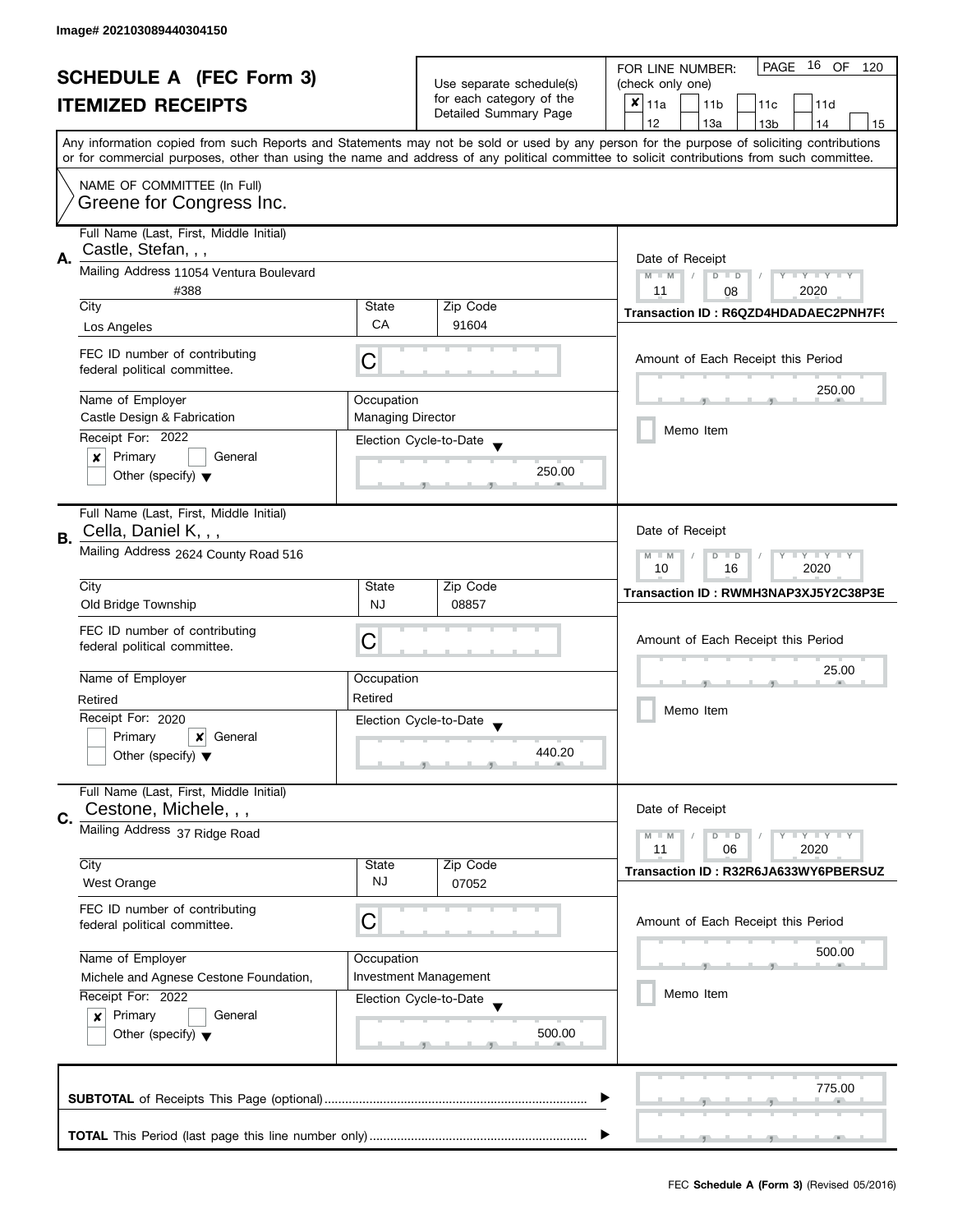| <b>SCHEDULE A (FEC Form 3)</b> |                                         |                         | PAGE<br>17 OF<br>FOR LINE NUMBER:<br>120                                      |                                                                                                                                                                                                                                                                                         |  |
|--------------------------------|-----------------------------------------|-------------------------|-------------------------------------------------------------------------------|-----------------------------------------------------------------------------------------------------------------------------------------------------------------------------------------------------------------------------------------------------------------------------------------|--|
|                                |                                         |                         | Use separate schedule(s)<br>for each category of the<br>Detailed Summary Page | (check only one)                                                                                                                                                                                                                                                                        |  |
|                                | <b>ITEMIZED RECEIPTS</b>                |                         |                                                                               | $x _{11a}$<br>11 <sub>b</sub><br>11c<br>11d                                                                                                                                                                                                                                             |  |
|                                |                                         |                         |                                                                               | 12<br>13a<br>14<br>13 <sub>b</sub><br>15                                                                                                                                                                                                                                                |  |
|                                |                                         |                         |                                                                               | Any information copied from such Reports and Statements may not be sold or used by any person for the purpose of soliciting contributions<br>or for commercial purposes, other than using the name and address of any political committee to solicit contributions from such committee. |  |
|                                |                                         |                         |                                                                               |                                                                                                                                                                                                                                                                                         |  |
|                                | NAME OF COMMITTEE (In Full)             |                         |                                                                               |                                                                                                                                                                                                                                                                                         |  |
|                                | Greene for Congress Inc.                |                         |                                                                               |                                                                                                                                                                                                                                                                                         |  |
|                                | Full Name (Last, First, Middle Initial) |                         |                                                                               |                                                                                                                                                                                                                                                                                         |  |
| А.                             | Chandler, Kerry, , ,                    |                         |                                                                               | Date of Receipt                                                                                                                                                                                                                                                                         |  |
|                                | Mailing Address 2601 Tatton Drive       |                         |                                                                               | $M - M$<br>Y TY TY TY<br>$D$ $D$                                                                                                                                                                                                                                                        |  |
|                                |                                         |                         |                                                                               | 2020<br>11<br>08                                                                                                                                                                                                                                                                        |  |
|                                | City                                    | State                   | Zip Code                                                                      | Transaction ID: R4HU68U74HWA2T5VQ834                                                                                                                                                                                                                                                    |  |
|                                | Raleigh                                 | <b>NC</b>               | 27608                                                                         |                                                                                                                                                                                                                                                                                         |  |
|                                | FEC ID number of contributing           |                         |                                                                               | Amount of Each Receipt this Period                                                                                                                                                                                                                                                      |  |
|                                | federal political committee.            | С                       |                                                                               |                                                                                                                                                                                                                                                                                         |  |
|                                |                                         |                         |                                                                               | 500.00                                                                                                                                                                                                                                                                                  |  |
|                                | Name of Employer<br>Wake Radiology      | Occupation<br>Physician |                                                                               |                                                                                                                                                                                                                                                                                         |  |
|                                | Receipt For: 2022                       |                         |                                                                               | Memo Item                                                                                                                                                                                                                                                                               |  |
|                                | $\boldsymbol{x}$<br>Primary<br>General  |                         | Election Cycle-to-Date                                                        |                                                                                                                                                                                                                                                                                         |  |
|                                | Other (specify) $\blacktriangledown$    |                         | 500.00                                                                        |                                                                                                                                                                                                                                                                                         |  |
|                                |                                         |                         |                                                                               |                                                                                                                                                                                                                                                                                         |  |
|                                | Full Name (Last, First, Middle Initial) |                         |                                                                               |                                                                                                                                                                                                                                                                                         |  |
| <b>B.</b>                      | Chevalier, Martin, , ,                  |                         |                                                                               | Date of Receipt                                                                                                                                                                                                                                                                         |  |
|                                | Mailing Address 4740 Kansas Street      |                         |                                                                               | $Y = Y + Y$<br>$M - M$<br>$D$ $D$                                                                                                                                                                                                                                                       |  |
|                                | Dwight St.                              |                         |                                                                               | 2020<br>11<br>11                                                                                                                                                                                                                                                                        |  |
|                                | City                                    | State                   | Zip Code                                                                      | Transaction ID: R7TXVSAAKKAFA36M4UF3                                                                                                                                                                                                                                                    |  |
|                                | San Diego                               | CA                      | 92116                                                                         |                                                                                                                                                                                                                                                                                         |  |
|                                | FEC ID number of contributing           |                         |                                                                               |                                                                                                                                                                                                                                                                                         |  |
|                                | federal political committee.            | C                       |                                                                               | Amount of Each Receipt this Period                                                                                                                                                                                                                                                      |  |
|                                | Name of Employer                        | Occupation              |                                                                               | 500.00                                                                                                                                                                                                                                                                                  |  |
|                                |                                         | investor                |                                                                               |                                                                                                                                                                                                                                                                                         |  |
|                                | self<br>Receipt For: 2022               |                         |                                                                               | Memo Item                                                                                                                                                                                                                                                                               |  |
|                                | Primary<br>General<br>$\boldsymbol{x}$  |                         | Election Cycle-to-Date                                                        |                                                                                                                                                                                                                                                                                         |  |
|                                | Other (specify) $\blacktriangledown$    |                         | 500.00                                                                        |                                                                                                                                                                                                                                                                                         |  |
|                                |                                         |                         |                                                                               |                                                                                                                                                                                                                                                                                         |  |
|                                | Full Name (Last, First, Middle Initial) |                         |                                                                               |                                                                                                                                                                                                                                                                                         |  |
| C.                             | Cleary, Tim, , ,                        |                         |                                                                               | Date of Receipt                                                                                                                                                                                                                                                                         |  |
|                                | Mailing Address 1701 Pinehurst Road     |                         |                                                                               | Y LY LY<br>$M - M$<br>$D$ $D$                                                                                                                                                                                                                                                           |  |
|                                | 8Ε                                      |                         |                                                                               | 10<br>17<br>2020                                                                                                                                                                                                                                                                        |  |
|                                | City                                    | State                   | Zip Code                                                                      | Transaction ID: RX9G7E726J6E433PDNDG                                                                                                                                                                                                                                                    |  |
|                                | Dunedin                                 | FL                      | 34698                                                                         |                                                                                                                                                                                                                                                                                         |  |
|                                | FEC ID number of contributing           |                         |                                                                               |                                                                                                                                                                                                                                                                                         |  |
|                                | federal political committee.            | C                       |                                                                               | Amount of Each Receipt this Period                                                                                                                                                                                                                                                      |  |
|                                | Name of Employer                        | Occupation              |                                                                               | 25.00                                                                                                                                                                                                                                                                                   |  |
|                                | Retired                                 | Retired                 |                                                                               |                                                                                                                                                                                                                                                                                         |  |
|                                | Receipt For: 2020                       |                         | Election Cycle-to-Date                                                        | Memo Item                                                                                                                                                                                                                                                                               |  |
|                                | Primary<br>x<br>General                 |                         |                                                                               |                                                                                                                                                                                                                                                                                         |  |
|                                | Other (specify) $\blacktriangledown$    |                         | 325.00                                                                        |                                                                                                                                                                                                                                                                                         |  |
|                                |                                         |                         |                                                                               |                                                                                                                                                                                                                                                                                         |  |
|                                |                                         |                         |                                                                               |                                                                                                                                                                                                                                                                                         |  |
|                                |                                         |                         |                                                                               | 1025.00                                                                                                                                                                                                                                                                                 |  |
|                                |                                         |                         |                                                                               |                                                                                                                                                                                                                                                                                         |  |
|                                |                                         |                         |                                                                               |                                                                                                                                                                                                                                                                                         |  |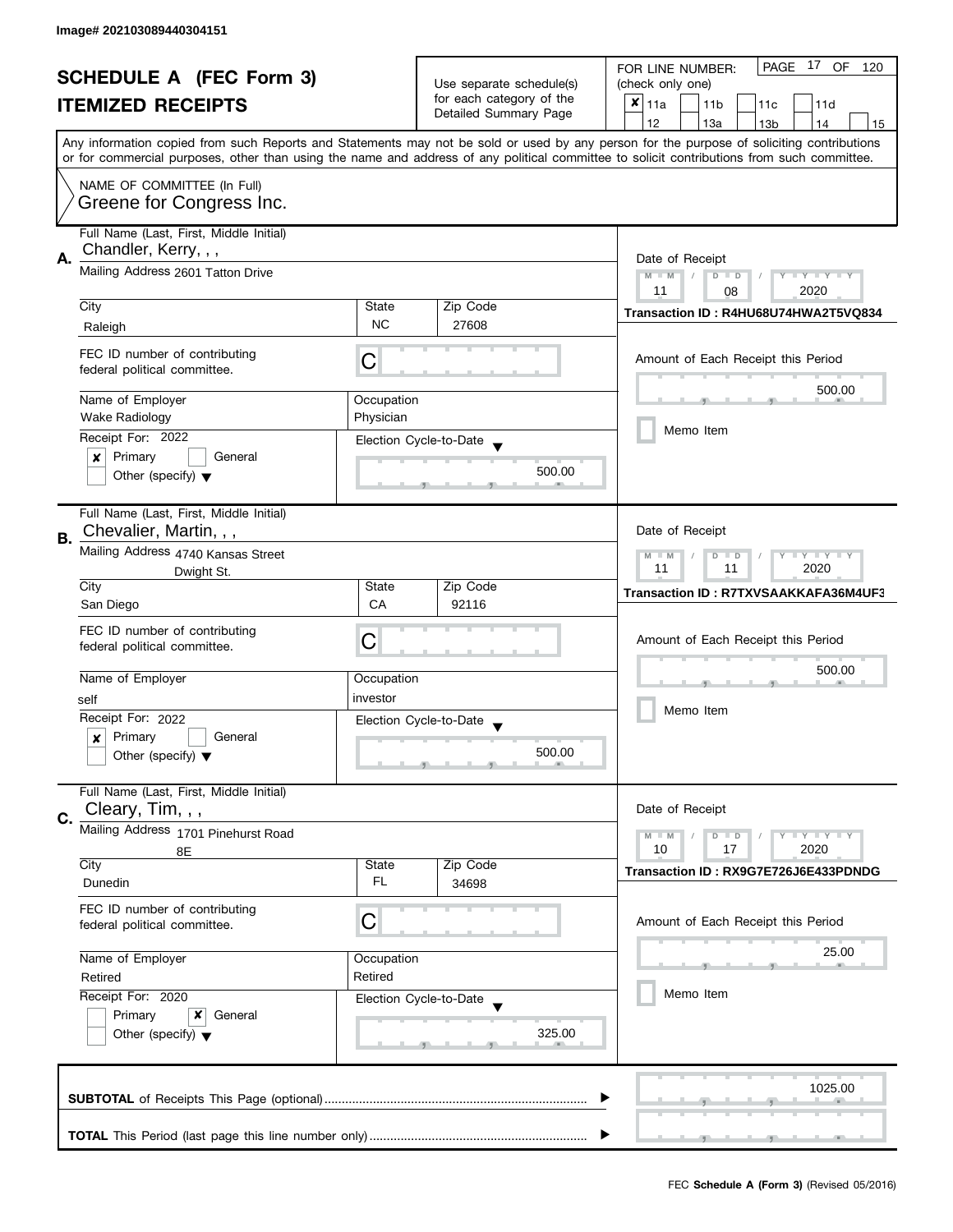| <b>SCHEDULE A (FEC Form 3)</b> |                                         |                    | PAGE 18 OF<br>FOR LINE NUMBER:<br>120                |                                                                                                                                            |
|--------------------------------|-----------------------------------------|--------------------|------------------------------------------------------|--------------------------------------------------------------------------------------------------------------------------------------------|
|                                |                                         |                    | Use separate schedule(s)<br>for each category of the | (check only one)                                                                                                                           |
|                                | <b>ITEMIZED RECEIPTS</b>                |                    | Detailed Summary Page                                | $x _{11a}$<br>11 <sub>b</sub><br>11c<br>11d                                                                                                |
|                                |                                         |                    |                                                      | 12<br>13a<br>13 <sub>b</sub><br>14<br>15                                                                                                   |
|                                |                                         |                    |                                                      | Any information copied from such Reports and Statements may not be sold or used by any person for the purpose of soliciting contributions  |
|                                |                                         |                    |                                                      | or for commercial purposes, other than using the name and address of any political committee to solicit contributions from such committee. |
|                                | NAME OF COMMITTEE (In Full)             |                    |                                                      |                                                                                                                                            |
|                                | Greene for Congress Inc.                |                    |                                                      |                                                                                                                                            |
|                                |                                         |                    |                                                      |                                                                                                                                            |
|                                | Full Name (Last, First, Middle Initial) |                    |                                                      |                                                                                                                                            |
| А.                             | Cleary, Tim, , ,                        |                    |                                                      | Date of Receipt                                                                                                                            |
|                                | Mailing Address 1701 Pinehurst Road     |                    |                                                      | $M - M$<br>$\sqrt{ }$<br>$D$ $D$<br>Y I Y I Y I Y                                                                                          |
|                                | 8E                                      |                    |                                                      | 11<br>2020<br>06                                                                                                                           |
|                                | City                                    | State              | Zip Code                                             | Transaction ID: REUYHZHPSC4PPR9UNKQ                                                                                                        |
|                                | Dunedin                                 | FL.                | 34698                                                |                                                                                                                                            |
|                                | FEC ID number of contributing           |                    |                                                      | Amount of Each Receipt this Period                                                                                                         |
|                                | federal political committee.            | С                  |                                                      |                                                                                                                                            |
|                                |                                         |                    |                                                      | 25.00                                                                                                                                      |
|                                | Name of Employer                        | Occupation         |                                                      |                                                                                                                                            |
|                                | Retired                                 | Retired            |                                                      | Memo Item                                                                                                                                  |
|                                | Receipt For: 2022                       |                    | Election Cycle-to-Date                               |                                                                                                                                            |
|                                | Primary<br>General<br>×                 |                    |                                                      |                                                                                                                                            |
|                                | Other (specify) $\blacktriangledown$    |                    | 25.00                                                |                                                                                                                                            |
|                                |                                         |                    |                                                      |                                                                                                                                            |
|                                | Full Name (Last, First, Middle Initial) |                    |                                                      |                                                                                                                                            |
| В.                             | Cleary, Tim, , ,                        |                    |                                                      | Date of Receipt                                                                                                                            |
|                                | Mailing Address 1701 Pinehurst Road     |                    |                                                      | $Y = Y + Y$<br>D<br>$\Box$<br>$-M$                                                                                                         |
|                                | 8E                                      |                    |                                                      | 2020<br>11<br>07                                                                                                                           |
|                                | City                                    | State              | Zip Code                                             | Transaction ID: RZBXFRPGPVXDQBM93YQ                                                                                                        |
|                                | Dunedin                                 | <b>FL</b>          | 34698                                                |                                                                                                                                            |
|                                | FEC ID number of contributing           |                    |                                                      |                                                                                                                                            |
|                                | federal political committee.            | С                  |                                                      | Amount of Each Receipt this Period                                                                                                         |
|                                |                                         |                    |                                                      | 50.00                                                                                                                                      |
|                                | Name of Employer                        | Occupation         |                                                      |                                                                                                                                            |
|                                | Retired                                 | Retired            |                                                      | Memo Item                                                                                                                                  |
|                                | Receipt For: 2022                       |                    | Election Cycle-to-Date                               |                                                                                                                                            |
|                                | Primary<br>General<br>x                 |                    |                                                      |                                                                                                                                            |
|                                | Other (specify) $\blacktriangledown$    |                    | 75.00                                                |                                                                                                                                            |
|                                |                                         |                    |                                                      |                                                                                                                                            |
|                                | Full Name (Last, First, Middle Initial) |                    |                                                      |                                                                                                                                            |
| C.                             | Clyde, William, , ,                     |                    |                                                      | Date of Receipt                                                                                                                            |
|                                | Mailing Address 2623 Pebble Dawn        |                    |                                                      | $M - M$<br>$Y - Y - Y$<br>D<br>$\blacksquare$                                                                                              |
|                                |                                         |                    |                                                      | 10<br>22<br>2020                                                                                                                           |
|                                | City<br>San Antonio                     | State<br><b>TX</b> | Zip Code                                             | Transaction ID: R44J834QNFBXDDFMC2W4                                                                                                       |
|                                |                                         |                    | 78232-4133                                           |                                                                                                                                            |
|                                | FEC ID number of contributing           |                    |                                                      |                                                                                                                                            |
|                                | federal political committee.            | С                  |                                                      | Amount of Each Receipt this Period                                                                                                         |
|                                | Name of Employer                        | Occupation         |                                                      | 35.00                                                                                                                                      |
|                                | <b>RETIRED</b>                          | <b>RETIRED</b>     |                                                      |                                                                                                                                            |
|                                | Receipt For: 2020                       |                    |                                                      | Memo Item                                                                                                                                  |
|                                | Primary<br>x                            |                    | Election Cycle-to-Date                               |                                                                                                                                            |
|                                | General                                 |                    | 310.00                                               |                                                                                                                                            |
|                                | Other (specify) $\blacktriangledown$    |                    |                                                      | Earmarked through House Freedom Fund                                                                                                       |
|                                |                                         |                    |                                                      |                                                                                                                                            |
|                                |                                         |                    |                                                      | 110.00                                                                                                                                     |
|                                |                                         |                    |                                                      |                                                                                                                                            |
|                                |                                         |                    |                                                      |                                                                                                                                            |
|                                |                                         |                    |                                                      |                                                                                                                                            |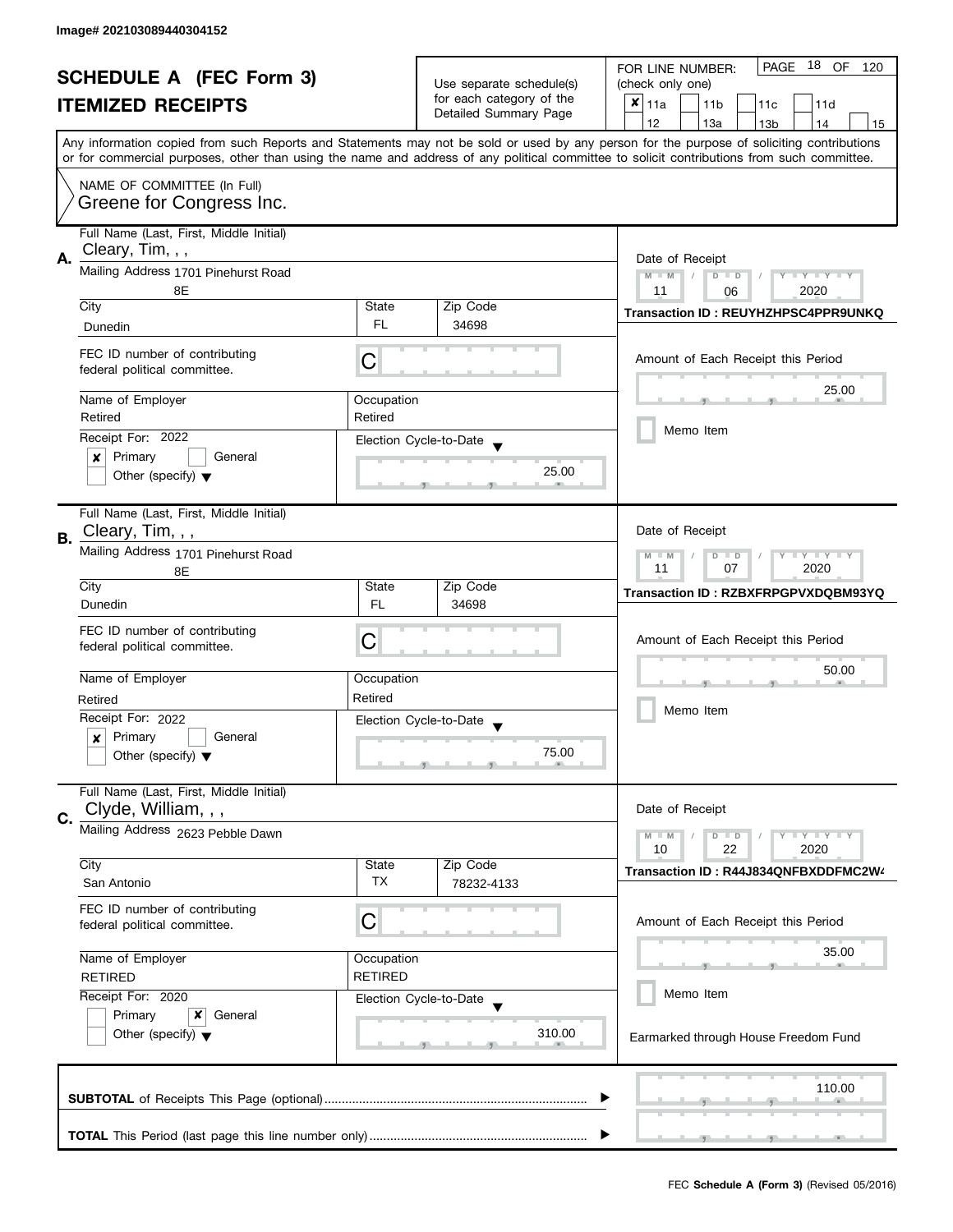| <b>SCHEDULE A (FEC Form 3)</b> |                                                                | Use separate schedule(s) | PAGE 19 OF<br>FOR LINE NUMBER:<br>120<br>(check only one) |                                                                                                                                                                                                                                                                                         |
|--------------------------------|----------------------------------------------------------------|--------------------------|-----------------------------------------------------------|-----------------------------------------------------------------------------------------------------------------------------------------------------------------------------------------------------------------------------------------------------------------------------------------|
|                                |                                                                |                          | for each category of the                                  |                                                                                                                                                                                                                                                                                         |
|                                | <b>ITEMIZED RECEIPTS</b>                                       |                          | Detailed Summary Page                                     | $x _{11a}$<br>11 <sub>b</sub><br>11d<br>11c                                                                                                                                                                                                                                             |
|                                |                                                                |                          |                                                           | 12<br>13a<br>13 <sub>b</sub><br>14<br>15                                                                                                                                                                                                                                                |
|                                |                                                                |                          |                                                           | Any information copied from such Reports and Statements may not be sold or used by any person for the purpose of soliciting contributions<br>or for commercial purposes, other than using the name and address of any political committee to solicit contributions from such committee. |
|                                |                                                                |                          |                                                           |                                                                                                                                                                                                                                                                                         |
|                                | NAME OF COMMITTEE (In Full)<br>Greene for Congress Inc.        |                          |                                                           |                                                                                                                                                                                                                                                                                         |
|                                | Full Name (Last, First, Middle Initial)<br>Coleman, Roger, , , |                          |                                                           |                                                                                                                                                                                                                                                                                         |
| А.                             |                                                                |                          |                                                           | Date of Receipt                                                                                                                                                                                                                                                                         |
|                                | Mailing Address 5320 Knollcrest Street                         |                          |                                                           | $M - M$<br>$\sqrt{2}$<br>$D$ $D$<br>$Y - Y - Y - Y - Y$                                                                                                                                                                                                                                 |
|                                | City                                                           | State                    | Zip Code                                                  | 11<br>2020<br>22                                                                                                                                                                                                                                                                        |
|                                |                                                                | UT                       |                                                           | <b>Transaction ID: RX89CAH9CKCWSK4TT7NI</b>                                                                                                                                                                                                                                             |
|                                | Murray                                                         |                          | 84107                                                     |                                                                                                                                                                                                                                                                                         |
|                                | FEC ID number of contributing<br>federal political committee.  | С                        |                                                           | Amount of Each Receipt this Period                                                                                                                                                                                                                                                      |
|                                | Name of Employer                                               | Occupation               |                                                           | 2000.00                                                                                                                                                                                                                                                                                 |
|                                | Self employed                                                  | Consulting               |                                                           |                                                                                                                                                                                                                                                                                         |
|                                | Receipt For: 2022                                              |                          |                                                           | Memo Item                                                                                                                                                                                                                                                                               |
|                                | Primary<br>$\pmb{\times}$<br>General                           |                          | Election Cycle-to-Date                                    |                                                                                                                                                                                                                                                                                         |
|                                | Other (specify) $\blacktriangledown$                           |                          | 2000.00                                                   |                                                                                                                                                                                                                                                                                         |
|                                | Full Name (Last, First, Middle Initial)                        |                          |                                                           |                                                                                                                                                                                                                                                                                         |
|                                | Coleman, Roger, , ,                                            |                          |                                                           | Date of Receipt                                                                                                                                                                                                                                                                         |
| В.                             | Mailing Address 5320 Knollcrest Street                         |                          |                                                           | $Y = Y + Y$<br>$M - M$<br>D<br>$\Box$<br>2020<br>11<br>22                                                                                                                                                                                                                               |
|                                | City                                                           | State                    | Zip Code                                                  | Transaction ID: RYPMRED2N93SN2UQ2PF2                                                                                                                                                                                                                                                    |
|                                | Murray                                                         | UT                       | 84107                                                     |                                                                                                                                                                                                                                                                                         |
|                                | FEC ID number of contributing                                  |                          |                                                           |                                                                                                                                                                                                                                                                                         |
|                                | federal political committee.                                   | С                        |                                                           | Amount of Each Receipt this Period                                                                                                                                                                                                                                                      |
|                                |                                                                |                          |                                                           |                                                                                                                                                                                                                                                                                         |
|                                | Name of Employer                                               | Occupation               |                                                           | $-2000.00$                                                                                                                                                                                                                                                                              |
|                                | Self employed                                                  | Consulting               |                                                           |                                                                                                                                                                                                                                                                                         |
|                                | Receipt For: 2022                                              |                          | Election Cycle-to-Date                                    | Memo Item                                                                                                                                                                                                                                                                               |
|                                | Primary<br>General<br>x                                        |                          |                                                           |                                                                                                                                                                                                                                                                                         |
|                                | Other (specify) $\blacktriangledown$                           |                          | 0.00                                                      |                                                                                                                                                                                                                                                                                         |
|                                | Full Name (Last, First, Middle Initial)                        |                          |                                                           |                                                                                                                                                                                                                                                                                         |
|                                | Collum, Dana, , ,                                              |                          |                                                           | Date of Receipt                                                                                                                                                                                                                                                                         |
| C.                             | Mailing Address 191 Lindsey Road Northwest                     |                          |                                                           | $M - M$<br>$Y - Y - Y$                                                                                                                                                                                                                                                                  |
|                                |                                                                |                          |                                                           | D<br>$\blacksquare$<br>10<br>20<br>2020                                                                                                                                                                                                                                                 |
|                                | City                                                           | State                    | Zip Code                                                  | Transaction ID: RY8QNKU7T3HTR73NQQR'                                                                                                                                                                                                                                                    |
|                                | Rome                                                           | GA                       | 30165                                                     |                                                                                                                                                                                                                                                                                         |
|                                | FEC ID number of contributing                                  |                          |                                                           |                                                                                                                                                                                                                                                                                         |
|                                | federal political committee.                                   | C                        |                                                           | Amount of Each Receipt this Period                                                                                                                                                                                                                                                      |
|                                |                                                                |                          |                                                           |                                                                                                                                                                                                                                                                                         |
|                                | Name of Employer                                               | Occupation               |                                                           | 20.20                                                                                                                                                                                                                                                                                   |
|                                | retired                                                        | retired                  |                                                           |                                                                                                                                                                                                                                                                                         |
|                                | Receipt For: 2020                                              |                          | Election Cycle-to-Date                                    | Memo Item                                                                                                                                                                                                                                                                               |
|                                | Primary<br>x<br>General                                        |                          |                                                           |                                                                                                                                                                                                                                                                                         |
|                                | Other (specify) $\blacktriangledown$                           |                          | 570.60                                                    |                                                                                                                                                                                                                                                                                         |
|                                |                                                                |                          |                                                           |                                                                                                                                                                                                                                                                                         |
|                                |                                                                |                          |                                                           | 20.20                                                                                                                                                                                                                                                                                   |
|                                |                                                                |                          |                                                           |                                                                                                                                                                                                                                                                                         |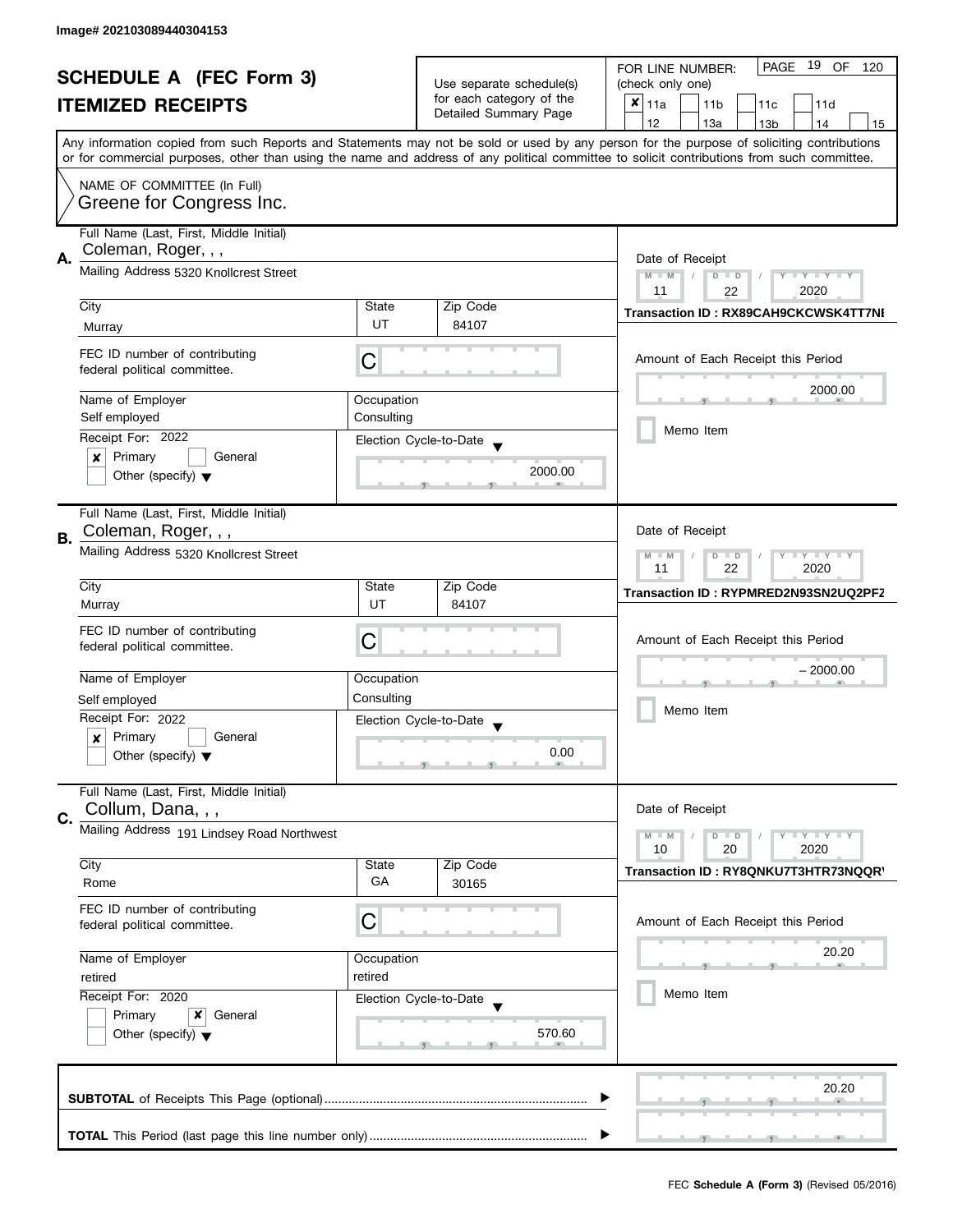| <b>SCHEDULE A (FEC Form 3)</b> |                                                               |                          | PAGE 20 OF<br>FOR LINE NUMBER:<br>120       |                                                                                                                                            |
|--------------------------------|---------------------------------------------------------------|--------------------------|---------------------------------------------|--------------------------------------------------------------------------------------------------------------------------------------------|
|                                |                                                               |                          | Use separate schedule(s)                    | (check only one)                                                                                                                           |
| <b>ITEMIZED RECEIPTS</b>       |                                                               | for each category of the | $x _{11a}$<br>11 <sub>b</sub><br>11c<br>11d |                                                                                                                                            |
|                                |                                                               |                          | Detailed Summary Page                       | 12<br>13a<br>13 <sub>b</sub><br>14<br>15                                                                                                   |
|                                |                                                               |                          |                                             | Any information copied from such Reports and Statements may not be sold or used by any person for the purpose of soliciting contributions  |
|                                |                                                               |                          |                                             | or for commercial purposes, other than using the name and address of any political committee to solicit contributions from such committee. |
|                                | NAME OF COMMITTEE (In Full)                                   |                          |                                             |                                                                                                                                            |
|                                | Greene for Congress Inc.                                      |                          |                                             |                                                                                                                                            |
|                                |                                                               |                          |                                             |                                                                                                                                            |
|                                | Full Name (Last, First, Middle Initial)                       |                          |                                             |                                                                                                                                            |
| А.                             | Collum, Dana, , ,                                             | Date of Receipt          |                                             |                                                                                                                                            |
|                                | Mailing Address 191 Lindsey Road Northwest                    |                          |                                             | $M - M$<br>$\sqrt{2}$<br>$D$ $D$<br>$Y - Y - Y - Y - Y$                                                                                    |
|                                |                                                               |                          |                                             | 11<br>2020<br>04                                                                                                                           |
|                                | City                                                          | State                    | Zip Code                                    | Transaction ID: RAN6ESUV6YNAS76K4QPX                                                                                                       |
|                                | Rome                                                          | GA                       | 30165                                       |                                                                                                                                            |
|                                |                                                               |                          |                                             |                                                                                                                                            |
|                                | FEC ID number of contributing<br>federal political committee. | С                        |                                             | Amount of Each Receipt this Period                                                                                                         |
|                                |                                                               |                          |                                             |                                                                                                                                            |
|                                | Name of Employer                                              | Occupation               |                                             | 10.00                                                                                                                                      |
|                                | retired                                                       | retired                  |                                             |                                                                                                                                            |
|                                | Receipt For: 2022                                             |                          | Election Cycle-to-Date                      | Memo Item                                                                                                                                  |
|                                | Primary<br>General<br>×                                       |                          |                                             |                                                                                                                                            |
|                                | Other (specify) $\blacktriangledown$                          |                          | 10.00                                       |                                                                                                                                            |
|                                |                                                               |                          |                                             |                                                                                                                                            |
|                                | Full Name (Last, First, Middle Initial)                       |                          |                                             |                                                                                                                                            |
| В.                             | Coudures, John, , ,                                           |                          |                                             | Date of Receipt                                                                                                                            |
|                                | Mailing Address 2355 Monte Vista Street                       |                          |                                             | $Y = Y + Y$<br>$M - M$<br>D<br>$\Box$                                                                                                      |
|                                |                                                               |                          |                                             | 11<br>16<br>2020                                                                                                                           |
|                                | City                                                          | State                    | Zip Code                                    | Transaction ID: RNW49GRTZXAGCDCKZG(                                                                                                        |
|                                | Pasadena                                                      | CA                       | 91107                                       |                                                                                                                                            |
|                                | FEC ID number of contributing                                 |                          |                                             |                                                                                                                                            |
|                                | federal political committee.                                  | С                        |                                             | Amount of Each Receipt this Period                                                                                                         |
|                                |                                                               |                          |                                             | 1000.00                                                                                                                                    |
|                                | Name of Employer                                              | Occupation               |                                             |                                                                                                                                            |
|                                | Retired                                                       | Retired                  |                                             |                                                                                                                                            |
|                                | Receipt For: 2022                                             |                          | Election Cycle-to-Date                      | Memo Item                                                                                                                                  |
|                                | Primary<br>General<br>x                                       |                          |                                             |                                                                                                                                            |
|                                | Other (specify) $\blacktriangledown$                          |                          | 1000.00                                     |                                                                                                                                            |
|                                |                                                               |                          |                                             |                                                                                                                                            |
|                                | Full Name (Last, First, Middle Initial)                       |                          |                                             |                                                                                                                                            |
| C.                             | Crabb, Jason, , ,                                             |                          |                                             | Date of Receipt                                                                                                                            |
|                                | Mailing Address 133 Airport Road                              |                          |                                             | $M - M$<br>$Y - Y - Y$<br>D<br>$\blacksquare$                                                                                              |
|                                |                                                               |                          |                                             | 11<br>04<br>2020                                                                                                                           |
|                                | City                                                          | State                    | Zip Code                                    | Transaction ID: RDGQNE2MXR8YGV7MJ2Q                                                                                                        |
|                                | Cedartown                                                     | GA                       | 30125                                       |                                                                                                                                            |
|                                | FEC ID number of contributing                                 |                          |                                             |                                                                                                                                            |
|                                | federal political committee.                                  | C                        |                                             | Amount of Each Receipt this Period                                                                                                         |
|                                |                                                               |                          |                                             | 25.00                                                                                                                                      |
|                                | Name of Employer                                              | Occupation               |                                             |                                                                                                                                            |
|                                | <b>Shaw Industries</b>                                        | Maintenance planner      |                                             | Memo Item                                                                                                                                  |
|                                | Receipt For: 2022                                             |                          | Election Cycle-to-Date                      |                                                                                                                                            |
|                                | Primary<br>$\boldsymbol{x}$<br>General                        |                          | 275.00                                      |                                                                                                                                            |
|                                | Other (specify) $\blacktriangledown$                          |                          |                                             |                                                                                                                                            |
|                                |                                                               |                          |                                             |                                                                                                                                            |
|                                |                                                               |                          |                                             | 1035.00                                                                                                                                    |
|                                |                                                               |                          |                                             |                                                                                                                                            |
|                                |                                                               |                          |                                             |                                                                                                                                            |
|                                |                                                               |                          |                                             |                                                                                                                                            |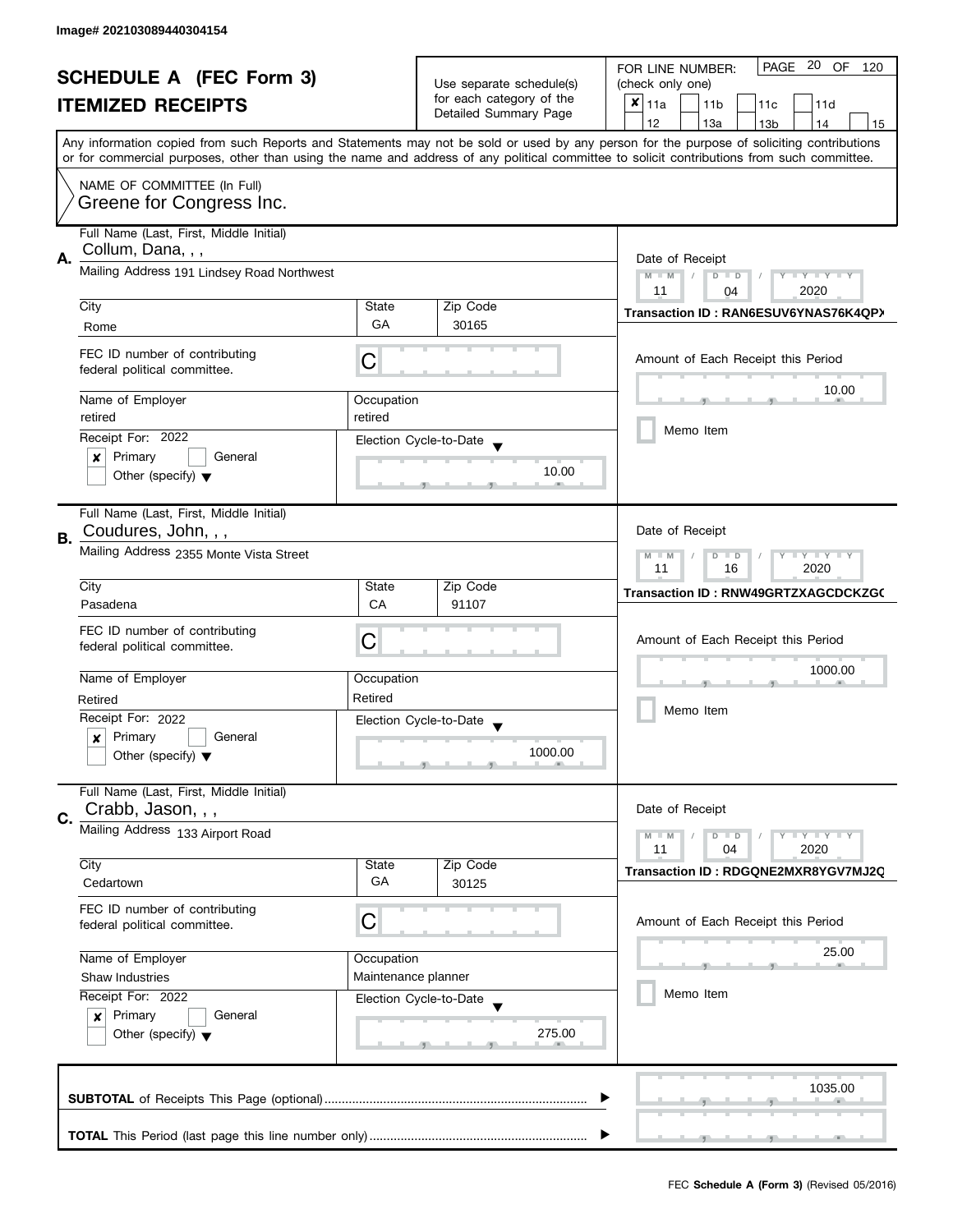| <b>SCHEDULE A (FEC Form 3)</b> |                                                                   |                       | PAGE 21 OF<br>FOR LINE NUMBER:<br>120             |                                                                                                                                                                                                                                                                                         |
|--------------------------------|-------------------------------------------------------------------|-----------------------|---------------------------------------------------|-----------------------------------------------------------------------------------------------------------------------------------------------------------------------------------------------------------------------------------------------------------------------------------------|
|                                |                                                                   |                       | Use separate schedule(s)                          | (check only one)                                                                                                                                                                                                                                                                        |
|                                | <b>ITEMIZED RECEIPTS</b>                                          |                       | for each category of the<br>Detailed Summary Page | $x _{11a}$<br>11 <sub>b</sub><br>11c<br>11d                                                                                                                                                                                                                                             |
|                                |                                                                   |                       |                                                   | 12<br>13a<br>13 <sub>b</sub><br>14<br>15                                                                                                                                                                                                                                                |
|                                |                                                                   |                       |                                                   | Any information copied from such Reports and Statements may not be sold or used by any person for the purpose of soliciting contributions<br>or for commercial purposes, other than using the name and address of any political committee to solicit contributions from such committee. |
|                                |                                                                   |                       |                                                   |                                                                                                                                                                                                                                                                                         |
|                                | NAME OF COMMITTEE (In Full)<br>Greene for Congress Inc.           |                       |                                                   |                                                                                                                                                                                                                                                                                         |
|                                | Full Name (Last, First, Middle Initial)<br>Cronin, Cindra, , ,    |                       |                                                   |                                                                                                                                                                                                                                                                                         |
| Α.                             | Mailing Address 6315 Buckingham Place                             |                       |                                                   | Date of Receipt<br>$M - M$<br>Y I Y I Y I Y<br>$\sqrt{ }$<br>$D$ $D$<br>11<br>2020<br>10                                                                                                                                                                                                |
|                                | City                                                              | State                 | Zip Code                                          | Transaction ID: RUW2599J8Q7JE5AKCUXJ                                                                                                                                                                                                                                                    |
|                                | Cumming                                                           | GA                    | 30040                                             |                                                                                                                                                                                                                                                                                         |
|                                | FEC ID number of contributing<br>federal political committee.     | С                     |                                                   | Amount of Each Receipt this Period                                                                                                                                                                                                                                                      |
|                                | Name of Employer                                                  | Occupation            |                                                   | 500.00                                                                                                                                                                                                                                                                                  |
|                                | Collibra                                                          | Sales                 |                                                   |                                                                                                                                                                                                                                                                                         |
|                                | Receipt For: 2022                                                 |                       | Election Cycle-to-Date                            | Memo Item                                                                                                                                                                                                                                                                               |
|                                | Primary<br>General<br>×                                           |                       |                                                   |                                                                                                                                                                                                                                                                                         |
|                                | Other (specify) $\blacktriangledown$                              |                       | 500.00                                            |                                                                                                                                                                                                                                                                                         |
|                                | Full Name (Last, First, Middle Initial)<br>Darlington, Bruce, , , |                       |                                                   | Date of Receipt                                                                                                                                                                                                                                                                         |
| В.                             | Mailing Address 18815 Forest Bend Creek Way                       |                       |                                                   | $Y = Y + Y$<br>$M - M$<br>D<br>$\Box$                                                                                                                                                                                                                                                   |
|                                |                                                                   |                       |                                                   | 2020<br>11<br>06                                                                                                                                                                                                                                                                        |
|                                | City                                                              | State                 | Zip Code                                          | Transaction ID: RY3P2SFE6RZEM3WK86UN                                                                                                                                                                                                                                                    |
|                                | Spring                                                            | <b>TX</b>             | 77379                                             |                                                                                                                                                                                                                                                                                         |
|                                | FEC ID number of contributing                                     |                       |                                                   | Amount of Each Receipt this Period                                                                                                                                                                                                                                                      |
|                                | federal political committee.                                      | С                     |                                                   |                                                                                                                                                                                                                                                                                         |
|                                | Name of Employer                                                  | Occupation            |                                                   | 250.00                                                                                                                                                                                                                                                                                  |
|                                | Ovintiv                                                           | Manager               |                                                   |                                                                                                                                                                                                                                                                                         |
|                                | Receipt For: 2022                                                 |                       | Election Cycle-to-Date                            | Memo Item                                                                                                                                                                                                                                                                               |
|                                | Primary<br>General<br>x                                           |                       |                                                   |                                                                                                                                                                                                                                                                                         |
|                                | Other (specify) $\blacktriangledown$                              |                       | 250.00                                            |                                                                                                                                                                                                                                                                                         |
|                                | Full Name (Last, First, Middle Initial)                           |                       |                                                   |                                                                                                                                                                                                                                                                                         |
| C.                             | Dean, Michelle, , ,                                               |                       |                                                   | Date of Receipt                                                                                                                                                                                                                                                                         |
|                                | Mailing Address 4320 S Dogwood Ave                                |                       |                                                   | $M - M$<br>$Y - Y - Y$<br>$D$ $D$                                                                                                                                                                                                                                                       |
|                                | City                                                              | State                 | Zip Code                                          | 11<br>06<br>2020                                                                                                                                                                                                                                                                        |
|                                | <b>Broken Arrow</b>                                               | OK.                   | 74011                                             | Transaction ID: RJ5D5XF2T3D23KKJW6GQ                                                                                                                                                                                                                                                    |
|                                | FEC ID number of contributing<br>federal political committee.     | C                     |                                                   | Amount of Each Receipt this Period                                                                                                                                                                                                                                                      |
|                                | Name of Employer                                                  | Occupation            |                                                   | 250.00                                                                                                                                                                                                                                                                                  |
|                                | Self Employed                                                     | <b>Business owner</b> |                                                   |                                                                                                                                                                                                                                                                                         |
|                                | Receipt For: 2022                                                 |                       | Election Cycle-to-Date                            | Memo Item                                                                                                                                                                                                                                                                               |
|                                | Primary<br>General<br>$\boldsymbol{x}$                            |                       |                                                   |                                                                                                                                                                                                                                                                                         |
|                                | Other (specify) $\blacktriangledown$                              |                       | 250.00                                            |                                                                                                                                                                                                                                                                                         |
|                                |                                                                   |                       |                                                   | 1000.00                                                                                                                                                                                                                                                                                 |
|                                |                                                                   |                       |                                                   |                                                                                                                                                                                                                                                                                         |
|                                |                                                                   |                       |                                                   |                                                                                                                                                                                                                                                                                         |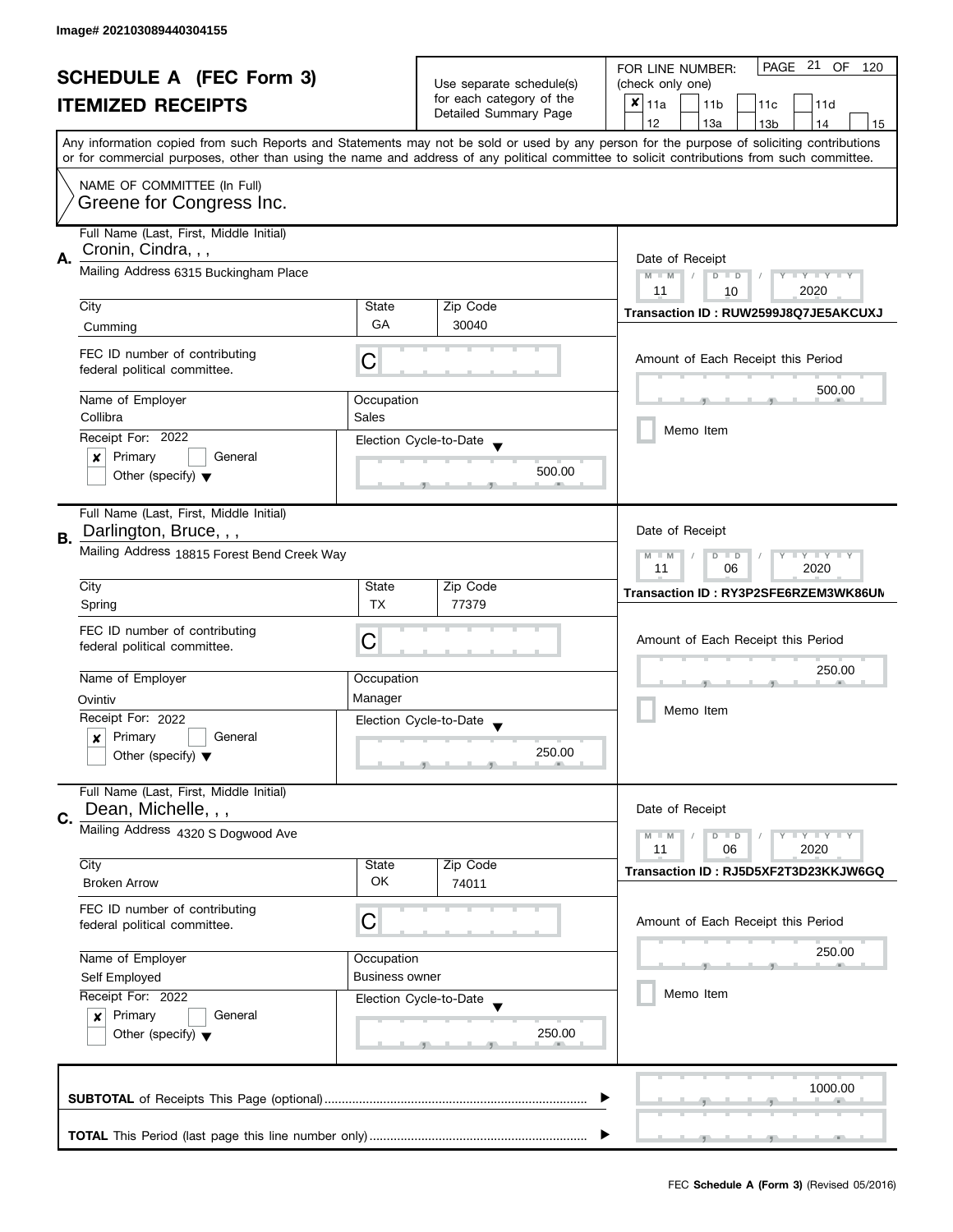| <b>SCHEDULE A (FEC Form 3)</b> |                                                                  |                               | PAGE 22 OF<br>FOR LINE NUMBER:<br>120             |                                                                                                                                            |  |  |
|--------------------------------|------------------------------------------------------------------|-------------------------------|---------------------------------------------------|--------------------------------------------------------------------------------------------------------------------------------------------|--|--|
|                                |                                                                  |                               | Use separate schedule(s)                          | (check only one)                                                                                                                           |  |  |
|                                | <b>ITEMIZED RECEIPTS</b>                                         |                               | for each category of the<br>Detailed Summary Page | $x _{11a}$<br>11 <sub>b</sub><br>11c<br>11d                                                                                                |  |  |
|                                |                                                                  |                               |                                                   | 12<br>13a<br>13 <sub>b</sub><br>14<br>15                                                                                                   |  |  |
|                                |                                                                  |                               |                                                   | Any information copied from such Reports and Statements may not be sold or used by any person for the purpose of soliciting contributions  |  |  |
|                                |                                                                  |                               |                                                   | or for commercial purposes, other than using the name and address of any political committee to solicit contributions from such committee. |  |  |
|                                | NAME OF COMMITTEE (In Full)                                      |                               |                                                   |                                                                                                                                            |  |  |
|                                | Greene for Congress Inc.                                         |                               |                                                   |                                                                                                                                            |  |  |
|                                | Full Name (Last, First, Middle Initial)                          |                               |                                                   |                                                                                                                                            |  |  |
|                                | DeCotis, Anthony, , ,                                            |                               |                                                   |                                                                                                                                            |  |  |
| А.                             | Mailing Address 9 Woodbury Lane                                  |                               |                                                   | Date of Receipt<br>$M - M$                                                                                                                 |  |  |
|                                |                                                                  |                               |                                                   | $\sqrt{ }$<br>$D$ $D$<br>$Y - Y - Y - Y - Y$<br>2020<br>11<br>06                                                                           |  |  |
|                                | City                                                             | State                         | Zip Code                                          | Transaction ID: RVWNRNB756HQ6MRJE4K                                                                                                        |  |  |
|                                | Middleton                                                        | <b>MA</b>                     | 01949                                             |                                                                                                                                            |  |  |
|                                |                                                                  |                               |                                                   |                                                                                                                                            |  |  |
|                                | FEC ID number of contributing<br>federal political committee.    | С                             |                                                   | Amount of Each Receipt this Period                                                                                                         |  |  |
|                                |                                                                  |                               |                                                   | 250.00                                                                                                                                     |  |  |
|                                | Name of Employer                                                 | Occupation                    |                                                   |                                                                                                                                            |  |  |
|                                | Self Employed                                                    | Hospitality                   |                                                   | Memo Item                                                                                                                                  |  |  |
|                                | Receipt For: 2022                                                |                               | Election Cycle-to-Date                            |                                                                                                                                            |  |  |
|                                | Primary<br>$\pmb{\times}$<br>General                             |                               | 250.00                                            |                                                                                                                                            |  |  |
|                                | Other (specify) $\blacktriangledown$                             |                               |                                                   |                                                                                                                                            |  |  |
|                                |                                                                  |                               |                                                   |                                                                                                                                            |  |  |
|                                | Full Name (Last, First, Middle Initial)<br>Deibler, Bradley, , , |                               |                                                   | Date of Receipt                                                                                                                            |  |  |
| В.                             |                                                                  |                               |                                                   |                                                                                                                                            |  |  |
|                                | Mailing Address 8814 Bentley Lane                                |                               |                                                   | $Y = Y + Y$<br>$M - M$<br>D<br>$\Box$<br>2020<br>11<br>06                                                                                  |  |  |
|                                | City                                                             | State                         | Zip Code                                          |                                                                                                                                            |  |  |
|                                | <b>Spring Grove</b>                                              | IL                            | 60081                                             | Transaction ID: RPNS43SCVM78UND3VJ5D                                                                                                       |  |  |
|                                |                                                                  |                               |                                                   |                                                                                                                                            |  |  |
|                                | FEC ID number of contributing<br>federal political committee.    | С                             |                                                   | Amount of Each Receipt this Period                                                                                                         |  |  |
|                                |                                                                  |                               |                                                   | 250.00                                                                                                                                     |  |  |
|                                | Name of Employer                                                 | Occupation                    |                                                   |                                                                                                                                            |  |  |
|                                | American Convenience INC.                                        | <b>Business Administrator</b> |                                                   | Memo Item                                                                                                                                  |  |  |
|                                | Receipt For: 2022                                                |                               | Election Cycle-to-Date                            |                                                                                                                                            |  |  |
|                                | Primary<br>General<br>x                                          |                               |                                                   |                                                                                                                                            |  |  |
|                                | Other (specify) $\blacktriangledown$                             |                               | 250.00                                            |                                                                                                                                            |  |  |
|                                |                                                                  |                               |                                                   |                                                                                                                                            |  |  |
|                                | Full Name (Last, First, Middle Initial)<br>Dinsmore, Greg, , ,   |                               |                                                   | Date of Receipt                                                                                                                            |  |  |
| C.                             | Mailing Address 126 Goat Creek Cut Off Rd                        |                               |                                                   |                                                                                                                                            |  |  |
|                                |                                                                  |                               |                                                   | $M - M$<br>$Y - Y - Y$<br>$D$ $D$<br>11<br>09<br>2020                                                                                      |  |  |
|                                | City                                                             | State                         | Zip Code                                          |                                                                                                                                            |  |  |
|                                | Kerrville                                                        | <b>TX</b>                     | 78028-4350                                        | Transaction ID: RSQSRYP2XJP986M9EQ9R                                                                                                       |  |  |
|                                | FEC ID number of contributing                                    |                               |                                                   |                                                                                                                                            |  |  |
|                                | federal political committee.                                     | C                             |                                                   | Amount of Each Receipt this Period                                                                                                         |  |  |
|                                |                                                                  |                               |                                                   |                                                                                                                                            |  |  |
|                                | Name of Employer                                                 | Occupation                    |                                                   | 250.00                                                                                                                                     |  |  |
|                                | Self                                                             | Mechanic                      |                                                   |                                                                                                                                            |  |  |
|                                | Receipt For: 2022                                                |                               | Election Cycle-to-Date                            | Memo Item                                                                                                                                  |  |  |
|                                | Primary<br>General<br>$\boldsymbol{x}$                           |                               |                                                   |                                                                                                                                            |  |  |
|                                | Other (specify) $\blacktriangledown$                             |                               | 250.00                                            |                                                                                                                                            |  |  |
|                                |                                                                  |                               |                                                   |                                                                                                                                            |  |  |
|                                |                                                                  |                               |                                                   | 750.00                                                                                                                                     |  |  |
|                                |                                                                  |                               |                                                   |                                                                                                                                            |  |  |
|                                |                                                                  |                               |                                                   |                                                                                                                                            |  |  |
|                                |                                                                  |                               |                                                   |                                                                                                                                            |  |  |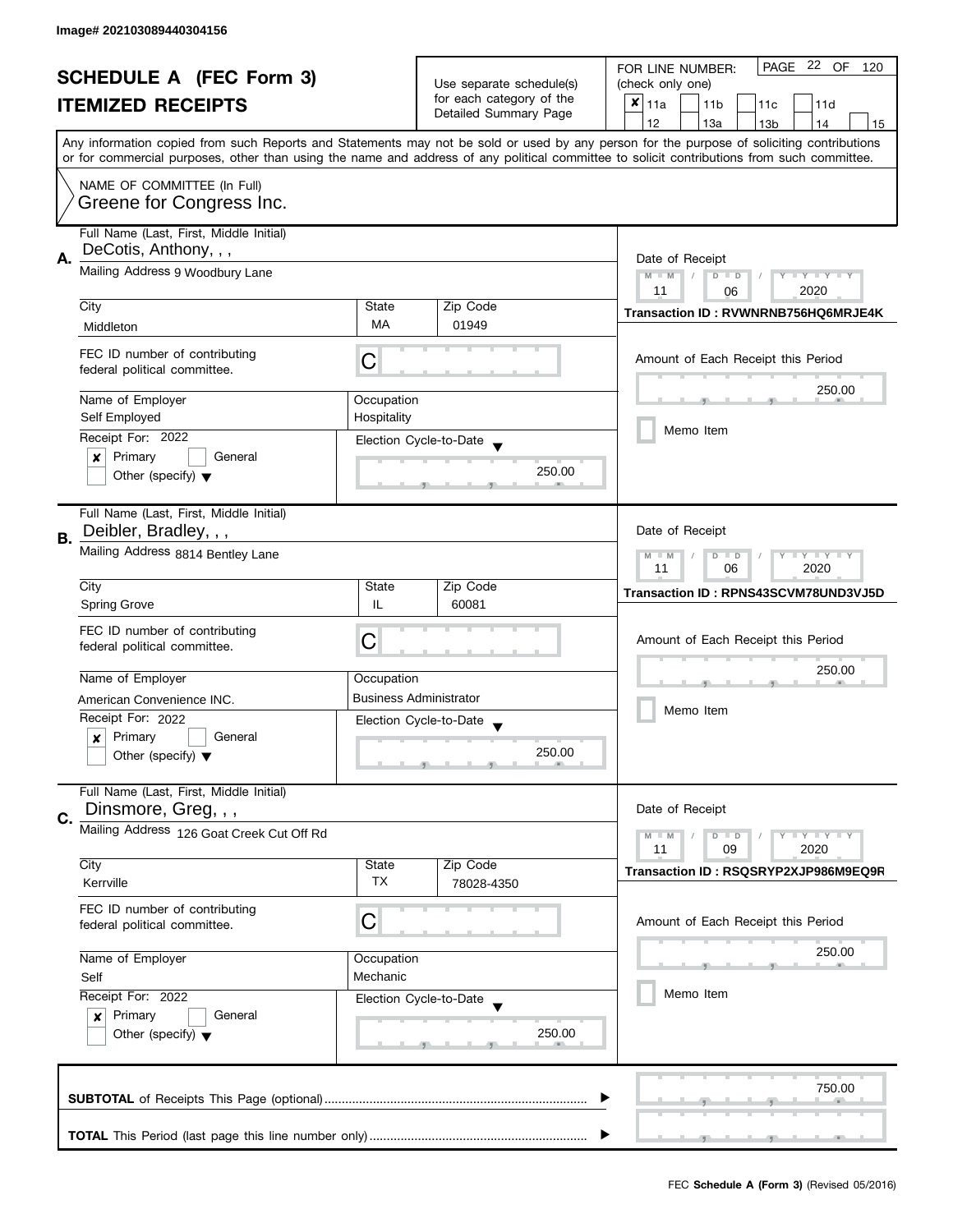|    | <b>SCHEDULE A (FEC Form 3)</b>                                                                  |                    | Use separate schedule(s)                          | PAGE 23 OF<br>FOR LINE NUMBER:<br>120<br>(check only one)                                                                                                                                                                                                                               |
|----|-------------------------------------------------------------------------------------------------|--------------------|---------------------------------------------------|-----------------------------------------------------------------------------------------------------------------------------------------------------------------------------------------------------------------------------------------------------------------------------------------|
|    | <b>ITEMIZED RECEIPTS</b>                                                                        |                    | for each category of the<br>Detailed Summary Page | $x _{11a}$<br>11 <sub>b</sub><br>11c<br>11d                                                                                                                                                                                                                                             |
|    |                                                                                                 |                    |                                                   | 12<br>13a<br>14<br>13 <sub>b</sub><br>15                                                                                                                                                                                                                                                |
|    |                                                                                                 |                    |                                                   | Any information copied from such Reports and Statements may not be sold or used by any person for the purpose of soliciting contributions<br>or for commercial purposes, other than using the name and address of any political committee to solicit contributions from such committee. |
|    | NAME OF COMMITTEE (In Full)<br>Greene for Congress Inc.                                         |                    |                                                   |                                                                                                                                                                                                                                                                                         |
| Α. | Full Name (Last, First, Middle Initial)<br>Douglas, David, , ,                                  |                    |                                                   | Date of Receipt                                                                                                                                                                                                                                                                         |
|    | Mailing Address 4607 Northeast 178th Street                                                     |                    |                                                   | $M - M$<br>Y TY TY TY<br>$D$ $D$<br>2020<br>11<br>07                                                                                                                                                                                                                                    |
|    | City<br>Vancouver                                                                               | State<br><b>WA</b> | Zip Code<br>98686                                 | Transaction ID: RESAWXV3KUKZMRQ89G5                                                                                                                                                                                                                                                     |
|    | FEC ID number of contributing<br>federal political committee.                                   | С                  |                                                   | Amount of Each Receipt this Period                                                                                                                                                                                                                                                      |
|    | Name of Employer                                                                                | Occupation         |                                                   | 250.00                                                                                                                                                                                                                                                                                  |
|    | Retired                                                                                         | Retired            |                                                   | Memo Item                                                                                                                                                                                                                                                                               |
|    | Receipt For: 2022<br>Primary<br>General<br>×                                                    |                    | Election Cycle-to-Date                            |                                                                                                                                                                                                                                                                                         |
|    | Other (specify) $\blacktriangledown$                                                            |                    | 250.00                                            |                                                                                                                                                                                                                                                                                         |
| В. | Full Name (Last, First, Middle Initial)<br>Dunn, P Michael, , ,                                 |                    |                                                   | Date of Receipt                                                                                                                                                                                                                                                                         |
|    | Mailing Address 6565 Cold Stone Lane                                                            |                    |                                                   | $Y = Y + Y$<br>$M - M$<br>$D$ $D$<br>11<br>13<br>2020                                                                                                                                                                                                                                   |
|    | City<br><b>Billings</b>                                                                         | State<br>MT        | Zip Code<br>59106                                 | Transaction ID: R4Z66U8M282GY4S8CEKH                                                                                                                                                                                                                                                    |
|    | FEC ID number of contributing<br>federal political committee.                                   | C                  |                                                   | Amount of Each Receipt this Period                                                                                                                                                                                                                                                      |
|    | Name of Employer                                                                                | Occupation         |                                                   | 250.00                                                                                                                                                                                                                                                                                  |
|    | self                                                                                            | tool sales         |                                                   | Memo Item                                                                                                                                                                                                                                                                               |
|    | Receipt For: 2022<br>Primary<br>General<br>$\boldsymbol{x}$                                     |                    | Election Cycle-to-Date                            |                                                                                                                                                                                                                                                                                         |
|    | Other (specify) $\blacktriangledown$                                                            |                    | 250.00                                            |                                                                                                                                                                                                                                                                                         |
|    | Full Name (Last, First, Middle Initial)<br>Duran, Rodolfo, , ,                                  |                    |                                                   | Date of Receipt                                                                                                                                                                                                                                                                         |
| C. | Mailing Address 6868 Harding Avenue                                                             |                    |                                                   | $\bot$ Y $\bot$ Y $\bot$ Y<br>$M - M$<br>$D$ $D$                                                                                                                                                                                                                                        |
|    | 2<br>City                                                                                       | State              | Zip Code                                          | 11<br>07<br>2020                                                                                                                                                                                                                                                                        |
|    | Miami Beach                                                                                     | FL                 | 33141                                             | Transaction ID: R78GJJ9HH84KCVRXP5NA                                                                                                                                                                                                                                                    |
|    | FEC ID number of contributing<br>federal political committee.                                   | С                  |                                                   | Amount of Each Receipt this Period                                                                                                                                                                                                                                                      |
|    | Name of Employer                                                                                | Occupation         |                                                   | 250.00                                                                                                                                                                                                                                                                                  |
|    | <b>Astronics DME</b>                                                                            |                    | Embedded software engineer                        | Memo Item                                                                                                                                                                                                                                                                               |
|    | Receipt For: 2022<br>Primary<br>General<br>$\mathbf{x}$<br>Other (specify) $\blacktriangledown$ |                    | Election Cycle-to-Date<br>250.00                  |                                                                                                                                                                                                                                                                                         |
|    |                                                                                                 |                    |                                                   | 750.00                                                                                                                                                                                                                                                                                  |
|    |                                                                                                 |                    |                                                   |                                                                                                                                                                                                                                                                                         |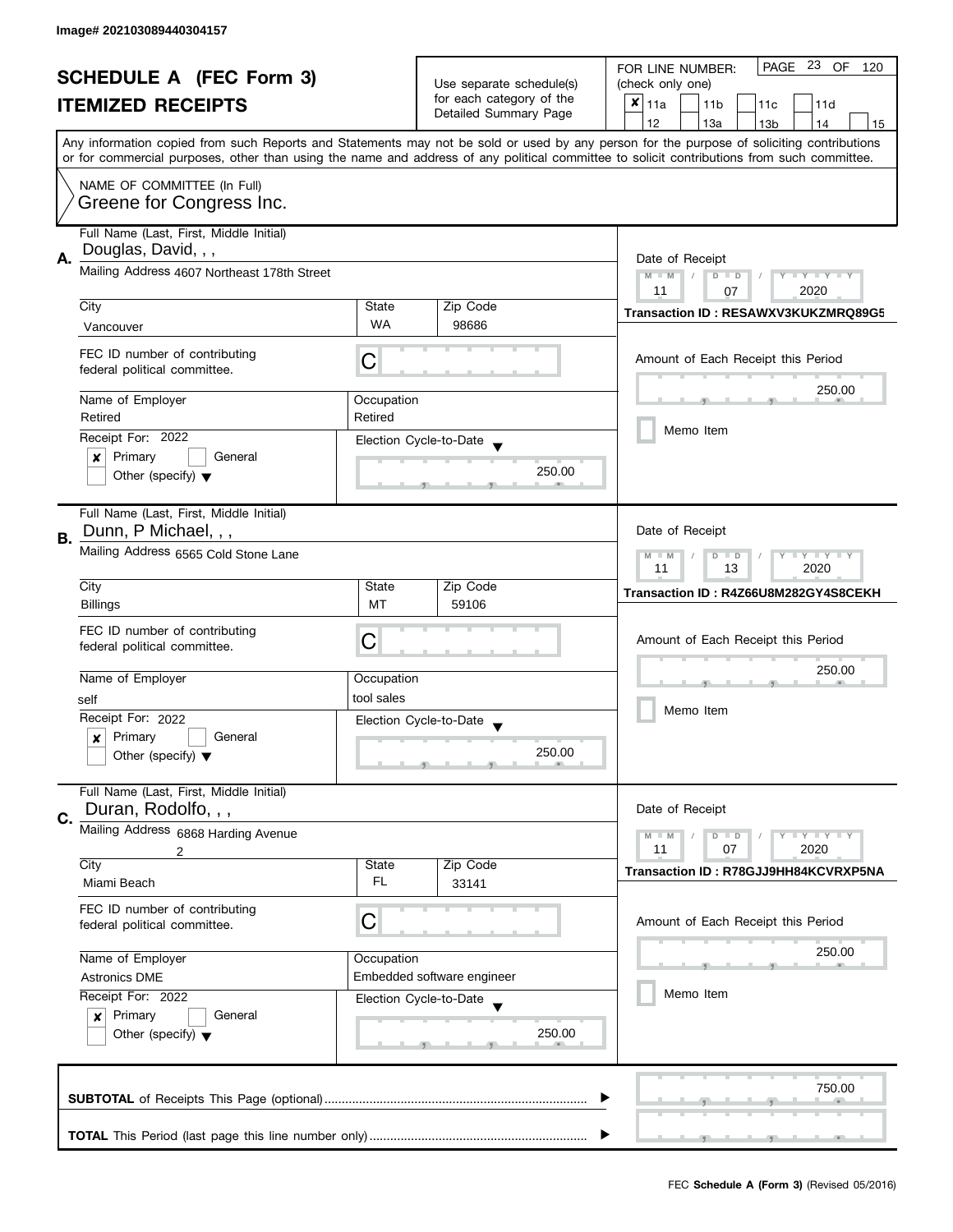|    | <b>SCHEDULE A (FEC Form 3)</b><br><b>ITEMIZED RECEIPTS</b>                                             |             | Use separate schedule(s)<br>for each category of the<br>Detailed Summary Page | PAGE 24 OF<br>120<br>FOR LINE NUMBER:<br>(check only one)<br>$x _{11a}$<br>11 <sub>b</sub><br>11c<br>11d<br>12<br>13a<br>13 <sub>b</sub><br>14<br>15                                                                                                                                    |
|----|--------------------------------------------------------------------------------------------------------|-------------|-------------------------------------------------------------------------------|-----------------------------------------------------------------------------------------------------------------------------------------------------------------------------------------------------------------------------------------------------------------------------------------|
|    | NAME OF COMMITTEE (In Full)<br>Greene for Congress Inc.                                                |             |                                                                               | Any information copied from such Reports and Statements may not be sold or used by any person for the purpose of soliciting contributions<br>or for commercial purposes, other than using the name and address of any political committee to solicit contributions from such committee. |
| Α. | Full Name (Last, First, Middle Initial)<br>Edmonson, Michael, , ,<br>Mailing Address 328 Village Trail |             |                                                                               | Date of Receipt<br>$M$ $M$<br>Y I Y I Y I Y<br>$D$ $D$<br>10<br>2020<br>15                                                                                                                                                                                                              |
|    | City                                                                                                   | State       | Zip Code                                                                      | Transaction ID: RCY4ATDTQE256EZBZ5SN                                                                                                                                                                                                                                                    |
|    | <b>Trophy Club</b>                                                                                     | <b>TX</b>   | 76262                                                                         |                                                                                                                                                                                                                                                                                         |
|    | FEC ID number of contributing<br>federal political committee.                                          | С           |                                                                               | Amount of Each Receipt this Period                                                                                                                                                                                                                                                      |
|    | Name of Employer                                                                                       | Occupation  |                                                                               | 100.00                                                                                                                                                                                                                                                                                  |
|    | Unemployed                                                                                             | Unemployed  |                                                                               |                                                                                                                                                                                                                                                                                         |
|    | Receipt For: 2020                                                                                      |             | Election Cycle-to-Date                                                        | Memo Item                                                                                                                                                                                                                                                                               |
|    | x<br>Primary<br>General<br>Other (specify) $\blacktriangledown$                                        |             | 250.00                                                                        | Earmarked through WinRed                                                                                                                                                                                                                                                                |
| В. | Full Name (Last, First, Middle Initial)<br>Emkin, Leroy, , ,                                           |             |                                                                               | Date of Receipt                                                                                                                                                                                                                                                                         |
|    | Mailing Address 1632 Morningside Trace                                                                 |             |                                                                               | $\bot$ $\gamma$ $\bot$ $\gamma$ $\bot$ $\gamma$<br>$M - M$<br>D<br>$\Box$<br>11<br>2020<br>11                                                                                                                                                                                           |
|    | City                                                                                                   | State<br>GA | Zip Code                                                                      | Transaction ID: RZ94N65VC3RRYH6NVW4C                                                                                                                                                                                                                                                    |
|    | Marietta<br>FEC ID number of contributing<br>federal political committee.                              | C           | 30062                                                                         | Amount of Each Receipt this Period                                                                                                                                                                                                                                                      |
|    | Name of Employer                                                                                       | Occupation  |                                                                               | 100.00                                                                                                                                                                                                                                                                                  |
|    | Retired                                                                                                | Retired     |                                                                               |                                                                                                                                                                                                                                                                                         |
|    | Receipt For: 2022<br>Primary<br>General<br>x<br>Other (specify) $\blacktriangledown$                   |             | Election Cycle-to-Date<br>200.00                                              | Memo Item                                                                                                                                                                                                                                                                               |
| C. | Full Name (Last, First, Middle Initial)<br>Emkin, Leroy, Z, Dr.,                                       |             |                                                                               | Date of Receipt                                                                                                                                                                                                                                                                         |
|    | Mailing Address 1632 Morningside Trce                                                                  |             |                                                                               | $M - M$<br>$Y - Y - Y$<br>$\overline{D}$<br>$\Box$<br>10<br>22<br>2020                                                                                                                                                                                                                  |
|    | City                                                                                                   | State       | Zip Code                                                                      | Transaction ID: RARHRMKA3JMAPUYBJRN                                                                                                                                                                                                                                                     |
|    | Marietta                                                                                               | GА          | 30062                                                                         |                                                                                                                                                                                                                                                                                         |
|    | FEC ID number of contributing<br>federal political committee.                                          | С           |                                                                               | Amount of Each Receipt this Period                                                                                                                                                                                                                                                      |
|    | Name of Employer                                                                                       | Occupation  |                                                                               | 50.00                                                                                                                                                                                                                                                                                   |
|    | retired                                                                                                | retired     |                                                                               |                                                                                                                                                                                                                                                                                         |
|    | Receipt For: 2020<br>Primary<br>x<br>General<br>Other (specify) $\blacktriangledown$                   |             | Election Cycle-to-Date<br>3200.00                                             | Memo Item                                                                                                                                                                                                                                                                               |
|    |                                                                                                        |             |                                                                               | 250.00                                                                                                                                                                                                                                                                                  |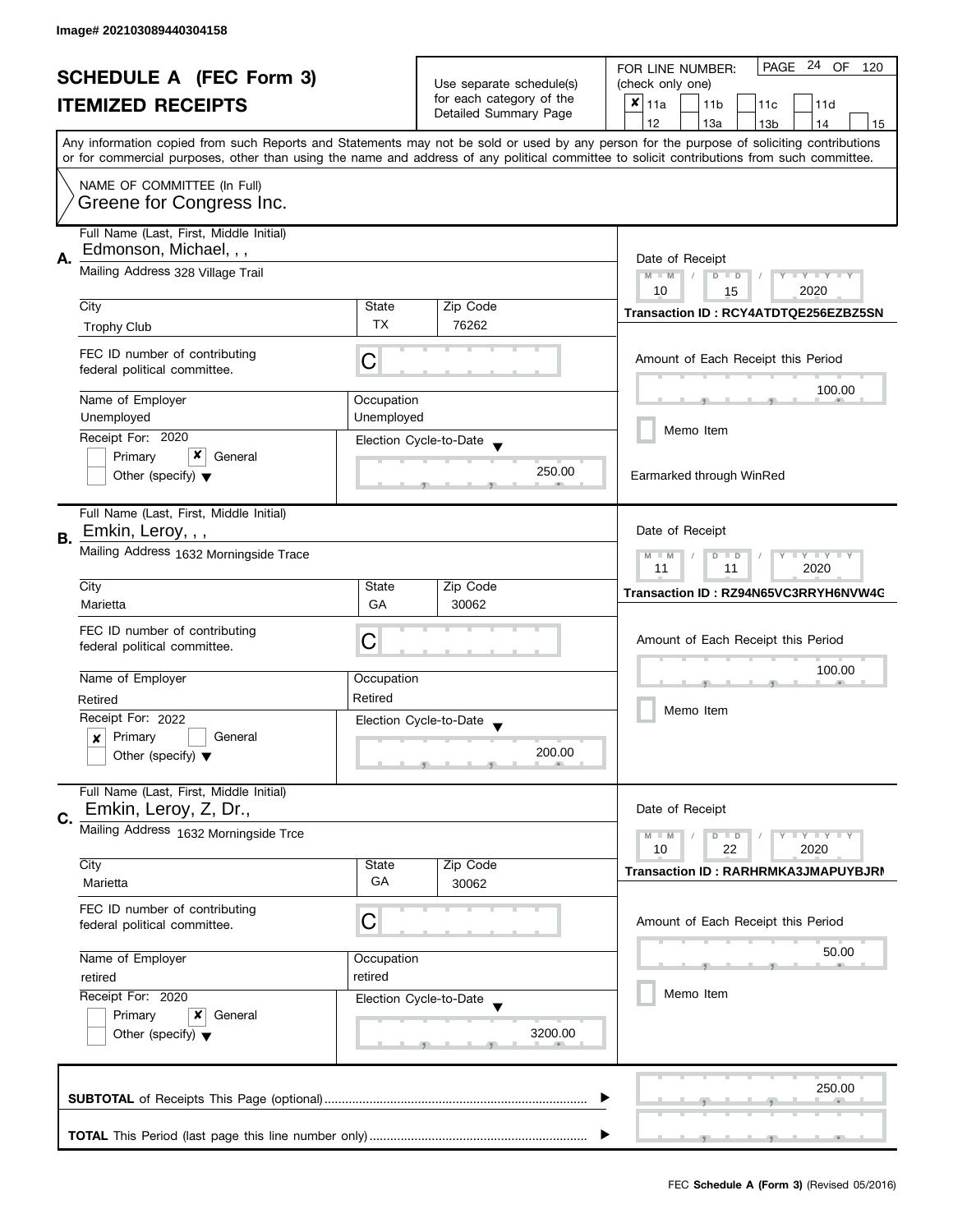| <b>SCHEDULE A (FEC Form 3)</b> |                                                                                          |                          | PAGE 25 OF<br>FOR LINE NUMBER:<br>120             |                                                                                                                                            |
|--------------------------------|------------------------------------------------------------------------------------------|--------------------------|---------------------------------------------------|--------------------------------------------------------------------------------------------------------------------------------------------|
|                                |                                                                                          | Use separate schedule(s) | (check only one)                                  |                                                                                                                                            |
|                                | <b>ITEMIZED RECEIPTS</b>                                                                 |                          | for each category of the<br>Detailed Summary Page | $x _{11a}$<br>11 <sub>b</sub><br>11d<br>11c                                                                                                |
|                                |                                                                                          |                          |                                                   | 12<br>13a<br>14<br>13 <sub>b</sub><br>15                                                                                                   |
|                                |                                                                                          |                          |                                                   | Any information copied from such Reports and Statements may not be sold or used by any person for the purpose of soliciting contributions  |
|                                |                                                                                          |                          |                                                   | or for commercial purposes, other than using the name and address of any political committee to solicit contributions from such committee. |
|                                | NAME OF COMMITTEE (In Full)                                                              |                          |                                                   |                                                                                                                                            |
|                                | Greene for Congress Inc.                                                                 |                          |                                                   |                                                                                                                                            |
|                                | Full Name (Last, First, Middle Initial)                                                  |                          |                                                   |                                                                                                                                            |
|                                | Emkin, Leroy, Z, Dr.,                                                                    |                          |                                                   |                                                                                                                                            |
| А.                             | Mailing Address 1632 Morningside Trce                                                    | Date of Receipt          |                                                   |                                                                                                                                            |
|                                |                                                                                          |                          |                                                   | $M - M$<br>$T - Y = T - Y$<br>$D$ $D$<br>Y                                                                                                 |
|                                | City                                                                                     | State                    | Zip Code                                          | 10<br>2020<br>28                                                                                                                           |
|                                | Marietta                                                                                 | GA                       | 30062                                             | Transaction ID: RQXYKM9D9WD6Y5RZQQI-                                                                                                       |
|                                |                                                                                          |                          |                                                   |                                                                                                                                            |
|                                | FEC ID number of contributing                                                            | C                        |                                                   | Amount of Each Receipt this Period                                                                                                         |
|                                | federal political committee.                                                             |                          |                                                   |                                                                                                                                            |
|                                | Name of Employer                                                                         | Occupation               |                                                   | 100.00                                                                                                                                     |
|                                | retired                                                                                  | retired                  |                                                   |                                                                                                                                            |
|                                | Receipt For: 2020                                                                        |                          |                                                   | Memo Item                                                                                                                                  |
|                                | x<br>Primary<br>General                                                                  |                          | Election Cycle-to-Date                            |                                                                                                                                            |
|                                | Other (specify) $\blacktriangledown$                                                     |                          | 3300.00                                           |                                                                                                                                            |
|                                |                                                                                          |                          |                                                   |                                                                                                                                            |
|                                | Full Name (Last, First, Middle Initial)                                                  |                          |                                                   |                                                                                                                                            |
|                                | Emkin, Leroy, Z, Dr.,                                                                    |                          |                                                   | Date of Receipt                                                                                                                            |
| В.                             | Mailing Address 1632 Morningside Trce                                                    |                          |                                                   |                                                                                                                                            |
|                                |                                                                                          |                          |                                                   | $\mathbf{I}$ $\mathbf{Y}$ $\mathbf{I}$ $\mathbf{Y}$<br>$M - M$<br>D<br>$\Box$<br>08<br>2020<br>11                                          |
|                                | City                                                                                     | State                    | Zip Code                                          |                                                                                                                                            |
|                                | Marietta                                                                                 | GA                       | 30062                                             | Transaction ID: RNAUVMGQWBFB3S3T39F                                                                                                        |
|                                |                                                                                          |                          |                                                   |                                                                                                                                            |
|                                | FEC ID number of contributing                                                            | С                        |                                                   | Amount of Each Receipt this Period                                                                                                         |
|                                | federal political committee.                                                             |                          |                                                   |                                                                                                                                            |
|                                | Name of Employer                                                                         | Occupation               |                                                   | 100.00                                                                                                                                     |
|                                | retired                                                                                  | retired                  |                                                   |                                                                                                                                            |
|                                | Receipt For: 2022                                                                        |                          | Election Cycle-to-Date                            | Memo Item                                                                                                                                  |
|                                | Primary<br>General<br>x                                                                  |                          |                                                   |                                                                                                                                            |
|                                | Other (specify) $\blacktriangledown$                                                     |                          | 100.00                                            |                                                                                                                                            |
|                                |                                                                                          |                          |                                                   |                                                                                                                                            |
|                                | Full Name (Last, First, Middle Initial)                                                  |                          |                                                   |                                                                                                                                            |
| C.                             | Evans, Greg, , ,                                                                         |                          |                                                   | Date of Receipt                                                                                                                            |
|                                | Mailing Address 1150 Gemini Street                                                       |                          |                                                   | $M - M$<br>Y L Y L Y<br>$D$ $D$                                                                                                            |
|                                |                                                                                          |                          |                                                   | 11<br>09<br>2020                                                                                                                           |
|                                | City                                                                                     | State                    | Zip Code                                          | Transaction ID: RPHPWUZAFCYBFB5KGG)                                                                                                        |
|                                | Houston                                                                                  | TX                       | 77058                                             |                                                                                                                                            |
|                                | FEC ID number of contributing                                                            |                          |                                                   |                                                                                                                                            |
|                                | federal political committee.                                                             | С                        |                                                   | Amount of Each Receipt this Period                                                                                                         |
|                                |                                                                                          |                          |                                                   | 1000.00                                                                                                                                    |
|                                | Name of Employer<br>Occupation<br>CEO<br><b>Evans Family Office</b><br>Receipt For: 2022 |                          |                                                   |                                                                                                                                            |
|                                |                                                                                          |                          |                                                   |                                                                                                                                            |
|                                |                                                                                          |                          | Election Cycle-to-Date                            | Memo Item                                                                                                                                  |
|                                | Primary<br>General<br>$\boldsymbol{x}$                                                   |                          |                                                   |                                                                                                                                            |
|                                | Other (specify) $\blacktriangledown$                                                     |                          | 1000.00                                           |                                                                                                                                            |
|                                |                                                                                          |                          |                                                   |                                                                                                                                            |
|                                |                                                                                          |                          |                                                   |                                                                                                                                            |
|                                |                                                                                          |                          |                                                   | 1200.00                                                                                                                                    |
|                                |                                                                                          |                          |                                                   |                                                                                                                                            |
|                                |                                                                                          |                          |                                                   |                                                                                                                                            |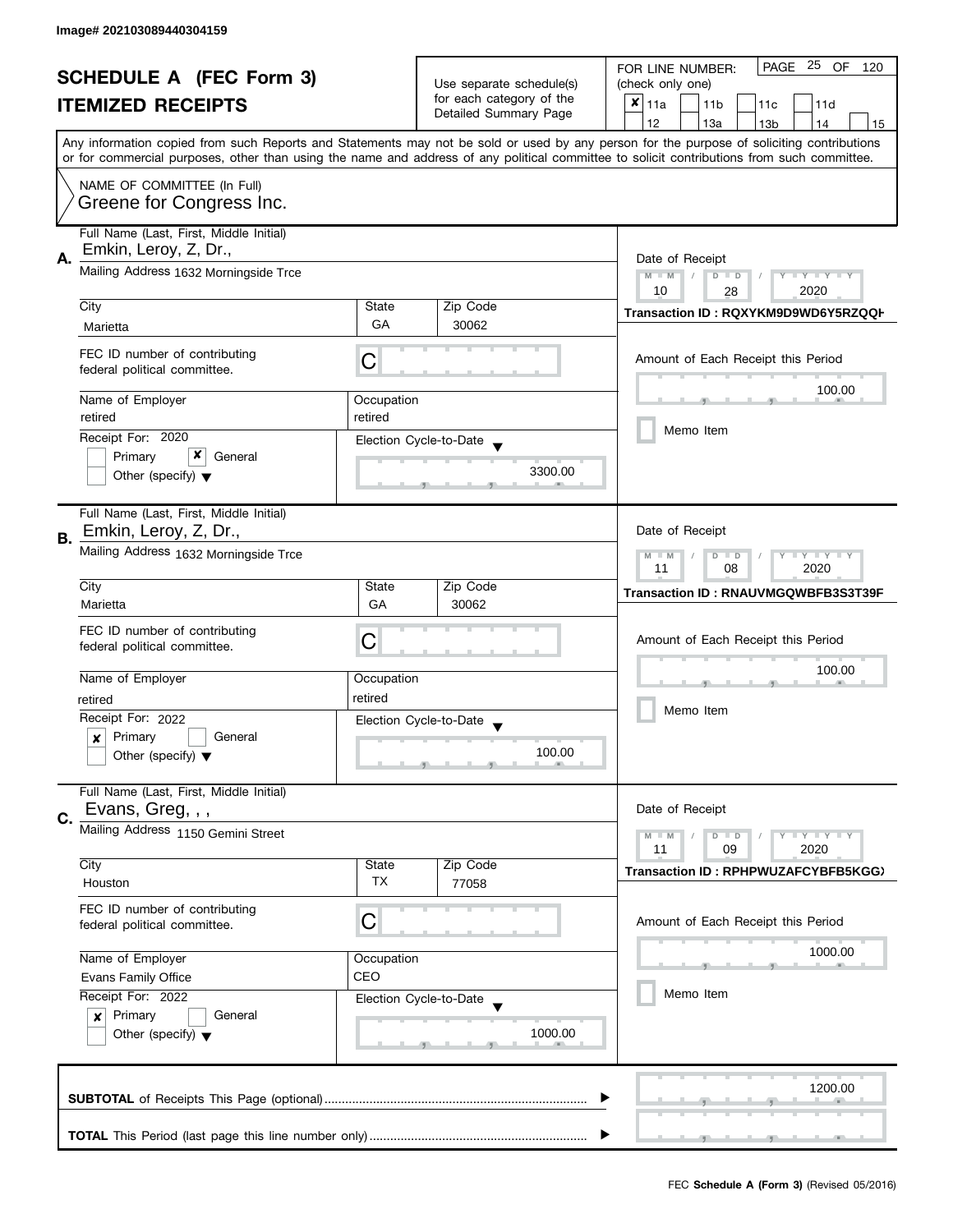|    | <b>SCHEDULE A (FEC Form 3)</b><br><b>ITEMIZED RECEIPTS</b>                                          |              | Use separate schedule(s)<br>for each category of the<br>Detailed Summary Page | PAGE 26 OF 120<br>FOR LINE NUMBER:<br>(check only one)<br>$\pmb{\times}$<br>11a<br>11 <sub>b</sub><br>11c<br>11d<br>12<br>13a<br>13 <sub>b</sub><br>14<br>15<br>Any information copied from such Reports and Statements may not be sold or used by any person for the purpose of soliciting contributions |
|----|-----------------------------------------------------------------------------------------------------|--------------|-------------------------------------------------------------------------------|-----------------------------------------------------------------------------------------------------------------------------------------------------------------------------------------------------------------------------------------------------------------------------------------------------------|
|    | NAME OF COMMITTEE (In Full)<br>Greene for Congress Inc.                                             |              |                                                                               | or for commercial purposes, other than using the name and address of any political committee to solicit contributions from such committee.                                                                                                                                                                |
| Α. | Full Name (Last, First, Middle Initial)<br>Fernung, Andrew, , ,<br>Mailing Address PO Box 5084      |              |                                                                               | Date of Receipt<br>$M - M$<br>$D$ $D$<br>Y I Y I Y I Y<br>$\sqrt{ }$<br>11<br>2020<br>13                                                                                                                                                                                                                  |
|    | City                                                                                                | State        | Zip Code                                                                      | Transaction ID: R7QXHT7DU8D8GUM8M992                                                                                                                                                                                                                                                                      |
|    | Kokomo                                                                                              | IN           | 46904                                                                         |                                                                                                                                                                                                                                                                                                           |
|    | FEC ID number of contributing<br>federal political committee.                                       | С            |                                                                               | Amount of Each Receipt this Period<br>9901.00                                                                                                                                                                                                                                                             |
|    | Name of Employer                                                                                    | Occupation   |                                                                               |                                                                                                                                                                                                                                                                                                           |
|    | Retired                                                                                             | Retired      |                                                                               | Memo Item                                                                                                                                                                                                                                                                                                 |
|    | Receipt For: 2022                                                                                   |              | Election Cycle-to-Date                                                        |                                                                                                                                                                                                                                                                                                           |
|    | Primary<br>General<br>×<br>Other (specify) $\blacktriangledown$                                     |              | 9901.00                                                                       |                                                                                                                                                                                                                                                                                                           |
| В. | Full Name (Last, First, Middle Initial)<br>Fernung, Andrew, , ,                                     |              |                                                                               | Date of Receipt                                                                                                                                                                                                                                                                                           |
|    | Mailing Address PO Box 5084                                                                         |              |                                                                               | $Y = Y + Y$<br>$M - M$<br>$\overline{D}$<br>$\Box$<br>11<br>13<br>2020                                                                                                                                                                                                                                    |
|    | City<br>Kokomo                                                                                      | State<br>IN  | Zip Code<br>46904                                                             | Transaction ID: RYQWW56AZRA75MRYWH                                                                                                                                                                                                                                                                        |
|    | FEC ID number of contributing<br>federal political committee.                                       | С            |                                                                               | Amount of Each Receipt this Period                                                                                                                                                                                                                                                                        |
|    | Name of Employer                                                                                    | Occupation   |                                                                               | $-9901.00$                                                                                                                                                                                                                                                                                                |
|    | Retired                                                                                             | Retired      |                                                                               |                                                                                                                                                                                                                                                                                                           |
|    | Receipt For: 2022                                                                                   |              | Election Cycle-to-Date                                                        | Memo Item                                                                                                                                                                                                                                                                                                 |
|    | Primary<br>General<br>$\boldsymbol{x}$<br>Other (specify) $\blacktriangledown$                      |              | 0.00                                                                          |                                                                                                                                                                                                                                                                                                           |
| C. | Full Name (Last, First, Middle Initial)<br>Flowers, Barbara, , ,                                    |              |                                                                               | Date of Receipt                                                                                                                                                                                                                                                                                           |
|    | Mailing Address 6799 Heber Springs Rd W                                                             |              |                                                                               | $M - M$<br>$Y - Y - Y$<br>$D$ $D$<br>11<br>09<br>2020                                                                                                                                                                                                                                                     |
|    | City<br>Quitman                                                                                     | State<br>AR. | Zip Code<br>72131-8813                                                        | Transaction ID: RWUJ9A6U5FQF98STJN2R                                                                                                                                                                                                                                                                      |
|    | FEC ID number of contributing<br>federal political committee.                                       | С            |                                                                               | Amount of Each Receipt this Period                                                                                                                                                                                                                                                                        |
|    | Name of Employer<br>Occupation<br>Retired<br>Retired                                                |              |                                                                               | 250.00                                                                                                                                                                                                                                                                                                    |
|    | Receipt For: 2022<br>Primary<br>General<br>$\boldsymbol{x}$<br>Other (specify) $\blacktriangledown$ |              | Election Cycle-to-Date<br>250.00                                              | Memo Item                                                                                                                                                                                                                                                                                                 |
|    |                                                                                                     |              |                                                                               | 250.00                                                                                                                                                                                                                                                                                                    |
|    |                                                                                                     |              |                                                                               |                                                                                                                                                                                                                                                                                                           |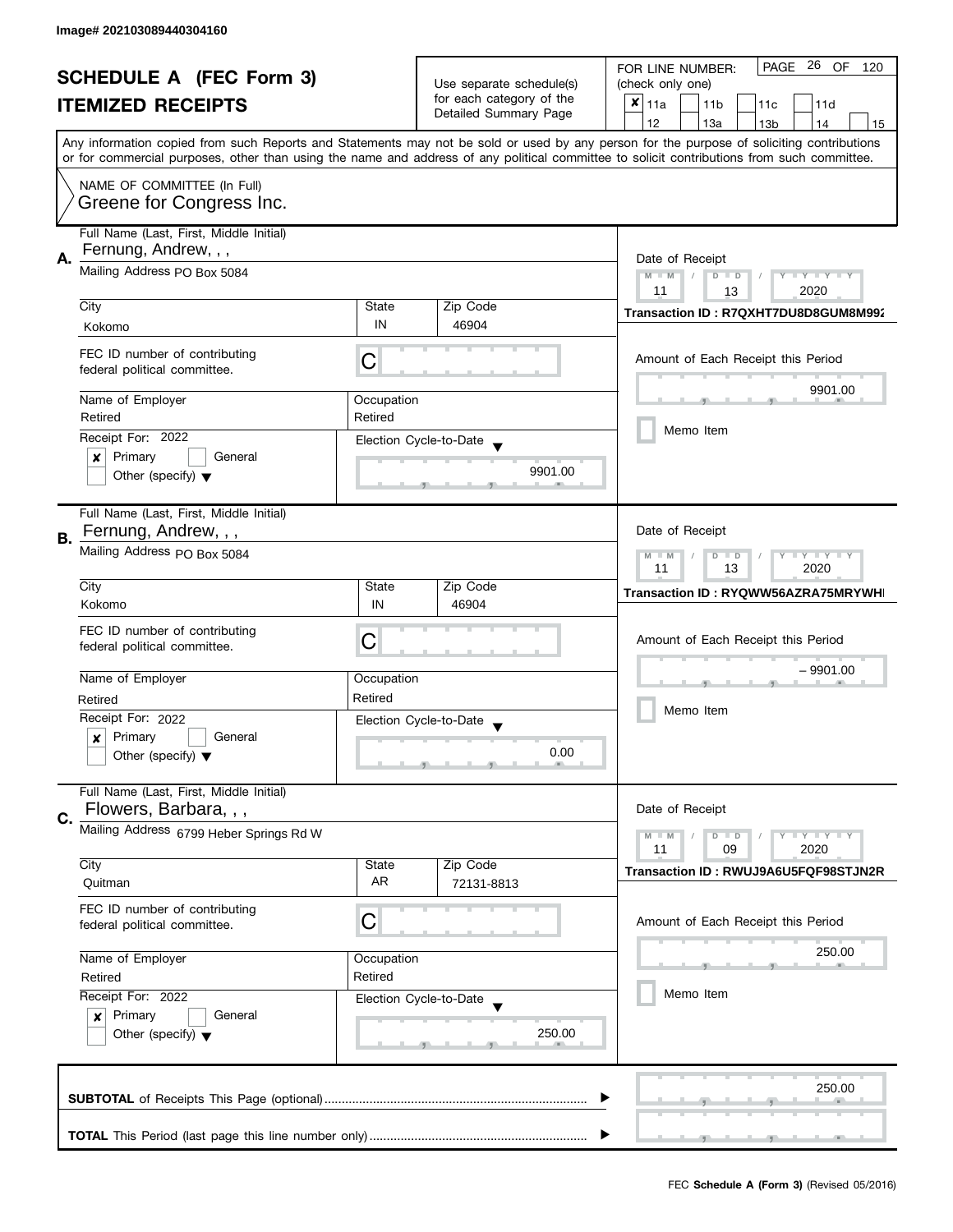| <b>SCHEDULE A (FEC Form 3)</b> |                                         |                                  |                                                      |                       | PAGE 27<br>OF<br>FOR LINE NUMBER:<br>120                                                                                                                                                                                                                                                |
|--------------------------------|-----------------------------------------|----------------------------------|------------------------------------------------------|-----------------------|-----------------------------------------------------------------------------------------------------------------------------------------------------------------------------------------------------------------------------------------------------------------------------------------|
|                                |                                         |                                  | Use separate schedule(s)<br>for each category of the |                       | (check only one)                                                                                                                                                                                                                                                                        |
|                                | <b>ITEMIZED RECEIPTS</b>                |                                  |                                                      | Detailed Summary Page | X<br>11a<br>11 <sub>b</sub><br>11c<br>11d                                                                                                                                                                                                                                               |
|                                |                                         |                                  |                                                      |                       | 12<br>13a<br>13 <sub>b</sub><br>14<br>15                                                                                                                                                                                                                                                |
|                                |                                         |                                  |                                                      |                       | Any information copied from such Reports and Statements may not be sold or used by any person for the purpose of soliciting contributions<br>or for commercial purposes, other than using the name and address of any political committee to solicit contributions from such committee. |
|                                |                                         |                                  |                                                      |                       |                                                                                                                                                                                                                                                                                         |
|                                | NAME OF COMMITTEE (In Full)             |                                  |                                                      |                       |                                                                                                                                                                                                                                                                                         |
|                                | Greene for Congress Inc.                |                                  |                                                      |                       |                                                                                                                                                                                                                                                                                         |
|                                | Full Name (Last, First, Middle Initial) |                                  |                                                      |                       |                                                                                                                                                                                                                                                                                         |
| А.                             | for Congress, Louie Gohmert, , ,        |                                  |                                                      |                       | Date of Receipt                                                                                                                                                                                                                                                                         |
|                                | Mailing Address PO Box 8060             | Y TY TY TY<br>$M - M$<br>$D$ $D$ |                                                      |                       |                                                                                                                                                                                                                                                                                         |
|                                |                                         |                                  |                                                      |                       | 2020<br>11<br>02                                                                                                                                                                                                                                                                        |
|                                | City                                    | State                            | Zip Code                                             |                       | Transaction ID: RBTF22QY2252S2Q5HUUP                                                                                                                                                                                                                                                    |
|                                | Tyler                                   | <b>TX</b>                        | 75711                                                |                       |                                                                                                                                                                                                                                                                                         |
|                                | FEC ID number of contributing           |                                  |                                                      |                       | Amount of Each Receipt this Period                                                                                                                                                                                                                                                      |
|                                | federal political committee.            | C                                |                                                      |                       |                                                                                                                                                                                                                                                                                         |
|                                |                                         |                                  |                                                      |                       | 2000.00                                                                                                                                                                                                                                                                                 |
|                                | Name of Employer<br><b>US Govt</b>      | Occupation                       | Servant-Representative                               |                       |                                                                                                                                                                                                                                                                                         |
|                                | Receipt For: 2020                       |                                  |                                                      |                       | Memo Item                                                                                                                                                                                                                                                                               |
|                                | x<br>Primary<br>General                 |                                  | Election Cycle-to-Date                               |                       |                                                                                                                                                                                                                                                                                         |
|                                | Other (specify) $\blacktriangledown$    |                                  |                                                      | 2000.00               |                                                                                                                                                                                                                                                                                         |
|                                |                                         |                                  |                                                      |                       |                                                                                                                                                                                                                                                                                         |
|                                | Full Name (Last, First, Middle Initial) |                                  |                                                      |                       |                                                                                                                                                                                                                                                                                         |
| В.                             | Franklin, Nancy, , ,                    |                                  |                                                      |                       | Date of Receipt                                                                                                                                                                                                                                                                         |
|                                | Mailing Address 6055 Castle Drive       |                                  |                                                      |                       | Y I Y I Y I Y<br>$M - M$<br>$D$ $D$                                                                                                                                                                                                                                                     |
|                                |                                         |                                  |                                                      |                       |                                                                                                                                                                                                                                                                                         |
|                                | City                                    | State                            | Zip Code                                             |                       | Transaction ID: RZBUKFE4GAUCZZD6NSQ                                                                                                                                                                                                                                                     |
|                                | Oakland                                 | CA                               | 94611                                                |                       |                                                                                                                                                                                                                                                                                         |
|                                | FEC ID number of contributing           | С                                |                                                      |                       | Amount of Each Receipt this Period                                                                                                                                                                                                                                                      |
|                                | federal political committee.            |                                  |                                                      |                       |                                                                                                                                                                                                                                                                                         |
|                                | Name of Employer                        | Occupation                       |                                                      |                       | 500.00                                                                                                                                                                                                                                                                                  |
|                                | Retired                                 | Retired                          |                                                      |                       |                                                                                                                                                                                                                                                                                         |
|                                | Receipt For: 2022                       |                                  | Election Cycle-to-Date                               |                       | Memo Item                                                                                                                                                                                                                                                                               |
|                                | Primary<br>General<br>$\boldsymbol{x}$  |                                  |                                                      |                       |                                                                                                                                                                                                                                                                                         |
|                                | Other (specify) $\blacktriangledown$    |                                  |                                                      | 500.00                |                                                                                                                                                                                                                                                                                         |
|                                |                                         |                                  |                                                      |                       |                                                                                                                                                                                                                                                                                         |
|                                | Full Name (Last, First, Middle Initial) |                                  |                                                      |                       |                                                                                                                                                                                                                                                                                         |
| C.                             | Frederick, Lana, , ,                    |                                  |                                                      |                       | Date of Receipt                                                                                                                                                                                                                                                                         |
|                                | Mailing Address 111 E Bahama St         |                                  |                                                      |                       | $Y - Y - Y - Y - Y$<br>$M - M$<br>$D$ $D$                                                                                                                                                                                                                                               |
|                                | City                                    | State                            | Zip Code                                             |                       | 11<br>2020<br>13                                                                                                                                                                                                                                                                        |
|                                | South Padre Island                      | TX                               | 78597                                                |                       | <b>Transaction ID: RRNGZMFGK74F4CPDGXS</b>                                                                                                                                                                                                                                              |
|                                | FEC ID number of contributing           |                                  |                                                      |                       |                                                                                                                                                                                                                                                                                         |
|                                | federal political committee.            | C                                |                                                      |                       | Amount of Each Receipt this Period                                                                                                                                                                                                                                                      |
|                                |                                         |                                  |                                                      |                       |                                                                                                                                                                                                                                                                                         |
|                                | Name of Employer                        | Occupation                       |                                                      |                       | 500.00                                                                                                                                                                                                                                                                                  |
|                                | Retired                                 | Retired                          |                                                      |                       |                                                                                                                                                                                                                                                                                         |
|                                | Receipt For: 2022                       |                                  | Election Cycle-to-Date                               |                       | Memo Item                                                                                                                                                                                                                                                                               |
|                                | Primary<br>General<br>$\boldsymbol{x}$  |                                  |                                                      |                       |                                                                                                                                                                                                                                                                                         |
|                                | Other (specify) $\blacktriangledown$    |                                  |                                                      | 500.00                |                                                                                                                                                                                                                                                                                         |
|                                |                                         |                                  |                                                      |                       |                                                                                                                                                                                                                                                                                         |
|                                |                                         |                                  |                                                      |                       | 3000.00                                                                                                                                                                                                                                                                                 |
|                                |                                         |                                  |                                                      |                       |                                                                                                                                                                                                                                                                                         |
|                                |                                         |                                  |                                                      |                       |                                                                                                                                                                                                                                                                                         |
|                                |                                         |                                  |                                                      |                       |                                                                                                                                                                                                                                                                                         |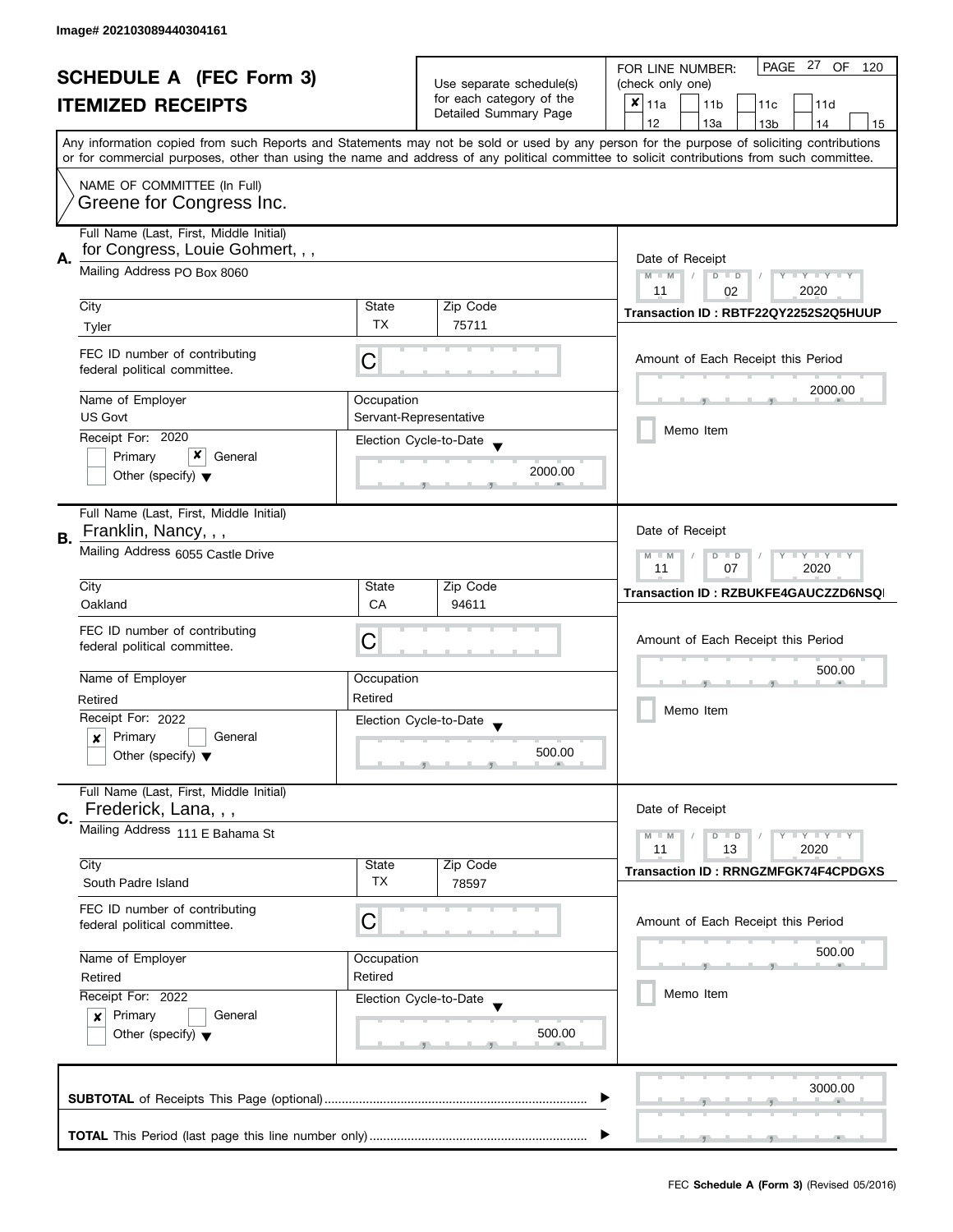| <b>SCHEDULE A (FEC Form 3)</b> |                                                               |                                  | PAGE 28 OF<br>FOR LINE NUMBER:<br>120 |                                                                                                                                            |
|--------------------------------|---------------------------------------------------------------|----------------------------------|---------------------------------------|--------------------------------------------------------------------------------------------------------------------------------------------|
|                                |                                                               | Use separate schedule(s)         | (check only one)                      |                                                                                                                                            |
|                                | <b>ITEMIZED RECEIPTS</b>                                      |                                  | for each category of the              | $x _{11a}$<br>11 <sub>b</sub><br>11d<br>11c                                                                                                |
|                                |                                                               |                                  | Detailed Summary Page                 | 12<br>13a<br>14<br>13 <sub>b</sub><br>15                                                                                                   |
|                                |                                                               |                                  |                                       | Any information copied from such Reports and Statements may not be sold or used by any person for the purpose of soliciting contributions  |
|                                |                                                               |                                  |                                       | or for commercial purposes, other than using the name and address of any political committee to solicit contributions from such committee. |
|                                | NAME OF COMMITTEE (In Full)                                   |                                  |                                       |                                                                                                                                            |
|                                | Greene for Congress Inc.                                      |                                  |                                       |                                                                                                                                            |
|                                |                                                               |                                  |                                       |                                                                                                                                            |
|                                | Full Name (Last, First, Middle Initial)                       |                                  |                                       |                                                                                                                                            |
| А.                             | Furtick, Wendell, , ,                                         | Date of Receipt                  |                                       |                                                                                                                                            |
|                                | Mailing Address 2893 Dogwood Trail                            | $M - M$<br>Y TY TY TY<br>$D$ $D$ |                                       |                                                                                                                                            |
|                                |                                                               |                                  |                                       | 2020<br>11<br>12                                                                                                                           |
|                                | City                                                          | State                            | Zip Code                              | Transaction ID: RUPCRPK5H3FDY4PT6FW1                                                                                                       |
|                                | Lexington                                                     | <b>SC</b>                        | 29072                                 |                                                                                                                                            |
|                                |                                                               |                                  |                                       |                                                                                                                                            |
|                                | FEC ID number of contributing<br>federal political committee. | C                                |                                       | Amount of Each Receipt this Period                                                                                                         |
|                                |                                                               |                                  |                                       |                                                                                                                                            |
|                                | Name of Employer                                              | Occupation                       |                                       | 500.00                                                                                                                                     |
|                                | Saluda Hill Landscapes                                        | Founder                          |                                       |                                                                                                                                            |
|                                | Receipt For: 2022                                             |                                  | Election Cycle-to-Date                | Memo Item                                                                                                                                  |
|                                | Primary<br>General<br>×                                       |                                  |                                       |                                                                                                                                            |
|                                | Other (specify) $\blacktriangledown$                          |                                  | 500.00                                |                                                                                                                                            |
|                                |                                                               |                                  |                                       |                                                                                                                                            |
|                                | Full Name (Last, First, Middle Initial)                       |                                  |                                       |                                                                                                                                            |
|                                | G-TV, Qiangwei Xu, , ,                                        |                                  |                                       | Date of Receipt                                                                                                                            |
| <b>B.</b>                      |                                                               |                                  |                                       |                                                                                                                                            |
|                                | Mailing Address 7181 Old Highway                              |                                  |                                       | $\mathbf{y}$ $\mathbf{y}$<br>$M - M$<br>$D$ $D$<br>Y<br>08<br>2020<br>11                                                                   |
|                                | City                                                          | State                            | Zip Code                              |                                                                                                                                            |
|                                | Houston                                                       | <b>TX</b>                        | 77304                                 | Transaction ID: RF6QYVGT7AFXW5TM53M                                                                                                        |
|                                |                                                               |                                  |                                       |                                                                                                                                            |
|                                | FEC ID number of contributing                                 | С                                |                                       | Amount of Each Receipt this Period                                                                                                         |
|                                | federal political committee.                                  |                                  |                                       |                                                                                                                                            |
|                                | Name of Employer                                              | Occupation                       |                                       | 1000.00                                                                                                                                    |
|                                |                                                               |                                  |                                       |                                                                                                                                            |
|                                | Chevron                                                       |                                  | <b>Staff Reservoir Engineer</b>       | Memo Item                                                                                                                                  |
|                                | Receipt For: 2022                                             |                                  | Election Cycle-to-Date                |                                                                                                                                            |
|                                | Primary<br>General<br>x                                       |                                  |                                       |                                                                                                                                            |
|                                | Other (specify) $\blacktriangledown$                          |                                  | 1000.00                               |                                                                                                                                            |
|                                |                                                               |                                  |                                       |                                                                                                                                            |
|                                | Full Name (Last, First, Middle Initial)                       |                                  |                                       |                                                                                                                                            |
| C.                             | Galinis, Robert, , ,                                          |                                  |                                       | Date of Receipt                                                                                                                            |
|                                | Mailing Address 4466 Wildwood Rd                              |                                  |                                       | $M - M$<br>Y L Y L Y<br>$D$ $D$                                                                                                            |
|                                |                                                               |                                  |                                       | 11<br>2020<br>14                                                                                                                           |
|                                | City<br><b>Bartlett</b>                                       | State<br>TN                      | Zip Code<br>38135                     | Transaction ID: RJSF2G86WR2PRAXS42RU                                                                                                       |
|                                |                                                               |                                  |                                       |                                                                                                                                            |
|                                | FEC ID number of contributing                                 |                                  |                                       |                                                                                                                                            |
|                                | federal political committee.                                  | C                                |                                       | Amount of Each Receipt this Period                                                                                                         |
|                                |                                                               |                                  |                                       | 500.00                                                                                                                                     |
|                                | Name of Employer<br>Occupation                                |                                  |                                       |                                                                                                                                            |
|                                | FedEx                                                         | Aircraft Mechanic                |                                       |                                                                                                                                            |
|                                | Receipt For: 2022                                             |                                  | Election Cycle-to-Date                | Memo Item                                                                                                                                  |
|                                | Primary<br>General<br>$\boldsymbol{x}$                        |                                  |                                       |                                                                                                                                            |
|                                | Other (specify) $\blacktriangledown$                          |                                  | 500.00                                |                                                                                                                                            |
|                                |                                                               |                                  |                                       |                                                                                                                                            |
|                                |                                                               |                                  |                                       |                                                                                                                                            |
|                                |                                                               |                                  |                                       | 2000.00                                                                                                                                    |
|                                |                                                               |                                  |                                       |                                                                                                                                            |
|                                |                                                               |                                  |                                       |                                                                                                                                            |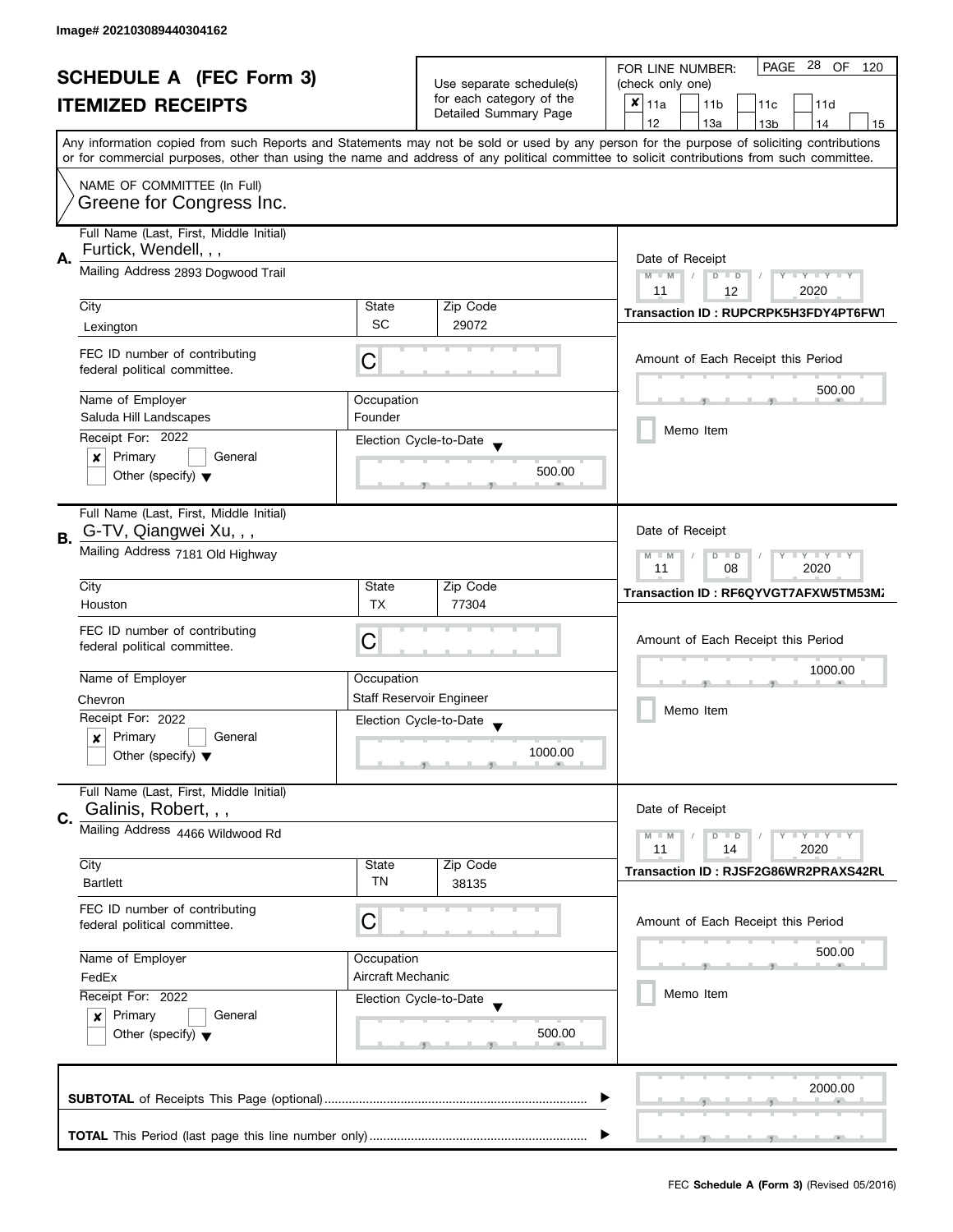| <b>SCHEDULE A (FEC Form 3)</b> |                                                                                                                                                                        |                          | PAGE 29 OF<br>FOR LINE NUMBER:<br>120             |                                                                                                                                            |  |
|--------------------------------|------------------------------------------------------------------------------------------------------------------------------------------------------------------------|--------------------------|---------------------------------------------------|--------------------------------------------------------------------------------------------------------------------------------------------|--|
|                                |                                                                                                                                                                        | Use separate schedule(s) | (check only one)                                  |                                                                                                                                            |  |
|                                | <b>ITEMIZED RECEIPTS</b>                                                                                                                                               |                          | for each category of the<br>Detailed Summary Page | $x _{11a}$<br>11 <sub>b</sub><br>11c<br>11d                                                                                                |  |
|                                |                                                                                                                                                                        |                          |                                                   | 12<br>13a<br>13 <sub>b</sub><br>14<br>15                                                                                                   |  |
|                                |                                                                                                                                                                        |                          |                                                   | Any information copied from such Reports and Statements may not be sold or used by any person for the purpose of soliciting contributions  |  |
|                                |                                                                                                                                                                        |                          |                                                   | or for commercial purposes, other than using the name and address of any political committee to solicit contributions from such committee. |  |
|                                | NAME OF COMMITTEE (In Full)                                                                                                                                            |                          |                                                   |                                                                                                                                            |  |
|                                | Greene for Congress Inc.                                                                                                                                               |                          |                                                   |                                                                                                                                            |  |
|                                | Full Name (Last, First, Middle Initial)                                                                                                                                |                          |                                                   |                                                                                                                                            |  |
| А.                             | Gallagher, Tina, , ,                                                                                                                                                   | Date of Receipt          |                                                   |                                                                                                                                            |  |
|                                | Mailing Address 134 South Young Street                                                                                                                                 |                          |                                                   | $M - M$<br>$\sqrt{2}$<br>$D$ $D$<br>$Y - Y - Y - Y - Y$                                                                                    |  |
|                                | City                                                                                                                                                                   | State                    | Zip Code                                          | 11<br>2020<br>14                                                                                                                           |  |
|                                | Columbia                                                                                                                                                               | IL                       | 62236                                             | Transaction ID: RM4R2G7U8FM7SD2SUST6                                                                                                       |  |
|                                |                                                                                                                                                                        |                          |                                                   |                                                                                                                                            |  |
|                                | FEC ID number of contributing<br>federal political committee.                                                                                                          | С                        |                                                   | Amount of Each Receipt this Period                                                                                                         |  |
|                                |                                                                                                                                                                        |                          |                                                   | 1000.00                                                                                                                                    |  |
|                                | Name of Employer                                                                                                                                                       | Occupation<br>Consultant |                                                   |                                                                                                                                            |  |
|                                | Gallagher Healthcare Solutions LLC<br>Receipt For: 2022                                                                                                                |                          |                                                   | Memo Item                                                                                                                                  |  |
|                                | Primary<br>$\pmb{\times}$<br>General                                                                                                                                   |                          | Election Cycle-to-Date                            |                                                                                                                                            |  |
|                                | Other (specify) $\blacktriangledown$                                                                                                                                   |                          | 1000.00                                           |                                                                                                                                            |  |
|                                |                                                                                                                                                                        |                          |                                                   |                                                                                                                                            |  |
|                                | Full Name (Last, First, Middle Initial)                                                                                                                                |                          |                                                   |                                                                                                                                            |  |
| В.                             | Gao, Jim, , ,                                                                                                                                                          |                          |                                                   | Date of Receipt                                                                                                                            |  |
|                                | Mailing Address 3660 163rd Avenue Southeast                                                                                                                            |                          |                                                   | $Y = Y + Y$<br>$M - M$<br>D<br>$\Box$<br>11<br>16<br>2020                                                                                  |  |
|                                | City                                                                                                                                                                   | State                    | Zip Code                                          | Transaction ID: RYB7SXZ2P39FC4395HJW                                                                                                       |  |
|                                | <b>Bellevue</b>                                                                                                                                                        | <b>WA</b>                | 98008                                             |                                                                                                                                            |  |
|                                | FEC ID number of contributing                                                                                                                                          |                          |                                                   |                                                                                                                                            |  |
|                                | federal political committee.                                                                                                                                           | С                        |                                                   | Amount of Each Receipt this Period                                                                                                         |  |
|                                | Name of Employer                                                                                                                                                       | Occupation               |                                                   | 1000.00                                                                                                                                    |  |
|                                | Self employed                                                                                                                                                          |                          | Independent contractor                            |                                                                                                                                            |  |
|                                | Receipt For: 2022                                                                                                                                                      |                          | Election Cycle-to-Date                            | Memo Item                                                                                                                                  |  |
|                                | Primary<br>General<br>x                                                                                                                                                |                          |                                                   |                                                                                                                                            |  |
|                                | Other (specify) $\blacktriangledown$                                                                                                                                   |                          | 1000.00                                           | Earmarked through WinRed                                                                                                                   |  |
|                                | Full Name (Last, First, Middle Initial)                                                                                                                                |                          |                                                   |                                                                                                                                            |  |
| C.                             | Glover, James, , ,                                                                                                                                                     |                          |                                                   | Date of Receipt                                                                                                                            |  |
|                                | Mailing Address PO Box 200                                                                                                                                             |                          |                                                   | $M - M$<br>$Y - Y - Y$<br>$D$ $D$                                                                                                          |  |
|                                |                                                                                                                                                                        |                          |                                                   | 10<br>28<br>2020                                                                                                                           |  |
|                                | City<br>Wildwood                                                                                                                                                       | State<br>GA              | Zip Code<br>30757                                 | Transaction ID: RQQ5FGN5H8S26ADV5XP6                                                                                                       |  |
|                                | FEC ID number of contributing                                                                                                                                          |                          |                                                   |                                                                                                                                            |  |
|                                | federal political committee.                                                                                                                                           | C                        |                                                   | Amount of Each Receipt this Period                                                                                                         |  |
|                                |                                                                                                                                                                        |                          |                                                   | 250.00                                                                                                                                     |  |
|                                | Name of Employer<br>Occupation<br>Retired<br>Retired<br>Receipt For: 2020<br>Election Cycle-to-Date<br>Primary<br>x<br>General<br>Other (specify) $\blacktriangledown$ |                          |                                                   |                                                                                                                                            |  |
|                                |                                                                                                                                                                        |                          |                                                   | Memo Item                                                                                                                                  |  |
|                                |                                                                                                                                                                        |                          |                                                   |                                                                                                                                            |  |
|                                |                                                                                                                                                                        |                          | 525.00                                            |                                                                                                                                            |  |
|                                |                                                                                                                                                                        |                          |                                                   |                                                                                                                                            |  |
|                                |                                                                                                                                                                        |                          |                                                   |                                                                                                                                            |  |
|                                |                                                                                                                                                                        |                          |                                                   | 2250.00                                                                                                                                    |  |
|                                |                                                                                                                                                                        |                          |                                                   |                                                                                                                                            |  |
|                                |                                                                                                                                                                        |                          |                                                   |                                                                                                                                            |  |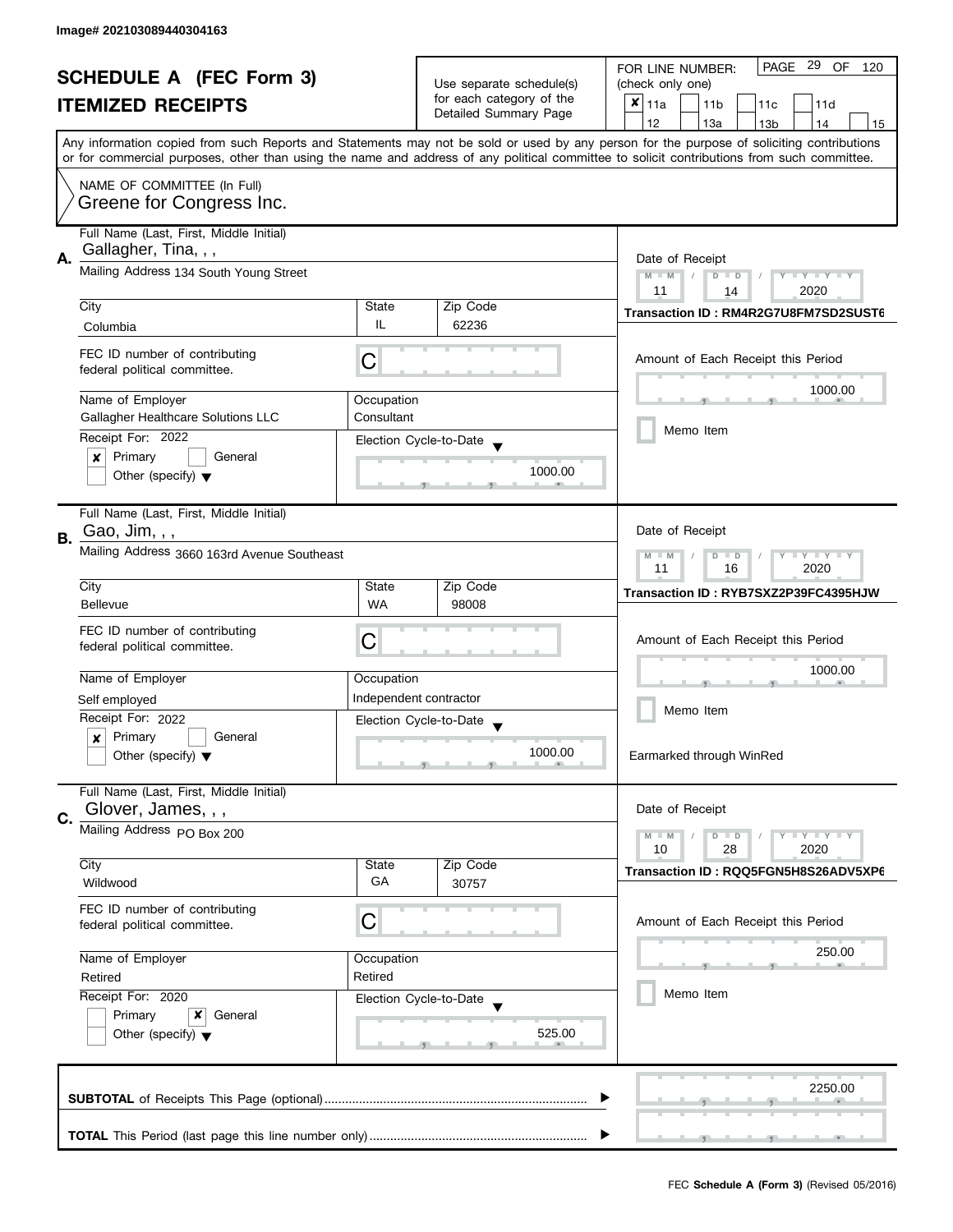| <b>SCHEDULE A (FEC Form 3)</b> |                                                                                                                                                                                                  | Use separate schedule(s)<br>for each category of the | PAGE 30 OF<br>FOR LINE NUMBER:<br>120 |                                                                                                                                                                                                                                                                                         |  |
|--------------------------------|--------------------------------------------------------------------------------------------------------------------------------------------------------------------------------------------------|------------------------------------------------------|---------------------------------------|-----------------------------------------------------------------------------------------------------------------------------------------------------------------------------------------------------------------------------------------------------------------------------------------|--|
|                                |                                                                                                                                                                                                  |                                                      | (check only one)                      |                                                                                                                                                                                                                                                                                         |  |
|                                | <b>ITEMIZED RECEIPTS</b>                                                                                                                                                                         |                                                      | Detailed Summary Page                 | $x _{11a}$<br>11 <sub>b</sub><br>11c<br>11d                                                                                                                                                                                                                                             |  |
|                                |                                                                                                                                                                                                  |                                                      |                                       | 12<br>13a<br>14<br>13 <sub>b</sub><br>15                                                                                                                                                                                                                                                |  |
|                                |                                                                                                                                                                                                  |                                                      |                                       | Any information copied from such Reports and Statements may not be sold or used by any person for the purpose of soliciting contributions<br>or for commercial purposes, other than using the name and address of any political committee to solicit contributions from such committee. |  |
|                                | NAME OF COMMITTEE (In Full)                                                                                                                                                                      |                                                      |                                       |                                                                                                                                                                                                                                                                                         |  |
|                                | Greene for Congress Inc.                                                                                                                                                                         |                                                      |                                       |                                                                                                                                                                                                                                                                                         |  |
|                                | Full Name (Last, First, Middle Initial)                                                                                                                                                          |                                                      |                                       |                                                                                                                                                                                                                                                                                         |  |
| А.                             | Grossman, Jerry, , ,                                                                                                                                                                             | Date of Receipt                                      |                                       |                                                                                                                                                                                                                                                                                         |  |
|                                | Mailing Address 11126 Elmview Pl                                                                                                                                                                 |                                                      |                                       | $M - M$<br>Y TY TY TY<br>$D$ $D$                                                                                                                                                                                                                                                        |  |
|                                | City                                                                                                                                                                                             | State                                                | Zip Code                              | 10<br>2020<br>27                                                                                                                                                                                                                                                                        |  |
|                                | <b>Great Falls</b>                                                                                                                                                                               | <b>VA</b>                                            | 22066-3014                            | Transaction ID: RMQR9EEBE84HRD73E9YD                                                                                                                                                                                                                                                    |  |
|                                |                                                                                                                                                                                                  |                                                      |                                       |                                                                                                                                                                                                                                                                                         |  |
|                                | FEC ID number of contributing<br>federal political committee.                                                                                                                                    | С                                                    |                                       | Amount of Each Receipt this Period                                                                                                                                                                                                                                                      |  |
|                                |                                                                                                                                                                                                  |                                                      |                                       | 250.00                                                                                                                                                                                                                                                                                  |  |
|                                | Name of Employer                                                                                                                                                                                 | Occupation                                           |                                       |                                                                                                                                                                                                                                                                                         |  |
|                                | <b>RETIRED</b>                                                                                                                                                                                   | <b>RETIRED</b>                                       |                                       | Memo Item                                                                                                                                                                                                                                                                               |  |
|                                | Receipt For: 2020<br>x                                                                                                                                                                           |                                                      | Election Cycle-to-Date                |                                                                                                                                                                                                                                                                                         |  |
|                                | Primary<br>General<br>Other (specify) $\blacktriangledown$                                                                                                                                       |                                                      | 250.00                                | Earmarked through House Freedom Fund                                                                                                                                                                                                                                                    |  |
|                                |                                                                                                                                                                                                  |                                                      |                                       |                                                                                                                                                                                                                                                                                         |  |
|                                | Full Name (Last, First, Middle Initial)                                                                                                                                                          |                                                      |                                       |                                                                                                                                                                                                                                                                                         |  |
| <b>B.</b>                      | Grossman, Seth, , ,                                                                                                                                                                              | Date of Receipt                                      |                                       |                                                                                                                                                                                                                                                                                         |  |
|                                | Mailing Address 101 S Plaza Place                                                                                                                                                                |                                                      |                                       | $Y = Y + Y$<br>$M - M$<br>$D$ $D$                                                                                                                                                                                                                                                       |  |
|                                | #1202                                                                                                                                                                                            |                                                      |                                       | 15<br>2020<br>10                                                                                                                                                                                                                                                                        |  |
|                                | City                                                                                                                                                                                             | State<br><b>NJ</b>                                   | Zip Code<br>08401                     | Transaction ID: R3JY6EMTPEA34TTKU2FW                                                                                                                                                                                                                                                    |  |
|                                | <b>Atlantic City</b>                                                                                                                                                                             |                                                      |                                       |                                                                                                                                                                                                                                                                                         |  |
|                                | FEC ID number of contributing<br>federal political committee.                                                                                                                                    | C                                                    |                                       | Amount of Each Receipt this Period                                                                                                                                                                                                                                                      |  |
|                                |                                                                                                                                                                                                  |                                                      |                                       |                                                                                                                                                                                                                                                                                         |  |
|                                | Name of Employer                                                                                                                                                                                 | Occupation                                           |                                       | 250.00                                                                                                                                                                                                                                                                                  |  |
|                                | Self                                                                                                                                                                                             | Lawyer                                               |                                       | Memo Item                                                                                                                                                                                                                                                                               |  |
|                                | Receipt For: 2020                                                                                                                                                                                |                                                      | Election Cycle-to-Date                |                                                                                                                                                                                                                                                                                         |  |
|                                | Primary<br>×<br>General                                                                                                                                                                          |                                                      | 600.00                                |                                                                                                                                                                                                                                                                                         |  |
|                                | Other (specify) $\blacktriangledown$                                                                                                                                                             |                                                      |                                       |                                                                                                                                                                                                                                                                                         |  |
|                                | Full Name (Last, First, Middle Initial)                                                                                                                                                          |                                                      |                                       |                                                                                                                                                                                                                                                                                         |  |
| C.                             | Guecia, Carl, , ,                                                                                                                                                                                |                                                      |                                       | Date of Receipt                                                                                                                                                                                                                                                                         |  |
|                                | Mailing Address 122 Karen Court                                                                                                                                                                  |                                                      |                                       | Y LY LY<br>$M - M$<br>$D$ $D$                                                                                                                                                                                                                                                           |  |
|                                | City                                                                                                                                                                                             | State                                                | Zip Code                              | 10<br>31<br>2020                                                                                                                                                                                                                                                                        |  |
|                                | <b>Mullica Hill</b>                                                                                                                                                                              | <b>NJ</b>                                            | 08062                                 | Transaction ID: RKJMQFBNNGA9QK8E5JV                                                                                                                                                                                                                                                     |  |
|                                | FEC ID number of contributing                                                                                                                                                                    |                                                      |                                       |                                                                                                                                                                                                                                                                                         |  |
|                                | federal political committee.                                                                                                                                                                     | C                                                    |                                       | Amount of Each Receipt this Period                                                                                                                                                                                                                                                      |  |
|                                |                                                                                                                                                                                                  |                                                      |                                       | 100.00                                                                                                                                                                                                                                                                                  |  |
|                                | Name of Employer<br>Occupation<br>Asst VP, Finance<br><b>Temple University</b><br>Receipt For: 2020<br>Election Cycle-to-Date<br>Primary<br>x<br>General<br>Other (specify) $\blacktriangledown$ |                                                      |                                       |                                                                                                                                                                                                                                                                                         |  |
|                                |                                                                                                                                                                                                  |                                                      |                                       | Memo Item                                                                                                                                                                                                                                                                               |  |
|                                |                                                                                                                                                                                                  |                                                      |                                       |                                                                                                                                                                                                                                                                                         |  |
|                                |                                                                                                                                                                                                  |                                                      | 250.00                                |                                                                                                                                                                                                                                                                                         |  |
|                                |                                                                                                                                                                                                  |                                                      |                                       |                                                                                                                                                                                                                                                                                         |  |
|                                |                                                                                                                                                                                                  |                                                      |                                       |                                                                                                                                                                                                                                                                                         |  |
|                                |                                                                                                                                                                                                  |                                                      |                                       | 600.00                                                                                                                                                                                                                                                                                  |  |
|                                |                                                                                                                                                                                                  |                                                      |                                       |                                                                                                                                                                                                                                                                                         |  |
|                                |                                                                                                                                                                                                  |                                                      |                                       |                                                                                                                                                                                                                                                                                         |  |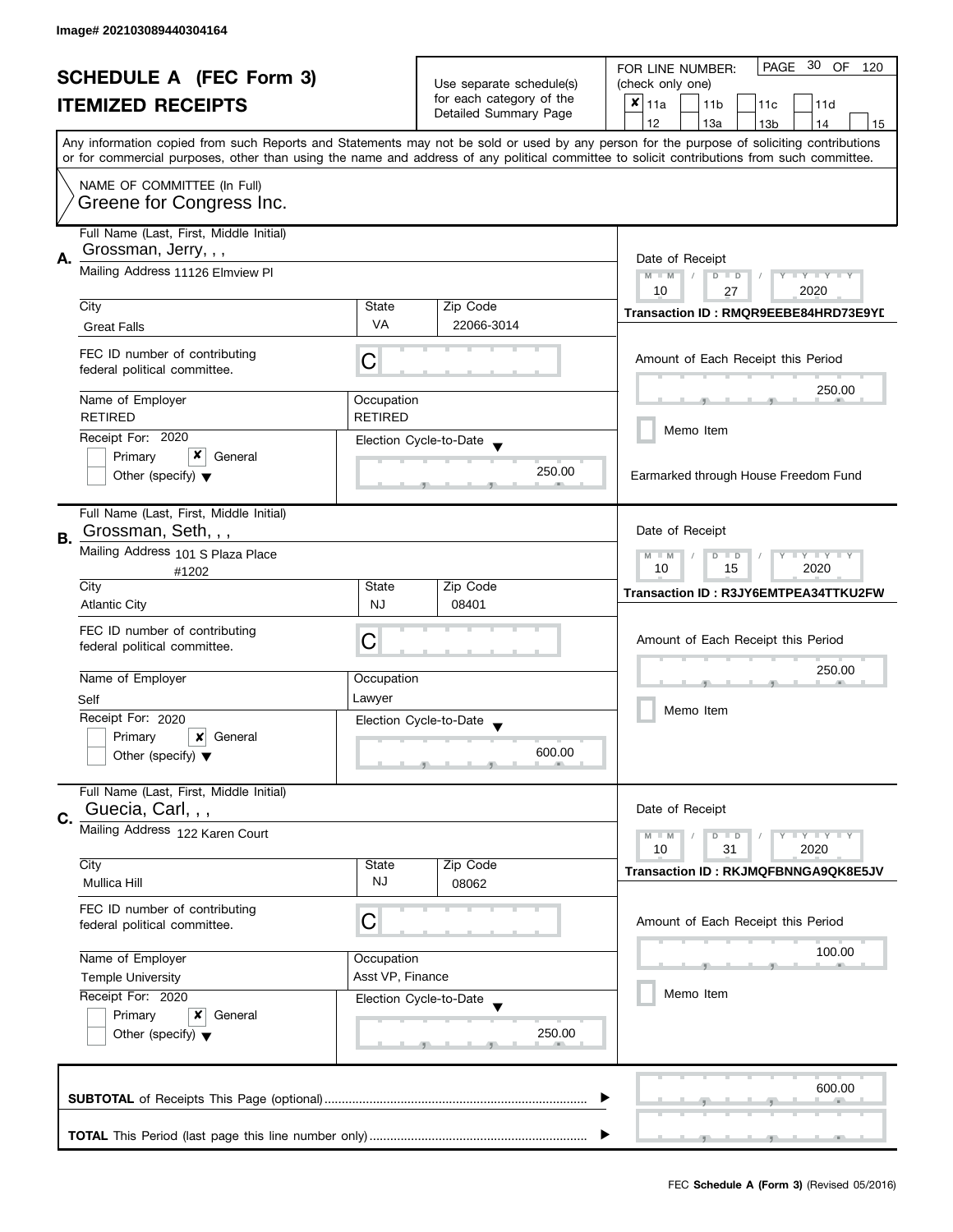|    | <b>SCHEDULE A (FEC Form 3)</b><br><b>ITEMIZED RECEIPTS</b>                                                     |             | Use separate schedule(s)<br>for each category of the<br>Detailed Summary Page | PAGE 31 OF 120<br>FOR LINE NUMBER:<br>(check only one)<br>$x _{11a}$<br>11 <sub>b</sub><br>11c<br>11d<br>12<br>13a<br>13 <sub>b</sub><br>14<br>15<br>Any information copied from such Reports and Statements may not be sold or used by any person for the purpose of soliciting contributions |
|----|----------------------------------------------------------------------------------------------------------------|-------------|-------------------------------------------------------------------------------|------------------------------------------------------------------------------------------------------------------------------------------------------------------------------------------------------------------------------------------------------------------------------------------------|
|    | NAME OF COMMITTEE (In Full)<br>Greene for Congress Inc.                                                        |             |                                                                               | or for commercial purposes, other than using the name and address of any political committee to solicit contributions from such committee.                                                                                                                                                     |
| А. | Full Name (Last, First, Middle Initial)<br>Guerin, Deborah, , ,<br>Mailing Address PO Box 2493, 64 High Street |             |                                                                               | Date of Receipt<br>$M - M$<br>$D$ $D$<br>$T - Y = T - Y$<br>Y<br>11<br>2020<br>23                                                                                                                                                                                                              |
|    | City                                                                                                           | State       | Zip Code                                                                      | Transaction ID: R4RXKC6KZXXAKWPTGM\                                                                                                                                                                                                                                                            |
|    | Sag Harbor                                                                                                     | <b>NY</b>   | 11963                                                                         |                                                                                                                                                                                                                                                                                                |
|    | FEC ID number of contributing<br>federal political committee.                                                  | Ĉ           |                                                                               | Amount of Each Receipt this Period                                                                                                                                                                                                                                                             |
|    | Name of Employer                                                                                               | Occupation  |                                                                               | 250.00                                                                                                                                                                                                                                                                                         |
|    | Retired                                                                                                        | Retired     |                                                                               |                                                                                                                                                                                                                                                                                                |
|    | Receipt For: 2022                                                                                              |             | Election Cycle-to-Date                                                        | Memo Item                                                                                                                                                                                                                                                                                      |
|    | Primary<br>General<br>×<br>Other (specify) $\blacktriangledown$                                                |             | 250.00                                                                        |                                                                                                                                                                                                                                                                                                |
| В. | Full Name (Last, First, Middle Initial)<br>Hamilton, Sonny, , ,                                                |             |                                                                               | Date of Receipt                                                                                                                                                                                                                                                                                |
|    | Mailing Address PO Box 1546                                                                                    |             |                                                                               | $\bot$ Y $\bot$ Y $\bot$ Y<br>$M - M$<br>$D$ $D$<br>2020<br>10<br>15                                                                                                                                                                                                                           |
|    | City                                                                                                           | State       | Zip Code                                                                      | Transaction ID: RJHDY8FCHBXRWU726JXT                                                                                                                                                                                                                                                           |
|    | Tifton<br>FEC ID number of contributing<br>federal political committee.                                        | GA<br>С     | 31793                                                                         | Amount of Each Receipt this Period                                                                                                                                                                                                                                                             |
|    | Name of Employer                                                                                               | Occupation  |                                                                               | 250.00                                                                                                                                                                                                                                                                                         |
|    | Sonny Hamilton Insurance                                                                                       | Owner       |                                                                               |                                                                                                                                                                                                                                                                                                |
|    | Receipt For: 2020                                                                                              |             | Election Cycle-to-Date                                                        | Memo Item                                                                                                                                                                                                                                                                                      |
|    | Primary<br>×<br>General<br>Other (specify) $\blacktriangledown$                                                |             | 250.00                                                                        |                                                                                                                                                                                                                                                                                                |
|    | Full Name (Last, First, Middle Initial)<br>Hampton, Kim, , ,                                                   |             |                                                                               | Date of Receipt                                                                                                                                                                                                                                                                                |
| C. | Mailing Address 11857 Bells Ferry Road                                                                         |             |                                                                               | $M - M$<br>$Y - Y - Y$<br>$D$ $D$<br>11<br>2020<br>08                                                                                                                                                                                                                                          |
|    | City<br>Canton                                                                                                 | State<br>GA | Zip Code<br>30114                                                             | Transaction ID: RHMHB45HPCGWNMP4RK                                                                                                                                                                                                                                                             |
|    | FEC ID number of contributing<br>federal political committee.                                                  | C           |                                                                               | Amount of Each Receipt this Period                                                                                                                                                                                                                                                             |
|    | Name of Employer<br>Occupation<br>Consultant<br><b>SRG</b><br>Receipt For: 2022                                |             |                                                                               | 1000.00                                                                                                                                                                                                                                                                                        |
|    |                                                                                                                |             | Election Cycle-to-Date                                                        | Memo Item                                                                                                                                                                                                                                                                                      |
|    | Primary<br>General<br>$\boldsymbol{x}$<br>Other (specify) $\blacktriangledown$                                 | 1000.00     |                                                                               |                                                                                                                                                                                                                                                                                                |
|    |                                                                                                                |             |                                                                               | 1500.00                                                                                                                                                                                                                                                                                        |
|    |                                                                                                                |             |                                                                               |                                                                                                                                                                                                                                                                                                |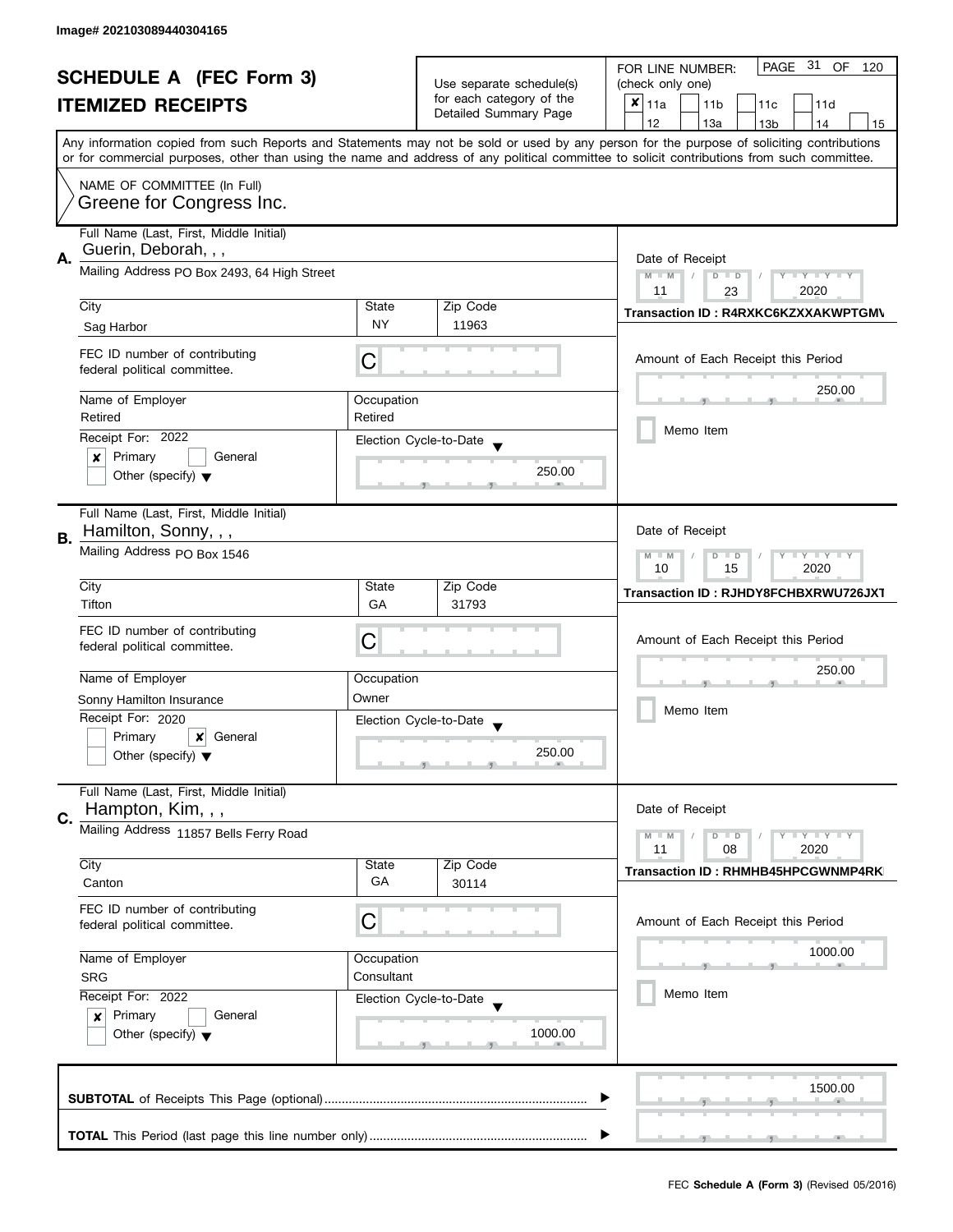| <b>SCHEDULE A (FEC Form 3)</b> |                                                                                                                                                                                   |                                                         | PAGE 32 OF<br>FOR LINE NUMBER:<br>120 |                                                                                                                                            |
|--------------------------------|-----------------------------------------------------------------------------------------------------------------------------------------------------------------------------------|---------------------------------------------------------|---------------------------------------|--------------------------------------------------------------------------------------------------------------------------------------------|
|                                |                                                                                                                                                                                   | Use separate schedule(s)                                | (check only one)                      |                                                                                                                                            |
|                                | <b>ITEMIZED RECEIPTS</b>                                                                                                                                                          |                                                         | for each category of the              | $x _{11a}$<br>11 <sub>b</sub><br>11c<br>11d                                                                                                |
|                                |                                                                                                                                                                                   |                                                         | Detailed Summary Page                 | 12<br>13a<br>13 <sub>b</sub><br>14<br>15                                                                                                   |
|                                |                                                                                                                                                                                   |                                                         |                                       | Any information copied from such Reports and Statements may not be sold or used by any person for the purpose of soliciting contributions  |
|                                |                                                                                                                                                                                   |                                                         |                                       | or for commercial purposes, other than using the name and address of any political committee to solicit contributions from such committee. |
|                                | NAME OF COMMITTEE (In Full)                                                                                                                                                       |                                                         |                                       |                                                                                                                                            |
|                                | Greene for Congress Inc.                                                                                                                                                          |                                                         |                                       |                                                                                                                                            |
|                                |                                                                                                                                                                                   |                                                         |                                       |                                                                                                                                            |
|                                | Full Name (Last, First, Middle Initial)                                                                                                                                           |                                                         |                                       |                                                                                                                                            |
| А.                             | Hanks, Carol Anne, , ,                                                                                                                                                            | Date of Receipt                                         |                                       |                                                                                                                                            |
|                                | Mailing Address 1101 South Bryant Boulevard                                                                                                                                       | $M - M$<br>$\sqrt{ }$<br>$D$ $D$<br>$Y - Y - Y - Y - Y$ |                                       |                                                                                                                                            |
|                                |                                                                                                                                                                                   |                                                         |                                       | 11<br>2020<br>09                                                                                                                           |
|                                | City                                                                                                                                                                              | State                                                   | Zip Code                              | Transaction ID: RVQR3XW88HYZPAHSPRF                                                                                                        |
|                                | San Angelo                                                                                                                                                                        | <b>TX</b>                                               | 76903                                 |                                                                                                                                            |
|                                |                                                                                                                                                                                   |                                                         |                                       |                                                                                                                                            |
|                                | FEC ID number of contributing<br>federal political committee.                                                                                                                     | С                                                       |                                       | Amount of Each Receipt this Period                                                                                                         |
|                                |                                                                                                                                                                                   |                                                         |                                       | 250.00                                                                                                                                     |
|                                | Name of Employer                                                                                                                                                                  | Occupation                                              |                                       |                                                                                                                                            |
|                                | Retired                                                                                                                                                                           | Retired                                                 |                                       | Memo Item                                                                                                                                  |
|                                | Receipt For: 2022                                                                                                                                                                 |                                                         | Election Cycle-to-Date                |                                                                                                                                            |
|                                | Primary<br>General<br>×                                                                                                                                                           |                                                         |                                       |                                                                                                                                            |
|                                | Other (specify) $\blacktriangledown$                                                                                                                                              |                                                         | 250.00                                |                                                                                                                                            |
|                                |                                                                                                                                                                                   |                                                         |                                       |                                                                                                                                            |
|                                | Full Name (Last, First, Middle Initial)                                                                                                                                           |                                                         |                                       |                                                                                                                                            |
| В.                             | Harrelson, Kevin, , ,                                                                                                                                                             |                                                         |                                       | Date of Receipt                                                                                                                            |
|                                | Mailing Address 5700 Chadbourn Highway                                                                                                                                            |                                                         |                                       | $Y = Y + Y$<br>$M - M$<br>D<br>$\Box$                                                                                                      |
|                                |                                                                                                                                                                                   | 11<br>08<br>2020                                        |                                       |                                                                                                                                            |
|                                | City                                                                                                                                                                              | State                                                   | Zip Code                              | Transaction ID: RAU5DDKZ7JVU786GZ5Q9                                                                                                       |
|                                | Chadbourn                                                                                                                                                                         | <b>NC</b>                                               | 28431                                 |                                                                                                                                            |
|                                | FEC ID number of contributing                                                                                                                                                     |                                                         |                                       |                                                                                                                                            |
|                                | federal political committee.                                                                                                                                                      | С                                                       |                                       | Amount of Each Receipt this Period                                                                                                         |
|                                |                                                                                                                                                                                   |                                                         |                                       | 250.00                                                                                                                                     |
|                                | Name of Employer                                                                                                                                                                  | Occupation                                              |                                       |                                                                                                                                            |
|                                | Southeastern                                                                                                                                                                      | <b>Business owner</b>                                   |                                       | Memo Item                                                                                                                                  |
|                                | Receipt For: 2022                                                                                                                                                                 |                                                         | Election Cycle-to-Date                |                                                                                                                                            |
|                                | Primary<br>General<br>x                                                                                                                                                           |                                                         | 250.00                                |                                                                                                                                            |
|                                | Other (specify) $\blacktriangledown$                                                                                                                                              |                                                         |                                       |                                                                                                                                            |
|                                | Full Name (Last, First, Middle Initial)                                                                                                                                           |                                                         |                                       |                                                                                                                                            |
|                                | Hartsoch, Erik, , ,                                                                                                                                                               |                                                         |                                       | Date of Receipt                                                                                                                            |
| C.                             | Mailing Address 5509 113th Drive Northwest                                                                                                                                        |                                                         |                                       |                                                                                                                                            |
|                                |                                                                                                                                                                                   |                                                         |                                       | $M - M$<br>$Y - Y - Y$<br>$\blacksquare$<br>11<br>12<br>2020                                                                               |
|                                | City                                                                                                                                                                              | State                                                   | Zip Code                              |                                                                                                                                            |
|                                | Ray                                                                                                                                                                               | <b>ND</b>                                               | 58849                                 | Transaction ID: RFBEPWBE9M9X9UYB5FN                                                                                                        |
|                                |                                                                                                                                                                                   |                                                         |                                       |                                                                                                                                            |
|                                | FEC ID number of contributing<br>federal political committee.                                                                                                                     | C                                                       |                                       | Amount of Each Receipt this Period                                                                                                         |
|                                |                                                                                                                                                                                   |                                                         |                                       |                                                                                                                                            |
|                                | Name of Employer<br>Occupation<br>Farmer<br>Self<br>Receipt For: 2022<br>Election Cycle-to-Date<br>Primary<br>General<br>$\boldsymbol{x}$<br>Other (specify) $\blacktriangledown$ |                                                         |                                       | 250.00                                                                                                                                     |
|                                |                                                                                                                                                                                   |                                                         |                                       |                                                                                                                                            |
|                                |                                                                                                                                                                                   |                                                         |                                       | Memo Item                                                                                                                                  |
|                                |                                                                                                                                                                                   |                                                         |                                       |                                                                                                                                            |
|                                |                                                                                                                                                                                   |                                                         | 250.00                                |                                                                                                                                            |
|                                |                                                                                                                                                                                   |                                                         |                                       |                                                                                                                                            |
|                                |                                                                                                                                                                                   |                                                         |                                       |                                                                                                                                            |
|                                |                                                                                                                                                                                   |                                                         |                                       | 750.00                                                                                                                                     |
|                                |                                                                                                                                                                                   |                                                         |                                       |                                                                                                                                            |
|                                |                                                                                                                                                                                   |                                                         |                                       |                                                                                                                                            |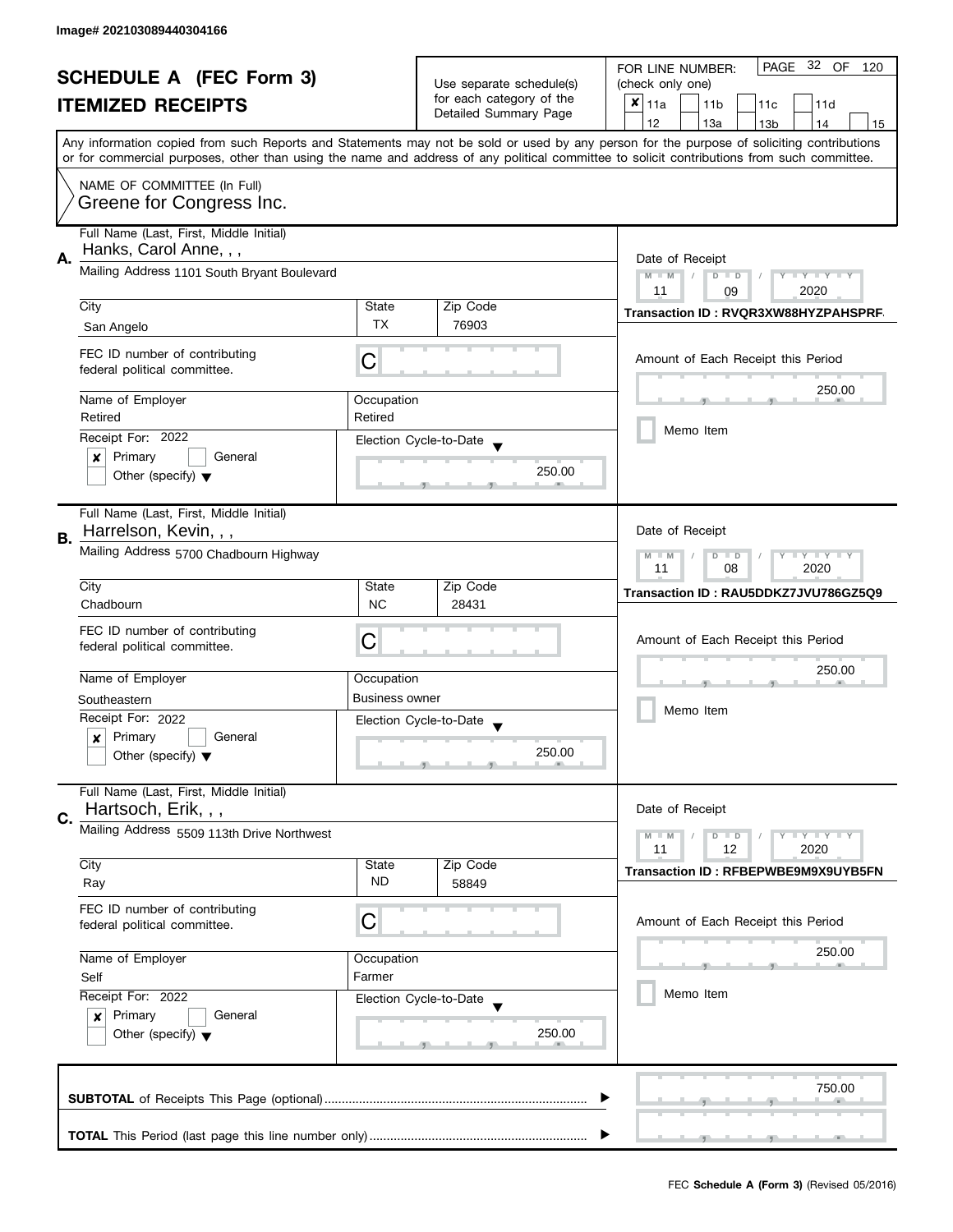| <b>SCHEDULE A (FEC Form 3)</b> |                                                                            |                                                      | PAGE 33 OF<br>FOR LINE NUMBER:<br>120 |                                                                                                                                                                                                                                                                                         |  |
|--------------------------------|----------------------------------------------------------------------------|------------------------------------------------------|---------------------------------------|-----------------------------------------------------------------------------------------------------------------------------------------------------------------------------------------------------------------------------------------------------------------------------------------|--|
|                                |                                                                            | Use separate schedule(s)<br>for each category of the | (check only one)                      |                                                                                                                                                                                                                                                                                         |  |
|                                | <b>ITEMIZED RECEIPTS</b>                                                   |                                                      | Detailed Summary Page                 | $x _{11a}$<br>11 <sub>b</sub><br>11c<br>11d                                                                                                                                                                                                                                             |  |
|                                |                                                                            |                                                      |                                       | 12<br>13a<br>14<br>13 <sub>b</sub><br>15                                                                                                                                                                                                                                                |  |
|                                |                                                                            |                                                      |                                       | Any information copied from such Reports and Statements may not be sold or used by any person for the purpose of soliciting contributions<br>or for commercial purposes, other than using the name and address of any political committee to solicit contributions from such committee. |  |
|                                |                                                                            |                                                      |                                       |                                                                                                                                                                                                                                                                                         |  |
|                                | NAME OF COMMITTEE (In Full)                                                |                                                      |                                       |                                                                                                                                                                                                                                                                                         |  |
|                                | Greene for Congress Inc.                                                   |                                                      |                                       |                                                                                                                                                                                                                                                                                         |  |
|                                | Full Name (Last, First, Middle Initial)                                    |                                                      |                                       |                                                                                                                                                                                                                                                                                         |  |
|                                | Hedgecock, Russ, , ,                                                       |                                                      |                                       |                                                                                                                                                                                                                                                                                         |  |
| А.                             | Mailing Address 106 2nd Street West                                        |                                                      |                                       | Date of Receipt                                                                                                                                                                                                                                                                         |  |
|                                |                                                                            | $M - M$<br>Y TY TY TY<br>$D$ $D$<br>2020<br>11       |                                       |                                                                                                                                                                                                                                                                                         |  |
|                                | City                                                                       | State                                                | Zip Code                              | 09                                                                                                                                                                                                                                                                                      |  |
|                                | Tifton                                                                     | GA                                                   | 31794                                 | Transaction ID: RKG75B2W2DP2PA6YF5MF                                                                                                                                                                                                                                                    |  |
|                                |                                                                            |                                                      |                                       |                                                                                                                                                                                                                                                                                         |  |
|                                | FEC ID number of contributing                                              | С                                                    |                                       | Amount of Each Receipt this Period                                                                                                                                                                                                                                                      |  |
|                                | federal political committee.                                               |                                                      |                                       |                                                                                                                                                                                                                                                                                         |  |
|                                | Name of Employer                                                           | Occupation                                           |                                       | 500.00                                                                                                                                                                                                                                                                                  |  |
|                                | PowerHouse                                                                 | Owner                                                |                                       |                                                                                                                                                                                                                                                                                         |  |
|                                | Receipt For: 2022                                                          |                                                      | Election Cycle-to-Date                | Memo Item                                                                                                                                                                                                                                                                               |  |
|                                | $\boldsymbol{x}$<br>Primary<br>General                                     |                                                      |                                       |                                                                                                                                                                                                                                                                                         |  |
|                                | Other (specify) $\blacktriangledown$                                       |                                                      | 500.00                                |                                                                                                                                                                                                                                                                                         |  |
|                                |                                                                            |                                                      |                                       |                                                                                                                                                                                                                                                                                         |  |
|                                | Full Name (Last, First, Middle Initial)                                    |                                                      |                                       |                                                                                                                                                                                                                                                                                         |  |
|                                | Helme, Steven, , ,                                                         |                                                      |                                       | Date of Receipt                                                                                                                                                                                                                                                                         |  |
| <b>B.</b>                      | Mailing Address 17404 Meridian East                                        |                                                      |                                       |                                                                                                                                                                                                                                                                                         |  |
|                                |                                                                            |                                                      |                                       | $Y = Y + Y$<br>$M - M$<br>$D$ $D$<br>2020<br>11<br>07                                                                                                                                                                                                                                   |  |
|                                | City                                                                       | State                                                | Zip Code                              |                                                                                                                                                                                                                                                                                         |  |
|                                | South Hill                                                                 | <b>WA</b>                                            | 98375                                 | Transaction ID: RQG8DYJ6X596WZYDBHSI                                                                                                                                                                                                                                                    |  |
|                                |                                                                            |                                                      |                                       |                                                                                                                                                                                                                                                                                         |  |
|                                | FEC ID number of contributing                                              | C                                                    |                                       | Amount of Each Receipt this Period                                                                                                                                                                                                                                                      |  |
|                                | federal political committee.                                               |                                                      |                                       |                                                                                                                                                                                                                                                                                         |  |
|                                | Name of Employer                                                           | Occupation                                           |                                       | 500.00                                                                                                                                                                                                                                                                                  |  |
|                                | <b>Comtech Location Technologies</b>                                       | <b>Product Management</b>                            |                                       |                                                                                                                                                                                                                                                                                         |  |
|                                | Receipt For: 2022                                                          |                                                      | Election Cycle-to-Date                | Memo Item                                                                                                                                                                                                                                                                               |  |
|                                | Primary<br>General<br>$\boldsymbol{x}$                                     |                                                      |                                       |                                                                                                                                                                                                                                                                                         |  |
|                                | Other (specify) $\blacktriangledown$                                       |                                                      | 500.00                                |                                                                                                                                                                                                                                                                                         |  |
|                                |                                                                            |                                                      |                                       |                                                                                                                                                                                                                                                                                         |  |
|                                | Full Name (Last, First, Middle Initial)                                    |                                                      |                                       |                                                                                                                                                                                                                                                                                         |  |
|                                | Helms, Barbara, , ,                                                        |                                                      |                                       | Date of Receipt                                                                                                                                                                                                                                                                         |  |
| C.                             | Mailing Address 5531 Myers Lake Avenue Northeast                           |                                                      |                                       | $Y = Y = Y$<br>$M - M$<br>$D$ $D$                                                                                                                                                                                                                                                       |  |
|                                |                                                                            |                                                      |                                       | 11<br>23<br>2020                                                                                                                                                                                                                                                                        |  |
|                                | City                                                                       | State                                                | Zip Code                              | Transaction ID: R8V4K8WVCW3BN5WV7KF                                                                                                                                                                                                                                                     |  |
|                                | <b>Belmont</b>                                                             | MI                                                   | 49306                                 |                                                                                                                                                                                                                                                                                         |  |
|                                | FEC ID number of contributing                                              |                                                      |                                       |                                                                                                                                                                                                                                                                                         |  |
|                                | federal political committee.                                               | C                                                    |                                       | Amount of Each Receipt this Period                                                                                                                                                                                                                                                      |  |
|                                |                                                                            |                                                      |                                       |                                                                                                                                                                                                                                                                                         |  |
|                                | Name of Employer<br>Occupation<br>Optometrist<br>Self<br>Receipt For: 2022 |                                                      |                                       | 250.00                                                                                                                                                                                                                                                                                  |  |
|                                |                                                                            |                                                      |                                       |                                                                                                                                                                                                                                                                                         |  |
|                                |                                                                            |                                                      | Election Cycle-to-Date                | Memo Item                                                                                                                                                                                                                                                                               |  |
|                                | Primary<br>General<br>$\boldsymbol{x}$                                     |                                                      |                                       |                                                                                                                                                                                                                                                                                         |  |
|                                | Other (specify) $\blacktriangledown$                                       |                                                      | 250.00                                |                                                                                                                                                                                                                                                                                         |  |
|                                |                                                                            |                                                      |                                       |                                                                                                                                                                                                                                                                                         |  |
|                                |                                                                            |                                                      |                                       |                                                                                                                                                                                                                                                                                         |  |
|                                |                                                                            |                                                      |                                       | 1250.00                                                                                                                                                                                                                                                                                 |  |
|                                |                                                                            |                                                      |                                       |                                                                                                                                                                                                                                                                                         |  |
|                                |                                                                            |                                                      |                                       |                                                                                                                                                                                                                                                                                         |  |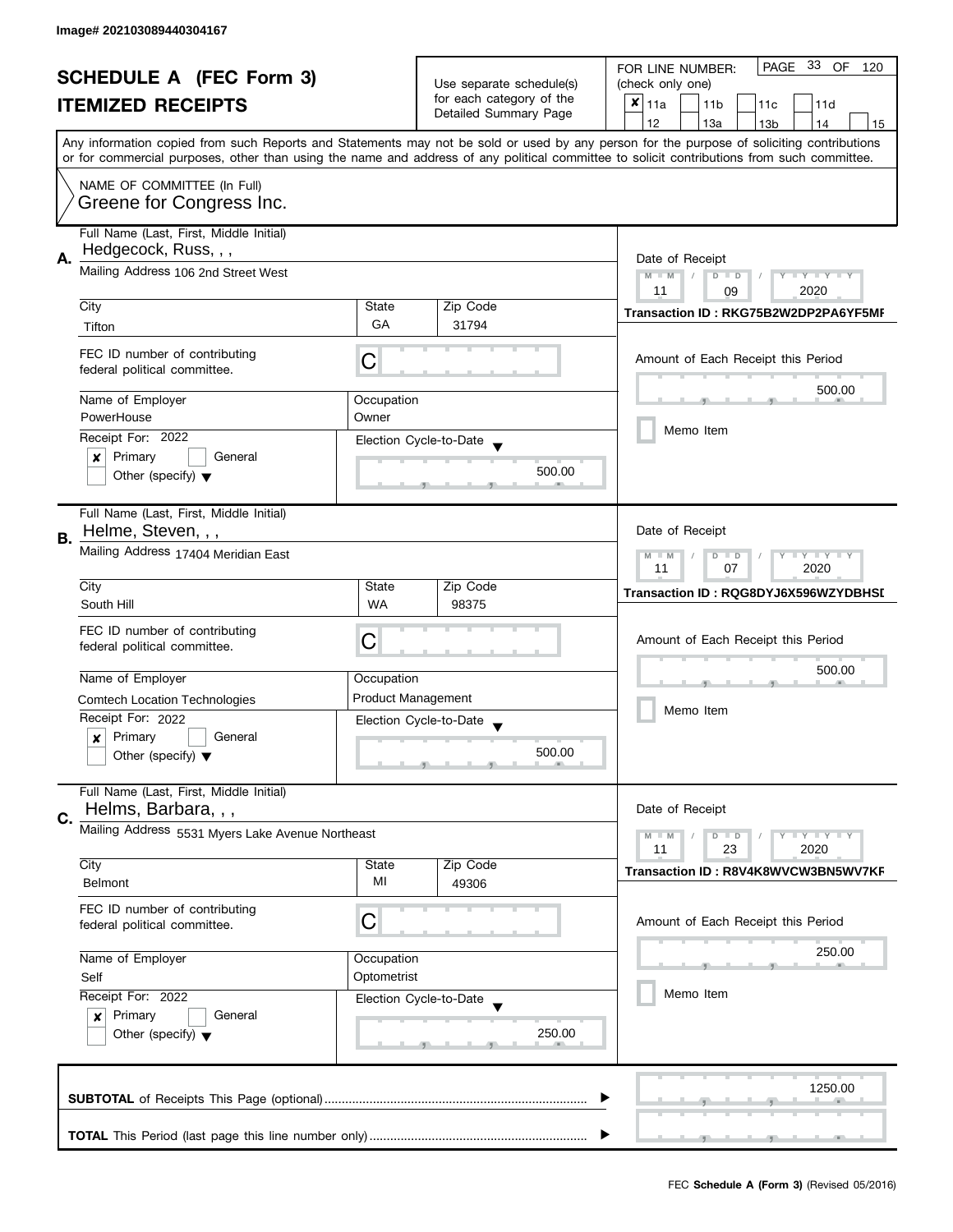| <b>SCHEDULE A (FEC Form 3)</b> |                                                                    |                                                                             | PAGE 34 OF<br>FOR LINE NUMBER:<br>120             |                                                                                                                                                                                                                                                                                         |
|--------------------------------|--------------------------------------------------------------------|-----------------------------------------------------------------------------|---------------------------------------------------|-----------------------------------------------------------------------------------------------------------------------------------------------------------------------------------------------------------------------------------------------------------------------------------------|
|                                |                                                                    | Use separate schedule(s)                                                    | (check only one)                                  |                                                                                                                                                                                                                                                                                         |
|                                | <b>ITEMIZED RECEIPTS</b>                                           |                                                                             | for each category of the<br>Detailed Summary Page | $x _{11a}$<br>11 <sub>b</sub><br>11d<br>11c                                                                                                                                                                                                                                             |
|                                |                                                                    |                                                                             |                                                   | 12<br>13a<br>13 <sub>b</sub><br>14<br>15                                                                                                                                                                                                                                                |
|                                |                                                                    |                                                                             |                                                   | Any information copied from such Reports and Statements may not be sold or used by any person for the purpose of soliciting contributions<br>or for commercial purposes, other than using the name and address of any political committee to solicit contributions from such committee. |
|                                | NAME OF COMMITTEE (In Full)                                        |                                                                             |                                                   |                                                                                                                                                                                                                                                                                         |
|                                | Greene for Congress Inc.                                           |                                                                             |                                                   |                                                                                                                                                                                                                                                                                         |
| А.                             | Full Name (Last, First, Middle Initial)<br>Hildebrandt, Karen, , , |                                                                             |                                                   | Date of Receipt                                                                                                                                                                                                                                                                         |
|                                | Mailing Address 3995 Parkway Drive                                 | $M - M$<br>$\sqrt{2}$<br>$D$ $D$<br>$Y - Y - Y - Y - Y$<br>2020<br>11<br>07 |                                                   |                                                                                                                                                                                                                                                                                         |
|                                | City                                                               | State                                                                       | Zip Code                                          | Transaction ID: RSX4TDJKJ6JSZFETQKUA                                                                                                                                                                                                                                                    |
|                                | Melbourne                                                          | FL.                                                                         | 32934                                             |                                                                                                                                                                                                                                                                                         |
|                                | FEC ID number of contributing<br>federal political committee.      | C                                                                           |                                                   | Amount of Each Receipt this Period                                                                                                                                                                                                                                                      |
|                                | Name of Employer                                                   | Occupation                                                                  |                                                   | 250.00                                                                                                                                                                                                                                                                                  |
|                                | Retired                                                            | Retired                                                                     |                                                   |                                                                                                                                                                                                                                                                                         |
|                                | Receipt For: 2022                                                  |                                                                             | Election Cycle-to-Date                            | Memo Item                                                                                                                                                                                                                                                                               |
|                                | Primary<br>General<br>x                                            |                                                                             |                                                   |                                                                                                                                                                                                                                                                                         |
|                                | Other (specify) $\blacktriangledown$                               |                                                                             | 250.00                                            |                                                                                                                                                                                                                                                                                         |
|                                | Full Name (Last, First, Middle Initial)                            |                                                                             |                                                   |                                                                                                                                                                                                                                                                                         |
| В.                             | Hogan, Patricia, , ,                                               |                                                                             |                                                   | Date of Receipt                                                                                                                                                                                                                                                                         |
|                                | Mailing Address 26 Wilmington Court                                |                                                                             |                                                   | $Y = Y + Y$<br>$M - M$<br>$D$ $D$<br>12<br>2020<br>11                                                                                                                                                                                                                                   |
|                                | City                                                               | State                                                                       | Zip Code                                          | Transaction ID: RGM67W6G7DJNBQ67QT2I                                                                                                                                                                                                                                                    |
|                                | Sugar Land                                                         | <b>TX</b>                                                                   | 77479                                             |                                                                                                                                                                                                                                                                                         |
|                                | FEC ID number of contributing                                      | С                                                                           |                                                   | Amount of Each Receipt this Period                                                                                                                                                                                                                                                      |
|                                | federal political committee.                                       |                                                                             |                                                   |                                                                                                                                                                                                                                                                                         |
|                                | Name of Employer                                                   | Occupation                                                                  |                                                   | 500.00                                                                                                                                                                                                                                                                                  |
|                                | Retired                                                            | Retired                                                                     |                                                   |                                                                                                                                                                                                                                                                                         |
|                                | Receipt For: 2022                                                  |                                                                             | Election Cycle-to-Date                            | Memo Item                                                                                                                                                                                                                                                                               |
|                                | Primary<br>General<br>x                                            |                                                                             |                                                   |                                                                                                                                                                                                                                                                                         |
|                                | Other (specify) $\blacktriangledown$                               |                                                                             | 500.00                                            |                                                                                                                                                                                                                                                                                         |
|                                | Full Name (Last, First, Middle Initial)                            |                                                                             |                                                   |                                                                                                                                                                                                                                                                                         |
| C.                             | Hooker, Larry, , ,                                                 |                                                                             |                                                   | Date of Receipt                                                                                                                                                                                                                                                                         |
|                                | Mailing Address 2125 Hammond Dr                                    |                                                                             |                                                   | $Y = Y = Y$<br>$M - M$<br>$D$ $D$<br>11<br>12<br>2020                                                                                                                                                                                                                                   |
|                                | City                                                               | State                                                                       | Zip Code                                          |                                                                                                                                                                                                                                                                                         |
|                                | Schaumburg                                                         | IL                                                                          | 60173                                             | Transaction ID: RJR3FHJ77BYSYPN9Y7JZ                                                                                                                                                                                                                                                    |
|                                | FEC ID number of contributing                                      |                                                                             |                                                   |                                                                                                                                                                                                                                                                                         |
|                                | federal political committee.                                       | С                                                                           |                                                   | Amount of Each Receipt this Period                                                                                                                                                                                                                                                      |
|                                | Name of Employer                                                   | Occupation                                                                  |                                                   | 250.00                                                                                                                                                                                                                                                                                  |
|                                | American Door and Dock                                             |                                                                             | <b>Small Business Owner</b>                       |                                                                                                                                                                                                                                                                                         |
|                                | Receipt For: 2022                                                  |                                                                             | Election Cycle-to-Date                            | Memo Item                                                                                                                                                                                                                                                                               |
|                                | Primary<br>General<br>$\boldsymbol{x}$                             |                                                                             |                                                   |                                                                                                                                                                                                                                                                                         |
|                                | Other (specify) $\blacktriangledown$                               |                                                                             | 250.00                                            |                                                                                                                                                                                                                                                                                         |
|                                |                                                                    |                                                                             |                                                   |                                                                                                                                                                                                                                                                                         |
|                                |                                                                    |                                                                             |                                                   |                                                                                                                                                                                                                                                                                         |
|                                |                                                                    |                                                                             |                                                   | 1000.00                                                                                                                                                                                                                                                                                 |
|                                |                                                                    |                                                                             |                                                   |                                                                                                                                                                                                                                                                                         |
|                                |                                                                    |                                                                             |                                                   |                                                                                                                                                                                                                                                                                         |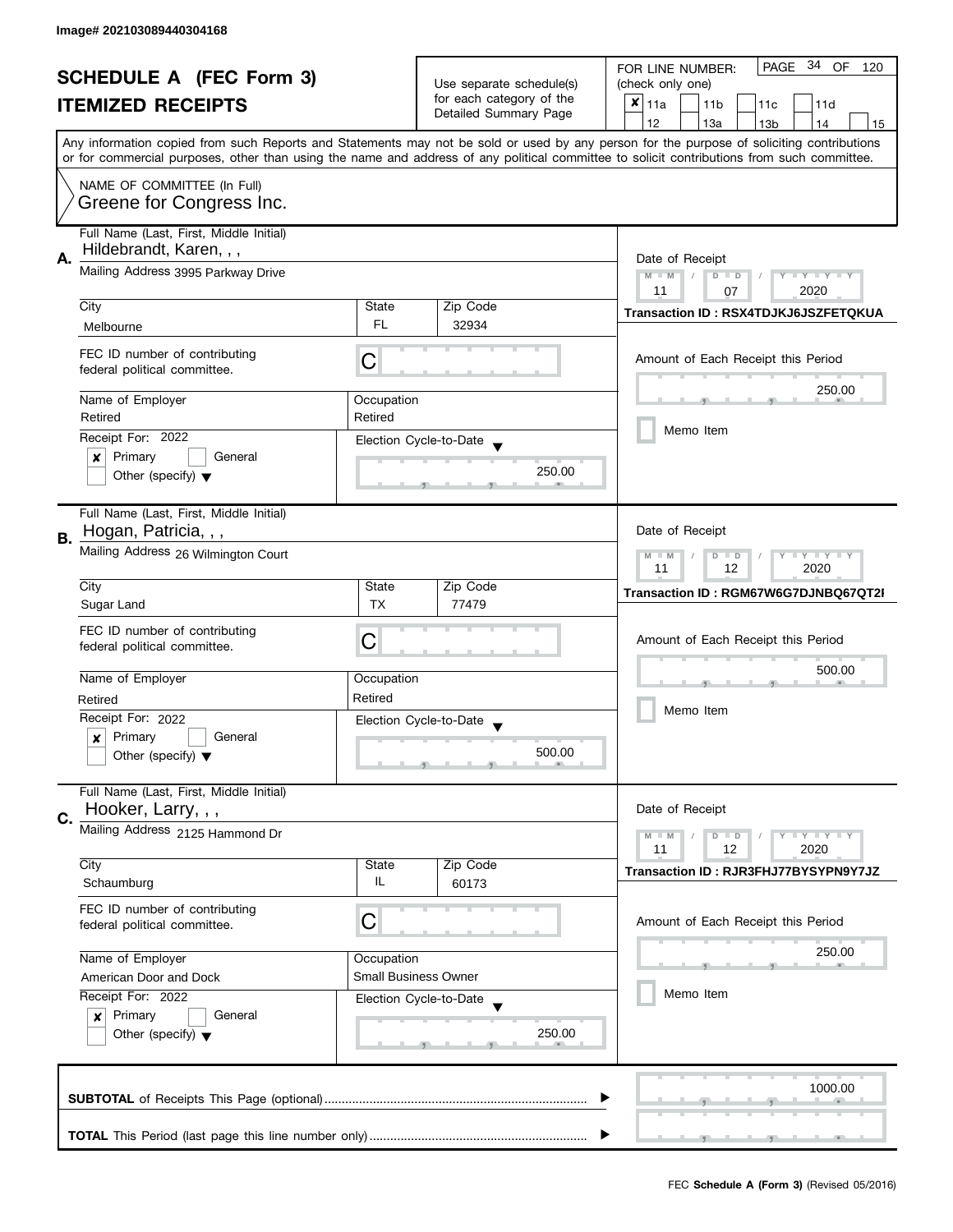|                                                                 |                                                                                  |                          | PAGE 35 OF<br>FOR LINE NUMBER:<br>120                                                                                                                                                                                                                                                   |  |  |
|-----------------------------------------------------------------|----------------------------------------------------------------------------------|--------------------------|-----------------------------------------------------------------------------------------------------------------------------------------------------------------------------------------------------------------------------------------------------------------------------------------|--|--|
| <b>SCHEDULE A (FEC Form 3)</b><br><b>ITEMIZED RECEIPTS</b>      |                                                                                  | Use separate schedule(s) | (check only one)                                                                                                                                                                                                                                                                        |  |  |
|                                                                 |                                                                                  | for each category of the | $x _{11a}$<br>11 <sub>b</sub><br>11c<br>11d                                                                                                                                                                                                                                             |  |  |
|                                                                 |                                                                                  | Detailed Summary Page    | 12<br>13a<br>13 <sub>b</sub><br>14<br>15                                                                                                                                                                                                                                                |  |  |
|                                                                 |                                                                                  |                          | Any information copied from such Reports and Statements may not be sold or used by any person for the purpose of soliciting contributions<br>or for commercial purposes, other than using the name and address of any political committee to solicit contributions from such committee. |  |  |
| NAME OF COMMITTEE (In Full)                                     |                                                                                  |                          |                                                                                                                                                                                                                                                                                         |  |  |
| Greene for Congress Inc.                                        |                                                                                  |                          |                                                                                                                                                                                                                                                                                         |  |  |
| Full Name (Last, First, Middle Initial)<br>House Freedom Fund   |                                                                                  |                          |                                                                                                                                                                                                                                                                                         |  |  |
| А.<br>Mailing Address 300 Independence Avenue SE                | Date of Receipt<br>$M - M$<br>$D$ $D$<br>$Y - Y - Y - Y - Y$<br>11<br>2020<br>23 |                          |                                                                                                                                                                                                                                                                                         |  |  |
| City                                                            | State                                                                            | Zip Code                 | Transaction ID: RPCUUYE3BSNSX4FHF5KU                                                                                                                                                                                                                                                    |  |  |
| Washington                                                      | DC                                                                               | 20003                    |                                                                                                                                                                                                                                                                                         |  |  |
| FEC ID number of contributing<br>federal political committee.   | C                                                                                | C00552851                | Amount of Each Receipt this Period                                                                                                                                                                                                                                                      |  |  |
| Name of Employer                                                | Occupation                                                                       |                          | 2091.00                                                                                                                                                                                                                                                                                 |  |  |
|                                                                 |                                                                                  |                          |                                                                                                                                                                                                                                                                                         |  |  |
| Receipt For: 2020                                               |                                                                                  | Election Cycle-to-Date   | ×<br>Memo Item                                                                                                                                                                                                                                                                          |  |  |
| x<br>Primary<br>General                                         |                                                                                  |                          |                                                                                                                                                                                                                                                                                         |  |  |
| Other (specify) $\blacktriangledown$                            |                                                                                  | 139314.87                | Total earmarked through conduit. Conduit limit not<br>affected.                                                                                                                                                                                                                         |  |  |
| Full Name (Last, First, Middle Initial)<br>Howalt, Cynthia, , , |                                                                                  |                          | Date of Receipt                                                                                                                                                                                                                                                                         |  |  |
| В.<br>Mailing Address 2960 Martin Road                          |                                                                                  |                          |                                                                                                                                                                                                                                                                                         |  |  |
| City                                                            | State                                                                            | Zip Code                 | Transaction ID: RH8X4KDZJ9QGCBFCG8Q.                                                                                                                                                                                                                                                    |  |  |
| Rocky Face                                                      | GA                                                                               | 30740                    |                                                                                                                                                                                                                                                                                         |  |  |
| FEC ID number of contributing                                   |                                                                                  |                          |                                                                                                                                                                                                                                                                                         |  |  |
| federal political committee.                                    | Ĉ                                                                                |                          | Amount of Each Receipt this Period                                                                                                                                                                                                                                                      |  |  |
| Name of Employer                                                | Occupation                                                                       |                          | 2800.00                                                                                                                                                                                                                                                                                 |  |  |
| <b>Textile Rubber</b>                                           | Accountant                                                                       |                          |                                                                                                                                                                                                                                                                                         |  |  |
| Receipt For: 2020                                               |                                                                                  | Election Cycle-to-Date   | Memo Item                                                                                                                                                                                                                                                                               |  |  |
| Primary<br>General<br>$\boldsymbol{x}$                          |                                                                                  |                          |                                                                                                                                                                                                                                                                                         |  |  |
| Other (specify) $\blacktriangledown$                            |                                                                                  | 2800.00                  | Earmarked through WinRed                                                                                                                                                                                                                                                                |  |  |
| Full Name (Last, First, Middle Initial)<br>Hu, Philip, , ,      |                                                                                  |                          | Date of Receipt                                                                                                                                                                                                                                                                         |  |  |
| C.<br>Mailing Address 185 West Chestnut Avenue                  |                                                                                  |                          | $M - M$<br>$D$ $D$<br>$\bot$ $\gamma$ $\bot$ $\gamma$ $\bot$ $\gamma$                                                                                                                                                                                                                   |  |  |
|                                                                 |                                                                                  |                          | 11<br>07<br>2020                                                                                                                                                                                                                                                                        |  |  |
| City                                                            | State                                                                            | Zip Code                 | Transaction ID: RHJMQTGG5TZU374ZFYDE                                                                                                                                                                                                                                                    |  |  |
| Monrovia                                                        | СA                                                                               | 91016                    |                                                                                                                                                                                                                                                                                         |  |  |
| FEC ID number of contributing<br>federal political committee.   | С                                                                                |                          | Amount of Each Receipt this Period                                                                                                                                                                                                                                                      |  |  |
| Name of Employer                                                | Occupation                                                                       |                          | 1000.00                                                                                                                                                                                                                                                                                 |  |  |
| Transglobal                                                     | Owner                                                                            |                          |                                                                                                                                                                                                                                                                                         |  |  |
| Receipt For: 2022                                               |                                                                                  | Election Cycle-to-Date   | Memo Item                                                                                                                                                                                                                                                                               |  |  |
| Primary<br>General<br>$\boldsymbol{x}$                          |                                                                                  |                          |                                                                                                                                                                                                                                                                                         |  |  |
| Other (specify) $\blacktriangledown$                            |                                                                                  | 1000.00                  |                                                                                                                                                                                                                                                                                         |  |  |
|                                                                 |                                                                                  |                          | 3800.00                                                                                                                                                                                                                                                                                 |  |  |
|                                                                 |                                                                                  |                          |                                                                                                                                                                                                                                                                                         |  |  |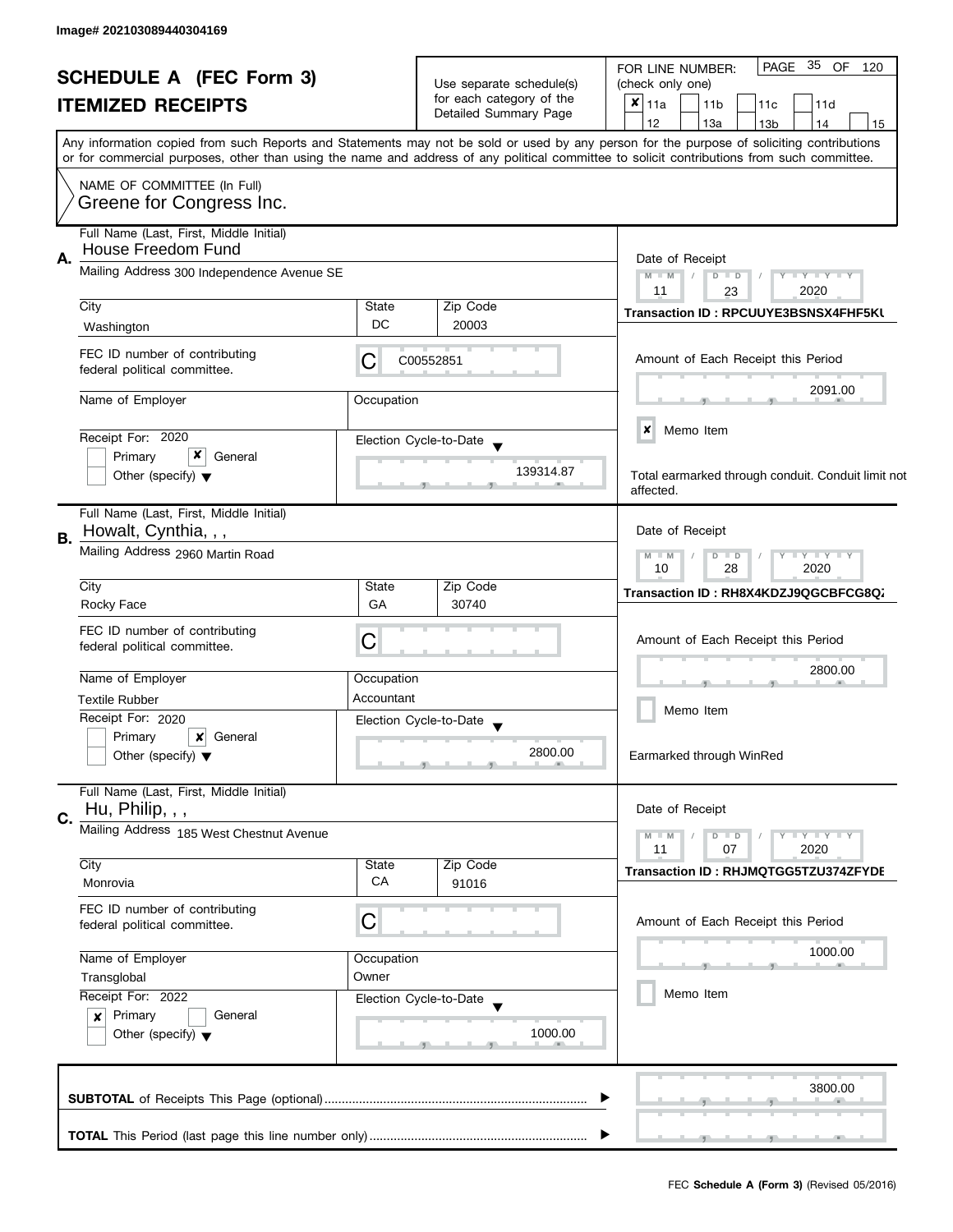| <b>SCHEDULE A (FEC Form 3)</b> |                                                                                       |                                                                            | PAGE 36 OF<br>FOR LINE NUMBER:<br>120             |                                                                                                                                            |
|--------------------------------|---------------------------------------------------------------------------------------|----------------------------------------------------------------------------|---------------------------------------------------|--------------------------------------------------------------------------------------------------------------------------------------------|
|                                |                                                                                       | Use separate schedule(s)                                                   | (check only one)                                  |                                                                                                                                            |
|                                | <b>ITEMIZED RECEIPTS</b>                                                              |                                                                            | for each category of the<br>Detailed Summary Page | $x _{11a}$<br>11 <sub>b</sub><br>11c<br>11d                                                                                                |
|                                |                                                                                       |                                                                            |                                                   | 12<br>13a<br>13 <sub>b</sub><br>14<br>15                                                                                                   |
|                                |                                                                                       |                                                                            |                                                   | Any information copied from such Reports and Statements may not be sold or used by any person for the purpose of soliciting contributions  |
|                                |                                                                                       |                                                                            |                                                   | or for commercial purposes, other than using the name and address of any political committee to solicit contributions from such committee. |
|                                | NAME OF COMMITTEE (In Full)                                                           |                                                                            |                                                   |                                                                                                                                            |
|                                | Greene for Congress Inc.                                                              |                                                                            |                                                   |                                                                                                                                            |
|                                | Full Name (Last, First, Middle Initial)                                               |                                                                            |                                                   |                                                                                                                                            |
|                                | Hudson, James, , ,                                                                    |                                                                            |                                                   |                                                                                                                                            |
| А.                             | Mailing Address 4410 Marsh Elder Court                                                | Date of Receipt<br>$M - M$<br>$\sqrt{ }$<br>$D$ $D$<br>$Y - Y - Y - Y - Y$ |                                                   |                                                                                                                                            |
|                                |                                                                                       | 2020<br>11<br>06                                                           |                                                   |                                                                                                                                            |
|                                | City                                                                                  | State                                                                      | Zip Code                                          | Transaction ID: R8W24RRT4E939HJXNM35                                                                                                       |
|                                | Concord                                                                               | CA                                                                         | 94521                                             |                                                                                                                                            |
|                                | FEC ID number of contributing                                                         |                                                                            |                                                   |                                                                                                                                            |
|                                | federal political committee.                                                          | С                                                                          |                                                   | Amount of Each Receipt this Period                                                                                                         |
|                                |                                                                                       |                                                                            |                                                   | 250.00                                                                                                                                     |
|                                | Name of Employer<br>Retired                                                           | Occupation<br>Retired                                                      |                                                   |                                                                                                                                            |
|                                | Receipt For: 2022                                                                     |                                                                            |                                                   | Memo Item                                                                                                                                  |
|                                | Primary<br>General<br>×                                                               |                                                                            | Election Cycle-to-Date                            |                                                                                                                                            |
|                                | Other (specify) $\blacktriangledown$                                                  |                                                                            | 250.00                                            |                                                                                                                                            |
|                                |                                                                                       |                                                                            |                                                   |                                                                                                                                            |
|                                | Full Name (Last, First, Middle Initial)                                               |                                                                            |                                                   |                                                                                                                                            |
| В.                             | Hunt, Julie, E,,                                                                      |                                                                            |                                                   | Date of Receipt                                                                                                                            |
|                                | Mailing Address PO Box 1005                                                           |                                                                            |                                                   | $Y = Y + Y$<br>$M - M$<br>D<br>$\Box$                                                                                                      |
|                                |                                                                                       | 2020<br>10<br>15                                                           |                                                   |                                                                                                                                            |
|                                | City<br>Tifton                                                                        | State<br>GA                                                                | Zip Code<br>31793-1005                            | Transaction ID: RBRVC7SKZD3BVVB2BX22                                                                                                       |
|                                |                                                                                       |                                                                            |                                                   |                                                                                                                                            |
|                                | FEC ID number of contributing                                                         | С                                                                          |                                                   | Amount of Each Receipt this Period                                                                                                         |
|                                | federal political committee.                                                          |                                                                            |                                                   |                                                                                                                                            |
|                                | Name of Employer                                                                      | Occupation                                                                 |                                                   | 1000.00                                                                                                                                    |
|                                | Executive                                                                             | J.B. Hunt                                                                  |                                                   |                                                                                                                                            |
|                                | Receipt For: 2020                                                                     |                                                                            | Election Cycle-to-Date                            | Memo Item                                                                                                                                  |
|                                | Primary<br>×<br>General                                                               |                                                                            |                                                   |                                                                                                                                            |
|                                | Other (specify) $\blacktriangledown$                                                  |                                                                            | 1000.00                                           |                                                                                                                                            |
|                                |                                                                                       |                                                                            |                                                   |                                                                                                                                            |
|                                | Full Name (Last, First, Middle Initial)<br>ireland, stephen, , ,                      |                                                                            |                                                   | Date of Receipt                                                                                                                            |
| C.                             | Mailing Address 19402 Teman Road                                                      |                                                                            |                                                   |                                                                                                                                            |
|                                |                                                                                       |                                                                            |                                                   | $M - M$<br>$Y - Y - Y$<br>$D$ $D$<br>11<br>08<br>2020                                                                                      |
|                                | City                                                                                  | State                                                                      | Zip Code                                          | Transaction ID: RPY55QD4A8567BGDFCUV                                                                                                       |
|                                | Beaverdam                                                                             | VA                                                                         | 23015                                             |                                                                                                                                            |
|                                | FEC ID number of contributing                                                         |                                                                            |                                                   |                                                                                                                                            |
|                                | federal political committee.                                                          | C                                                                          |                                                   | Amount of Each Receipt this Period                                                                                                         |
|                                |                                                                                       |                                                                            |                                                   | 250.00                                                                                                                                     |
|                                | Name of Employer<br>Retired                                                           | Occupation<br>Retired                                                      |                                                   |                                                                                                                                            |
|                                | Receipt For: 2022<br>Election Cycle-to-Date<br>Primary<br>General<br>$\boldsymbol{x}$ |                                                                            |                                                   | Memo Item                                                                                                                                  |
|                                |                                                                                       |                                                                            |                                                   |                                                                                                                                            |
|                                | Other (specify) $\blacktriangledown$                                                  |                                                                            | 250.00                                            |                                                                                                                                            |
|                                |                                                                                       |                                                                            |                                                   |                                                                                                                                            |
|                                |                                                                                       |                                                                            |                                                   |                                                                                                                                            |
|                                |                                                                                       |                                                                            |                                                   | 1500.00                                                                                                                                    |
|                                |                                                                                       |                                                                            |                                                   |                                                                                                                                            |
|                                |                                                                                       |                                                                            |                                                   |                                                                                                                                            |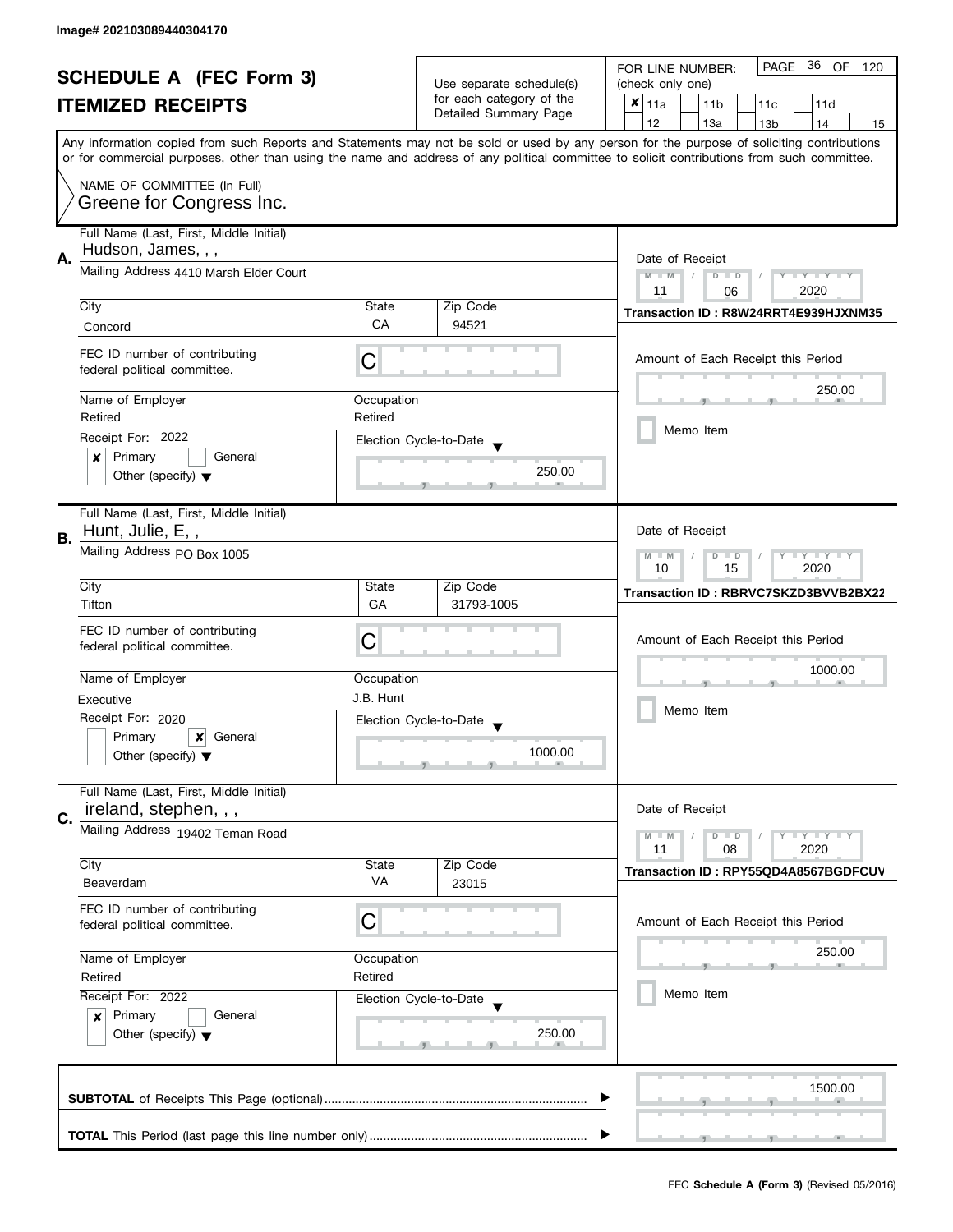| <b>SCHEDULE A (FEC Form 3)</b> |                                                                                | Use separate schedule(s)                              | PAGE 37<br>OF<br>FOR LINE NUMBER:<br>120<br>(check only one) |                                                                                                                                                                                                                                                                                         |  |
|--------------------------------|--------------------------------------------------------------------------------|-------------------------------------------------------|--------------------------------------------------------------|-----------------------------------------------------------------------------------------------------------------------------------------------------------------------------------------------------------------------------------------------------------------------------------------|--|
|                                | <b>ITEMIZED RECEIPTS</b>                                                       |                                                       | for each category of the                                     | $x _{11a}$<br>11 <sub>b</sub><br>11c<br>11d                                                                                                                                                                                                                                             |  |
|                                |                                                                                |                                                       | Detailed Summary Page                                        | 12<br>13a<br>14<br>13 <sub>b</sub><br>15                                                                                                                                                                                                                                                |  |
|                                |                                                                                |                                                       |                                                              | Any information copied from such Reports and Statements may not be sold or used by any person for the purpose of soliciting contributions<br>or for commercial purposes, other than using the name and address of any political committee to solicit contributions from such committee. |  |
|                                | NAME OF COMMITTEE (In Full)<br>Greene for Congress Inc.                        |                                                       |                                                              |                                                                                                                                                                                                                                                                                         |  |
| А.                             | Full Name (Last, First, Middle Initial)<br>Ivan, Thomas, , ,                   |                                                       |                                                              | Date of Receipt                                                                                                                                                                                                                                                                         |  |
|                                | Mailing Address 3735 Hedgecliff Court                                          |                                                       |                                                              | Y TY TY TY<br>$M - M$<br>$D$ $D$<br>10<br>2020<br>29                                                                                                                                                                                                                                    |  |
|                                | City                                                                           | State<br>GA                                           | Zip Code                                                     | Transaction ID: RWETDUGRTNV865KN4XEI                                                                                                                                                                                                                                                    |  |
|                                | Johns Creek                                                                    |                                                       | 30022                                                        |                                                                                                                                                                                                                                                                                         |  |
|                                | FEC ID number of contributing<br>federal political committee.                  | С                                                     |                                                              | Amount of Each Receipt this Period                                                                                                                                                                                                                                                      |  |
|                                | Name of Employer                                                               | Occupation                                            |                                                              | 43.00                                                                                                                                                                                                                                                                                   |  |
|                                | Retired                                                                        | Retired                                               |                                                              | Memo Item                                                                                                                                                                                                                                                                               |  |
|                                | Receipt For: 2020                                                              |                                                       | Election Cycle-to-Date                                       |                                                                                                                                                                                                                                                                                         |  |
|                                | x<br>Primary<br>General<br>Other (specify) $\blacktriangledown$                |                                                       | 337.00                                                       |                                                                                                                                                                                                                                                                                         |  |
| В.                             | Full Name (Last, First, Middle Initial)<br>Ivan, Thomas, , ,                   |                                                       |                                                              | Date of Receipt                                                                                                                                                                                                                                                                         |  |
|                                | Mailing Address 3735 Hedgecliff Court                                          | $Y = Y + Y$<br>$M - M$<br>$D$ $D$<br>11<br>2020<br>04 |                                                              |                                                                                                                                                                                                                                                                                         |  |
|                                | City                                                                           | State                                                 | Zip Code                                                     | Transaction ID: RTAFG8CWAED2ZNNE35E\                                                                                                                                                                                                                                                    |  |
|                                | Johns Creek                                                                    | GA                                                    | 30022                                                        |                                                                                                                                                                                                                                                                                         |  |
|                                | FEC ID number of contributing<br>federal political committee.                  | C                                                     |                                                              | Amount of Each Receipt this Period                                                                                                                                                                                                                                                      |  |
|                                | Name of Employer                                                               | Occupation                                            |                                                              | 25.00                                                                                                                                                                                                                                                                                   |  |
|                                | Retired                                                                        | Retired                                               |                                                              | Memo Item                                                                                                                                                                                                                                                                               |  |
|                                | Receipt For: 2022                                                              |                                                       | Election Cycle-to-Date                                       |                                                                                                                                                                                                                                                                                         |  |
|                                | Primary<br>General<br>$\boldsymbol{x}$<br>Other (specify) $\blacktriangledown$ |                                                       | 25.00                                                        |                                                                                                                                                                                                                                                                                         |  |
|                                | Full Name (Last, First, Middle Initial)<br>Ivan, Thomas, , ,                   |                                                       |                                                              | Date of Receipt                                                                                                                                                                                                                                                                         |  |
| C.                             | Mailing Address 3735 Hedgecliff Court                                          |                                                       |                                                              | $\bot$ Y $\bot$ Y $\bot$ Y<br>$M - M$<br>$D$ $D$<br>11<br>20<br>2020                                                                                                                                                                                                                    |  |
|                                | City                                                                           | State                                                 | Zip Code                                                     | Transaction ID: RG2ZSS29NTETRB56GFZW                                                                                                                                                                                                                                                    |  |
|                                | Alpharetta                                                                     | GA                                                    | 30022                                                        |                                                                                                                                                                                                                                                                                         |  |
|                                | FEC ID number of contributing<br>federal political committee.                  | С                                                     |                                                              | Amount of Each Receipt this Period                                                                                                                                                                                                                                                      |  |
|                                | Name of Employer                                                               | Occupation                                            |                                                              | 25.00                                                                                                                                                                                                                                                                                   |  |
|                                | Retired<br>Retired                                                             |                                                       |                                                              |                                                                                                                                                                                                                                                                                         |  |
|                                | Receipt For: 2022                                                              |                                                       | Election Cycle-to-Date                                       | Memo Item                                                                                                                                                                                                                                                                               |  |
|                                | Primary<br>General<br>$\mathbf{x}$<br>Other (specify) $\blacktriangledown$     |                                                       | 50.00                                                        |                                                                                                                                                                                                                                                                                         |  |
|                                |                                                                                |                                                       |                                                              | 93.00                                                                                                                                                                                                                                                                                   |  |
|                                |                                                                                |                                                       |                                                              |                                                                                                                                                                                                                                                                                         |  |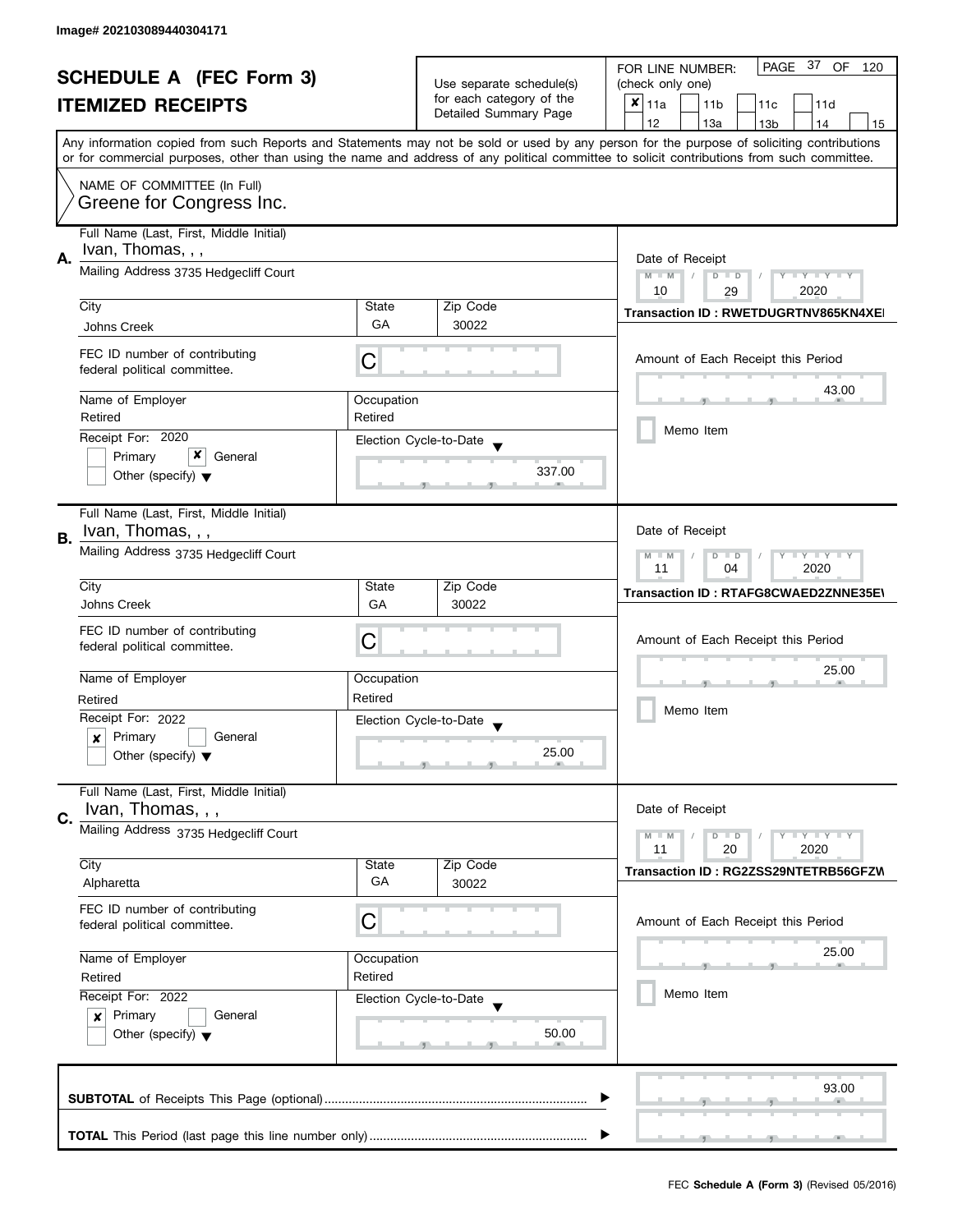| <b>SCHEDULE A (FEC Form 3)</b> |                                           |                        | PAGE 38 OF<br>FOR LINE NUMBER:<br>120             |                                                                                                                                                                                                                                                                                         |
|--------------------------------|-------------------------------------------|------------------------|---------------------------------------------------|-----------------------------------------------------------------------------------------------------------------------------------------------------------------------------------------------------------------------------------------------------------------------------------------|
|                                |                                           |                        | Use separate schedule(s)                          | (check only one)                                                                                                                                                                                                                                                                        |
|                                | <b>ITEMIZED RECEIPTS</b>                  |                        | for each category of the<br>Detailed Summary Page | $x _{11a}$<br>11 <sub>b</sub><br>11c<br>11d                                                                                                                                                                                                                                             |
|                                |                                           |                        |                                                   | 12<br>13a<br>13 <sub>b</sub><br>14<br>15                                                                                                                                                                                                                                                |
|                                |                                           |                        |                                                   | Any information copied from such Reports and Statements may not be sold or used by any person for the purpose of soliciting contributions<br>or for commercial purposes, other than using the name and address of any political committee to solicit contributions from such committee. |
|                                |                                           |                        |                                                   |                                                                                                                                                                                                                                                                                         |
|                                | NAME OF COMMITTEE (In Full)               |                        |                                                   |                                                                                                                                                                                                                                                                                         |
|                                | Greene for Congress Inc.                  |                        |                                                   |                                                                                                                                                                                                                                                                                         |
|                                | Full Name (Last, First, Middle Initial)   |                        |                                                   |                                                                                                                                                                                                                                                                                         |
|                                | Josowitz, Mike, , ,                       |                        |                                                   |                                                                                                                                                                                                                                                                                         |
| А.                             | Mailing Address 900 Lobster Lane          | Date of Receipt        |                                                   |                                                                                                                                                                                                                                                                                         |
|                                |                                           |                        |                                                   | $M - M$<br>$\sqrt{2}$<br>$D$ $D$<br>$Y - Y - Y - Y - Y$<br>11<br>2020<br>06                                                                                                                                                                                                             |
|                                | City                                      | State                  | Zip Code                                          |                                                                                                                                                                                                                                                                                         |
|                                | Key Largo                                 | FL.                    | 33037                                             | Transaction ID: RBNVVUND5PQVMP2DMY9                                                                                                                                                                                                                                                     |
|                                |                                           |                        |                                                   |                                                                                                                                                                                                                                                                                         |
|                                | FEC ID number of contributing             | C                      |                                                   | Amount of Each Receipt this Period                                                                                                                                                                                                                                                      |
|                                | federal political committee.              |                        |                                                   |                                                                                                                                                                                                                                                                                         |
|                                | Name of Employer                          | Occupation             |                                                   | 250.00                                                                                                                                                                                                                                                                                  |
|                                | Retired                                   | Retired                |                                                   |                                                                                                                                                                                                                                                                                         |
|                                | Receipt For: 2022                         |                        | Election Cycle-to-Date                            | Memo Item                                                                                                                                                                                                                                                                               |
|                                | Primary<br>General<br>x                   |                        |                                                   |                                                                                                                                                                                                                                                                                         |
|                                | Other (specify) $\blacktriangledown$      |                        | 250.00                                            |                                                                                                                                                                                                                                                                                         |
|                                |                                           |                        |                                                   |                                                                                                                                                                                                                                                                                         |
|                                | Full Name (Last, First, Middle Initial)   |                        |                                                   |                                                                                                                                                                                                                                                                                         |
| В.                             | Karweta, Ewa, , ,                         |                        |                                                   | Date of Receipt                                                                                                                                                                                                                                                                         |
|                                | Mailing Address 3333 Broadway             |                        |                                                   | $Y = Y + Y$<br>$M - M$<br>$D$ $D$                                                                                                                                                                                                                                                       |
|                                |                                           | 12<br>2020<br>11       |                                                   |                                                                                                                                                                                                                                                                                         |
|                                | City                                      | State                  | Zip Code                                          | <b>Transaction ID: RN6EU5HGUCYBP9QCDJF.</b>                                                                                                                                                                                                                                             |
|                                | New York                                  | <b>NY</b>              | 10031                                             |                                                                                                                                                                                                                                                                                         |
|                                | FEC ID number of contributing             |                        |                                                   |                                                                                                                                                                                                                                                                                         |
|                                | federal political committee.              | С                      |                                                   | Amount of Each Receipt this Period                                                                                                                                                                                                                                                      |
|                                | Name of Employer                          |                        |                                                   | 250.00                                                                                                                                                                                                                                                                                  |
|                                |                                           | Occupation<br>Designer |                                                   |                                                                                                                                                                                                                                                                                         |
|                                | lbm<br>Receipt For: 2022                  |                        |                                                   | Memo Item                                                                                                                                                                                                                                                                               |
|                                | Primary<br>General                        |                        | Election Cycle-to-Date                            |                                                                                                                                                                                                                                                                                         |
|                                | x<br>Other (specify) $\blacktriangledown$ |                        | 250.00                                            |                                                                                                                                                                                                                                                                                         |
|                                |                                           |                        |                                                   |                                                                                                                                                                                                                                                                                         |
|                                | Full Name (Last, First, Middle Initial)   |                        |                                                   |                                                                                                                                                                                                                                                                                         |
|                                | Kasai, Douglas, , ,                       |                        |                                                   | Date of Receipt                                                                                                                                                                                                                                                                         |
| C.                             | Mailing Address 2943 Silva Street         |                        |                                                   | $M - M$<br>Y L Y L Y<br>$D$ $D$                                                                                                                                                                                                                                                         |
|                                |                                           |                        |                                                   | 10<br>26<br>2020                                                                                                                                                                                                                                                                        |
|                                | City                                      | State                  | Zip Code                                          | Transaction ID: R88TNEZXJ5JCPANGA2TF                                                                                                                                                                                                                                                    |
|                                | Lakewood                                  | CA                     | 90712                                             |                                                                                                                                                                                                                                                                                         |
|                                | FEC ID number of contributing             |                        |                                                   |                                                                                                                                                                                                                                                                                         |
|                                | federal political committee.              | С                      |                                                   | Amount of Each Receipt this Period                                                                                                                                                                                                                                                      |
|                                |                                           |                        |                                                   | 25.00                                                                                                                                                                                                                                                                                   |
|                                | Name of Employer                          | Occupation             |                                                   |                                                                                                                                                                                                                                                                                         |
|                                | retired                                   | retired                |                                                   | Memo Item                                                                                                                                                                                                                                                                               |
|                                | Receipt For: 2020                         |                        | Election Cycle-to-Date                            |                                                                                                                                                                                                                                                                                         |
|                                | Primary<br>x<br>General                   |                        |                                                   |                                                                                                                                                                                                                                                                                         |
|                                | Other (specify) $\blacktriangledown$      |                        | 226.40                                            | Earmarked through WinRed                                                                                                                                                                                                                                                                |
|                                |                                           |                        |                                                   |                                                                                                                                                                                                                                                                                         |
|                                |                                           |                        |                                                   | 525.00                                                                                                                                                                                                                                                                                  |
|                                |                                           |                        |                                                   |                                                                                                                                                                                                                                                                                         |
|                                |                                           |                        |                                                   |                                                                                                                                                                                                                                                                                         |
|                                |                                           |                        |                                                   |                                                                                                                                                                                                                                                                                         |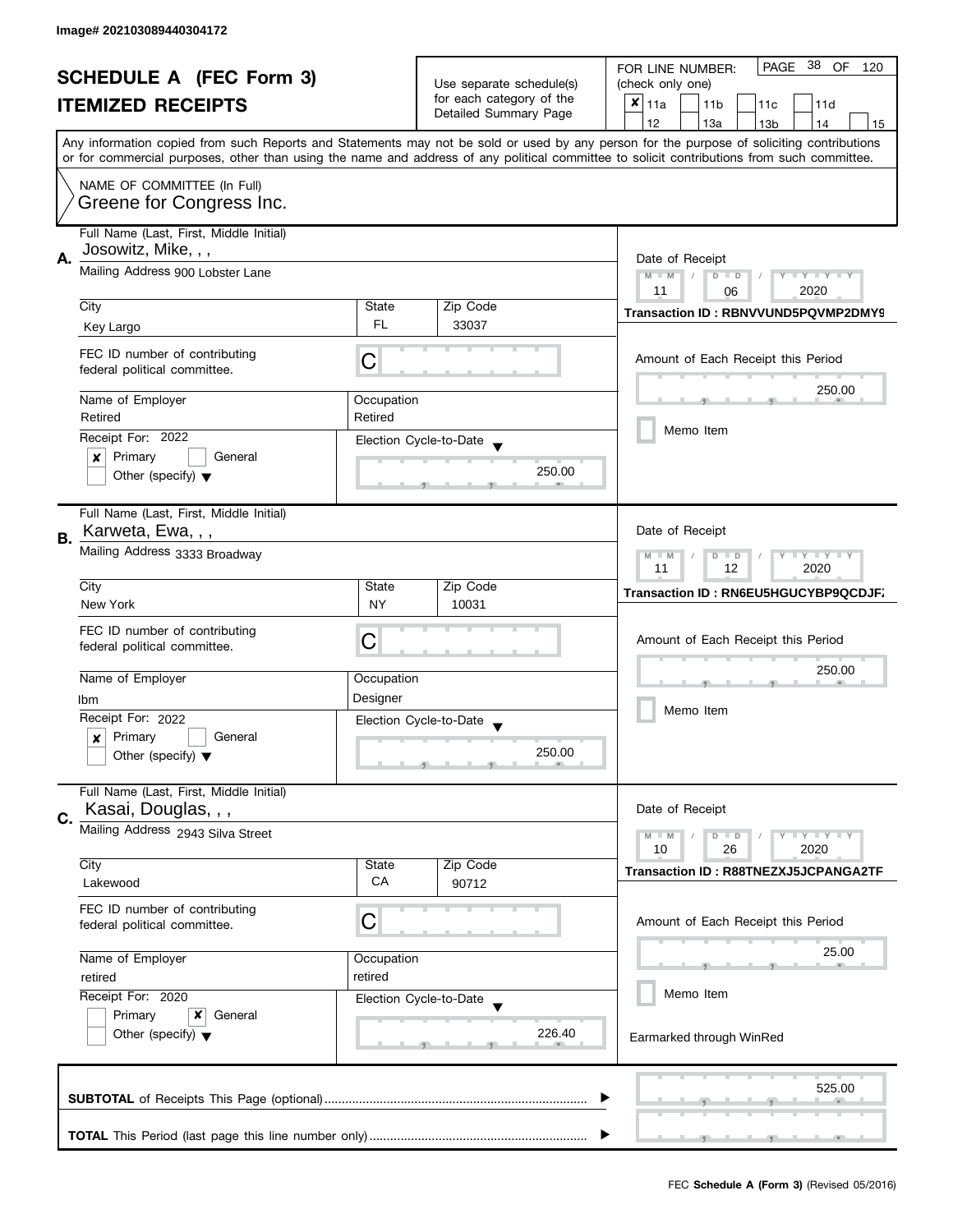| <b>SCHEDULE A (FEC Form 3)</b> |                                                               |                       |                                                   | PAGE 39 OF<br>FOR LINE NUMBER:<br>120                                                                                                                                                                                                                                                   |
|--------------------------------|---------------------------------------------------------------|-----------------------|---------------------------------------------------|-----------------------------------------------------------------------------------------------------------------------------------------------------------------------------------------------------------------------------------------------------------------------------------------|
|                                |                                                               |                       | Use separate schedule(s)                          | (check only one)                                                                                                                                                                                                                                                                        |
|                                | <b>ITEMIZED RECEIPTS</b>                                      |                       | for each category of the<br>Detailed Summary Page | $x _{11a}$<br>11 <sub>b</sub><br>11c<br>11d                                                                                                                                                                                                                                             |
|                                |                                                               |                       |                                                   | 12<br>13a<br>14<br>13 <sub>b</sub><br>15                                                                                                                                                                                                                                                |
|                                |                                                               |                       |                                                   | Any information copied from such Reports and Statements may not be sold or used by any person for the purpose of soliciting contributions<br>or for commercial purposes, other than using the name and address of any political committee to solicit contributions from such committee. |
|                                |                                                               |                       |                                                   |                                                                                                                                                                                                                                                                                         |
|                                | NAME OF COMMITTEE (In Full)<br>Greene for Congress Inc.       |                       |                                                   |                                                                                                                                                                                                                                                                                         |
|                                | Full Name (Last, First, Middle Initial)                       |                       |                                                   |                                                                                                                                                                                                                                                                                         |
| А.                             | Kasai, Douglas, , ,<br>Mailing Address 2943 Silva Street      | Date of Receipt       |                                                   |                                                                                                                                                                                                                                                                                         |
|                                |                                                               |                       |                                                   | $M - M$<br>$D$ $D$<br>Y TY TY TY<br>2020<br>11<br>04                                                                                                                                                                                                                                    |
|                                | City                                                          | State                 | Zip Code                                          |                                                                                                                                                                                                                                                                                         |
|                                | Lakewood                                                      | CA                    | 90712                                             | Transaction ID: R7MK75Z692KCJPT3A3HQ                                                                                                                                                                                                                                                    |
|                                |                                                               |                       |                                                   |                                                                                                                                                                                                                                                                                         |
|                                | FEC ID number of contributing<br>federal political committee. | C                     |                                                   | Amount of Each Receipt this Period                                                                                                                                                                                                                                                      |
|                                |                                                               |                       |                                                   | 10.00                                                                                                                                                                                                                                                                                   |
|                                | Name of Employer                                              | Occupation<br>retired |                                                   |                                                                                                                                                                                                                                                                                         |
|                                | retired<br>Receipt For: 2022                                  |                       |                                                   | Memo Item                                                                                                                                                                                                                                                                               |
|                                | Primary<br>General<br>×                                       |                       | Election Cycle-to-Date                            |                                                                                                                                                                                                                                                                                         |
|                                | Other (specify) $\blacktriangledown$                          |                       | 10.00                                             |                                                                                                                                                                                                                                                                                         |
|                                |                                                               |                       |                                                   |                                                                                                                                                                                                                                                                                         |
|                                | Full Name (Last, First, Middle Initial)                       |                       |                                                   |                                                                                                                                                                                                                                                                                         |
| В.                             | Keeling, Phil, , ,                                            |                       |                                                   | Date of Receipt                                                                                                                                                                                                                                                                         |
|                                | Mailing Address 1350 South Brook Street                       |                       |                                                   | $\mathbf{y}$ $\mathbf{y}$<br>$M - M$<br>$D$ $D$<br>Y                                                                                                                                                                                                                                    |
|                                |                                                               |                       |                                                   | 02<br>2020<br>11                                                                                                                                                                                                                                                                        |
|                                | City<br>Louisville                                            | State<br>KY           | Zip Code<br>40208                                 | Transaction ID: RGM2SQ6JHBHNBHD7HRT                                                                                                                                                                                                                                                     |
|                                |                                                               |                       |                                                   |                                                                                                                                                                                                                                                                                         |
|                                | FEC ID number of contributing<br>federal political committee. | С                     |                                                   | Amount of Each Receipt this Period                                                                                                                                                                                                                                                      |
|                                |                                                               |                       |                                                   |                                                                                                                                                                                                                                                                                         |
|                                | Name of Employer                                              | Occupation            |                                                   | 250.00                                                                                                                                                                                                                                                                                  |
|                                | Retired                                                       | Retired               |                                                   | Memo Item                                                                                                                                                                                                                                                                               |
|                                | Receipt For: 2020                                             |                       | Election Cycle-to-Date                            |                                                                                                                                                                                                                                                                                         |
|                                | Primary<br>×<br>General                                       |                       | 750.00                                            |                                                                                                                                                                                                                                                                                         |
|                                | Other (specify) $\blacktriangledown$                          |                       |                                                   |                                                                                                                                                                                                                                                                                         |
|                                | Full Name (Last, First, Middle Initial)                       |                       |                                                   |                                                                                                                                                                                                                                                                                         |
| C.                             | Keim, Mike, , ,                                               |                       |                                                   | Date of Receipt                                                                                                                                                                                                                                                                         |
|                                | Mailing Address 1840 East 11400 South                         |                       |                                                   | $M - M$<br>$Y \perp Y \perp Y$<br>$D$ $D$                                                                                                                                                                                                                                               |
|                                | City                                                          | State                 | Zip Code                                          | 11<br>23<br>2020                                                                                                                                                                                                                                                                        |
|                                | Sandy                                                         | UT                    | 84092                                             | Transaction ID: RNK38UGNBUVP84E83423                                                                                                                                                                                                                                                    |
|                                | FEC ID number of contributing                                 |                       |                                                   |                                                                                                                                                                                                                                                                                         |
|                                | federal political committee.                                  | С                     |                                                   | Amount of Each Receipt this Period                                                                                                                                                                                                                                                      |
|                                |                                                               |                       |                                                   |                                                                                                                                                                                                                                                                                         |
|                                | Name of Employer                                              | Occupation            |                                                   | 250.00                                                                                                                                                                                                                                                                                  |
|                                | Owner<br>Primekeim LLC                                        |                       |                                                   | Memo Item                                                                                                                                                                                                                                                                               |
|                                | Receipt For: 2022<br>Primary<br>General                       |                       | Election Cycle-to-Date                            |                                                                                                                                                                                                                                                                                         |
|                                | $\boldsymbol{x}$<br>Other (specify) $\blacktriangledown$      |                       | 250.00                                            |                                                                                                                                                                                                                                                                                         |
|                                |                                                               |                       |                                                   |                                                                                                                                                                                                                                                                                         |
|                                |                                                               |                       |                                                   |                                                                                                                                                                                                                                                                                         |
|                                |                                                               |                       |                                                   | 510.00                                                                                                                                                                                                                                                                                  |
|                                |                                                               |                       |                                                   |                                                                                                                                                                                                                                                                                         |
|                                |                                                               |                       |                                                   |                                                                                                                                                                                                                                                                                         |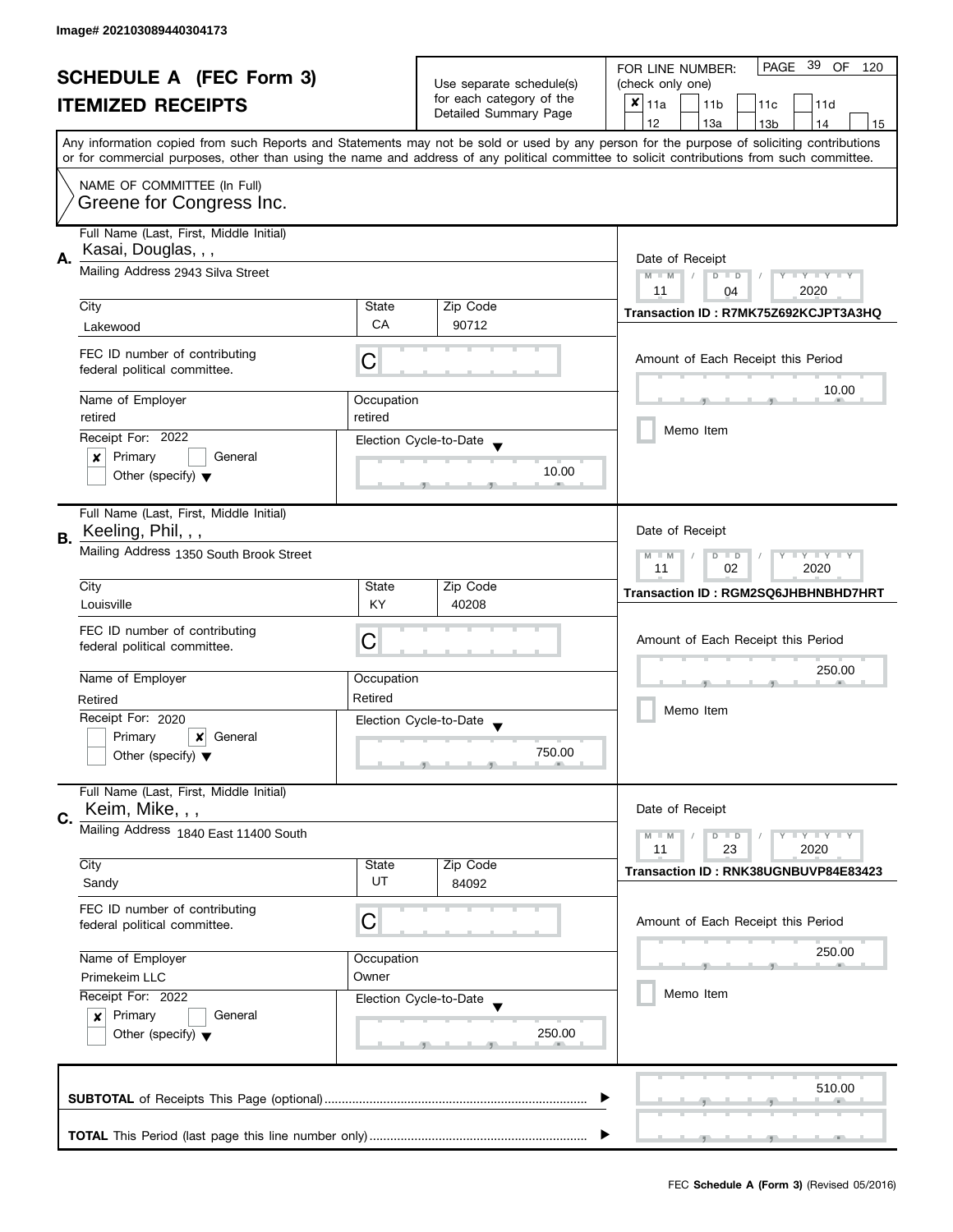| <b>SCHEDULE A (FEC Form 3)</b> |                                         |                          | 40 OF<br><b>PAGE</b><br>FOR LINE NUMBER:<br>120   |                                                                                                                                            |  |  |
|--------------------------------|-----------------------------------------|--------------------------|---------------------------------------------------|--------------------------------------------------------------------------------------------------------------------------------------------|--|--|
|                                |                                         | Use separate schedule(s) | (check only one)                                  |                                                                                                                                            |  |  |
|                                | <b>ITEMIZED RECEIPTS</b>                |                          | for each category of the<br>Detailed Summary Page | $x _{11a}$<br>11 <sub>b</sub><br>11c<br>11d                                                                                                |  |  |
|                                |                                         |                          |                                                   | 12<br>13a<br>13 <sub>b</sub><br>14<br>15                                                                                                   |  |  |
|                                |                                         |                          |                                                   | Any information copied from such Reports and Statements may not be sold or used by any person for the purpose of soliciting contributions  |  |  |
|                                |                                         |                          |                                                   | or for commercial purposes, other than using the name and address of any political committee to solicit contributions from such committee. |  |  |
|                                | NAME OF COMMITTEE (In Full)             |                          |                                                   |                                                                                                                                            |  |  |
|                                | Greene for Congress Inc.                |                          |                                                   |                                                                                                                                            |  |  |
|                                |                                         |                          |                                                   |                                                                                                                                            |  |  |
|                                | Full Name (Last, First, Middle Initial) |                          |                                                   |                                                                                                                                            |  |  |
| Α.                             | Kelsch, Morris, , ,                     |                          |                                                   |                                                                                                                                            |  |  |
|                                | Mailing Address 3022 W Warren Circle    |                          |                                                   | Date of Receipt<br>$M - M$<br>$Y - Y - Y - Y - Y$<br>$D$ $D$                                                                               |  |  |
|                                |                                         |                          |                                                   | 11<br>2020<br>09                                                                                                                           |  |  |
|                                | City                                    | State                    | Zip Code                                          | <b>Transaction ID: RHMZBFQERABS4W78C7S</b>                                                                                                 |  |  |
|                                | <b>Bluffdale</b>                        | UT                       | 84065                                             |                                                                                                                                            |  |  |
|                                | FEC ID number of contributing           |                          |                                                   |                                                                                                                                            |  |  |
|                                | federal political committee.            | C                        |                                                   | Amount of Each Receipt this Period                                                                                                         |  |  |
|                                |                                         |                          |                                                   | 250.00                                                                                                                                     |  |  |
|                                | Name of Employer                        | Occupation               |                                                   |                                                                                                                                            |  |  |
|                                | <b>Fashion cabinet</b>                  | Mill manager             |                                                   |                                                                                                                                            |  |  |
|                                | Receipt For: 2022                       |                          | Election Cycle-to-Date                            | Memo Item                                                                                                                                  |  |  |
|                                | Primary<br>General<br>$\boldsymbol{x}$  |                          |                                                   |                                                                                                                                            |  |  |
|                                | Other (specify) $\blacktriangledown$    |                          | 250.00                                            |                                                                                                                                            |  |  |
|                                |                                         |                          |                                                   |                                                                                                                                            |  |  |
|                                | Full Name (Last, First, Middle Initial) |                          |                                                   |                                                                                                                                            |  |  |
| В.                             | Kenny, Tom, , ,                         |                          |                                                   | Date of Receipt                                                                                                                            |  |  |
|                                | Mailing Address 10 Glenwater Lane       |                          |                                                   | Y LY LY<br>$M - M$<br>$D$ $D$                                                                                                              |  |  |
|                                |                                         |                          |                                                   | 09<br>2020<br>11                                                                                                                           |  |  |
|                                | City                                    | State                    | Zip Code                                          | Transaction ID: R9RX8NYFS42WGCEAZPX)                                                                                                       |  |  |
|                                | Setauket-East Setauket                  | <b>NY</b>                | 11733                                             |                                                                                                                                            |  |  |
|                                | FEC ID number of contributing           |                          |                                                   |                                                                                                                                            |  |  |
|                                | federal political committee.            | С                        |                                                   | Amount of Each Receipt this Period                                                                                                         |  |  |
|                                |                                         |                          |                                                   | 250.00                                                                                                                                     |  |  |
|                                | Name of Employer                        | Occupation               |                                                   |                                                                                                                                            |  |  |
|                                | Retired                                 | Retired                  |                                                   |                                                                                                                                            |  |  |
|                                | Receipt For: 2022                       |                          | Election Cycle-to-Date                            | Memo Item                                                                                                                                  |  |  |
|                                | Primary<br>General<br>x                 |                          |                                                   |                                                                                                                                            |  |  |
|                                | Other (specify) $\blacktriangledown$    |                          | 250.00                                            |                                                                                                                                            |  |  |
|                                |                                         |                          |                                                   |                                                                                                                                            |  |  |
|                                | Full Name (Last, First, Middle Initial) |                          |                                                   |                                                                                                                                            |  |  |
| C.                             | Kiefer, Patricia, , ,                   |                          |                                                   | Date of Receipt                                                                                                                            |  |  |
|                                | Mailing Address 4965 Highland Drive     |                          |                                                   | $Y \perp Y \perp Y$<br>$M - M$<br>$D$ $D$                                                                                                  |  |  |
|                                |                                         |                          |                                                   | 11<br>08<br>2020                                                                                                                           |  |  |
|                                | City                                    | State                    | Zip Code                                          | Transaction ID: RXDT8HZ282DVQ82UXA7Z                                                                                                       |  |  |
|                                | Willoughby                              | OH                       | 44094                                             |                                                                                                                                            |  |  |
|                                | FEC ID number of contributing           |                          |                                                   |                                                                                                                                            |  |  |
|                                | federal political committee.            | С                        |                                                   | Amount of Each Receipt this Period                                                                                                         |  |  |
|                                |                                         |                          |                                                   |                                                                                                                                            |  |  |
|                                | Name of Employer                        | Occupation               |                                                   | 25.00                                                                                                                                      |  |  |
|                                | Retired<br>Retired                      |                          |                                                   |                                                                                                                                            |  |  |
|                                | Receipt For: 2022                       |                          | Election Cycle-to-Date                            | Memo Item                                                                                                                                  |  |  |
|                                | Primary<br>General<br>$\mathbf{x}$      |                          |                                                   |                                                                                                                                            |  |  |
|                                | Other (specify) $\blacktriangledown$    |                          | 25.00                                             |                                                                                                                                            |  |  |
|                                |                                         |                          |                                                   |                                                                                                                                            |  |  |
|                                |                                         |                          |                                                   |                                                                                                                                            |  |  |
|                                |                                         |                          |                                                   | 525.00                                                                                                                                     |  |  |
|                                |                                         |                          |                                                   |                                                                                                                                            |  |  |
|                                |                                         |                          |                                                   |                                                                                                                                            |  |  |
|                                |                                         |                          |                                                   |                                                                                                                                            |  |  |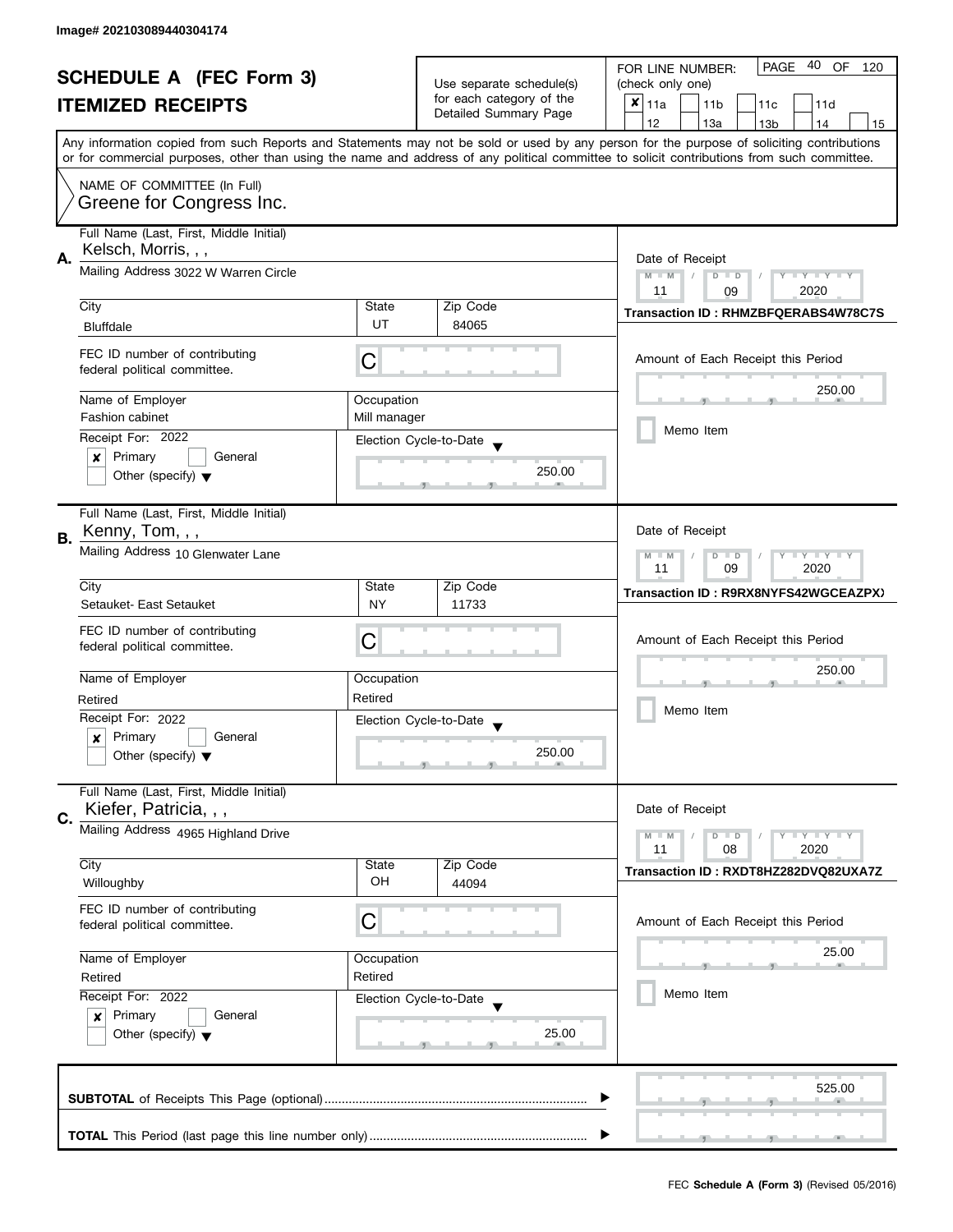| <b>SCHEDULE A (FEC Form 3)</b> |                                                                                | Use separate schedule(s)                                                                 | PAGE 41 OF<br>FOR LINE NUMBER:<br>120<br>(check only one) |                                                                                                                                                                                                                                                                                         |  |
|--------------------------------|--------------------------------------------------------------------------------|------------------------------------------------------------------------------------------|-----------------------------------------------------------|-----------------------------------------------------------------------------------------------------------------------------------------------------------------------------------------------------------------------------------------------------------------------------------------|--|
|                                |                                                                                | for each category of the                                                                 |                                                           |                                                                                                                                                                                                                                                                                         |  |
|                                | <b>ITEMIZED RECEIPTS</b>                                                       |                                                                                          | Detailed Summary Page                                     | $x _{11a}$<br>11 <sub>b</sub><br>11c<br>11d                                                                                                                                                                                                                                             |  |
|                                |                                                                                |                                                                                          |                                                           | 12<br>13a<br>13 <sub>b</sub><br>14<br>15                                                                                                                                                                                                                                                |  |
|                                |                                                                                |                                                                                          |                                                           | Any information copied from such Reports and Statements may not be sold or used by any person for the purpose of soliciting contributions<br>or for commercial purposes, other than using the name and address of any political committee to solicit contributions from such committee. |  |
|                                | NAME OF COMMITTEE (In Full)                                                    |                                                                                          |                                                           |                                                                                                                                                                                                                                                                                         |  |
|                                | Greene for Congress Inc.                                                       |                                                                                          |                                                           |                                                                                                                                                                                                                                                                                         |  |
|                                | Full Name (Last, First, Middle Initial)<br>Kiefer, Patricia, , ,               |                                                                                          |                                                           |                                                                                                                                                                                                                                                                                         |  |
| Α.                             | Mailing Address 4965 Highland Drive                                            | Date of Receipt<br>$M - M$<br>$\sqrt{2}$<br>$D$ $D$<br>Y I Y I Y I Y<br>2020<br>11<br>09 |                                                           |                                                                                                                                                                                                                                                                                         |  |
|                                | City                                                                           | State                                                                                    | Zip Code                                                  |                                                                                                                                                                                                                                                                                         |  |
|                                | Willoughby                                                                     | OH                                                                                       | 44094                                                     | Transaction ID: R9EXJ5P7KC49XNZRU5FA                                                                                                                                                                                                                                                    |  |
|                                | FEC ID number of contributing<br>federal political committee.                  | C                                                                                        |                                                           | Amount of Each Receipt this Period                                                                                                                                                                                                                                                      |  |
|                                | Name of Employer                                                               | Occupation                                                                               |                                                           | 250.00                                                                                                                                                                                                                                                                                  |  |
|                                | Retired                                                                        | Retired                                                                                  |                                                           | Memo Item                                                                                                                                                                                                                                                                               |  |
|                                | Receipt For: 2022                                                              |                                                                                          | Election Cycle-to-Date                                    |                                                                                                                                                                                                                                                                                         |  |
|                                | Primary<br>General<br>×<br>Other (specify) $\blacktriangledown$                |                                                                                          | 275.00                                                    |                                                                                                                                                                                                                                                                                         |  |
|                                |                                                                                |                                                                                          |                                                           |                                                                                                                                                                                                                                                                                         |  |
|                                | Full Name (Last, First, Middle Initial)                                        |                                                                                          |                                                           |                                                                                                                                                                                                                                                                                         |  |
| В.                             | Kiefer, Patricia, , ,                                                          |                                                                                          |                                                           | Date of Receipt                                                                                                                                                                                                                                                                         |  |
|                                | Mailing Address 4965 Highland Drive                                            |                                                                                          |                                                           | $Y = Y + Y$<br>$M - M$<br>D<br>$\Box$<br>2020<br>11<br>09                                                                                                                                                                                                                               |  |
|                                | City                                                                           | State                                                                                    | Zip Code                                                  | Transaction ID: RQNYSMMZFPYX56K5HR30                                                                                                                                                                                                                                                    |  |
|                                | Willoughby                                                                     | OH                                                                                       | 44094                                                     |                                                                                                                                                                                                                                                                                         |  |
|                                | FEC ID number of contributing                                                  | C                                                                                        |                                                           | Amount of Each Receipt this Period                                                                                                                                                                                                                                                      |  |
|                                | federal political committee.                                                   |                                                                                          |                                                           |                                                                                                                                                                                                                                                                                         |  |
|                                | Name of Employer                                                               | Occupation                                                                               |                                                           | 250.00                                                                                                                                                                                                                                                                                  |  |
|                                | Retired                                                                        | Retired                                                                                  |                                                           |                                                                                                                                                                                                                                                                                         |  |
|                                | Receipt For: 2022                                                              |                                                                                          | Election Cycle-to-Date                                    | Memo Item                                                                                                                                                                                                                                                                               |  |
|                                | Primary<br>General<br>x                                                        |                                                                                          |                                                           |                                                                                                                                                                                                                                                                                         |  |
|                                | Other (specify) $\blacktriangledown$                                           |                                                                                          | 525.00                                                    |                                                                                                                                                                                                                                                                                         |  |
|                                | Full Name (Last, First, Middle Initial)                                        |                                                                                          |                                                           |                                                                                                                                                                                                                                                                                         |  |
| C.                             | Kipp, Timo, , ,                                                                |                                                                                          |                                                           | Date of Receipt                                                                                                                                                                                                                                                                         |  |
|                                | Mailing Address 428 S Hibiscus Drive                                           |                                                                                          |                                                           | $Y = Y + Y$<br>$M - M$<br>$D$ $D$<br>11<br>09<br>2020                                                                                                                                                                                                                                   |  |
|                                | City                                                                           | State                                                                                    | Zip Code                                                  |                                                                                                                                                                                                                                                                                         |  |
|                                | Miami Beach                                                                    | FL.                                                                                      | 33139                                                     | Transaction ID: R8JFE3KACP5XB2JZ2MNM                                                                                                                                                                                                                                                    |  |
|                                | FEC ID number of contributing                                                  |                                                                                          |                                                           |                                                                                                                                                                                                                                                                                         |  |
|                                | federal political committee.                                                   | C                                                                                        |                                                           | Amount of Each Receipt this Period                                                                                                                                                                                                                                                      |  |
|                                |                                                                                |                                                                                          |                                                           | 1000.00                                                                                                                                                                                                                                                                                 |  |
|                                | Name of Employer<br>Occupation<br>Investor<br>Self-employed                    |                                                                                          |                                                           |                                                                                                                                                                                                                                                                                         |  |
|                                | Receipt For: 2022                                                              |                                                                                          | Election Cycle-to-Date                                    | Memo Item                                                                                                                                                                                                                                                                               |  |
|                                | Primary<br>General<br>$\boldsymbol{x}$<br>Other (specify) $\blacktriangledown$ |                                                                                          |                                                           |                                                                                                                                                                                                                                                                                         |  |
|                                |                                                                                |                                                                                          | 1000.00                                                   |                                                                                                                                                                                                                                                                                         |  |
|                                |                                                                                |                                                                                          |                                                           |                                                                                                                                                                                                                                                                                         |  |
|                                |                                                                                |                                                                                          |                                                           |                                                                                                                                                                                                                                                                                         |  |
|                                |                                                                                |                                                                                          |                                                           | 1500.00                                                                                                                                                                                                                                                                                 |  |
|                                |                                                                                |                                                                                          |                                                           |                                                                                                                                                                                                                                                                                         |  |
|                                |                                                                                |                                                                                          |                                                           |                                                                                                                                                                                                                                                                                         |  |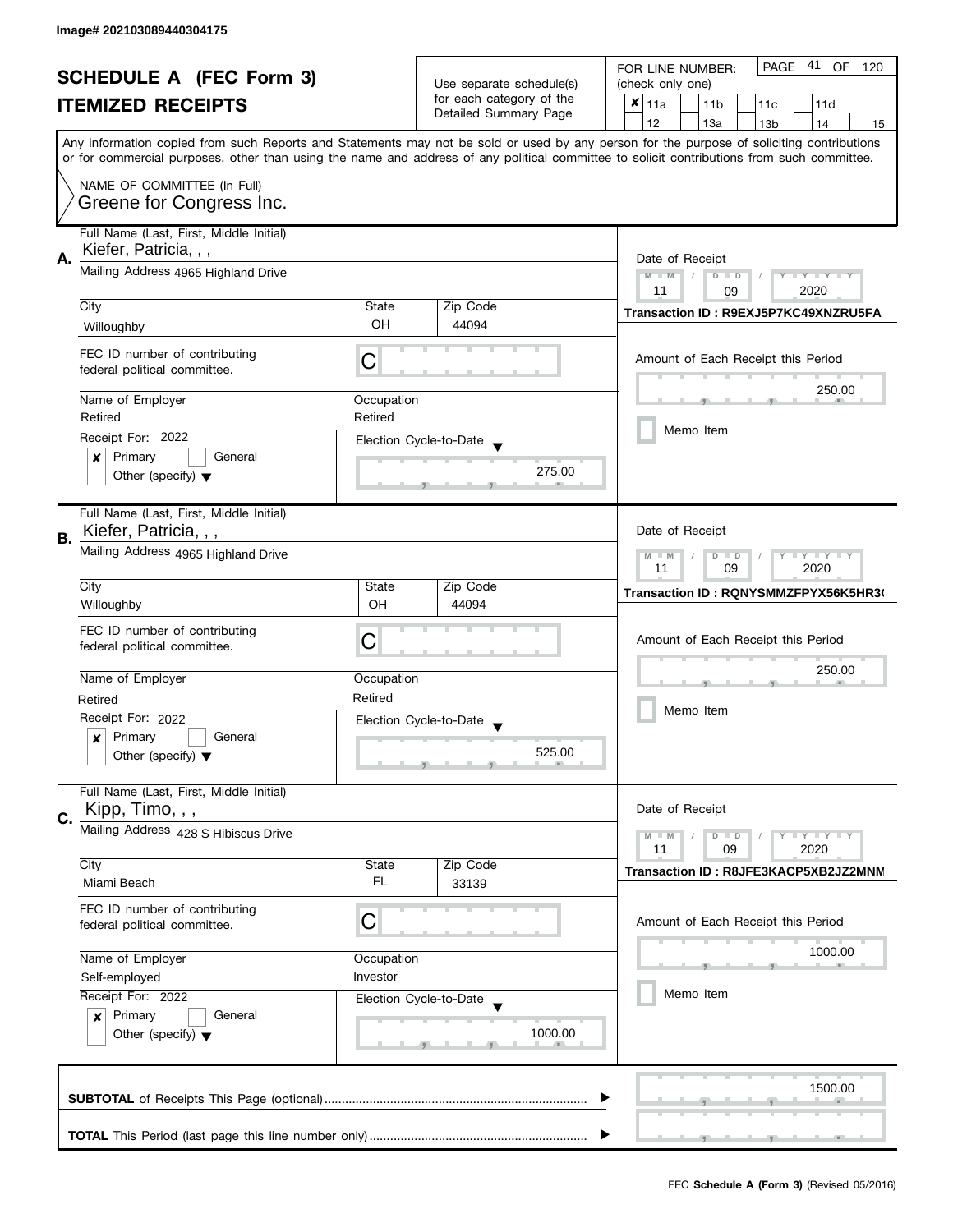| <b>SCHEDULE A (FEC Form 3)</b> |                                                                | Use separate schedule(s)                                                    | PAGE 42 OF<br>FOR LINE NUMBER:<br>120<br>(check only one) |                                                                                                                                                                                                                                                                                         |  |
|--------------------------------|----------------------------------------------------------------|-----------------------------------------------------------------------------|-----------------------------------------------------------|-----------------------------------------------------------------------------------------------------------------------------------------------------------------------------------------------------------------------------------------------------------------------------------------|--|
|                                |                                                                | for each category of the                                                    |                                                           |                                                                                                                                                                                                                                                                                         |  |
|                                | <b>ITEMIZED RECEIPTS</b>                                       |                                                                             | Detailed Summary Page                                     | $x _{11a}$<br>11 <sub>b</sub><br>11d<br>11c                                                                                                                                                                                                                                             |  |
|                                |                                                                |                                                                             |                                                           | 12<br>13a<br>14<br>13 <sub>b</sub><br>15                                                                                                                                                                                                                                                |  |
|                                |                                                                |                                                                             |                                                           | Any information copied from such Reports and Statements may not be sold or used by any person for the purpose of soliciting contributions<br>or for commercial purposes, other than using the name and address of any political committee to solicit contributions from such committee. |  |
|                                |                                                                |                                                                             |                                                           |                                                                                                                                                                                                                                                                                         |  |
|                                | NAME OF COMMITTEE (In Full)<br>Greene for Congress Inc.        |                                                                             |                                                           |                                                                                                                                                                                                                                                                                         |  |
|                                | Full Name (Last, First, Middle Initial)<br>Koertge, Jason, , , |                                                                             |                                                           |                                                                                                                                                                                                                                                                                         |  |
| А.                             | Mailing Address 52 Okeechobee E                                | Date of Receipt<br>$M - M$<br>$D$ $D$<br>Y TY TY TY                         |                                                           |                                                                                                                                                                                                                                                                                         |  |
|                                |                                                                |                                                                             |                                                           | 2020<br>11<br>07                                                                                                                                                                                                                                                                        |  |
|                                | City                                                           | State                                                                       | Zip Code                                                  | Transaction ID: RJUEEPCVQCA53D36VVW                                                                                                                                                                                                                                                     |  |
|                                | Santa Rosa Beach                                               | <b>FL</b>                                                                   | 32459                                                     |                                                                                                                                                                                                                                                                                         |  |
|                                | FEC ID number of contributing<br>federal political committee.  | C                                                                           |                                                           | Amount of Each Receipt this Period                                                                                                                                                                                                                                                      |  |
|                                | Name of Employer                                               | Occupation                                                                  |                                                           | 250.00                                                                                                                                                                                                                                                                                  |  |
|                                | Blue swell                                                     | Ceo                                                                         |                                                           |                                                                                                                                                                                                                                                                                         |  |
|                                | Receipt For: 2022                                              |                                                                             | Election Cycle-to-Date                                    | Memo Item                                                                                                                                                                                                                                                                               |  |
|                                | Primary<br>General<br>×                                        |                                                                             |                                                           |                                                                                                                                                                                                                                                                                         |  |
|                                | Other (specify) $\blacktriangledown$                           |                                                                             | 250.00                                                    |                                                                                                                                                                                                                                                                                         |  |
|                                | Full Name (Last, First, Middle Initial)                        |                                                                             |                                                           |                                                                                                                                                                                                                                                                                         |  |
| В.                             | Koopmans, Beverly, , ,                                         |                                                                             |                                                           | Date of Receipt                                                                                                                                                                                                                                                                         |  |
|                                | Mailing Address 165401 West Hanks Road                         | $T + Y = Y$<br>$M - M$<br>$\overline{D}$<br>$\Box$<br>Y<br>08<br>2020<br>11 |                                                           |                                                                                                                                                                                                                                                                                         |  |
|                                | City                                                           | State                                                                       | Zip Code                                                  | Transaction ID: RDSJ34MT8XFH9MB5Z7MA                                                                                                                                                                                                                                                    |  |
|                                | Grandview                                                      | <b>WA</b>                                                                   | 98930                                                     |                                                                                                                                                                                                                                                                                         |  |
|                                | FEC ID number of contributing                                  | С                                                                           |                                                           | Amount of Each Receipt this Period                                                                                                                                                                                                                                                      |  |
|                                | federal political committee.                                   |                                                                             |                                                           |                                                                                                                                                                                                                                                                                         |  |
|                                | Name of Employer                                               | Occupation                                                                  |                                                           | 1000.00                                                                                                                                                                                                                                                                                 |  |
|                                | Self                                                           | Dairy farmer                                                                |                                                           |                                                                                                                                                                                                                                                                                         |  |
|                                | Receipt For: 2022                                              |                                                                             | Election Cycle-to-Date                                    | Memo Item                                                                                                                                                                                                                                                                               |  |
|                                | Primary<br>General<br>x                                        |                                                                             |                                                           |                                                                                                                                                                                                                                                                                         |  |
|                                | Other (specify) $\blacktriangledown$                           |                                                                             | 1000.00                                                   |                                                                                                                                                                                                                                                                                         |  |
|                                | Full Name (Last, First, Middle Initial)<br>Krenz, Diana, , ,   |                                                                             |                                                           | Date of Receipt                                                                                                                                                                                                                                                                         |  |
| C.                             | Mailing Address 3006 Stanbury Drive                            |                                                                             |                                                           |                                                                                                                                                                                                                                                                                         |  |
|                                |                                                                |                                                                             |                                                           | $M - M$<br>$Y \perp Y \perp Y$<br>$D$ $D$<br>11<br>2020<br>11                                                                                                                                                                                                                           |  |
|                                | City                                                           | State                                                                       | Zip Code                                                  | Transaction ID: R7BT867GT5WBVUR9G5GI                                                                                                                                                                                                                                                    |  |
|                                | Matthews                                                       | <b>NC</b>                                                                   | 28104                                                     |                                                                                                                                                                                                                                                                                         |  |
|                                | FEC ID number of contributing                                  |                                                                             |                                                           |                                                                                                                                                                                                                                                                                         |  |
|                                | federal political committee.                                   | С                                                                           |                                                           | Amount of Each Receipt this Period                                                                                                                                                                                                                                                      |  |
|                                | Name of Employer<br>Occupation                                 |                                                                             |                                                           | 1000.00                                                                                                                                                                                                                                                                                 |  |
|                                | Retired                                                        | Retired                                                                     |                                                           |                                                                                                                                                                                                                                                                                         |  |
|                                | Receipt For: 2022                                              |                                                                             | Election Cycle-to-Date                                    | Memo Item                                                                                                                                                                                                                                                                               |  |
|                                | Primary<br>General<br>$\boldsymbol{x}$                         |                                                                             |                                                           |                                                                                                                                                                                                                                                                                         |  |
|                                | Other (specify) $\blacktriangledown$                           |                                                                             | 1000.00                                                   |                                                                                                                                                                                                                                                                                         |  |
|                                |                                                                |                                                                             |                                                           |                                                                                                                                                                                                                                                                                         |  |
|                                |                                                                |                                                                             |                                                           |                                                                                                                                                                                                                                                                                         |  |
|                                |                                                                |                                                                             |                                                           | 2250.00                                                                                                                                                                                                                                                                                 |  |
|                                |                                                                |                                                                             |                                                           |                                                                                                                                                                                                                                                                                         |  |
|                                |                                                                |                                                                             |                                                           |                                                                                                                                                                                                                                                                                         |  |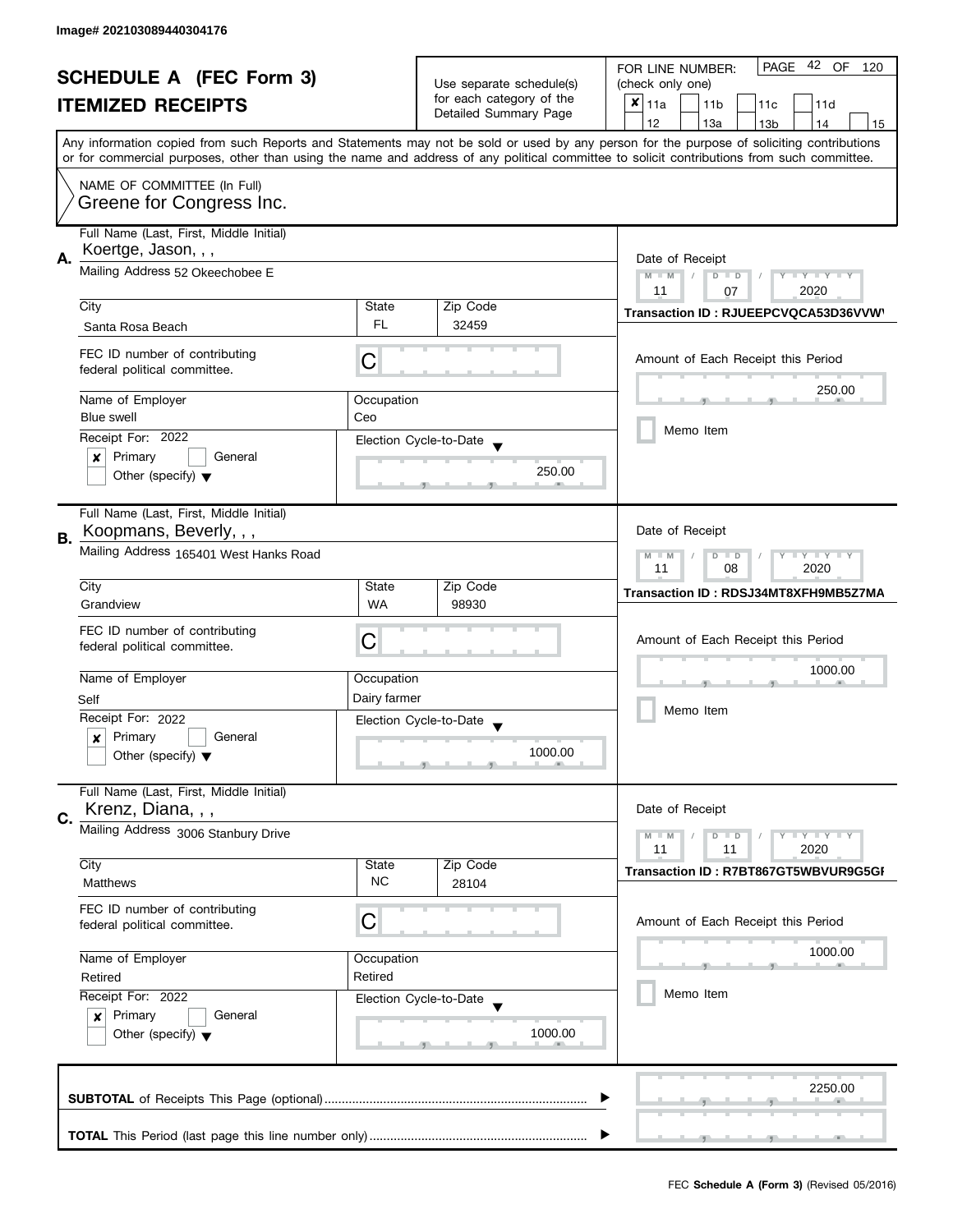|                                |                                                                  |                                                       |                          | 43 OF<br><b>PAGE</b><br>FOR LINE NUMBER:<br>120                                                                                                                                                                                                                                         |  |  |  |
|--------------------------------|------------------------------------------------------------------|-------------------------------------------------------|--------------------------|-----------------------------------------------------------------------------------------------------------------------------------------------------------------------------------------------------------------------------------------------------------------------------------------|--|--|--|
| <b>SCHEDULE A (FEC Form 3)</b> |                                                                  | Use separate schedule(s)                              | (check only one)         |                                                                                                                                                                                                                                                                                         |  |  |  |
|                                | <b>ITEMIZED RECEIPTS</b>                                         |                                                       | for each category of the | $x _{11a}$<br>11 <sub>b</sub><br>11c<br>11d                                                                                                                                                                                                                                             |  |  |  |
|                                |                                                                  |                                                       | Detailed Summary Page    | 12<br>13a<br>14<br>13 <sub>b</sub><br>15                                                                                                                                                                                                                                                |  |  |  |
|                                |                                                                  |                                                       |                          | Any information copied from such Reports and Statements may not be sold or used by any person for the purpose of soliciting contributions<br>or for commercial purposes, other than using the name and address of any political committee to solicit contributions from such committee. |  |  |  |
|                                | NAME OF COMMITTEE (In Full)                                      |                                                       |                          |                                                                                                                                                                                                                                                                                         |  |  |  |
|                                | Greene for Congress Inc.                                         |                                                       |                          |                                                                                                                                                                                                                                                                                         |  |  |  |
|                                | Full Name (Last, First, Middle Initial)<br>Kucway, Roger, , ,    |                                                       |                          | Date of Receipt                                                                                                                                                                                                                                                                         |  |  |  |
| А.                             | Mailing Address 5954 Walnut Springs Road                         |                                                       |                          |                                                                                                                                                                                                                                                                                         |  |  |  |
|                                | City                                                             | State                                                 | Zip Code                 | 2020<br>11<br>06<br>Transaction ID: RXY2GDS9SGF7MVF83XRS                                                                                                                                                                                                                                |  |  |  |
|                                | Sylvania                                                         | OH                                                    | 43560                    |                                                                                                                                                                                                                                                                                         |  |  |  |
|                                | FEC ID number of contributing<br>federal political committee.    | С                                                     |                          | Amount of Each Receipt this Period                                                                                                                                                                                                                                                      |  |  |  |
|                                | Name of Employer                                                 | Occupation                                            |                          | 250.00                                                                                                                                                                                                                                                                                  |  |  |  |
|                                | PPG, inc                                                         | <b>MD</b>                                             |                          |                                                                                                                                                                                                                                                                                         |  |  |  |
|                                | Receipt For: 2022                                                |                                                       | Election Cycle-to-Date   | Memo Item                                                                                                                                                                                                                                                                               |  |  |  |
|                                | Primary<br>General<br>×                                          |                                                       |                          |                                                                                                                                                                                                                                                                                         |  |  |  |
|                                | Other (specify) $\blacktriangledown$                             |                                                       | 250.00                   |                                                                                                                                                                                                                                                                                         |  |  |  |
| В.                             | Full Name (Last, First, Middle Initial)<br>Kurtz, Nora, , ,      |                                                       |                          | Date of Receipt                                                                                                                                                                                                                                                                         |  |  |  |
|                                | Mailing Address 1 Willow Tree Road                               | $Y = Y + Y$<br>$M - M$<br>$D$ $D$<br>11<br>08<br>2020 |                          |                                                                                                                                                                                                                                                                                         |  |  |  |
|                                | City                                                             | State                                                 | Zip Code                 | Transaction ID: R2G6FFRMVACPBNRCTZ3I                                                                                                                                                                                                                                                    |  |  |  |
|                                | Leonia                                                           | <b>NJ</b>                                             | 07605                    |                                                                                                                                                                                                                                                                                         |  |  |  |
|                                | FEC ID number of contributing                                    |                                                       |                          |                                                                                                                                                                                                                                                                                         |  |  |  |
|                                | federal political committee.                                     | C                                                     |                          | Amount of Each Receipt this Period                                                                                                                                                                                                                                                      |  |  |  |
|                                | Name of Employer                                                 | Occupation                                            |                          | 500.00                                                                                                                                                                                                                                                                                  |  |  |  |
|                                | Kulite                                                           | Accountant                                            |                          |                                                                                                                                                                                                                                                                                         |  |  |  |
|                                | Receipt For: 2022                                                |                                                       | Election Cycle-to-Date   | Memo Item                                                                                                                                                                                                                                                                               |  |  |  |
|                                | Primary<br>General<br>$\boldsymbol{x}$                           |                                                       |                          |                                                                                                                                                                                                                                                                                         |  |  |  |
|                                | Other (specify) $\blacktriangledown$                             |                                                       | 500.00                   | Earmarked through WinRed                                                                                                                                                                                                                                                                |  |  |  |
| C.                             | Full Name (Last, First, Middle Initial)<br>Lawrence, Amanda, , , |                                                       |                          | Date of Receipt                                                                                                                                                                                                                                                                         |  |  |  |
|                                | Mailing Address 4696 susan dr                                    |                                                       |                          | $Y = Y + Y$<br>$M - M$<br>$D$ $D$                                                                                                                                                                                                                                                       |  |  |  |
|                                | City                                                             | State                                                 | Zip Code                 | 11<br>06<br>2020                                                                                                                                                                                                                                                                        |  |  |  |
|                                | Highland                                                         | MI                                                    | 48357                    | Transaction ID: R8YMHFCCK8HC9WP7NM/                                                                                                                                                                                                                                                     |  |  |  |
|                                | FEC ID number of contributing<br>federal political committee.    | С                                                     |                          | Amount of Each Receipt this Period                                                                                                                                                                                                                                                      |  |  |  |
|                                | Name of Employer                                                 | Occupation                                            |                          | 1000.00                                                                                                                                                                                                                                                                                 |  |  |  |
|                                | <b>Boutique Owner</b><br>Self Employed                           |                                                       |                          |                                                                                                                                                                                                                                                                                         |  |  |  |
|                                | Receipt For: 2022                                                |                                                       | Election Cycle-to-Date   | Memo Item                                                                                                                                                                                                                                                                               |  |  |  |
|                                | Primary<br>General<br>$\boldsymbol{x}$                           |                                                       |                          |                                                                                                                                                                                                                                                                                         |  |  |  |
|                                | Other (specify) $\blacktriangledown$                             |                                                       | 1000.00                  |                                                                                                                                                                                                                                                                                         |  |  |  |
|                                |                                                                  |                                                       |                          | 1750.00                                                                                                                                                                                                                                                                                 |  |  |  |
|                                |                                                                  |                                                       |                          |                                                                                                                                                                                                                                                                                         |  |  |  |
|                                |                                                                  |                                                       |                          |                                                                                                                                                                                                                                                                                         |  |  |  |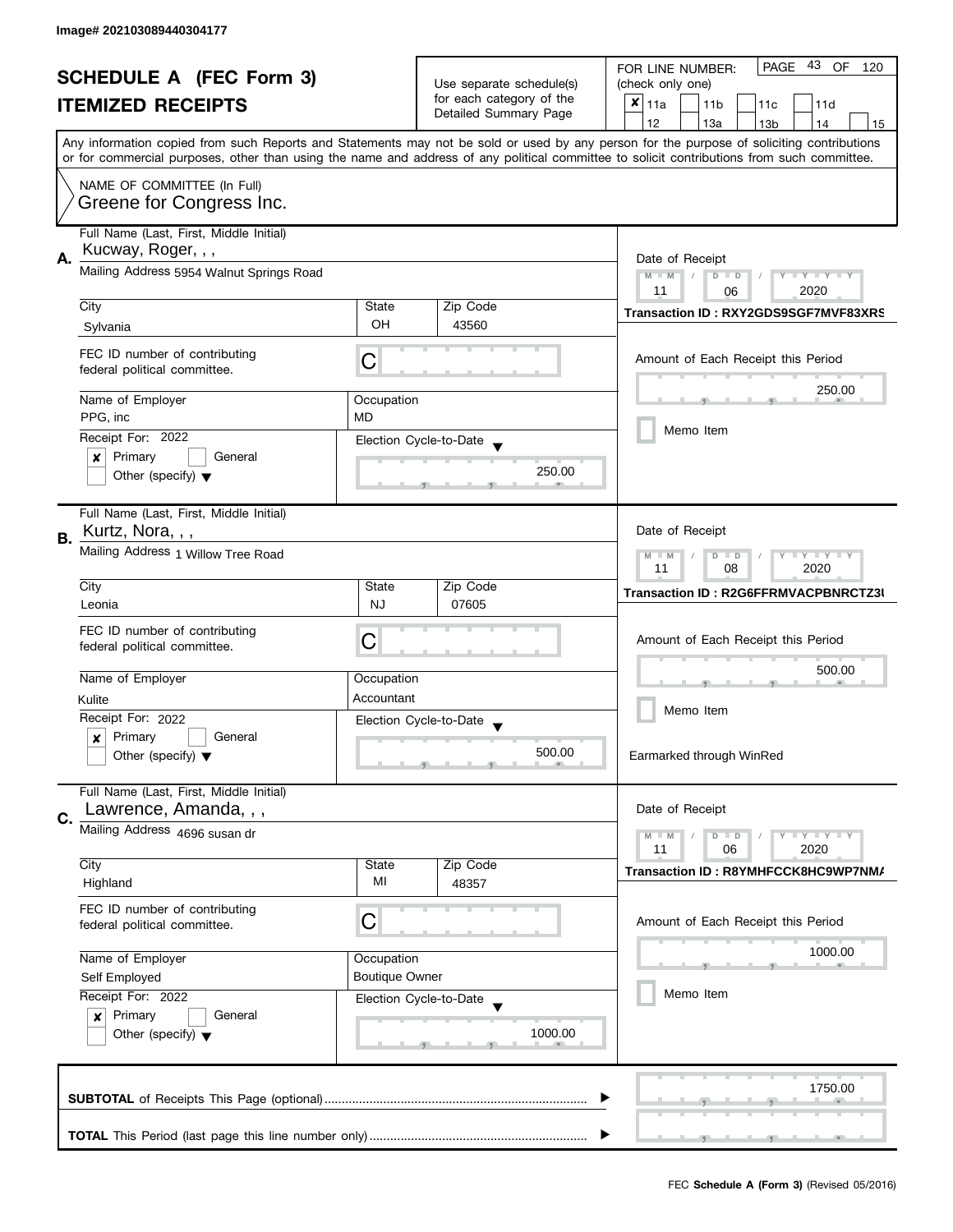| <b>SCHEDULE A (FEC Form 3)</b> |                                                               | Use separate schedule(s)<br>for each category of the | 44 OF<br><b>PAGE</b><br>FOR LINE NUMBER:<br>120<br>(check only one) |                                                                                                                                                                                                                                                                                         |  |
|--------------------------------|---------------------------------------------------------------|------------------------------------------------------|---------------------------------------------------------------------|-----------------------------------------------------------------------------------------------------------------------------------------------------------------------------------------------------------------------------------------------------------------------------------------|--|
|                                |                                                               |                                                      |                                                                     |                                                                                                                                                                                                                                                                                         |  |
|                                | <b>ITEMIZED RECEIPTS</b>                                      |                                                      | Detailed Summary Page                                               | $x _{11a}$<br>11 <sub>b</sub><br>11c<br>11d                                                                                                                                                                                                                                             |  |
|                                |                                                               |                                                      |                                                                     | 12<br>13a<br>13 <sub>b</sub><br>14<br>15                                                                                                                                                                                                                                                |  |
|                                |                                                               |                                                      |                                                                     | Any information copied from such Reports and Statements may not be sold or used by any person for the purpose of soliciting contributions<br>or for commercial purposes, other than using the name and address of any political committee to solicit contributions from such committee. |  |
|                                | NAME OF COMMITTEE (In Full)                                   |                                                      |                                                                     |                                                                                                                                                                                                                                                                                         |  |
|                                | Greene for Congress Inc.                                      |                                                      |                                                                     |                                                                                                                                                                                                                                                                                         |  |
|                                | Full Name (Last, First, Middle Initial)                       |                                                      |                                                                     |                                                                                                                                                                                                                                                                                         |  |
| А.                             | Lazzaro, Graziana, , ,                                        |                                                      |                                                                     | Date of Receipt                                                                                                                                                                                                                                                                         |  |
|                                | Mailing Address 1413 Cedar Avenue                             |                                                      |                                                                     | $M - M$<br>Y TY TY TY<br>$D$ $D$                                                                                                                                                                                                                                                        |  |
|                                | City                                                          | State                                                | Zip Code                                                            | 2020<br>11<br>08                                                                                                                                                                                                                                                                        |  |
|                                | <b>Brick Township</b>                                         | <b>NJ</b>                                            | 08724                                                               | Transaction ID: R62GXSSU2SQWD452WJQ                                                                                                                                                                                                                                                     |  |
|                                |                                                               |                                                      |                                                                     |                                                                                                                                                                                                                                                                                         |  |
|                                | FEC ID number of contributing<br>federal political committee. | С                                                    |                                                                     | Amount of Each Receipt this Period                                                                                                                                                                                                                                                      |  |
|                                |                                                               |                                                      |                                                                     | 250.00                                                                                                                                                                                                                                                                                  |  |
|                                | Name of Employer                                              | Occupation                                           |                                                                     |                                                                                                                                                                                                                                                                                         |  |
|                                | <b>BNY Mellon</b>                                             |                                                      | VP, Manager - Office of the Corporate                               | Memo Item                                                                                                                                                                                                                                                                               |  |
|                                | Receipt For: 2022                                             |                                                      | Election Cycle-to-Date                                              |                                                                                                                                                                                                                                                                                         |  |
|                                | Primary<br>General<br>x                                       |                                                      | 250.00                                                              |                                                                                                                                                                                                                                                                                         |  |
|                                | Other (specify) $\blacktriangledown$                          |                                                      |                                                                     |                                                                                                                                                                                                                                                                                         |  |
|                                | Full Name (Last, First, Middle Initial)                       |                                                      |                                                                     |                                                                                                                                                                                                                                                                                         |  |
| <b>B.</b>                      | Liebert, Larry, , ,                                           |                                                      |                                                                     | Date of Receipt                                                                                                                                                                                                                                                                         |  |
|                                | Mailing Address 6541 Taggart Road                             |                                                      |                                                                     |                                                                                                                                                                                                                                                                                         |  |
|                                | City                                                          | State                                                | Zip Code                                                            | 2020<br>11<br>03                                                                                                                                                                                                                                                                        |  |
|                                | Delaware                                                      | OH                                                   | 43015                                                               | Transaction ID: RG9NNX9PC33KCWBAV23:                                                                                                                                                                                                                                                    |  |
|                                |                                                               |                                                      |                                                                     |                                                                                                                                                                                                                                                                                         |  |
|                                | FEC ID number of contributing<br>federal political committee. | C                                                    |                                                                     | Amount of Each Receipt this Period                                                                                                                                                                                                                                                      |  |
|                                |                                                               |                                                      |                                                                     |                                                                                                                                                                                                                                                                                         |  |
|                                | Name of Employer                                              | Occupation                                           |                                                                     | 1000.00                                                                                                                                                                                                                                                                                 |  |
|                                | Retired                                                       | Retired                                              |                                                                     |                                                                                                                                                                                                                                                                                         |  |
|                                | Receipt For: 2020                                             |                                                      | Election Cycle-to-Date                                              | Memo Item                                                                                                                                                                                                                                                                               |  |
|                                | Primary<br>×<br>General                                       |                                                      |                                                                     |                                                                                                                                                                                                                                                                                         |  |
|                                | Other (specify) $\blacktriangledown$                          |                                                      | 1500.00                                                             |                                                                                                                                                                                                                                                                                         |  |
|                                | Full Name (Last, First, Middle Initial)                       |                                                      |                                                                     |                                                                                                                                                                                                                                                                                         |  |
| C.                             | Listrom, Margaret, , ,                                        |                                                      |                                                                     | Date of Receipt                                                                                                                                                                                                                                                                         |  |
|                                | Mailing Address 304 Briarwood Trl                             |                                                      |                                                                     | $Y = Y + Y$<br>$M - M$<br>$D$ $D$                                                                                                                                                                                                                                                       |  |
|                                |                                                               |                                                      |                                                                     | 10<br>30<br>2020                                                                                                                                                                                                                                                                        |  |
|                                | City<br>Austin                                                | State<br>TX                                          | Zip Code<br>78746-5411                                              | Transaction ID: RH8WDJQF3XDYT8PE9HSI                                                                                                                                                                                                                                                    |  |
|                                |                                                               |                                                      |                                                                     |                                                                                                                                                                                                                                                                                         |  |
|                                | FEC ID number of contributing                                 | C                                                    |                                                                     | Amount of Each Receipt this Period                                                                                                                                                                                                                                                      |  |
|                                | federal political committee.                                  |                                                      |                                                                     |                                                                                                                                                                                                                                                                                         |  |
|                                | Name of Employer                                              | Occupation                                           |                                                                     | 250.00                                                                                                                                                                                                                                                                                  |  |
|                                | <b>PHYSICIAN</b><br><b>CPA</b><br>Receipt For: 2020           |                                                      |                                                                     |                                                                                                                                                                                                                                                                                         |  |
|                                |                                                               |                                                      | Election Cycle-to-Date                                              | Memo Item                                                                                                                                                                                                                                                                               |  |
|                                | Primary<br>x<br>General                                       |                                                      |                                                                     |                                                                                                                                                                                                                                                                                         |  |
|                                | Other (specify) $\blacktriangledown$                          |                                                      | 250.00                                                              | Earmarked through House Freedom Fund                                                                                                                                                                                                                                                    |  |
|                                |                                                               |                                                      |                                                                     |                                                                                                                                                                                                                                                                                         |  |
|                                |                                                               |                                                      |                                                                     | 1500.00                                                                                                                                                                                                                                                                                 |  |
|                                |                                                               |                                                      |                                                                     |                                                                                                                                                                                                                                                                                         |  |
|                                |                                                               |                                                      |                                                                     |                                                                                                                                                                                                                                                                                         |  |
|                                |                                                               |                                                      |                                                                     |                                                                                                                                                                                                                                                                                         |  |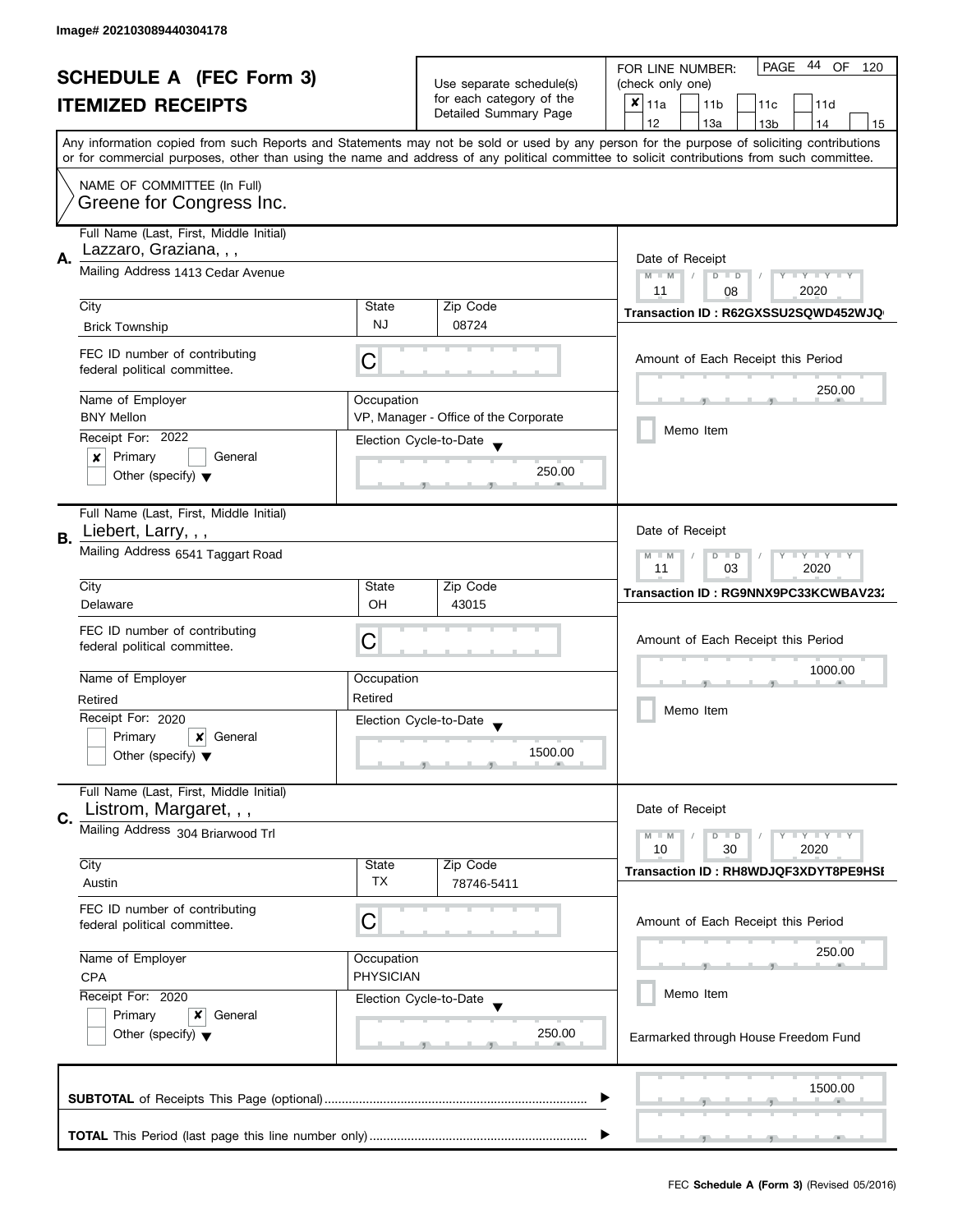| <b>SCHEDULE A (FEC Form 3)</b><br><b>ITEMIZED RECEIPTS</b> |                                         |                                  | 45 OF<br><b>PAGE</b><br>FOR LINE NUMBER:<br>120   |                                                                                                                                            |
|------------------------------------------------------------|-----------------------------------------|----------------------------------|---------------------------------------------------|--------------------------------------------------------------------------------------------------------------------------------------------|
|                                                            |                                         |                                  | Use separate schedule(s)                          | (check only one)                                                                                                                           |
|                                                            |                                         |                                  | for each category of the<br>Detailed Summary Page | $x _{11a}$<br>11 <sub>b</sub><br>11d<br>11c                                                                                                |
|                                                            |                                         |                                  |                                                   | 12<br>13a<br>13 <sub>b</sub><br>14<br>15                                                                                                   |
|                                                            |                                         |                                  |                                                   | Any information copied from such Reports and Statements may not be sold or used by any person for the purpose of soliciting contributions  |
|                                                            |                                         |                                  |                                                   | or for commercial purposes, other than using the name and address of any political committee to solicit contributions from such committee. |
|                                                            | NAME OF COMMITTEE (In Full)             |                                  |                                                   |                                                                                                                                            |
|                                                            | Greene for Congress Inc.                |                                  |                                                   |                                                                                                                                            |
|                                                            | Full Name (Last, First, Middle Initial) |                                  |                                                   |                                                                                                                                            |
| А.                                                         | LoCascio, Linda, , ,                    | Date of Receipt                  |                                                   |                                                                                                                                            |
|                                                            | Mailing Address 14712 Cranberry Court   | $M - M$<br>$D$ $D$<br>Y TY TY TY |                                                   |                                                                                                                                            |
|                                                            |                                         |                                  |                                                   | 2020<br>11<br>08                                                                                                                           |
|                                                            | City                                    | State                            | Zip Code                                          | Transaction ID: R7BN93HUAQ9BXP9YQDP(                                                                                                       |
|                                                            | Naples                                  | <b>FL</b>                        | 34114                                             |                                                                                                                                            |
|                                                            | FEC ID number of contributing           |                                  |                                                   |                                                                                                                                            |
|                                                            | federal political committee.            | C                                |                                                   | Amount of Each Receipt this Period                                                                                                         |
|                                                            |                                         |                                  |                                                   | 250.00                                                                                                                                     |
|                                                            | Name of Employer<br>Self Employed       | Occupation<br>Designer           |                                                   |                                                                                                                                            |
|                                                            | Receipt For: 2022                       |                                  |                                                   | Memo Item                                                                                                                                  |
|                                                            | Primary<br>General<br>×                 |                                  | Election Cycle-to-Date                            |                                                                                                                                            |
|                                                            | Other (specify) $\blacktriangledown$    |                                  | 250.00                                            |                                                                                                                                            |
|                                                            |                                         |                                  |                                                   |                                                                                                                                            |
|                                                            | Full Name (Last, First, Middle Initial) |                                  |                                                   |                                                                                                                                            |
| <b>B.</b>                                                  | Lurye, Ariel, , ,                       |                                  |                                                   | Date of Receipt                                                                                                                            |
|                                                            | Mailing Address 304 Gray Shingle Lane   |                                  |                                                   | $\mathbf{y}$ $\mathbf{y}$<br>$M - M$<br>D<br>$\Box$<br>Y                                                                                   |
|                                                            |                                         |                                  |                                                   | 07<br>2020<br>11                                                                                                                           |
|                                                            | City                                    | State                            | Zip Code                                          | Transaction ID: RP385DB3HH4BZXF4V6C8                                                                                                       |
|                                                            | Woodstock                               | GA                               | 30189                                             |                                                                                                                                            |
|                                                            | FEC ID number of contributing           |                                  |                                                   |                                                                                                                                            |
|                                                            | federal political committee.            | С                                |                                                   | Amount of Each Receipt this Period                                                                                                         |
|                                                            | Name of Employer                        | Occupation                       |                                                   | 250.00                                                                                                                                     |
|                                                            | Retired                                 | Retired                          |                                                   |                                                                                                                                            |
|                                                            | Receipt For: 2022                       |                                  |                                                   | Memo Item                                                                                                                                  |
|                                                            | Primary<br>General<br>x                 |                                  | Election Cycle-to-Date                            |                                                                                                                                            |
|                                                            | Other (specify) $\blacktriangledown$    |                                  | 250.00                                            |                                                                                                                                            |
|                                                            |                                         |                                  |                                                   |                                                                                                                                            |
|                                                            | Full Name (Last, First, Middle Initial) |                                  |                                                   |                                                                                                                                            |
| C.                                                         | Mace, Jerry, , ,                        |                                  |                                                   | Date of Receipt                                                                                                                            |
|                                                            | Mailing Address 9836 Ellison Avenue     |                                  |                                                   | $M - M$<br>$Y \perp Y \perp Y$<br>$D$ $D$                                                                                                  |
|                                                            |                                         |                                  |                                                   | 11<br>2020<br>11                                                                                                                           |
|                                                            | City<br>Omaha                           | State<br><b>NE</b>               | Zip Code<br>68134                                 | Transaction ID: RV5PW3T8BRQGQ52YHMZ                                                                                                        |
|                                                            |                                         |                                  |                                                   |                                                                                                                                            |
|                                                            | FEC ID number of contributing           | С                                |                                                   | Amount of Each Receipt this Period                                                                                                         |
|                                                            | federal political committee.            |                                  |                                                   |                                                                                                                                            |
|                                                            | Name of Employer                        | Occupation                       |                                                   | 250.00                                                                                                                                     |
|                                                            | Valmont Industries                      | Design Drafter                   |                                                   |                                                                                                                                            |
|                                                            | Receipt For: 2022                       |                                  | Election Cycle-to-Date                            | Memo Item                                                                                                                                  |
|                                                            | Primary<br>General<br>$\boldsymbol{x}$  |                                  |                                                   |                                                                                                                                            |
|                                                            | Other (specify) $\blacktriangledown$    |                                  | 250.00                                            |                                                                                                                                            |
|                                                            |                                         |                                  |                                                   |                                                                                                                                            |
|                                                            |                                         |                                  |                                                   |                                                                                                                                            |
|                                                            |                                         |                                  |                                                   | 750.00                                                                                                                                     |
|                                                            |                                         |                                  |                                                   |                                                                                                                                            |
|                                                            |                                         |                                  |                                                   |                                                                                                                                            |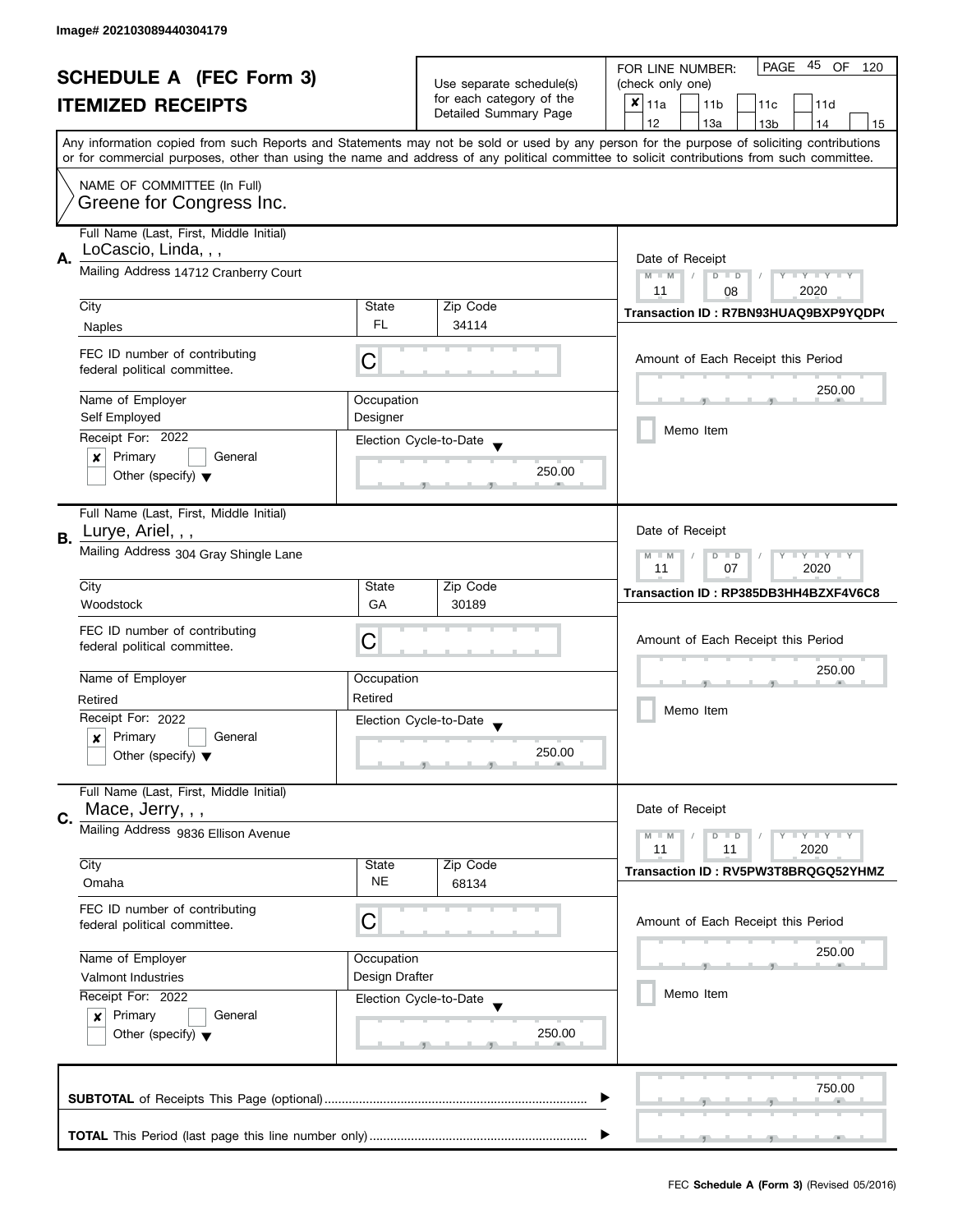| <b>SCHEDULE A (FEC Form 3)</b> |                                                                                |                                                                       | PAGE 46 OF<br>FOR LINE NUMBER:<br>120             |                                                                                                                                                                                                                                                                                         |
|--------------------------------|--------------------------------------------------------------------------------|-----------------------------------------------------------------------|---------------------------------------------------|-----------------------------------------------------------------------------------------------------------------------------------------------------------------------------------------------------------------------------------------------------------------------------------------|
|                                |                                                                                | Use separate schedule(s)                                              | (check only one)                                  |                                                                                                                                                                                                                                                                                         |
|                                | <b>ITEMIZED RECEIPTS</b>                                                       |                                                                       | for each category of the<br>Detailed Summary Page | $x _{11a}$<br>11 <sub>b</sub><br>11c<br>11d                                                                                                                                                                                                                                             |
|                                |                                                                                |                                                                       |                                                   | 12<br>13a<br>13 <sub>b</sub><br>14<br>15                                                                                                                                                                                                                                                |
|                                |                                                                                |                                                                       |                                                   | Any information copied from such Reports and Statements may not be sold or used by any person for the purpose of soliciting contributions<br>or for commercial purposes, other than using the name and address of any political committee to solicit contributions from such committee. |
|                                | NAME OF COMMITTEE (In Full)                                                    |                                                                       |                                                   |                                                                                                                                                                                                                                                                                         |
|                                | Greene for Congress Inc.                                                       |                                                                       |                                                   |                                                                                                                                                                                                                                                                                         |
| А.                             | Full Name (Last, First, Middle Initial)<br>Makhija, David, , ,                 |                                                                       |                                                   | Date of Receipt                                                                                                                                                                                                                                                                         |
|                                | Mailing Address 2530 Marigold Dr                                               | $M - M$<br>$\sqrt{2}$<br>$D$ $D$<br>Y I Y I Y I Y<br>2020<br>11<br>08 |                                                   |                                                                                                                                                                                                                                                                                         |
|                                | City                                                                           | State                                                                 | Zip Code                                          | Transaction ID: RBRC2RG952CJXE54KGDA                                                                                                                                                                                                                                                    |
|                                | Miami Twp                                                                      | OH                                                                    | 45449                                             |                                                                                                                                                                                                                                                                                         |
|                                | FEC ID number of contributing<br>federal political committee.                  | C                                                                     |                                                   | Amount of Each Receipt this Period                                                                                                                                                                                                                                                      |
|                                | Name of Employer                                                               | Occupation                                                            |                                                   | 1000.00                                                                                                                                                                                                                                                                                 |
|                                | Lateral Unbounded Software LLC                                                 | Consultant                                                            |                                                   |                                                                                                                                                                                                                                                                                         |
|                                | Receipt For: 2022                                                              |                                                                       | Election Cycle-to-Date                            | Memo Item                                                                                                                                                                                                                                                                               |
|                                | General<br>Primary<br>×                                                        |                                                                       | 1000.00                                           |                                                                                                                                                                                                                                                                                         |
|                                | Other (specify) $\blacktriangledown$                                           |                                                                       |                                                   |                                                                                                                                                                                                                                                                                         |
|                                | Full Name (Last, First, Middle Initial)<br>Maras, Andrew, , ,                  |                                                                       |                                                   | Date of Receipt                                                                                                                                                                                                                                                                         |
| В.                             | Mailing Address 45-558 Kamehameha Highway                                      |                                                                       |                                                   | $Y = Y = Y$<br>$M - M$<br>D<br>$\Box$                                                                                                                                                                                                                                                   |
|                                | Unit <sub>C6</sub>                                                             | 2020<br>11<br>09                                                      |                                                   |                                                                                                                                                                                                                                                                                         |
|                                | City                                                                           | State                                                                 | Zip Code                                          | Transaction ID: RDCQ25FRXFD7BTXAVYW.                                                                                                                                                                                                                                                    |
|                                | Kaneohe                                                                        | H <sub>II</sub>                                                       | 96744                                             |                                                                                                                                                                                                                                                                                         |
|                                | FEC ID number of contributing                                                  | C                                                                     |                                                   | Amount of Each Receipt this Period                                                                                                                                                                                                                                                      |
|                                | federal political committee.                                                   |                                                                       |                                                   |                                                                                                                                                                                                                                                                                         |
|                                | Name of Employer                                                               | Occupation                                                            |                                                   | 250.00                                                                                                                                                                                                                                                                                  |
|                                | Servpro                                                                        | Disaster Relief                                                       |                                                   |                                                                                                                                                                                                                                                                                         |
|                                | Receipt For: 2022                                                              |                                                                       | Election Cycle-to-Date                            | Memo Item                                                                                                                                                                                                                                                                               |
|                                | Primary<br>General<br>x                                                        |                                                                       |                                                   |                                                                                                                                                                                                                                                                                         |
|                                | Other (specify) $\blacktriangledown$                                           |                                                                       | 250.00                                            |                                                                                                                                                                                                                                                                                         |
|                                | Full Name (Last, First, Middle Initial)                                        |                                                                       |                                                   | Date of Receipt                                                                                                                                                                                                                                                                         |
| C.                             | Martins, Brian, , ,<br>Mailing Address 139 Division Street                     |                                                                       |                                                   |                                                                                                                                                                                                                                                                                         |
|                                |                                                                                |                                                                       |                                                   | $M - M$<br>$Y - Y - Y$<br>D<br>$\blacksquare$<br>11<br>07<br>2020                                                                                                                                                                                                                       |
|                                | City                                                                           | State                                                                 | Zip Code                                          | Transaction ID: RRHMGZCPRGVH3PMU5S\                                                                                                                                                                                                                                                     |
|                                | New Bedford                                                                    | <b>MA</b>                                                             | 02744                                             |                                                                                                                                                                                                                                                                                         |
|                                | FEC ID number of contributing<br>federal political committee.                  | C                                                                     |                                                   | Amount of Each Receipt this Period                                                                                                                                                                                                                                                      |
|                                | Name of Employer                                                               | Occupation                                                            |                                                   | 250.00                                                                                                                                                                                                                                                                                  |
|                                | Self Employed                                                                  | Cdl a driver                                                          |                                                   |                                                                                                                                                                                                                                                                                         |
|                                | Receipt For: 2022                                                              |                                                                       | Election Cycle-to-Date                            | Memo Item                                                                                                                                                                                                                                                                               |
|                                | Primary<br>General<br>$\boldsymbol{x}$<br>Other (specify) $\blacktriangledown$ |                                                                       |                                                   |                                                                                                                                                                                                                                                                                         |
|                                |                                                                                |                                                                       | 250.00                                            |                                                                                                                                                                                                                                                                                         |
|                                |                                                                                |                                                                       |                                                   |                                                                                                                                                                                                                                                                                         |
|                                |                                                                                |                                                                       |                                                   | 1500.00                                                                                                                                                                                                                                                                                 |
|                                |                                                                                |                                                                       |                                                   |                                                                                                                                                                                                                                                                                         |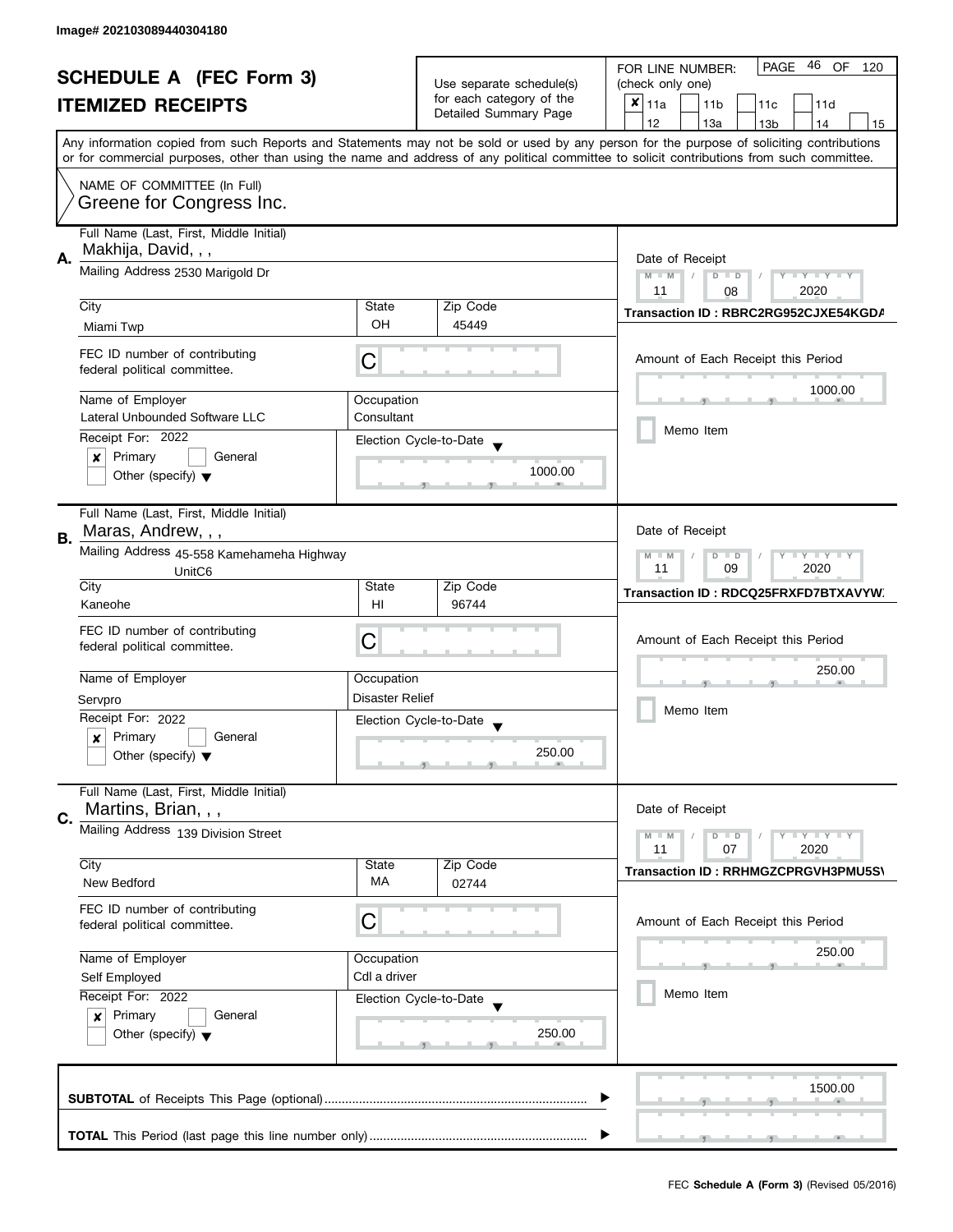| <b>SCHEDULE A (FEC Form 3)</b> |                                                                                       |                                                      | 47 OF<br>PAGE<br>FOR LINE NUMBER:<br>120                          |                                                                                                                                                                                                                                                                                         |  |  |
|--------------------------------|---------------------------------------------------------------------------------------|------------------------------------------------------|-------------------------------------------------------------------|-----------------------------------------------------------------------------------------------------------------------------------------------------------------------------------------------------------------------------------------------------------------------------------------|--|--|
|                                |                                                                                       | Use separate schedule(s)<br>for each category of the | (check only one)                                                  |                                                                                                                                                                                                                                                                                         |  |  |
|                                | <b>ITEMIZED RECEIPTS</b>                                                              |                                                      | Detailed Summary Page                                             | $\boldsymbol{x}$<br>11a<br>11 <sub>b</sub><br>11c<br>11d                                                                                                                                                                                                                                |  |  |
|                                |                                                                                       |                                                      |                                                                   | 12<br>13a<br>13 <sub>b</sub><br>14<br>15                                                                                                                                                                                                                                                |  |  |
|                                |                                                                                       |                                                      |                                                                   | Any information copied from such Reports and Statements may not be sold or used by any person for the purpose of soliciting contributions<br>or for commercial purposes, other than using the name and address of any political committee to solicit contributions from such committee. |  |  |
|                                | NAME OF COMMITTEE (In Full)                                                           |                                                      |                                                                   |                                                                                                                                                                                                                                                                                         |  |  |
|                                | Greene for Congress Inc.                                                              |                                                      |                                                                   |                                                                                                                                                                                                                                                                                         |  |  |
|                                | Full Name (Last, First, Middle Initial)<br>Mccarty, Kristen, , ,                      |                                                      |                                                                   | Date of Receipt                                                                                                                                                                                                                                                                         |  |  |
| А.                             | Mailing Address 2611 Domineco Lane                                                    |                                                      |                                                                   |                                                                                                                                                                                                                                                                                         |  |  |
|                                | City                                                                                  | State                                                | Zip Code                                                          | 2020<br>11<br>14<br>Transaction ID: RSEGU7FQSA57NSWKTUC                                                                                                                                                                                                                                 |  |  |
|                                | Katy                                                                                  | <b>TX</b>                                            | 77450                                                             |                                                                                                                                                                                                                                                                                         |  |  |
|                                | FEC ID number of contributing<br>federal political committee.                         | С                                                    |                                                                   | Amount of Each Receipt this Period                                                                                                                                                                                                                                                      |  |  |
|                                | Name of Employer                                                                      | Occupation                                           |                                                                   | 250.00                                                                                                                                                                                                                                                                                  |  |  |
|                                | None                                                                                  | Mother                                               |                                                                   |                                                                                                                                                                                                                                                                                         |  |  |
|                                | Receipt For: 2022                                                                     |                                                      | Election Cycle-to-Date                                            | Memo Item                                                                                                                                                                                                                                                                               |  |  |
|                                | Primary<br>General<br>×                                                               |                                                      |                                                                   |                                                                                                                                                                                                                                                                                         |  |  |
|                                | Other (specify) $\blacktriangledown$                                                  |                                                      | 250.00                                                            |                                                                                                                                                                                                                                                                                         |  |  |
|                                | Full Name (Last, First, Middle Initial)<br>McKibben, Michael, , ,                     |                                                      |                                                                   | Date of Receipt                                                                                                                                                                                                                                                                         |  |  |
| В.                             | Mailing Address 310 SEDGEFIELD CT.                                                    |                                                      | $Y = Y + Y$<br>$M - M$<br>D<br>$\blacksquare$<br>2020<br>11<br>14 |                                                                                                                                                                                                                                                                                         |  |  |
|                                | City                                                                                  | State                                                | Zip Code                                                          | Transaction ID: RX3YM99PNGPCX8R63N4V                                                                                                                                                                                                                                                    |  |  |
|                                | <b>BEL AIR</b>                                                                        | <b>MD</b>                                            | 21015                                                             |                                                                                                                                                                                                                                                                                         |  |  |
|                                | FEC ID number of contributing                                                         |                                                      |                                                                   |                                                                                                                                                                                                                                                                                         |  |  |
|                                | federal political committee.                                                          | С                                                    |                                                                   | Amount of Each Receipt this Period                                                                                                                                                                                                                                                      |  |  |
|                                |                                                                                       |                                                      |                                                                   | 250.00                                                                                                                                                                                                                                                                                  |  |  |
|                                | Name of Employer                                                                      | Occupation                                           |                                                                   |                                                                                                                                                                                                                                                                                         |  |  |
|                                | <b>BHSI</b>                                                                           | Underwriter                                          |                                                                   | Memo Item                                                                                                                                                                                                                                                                               |  |  |
|                                | Receipt For: 2022                                                                     |                                                      | Election Cycle-to-Date<br>$\overline{\mathbf{v}}$                 |                                                                                                                                                                                                                                                                                         |  |  |
|                                | Primary<br>General<br>$\boldsymbol{x}$                                                |                                                      | 250.00                                                            |                                                                                                                                                                                                                                                                                         |  |  |
|                                | Other (specify) $\blacktriangledown$                                                  |                                                      |                                                                   |                                                                                                                                                                                                                                                                                         |  |  |
|                                | Full Name (Last, First, Middle Initial)<br>MCWILLIAMS, MARK, , ,                      |                                                      |                                                                   | Date of Receipt                                                                                                                                                                                                                                                                         |  |  |
| C.                             | Mailing Address 9911 Windsor Drive                                                    |                                                      |                                                                   | $Y = Y = Y$<br>$M - M$<br>$D$ $D$                                                                                                                                                                                                                                                       |  |  |
|                                |                                                                                       |                                                      |                                                                   | 11<br>06<br>2020                                                                                                                                                                                                                                                                        |  |  |
|                                | City                                                                                  | State                                                | Zip Code                                                          | Transaction ID: RXG89N5AGDDDE6GRESF                                                                                                                                                                                                                                                     |  |  |
|                                | Lee's Summit                                                                          | МO                                                   | 64086                                                             |                                                                                                                                                                                                                                                                                         |  |  |
|                                | FEC ID number of contributing<br>federal political committee.                         | C                                                    |                                                                   | Amount of Each Receipt this Period                                                                                                                                                                                                                                                      |  |  |
|                                | Name of Employer                                                                      | Occupation                                           |                                                                   | 250.00                                                                                                                                                                                                                                                                                  |  |  |
|                                | United Heating and Cooling                                                            | <b>HVAC Contractor</b>                               |                                                                   |                                                                                                                                                                                                                                                                                         |  |  |
|                                | Receipt For: 2022<br>Election Cycle-to-Date<br>Primary<br>General<br>$\boldsymbol{x}$ |                                                      |                                                                   | Memo Item                                                                                                                                                                                                                                                                               |  |  |
|                                |                                                                                       |                                                      |                                                                   |                                                                                                                                                                                                                                                                                         |  |  |
|                                | Other (specify) $\blacktriangledown$                                                  |                                                      | 250.00                                                            |                                                                                                                                                                                                                                                                                         |  |  |
|                                |                                                                                       |                                                      |                                                                   | 750.00                                                                                                                                                                                                                                                                                  |  |  |
|                                |                                                                                       |                                                      |                                                                   |                                                                                                                                                                                                                                                                                         |  |  |
|                                |                                                                                       |                                                      |                                                                   |                                                                                                                                                                                                                                                                                         |  |  |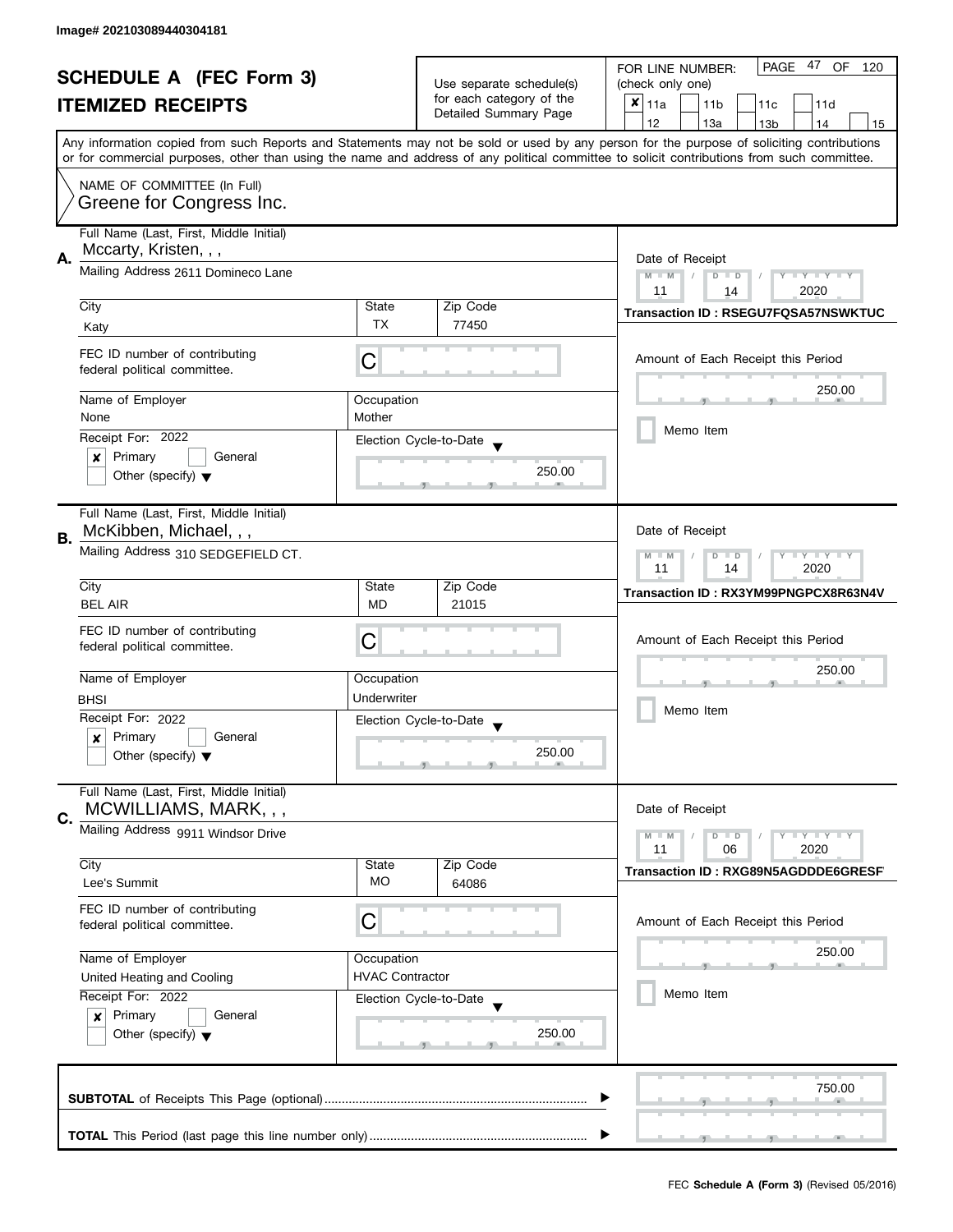| <b>SCHEDULE A (FEC Form 3)</b> |                                                                                                                                                              | Use separate schedule(s) | PAGE 48<br>OF<br>FOR LINE NUMBER:<br>120<br>(check only one) |                                                                                                                                                                                                                                                                                         |  |  |
|--------------------------------|--------------------------------------------------------------------------------------------------------------------------------------------------------------|--------------------------|--------------------------------------------------------------|-----------------------------------------------------------------------------------------------------------------------------------------------------------------------------------------------------------------------------------------------------------------------------------------|--|--|
|                                |                                                                                                                                                              |                          | for each category of the                                     | $x _{11a}$                                                                                                                                                                                                                                                                              |  |  |
|                                | <b>ITEMIZED RECEIPTS</b>                                                                                                                                     |                          | Detailed Summary Page                                        | 11 <sub>b</sub><br>11c<br>11d                                                                                                                                                                                                                                                           |  |  |
|                                |                                                                                                                                                              |                          |                                                              | 12<br>13a<br>13 <sub>b</sub><br>14<br>15                                                                                                                                                                                                                                                |  |  |
|                                |                                                                                                                                                              |                          |                                                              | Any information copied from such Reports and Statements may not be sold or used by any person for the purpose of soliciting contributions<br>or for commercial purposes, other than using the name and address of any political committee to solicit contributions from such committee. |  |  |
|                                | NAME OF COMMITTEE (In Full)                                                                                                                                  |                          |                                                              |                                                                                                                                                                                                                                                                                         |  |  |
|                                | Greene for Congress Inc.                                                                                                                                     |                          |                                                              |                                                                                                                                                                                                                                                                                         |  |  |
|                                | Full Name (Last, First, Middle Initial)<br>Milam, Richard, , ,                                                                                               |                          |                                                              |                                                                                                                                                                                                                                                                                         |  |  |
| А.                             | Mailing Address 1110 SW Ivanhoe Avenue                                                                                                                       |                          |                                                              | Date of Receipt                                                                                                                                                                                                                                                                         |  |  |
|                                | Suite 29                                                                                                                                                     |                          |                                                              | $M - M$<br>$\sqrt{ }$<br>$D$ $D$<br>$Y - Y - Y - Y - Y$<br>2020<br>11<br>07                                                                                                                                                                                                             |  |  |
|                                | City                                                                                                                                                         | State                    | Zip Code                                                     |                                                                                                                                                                                                                                                                                         |  |  |
|                                | Orlando                                                                                                                                                      | FL.                      | 32804                                                        | Transaction ID: R7VNBS3JSR5S2CNGX8QN                                                                                                                                                                                                                                                    |  |  |
|                                |                                                                                                                                                              |                          |                                                              |                                                                                                                                                                                                                                                                                         |  |  |
|                                | FEC ID number of contributing<br>federal political committee.                                                                                                | C                        |                                                              | Amount of Each Receipt this Period                                                                                                                                                                                                                                                      |  |  |
|                                |                                                                                                                                                              |                          |                                                              |                                                                                                                                                                                                                                                                                         |  |  |
|                                | Name of Employer                                                                                                                                             | Occupation               |                                                              | 250.00                                                                                                                                                                                                                                                                                  |  |  |
|                                | Retired                                                                                                                                                      | Retired                  |                                                              |                                                                                                                                                                                                                                                                                         |  |  |
|                                | Receipt For: 2022                                                                                                                                            |                          | Election Cycle-to-Date                                       | Memo Item                                                                                                                                                                                                                                                                               |  |  |
|                                | Primary<br>General<br>×                                                                                                                                      |                          |                                                              |                                                                                                                                                                                                                                                                                         |  |  |
|                                | Other (specify) $\blacktriangledown$                                                                                                                         |                          | 250.00                                                       |                                                                                                                                                                                                                                                                                         |  |  |
|                                | Full Name (Last, First, Middle Initial)                                                                                                                      |                          |                                                              |                                                                                                                                                                                                                                                                                         |  |  |
|                                | Morgan, Tom, , ,                                                                                                                                             |                          |                                                              | Date of Receipt                                                                                                                                                                                                                                                                         |  |  |
| В.                             | Mailing Address 321 High School Rd NE PMB 381                                                                                                                |                          |                                                              | $\bot$ $\gamma$ $\bot$ $\gamma$ $\bot$ $\gamma$<br>$M - M$<br>D<br>$\blacksquare$                                                                                                                                                                                                       |  |  |
|                                |                                                                                                                                                              | 20<br>2020<br>10         |                                                              |                                                                                                                                                                                                                                                                                         |  |  |
|                                | City                                                                                                                                                         | State                    | Zip Code                                                     | Transaction ID: R2JBX7YJCDMX9HK6MA9T                                                                                                                                                                                                                                                    |  |  |
|                                | Bainbridge Island                                                                                                                                            | <b>WA</b>                | 98110-2647                                                   |                                                                                                                                                                                                                                                                                         |  |  |
|                                | FEC ID number of contributing                                                                                                                                |                          |                                                              |                                                                                                                                                                                                                                                                                         |  |  |
|                                | federal political committee.                                                                                                                                 | C                        |                                                              | Amount of Each Receipt this Period                                                                                                                                                                                                                                                      |  |  |
|                                |                                                                                                                                                              |                          |                                                              | 500.00                                                                                                                                                                                                                                                                                  |  |  |
|                                | Name of Employer                                                                                                                                             | Occupation               |                                                              |                                                                                                                                                                                                                                                                                         |  |  |
|                                | MORGAN PARTNER, INC                                                                                                                                          | <b>EXECUTIVE</b>         |                                                              | Memo Item                                                                                                                                                                                                                                                                               |  |  |
|                                | Receipt For: 2020                                                                                                                                            |                          | Election Cycle-to-Date                                       |                                                                                                                                                                                                                                                                                         |  |  |
|                                | Primary<br>$\boldsymbol{x}$<br>General                                                                                                                       |                          | 500.00                                                       |                                                                                                                                                                                                                                                                                         |  |  |
|                                | Other (specify) $\blacktriangledown$                                                                                                                         |                          |                                                              | Earmarked through House Freedom Fund                                                                                                                                                                                                                                                    |  |  |
|                                | Full Name (Last, First, Middle Initial)                                                                                                                      |                          |                                                              |                                                                                                                                                                                                                                                                                         |  |  |
| C.                             | Morris, Reena, , ,                                                                                                                                           |                          |                                                              | Date of Receipt                                                                                                                                                                                                                                                                         |  |  |
|                                | Mailing Address 3755 West Lawther Drive                                                                                                                      |                          |                                                              | $M - M$<br>$Y - Y - Y$<br>$D$ $D$                                                                                                                                                                                                                                                       |  |  |
|                                |                                                                                                                                                              |                          |                                                              | 11<br>05<br>2020                                                                                                                                                                                                                                                                        |  |  |
|                                | City                                                                                                                                                         | State<br><b>TX</b>       | Zip Code                                                     | Transaction ID: RPNZNPVN7TTJVZ5PFB5E                                                                                                                                                                                                                                                    |  |  |
|                                | Dallas                                                                                                                                                       |                          | 75214                                                        |                                                                                                                                                                                                                                                                                         |  |  |
|                                | FEC ID number of contributing                                                                                                                                | C                        |                                                              | Amount of Each Receipt this Period                                                                                                                                                                                                                                                      |  |  |
|                                | federal political committee.                                                                                                                                 |                          |                                                              |                                                                                                                                                                                                                                                                                         |  |  |
|                                | Name of Employer<br>Occupation<br>Director<br>Century Glass Company<br>Receipt For: 2022<br>Election Cycle-to-Date<br>Primary<br>General<br>$\boldsymbol{x}$ |                          |                                                              | 250.00                                                                                                                                                                                                                                                                                  |  |  |
|                                |                                                                                                                                                              |                          |                                                              |                                                                                                                                                                                                                                                                                         |  |  |
|                                |                                                                                                                                                              |                          |                                                              | Memo Item                                                                                                                                                                                                                                                                               |  |  |
|                                |                                                                                                                                                              |                          |                                                              |                                                                                                                                                                                                                                                                                         |  |  |
|                                | Other (specify) $\blacktriangledown$                                                                                                                         |                          | 250.00                                                       |                                                                                                                                                                                                                                                                                         |  |  |
|                                |                                                                                                                                                              |                          |                                                              |                                                                                                                                                                                                                                                                                         |  |  |
|                                |                                                                                                                                                              |                          |                                                              |                                                                                                                                                                                                                                                                                         |  |  |
|                                |                                                                                                                                                              |                          |                                                              | 1000.00                                                                                                                                                                                                                                                                                 |  |  |
|                                |                                                                                                                                                              |                          |                                                              |                                                                                                                                                                                                                                                                                         |  |  |
|                                |                                                                                                                                                              |                          |                                                              |                                                                                                                                                                                                                                                                                         |  |  |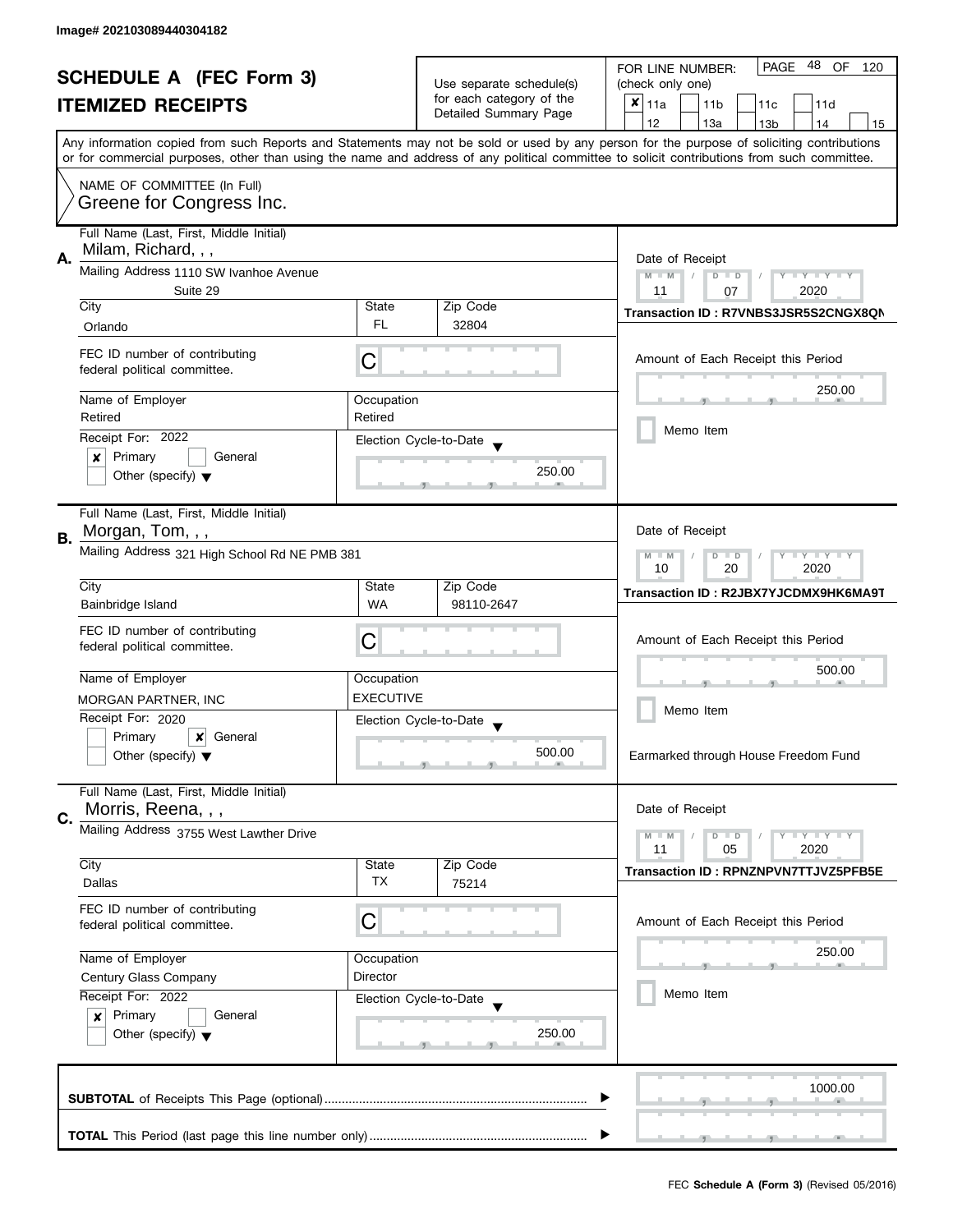| <b>SCHEDULE A (FEC Form 3)</b> |                                                                                                                                                                        |                  | PAGE 49 OF<br>FOR LINE NUMBER:<br>120                                         |                                                                                                                                           |  |  |
|--------------------------------|------------------------------------------------------------------------------------------------------------------------------------------------------------------------|------------------|-------------------------------------------------------------------------------|-------------------------------------------------------------------------------------------------------------------------------------------|--|--|
|                                |                                                                                                                                                                        |                  | Use separate schedule(s)<br>for each category of the<br>Detailed Summary Page | (check only one)                                                                                                                          |  |  |
|                                | <b>ITEMIZED RECEIPTS</b>                                                                                                                                               |                  |                                                                               | $x _{11a}$<br>11 <sub>b</sub><br>11c<br>11d                                                                                               |  |  |
|                                |                                                                                                                                                                        |                  |                                                                               | 12<br>13a<br>13 <sub>b</sub><br>14<br>15                                                                                                  |  |  |
|                                |                                                                                                                                                                        |                  |                                                                               | Any information copied from such Reports and Statements may not be sold or used by any person for the purpose of soliciting contributions |  |  |
|                                | or for commercial purposes, other than using the name and address of any political committee to solicit contributions from such committee.                             |                  |                                                                               |                                                                                                                                           |  |  |
|                                | NAME OF COMMITTEE (In Full)                                                                                                                                            |                  |                                                                               |                                                                                                                                           |  |  |
|                                | Greene for Congress Inc.                                                                                                                                               |                  |                                                                               |                                                                                                                                           |  |  |
|                                | Full Name (Last, First, Middle Initial)                                                                                                                                |                  |                                                                               |                                                                                                                                           |  |  |
| Α.                             | Mu, Lingyu, , ,                                                                                                                                                        |                  |                                                                               | Date of Receipt                                                                                                                           |  |  |
|                                | Mailing Address 1600 DOVETAIL WAY                                                                                                                                      |                  |                                                                               | $M - M$<br>$\sqrt{2}$<br>$D$ $D$<br>Y I Y I Y I Y<br>2020<br>11                                                                           |  |  |
|                                | City                                                                                                                                                                   | State            | Zip Code                                                                      | 08                                                                                                                                        |  |  |
|                                | Gilroy                                                                                                                                                                 | <b>CA</b>        | 95020                                                                         | Transaction ID: R5S86TD69SKEJDDNWCBJ                                                                                                      |  |  |
|                                | FEC ID number of contributing                                                                                                                                          |                  |                                                                               |                                                                                                                                           |  |  |
|                                | federal political committee.                                                                                                                                           | C                |                                                                               | Amount of Each Receipt this Period                                                                                                        |  |  |
|                                | Name of Employer                                                                                                                                                       | Occupation       |                                                                               | 250.00                                                                                                                                    |  |  |
|                                | Convergent System Service LLC.                                                                                                                                         | Engineer         |                                                                               |                                                                                                                                           |  |  |
|                                | Receipt For: 2022                                                                                                                                                      |                  | Election Cycle-to-Date                                                        | Memo Item                                                                                                                                 |  |  |
|                                | Primary<br>General<br>×                                                                                                                                                |                  |                                                                               |                                                                                                                                           |  |  |
|                                | Other (specify) $\blacktriangledown$                                                                                                                                   |                  | 250.00                                                                        |                                                                                                                                           |  |  |
|                                | Full Name (Last, First, Middle Initial)                                                                                                                                |                  |                                                                               |                                                                                                                                           |  |  |
|                                | Nielson, Destiny, , ,                                                                                                                                                  |                  |                                                                               | Date of Receipt                                                                                                                           |  |  |
| В.                             | Mailing Address 2299 4000 North                                                                                                                                        |                  |                                                                               | $Y = Y + Y$<br>$M - M$<br>D<br>$\Box$                                                                                                     |  |  |
|                                |                                                                                                                                                                        | 11<br>08<br>2020 |                                                                               |                                                                                                                                           |  |  |
|                                | City                                                                                                                                                                   | State            | Zip Code                                                                      | Transaction ID: RFSYVS5EVQWBK3CS8WA                                                                                                       |  |  |
|                                | Filer                                                                                                                                                                  | ID               | 83328                                                                         |                                                                                                                                           |  |  |
|                                | FEC ID number of contributing<br>federal political committee.                                                                                                          | С                |                                                                               | Amount of Each Receipt this Period                                                                                                        |  |  |
|                                |                                                                                                                                                                        |                  |                                                                               | 250.00                                                                                                                                    |  |  |
|                                | Name of Employer                                                                                                                                                       | Occupation       |                                                                               |                                                                                                                                           |  |  |
|                                | Nielson family chiropractic                                                                                                                                            | Owner            |                                                                               | Memo Item                                                                                                                                 |  |  |
|                                | Receipt For: 2022                                                                                                                                                      |                  | Election Cycle-to-Date                                                        |                                                                                                                                           |  |  |
|                                | Primary<br>General<br>x                                                                                                                                                |                  |                                                                               |                                                                                                                                           |  |  |
|                                | Other (specify) $\blacktriangledown$                                                                                                                                   |                  | 250.00                                                                        |                                                                                                                                           |  |  |
|                                | Full Name (Last, First, Middle Initial)                                                                                                                                |                  |                                                                               |                                                                                                                                           |  |  |
| C.                             | Norris, Hugh, , ,                                                                                                                                                      |                  |                                                                               | Date of Receipt                                                                                                                           |  |  |
|                                | Mailing Address 1732 Huntingford Drive                                                                                                                                 |                  |                                                                               | $Y = Y + Y$<br>$M - M$<br>$\blacksquare$                                                                                                  |  |  |
|                                |                                                                                                                                                                        |                  |                                                                               | 10<br>17<br>2020                                                                                                                          |  |  |
|                                | City<br>Marietta                                                                                                                                                       | State<br>GA      | Zip Code<br>30068                                                             | Transaction ID: RK25FFN7W6F733F45MH2                                                                                                      |  |  |
|                                | FEC ID number of contributing                                                                                                                                          |                  |                                                                               |                                                                                                                                           |  |  |
|                                | federal political committee.                                                                                                                                           | C                |                                                                               | Amount of Each Receipt this Period                                                                                                        |  |  |
|                                | Name of Employer<br>Occupation<br>retired<br>retired<br>Receipt For: 2020<br>Election Cycle-to-Date<br>Primary<br>x<br>General<br>Other (specify) $\blacktriangledown$ |                  |                                                                               | 50.00                                                                                                                                     |  |  |
|                                |                                                                                                                                                                        |                  |                                                                               |                                                                                                                                           |  |  |
|                                |                                                                                                                                                                        |                  |                                                                               | Memo Item                                                                                                                                 |  |  |
|                                |                                                                                                                                                                        |                  |                                                                               |                                                                                                                                           |  |  |
|                                |                                                                                                                                                                        |                  | 1355.00                                                                       |                                                                                                                                           |  |  |
|                                |                                                                                                                                                                        |                  |                                                                               |                                                                                                                                           |  |  |
|                                |                                                                                                                                                                        |                  |                                                                               | 550.00                                                                                                                                    |  |  |
|                                |                                                                                                                                                                        |                  |                                                                               |                                                                                                                                           |  |  |
|                                |                                                                                                                                                                        |                  |                                                                               |                                                                                                                                           |  |  |
|                                |                                                                                                                                                                        |                  |                                                                               |                                                                                                                                           |  |  |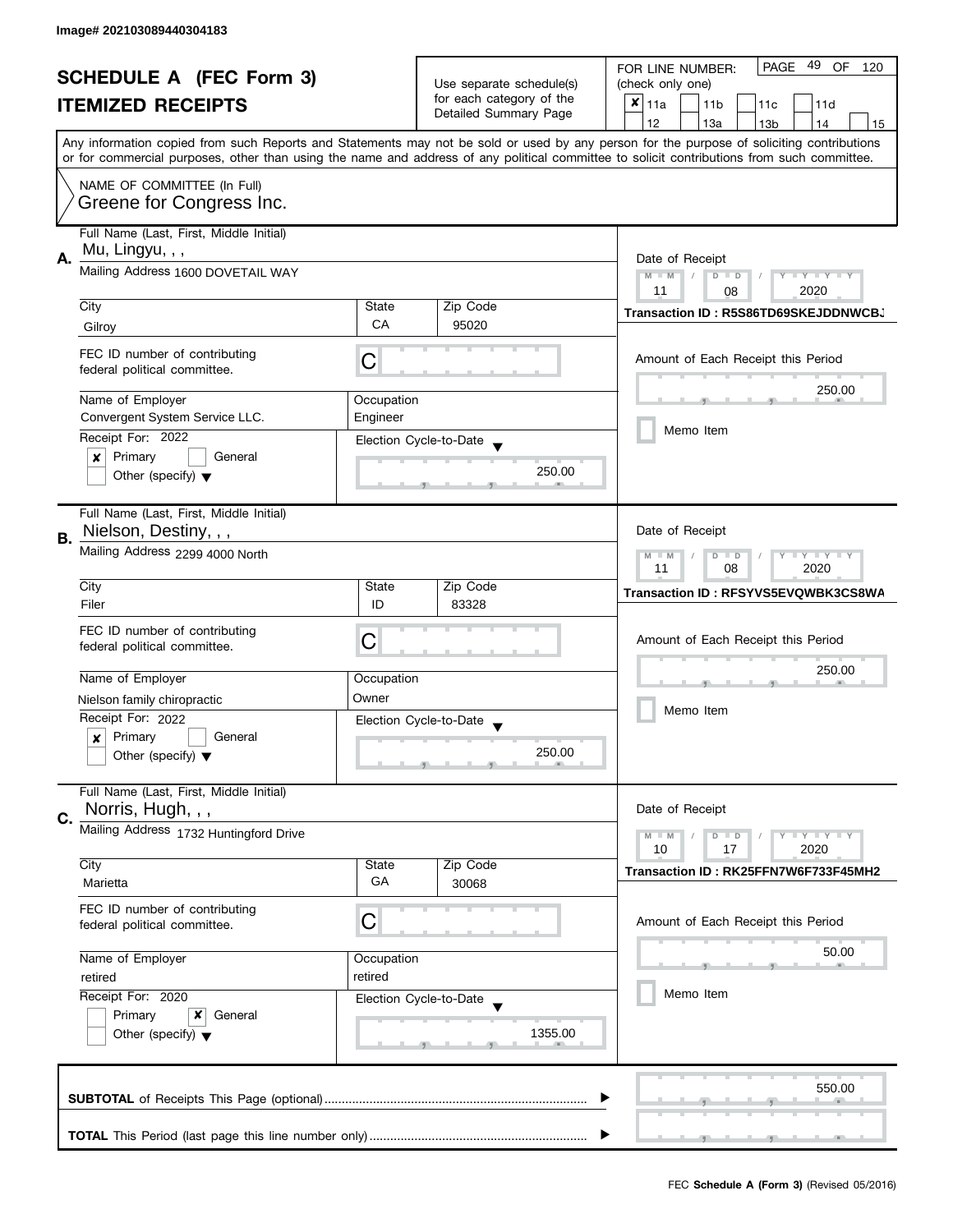| <b>SCHEDULE A (FEC Form 3)</b> |                                                                                                                                                                 | Use separate schedule(s) | PAGE 50 OF<br>FOR LINE NUMBER:<br>120 |                                                                                                                                            |  |
|--------------------------------|-----------------------------------------------------------------------------------------------------------------------------------------------------------------|--------------------------|---------------------------------------|--------------------------------------------------------------------------------------------------------------------------------------------|--|
|                                |                                                                                                                                                                 |                          | (check only one)                      |                                                                                                                                            |  |
|                                | <b>ITEMIZED RECEIPTS</b>                                                                                                                                        |                          | for each category of the              | $x _{11a}$<br>11 <sub>b</sub><br>11c<br>11d                                                                                                |  |
|                                |                                                                                                                                                                 |                          | Detailed Summary Page                 | 12<br>13a<br>13 <sub>b</sub><br>14<br>15                                                                                                   |  |
|                                |                                                                                                                                                                 |                          |                                       | Any information copied from such Reports and Statements may not be sold or used by any person for the purpose of soliciting contributions  |  |
|                                |                                                                                                                                                                 |                          |                                       | or for commercial purposes, other than using the name and address of any political committee to solicit contributions from such committee. |  |
|                                | NAME OF COMMITTEE (In Full)                                                                                                                                     |                          |                                       |                                                                                                                                            |  |
|                                | Greene for Congress Inc.                                                                                                                                        |                          |                                       |                                                                                                                                            |  |
|                                |                                                                                                                                                                 |                          |                                       |                                                                                                                                            |  |
|                                | Full Name (Last, First, Middle Initial)                                                                                                                         |                          |                                       |                                                                                                                                            |  |
| А.                             | Norris, Hugh, , ,                                                                                                                                               | Date of Receipt          |                                       |                                                                                                                                            |  |
|                                | Mailing Address 1732 Huntingford Drive                                                                                                                          |                          |                                       | $M - M$<br>$\sqrt{2}$<br>$D$ $D$<br>$Y - Y - Y - Y - Y$                                                                                    |  |
|                                |                                                                                                                                                                 |                          |                                       | 10<br>28<br>2020                                                                                                                           |  |
|                                | City                                                                                                                                                            | State                    | Zip Code                              | <b>Transaction ID: RSTFVDMCEU8T4HMUMB8</b>                                                                                                 |  |
|                                | Marietta                                                                                                                                                        | GA                       | 30068                                 |                                                                                                                                            |  |
|                                | FEC ID number of contributing                                                                                                                                   |                          |                                       |                                                                                                                                            |  |
|                                | federal political committee.                                                                                                                                    | С                        |                                       | Amount of Each Receipt this Period                                                                                                         |  |
|                                |                                                                                                                                                                 |                          |                                       | 10.00                                                                                                                                      |  |
|                                | Name of Employer                                                                                                                                                | Occupation               |                                       |                                                                                                                                            |  |
|                                | retired                                                                                                                                                         | retired                  |                                       |                                                                                                                                            |  |
|                                | Receipt For: 2020                                                                                                                                               |                          | Election Cycle-to-Date                | Memo Item                                                                                                                                  |  |
|                                | x<br>Primary<br>General                                                                                                                                         |                          |                                       |                                                                                                                                            |  |
|                                | Other (specify) $\blacktriangledown$                                                                                                                            |                          | 1365.00                               |                                                                                                                                            |  |
|                                |                                                                                                                                                                 |                          |                                       |                                                                                                                                            |  |
|                                | Full Name (Last, First, Middle Initial)                                                                                                                         |                          |                                       |                                                                                                                                            |  |
| В.                             | Norris, Hugh, , ,                                                                                                                                               |                          |                                       | Date of Receipt                                                                                                                            |  |
|                                | Mailing Address 1732 Huntingford Drive                                                                                                                          |                          |                                       | $Y = Y + Y$<br>$M - M$<br>D<br>$\Box$                                                                                                      |  |
|                                |                                                                                                                                                                 |                          |                                       | 2020<br>11<br>04                                                                                                                           |  |
|                                | City                                                                                                                                                            | State                    | Zip Code                              | Transaction ID: R72K22CTZP64A8DEHCU6                                                                                                       |  |
|                                | Marietta                                                                                                                                                        | GA                       | 30068                                 |                                                                                                                                            |  |
|                                | FEC ID number of contributing                                                                                                                                   |                          |                                       |                                                                                                                                            |  |
|                                | federal political committee.                                                                                                                                    | С                        |                                       | Amount of Each Receipt this Period                                                                                                         |  |
|                                |                                                                                                                                                                 |                          |                                       | 50.00                                                                                                                                      |  |
|                                | Name of Employer                                                                                                                                                | Occupation               |                                       |                                                                                                                                            |  |
|                                | retired                                                                                                                                                         | retired                  |                                       |                                                                                                                                            |  |
|                                | Receipt For: 2022                                                                                                                                               |                          | Election Cycle-to-Date                | Memo Item                                                                                                                                  |  |
|                                | Primary<br>General<br>x                                                                                                                                         |                          |                                       |                                                                                                                                            |  |
|                                | Other (specify) $\blacktriangledown$                                                                                                                            |                          | 50.00                                 |                                                                                                                                            |  |
|                                |                                                                                                                                                                 |                          |                                       |                                                                                                                                            |  |
|                                | Full Name (Last, First, Middle Initial)                                                                                                                         |                          |                                       |                                                                                                                                            |  |
| C.                             | Nunez, Maribel, , ,                                                                                                                                             |                          |                                       | Date of Receipt                                                                                                                            |  |
|                                | Mailing Address 1546 North Walnut Street                                                                                                                        |                          |                                       | $M - M$<br>$Y - Y - Y$<br>D<br>$\blacksquare$                                                                                              |  |
|                                |                                                                                                                                                                 |                          |                                       | 11<br>23<br>2020                                                                                                                           |  |
|                                | City                                                                                                                                                            | State                    | Zip Code                              | <b>Transaction ID: R4JKQ6KCMFAMUYTRH3N</b>                                                                                                 |  |
|                                | La Habra Heights                                                                                                                                                | CA                       | 90631                                 |                                                                                                                                            |  |
|                                | FEC ID number of contributing                                                                                                                                   |                          |                                       |                                                                                                                                            |  |
|                                | federal political committee.                                                                                                                                    | C                        |                                       | Amount of Each Receipt this Period                                                                                                         |  |
|                                |                                                                                                                                                                 |                          |                                       | 250.00                                                                                                                                     |  |
|                                | Name of Employer                                                                                                                                                | Occupation               |                                       |                                                                                                                                            |  |
|                                | <b>Stylist</b><br>Sabino Salon<br>Receipt For: 2022<br>Election Cycle-to-Date<br>Primary<br>$\boldsymbol{x}$<br>General<br>Other (specify) $\blacktriangledown$ |                          |                                       |                                                                                                                                            |  |
|                                |                                                                                                                                                                 |                          |                                       | Memo Item                                                                                                                                  |  |
|                                |                                                                                                                                                                 |                          |                                       |                                                                                                                                            |  |
|                                |                                                                                                                                                                 |                          | 250.00                                |                                                                                                                                            |  |
|                                |                                                                                                                                                                 |                          |                                       |                                                                                                                                            |  |
|                                |                                                                                                                                                                 |                          |                                       |                                                                                                                                            |  |
|                                |                                                                                                                                                                 |                          |                                       | 310.00                                                                                                                                     |  |
|                                |                                                                                                                                                                 |                          |                                       |                                                                                                                                            |  |
|                                |                                                                                                                                                                 |                          |                                       |                                                                                                                                            |  |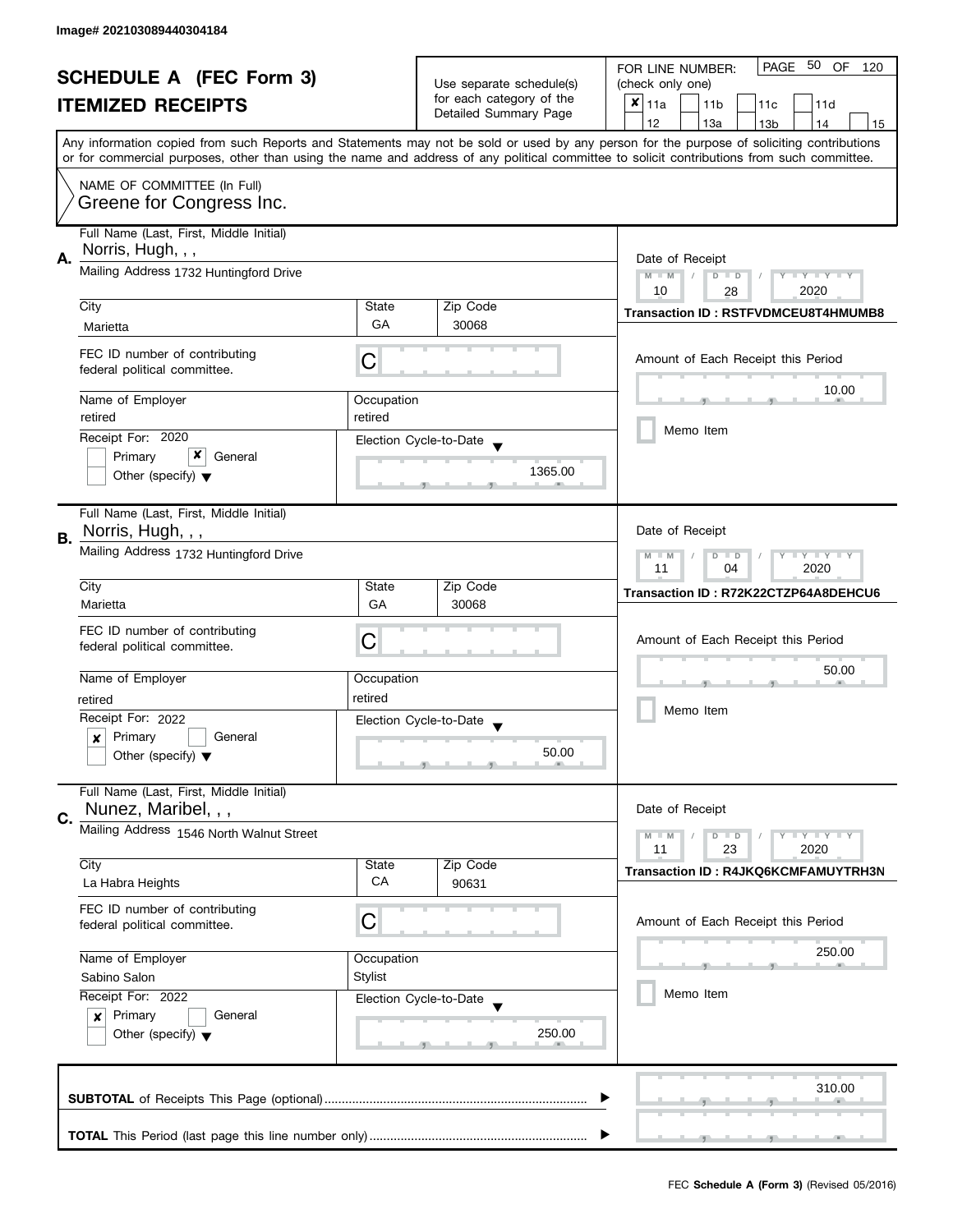| <b>SCHEDULE A (FEC Form 3)</b> |                                                                               | Use separate schedule(s) | PAGE 51 OF<br>FOR LINE NUMBER:<br>120 |                                                                                                                                            |
|--------------------------------|-------------------------------------------------------------------------------|--------------------------|---------------------------------------|--------------------------------------------------------------------------------------------------------------------------------------------|
|                                |                                                                               |                          | (check only one)                      |                                                                                                                                            |
|                                | <b>ITEMIZED RECEIPTS</b>                                                      |                          | for each category of the              | $x _{11a}$<br>11 <sub>b</sub><br>11c<br>11d                                                                                                |
|                                |                                                                               |                          | Detailed Summary Page                 | 12<br>13a<br>13 <sub>b</sub><br>14<br>15                                                                                                   |
|                                |                                                                               |                          |                                       | Any information copied from such Reports and Statements may not be sold or used by any person for the purpose of soliciting contributions  |
|                                |                                                                               |                          |                                       | or for commercial purposes, other than using the name and address of any political committee to solicit contributions from such committee. |
|                                |                                                                               |                          |                                       |                                                                                                                                            |
|                                | NAME OF COMMITTEE (In Full)                                                   |                          |                                       |                                                                                                                                            |
|                                | Greene for Congress Inc.                                                      |                          |                                       |                                                                                                                                            |
|                                | Full Name (Last, First, Middle Initial)                                       |                          |                                       |                                                                                                                                            |
|                                | Payne, Willow, , ,                                                            |                          |                                       |                                                                                                                                            |
| Α.                             |                                                                               | Date of Receipt          |                                       |                                                                                                                                            |
|                                | Mailing Address PO Box 402                                                    |                          |                                       | $M - M$<br>$\sqrt{2}$<br>$D$ $D$<br>$Y - Y - Y - Y - Y$                                                                                    |
|                                |                                                                               |                          |                                       | 11<br>08<br>2020                                                                                                                           |
|                                | City                                                                          | State                    | Zip Code                              | Transaction ID: RDW5B33CA2HXA5N2GNM                                                                                                        |
|                                | Silvana                                                                       | <b>WA</b>                | 98287                                 |                                                                                                                                            |
|                                | FEC ID number of contributing                                                 |                          |                                       |                                                                                                                                            |
|                                | federal political committee.                                                  | С                        |                                       | Amount of Each Receipt this Period                                                                                                         |
|                                |                                                                               |                          |                                       |                                                                                                                                            |
|                                | Name of Employer                                                              | Occupation               |                                       | 250.00                                                                                                                                     |
|                                | Willow & Jim's Country Cafe                                                   | Owner                    |                                       |                                                                                                                                            |
|                                | Receipt For: 2022                                                             |                          |                                       | Memo Item                                                                                                                                  |
|                                | Primary<br>General<br>×                                                       |                          | Election Cycle-to-Date                |                                                                                                                                            |
|                                | Other (specify) $\blacktriangledown$                                          |                          | 250.00                                |                                                                                                                                            |
|                                |                                                                               |                          |                                       |                                                                                                                                            |
|                                |                                                                               |                          |                                       |                                                                                                                                            |
|                                | Full Name (Last, First, Middle Initial)                                       |                          |                                       |                                                                                                                                            |
| В.                             | Perdue, Edward, , ,                                                           |                          |                                       | Date of Receipt                                                                                                                            |
|                                | Mailing Address 12165 Hudson Bay Dr                                           |                          |                                       | $Y = Y + Y$<br>$M - M$<br>D<br>$\Box$                                                                                                      |
|                                |                                                                               | 2020<br>11<br>11         |                                       |                                                                                                                                            |
|                                | City                                                                          | State                    | Zip Code                              | Transaction ID: RJCXSVW9GQB55YQTVXC                                                                                                        |
|                                | Canadian Iks                                                                  | MI                       | 49346                                 |                                                                                                                                            |
|                                | FEC ID number of contributing                                                 |                          |                                       |                                                                                                                                            |
|                                | federal political committee.                                                  | С                        |                                       | Amount of Each Receipt this Period                                                                                                         |
|                                |                                                                               |                          |                                       | 250.00                                                                                                                                     |
|                                | Name of Employer                                                              | Occupation               |                                       |                                                                                                                                            |
|                                | Self                                                                          | Plumber                  |                                       |                                                                                                                                            |
|                                | Receipt For: 2022                                                             |                          | Election Cycle-to-Date                | Memo Item                                                                                                                                  |
|                                | Primary<br>General<br>x                                                       |                          |                                       |                                                                                                                                            |
|                                | Other (specify) $\blacktriangledown$                                          |                          | 250.00                                |                                                                                                                                            |
|                                |                                                                               |                          |                                       |                                                                                                                                            |
|                                | Full Name (Last, First, Middle Initial)                                       |                          |                                       |                                                                                                                                            |
|                                | Petocz, Terry, , ,                                                            |                          |                                       | Date of Receipt                                                                                                                            |
| C.                             | Mailing Address 305 Southwind Road                                            |                          |                                       |                                                                                                                                            |
|                                |                                                                               |                          |                                       | $Y = Y + Y$<br>$M - M$<br>D<br>$\blacksquare$<br>11<br>2020<br>04                                                                          |
|                                | City                                                                          | State                    | Zip Code                              |                                                                                                                                            |
|                                | <b>Point Venture</b>                                                          | <b>TX</b>                | 78645                                 | Transaction ID: R442RUV838QVJF4S8599                                                                                                       |
|                                |                                                                               |                          |                                       |                                                                                                                                            |
|                                | FEC ID number of contributing                                                 | C                        |                                       |                                                                                                                                            |
|                                | federal political committee.                                                  |                          |                                       | Amount of Each Receipt this Period                                                                                                         |
|                                |                                                                               |                          |                                       | 250.00                                                                                                                                     |
|                                | Name of Employer                                                              | Occupation               |                                       |                                                                                                                                            |
|                                | Self Employed<br>Self Employed<br>Receipt For: 2022<br>Election Cycle-to-Date |                          |                                       | Memo Item                                                                                                                                  |
|                                |                                                                               |                          |                                       |                                                                                                                                            |
|                                | Primary<br>$\boldsymbol{x}$<br>General                                        |                          |                                       |                                                                                                                                            |
|                                | Other (specify) $\blacktriangledown$                                          |                          | 250.00                                |                                                                                                                                            |
|                                |                                                                               |                          |                                       |                                                                                                                                            |
|                                |                                                                               |                          |                                       |                                                                                                                                            |
|                                |                                                                               |                          |                                       | 750.00                                                                                                                                     |
|                                |                                                                               |                          |                                       |                                                                                                                                            |
|                                |                                                                               |                          |                                       |                                                                                                                                            |
|                                |                                                                               |                          |                                       |                                                                                                                                            |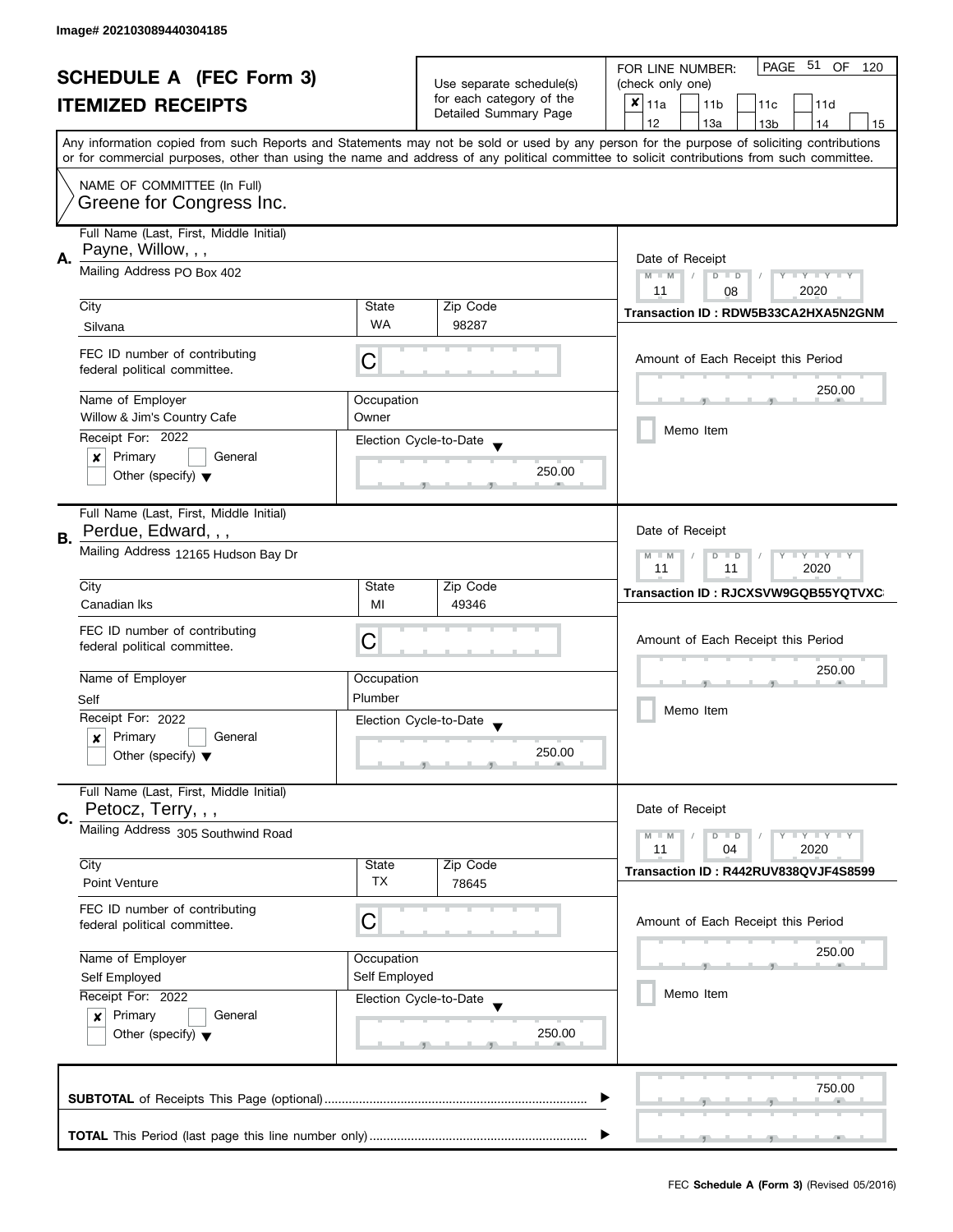| <b>SCHEDULE A (FEC Form 3)</b> |                                                                   |                                                                                  | PAGE 52 OF<br>FOR LINE NUMBER:<br>120 |                                                                                                                                                                                                                                                                                         |  |  |  |
|--------------------------------|-------------------------------------------------------------------|----------------------------------------------------------------------------------|---------------------------------------|-----------------------------------------------------------------------------------------------------------------------------------------------------------------------------------------------------------------------------------------------------------------------------------------|--|--|--|
|                                |                                                                   | Use separate schedule(s)<br>for each category of the                             | (check only one)                      |                                                                                                                                                                                                                                                                                         |  |  |  |
|                                | <b>ITEMIZED RECEIPTS</b>                                          |                                                                                  | Detailed Summary Page                 | $x _{11a}$<br>11 <sub>b</sub><br>11c<br>11d                                                                                                                                                                                                                                             |  |  |  |
|                                |                                                                   |                                                                                  |                                       | 12<br>13a<br>13 <sub>b</sub><br>14<br>15                                                                                                                                                                                                                                                |  |  |  |
|                                |                                                                   |                                                                                  |                                       | Any information copied from such Reports and Statements may not be sold or used by any person for the purpose of soliciting contributions<br>or for commercial purposes, other than using the name and address of any political committee to solicit contributions from such committee. |  |  |  |
|                                | NAME OF COMMITTEE (In Full)                                       |                                                                                  |                                       |                                                                                                                                                                                                                                                                                         |  |  |  |
|                                | Greene for Congress Inc.                                          |                                                                                  |                                       |                                                                                                                                                                                                                                                                                         |  |  |  |
|                                | Full Name (Last, First, Middle Initial)<br>Pia, Christopher, , ,  |                                                                                  |                                       |                                                                                                                                                                                                                                                                                         |  |  |  |
| Α.                             | Mailing Address 85 Perry Street                                   | Date of Receipt<br>$M - M$<br>$Y - Y - Y - Y - Y$<br>$D$ $D$<br>2020<br>11<br>12 |                                       |                                                                                                                                                                                                                                                                                         |  |  |  |
|                                | City                                                              | State                                                                            | Zip Code                              |                                                                                                                                                                                                                                                                                         |  |  |  |
|                                | New York                                                          | <b>NY</b>                                                                        | 10014                                 | Transaction ID: RT9P76H6ZBGWAJ54JG7R                                                                                                                                                                                                                                                    |  |  |  |
|                                | FEC ID number of contributing<br>federal political committee.     | C                                                                                |                                       | Amount of Each Receipt this Period                                                                                                                                                                                                                                                      |  |  |  |
|                                | Name of Employer                                                  | Occupation                                                                       |                                       | 250.00                                                                                                                                                                                                                                                                                  |  |  |  |
|                                | Retired<br>Receipt For: 2022                                      | Retired                                                                          | Election Cycle-to-Date                | Memo Item                                                                                                                                                                                                                                                                               |  |  |  |
|                                | Primary<br>General<br>×                                           |                                                                                  |                                       |                                                                                                                                                                                                                                                                                         |  |  |  |
|                                | Other (specify) $\blacktriangledown$                              |                                                                                  | 250.00                                |                                                                                                                                                                                                                                                                                         |  |  |  |
|                                | Full Name (Last, First, Middle Initial)<br>Pinson, Erin, , ,      |                                                                                  |                                       | Date of Receipt                                                                                                                                                                                                                                                                         |  |  |  |
| В.                             | Mailing Address 135 Westview Circle                               |                                                                                  |                                       | Y LY LY<br>$M - M$<br>D<br>$\Box$<br>2020<br>11<br>04                                                                                                                                                                                                                                   |  |  |  |
|                                | City                                                              | State                                                                            | Zip Code                              | Transaction ID: RFXYP4N2BS6WUAQYZGV                                                                                                                                                                                                                                                     |  |  |  |
|                                | Orem                                                              | UT                                                                               | 84058                                 |                                                                                                                                                                                                                                                                                         |  |  |  |
|                                | FEC ID number of contributing                                     | C                                                                                |                                       | Amount of Each Receipt this Period                                                                                                                                                                                                                                                      |  |  |  |
|                                | federal political committee.                                      |                                                                                  |                                       | 250.00                                                                                                                                                                                                                                                                                  |  |  |  |
|                                | Name of Employer                                                  | Occupation                                                                       |                                       |                                                                                                                                                                                                                                                                                         |  |  |  |
|                                | Pechanga Band of Luiseno Indians                                  | <b>Tribal Member</b>                                                             |                                       | Memo Item                                                                                                                                                                                                                                                                               |  |  |  |
|                                | Receipt For: 2022                                                 |                                                                                  | Election Cycle-to-Date                |                                                                                                                                                                                                                                                                                         |  |  |  |
|                                | Primary<br>General<br>x                                           |                                                                                  |                                       |                                                                                                                                                                                                                                                                                         |  |  |  |
|                                | Other (specify) $\blacktriangledown$                              |                                                                                  | 250.00                                |                                                                                                                                                                                                                                                                                         |  |  |  |
|                                | Full Name (Last, First, Middle Initial)                           |                                                                                  |                                       |                                                                                                                                                                                                                                                                                         |  |  |  |
| C.                             | Powers, Toney, , ,                                                |                                                                                  |                                       | Date of Receipt                                                                                                                                                                                                                                                                         |  |  |  |
|                                | Mailing Address 423 E 5st Street                                  |                                                                                  |                                       | $M - M$<br>Y L Y L Y<br>$D$ $D$<br>11<br>2020<br>10                                                                                                                                                                                                                                     |  |  |  |
|                                | City                                                              | State                                                                            | Zip Code                              | Transaction ID: RBSAMQ53UCGJJ39ZTKH!                                                                                                                                                                                                                                                    |  |  |  |
|                                | <b>Battle Mountain</b>                                            | <b>NV</b>                                                                        | 89820                                 |                                                                                                                                                                                                                                                                                         |  |  |  |
|                                | FEC ID number of contributing<br>federal political committee.     | С                                                                                |                                       | Amount of Each Receipt this Period                                                                                                                                                                                                                                                      |  |  |  |
|                                | Name of Employer                                                  | Occupation                                                                       |                                       | 250.00                                                                                                                                                                                                                                                                                  |  |  |  |
|                                | Safety Liaison<br>Newmont Mining Corporation<br>Receipt For: 2022 |                                                                                  |                                       |                                                                                                                                                                                                                                                                                         |  |  |  |
|                                |                                                                   |                                                                                  |                                       | Memo Item                                                                                                                                                                                                                                                                               |  |  |  |
|                                | Primary<br>General<br>$\boldsymbol{x}$                            |                                                                                  | Election Cycle-to-Date                |                                                                                                                                                                                                                                                                                         |  |  |  |
|                                | Other (specify) $\blacktriangledown$                              |                                                                                  | 250.00                                |                                                                                                                                                                                                                                                                                         |  |  |  |
|                                |                                                                   |                                                                                  |                                       |                                                                                                                                                                                                                                                                                         |  |  |  |
|                                |                                                                   |                                                                                  |                                       | 750.00                                                                                                                                                                                                                                                                                  |  |  |  |
|                                |                                                                   |                                                                                  |                                       |                                                                                                                                                                                                                                                                                         |  |  |  |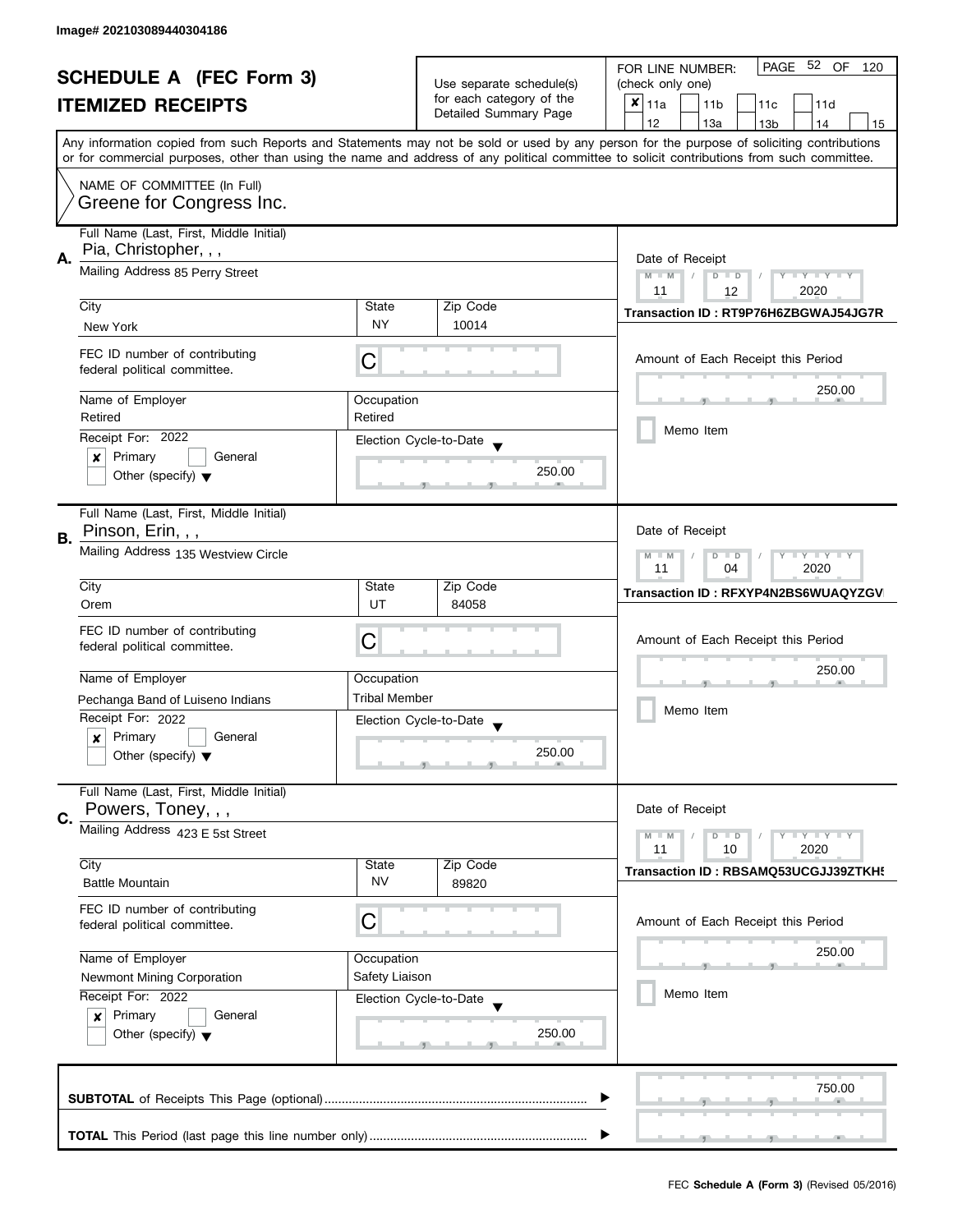| <b>SCHEDULE A (FEC Form 3)</b> |                                                                                                                                                              | Use separate schedule(s) | PAGE 53 OF<br>FOR LINE NUMBER:<br>120             |                                                                                                                                                                                                                                                                                         |
|--------------------------------|--------------------------------------------------------------------------------------------------------------------------------------------------------------|--------------------------|---------------------------------------------------|-----------------------------------------------------------------------------------------------------------------------------------------------------------------------------------------------------------------------------------------------------------------------------------------|
|                                |                                                                                                                                                              |                          | (check only one)                                  |                                                                                                                                                                                                                                                                                         |
|                                | <b>ITEMIZED RECEIPTS</b>                                                                                                                                     |                          | for each category of the<br>Detailed Summary Page | $\boldsymbol{x}$<br>11a<br>11 <sub>b</sub><br>11c<br>11d                                                                                                                                                                                                                                |
|                                |                                                                                                                                                              |                          |                                                   | 12<br>13a<br>13 <sub>b</sub><br>14<br>15                                                                                                                                                                                                                                                |
|                                |                                                                                                                                                              |                          |                                                   | Any information copied from such Reports and Statements may not be sold or used by any person for the purpose of soliciting contributions<br>or for commercial purposes, other than using the name and address of any political committee to solicit contributions from such committee. |
|                                |                                                                                                                                                              |                          |                                                   |                                                                                                                                                                                                                                                                                         |
|                                | NAME OF COMMITTEE (In Full)<br>Greene for Congress Inc.                                                                                                      |                          |                                                   |                                                                                                                                                                                                                                                                                         |
|                                |                                                                                                                                                              |                          |                                                   |                                                                                                                                                                                                                                                                                         |
|                                | Full Name (Last, First, Middle Initial)                                                                                                                      |                          |                                                   |                                                                                                                                                                                                                                                                                         |
| А.                             | Pulliam, Alander, , ,                                                                                                                                        | Date of Receipt          |                                                   |                                                                                                                                                                                                                                                                                         |
|                                | Mailing Address 1800 Vine Street                                                                                                                             |                          |                                                   | $M - M$<br>$Y - Y - Y - Y - Y$<br>$D$ $D$                                                                                                                                                                                                                                               |
|                                |                                                                                                                                                              |                          |                                                   | 2020<br>11<br>04                                                                                                                                                                                                                                                                        |
|                                | City                                                                                                                                                         | State                    | Zip Code                                          | Transaction ID: RUKP64DGH4N7A6FJTPWL                                                                                                                                                                                                                                                    |
|                                | Los Angeles                                                                                                                                                  | СA                       | 90028                                             |                                                                                                                                                                                                                                                                                         |
|                                | FEC ID number of contributing                                                                                                                                |                          |                                                   |                                                                                                                                                                                                                                                                                         |
|                                | federal political committee.                                                                                                                                 | С                        |                                                   | Amount of Each Receipt this Period                                                                                                                                                                                                                                                      |
|                                |                                                                                                                                                              |                          |                                                   | 15000.00                                                                                                                                                                                                                                                                                |
|                                | Name of Employer<br><b>ABM Streams</b>                                                                                                                       | Occupation<br>Owner      |                                                   |                                                                                                                                                                                                                                                                                         |
|                                | Receipt For: 2022                                                                                                                                            |                          |                                                   | Memo Item                                                                                                                                                                                                                                                                               |
|                                | Primary<br>General                                                                                                                                           |                          | Election Cycle-to-Date                            |                                                                                                                                                                                                                                                                                         |
|                                | ×<br>Other (specify) $\blacktriangledown$                                                                                                                    |                          | 2800.00                                           |                                                                                                                                                                                                                                                                                         |
|                                |                                                                                                                                                              |                          |                                                   |                                                                                                                                                                                                                                                                                         |
|                                | Full Name (Last, First, Middle Initial)                                                                                                                      |                          |                                                   |                                                                                                                                                                                                                                                                                         |
|                                | Pulliam, Alander, , ,                                                                                                                                        |                          |                                                   | Date of Receipt                                                                                                                                                                                                                                                                         |
| В.                             | Mailing Address 1800 Vine Street                                                                                                                             |                          |                                                   | $Y - Y - Y$<br>$M - M$<br>$D$ $D$                                                                                                                                                                                                                                                       |
|                                |                                                                                                                                                              |                          |                                                   | 2020<br>11<br>04                                                                                                                                                                                                                                                                        |
|                                | City                                                                                                                                                         | State                    | Zip Code                                          | Transaction ID: R6SFGN7AGMNH45QBGHA                                                                                                                                                                                                                                                     |
|                                | Los Angeles                                                                                                                                                  | CA                       | 90028                                             |                                                                                                                                                                                                                                                                                         |
|                                | FEC ID number of contributing                                                                                                                                |                          |                                                   |                                                                                                                                                                                                                                                                                         |
|                                | federal political committee.                                                                                                                                 | С                        |                                                   | Amount of Each Receipt this Period                                                                                                                                                                                                                                                      |
|                                |                                                                                                                                                              |                          |                                                   | – 2800.00                                                                                                                                                                                                                                                                               |
|                                | Name of Employer                                                                                                                                             | Occupation               |                                                   |                                                                                                                                                                                                                                                                                         |
|                                | <b>ABM Streams</b>                                                                                                                                           | Owner                    |                                                   | Memo Item                                                                                                                                                                                                                                                                               |
|                                | Receipt For: 2022                                                                                                                                            |                          | Election Cycle-to-Date<br>$\overline{\mathbf{v}}$ |                                                                                                                                                                                                                                                                                         |
|                                | Primary<br>General<br>$\boldsymbol{x}$<br>Other (specify) $\blacktriangledown$                                                                               |                          | $-2800.00$                                        | Reallocation to P2020 Debt                                                                                                                                                                                                                                                              |
|                                |                                                                                                                                                              |                          |                                                   |                                                                                                                                                                                                                                                                                         |
|                                | Full Name (Last, First, Middle Initial)                                                                                                                      |                          |                                                   |                                                                                                                                                                                                                                                                                         |
| C.                             | Pulliam, Alander, , ,                                                                                                                                        |                          |                                                   | Date of Receipt                                                                                                                                                                                                                                                                         |
|                                | Mailing Address 1800 Vine Street                                                                                                                             |                          |                                                   | $Y = Y + Y$<br>$M - M$<br>$D$ $D$                                                                                                                                                                                                                                                       |
|                                |                                                                                                                                                              |                          |                                                   | 11<br>04<br>2020                                                                                                                                                                                                                                                                        |
|                                | City                                                                                                                                                         | State                    | Zip Code                                          | Transaction ID: RQ8RDYSJQMADZSFFHKY                                                                                                                                                                                                                                                     |
|                                | Los Angeles                                                                                                                                                  | CA                       | 90028                                             |                                                                                                                                                                                                                                                                                         |
|                                | FEC ID number of contributing                                                                                                                                |                          |                                                   |                                                                                                                                                                                                                                                                                         |
|                                | federal political committee.                                                                                                                                 | C                        |                                                   | Amount of Each Receipt this Period                                                                                                                                                                                                                                                      |
|                                | Name of Employer                                                                                                                                             | Occupation               |                                                   | – 2800.00                                                                                                                                                                                                                                                                               |
|                                | Owner<br><b>ABM Streams</b><br>Receipt For: 2022<br>Election Cycle-to-Date<br>Primary<br>General<br>$\boldsymbol{x}$<br>Other (specify) $\blacktriangledown$ |                          |                                                   |                                                                                                                                                                                                                                                                                         |
|                                |                                                                                                                                                              |                          |                                                   | Memo Item                                                                                                                                                                                                                                                                               |
|                                |                                                                                                                                                              |                          |                                                   |                                                                                                                                                                                                                                                                                         |
|                                |                                                                                                                                                              |                          | $-5600.00$                                        | Reallocation to R2020 Debt                                                                                                                                                                                                                                                              |
|                                |                                                                                                                                                              |                          |                                                   |                                                                                                                                                                                                                                                                                         |
|                                |                                                                                                                                                              |                          |                                                   |                                                                                                                                                                                                                                                                                         |
|                                |                                                                                                                                                              |                          |                                                   | 9400.00                                                                                                                                                                                                                                                                                 |
|                                |                                                                                                                                                              |                          |                                                   |                                                                                                                                                                                                                                                                                         |
|                                |                                                                                                                                                              |                          |                                                   |                                                                                                                                                                                                                                                                                         |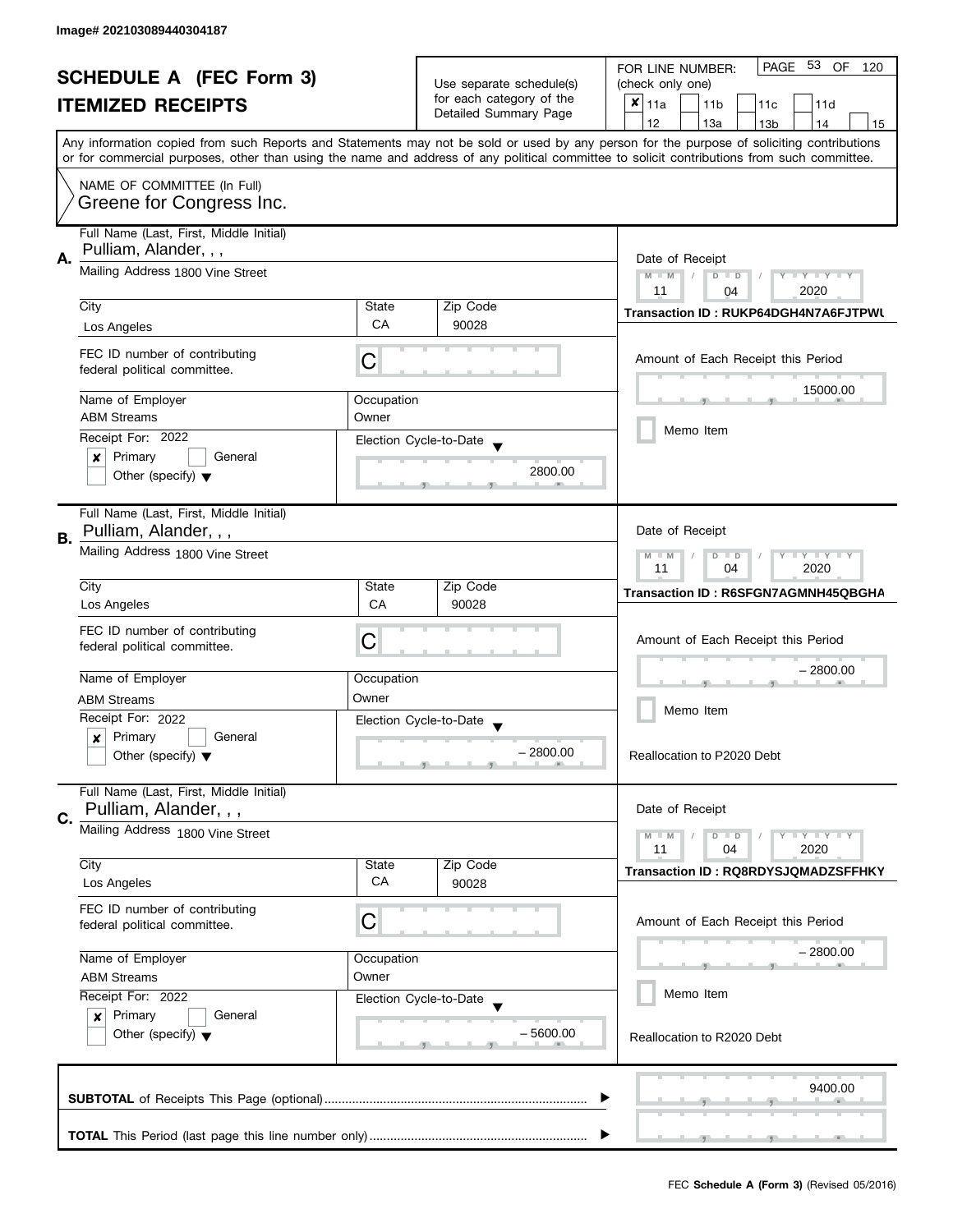| <b>SCHEDULE A (FEC Form 3)</b> |                                                                                                                                                              | Use separate schedule(s) | PAGE 54 OF<br>FOR LINE NUMBER:<br>120             |                                                                                                                                            |
|--------------------------------|--------------------------------------------------------------------------------------------------------------------------------------------------------------|--------------------------|---------------------------------------------------|--------------------------------------------------------------------------------------------------------------------------------------------|
|                                |                                                                                                                                                              |                          | (check only one)                                  |                                                                                                                                            |
|                                | <b>ITEMIZED RECEIPTS</b>                                                                                                                                     |                          | for each category of the<br>Detailed Summary Page | $x _{11a}$<br>11 <sub>b</sub><br>11c<br>11d                                                                                                |
|                                |                                                                                                                                                              |                          |                                                   | 12<br>13a<br>14<br>13 <sub>b</sub><br>15                                                                                                   |
|                                |                                                                                                                                                              |                          |                                                   | Any information copied from such Reports and Statements may not be sold or used by any person for the purpose of soliciting contributions  |
|                                |                                                                                                                                                              |                          |                                                   | or for commercial purposes, other than using the name and address of any political committee to solicit contributions from such committee. |
|                                | NAME OF COMMITTEE (In Full)                                                                                                                                  |                          |                                                   |                                                                                                                                            |
|                                | Greene for Congress Inc.                                                                                                                                     |                          |                                                   |                                                                                                                                            |
|                                | Full Name (Last, First, Middle Initial)                                                                                                                      |                          |                                                   |                                                                                                                                            |
|                                | Pulliam, Alander, , ,                                                                                                                                        |                          |                                                   |                                                                                                                                            |
| А.                             | Mailing Address 1800 Vine Street                                                                                                                             |                          |                                                   | Date of Receipt<br>$M - M$<br>Y TY TY TY<br>$D$ $D$                                                                                        |
|                                |                                                                                                                                                              |                          |                                                   | 2020<br>11<br>04                                                                                                                           |
|                                | City                                                                                                                                                         | State                    | Zip Code                                          | Transaction ID: RZH6CH8TMZJ59D7SE7NP                                                                                                       |
|                                | Los Angeles                                                                                                                                                  | CA                       | 90028                                             |                                                                                                                                            |
|                                |                                                                                                                                                              |                          |                                                   |                                                                                                                                            |
|                                | FEC ID number of contributing<br>federal political committee.                                                                                                | С                        |                                                   | Amount of Each Receipt this Period                                                                                                         |
|                                |                                                                                                                                                              |                          |                                                   | 2800.00                                                                                                                                    |
|                                | Name of Employer                                                                                                                                             | Occupation               |                                                   |                                                                                                                                            |
|                                | <b>ABM Streams</b>                                                                                                                                           | Owner                    |                                                   | Memo Item                                                                                                                                  |
|                                | Receipt For: 2020                                                                                                                                            |                          | Election Cycle-to-Date                            |                                                                                                                                            |
|                                | Primary<br>General<br>×                                                                                                                                      |                          | 2800.00                                           |                                                                                                                                            |
|                                | Other (specify) $\blacktriangledown$                                                                                                                         |                          |                                                   | 2020 Primary Election Debt Retirement                                                                                                      |
|                                |                                                                                                                                                              |                          |                                                   |                                                                                                                                            |
|                                | Full Name (Last, First, Middle Initial)<br>Pulliam, Alander, , ,                                                                                             |                          |                                                   | Date of Receipt                                                                                                                            |
| В.                             |                                                                                                                                                              |                          |                                                   |                                                                                                                                            |
|                                | Mailing Address 1800 Vine Street                                                                                                                             |                          |                                                   | $Y = Y + Y$<br>$M - M$<br>$D$ $D$<br>2020<br>11<br>04                                                                                      |
|                                | City                                                                                                                                                         | State                    | Zip Code                                          |                                                                                                                                            |
|                                | Los Angeles                                                                                                                                                  | CA                       | 90028                                             | Transaction ID: RMWNVM5C8NYT7QVEP9P                                                                                                        |
|                                |                                                                                                                                                              |                          |                                                   |                                                                                                                                            |
|                                | FEC ID number of contributing<br>federal political committee.                                                                                                | C                        |                                                   | Amount of Each Receipt this Period                                                                                                         |
|                                |                                                                                                                                                              |                          |                                                   |                                                                                                                                            |
|                                | Name of Employer                                                                                                                                             | Occupation               |                                                   | 2800.00                                                                                                                                    |
|                                | <b>ABM Streams</b>                                                                                                                                           | Owner                    |                                                   |                                                                                                                                            |
|                                | Receipt For: 2020                                                                                                                                            |                          | Election Cycle-to-Date                            | Memo Item                                                                                                                                  |
|                                | Primary<br>General                                                                                                                                           |                          |                                                   |                                                                                                                                            |
|                                | Other (specify) $\blacktriangledown$<br>x<br>Runoff                                                                                                          |                          | 5600.00                                           | 2020 Runoff Election Debt Retirement                                                                                                       |
|                                |                                                                                                                                                              |                          |                                                   |                                                                                                                                            |
|                                | Full Name (Last, First, Middle Initial)                                                                                                                      |                          |                                                   |                                                                                                                                            |
| C.                             | Pulliam, Alander, , ,                                                                                                                                        |                          |                                                   | Date of Receipt                                                                                                                            |
|                                | Mailing Address 1800 Vine Street                                                                                                                             |                          |                                                   | $\bot$ Y $\bot$ Y $\bot$ Y<br>$M - M$<br>$D$ $D$                                                                                           |
|                                | City                                                                                                                                                         | State                    | Zip Code                                          | 11<br>04<br>2020                                                                                                                           |
|                                | Los Angeles                                                                                                                                                  | CA                       | 90028                                             | Transaction ID: RAZ89JKXTRX5DJKHTUBE                                                                                                       |
|                                |                                                                                                                                                              |                          |                                                   |                                                                                                                                            |
|                                | FEC ID number of contributing<br>federal political committee.                                                                                                | C                        |                                                   | Amount of Each Receipt this Period                                                                                                         |
|                                |                                                                                                                                                              |                          |                                                   |                                                                                                                                            |
|                                | Name of Employer                                                                                                                                             | Occupation               |                                                   | – 6600.00                                                                                                                                  |
|                                | Owner<br><b>ABM Streams</b><br>Receipt For: 2022<br>Election Cycle-to-Date<br>Primary<br>General<br>$\boldsymbol{x}$<br>Other (specify) $\blacktriangledown$ |                          |                                                   |                                                                                                                                            |
|                                |                                                                                                                                                              |                          |                                                   | Memo Item                                                                                                                                  |
|                                |                                                                                                                                                              |                          |                                                   |                                                                                                                                            |
|                                |                                                                                                                                                              |                          | – 12200.00                                        | Refund of excess contribution                                                                                                              |
|                                |                                                                                                                                                              |                          |                                                   |                                                                                                                                            |
|                                |                                                                                                                                                              |                          |                                                   |                                                                                                                                            |
|                                |                                                                                                                                                              |                          |                                                   | $-1000.00$                                                                                                                                 |
|                                |                                                                                                                                                              |                          |                                                   |                                                                                                                                            |
|                                |                                                                                                                                                              |                          |                                                   |                                                                                                                                            |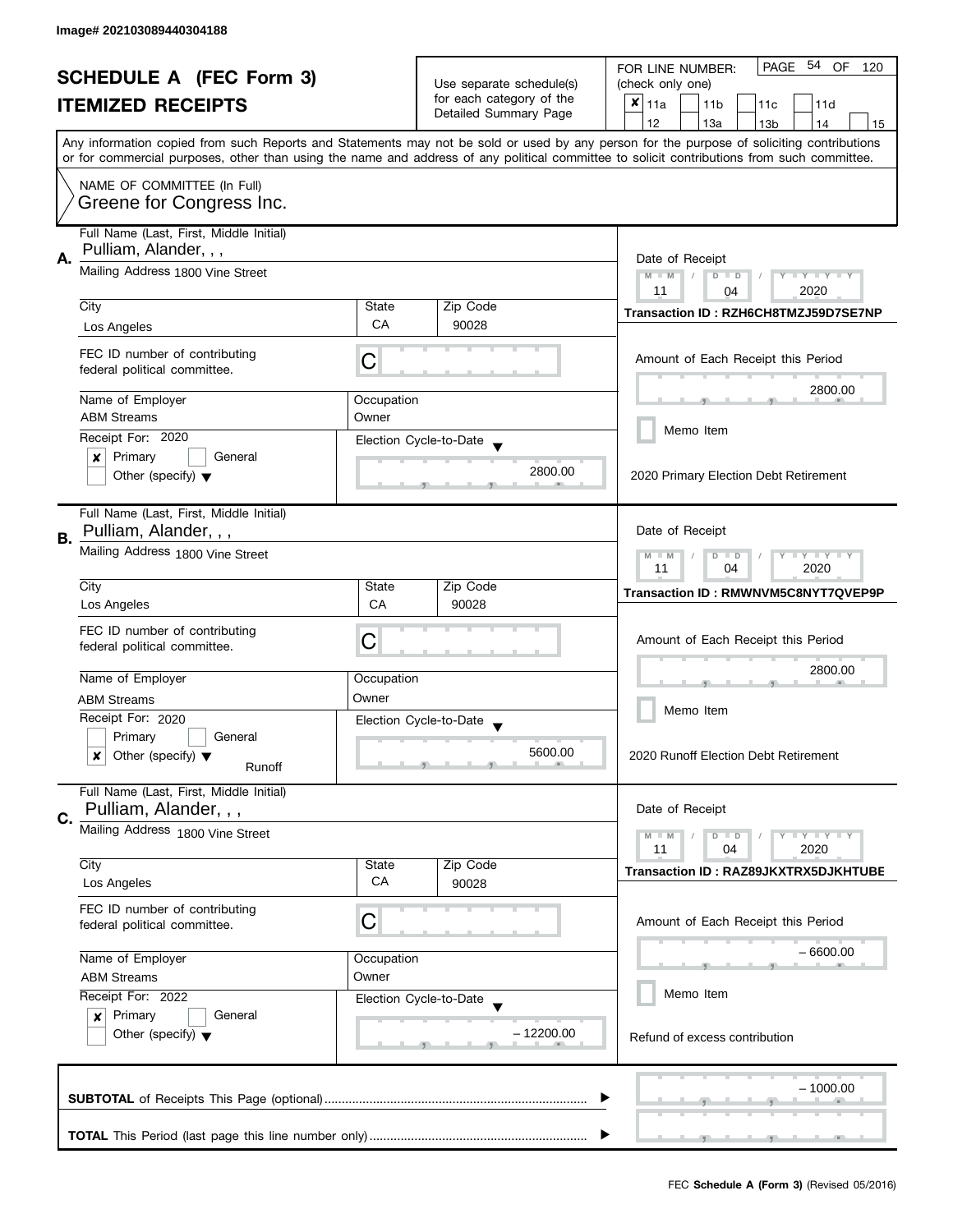| <b>SCHEDULE A (FEC Form 3)</b> |                                                                                       |                               | PAGE 55 OF<br>FOR LINE NUMBER:<br>120             |                                                                                                                                            |
|--------------------------------|---------------------------------------------------------------------------------------|-------------------------------|---------------------------------------------------|--------------------------------------------------------------------------------------------------------------------------------------------|
|                                |                                                                                       |                               | Use separate schedule(s)                          | (check only one)                                                                                                                           |
|                                | <b>ITEMIZED RECEIPTS</b>                                                              |                               | for each category of the<br>Detailed Summary Page | $x _{11a}$<br>11 <sub>b</sub><br>11d<br>11c                                                                                                |
|                                |                                                                                       |                               |                                                   | 12<br>13a<br>13 <sub>b</sub><br>14<br>15                                                                                                   |
|                                |                                                                                       |                               |                                                   | Any information copied from such Reports and Statements may not be sold or used by any person for the purpose of soliciting contributions  |
|                                |                                                                                       |                               |                                                   | or for commercial purposes, other than using the name and address of any political committee to solicit contributions from such committee. |
|                                | NAME OF COMMITTEE (In Full)                                                           |                               |                                                   |                                                                                                                                            |
|                                | Greene for Congress Inc.                                                              |                               |                                                   |                                                                                                                                            |
|                                |                                                                                       |                               |                                                   |                                                                                                                                            |
|                                | Full Name (Last, First, Middle Initial)                                               |                               |                                                   |                                                                                                                                            |
|                                | Pulliam, Alander, , ,                                                                 |                               |                                                   |                                                                                                                                            |
| А.                             | Mailing Address 1800 Vine Street                                                      | Date of Receipt<br>$\sqrt{2}$ |                                                   |                                                                                                                                            |
|                                |                                                                                       |                               |                                                   | $M - M$<br>$D$ $D$<br>$Y - Y - Y - Y - Y$<br>11<br>2020<br>04                                                                              |
|                                | City                                                                                  | State                         | Zip Code                                          |                                                                                                                                            |
|                                |                                                                                       | CA                            | 90028                                             | Transaction ID: RU3PKUPE46UFDWX856CS                                                                                                       |
|                                | Los Angeles                                                                           |                               |                                                   |                                                                                                                                            |
|                                | FEC ID number of contributing                                                         | С                             |                                                   | Amount of Each Receipt this Period                                                                                                         |
|                                | federal political committee.                                                          |                               |                                                   |                                                                                                                                            |
|                                |                                                                                       |                               |                                                   | $-15000.00$                                                                                                                                |
|                                | Name of Employer                                                                      | Occupation                    |                                                   |                                                                                                                                            |
|                                | <b>ABM Streams</b>                                                                    | owner                         |                                                   | Memo Item                                                                                                                                  |
|                                | Receipt For: 2022                                                                     |                               | Election Cycle-to-Date                            |                                                                                                                                            |
|                                | Primary<br>General<br>×                                                               |                               |                                                   |                                                                                                                                            |
|                                | Other (specify) $\blacktriangledown$                                                  |                               | $-12200.00$                                       |                                                                                                                                            |
|                                |                                                                                       |                               |                                                   |                                                                                                                                            |
|                                | Full Name (Last, First, Middle Initial)                                               |                               |                                                   |                                                                                                                                            |
|                                | Raimondo, Antonio, , ,                                                                |                               |                                                   | Date of Receipt                                                                                                                            |
| В.                             | Mailing Address 4674 Town Center Pkwy, Unit 434                                       |                               |                                                   |                                                                                                                                            |
|                                |                                                                                       |                               |                                                   | $Y - Y - Y$<br>$M - M$<br>D<br>$\Box$<br>2020<br>11<br>07                                                                                  |
|                                | City                                                                                  | State                         | Zip Code                                          |                                                                                                                                            |
|                                | Jacksonville                                                                          | <b>FL</b>                     | 32246                                             | Transaction ID: RHYN5GVZ4BE6C42H5YFW                                                                                                       |
|                                |                                                                                       |                               |                                                   |                                                                                                                                            |
|                                | FEC ID number of contributing                                                         | С                             |                                                   | Amount of Each Receipt this Period                                                                                                         |
|                                | federal political committee.                                                          |                               |                                                   |                                                                                                                                            |
|                                |                                                                                       |                               |                                                   | 500.00                                                                                                                                     |
|                                | Name of Employer                                                                      | Occupation                    |                                                   |                                                                                                                                            |
|                                | Self Employed                                                                         | Real estate                   |                                                   | Memo Item                                                                                                                                  |
|                                | Receipt For: 2022                                                                     |                               | Election Cycle-to-Date                            |                                                                                                                                            |
|                                | Primary<br>General<br>x                                                               |                               |                                                   |                                                                                                                                            |
|                                | Other (specify) $\blacktriangledown$                                                  |                               | 500.00                                            |                                                                                                                                            |
|                                |                                                                                       |                               |                                                   |                                                                                                                                            |
|                                | Full Name (Last, First, Middle Initial)                                               |                               |                                                   |                                                                                                                                            |
| C.                             | Remmers, Dianna, , ,                                                                  |                               |                                                   | Date of Receipt                                                                                                                            |
|                                | Mailing Address 3330 Northwest Yeon Avenue                                            |                               |                                                   | $M - M$<br>$Y - Y - Y$<br>$\blacksquare$                                                                                                   |
|                                |                                                                                       |                               |                                                   | 11<br>12<br>2020                                                                                                                           |
|                                | City                                                                                  | State                         | Zip Code                                          | Transaction ID: RQ6QP4YQQ6X9A9VW2DD                                                                                                        |
|                                | Portland                                                                              | <b>OR</b>                     | 97210                                             |                                                                                                                                            |
|                                | FEC ID number of contributing                                                         |                               |                                                   |                                                                                                                                            |
|                                | federal political committee.                                                          | C                             |                                                   | Amount of Each Receipt this Period                                                                                                         |
|                                |                                                                                       |                               |                                                   |                                                                                                                                            |
|                                | Name of Employer                                                                      | Occupation                    |                                                   | 250.00                                                                                                                                     |
|                                | Retired                                                                               | Retired                       |                                                   |                                                                                                                                            |
|                                | Receipt For: 2022<br>Election Cycle-to-Date<br>Primary<br>General<br>$\boldsymbol{x}$ |                               |                                                   | Memo Item                                                                                                                                  |
|                                |                                                                                       |                               |                                                   |                                                                                                                                            |
|                                |                                                                                       |                               | 250.00                                            |                                                                                                                                            |
|                                | Other (specify) $\blacktriangledown$                                                  |                               |                                                   |                                                                                                                                            |
|                                |                                                                                       |                               |                                                   |                                                                                                                                            |
|                                |                                                                                       |                               |                                                   |                                                                                                                                            |
|                                |                                                                                       |                               |                                                   | – 14250.00                                                                                                                                 |
|                                |                                                                                       |                               |                                                   |                                                                                                                                            |
|                                |                                                                                       |                               |                                                   |                                                                                                                                            |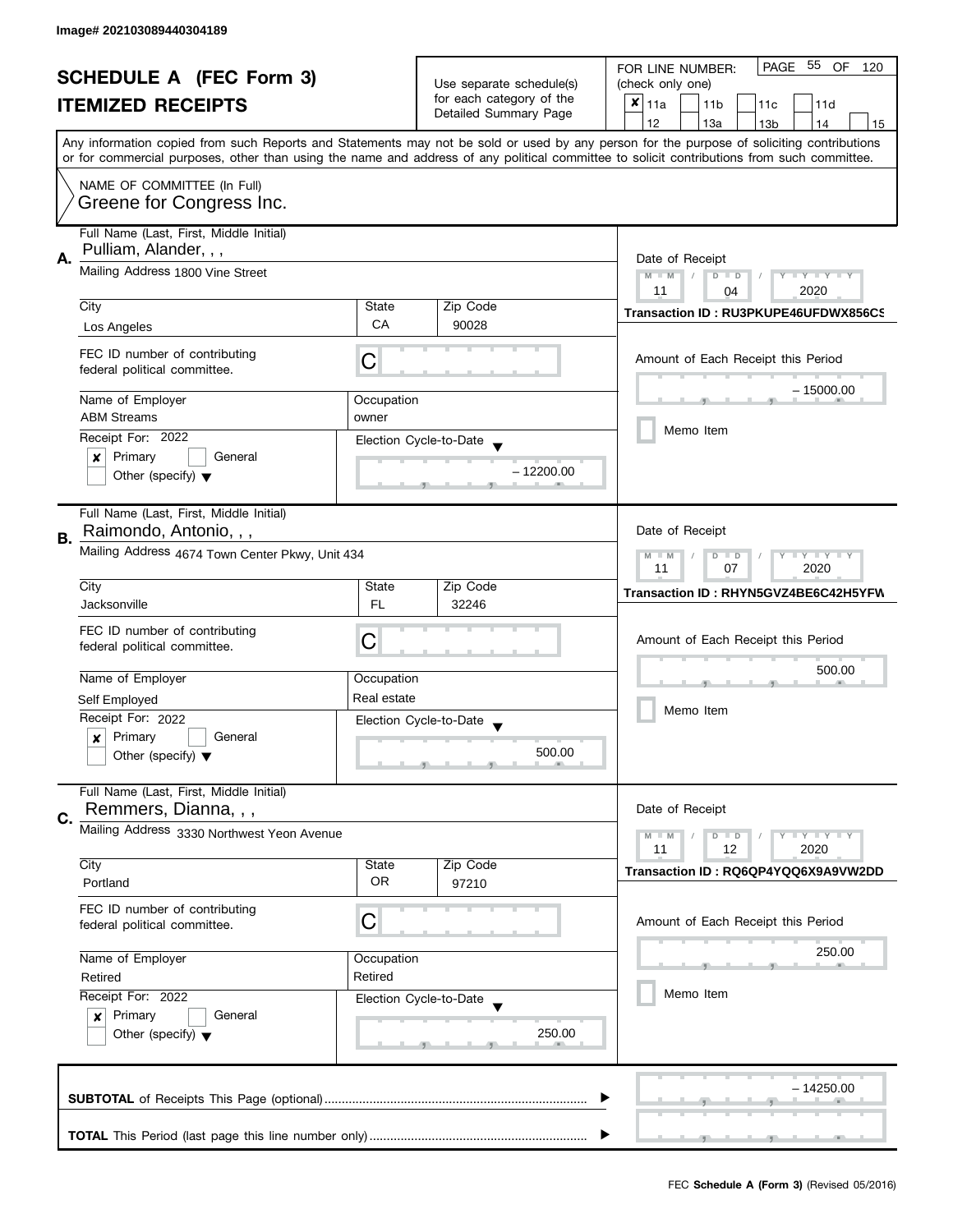|    | <b>SCHEDULE A (FEC Form 3)</b>                                |                 |                                                                               | PAGE<br>56<br>OF<br>FOR LINE NUMBER:<br>120                                                                                                                                                                                                                                             |  |
|----|---------------------------------------------------------------|-----------------|-------------------------------------------------------------------------------|-----------------------------------------------------------------------------------------------------------------------------------------------------------------------------------------------------------------------------------------------------------------------------------------|--|
|    |                                                               |                 | Use separate schedule(s)<br>for each category of the<br>Detailed Summary Page | (check only one)                                                                                                                                                                                                                                                                        |  |
|    | <b>ITEMIZED RECEIPTS</b>                                      |                 |                                                                               | $x _{11a}$<br>11 <sub>b</sub><br>11c<br>11d                                                                                                                                                                                                                                             |  |
|    |                                                               |                 |                                                                               | 12<br>13a<br>14<br>13 <sub>b</sub><br>15                                                                                                                                                                                                                                                |  |
|    |                                                               |                 |                                                                               | Any information copied from such Reports and Statements may not be sold or used by any person for the purpose of soliciting contributions<br>or for commercial purposes, other than using the name and address of any political committee to solicit contributions from such committee. |  |
|    | NAME OF COMMITTEE (In Full)                                   |                 |                                                                               |                                                                                                                                                                                                                                                                                         |  |
|    | Greene for Congress Inc.                                      |                 |                                                                               |                                                                                                                                                                                                                                                                                         |  |
|    | Full Name (Last, First, Middle Initial)                       |                 |                                                                               |                                                                                                                                                                                                                                                                                         |  |
| А. | Remmers, Dianna, , ,                                          | Date of Receipt |                                                                               |                                                                                                                                                                                                                                                                                         |  |
|    | Mailing Address 3330 Northwest Yeon Avenue                    |                 |                                                                               | $M - M$<br>Y TY TY TY<br>$D$ $D$<br>2020<br>11<br>15                                                                                                                                                                                                                                    |  |
|    | City                                                          | State           | Zip Code                                                                      |                                                                                                                                                                                                                                                                                         |  |
|    | Portland                                                      | <b>OR</b>       | 97210                                                                         | Transaction ID: RQRKH2PJXH9S453WGMU                                                                                                                                                                                                                                                     |  |
|    | FEC ID number of contributing<br>federal political committee. | С               |                                                                               | Amount of Each Receipt this Period                                                                                                                                                                                                                                                      |  |
|    | Name of Employer                                              | Occupation      |                                                                               | 25.00                                                                                                                                                                                                                                                                                   |  |
|    | Retired                                                       | Retired         |                                                                               |                                                                                                                                                                                                                                                                                         |  |
|    | Receipt For: 2022                                             |                 | Election Cycle-to-Date                                                        | Memo Item                                                                                                                                                                                                                                                                               |  |
|    | Primary<br>General<br>×                                       |                 | 275.00                                                                        |                                                                                                                                                                                                                                                                                         |  |
|    | Other (specify) $\blacktriangledown$                          |                 |                                                                               |                                                                                                                                                                                                                                                                                         |  |
|    | Full Name (Last, First, Middle Initial)                       |                 |                                                                               |                                                                                                                                                                                                                                                                                         |  |
| В. | Richter, Grant, , ,                                           |                 |                                                                               | Date of Receipt                                                                                                                                                                                                                                                                         |  |
|    | Mailing Address 726 E Wood                                    |                 |                                                                               | $Y - Y - Y$<br>$M - M$<br>$D$ $D$<br>2020<br>10<br>29                                                                                                                                                                                                                                   |  |
|    | City                                                          | State           | Zip Code                                                                      | Transaction ID: R5778KJ3KS8262KGQ2NF                                                                                                                                                                                                                                                    |  |
|    | Columbia                                                      | IL              | 62236                                                                         |                                                                                                                                                                                                                                                                                         |  |
|    | FEC ID number of contributing                                 |                 |                                                                               | Amount of Each Receipt this Period                                                                                                                                                                                                                                                      |  |
|    | federal political committee.                                  | C               |                                                                               |                                                                                                                                                                                                                                                                                         |  |
|    | Name of Employer                                              | Occupation      |                                                                               | 50.00                                                                                                                                                                                                                                                                                   |  |
|    | Retired                                                       | Retired         |                                                                               |                                                                                                                                                                                                                                                                                         |  |
|    | Receipt For: 2020                                             |                 | Election Cycle-to-Date                                                        | Memo Item                                                                                                                                                                                                                                                                               |  |
|    | Primary<br>General<br>x                                       |                 |                                                                               |                                                                                                                                                                                                                                                                                         |  |
|    | Other (specify) $\blacktriangledown$                          |                 | 490.00                                                                        |                                                                                                                                                                                                                                                                                         |  |
|    | Full Name (Last, First, Middle Initial)                       |                 |                                                                               |                                                                                                                                                                                                                                                                                         |  |
| C. | Richter, Grant, , ,                                           |                 |                                                                               | Date of Receipt                                                                                                                                                                                                                                                                         |  |
|    | Mailing Address 726 E Wood                                    |                 |                                                                               | $T - Y = Y + Y$<br>$M - M$<br>$D$ $D$<br>11<br>04<br>2020                                                                                                                                                                                                                               |  |
|    | City                                                          | State           | Zip Code                                                                      | Transaction ID: RYBNF7SP4AYG2ASQSRQ                                                                                                                                                                                                                                                     |  |
|    | Columbia                                                      | IL.             | 62236                                                                         |                                                                                                                                                                                                                                                                                         |  |
|    | FEC ID number of contributing<br>federal political committee. | С               |                                                                               | Amount of Each Receipt this Period                                                                                                                                                                                                                                                      |  |
|    |                                                               |                 |                                                                               |                                                                                                                                                                                                                                                                                         |  |
|    | Name of Employer                                              | Occupation      |                                                                               | 25.00                                                                                                                                                                                                                                                                                   |  |
|    | Retired<br>Retired                                            |                 |                                                                               |                                                                                                                                                                                                                                                                                         |  |
|    | Receipt For: 2022                                             |                 | Election Cycle-to-Date                                                        | Memo Item                                                                                                                                                                                                                                                                               |  |
|    | Primary<br>General<br>$\boldsymbol{\mathsf{x}}$               |                 |                                                                               |                                                                                                                                                                                                                                                                                         |  |
|    | Other (specify) $\blacktriangledown$                          |                 | 25.00                                                                         |                                                                                                                                                                                                                                                                                         |  |
|    |                                                               |                 |                                                                               |                                                                                                                                                                                                                                                                                         |  |
|    |                                                               |                 |                                                                               | 100.00                                                                                                                                                                                                                                                                                  |  |
|    |                                                               |                 |                                                                               |                                                                                                                                                                                                                                                                                         |  |
|    |                                                               |                 |                                                                               |                                                                                                                                                                                                                                                                                         |  |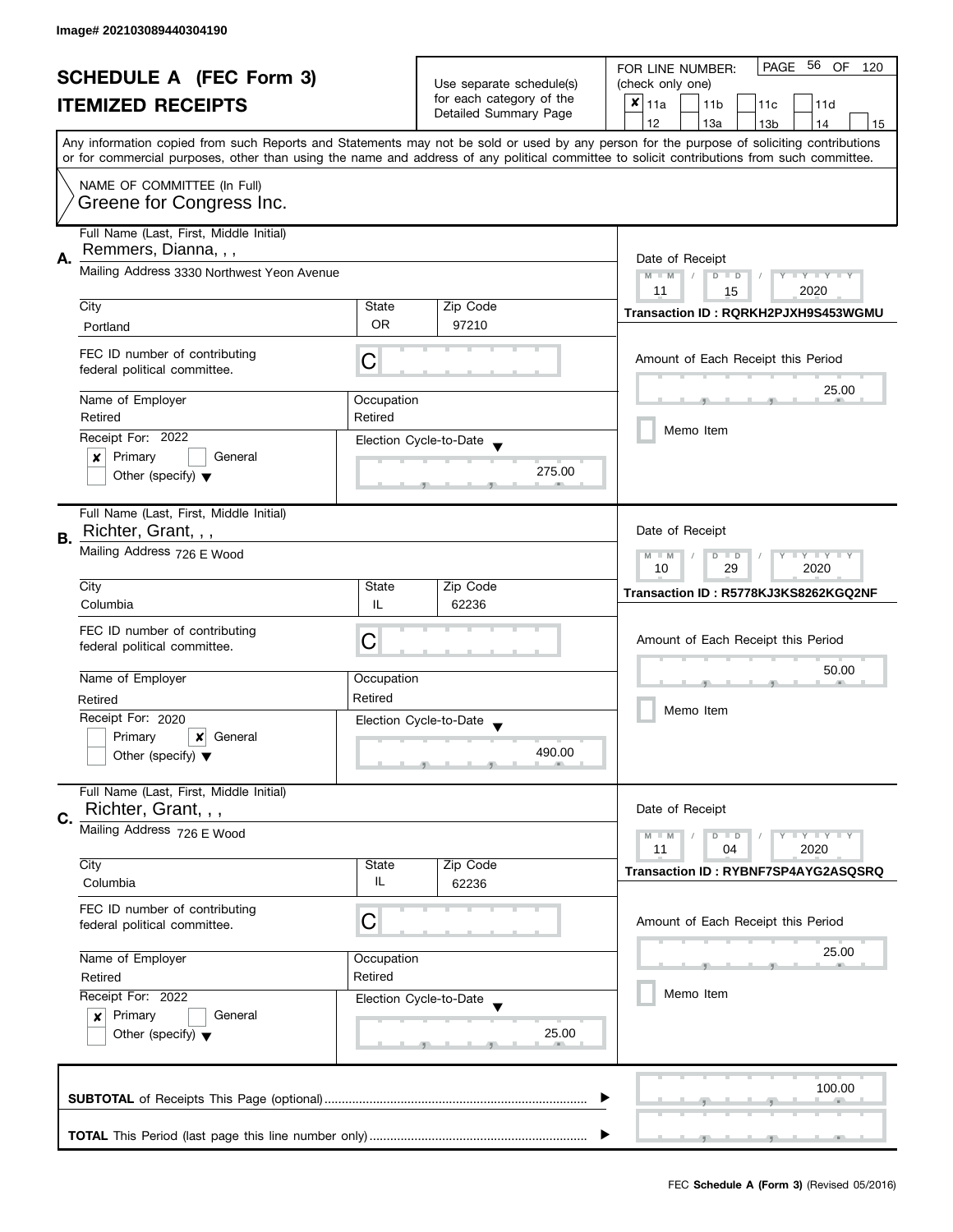| <b>SCHEDULE A (FEC Form 3)</b> |                                                                |                       | PAGE 57 OF<br>FOR LINE NUMBER:<br>120                |                                                                                                                                                                                                                                                                                         |
|--------------------------------|----------------------------------------------------------------|-----------------------|------------------------------------------------------|-----------------------------------------------------------------------------------------------------------------------------------------------------------------------------------------------------------------------------------------------------------------------------------------|
|                                |                                                                |                       | Use separate schedule(s)<br>for each category of the | (check only one)                                                                                                                                                                                                                                                                        |
|                                | <b>ITEMIZED RECEIPTS</b>                                       |                       | Detailed Summary Page                                | $x _{11a}$<br>11 <sub>b</sub><br>11c<br>11d                                                                                                                                                                                                                                             |
|                                |                                                                |                       |                                                      | 12<br>13a<br>14<br>13 <sub>b</sub><br>15                                                                                                                                                                                                                                                |
|                                |                                                                |                       |                                                      | Any information copied from such Reports and Statements may not be sold or used by any person for the purpose of soliciting contributions<br>or for commercial purposes, other than using the name and address of any political committee to solicit contributions from such committee. |
|                                | NAME OF COMMITTEE (In Full)                                    |                       |                                                      |                                                                                                                                                                                                                                                                                         |
|                                | Greene for Congress Inc.                                       |                       |                                                      |                                                                                                                                                                                                                                                                                         |
|                                | Full Name (Last, First, Middle Initial)<br>Richter, Grant, , , |                       |                                                      |                                                                                                                                                                                                                                                                                         |
| А.                             | Mailing Address 726 E Wood                                     |                       |                                                      | Date of Receipt                                                                                                                                                                                                                                                                         |
|                                |                                                                |                       |                                                      | $M - M$<br>Y TY TY TY<br>$D$ $D$                                                                                                                                                                                                                                                        |
|                                | City                                                           | State                 | Zip Code                                             | 2020<br>11<br>08                                                                                                                                                                                                                                                                        |
|                                | Columbia                                                       | IL                    | 62236                                                | Transaction ID: RHVWF72BTT8ZYWA4HAX                                                                                                                                                                                                                                                     |
|                                |                                                                |                       |                                                      |                                                                                                                                                                                                                                                                                         |
|                                | FEC ID number of contributing<br>federal political committee.  | С                     |                                                      | Amount of Each Receipt this Period                                                                                                                                                                                                                                                      |
|                                | Name of Employer                                               |                       |                                                      | 50.00                                                                                                                                                                                                                                                                                   |
|                                | Retired                                                        | Occupation<br>Retired |                                                      |                                                                                                                                                                                                                                                                                         |
|                                | Receipt For: 2020                                              |                       |                                                      | Memo Item                                                                                                                                                                                                                                                                               |
|                                | Primary<br>General<br>×                                        |                       | Election Cycle-to-Date                               |                                                                                                                                                                                                                                                                                         |
|                                | Other (specify) $\blacktriangledown$                           |                       | 540.00                                               |                                                                                                                                                                                                                                                                                         |
|                                |                                                                |                       |                                                      |                                                                                                                                                                                                                                                                                         |
|                                | Full Name (Last, First, Middle Initial)                        |                       |                                                      |                                                                                                                                                                                                                                                                                         |
| В.                             | Riggio, Vincent, , ,                                           |                       |                                                      | Date of Receipt                                                                                                                                                                                                                                                                         |
|                                | Mailing Address 13066 Avalon Dr                                |                       |                                                      | $Y = Y + Y$<br>$M - M$<br>$D$ $D$                                                                                                                                                                                                                                                       |
|                                |                                                                | 11<br>2020<br>06      |                                                      |                                                                                                                                                                                                                                                                                         |
|                                | City                                                           | State                 | Zip Code                                             | Transaction ID: RWTUWB957YM4KXP5VCG                                                                                                                                                                                                                                                     |
|                                | <b>Shelby Twp</b>                                              | MI                    | 48315                                                |                                                                                                                                                                                                                                                                                         |
|                                | FEC ID number of contributing                                  |                       |                                                      |                                                                                                                                                                                                                                                                                         |
|                                | federal political committee.                                   | C                     |                                                      | Amount of Each Receipt this Period                                                                                                                                                                                                                                                      |
|                                |                                                                |                       |                                                      | 250.00                                                                                                                                                                                                                                                                                  |
|                                | Name of Employer                                               | Occupation            |                                                      |                                                                                                                                                                                                                                                                                         |
|                                | Fresh Pak                                                      | Owner                 |                                                      | Memo Item                                                                                                                                                                                                                                                                               |
|                                | Receipt For: 2022                                              |                       | Election Cycle-to-Date                               |                                                                                                                                                                                                                                                                                         |
|                                | Primary<br>General<br>$\boldsymbol{x}$                         |                       | 250.00                                               |                                                                                                                                                                                                                                                                                         |
|                                | Other (specify) $\blacktriangledown$                           |                       |                                                      |                                                                                                                                                                                                                                                                                         |
|                                | Full Name (Last, First, Middle Initial)                        |                       |                                                      |                                                                                                                                                                                                                                                                                         |
| C.                             | River, George, , ,                                             |                       |                                                      | Date of Receipt                                                                                                                                                                                                                                                                         |
|                                | Mailing Address N7566 Wettach Road                             |                       |                                                      | Y LY LY<br>$M - M$<br>$D$ $D$                                                                                                                                                                                                                                                           |
|                                | City                                                           | State                 | Zip Code                                             | 10<br>24<br>2020                                                                                                                                                                                                                                                                        |
|                                | Monticello                                                     | WI                    | 53570                                                | Transaction ID: RKG6AU26JW2QA2ZF5BM/                                                                                                                                                                                                                                                    |
|                                |                                                                |                       |                                                      |                                                                                                                                                                                                                                                                                         |
|                                | FEC ID number of contributing<br>federal political committee.  | С                     |                                                      | Amount of Each Receipt this Period                                                                                                                                                                                                                                                      |
|                                |                                                                |                       |                                                      |                                                                                                                                                                                                                                                                                         |
|                                | Name of Employer                                               | Occupation            |                                                      | 250.00                                                                                                                                                                                                                                                                                  |
|                                | retired                                                        | retired               |                                                      |                                                                                                                                                                                                                                                                                         |
|                                | Receipt For: 2020                                              |                       | Election Cycle-to-Date                               | Memo Item                                                                                                                                                                                                                                                                               |
|                                | Primary<br>x<br>General                                        |                       |                                                      |                                                                                                                                                                                                                                                                                         |
|                                | Other (specify) $\blacktriangledown$                           |                       | 500.00                                               | Earmarked through WinRed                                                                                                                                                                                                                                                                |
|                                |                                                                |                       |                                                      |                                                                                                                                                                                                                                                                                         |
|                                |                                                                |                       |                                                      |                                                                                                                                                                                                                                                                                         |
|                                |                                                                |                       |                                                      | 550.00                                                                                                                                                                                                                                                                                  |
|                                |                                                                |                       |                                                      |                                                                                                                                                                                                                                                                                         |
|                                |                                                                |                       |                                                      |                                                                                                                                                                                                                                                                                         |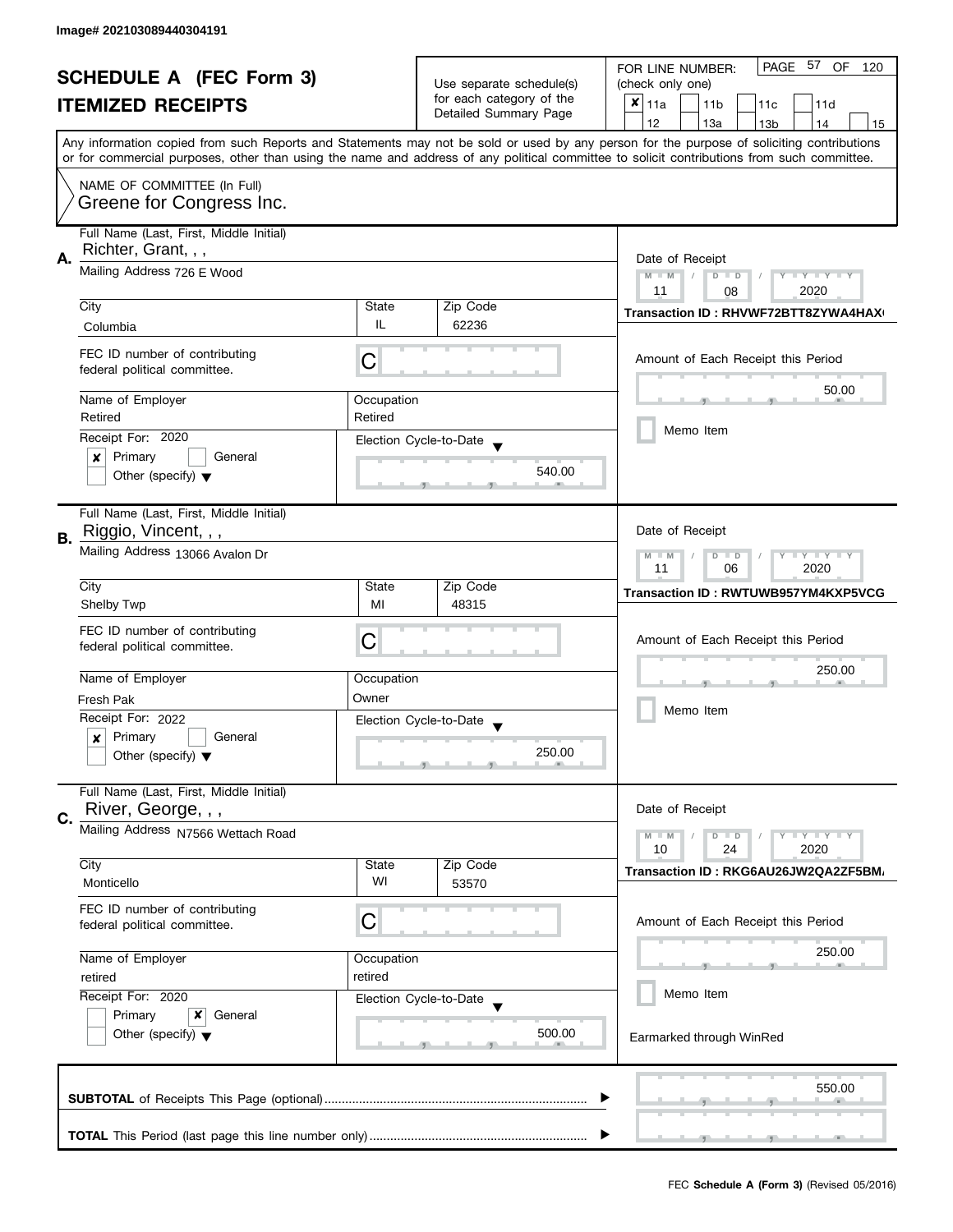| <b>SCHEDULE A (FEC Form 3)</b> |                                                                                                                                 |                          | PAGE 58 OF<br>FOR LINE NUMBER:<br>120             |                                                                                                                                            |  |  |
|--------------------------------|---------------------------------------------------------------------------------------------------------------------------------|--------------------------|---------------------------------------------------|--------------------------------------------------------------------------------------------------------------------------------------------|--|--|
|                                |                                                                                                                                 | Use separate schedule(s) | (check only one)                                  |                                                                                                                                            |  |  |
|                                | <b>ITEMIZED RECEIPTS</b>                                                                                                        |                          | for each category of the<br>Detailed Summary Page | $x _{11a}$<br>11 <sub>b</sub><br>11c<br>11d                                                                                                |  |  |
|                                |                                                                                                                                 |                          |                                                   | 12<br>13a<br>13 <sub>b</sub><br>14<br>15                                                                                                   |  |  |
|                                |                                                                                                                                 |                          |                                                   | Any information copied from such Reports and Statements may not be sold or used by any person for the purpose of soliciting contributions  |  |  |
|                                |                                                                                                                                 |                          |                                                   | or for commercial purposes, other than using the name and address of any political committee to solicit contributions from such committee. |  |  |
|                                | NAME OF COMMITTEE (In Full)                                                                                                     |                          |                                                   |                                                                                                                                            |  |  |
|                                | Greene for Congress Inc.                                                                                                        |                          |                                                   |                                                                                                                                            |  |  |
|                                | Full Name (Last, First, Middle Initial)                                                                                         |                          |                                                   |                                                                                                                                            |  |  |
|                                | Ruby, Pete, , ,<br>Α.<br>Mailing Address 8426 East 132nd Street South                                                           |                          |                                                   |                                                                                                                                            |  |  |
|                                |                                                                                                                                 |                          |                                                   | Date of Receipt<br>$M - M$<br>Y                                                                                                            |  |  |
|                                |                                                                                                                                 |                          |                                                   | $T - Y = Y - T Y$<br>$D$ $D$<br>2020<br>11<br>06                                                                                           |  |  |
|                                | City                                                                                                                            | State                    | Zip Code                                          | Transaction ID: REQ7X8GGQX9F9C7XWW9                                                                                                        |  |  |
|                                | Bixby                                                                                                                           | OK                       | 74008                                             |                                                                                                                                            |  |  |
|                                |                                                                                                                                 |                          |                                                   |                                                                                                                                            |  |  |
|                                | FEC ID number of contributing<br>federal political committee.                                                                   | C                        |                                                   | Amount of Each Receipt this Period                                                                                                         |  |  |
|                                |                                                                                                                                 |                          |                                                   | 250.00                                                                                                                                     |  |  |
|                                | Name of Employer                                                                                                                | Occupation               |                                                   |                                                                                                                                            |  |  |
|                                | Retired                                                                                                                         | Retired                  |                                                   | Memo Item                                                                                                                                  |  |  |
|                                | Receipt For: 2022                                                                                                               |                          | Election Cycle-to-Date                            |                                                                                                                                            |  |  |
|                                | Primary<br>General<br>×                                                                                                         |                          |                                                   |                                                                                                                                            |  |  |
|                                | Other (specify) $\blacktriangledown$                                                                                            |                          | 250.00                                            |                                                                                                                                            |  |  |
|                                |                                                                                                                                 |                          |                                                   |                                                                                                                                            |  |  |
|                                | Full Name (Last, First, Middle Initial)                                                                                         |                          |                                                   |                                                                                                                                            |  |  |
| В.                             | Rugino, Tommasina, , ,                                                                                                          |                          |                                                   | Date of Receipt                                                                                                                            |  |  |
|                                | Mailing Address 132 Newington Lane                                                                                              |                          |                                                   | $\mathbf{y}$ $\mathbf{y}$<br>$M - M$<br>D<br>$\Box$<br>Y<br>02<br>2020<br>11                                                               |  |  |
|                                | City                                                                                                                            | State                    | Zip Code                                          |                                                                                                                                            |  |  |
|                                | <b>Toms River</b>                                                                                                               | <b>NJ</b>                | 08755                                             | Transaction ID: R7UGHEPBPZ3AAFFZU848                                                                                                       |  |  |
|                                |                                                                                                                                 |                          |                                                   |                                                                                                                                            |  |  |
|                                | FEC ID number of contributing<br>federal political committee.                                                                   | С                        |                                                   | Amount of Each Receipt this Period                                                                                                         |  |  |
|                                |                                                                                                                                 |                          |                                                   |                                                                                                                                            |  |  |
|                                | Name of Employer                                                                                                                | Occupation               |                                                   | 25.00                                                                                                                                      |  |  |
|                                | HMH                                                                                                                             | <b>MD</b>                |                                                   |                                                                                                                                            |  |  |
|                                | Receipt For: 2020                                                                                                               |                          | Election Cycle-to-Date                            | Memo Item                                                                                                                                  |  |  |
|                                | Primary<br>$\boldsymbol{\mathsf{x}}$<br>General                                                                                 |                          |                                                   |                                                                                                                                            |  |  |
|                                | Other (specify) $\blacktriangledown$                                                                                            |                          | 225.00                                            | Earmarked through conduit WinRed PAC                                                                                                       |  |  |
|                                |                                                                                                                                 |                          |                                                   |                                                                                                                                            |  |  |
|                                | Full Name (Last, First, Middle Initial)                                                                                         |                          |                                                   |                                                                                                                                            |  |  |
| C.                             | Salls Anclien, Pam, , ,                                                                                                         |                          |                                                   | Date of Receipt                                                                                                                            |  |  |
|                                | Mailing Address 1235 West Garmon Road Northwest                                                                                 |                          |                                                   | $Y \perp Y \perp Y$<br>$M - M$<br>$D$ $D$                                                                                                  |  |  |
|                                | City                                                                                                                            | State                    | Zip Code                                          | 02<br>2020<br>11                                                                                                                           |  |  |
|                                | Atlanta                                                                                                                         | GA                       | 30327                                             | Transaction ID: RN34DHWMQHCA29KFB9K                                                                                                        |  |  |
|                                |                                                                                                                                 |                          |                                                   |                                                                                                                                            |  |  |
|                                | FEC ID number of contributing<br>federal political committee.                                                                   | С                        |                                                   | Amount of Each Receipt this Period                                                                                                         |  |  |
|                                |                                                                                                                                 |                          |                                                   |                                                                                                                                            |  |  |
|                                | Name of Employer                                                                                                                | Occupation               |                                                   | 2800.00                                                                                                                                    |  |  |
|                                | Sales<br>Self<br>Receipt For: 2020<br>Election Cycle-to-Date<br>Primary<br>General<br>x<br>Other (specify) $\blacktriangledown$ |                          |                                                   |                                                                                                                                            |  |  |
|                                |                                                                                                                                 |                          |                                                   | Memo Item                                                                                                                                  |  |  |
|                                |                                                                                                                                 |                          |                                                   |                                                                                                                                            |  |  |
|                                |                                                                                                                                 |                          | 3800.00                                           |                                                                                                                                            |  |  |
|                                |                                                                                                                                 |                          |                                                   |                                                                                                                                            |  |  |
|                                |                                                                                                                                 |                          |                                                   |                                                                                                                                            |  |  |
|                                |                                                                                                                                 |                          |                                                   | 3075.00                                                                                                                                    |  |  |
|                                |                                                                                                                                 |                          |                                                   |                                                                                                                                            |  |  |
|                                |                                                                                                                                 |                          |                                                   |                                                                                                                                            |  |  |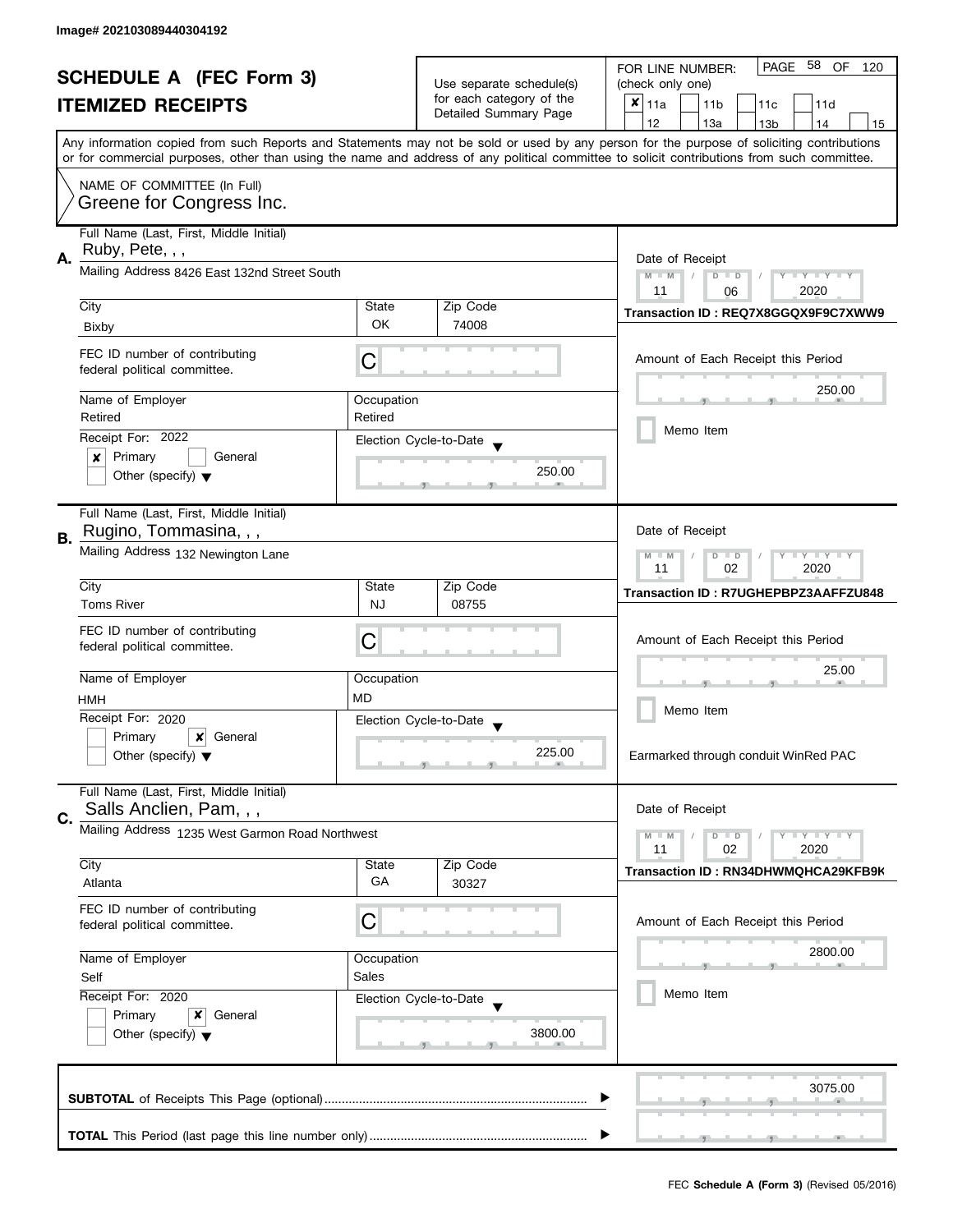| <b>SCHEDULE A (FEC Form 3)</b> |                                                                                                                               | Use separate schedule(s) | PAGE<br>59<br>OF<br>FOR LINE NUMBER:<br>120<br>(check only one) |                                                                                                                                            |  |
|--------------------------------|-------------------------------------------------------------------------------------------------------------------------------|--------------------------|-----------------------------------------------------------------|--------------------------------------------------------------------------------------------------------------------------------------------|--|
|                                | <b>ITEMIZED RECEIPTS</b>                                                                                                      |                          | for each category of the                                        | $x _{11a}$                                                                                                                                 |  |
|                                |                                                                                                                               |                          | Detailed Summary Page                                           | 11 <sub>b</sub><br>11c<br>11d<br>12<br>13a<br>13 <sub>b</sub><br>14<br>15                                                                  |  |
|                                |                                                                                                                               |                          |                                                                 | Any information copied from such Reports and Statements may not be sold or used by any person for the purpose of soliciting contributions  |  |
|                                |                                                                                                                               |                          |                                                                 | or for commercial purposes, other than using the name and address of any political committee to solicit contributions from such committee. |  |
|                                | NAME OF COMMITTEE (In Full)                                                                                                   |                          |                                                                 |                                                                                                                                            |  |
|                                | Greene for Congress Inc.                                                                                                      |                          |                                                                 |                                                                                                                                            |  |
|                                |                                                                                                                               |                          |                                                                 |                                                                                                                                            |  |
|                                | Full Name (Last, First, Middle Initial)<br>Sanchez, Mark, , ,                                                                 |                          |                                                                 |                                                                                                                                            |  |
| Α.                             |                                                                                                                               |                          |                                                                 | Date of Receipt                                                                                                                            |  |
|                                | Mailing Address 3336 Morning View Terrace                                                                                     |                          |                                                                 | $M - M$<br>$D$ $D$<br>Y TY TY TY<br>2020<br>11                                                                                             |  |
|                                | City                                                                                                                          | State                    | Zip Code                                                        | 05                                                                                                                                         |  |
|                                | Fremont                                                                                                                       | CA                       | 94539                                                           | Transaction ID: RCSCGNK3U8ESGN96V23F                                                                                                       |  |
|                                | FEC ID number of contributing                                                                                                 |                          |                                                                 |                                                                                                                                            |  |
|                                | federal political committee.                                                                                                  | С                        |                                                                 | Amount of Each Receipt this Period                                                                                                         |  |
|                                |                                                                                                                               |                          |                                                                 | 250.00                                                                                                                                     |  |
|                                | Name of Employer<br><b>HP</b>                                                                                                 | Occupation<br><b>VP</b>  |                                                                 |                                                                                                                                            |  |
|                                | Receipt For: 2022                                                                                                             |                          |                                                                 | Memo Item                                                                                                                                  |  |
|                                | Primary<br>General<br>x                                                                                                       |                          | Election Cycle-to-Date                                          |                                                                                                                                            |  |
|                                | Other (specify) $\blacktriangledown$                                                                                          |                          | 250.00                                                          |                                                                                                                                            |  |
|                                |                                                                                                                               |                          |                                                                 |                                                                                                                                            |  |
|                                | Full Name (Last, First, Middle Initial)                                                                                       |                          |                                                                 |                                                                                                                                            |  |
| В.                             | Seidenstucker, Stephen, , ,                                                                                                   |                          |                                                                 | Date of Receipt                                                                                                                            |  |
|                                | Mailing Address 6601 Buckman                                                                                                  |                          |                                                                 | $Y - Y - Y$<br>$M - M$<br>$D$ $D$                                                                                                          |  |
|                                | 6601 Buckman Road                                                                                                             |                          |                                                                 | 11<br>03<br>2020                                                                                                                           |  |
|                                | City<br>Hanover                                                                                                               | State<br>MI              | Zip Code<br>49241                                               | Transaction ID: RVQH8KRGWW6YW4TQ7T/                                                                                                        |  |
|                                |                                                                                                                               |                          |                                                                 |                                                                                                                                            |  |
|                                | FEC ID number of contributing<br>federal political committee.                                                                 | C                        |                                                                 | Amount of Each Receipt this Period                                                                                                         |  |
|                                |                                                                                                                               |                          |                                                                 |                                                                                                                                            |  |
|                                | Name of Employer                                                                                                              | Occupation               |                                                                 | 100.00                                                                                                                                     |  |
|                                | Retired                                                                                                                       | Retired                  |                                                                 | Memo Item                                                                                                                                  |  |
|                                | Receipt For: 2020                                                                                                             |                          | Election Cycle-to-Date                                          |                                                                                                                                            |  |
|                                | Primary<br>×<br>General                                                                                                       |                          | 225.00                                                          |                                                                                                                                            |  |
|                                | Other (specify) $\blacktriangledown$                                                                                          |                          |                                                                 |                                                                                                                                            |  |
|                                | Full Name (Last, First, Middle Initial)                                                                                       |                          |                                                                 |                                                                                                                                            |  |
| C.                             | Shanley, William, , ,                                                                                                         |                          |                                                                 | Date of Receipt                                                                                                                            |  |
|                                | Mailing Address 140 Ashenfelter Rd                                                                                            |                          |                                                                 | $\bot$ Y $\bot$ Y $\bot$ Y<br>$M - M$<br>$D$ $D$                                                                                           |  |
|                                |                                                                                                                               |                          |                                                                 | 11<br>09<br>2020                                                                                                                           |  |
|                                | City                                                                                                                          | State<br>PA              | Zip Code                                                        | Transaction ID: RPDNRF25XB9PE3XQS5FN                                                                                                       |  |
|                                | Malvern                                                                                                                       |                          | 19355                                                           |                                                                                                                                            |  |
|                                | FEC ID number of contributing<br>federal political committee.                                                                 | C                        |                                                                 | Amount of Each Receipt this Period                                                                                                         |  |
|                                |                                                                                                                               |                          |                                                                 |                                                                                                                                            |  |
|                                | Name of Employer                                                                                                              | Occupation               |                                                                 | 500.00                                                                                                                                     |  |
|                                | Executive<br><b>Monarch Plastics</b><br>Receipt For: 2022<br>Election Cycle-to-Date<br>Primary<br>General<br>$\boldsymbol{x}$ |                          |                                                                 |                                                                                                                                            |  |
|                                |                                                                                                                               |                          |                                                                 | Memo Item                                                                                                                                  |  |
|                                |                                                                                                                               |                          |                                                                 |                                                                                                                                            |  |
|                                | Other (specify) $\blacktriangledown$                                                                                          |                          | 500.00                                                          |                                                                                                                                            |  |
|                                |                                                                                                                               |                          |                                                                 |                                                                                                                                            |  |
|                                |                                                                                                                               |                          |                                                                 | 850.00                                                                                                                                     |  |
|                                |                                                                                                                               |                          |                                                                 |                                                                                                                                            |  |
|                                |                                                                                                                               |                          |                                                                 |                                                                                                                                            |  |
|                                |                                                                                                                               |                          |                                                                 |                                                                                                                                            |  |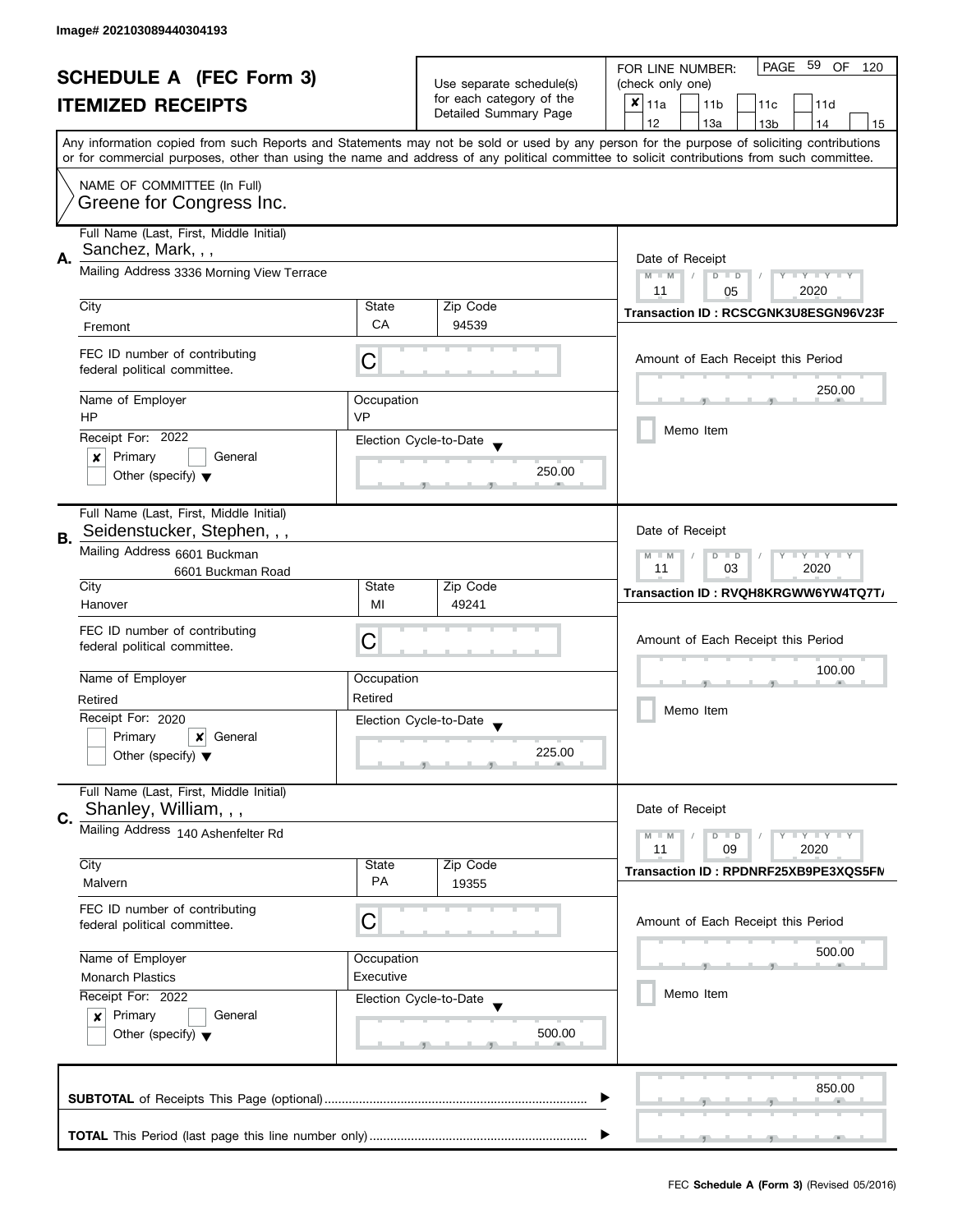|                                       | <b>SCHEDULE A (FEC Form 3)</b>                                                                                                                                                                                                                                            |             |                                                                               | PAGE 60<br>OF<br>FOR LINE NUMBER:<br>120                                                                                                                                                                                                                                                |  |
|---------------------------------------|---------------------------------------------------------------------------------------------------------------------------------------------------------------------------------------------------------------------------------------------------------------------------|-------------|-------------------------------------------------------------------------------|-----------------------------------------------------------------------------------------------------------------------------------------------------------------------------------------------------------------------------------------------------------------------------------------|--|
|                                       |                                                                                                                                                                                                                                                                           |             | Use separate schedule(s)<br>for each category of the<br>Detailed Summary Page | (check only one)                                                                                                                                                                                                                                                                        |  |
|                                       | <b>ITEMIZED RECEIPTS</b>                                                                                                                                                                                                                                                  |             |                                                                               | $x _{11a}$<br>11 <sub>b</sub><br>11c<br>11d                                                                                                                                                                                                                                             |  |
|                                       |                                                                                                                                                                                                                                                                           |             |                                                                               | 12<br>13a<br>13 <sub>b</sub><br>14<br>15                                                                                                                                                                                                                                                |  |
|                                       |                                                                                                                                                                                                                                                                           |             |                                                                               | Any information copied from such Reports and Statements may not be sold or used by any person for the purpose of soliciting contributions<br>or for commercial purposes, other than using the name and address of any political committee to solicit contributions from such committee. |  |
|                                       | NAME OF COMMITTEE (In Full)                                                                                                                                                                                                                                               |             |                                                                               |                                                                                                                                                                                                                                                                                         |  |
|                                       | Greene for Congress Inc.                                                                                                                                                                                                                                                  |             |                                                                               |                                                                                                                                                                                                                                                                                         |  |
|                                       | Full Name (Last, First, Middle Initial)<br>Shannon, Kevin, , ,                                                                                                                                                                                                            |             |                                                                               |                                                                                                                                                                                                                                                                                         |  |
| А.<br>Mailing Address 90 Beaver Drive |                                                                                                                                                                                                                                                                           |             |                                                                               | Date of Receipt<br>$M - M$<br>$D$ $D$<br>$Y - Y - Y - Y - Y$<br>$\sqrt{ }$                                                                                                                                                                                                              |  |
|                                       | Suite 110B, PO Box J<br>City                                                                                                                                                                                                                                              | State       | Zip Code                                                                      | 10<br>2020<br>20                                                                                                                                                                                                                                                                        |  |
|                                       | Du Bois                                                                                                                                                                                                                                                                   | <b>PA</b>   | 15801                                                                         | Transaction ID: RHBS2UX8J3FGMTVDM8Z0                                                                                                                                                                                                                                                    |  |
|                                       | FEC ID number of contributing<br>federal political committee.                                                                                                                                                                                                             | C           |                                                                               | Amount of Each Receipt this Period                                                                                                                                                                                                                                                      |  |
|                                       | Name of Employer                                                                                                                                                                                                                                                          | Occupation  |                                                                               | 100.00                                                                                                                                                                                                                                                                                  |  |
|                                       | Open Flow Gas Supply Corp.                                                                                                                                                                                                                                                | President   |                                                                               | Memo Item                                                                                                                                                                                                                                                                               |  |
|                                       | Receipt For: 2020<br>x<br>Primary<br>General                                                                                                                                                                                                                              |             | Election Cycle-to-Date                                                        |                                                                                                                                                                                                                                                                                         |  |
|                                       | Other (specify) $\blacktriangledown$                                                                                                                                                                                                                                      |             | 295.00                                                                        |                                                                                                                                                                                                                                                                                         |  |
|                                       | Full Name (Last, First, Middle Initial)<br>Shelnutt, Regina, , ,                                                                                                                                                                                                          |             |                                                                               | Date of Receipt                                                                                                                                                                                                                                                                         |  |
| В.                                    | Mailing Address 990 Youth Jersey Rd.                                                                                                                                                                                                                                      |             |                                                                               | $M - M$<br>$Y - Y - Y$<br>D<br>$\blacksquare$                                                                                                                                                                                                                                           |  |
|                                       |                                                                                                                                                                                                                                                                           |             |                                                                               | 10<br>20<br>2020                                                                                                                                                                                                                                                                        |  |
|                                       | City<br>Loganville                                                                                                                                                                                                                                                        | State<br>GA | Zip Code<br>30052                                                             | Transaction ID: RCSUER4NBCCKJ85ATRKI                                                                                                                                                                                                                                                    |  |
|                                       | FEC ID number of contributing                                                                                                                                                                                                                                             |             |                                                                               |                                                                                                                                                                                                                                                                                         |  |
|                                       | federal political committee.                                                                                                                                                                                                                                              | C           |                                                                               | Amount of Each Receipt this Period                                                                                                                                                                                                                                                      |  |
|                                       | Name of Employer                                                                                                                                                                                                                                                          | Occupation  |                                                                               | 250.00                                                                                                                                                                                                                                                                                  |  |
|                                       | Anderson Grading and Pipeline LLC                                                                                                                                                                                                                                         | COO         |                                                                               |                                                                                                                                                                                                                                                                                         |  |
|                                       | Receipt For: 2020                                                                                                                                                                                                                                                         |             | Election Cycle-to-Date                                                        | Memo Item                                                                                                                                                                                                                                                                               |  |
|                                       | Primary<br>$\boldsymbol{x}$<br>General                                                                                                                                                                                                                                    |             |                                                                               |                                                                                                                                                                                                                                                                                         |  |
|                                       | Other (specify) $\blacktriangledown$                                                                                                                                                                                                                                      |             | 250.00                                                                        | Earmarked through WinRed                                                                                                                                                                                                                                                                |  |
|                                       | Full Name (Last, First, Middle Initial)<br>Shreiner, Brigitte, , ,                                                                                                                                                                                                        |             |                                                                               | Date of Receipt                                                                                                                                                                                                                                                                         |  |
| C.                                    | Mailing Address 1139 West Northview Avenue                                                                                                                                                                                                                                |             |                                                                               |                                                                                                                                                                                                                                                                                         |  |
|                                       |                                                                                                                                                                                                                                                                           |             |                                                                               | $M - M$<br>$Y - Y - Y$<br>$D$ $D$<br>11<br>2020<br>07                                                                                                                                                                                                                                   |  |
|                                       | City<br>Phoenix                                                                                                                                                                                                                                                           | State<br>AZ | Zip Code                                                                      | Transaction ID: RMC5V98ZG5BHF2WX3Y62                                                                                                                                                                                                                                                    |  |
|                                       |                                                                                                                                                                                                                                                                           |             | 85021                                                                         |                                                                                                                                                                                                                                                                                         |  |
|                                       | FEC ID number of contributing<br>C<br>federal political committee.<br>Name of Employer<br>Occupation<br>VP of Sales<br>Enviroscent, Inc.<br>Receipt For: 2022<br>Election Cycle-to-Date<br>Primary<br>General<br>$\boldsymbol{x}$<br>Other (specify) $\blacktriangledown$ |             |                                                                               | Amount of Each Receipt this Period                                                                                                                                                                                                                                                      |  |
|                                       |                                                                                                                                                                                                                                                                           |             |                                                                               | 250.00                                                                                                                                                                                                                                                                                  |  |
|                                       |                                                                                                                                                                                                                                                                           |             |                                                                               |                                                                                                                                                                                                                                                                                         |  |
|                                       |                                                                                                                                                                                                                                                                           |             |                                                                               | Memo Item                                                                                                                                                                                                                                                                               |  |
|                                       |                                                                                                                                                                                                                                                                           |             |                                                                               |                                                                                                                                                                                                                                                                                         |  |
|                                       |                                                                                                                                                                                                                                                                           |             | 250.00                                                                        |                                                                                                                                                                                                                                                                                         |  |
|                                       |                                                                                                                                                                                                                                                                           |             |                                                                               | 600.00                                                                                                                                                                                                                                                                                  |  |
|                                       |                                                                                                                                                                                                                                                                           |             |                                                                               |                                                                                                                                                                                                                                                                                         |  |
|                                       |                                                                                                                                                                                                                                                                           |             |                                                                               |                                                                                                                                                                                                                                                                                         |  |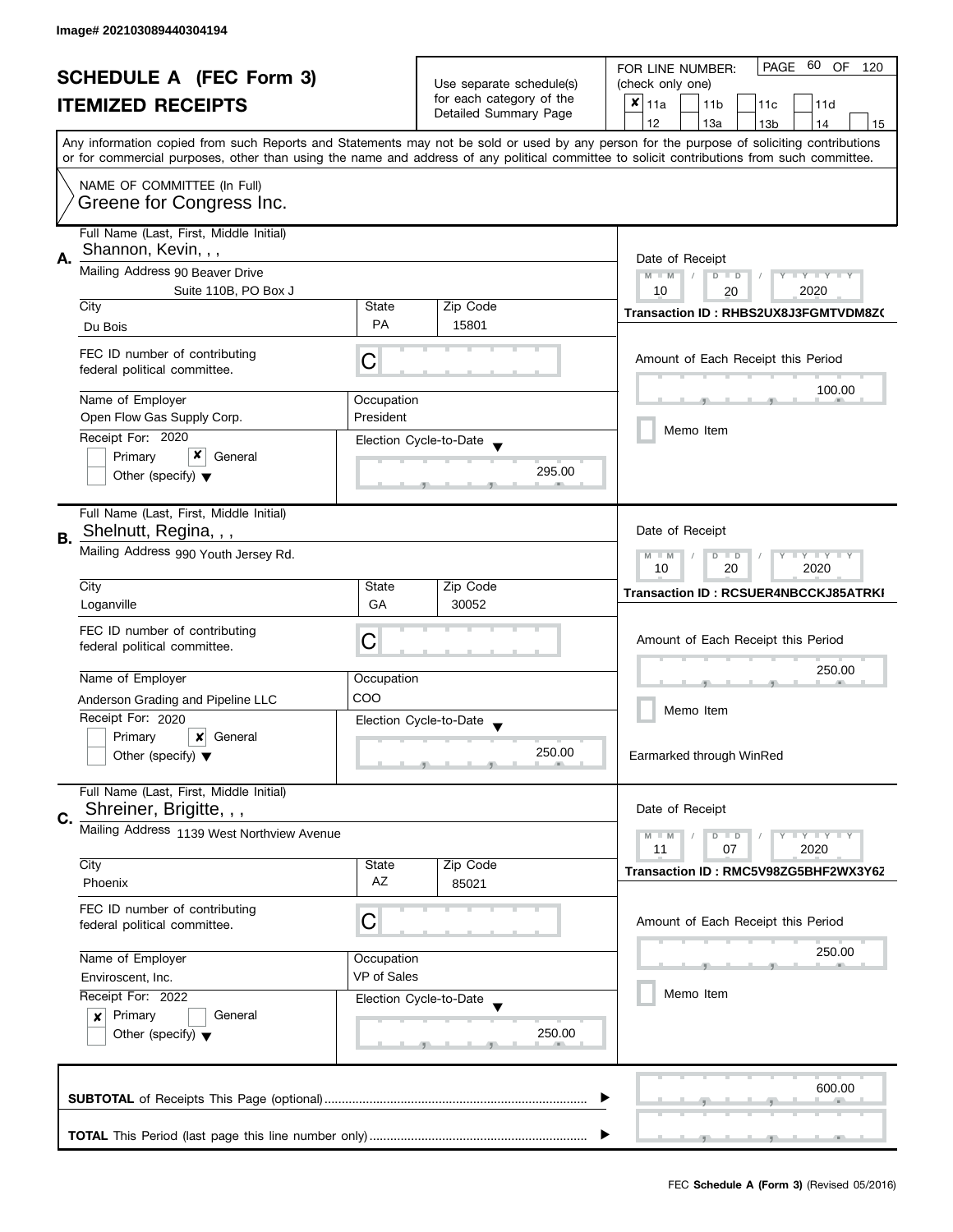| <b>SCHEDULE A (FEC Form 3)</b> |                                                              |                                                                                                                                            | PAGE 61<br>OF<br>FOR LINE NUMBER:<br>120          |                                                                                                                                           |
|--------------------------------|--------------------------------------------------------------|--------------------------------------------------------------------------------------------------------------------------------------------|---------------------------------------------------|-------------------------------------------------------------------------------------------------------------------------------------------|
|                                |                                                              |                                                                                                                                            | Use separate schedule(s)                          | (check only one)                                                                                                                          |
|                                | <b>ITEMIZED RECEIPTS</b>                                     |                                                                                                                                            | for each category of the<br>Detailed Summary Page | $x _{11a}$<br>11 <sub>b</sub><br>11d<br>11 <sub>c</sub>                                                                                   |
|                                |                                                              |                                                                                                                                            |                                                   | 12<br>13a<br>13 <sub>b</sub><br>14<br>15                                                                                                  |
|                                |                                                              |                                                                                                                                            |                                                   | Any information copied from such Reports and Statements may not be sold or used by any person for the purpose of soliciting contributions |
|                                |                                                              | or for commercial purposes, other than using the name and address of any political committee to solicit contributions from such committee. |                                                   |                                                                                                                                           |
|                                | NAME OF COMMITTEE (In Full)                                  |                                                                                                                                            |                                                   |                                                                                                                                           |
|                                | Greene for Congress Inc.                                     |                                                                                                                                            |                                                   |                                                                                                                                           |
|                                |                                                              |                                                                                                                                            |                                                   |                                                                                                                                           |
|                                | Full Name (Last, First, Middle Initial)<br>Sims, Dionne, W,, |                                                                                                                                            |                                                   |                                                                                                                                           |
| Α.                             |                                                              | Date of Receipt                                                                                                                            |                                                   |                                                                                                                                           |
|                                | Mailing Address 868 Adams Road                               |                                                                                                                                            |                                                   | $M - M$<br>$\mathsf{L} \mathsf{Y} \mathsf{L} \mathsf{Y} \mathsf{L} \mathsf{Y}$<br>$\overline{D}$<br>$\Box$<br>Y                           |
|                                |                                                              | State                                                                                                                                      | Zip Code                                          | 10<br>2020<br>15                                                                                                                          |
|                                | City                                                         | GA                                                                                                                                         | 31733                                             | Transaction ID: R4JQKY8VU5YVSZBYS3KH                                                                                                      |
|                                | Chula                                                        |                                                                                                                                            |                                                   |                                                                                                                                           |
|                                | FEC ID number of contributing                                |                                                                                                                                            |                                                   | Amount of Each Receipt this Period                                                                                                        |
|                                | federal political committee.                                 | C                                                                                                                                          |                                                   |                                                                                                                                           |
|                                | Name of Employer                                             | Occupation                                                                                                                                 |                                                   | 500.00                                                                                                                                    |
|                                | Homemaker                                                    | Homemaker                                                                                                                                  |                                                   |                                                                                                                                           |
|                                | Receipt For: 2020                                            |                                                                                                                                            |                                                   | Memo Item                                                                                                                                 |
|                                | x<br>Primary<br>General                                      |                                                                                                                                            | Election Cycle-to-Date                            |                                                                                                                                           |
|                                | Other (specify) $\blacktriangledown$                         |                                                                                                                                            | 500.00                                            |                                                                                                                                           |
|                                |                                                              |                                                                                                                                            |                                                   |                                                                                                                                           |
|                                | Full Name (Last, First, Middle Initial)                      |                                                                                                                                            |                                                   |                                                                                                                                           |
|                                | Singh, Bobbie, Sue,,                                         |                                                                                                                                            |                                                   | Date of Receipt                                                                                                                           |
| В.                             | Mailing Address 732 Upper Ty Ty Road                         |                                                                                                                                            |                                                   |                                                                                                                                           |
|                                |                                                              | $Y + Y$<br>$M - M$<br>D<br>$\Box$<br>15<br>2020<br>10                                                                                      |                                                   |                                                                                                                                           |
|                                | City                                                         | State                                                                                                                                      | Zip Code                                          |                                                                                                                                           |
|                                | Tifton                                                       | GA                                                                                                                                         | 31793                                             | Transaction ID: RX6YAMGAJYXRYWGDCA,                                                                                                       |
|                                | FEC ID number of contributing                                |                                                                                                                                            |                                                   |                                                                                                                                           |
|                                | federal political committee.                                 | C                                                                                                                                          |                                                   | Amount of Each Receipt this Period                                                                                                        |
|                                |                                                              |                                                                                                                                            |                                                   |                                                                                                                                           |
|                                | Name of Employer                                             | Occupation                                                                                                                                 |                                                   | 500.00                                                                                                                                    |
|                                | Homemaker                                                    | Homemaker                                                                                                                                  |                                                   |                                                                                                                                           |
|                                | Receipt For: 2020                                            |                                                                                                                                            | Election Cycle-to-Date                            | Memo Item                                                                                                                                 |
|                                | Primary<br>$\boldsymbol{x}$<br>General                       |                                                                                                                                            |                                                   |                                                                                                                                           |
|                                | Other (specify) $\blacktriangledown$                         |                                                                                                                                            | 500.00                                            |                                                                                                                                           |
|                                |                                                              |                                                                                                                                            |                                                   |                                                                                                                                           |
|                                | Full Name (Last, First, Middle Initial)                      |                                                                                                                                            |                                                   |                                                                                                                                           |
| C.                             | Skipper, Paul, , ,                                           |                                                                                                                                            |                                                   | Date of Receipt                                                                                                                           |
|                                | Mailing Address PO Box 67128                                 |                                                                                                                                            |                                                   | Y LY LY<br>$M - M$<br>$D$ $D$                                                                                                             |
|                                |                                                              |                                                                                                                                            |                                                   | 2020<br>10<br>17                                                                                                                          |
|                                | City                                                         | State                                                                                                                                      | Zip Code                                          | Transaction ID: RERKQ9XJAHV7TVSUN580                                                                                                      |
|                                | St Pete Beach                                                | FL                                                                                                                                         | 33736                                             |                                                                                                                                           |
|                                | FEC ID number of contributing                                |                                                                                                                                            |                                                   |                                                                                                                                           |
|                                | federal political committee.                                 | С                                                                                                                                          |                                                   | Amount of Each Receipt this Period                                                                                                        |
|                                |                                                              |                                                                                                                                            |                                                   | 25.00                                                                                                                                     |
|                                | Name of Employer                                             | Occupation<br>Retired                                                                                                                      |                                                   |                                                                                                                                           |
|                                | Retired                                                      |                                                                                                                                            |                                                   | Memo Item                                                                                                                                 |
|                                | Receipt For: 2020                                            |                                                                                                                                            | Election Cycle-to-Date                            |                                                                                                                                           |
|                                | Primary<br>General<br>x                                      |                                                                                                                                            | 319.20                                            |                                                                                                                                           |
|                                | Other (specify) $\blacktriangledown$                         |                                                                                                                                            |                                                   |                                                                                                                                           |
|                                |                                                              |                                                                                                                                            |                                                   |                                                                                                                                           |
|                                |                                                              |                                                                                                                                            |                                                   | 1025.00                                                                                                                                   |
|                                |                                                              |                                                                                                                                            |                                                   |                                                                                                                                           |
|                                |                                                              |                                                                                                                                            |                                                   |                                                                                                                                           |
|                                |                                                              |                                                                                                                                            |                                                   |                                                                                                                                           |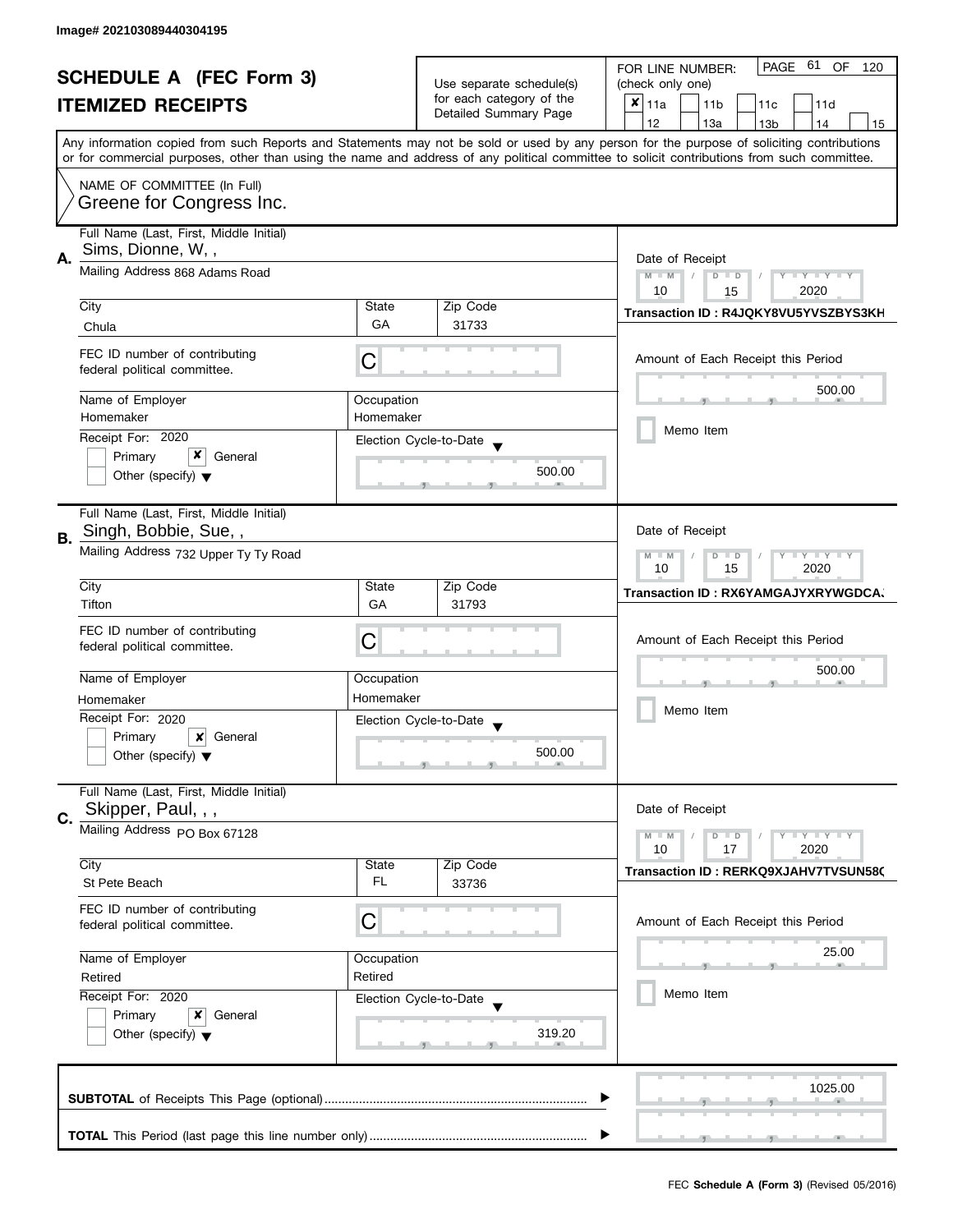| <b>SCHEDULE A (FEC Form 3)</b> |                                                                                                                                                                                                                 |                  |                                                   | PAGE 62 OF<br>FOR LINE NUMBER:<br>120                                                                                                      |  |
|--------------------------------|-----------------------------------------------------------------------------------------------------------------------------------------------------------------------------------------------------------------|------------------|---------------------------------------------------|--------------------------------------------------------------------------------------------------------------------------------------------|--|
|                                |                                                                                                                                                                                                                 |                  | Use separate schedule(s)                          | (check only one)                                                                                                                           |  |
|                                | <b>ITEMIZED RECEIPTS</b>                                                                                                                                                                                        |                  | for each category of the<br>Detailed Summary Page | $x _{11a}$<br>11 <sub>b</sub><br>11d<br>11c                                                                                                |  |
|                                |                                                                                                                                                                                                                 |                  |                                                   | 12<br>13a<br>13 <sub>b</sub><br>14<br>15                                                                                                   |  |
|                                |                                                                                                                                                                                                                 |                  |                                                   | Any information copied from such Reports and Statements may not be sold or used by any person for the purpose of soliciting contributions  |  |
|                                |                                                                                                                                                                                                                 |                  |                                                   | or for commercial purposes, other than using the name and address of any political committee to solicit contributions from such committee. |  |
|                                | NAME OF COMMITTEE (In Full)                                                                                                                                                                                     |                  |                                                   |                                                                                                                                            |  |
|                                | Greene for Congress Inc.                                                                                                                                                                                        |                  |                                                   |                                                                                                                                            |  |
|                                |                                                                                                                                                                                                                 |                  |                                                   |                                                                                                                                            |  |
|                                | Full Name (Last, First, Middle Initial)                                                                                                                                                                         |                  |                                                   |                                                                                                                                            |  |
| А.                             | Smitherman, Bill, , ,                                                                                                                                                                                           | Date of Receipt  |                                                   |                                                                                                                                            |  |
|                                | Mailing Address 706 South Thornton Avenue                                                                                                                                                                       |                  |                                                   | $M - M$<br>$D$ $D$<br>Y TY TY TY                                                                                                           |  |
|                                | Suite A                                                                                                                                                                                                         |                  |                                                   | 2020<br>11<br>03                                                                                                                           |  |
|                                | City                                                                                                                                                                                                            | State            | Zip Code                                          | <b>Transaction ID: RRCNBF6FGVRNJM4MM72</b>                                                                                                 |  |
|                                | Dalton                                                                                                                                                                                                          | GA               | 30720                                             |                                                                                                                                            |  |
|                                | FEC ID number of contributing                                                                                                                                                                                   |                  |                                                   | Amount of Each Receipt this Period                                                                                                         |  |
|                                | federal political committee.                                                                                                                                                                                    | C                |                                                   |                                                                                                                                            |  |
|                                |                                                                                                                                                                                                                 |                  |                                                   | 100.00                                                                                                                                     |  |
|                                | Name of Employer                                                                                                                                                                                                | Occupation       |                                                   |                                                                                                                                            |  |
|                                | Retired                                                                                                                                                                                                         | Retired          |                                                   | Memo Item                                                                                                                                  |  |
|                                | Receipt For: 2020                                                                                                                                                                                               |                  | Election Cycle-to-Date                            |                                                                                                                                            |  |
|                                | x<br>Primary<br>General                                                                                                                                                                                         |                  |                                                   |                                                                                                                                            |  |
|                                | Other (specify) $\blacktriangledown$                                                                                                                                                                            |                  | 700.00                                            |                                                                                                                                            |  |
|                                |                                                                                                                                                                                                                 |                  |                                                   |                                                                                                                                            |  |
|                                | Full Name (Last, First, Middle Initial)                                                                                                                                                                         |                  |                                                   |                                                                                                                                            |  |
| В.                             | Solomon, Jennifer, , ,                                                                                                                                                                                          |                  |                                                   | Date of Receipt                                                                                                                            |  |
|                                | Mailing Address 5 Old Cider Mill Road                                                                                                                                                                           |                  |                                                   | $Y - Y - Y$<br>$M - M$<br>$D$ $D$                                                                                                          |  |
|                                |                                                                                                                                                                                                                 | 2020<br>11<br>11 |                                                   |                                                                                                                                            |  |
|                                | City                                                                                                                                                                                                            | State            | Zip Code                                          | Transaction ID: RGHNT2RUR9SSFAJCHHH.                                                                                                       |  |
|                                | Manalapan Township                                                                                                                                                                                              | <b>NJ</b>        | 07726                                             |                                                                                                                                            |  |
|                                | FEC ID number of contributing                                                                                                                                                                                   |                  |                                                   |                                                                                                                                            |  |
|                                | federal political committee.                                                                                                                                                                                    | С                |                                                   | Amount of Each Receipt this Period                                                                                                         |  |
|                                |                                                                                                                                                                                                                 |                  |                                                   | 500.00                                                                                                                                     |  |
|                                | Name of Employer                                                                                                                                                                                                | Occupation       |                                                   |                                                                                                                                            |  |
|                                | Self                                                                                                                                                                                                            |                  | Property management                               | Memo Item                                                                                                                                  |  |
|                                | Receipt For: 2022                                                                                                                                                                                               |                  | Election Cycle-to-Date                            |                                                                                                                                            |  |
|                                | Primary<br>General<br>x                                                                                                                                                                                         |                  | 500.00                                            |                                                                                                                                            |  |
|                                | Other (specify) $\blacktriangledown$                                                                                                                                                                            |                  |                                                   |                                                                                                                                            |  |
|                                | Full Name (Last, First, Middle Initial)                                                                                                                                                                         |                  |                                                   |                                                                                                                                            |  |
| C.                             | Sommerville, Jason, , ,                                                                                                                                                                                         |                  |                                                   | Date of Receipt                                                                                                                            |  |
|                                | Mailing Address 2773 Mill Street                                                                                                                                                                                |                  |                                                   | $M - M$<br>Y L Y L Y<br>$D$ $D$                                                                                                            |  |
|                                |                                                                                                                                                                                                                 |                  |                                                   | 11<br>07<br>2020                                                                                                                           |  |
|                                | City                                                                                                                                                                                                            | State            | Zip Code                                          | Transaction ID: RVMKY9GR53JUBT9PWUX                                                                                                        |  |
|                                | <b>Blossvale</b>                                                                                                                                                                                                | <b>NY</b>        | 13308                                             |                                                                                                                                            |  |
|                                | FEC ID number of contributing                                                                                                                                                                                   |                  |                                                   |                                                                                                                                            |  |
|                                | federal political committee.                                                                                                                                                                                    | С                |                                                   | Amount of Each Receipt this Period                                                                                                         |  |
|                                |                                                                                                                                                                                                                 |                  |                                                   | 500.00                                                                                                                                     |  |
|                                | Name of Employer<br>Occupation<br><b>Bridge Builder</b><br>The Bridge Guy, Inc<br>Receipt For: 2022<br>Election Cycle-to-Date<br>Primary<br>General<br>$\boldsymbol{x}$<br>Other (specify) $\blacktriangledown$ |                  |                                                   |                                                                                                                                            |  |
|                                |                                                                                                                                                                                                                 |                  |                                                   |                                                                                                                                            |  |
|                                |                                                                                                                                                                                                                 |                  |                                                   | Memo Item                                                                                                                                  |  |
|                                |                                                                                                                                                                                                                 |                  |                                                   |                                                                                                                                            |  |
|                                |                                                                                                                                                                                                                 |                  | 500.00                                            |                                                                                                                                            |  |
|                                |                                                                                                                                                                                                                 |                  |                                                   |                                                                                                                                            |  |
|                                |                                                                                                                                                                                                                 |                  |                                                   |                                                                                                                                            |  |
|                                |                                                                                                                                                                                                                 |                  |                                                   | 1100.00                                                                                                                                    |  |
|                                |                                                                                                                                                                                                                 |                  |                                                   |                                                                                                                                            |  |
|                                |                                                                                                                                                                                                                 |                  |                                                   |                                                                                                                                            |  |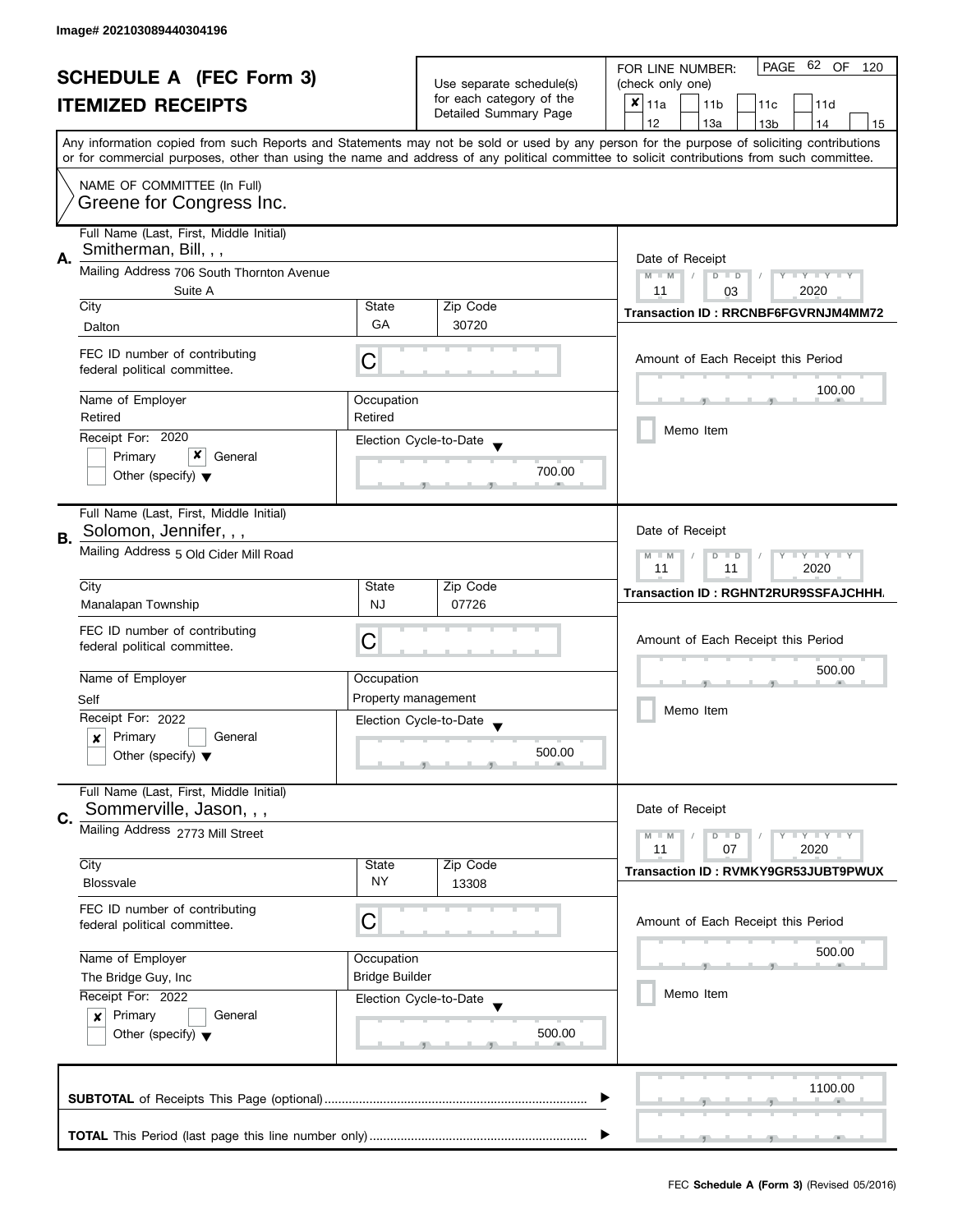| <b>SCHEDULE A (FEC Form 3)</b><br><b>ITEMIZED RECEIPTS</b> |                                           | Use separate schedule(s)<br>for each category of the  | PAGE<br>63<br>OF<br>FOR LINE NUMBER:<br>120<br>(check only one) |                                                                                                                                            |  |  |
|------------------------------------------------------------|-------------------------------------------|-------------------------------------------------------|-----------------------------------------------------------------|--------------------------------------------------------------------------------------------------------------------------------------------|--|--|
|                                                            |                                           |                                                       | $x _{11a}$<br>11 <sub>b</sub><br>11c<br>11d                     |                                                                                                                                            |  |  |
|                                                            |                                           |                                                       | Detailed Summary Page                                           | 12<br>13a<br>14<br>13 <sub>b</sub><br>15                                                                                                   |  |  |
|                                                            |                                           |                                                       |                                                                 | Any information copied from such Reports and Statements may not be sold or used by any person for the purpose of soliciting contributions  |  |  |
|                                                            |                                           |                                                       |                                                                 | or for commercial purposes, other than using the name and address of any political committee to solicit contributions from such committee. |  |  |
|                                                            | NAME OF COMMITTEE (In Full)               |                                                       |                                                                 |                                                                                                                                            |  |  |
|                                                            | Greene for Congress Inc.                  |                                                       |                                                                 |                                                                                                                                            |  |  |
|                                                            |                                           |                                                       |                                                                 |                                                                                                                                            |  |  |
|                                                            | Full Name (Last, First, Middle Initial)   |                                                       |                                                                 |                                                                                                                                            |  |  |
| Α.                                                         | Springer, Mark, , ,                       | Date of Receipt                                       |                                                                 |                                                                                                                                            |  |  |
|                                                            | Mailing Address 899 Old White Horse Pike, |                                                       |                                                                 | $M - M$<br>Y TY TY TY<br>$D$ $D$                                                                                                           |  |  |
|                                                            |                                           |                                                       |                                                                 | 2020<br>11<br>11                                                                                                                           |  |  |
|                                                            | City                                      | State<br><b>NJ</b>                                    | Zip Code<br>08089                                               | Transaction ID: RE9JDRWR9EKQ972XRCT;                                                                                                       |  |  |
|                                                            | Waterford                                 |                                                       |                                                                 |                                                                                                                                            |  |  |
|                                                            | FEC ID number of contributing             | С                                                     |                                                                 | Amount of Each Receipt this Period                                                                                                         |  |  |
|                                                            | federal political committee.              |                                                       |                                                                 |                                                                                                                                            |  |  |
|                                                            | Name of Employer                          | Occupation                                            |                                                                 | 250.00                                                                                                                                     |  |  |
|                                                            | Self employed                             | Construction                                          |                                                                 |                                                                                                                                            |  |  |
|                                                            | Receipt For: 2022                         |                                                       | Election Cycle-to-Date                                          | Memo Item                                                                                                                                  |  |  |
|                                                            | $\boldsymbol{x}$<br>Primary<br>General    |                                                       |                                                                 |                                                                                                                                            |  |  |
|                                                            | Other (specify) $\blacktriangledown$      |                                                       | 250.00                                                          |                                                                                                                                            |  |  |
|                                                            |                                           |                                                       |                                                                 |                                                                                                                                            |  |  |
|                                                            | Full Name (Last, First, Middle Initial)   |                                                       |                                                                 | Date of Receipt                                                                                                                            |  |  |
| <b>B.</b>                                                  | Spurlock, James, , ,                      |                                                       |                                                                 |                                                                                                                                            |  |  |
|                                                            | Mailing Address 5360 n hwy 81             | $Y = Y + Y$<br>$M - M$<br>$D$ $D$<br>11<br>12<br>2020 |                                                                 |                                                                                                                                            |  |  |
|                                                            | City                                      | State                                                 | Zip Code                                                        |                                                                                                                                            |  |  |
|                                                            | Duncan                                    | <b>OK</b>                                             | 73533                                                           | Transaction ID: RKHYMTFZT7J6TJJW27KW                                                                                                       |  |  |
|                                                            | FEC ID number of contributing             |                                                       |                                                                 |                                                                                                                                            |  |  |
|                                                            | federal political committee.              | C                                                     |                                                                 | Amount of Each Receipt this Period                                                                                                         |  |  |
|                                                            |                                           |                                                       |                                                                 | 250.00                                                                                                                                     |  |  |
|                                                            | Name of Employer                          | Occupation                                            |                                                                 |                                                                                                                                            |  |  |
|                                                            | Self                                      | Garden center                                         |                                                                 | Memo Item                                                                                                                                  |  |  |
|                                                            | Receipt For: 2022                         |                                                       | Election Cycle-to-Date                                          |                                                                                                                                            |  |  |
|                                                            | Primary<br>General<br>$\boldsymbol{x}$    |                                                       | 250.00                                                          |                                                                                                                                            |  |  |
|                                                            | Other (specify) $\blacktriangledown$      |                                                       |                                                                 |                                                                                                                                            |  |  |
|                                                            | Full Name (Last, First, Middle Initial)   |                                                       |                                                                 |                                                                                                                                            |  |  |
| C.                                                         | St John, Karissa, , ,                     |                                                       |                                                                 | Date of Receipt                                                                                                                            |  |  |
|                                                            | Mailing Address 618 21st Street Southeast |                                                       |                                                                 | $Y = Y + Y$<br>$M - M$<br>$D$ $D$                                                                                                          |  |  |
|                                                            |                                           |                                                       |                                                                 | 11<br>07<br>2020                                                                                                                           |  |  |
|                                                            | City                                      | State<br>WA                                           | Zip Code                                                        | Transaction ID: RJ8XS8873W32HJYNV3B4                                                                                                       |  |  |
|                                                            | Puyallup                                  |                                                       | 98372                                                           |                                                                                                                                            |  |  |
|                                                            | FEC ID number of contributing             | C                                                     |                                                                 | Amount of Each Receipt this Period                                                                                                         |  |  |
|                                                            | federal political committee.              |                                                       |                                                                 |                                                                                                                                            |  |  |
|                                                            | Name of Employer                          | Occupation                                            |                                                                 | 250.00                                                                                                                                     |  |  |
|                                                            | Military                                  | Military                                              |                                                                 |                                                                                                                                            |  |  |
|                                                            | Receipt For: 2022                         |                                                       | Election Cycle-to-Date                                          | Memo Item                                                                                                                                  |  |  |
|                                                            | Primary<br>General<br>$\boldsymbol{x}$    |                                                       |                                                                 |                                                                                                                                            |  |  |
|                                                            | Other (specify) $\blacktriangledown$      |                                                       | 250.00                                                          |                                                                                                                                            |  |  |
|                                                            |                                           |                                                       |                                                                 |                                                                                                                                            |  |  |
|                                                            |                                           |                                                       |                                                                 | 750.00                                                                                                                                     |  |  |
|                                                            |                                           |                                                       |                                                                 |                                                                                                                                            |  |  |
|                                                            |                                           |                                                       |                                                                 |                                                                                                                                            |  |  |
|                                                            |                                           |                                                       |                                                                 |                                                                                                                                            |  |  |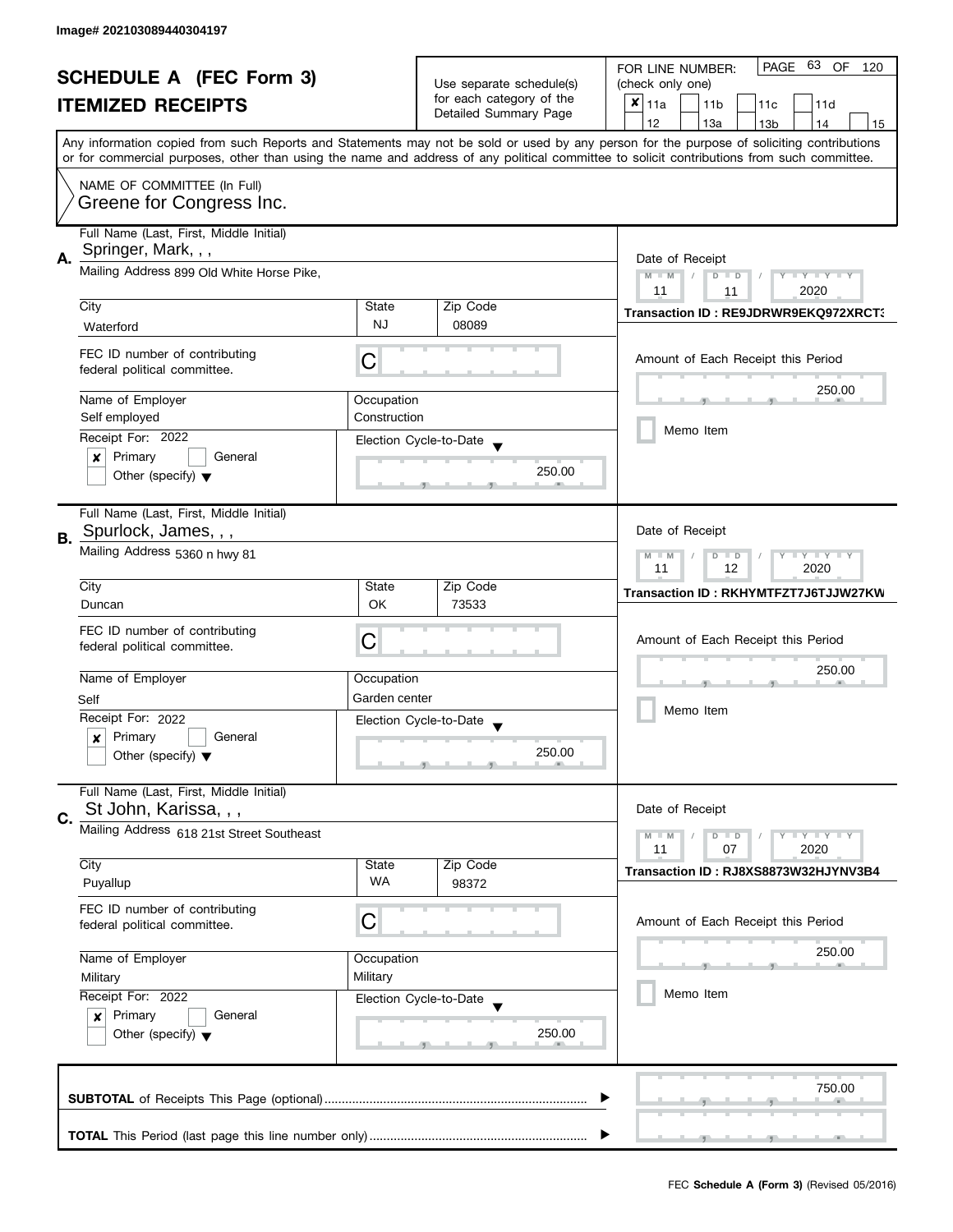| <b>SCHEDULE A (FEC Form 3)</b> |                                                                                                                               |                                                       | PAGE 64 OF<br>FOR LINE NUMBER:<br>120             |                                                                                                                                                                                                                                                                                         |
|--------------------------------|-------------------------------------------------------------------------------------------------------------------------------|-------------------------------------------------------|---------------------------------------------------|-----------------------------------------------------------------------------------------------------------------------------------------------------------------------------------------------------------------------------------------------------------------------------------------|
|                                |                                                                                                                               | Use separate schedule(s)                              | (check only one)                                  |                                                                                                                                                                                                                                                                                         |
|                                | <b>ITEMIZED RECEIPTS</b>                                                                                                      |                                                       | for each category of the<br>Detailed Summary Page | $x _{11a}$<br>11 <sub>b</sub><br>11c<br>11d                                                                                                                                                                                                                                             |
|                                |                                                                                                                               |                                                       |                                                   | 12<br>13a<br>13 <sub>b</sub><br>14<br>15                                                                                                                                                                                                                                                |
|                                |                                                                                                                               |                                                       |                                                   | Any information copied from such Reports and Statements may not be sold or used by any person for the purpose of soliciting contributions<br>or for commercial purposes, other than using the name and address of any political committee to solicit contributions from such committee. |
|                                |                                                                                                                               |                                                       |                                                   |                                                                                                                                                                                                                                                                                         |
|                                | NAME OF COMMITTEE (In Full)<br>Greene for Congress Inc.                                                                       |                                                       |                                                   |                                                                                                                                                                                                                                                                                         |
|                                | Full Name (Last, First, Middle Initial)                                                                                       |                                                       |                                                   |                                                                                                                                                                                                                                                                                         |
| А.                             | Stahl, Herbert, , ,                                                                                                           | Date of Receipt                                       |                                                   |                                                                                                                                                                                                                                                                                         |
|                                | Mailing Address 280 Rainbow Falls Drive                                                                                       |                                                       |                                                   | $M - M$<br>$D$ $D$<br>Y TY TY TY                                                                                                                                                                                                                                                        |
|                                | City                                                                                                                          | State                                                 | Zip Code                                          | 2020<br>11<br>07                                                                                                                                                                                                                                                                        |
|                                | Chestermere                                                                                                                   | AP                                                    | 96385                                             | Transaction ID: RR3PPMNYMW2H396EN333                                                                                                                                                                                                                                                    |
|                                |                                                                                                                               |                                                       |                                                   |                                                                                                                                                                                                                                                                                         |
|                                | FEC ID number of contributing<br>federal political committee.                                                                 | C                                                     |                                                   | Amount of Each Receipt this Period                                                                                                                                                                                                                                                      |
|                                | Name of Employer                                                                                                              | Occupation                                            |                                                   | 500.00                                                                                                                                                                                                                                                                                  |
|                                | Retired                                                                                                                       | Retired                                               |                                                   |                                                                                                                                                                                                                                                                                         |
|                                | Receipt For: 2022                                                                                                             |                                                       | Election Cycle-to-Date                            | Memo Item                                                                                                                                                                                                                                                                               |
|                                | Primary<br>General<br>×                                                                                                       |                                                       |                                                   |                                                                                                                                                                                                                                                                                         |
|                                | Other (specify) $\blacktriangledown$                                                                                          |                                                       | 500.00                                            |                                                                                                                                                                                                                                                                                         |
|                                | Full Name (Last, First, Middle Initial)                                                                                       |                                                       |                                                   |                                                                                                                                                                                                                                                                                         |
| В.                             | Starnes, David, , ,                                                                                                           |                                                       |                                                   | Date of Receipt                                                                                                                                                                                                                                                                         |
|                                | Mailing Address 1668 Inkberry Lane                                                                                            | Y LY LY<br>$M - M$<br>D<br>$\Box$<br>2020<br>11<br>11 |                                                   |                                                                                                                                                                                                                                                                                         |
|                                | City                                                                                                                          | State                                                 | Zip Code                                          | Transaction ID: RFGVZFFAZGXYTDK5QD4I                                                                                                                                                                                                                                                    |
|                                | St. Johns                                                                                                                     | <b>FL</b>                                             | 32259                                             |                                                                                                                                                                                                                                                                                         |
|                                | FEC ID number of contributing                                                                                                 | С                                                     |                                                   | Amount of Each Receipt this Period                                                                                                                                                                                                                                                      |
|                                | federal political committee.                                                                                                  |                                                       |                                                   |                                                                                                                                                                                                                                                                                         |
|                                | Name of Employer                                                                                                              | Occupation                                            |                                                   | 250.00                                                                                                                                                                                                                                                                                  |
|                                | Navy                                                                                                                          | <b>Engineering Officer</b>                            |                                                   |                                                                                                                                                                                                                                                                                         |
|                                | Receipt For: 2022                                                                                                             |                                                       | Election Cycle-to-Date                            | Memo Item                                                                                                                                                                                                                                                                               |
|                                | Primary<br>General<br>x                                                                                                       |                                                       |                                                   |                                                                                                                                                                                                                                                                                         |
|                                | Other (specify) $\blacktriangledown$                                                                                          |                                                       | 250.00                                            |                                                                                                                                                                                                                                                                                         |
|                                | Full Name (Last, First, Middle Initial)                                                                                       |                                                       |                                                   |                                                                                                                                                                                                                                                                                         |
| C.                             | Stein, Bertram, , ,                                                                                                           |                                                       |                                                   | Date of Receipt                                                                                                                                                                                                                                                                         |
|                                | Mailing Address 215 S. Vanburen St.                                                                                           |                                                       |                                                   | $M - M$<br>$Y \perp Y \perp Y$<br>$D$ $D$                                                                                                                                                                                                                                               |
|                                |                                                                                                                               |                                                       |                                                   | 11<br>2020<br>06                                                                                                                                                                                                                                                                        |
|                                | City<br>East Dundee                                                                                                           | State<br>IL                                           | Zip Code<br>60118                                 | Transaction ID: REHNWYK2UT3VGBAYJAX                                                                                                                                                                                                                                                     |
|                                |                                                                                                                               |                                                       |                                                   |                                                                                                                                                                                                                                                                                         |
|                                | FEC ID number of contributing<br>federal political committee.                                                                 | C                                                     |                                                   | Amount of Each Receipt this Period                                                                                                                                                                                                                                                      |
|                                |                                                                                                                               |                                                       |                                                   |                                                                                                                                                                                                                                                                                         |
|                                | Name of Employer                                                                                                              | Occupation                                            |                                                   | 1000.00                                                                                                                                                                                                                                                                                 |
|                                | Retired                                                                                                                       | Retired                                               |                                                   |                                                                                                                                                                                                                                                                                         |
|                                | Receipt For: 2022<br>Election Cycle-to-Date<br>Primary<br>General<br>$\boldsymbol{x}$<br>Other (specify) $\blacktriangledown$ |                                                       |                                                   | Memo Item                                                                                                                                                                                                                                                                               |
|                                |                                                                                                                               |                                                       |                                                   |                                                                                                                                                                                                                                                                                         |
|                                |                                                                                                                               |                                                       | 1000.00                                           |                                                                                                                                                                                                                                                                                         |
|                                |                                                                                                                               |                                                       |                                                   |                                                                                                                                                                                                                                                                                         |
|                                |                                                                                                                               |                                                       |                                                   | 1750.00                                                                                                                                                                                                                                                                                 |
|                                |                                                                                                                               |                                                       |                                                   |                                                                                                                                                                                                                                                                                         |
|                                |                                                                                                                               |                                                       |                                                   |                                                                                                                                                                                                                                                                                         |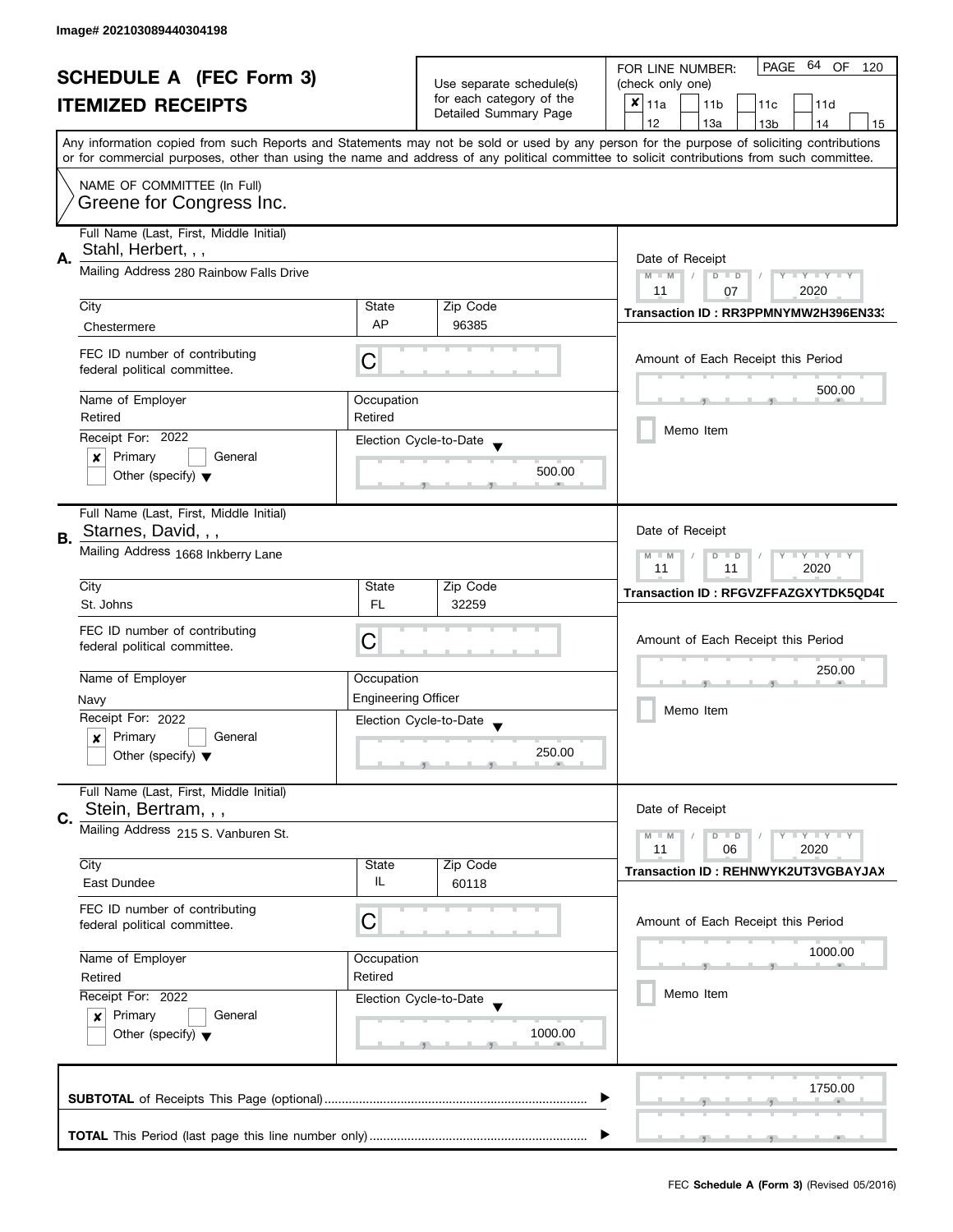| <b>SCHEDULE A (FEC Form 3)</b> |                                                                 | Use separate schedule(s) | PAGE 65 OF<br>FOR LINE NUMBER:<br>120<br>(check only one) |                                                                                                                                            |
|--------------------------------|-----------------------------------------------------------------|--------------------------|-----------------------------------------------------------|--------------------------------------------------------------------------------------------------------------------------------------------|
|                                | <b>ITEMIZED RECEIPTS</b>                                        |                          | for each category of the                                  | $x _{11a}$<br>11 <sub>b</sub><br>11c<br>11d                                                                                                |
|                                |                                                                 |                          | Detailed Summary Page                                     | 12<br>13a<br>13 <sub>b</sub><br>14<br>15                                                                                                   |
|                                |                                                                 |                          |                                                           | Any information copied from such Reports and Statements may not be sold or used by any person for the purpose of soliciting contributions  |
|                                |                                                                 |                          |                                                           | or for commercial purposes, other than using the name and address of any political committee to solicit contributions from such committee. |
|                                | NAME OF COMMITTEE (In Full)                                     |                          |                                                           |                                                                                                                                            |
|                                | Greene for Congress Inc.                                        |                          |                                                           |                                                                                                                                            |
|                                |                                                                 |                          |                                                           |                                                                                                                                            |
|                                | Full Name (Last, First, Middle Initial)                         |                          |                                                           |                                                                                                                                            |
| Α.                             | Stroede, Curtis, , ,                                            |                          |                                                           | Date of Receipt                                                                                                                            |
|                                | Mailing Address 17 Applewood Drive                              |                          |                                                           | $M - M$<br>$D$ $D$<br>$T - Y = T - Y$<br>Y                                                                                                 |
|                                |                                                                 |                          |                                                           | 10<br>2020<br>25                                                                                                                           |
|                                | City                                                            | State<br>OH              | Zip Code<br>45601                                         | Transaction ID: R9JCK7QFZ69D7RSDSWY3                                                                                                       |
|                                | Chillicothe                                                     |                          |                                                           |                                                                                                                                            |
|                                | FEC ID number of contributing                                   | С                        |                                                           | Amount of Each Receipt this Period                                                                                                         |
|                                | federal political committee.                                    |                          |                                                           |                                                                                                                                            |
|                                | Name of Employer                                                | Occupation               |                                                           | 15.00                                                                                                                                      |
|                                | retired                                                         | retired                  |                                                           |                                                                                                                                            |
|                                | Receipt For: 2020                                               |                          | Election Cycle-to-Date                                    | Memo Item                                                                                                                                  |
|                                | x<br>Primary<br>General                                         |                          |                                                           |                                                                                                                                            |
|                                | Other (specify) $\blacktriangledown$                            |                          | 260.00                                                    |                                                                                                                                            |
|                                |                                                                 |                          |                                                           |                                                                                                                                            |
|                                | Full Name (Last, First, Middle Initial)                         |                          |                                                           |                                                                                                                                            |
| В.                             | Styck, Walter, , ,                                              |                          |                                                           | Date of Receipt                                                                                                                            |
|                                | Mailing Address 27651 La Paz Road                               |                          |                                                           | $\bot$ Y $\bot$ Y $\bot$ Y<br>$M - M$<br>$D$ $D$<br>06<br>2020<br>11                                                                       |
|                                | #200<br>City                                                    | State                    | Zip Code                                                  |                                                                                                                                            |
|                                | Laguna Niguel                                                   | CA                       | 92677                                                     | Transaction ID: RPFC4J26FKMTF5UJPWAC                                                                                                       |
|                                | FEC ID number of contributing                                   |                          |                                                           |                                                                                                                                            |
|                                | federal political committee.                                    | C                        |                                                           | Amount of Each Receipt this Period                                                                                                         |
|                                |                                                                 |                          |                                                           | 250.00                                                                                                                                     |
|                                | Name of Employer                                                | Occupation               |                                                           |                                                                                                                                            |
|                                | <b>Purpose Funding</b>                                          | Realtor                  |                                                           | Memo Item                                                                                                                                  |
|                                | Receipt For: 2022                                               |                          | Election Cycle-to-Date                                    |                                                                                                                                            |
|                                | Primary<br>General<br>x<br>Other (specify) $\blacktriangledown$ |                          | 250.00                                                    |                                                                                                                                            |
|                                |                                                                 |                          |                                                           |                                                                                                                                            |
|                                | Full Name (Last, First, Middle Initial)                         |                          |                                                           |                                                                                                                                            |
| C.                             | Surles, Chris, , ,                                              |                          |                                                           | Date of Receipt                                                                                                                            |
|                                | Mailing Address 288 Friendship Road                             |                          |                                                           | $M - M$<br>$Y - Y - Y$<br>$D$ $D$                                                                                                          |
|                                |                                                                 |                          |                                                           | 10<br>30<br>2020                                                                                                                           |
|                                | City                                                            | State<br>GA              | Zip Code                                                  | Transaction ID: RY7GQETR4457G522MBPV                                                                                                       |
|                                | Cusseta                                                         |                          | 31805                                                     |                                                                                                                                            |
|                                | FEC ID number of contributing                                   | С                        |                                                           | Amount of Each Receipt this Period                                                                                                         |
|                                | federal political committee.                                    |                          |                                                           |                                                                                                                                            |
|                                | Name of Employer                                                | Occupation               |                                                           | 10.00                                                                                                                                      |
|                                | <b>TSYS</b>                                                     | Manager                  |                                                           |                                                                                                                                            |
|                                | Receipt For: 2020                                               |                          | Election Cycle-to-Date                                    | Memo Item                                                                                                                                  |
|                                | Primary<br>General<br>x<br>Other (specify) $\blacktriangledown$ |                          |                                                           |                                                                                                                                            |
|                                |                                                                 |                          | 355.00                                                    |                                                                                                                                            |
|                                |                                                                 |                          |                                                           |                                                                                                                                            |
|                                |                                                                 |                          |                                                           | 275.00                                                                                                                                     |
|                                |                                                                 |                          |                                                           |                                                                                                                                            |
|                                |                                                                 |                          |                                                           |                                                                                                                                            |
|                                |                                                                 |                          |                                                           |                                                                                                                                            |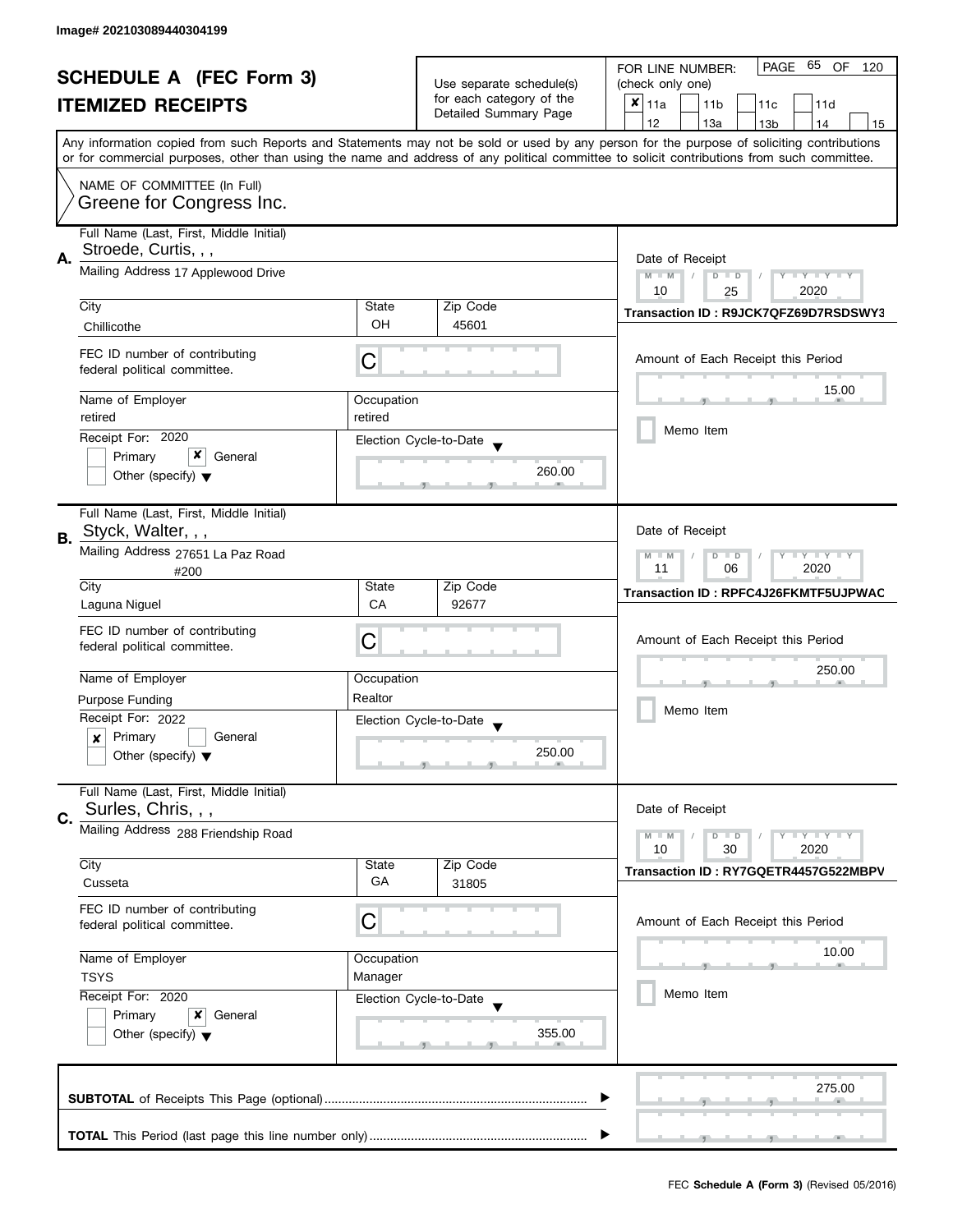|    | <b>SCHEDULE A (FEC Form 3)</b><br><b>ITEMIZED RECEIPTS</b>                                        |                                                                                           | Use separate schedule(s)<br>for each category of the<br>Detailed Summary Page | PAGE 66<br>OF<br>120<br>FOR LINE NUMBER:<br>(check only one)<br>$x _{11a}$<br>11 <sub>b</sub><br>11c<br>11d<br>12<br>13a<br>13 <sub>b</sub><br>14<br>15<br>Any information copied from such Reports and Statements may not be sold or used by any person for the purpose of soliciting contributions |
|----|---------------------------------------------------------------------------------------------------|-------------------------------------------------------------------------------------------|-------------------------------------------------------------------------------|------------------------------------------------------------------------------------------------------------------------------------------------------------------------------------------------------------------------------------------------------------------------------------------------------|
|    | NAME OF COMMITTEE (In Full)<br>Greene for Congress Inc.                                           |                                                                                           |                                                                               | or for commercial purposes, other than using the name and address of any political committee to solicit contributions from such committee.                                                                                                                                                           |
| А. | Full Name (Last, First, Middle Initial)<br>Tanguy, John, , ,<br>Mailing Address 3013 Maple Ln     |                                                                                           |                                                                               | Date of Receipt<br>$M - M$<br>$Y - Y - Y - Y - Y$<br>$D$ $D$<br>10<br>2020<br>27                                                                                                                                                                                                                     |
|    | City                                                                                              | State                                                                                     | Zip Code                                                                      | <b>Transaction ID: RHSYMM9YYW6HHHWBHV</b>                                                                                                                                                                                                                                                            |
|    | Alpharetta                                                                                        | GA                                                                                        | 30009                                                                         |                                                                                                                                                                                                                                                                                                      |
|    | FEC ID number of contributing<br>federal political committee.                                     | C                                                                                         |                                                                               | Amount of Each Receipt this Period                                                                                                                                                                                                                                                                   |
|    | Name of Employer                                                                                  | Occupation                                                                                |                                                                               | 50.00                                                                                                                                                                                                                                                                                                |
|    | retired                                                                                           | retired                                                                                   |                                                                               |                                                                                                                                                                                                                                                                                                      |
|    | Receipt For: 2020                                                                                 |                                                                                           | Election Cycle-to-Date                                                        | Memo Item                                                                                                                                                                                                                                                                                            |
|    | x<br>Primary<br>General<br>Other (specify) $\blacktriangledown$                                   |                                                                                           | 6700.00                                                                       | Earmarked through WinRed                                                                                                                                                                                                                                                                             |
| В. | Full Name (Last, First, Middle Initial)<br>Tanguy, John, , ,                                      |                                                                                           |                                                                               | Date of Receipt                                                                                                                                                                                                                                                                                      |
|    | Mailing Address 3013 Maple Ln                                                                     | $\bot$ $\gamma$ $\bot$ $\gamma$ $\bot$ $\gamma$<br>$M - M$<br>$D$ $D$<br>10<br>27<br>2020 |                                                                               |                                                                                                                                                                                                                                                                                                      |
|    | City                                                                                              | State                                                                                     | Zip Code                                                                      | Transaction ID: RVWVKVXXGQYXY59PG7G                                                                                                                                                                                                                                                                  |
|    | Alpharetta<br>FEC ID number of contributing<br>federal political committee.                       | GA<br>С                                                                                   | 30009                                                                         | Amount of Each Receipt this Period                                                                                                                                                                                                                                                                   |
|    | Name of Employer                                                                                  | Occupation                                                                                |                                                                               | 50.00                                                                                                                                                                                                                                                                                                |
|    | retired                                                                                           | retired                                                                                   |                                                                               |                                                                                                                                                                                                                                                                                                      |
|    | Receipt For: 2020                                                                                 |                                                                                           | Election Cycle-to-Date                                                        | Memo Item                                                                                                                                                                                                                                                                                            |
|    | Primary<br>General<br>x<br>Other (specify) $\blacktriangledown$                                   |                                                                                           | 6750.00                                                                       | Earmarked through WinRed                                                                                                                                                                                                                                                                             |
| C. | Full Name (Last, First, Middle Initial)<br>theisen, chris, , ,                                    |                                                                                           |                                                                               | Date of Receipt                                                                                                                                                                                                                                                                                      |
|    | Mailing Address 3014 Fear Street                                                                  |                                                                                           |                                                                               | $-Y - Y = Y$<br>$M - M$<br>$D$ $D$<br>11<br>07<br>2020                                                                                                                                                                                                                                               |
|    | City<br><b>EAU CLAIRE</b>                                                                         | State<br>WI                                                                               | Zip Code<br>54701                                                             | Transaction ID: RPE6QZTRWPGM2MVEZKI                                                                                                                                                                                                                                                                  |
|    | FEC ID number of contributing<br>federal political committee.                                     | С                                                                                         |                                                                               | Amount of Each Receipt this Period                                                                                                                                                                                                                                                                   |
|    | Name of Employer                                                                                  | Occupation                                                                                |                                                                               | 250.00                                                                                                                                                                                                                                                                                               |
|    | Menards                                                                                           | Product specialist                                                                        |                                                                               |                                                                                                                                                                                                                                                                                                      |
|    | Receipt For: 2022<br>Primary<br>General<br>$\pmb{\times}$<br>Other (specify) $\blacktriangledown$ |                                                                                           | Election Cycle-to-Date<br>250.00                                              | Memo Item                                                                                                                                                                                                                                                                                            |
|    |                                                                                                   |                                                                                           |                                                                               | 350.00                                                                                                                                                                                                                                                                                               |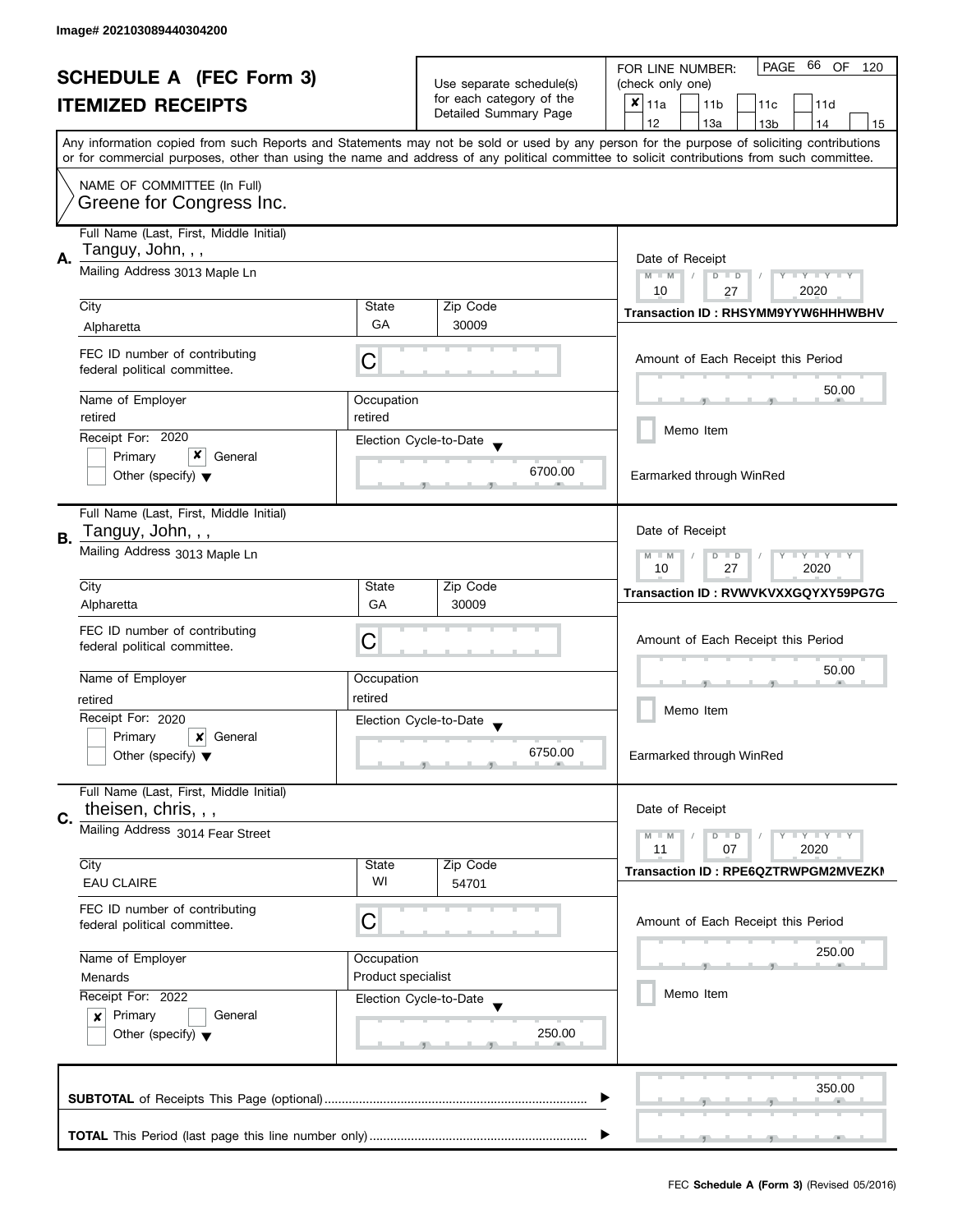| <b>SCHEDULE A (FEC Form 3)</b> |                                                                                                                           |                          | PAGE 67 OF<br>FOR LINE NUMBER:<br>120             |                                                                                                                                            |
|--------------------------------|---------------------------------------------------------------------------------------------------------------------------|--------------------------|---------------------------------------------------|--------------------------------------------------------------------------------------------------------------------------------------------|
|                                |                                                                                                                           | Use separate schedule(s) | (check only one)                                  |                                                                                                                                            |
|                                | <b>ITEMIZED RECEIPTS</b>                                                                                                  |                          | for each category of the<br>Detailed Summary Page | $x _{11a}$<br>11 <sub>b</sub><br>11c<br>11d                                                                                                |
|                                |                                                                                                                           |                          |                                                   | 12<br>13a<br>13 <sub>b</sub><br>14<br>15                                                                                                   |
|                                |                                                                                                                           |                          |                                                   | Any information copied from such Reports and Statements may not be sold or used by any person for the purpose of soliciting contributions  |
|                                |                                                                                                                           |                          |                                                   | or for commercial purposes, other than using the name and address of any political committee to solicit contributions from such committee. |
|                                | NAME OF COMMITTEE (In Full)                                                                                               |                          |                                                   |                                                                                                                                            |
|                                | Greene for Congress Inc.                                                                                                  |                          |                                                   |                                                                                                                                            |
|                                |                                                                                                                           |                          |                                                   |                                                                                                                                            |
|                                | Full Name (Last, First, Middle Initial)<br>Thrasher, Glen, W,,                                                            |                          |                                                   |                                                                                                                                            |
| А.                             |                                                                                                                           |                          |                                                   | Date of Receipt                                                                                                                            |
|                                | Mailing Address 133 Deer Creek Trail                                                                                      |                          |                                                   | $M - M$<br>Y I Y I Y I Y<br>$D$ $D$                                                                                                        |
|                                | City                                                                                                                      | State                    | Zip Code                                          | 2020<br>10<br>28                                                                                                                           |
|                                |                                                                                                                           | GA                       | 30548                                             | Transaction ID: RETQ6XQDY36MNDSNRYK                                                                                                        |
|                                | Hoschton                                                                                                                  |                          |                                                   |                                                                                                                                            |
|                                | FEC ID number of contributing                                                                                             | С                        |                                                   | Amount of Each Receipt this Period                                                                                                         |
|                                | federal political committee.                                                                                              |                          |                                                   |                                                                                                                                            |
|                                | Name of Employer                                                                                                          |                          |                                                   | 100.00                                                                                                                                     |
|                                | <b>ABC Supply</b>                                                                                                         | Occupation<br>Sales      |                                                   |                                                                                                                                            |
|                                | Receipt For: 2020                                                                                                         |                          |                                                   | Memo Item                                                                                                                                  |
|                                | x<br>Primary<br>General                                                                                                   |                          | Election Cycle-to-Date                            |                                                                                                                                            |
|                                | Other (specify) $\blacktriangledown$                                                                                      |                          | 2450.00                                           |                                                                                                                                            |
|                                |                                                                                                                           |                          |                                                   |                                                                                                                                            |
|                                | Full Name (Last, First, Middle Initial)                                                                                   |                          |                                                   |                                                                                                                                            |
|                                | Tinney, Michael, , ,                                                                                                      |                          |                                                   | Date of Receipt                                                                                                                            |
| В.                             | Mailing Address 2 N Main Street                                                                                           |                          |                                                   |                                                                                                                                            |
|                                |                                                                                                                           |                          |                                                   | $Y = Y + Y$<br>$M - M$<br>$D$ $D$<br>T<br>08<br>2020<br>11                                                                                 |
|                                | City                                                                                                                      | State                    | Zip Code                                          |                                                                                                                                            |
|                                | Cedartown                                                                                                                 | GA                       | 30125                                             | Transaction ID: RCNWVJGSKPX7E6ZECZK                                                                                                        |
|                                |                                                                                                                           |                          |                                                   |                                                                                                                                            |
|                                | FEC ID number of contributing<br>federal political committee.                                                             | С                        |                                                   | Amount of Each Receipt this Period                                                                                                         |
|                                |                                                                                                                           |                          |                                                   |                                                                                                                                            |
|                                | Name of Employer                                                                                                          | Occupation               |                                                   | 500.00                                                                                                                                     |
|                                | <b>Main Street Realtors</b>                                                                                               | Realtor                  |                                                   |                                                                                                                                            |
|                                | Receipt For: 2022                                                                                                         |                          | Election Cycle-to-Date                            | Memo Item                                                                                                                                  |
|                                | Primary<br>General<br>x                                                                                                   |                          | $\blacktriangledown$                              |                                                                                                                                            |
|                                | Other (specify) $\blacktriangledown$                                                                                      |                          | 500.00                                            |                                                                                                                                            |
|                                |                                                                                                                           |                          |                                                   |                                                                                                                                            |
|                                | Full Name (Last, First, Middle Initial)                                                                                   |                          |                                                   |                                                                                                                                            |
| C.                             | Tkac, Wendy, , ,                                                                                                          |                          |                                                   | Date of Receipt                                                                                                                            |
|                                | Mailing Address 12309 April Ann Ave                                                                                       |                          |                                                   | $T - Y = T - Y$<br>$M - M$<br>$D$ $D$                                                                                                      |
|                                |                                                                                                                           |                          |                                                   | 11<br>10<br>2020                                                                                                                           |
|                                | City                                                                                                                      | State                    | Zip Code                                          | Transaction ID: R4UG4RYQS4NQCKR7CR3                                                                                                        |
|                                | Bakersfield                                                                                                               | CA                       | 93312                                             |                                                                                                                                            |
|                                | FEC ID number of contributing                                                                                             |                          |                                                   |                                                                                                                                            |
|                                | federal political committee.                                                                                              | С                        |                                                   | Amount of Each Receipt this Period                                                                                                         |
|                                |                                                                                                                           |                          |                                                   | 250.00                                                                                                                                     |
|                                | Name of Employer                                                                                                          | Occupation               |                                                   |                                                                                                                                            |
|                                | Retired                                                                                                                   | Retired                  |                                                   |                                                                                                                                            |
|                                | Receipt For: 2022<br>Election Cycle-to-Date<br>Primary<br>General<br>$\mathbf{x}$<br>Other (specify) $\blacktriangledown$ |                          |                                                   | Memo Item                                                                                                                                  |
|                                |                                                                                                                           |                          |                                                   |                                                                                                                                            |
|                                |                                                                                                                           |                          | 250.00                                            |                                                                                                                                            |
|                                |                                                                                                                           |                          |                                                   |                                                                                                                                            |
|                                |                                                                                                                           |                          |                                                   |                                                                                                                                            |
|                                |                                                                                                                           |                          |                                                   | 850.00                                                                                                                                     |
|                                |                                                                                                                           |                          |                                                   |                                                                                                                                            |
|                                |                                                                                                                           |                          |                                                   |                                                                                                                                            |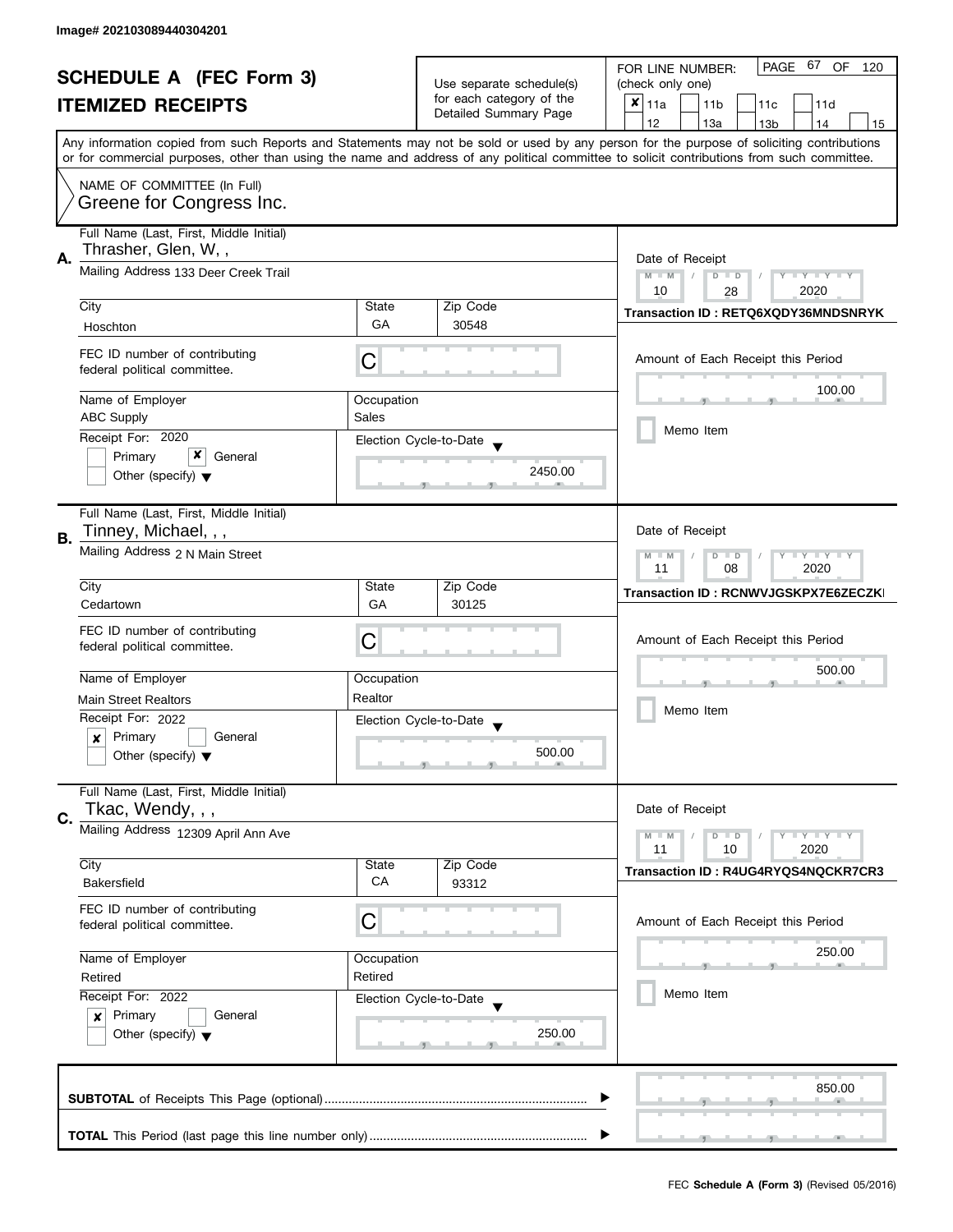| <b>SCHEDULE A (FEC Form 3)</b> |                                                                 | Use separate schedule(s) | PAGE 68 OF<br>FOR LINE NUMBER:<br>120<br>(check only one) |                                                                                                                                                                                                                                                                                         |
|--------------------------------|-----------------------------------------------------------------|--------------------------|-----------------------------------------------------------|-----------------------------------------------------------------------------------------------------------------------------------------------------------------------------------------------------------------------------------------------------------------------------------------|
|                                |                                                                 |                          | for each category of the                                  | $x _{11a}$                                                                                                                                                                                                                                                                              |
|                                | <b>ITEMIZED RECEIPTS</b>                                        |                          | Detailed Summary Page                                     | 11 <sub>b</sub><br>11d<br>11c                                                                                                                                                                                                                                                           |
|                                |                                                                 |                          |                                                           | 12<br>13a<br>13 <sub>b</sub><br>14<br>15                                                                                                                                                                                                                                                |
|                                |                                                                 |                          |                                                           | Any information copied from such Reports and Statements may not be sold or used by any person for the purpose of soliciting contributions<br>or for commercial purposes, other than using the name and address of any political committee to solicit contributions from such committee. |
|                                |                                                                 |                          |                                                           |                                                                                                                                                                                                                                                                                         |
|                                | NAME OF COMMITTEE (In Full)<br>Greene for Congress Inc.         |                          |                                                           |                                                                                                                                                                                                                                                                                         |
|                                | Full Name (Last, First, Middle Initial)                         |                          |                                                           |                                                                                                                                                                                                                                                                                         |
| А.                             | Treutelaar, Kathleen, , ,                                       | Date of Receipt          |                                                           |                                                                                                                                                                                                                                                                                         |
|                                | Mailing Address 1324 W Old Bay Road                             |                          |                                                           | $M - M$<br>$\sqrt{2}$<br>$D$ $D$<br>$Y - Y - Y - Y - Y$<br>11<br>2020<br>05                                                                                                                                                                                                             |
|                                | City                                                            | State                    | Zip Code                                                  |                                                                                                                                                                                                                                                                                         |
|                                | Johnsburg                                                       | IL                       | 60051                                                     | Transaction ID: RZ7N2QJJNN99PD3HFK7K                                                                                                                                                                                                                                                    |
|                                |                                                                 |                          |                                                           |                                                                                                                                                                                                                                                                                         |
|                                | FEC ID number of contributing<br>federal political committee.   | С                        |                                                           | Amount of Each Receipt this Period                                                                                                                                                                                                                                                      |
|                                | Name of Employer                                                | Occupation               |                                                           | 250.00                                                                                                                                                                                                                                                                                  |
|                                | Retired                                                         | Retired                  |                                                           |                                                                                                                                                                                                                                                                                         |
|                                | Receipt For: 2022                                               |                          |                                                           | Memo Item                                                                                                                                                                                                                                                                               |
|                                | Primary<br>General<br>×                                         |                          | Election Cycle-to-Date                                    |                                                                                                                                                                                                                                                                                         |
|                                | Other (specify) $\blacktriangledown$                            |                          | 250.00                                                    |                                                                                                                                                                                                                                                                                         |
|                                |                                                                 |                          |                                                           |                                                                                                                                                                                                                                                                                         |
|                                | Full Name (Last, First, Middle Initial)                         |                          |                                                           |                                                                                                                                                                                                                                                                                         |
|                                | Truchan, Lisa, , Dr.,                                           |                          |                                                           | Date of Receipt                                                                                                                                                                                                                                                                         |
| В.                             | Mailing Address 3049 W Crystal View Court                       |                          |                                                           | $Y - Y - Y$<br>$M - M$<br>D<br>$\Box$<br>2020<br>11<br>12                                                                                                                                                                                                                               |
|                                | City                                                            | State                    | Zip Code                                                  |                                                                                                                                                                                                                                                                                         |
|                                | Tucson                                                          | AZ                       | 85742-8560                                                | Transaction ID: RFTPHG8P2FTENFXCXZHC                                                                                                                                                                                                                                                    |
|                                |                                                                 |                          |                                                           |                                                                                                                                                                                                                                                                                         |
|                                | FEC ID number of contributing                                   | С                        |                                                           | Amount of Each Receipt this Period                                                                                                                                                                                                                                                      |
|                                | federal political committee.                                    |                          |                                                           |                                                                                                                                                                                                                                                                                         |
|                                | Name of Employer                                                | Occupation               |                                                           | 500.00                                                                                                                                                                                                                                                                                  |
|                                | <b>Banner University Medical Center</b>                         | Orthopaedic Surgeon      |                                                           |                                                                                                                                                                                                                                                                                         |
|                                | Receipt For: 2022                                               |                          |                                                           | Memo Item                                                                                                                                                                                                                                                                               |
|                                | Primary<br>General<br>x                                         |                          | Election Cycle-to-Date                                    |                                                                                                                                                                                                                                                                                         |
|                                | Other (specify) $\blacktriangledown$                            |                          | 500.00                                                    |                                                                                                                                                                                                                                                                                         |
|                                |                                                                 |                          |                                                           |                                                                                                                                                                                                                                                                                         |
|                                | Full Name (Last, First, Middle Initial)                         |                          |                                                           |                                                                                                                                                                                                                                                                                         |
| C.                             | Tucker, Bobby, , ,                                              |                          |                                                           | Date of Receipt                                                                                                                                                                                                                                                                         |
|                                | Mailing Address 778 SW 28th St                                  |                          |                                                           | $M - M$<br>$Y - Y - Y$<br>$D$ $D$                                                                                                                                                                                                                                                       |
|                                |                                                                 |                          |                                                           | 10<br>28<br>2020                                                                                                                                                                                                                                                                        |
|                                | City                                                            | State                    | Zip Code                                                  | Transaction ID: R6PFFW54HQV7HJF5J6HY                                                                                                                                                                                                                                                    |
|                                | Palm City                                                       | FL.                      | 34990                                                     |                                                                                                                                                                                                                                                                                         |
|                                | FEC ID number of contributing                                   |                          |                                                           |                                                                                                                                                                                                                                                                                         |
|                                | federal political committee.                                    | C                        |                                                           | Amount of Each Receipt this Period                                                                                                                                                                                                                                                      |
|                                |                                                                 |                          |                                                           | 50.00                                                                                                                                                                                                                                                                                   |
|                                | Name of Employer                                                | Occupation               |                                                           |                                                                                                                                                                                                                                                                                         |
|                                | Retired                                                         | Retired                  |                                                           |                                                                                                                                                                                                                                                                                         |
|                                | Receipt For: 2020                                               |                          | Election Cycle-to-Date                                    | Memo Item                                                                                                                                                                                                                                                                               |
|                                | Primary<br>x<br>General<br>Other (specify) $\blacktriangledown$ |                          |                                                           |                                                                                                                                                                                                                                                                                         |
|                                |                                                                 |                          | 245.20                                                    |                                                                                                                                                                                                                                                                                         |
|                                |                                                                 |                          |                                                           |                                                                                                                                                                                                                                                                                         |
|                                |                                                                 |                          |                                                           | 800.00                                                                                                                                                                                                                                                                                  |
|                                |                                                                 |                          |                                                           |                                                                                                                                                                                                                                                                                         |
|                                |                                                                 |                          |                                                           |                                                                                                                                                                                                                                                                                         |
|                                |                                                                 |                          |                                                           |                                                                                                                                                                                                                                                                                         |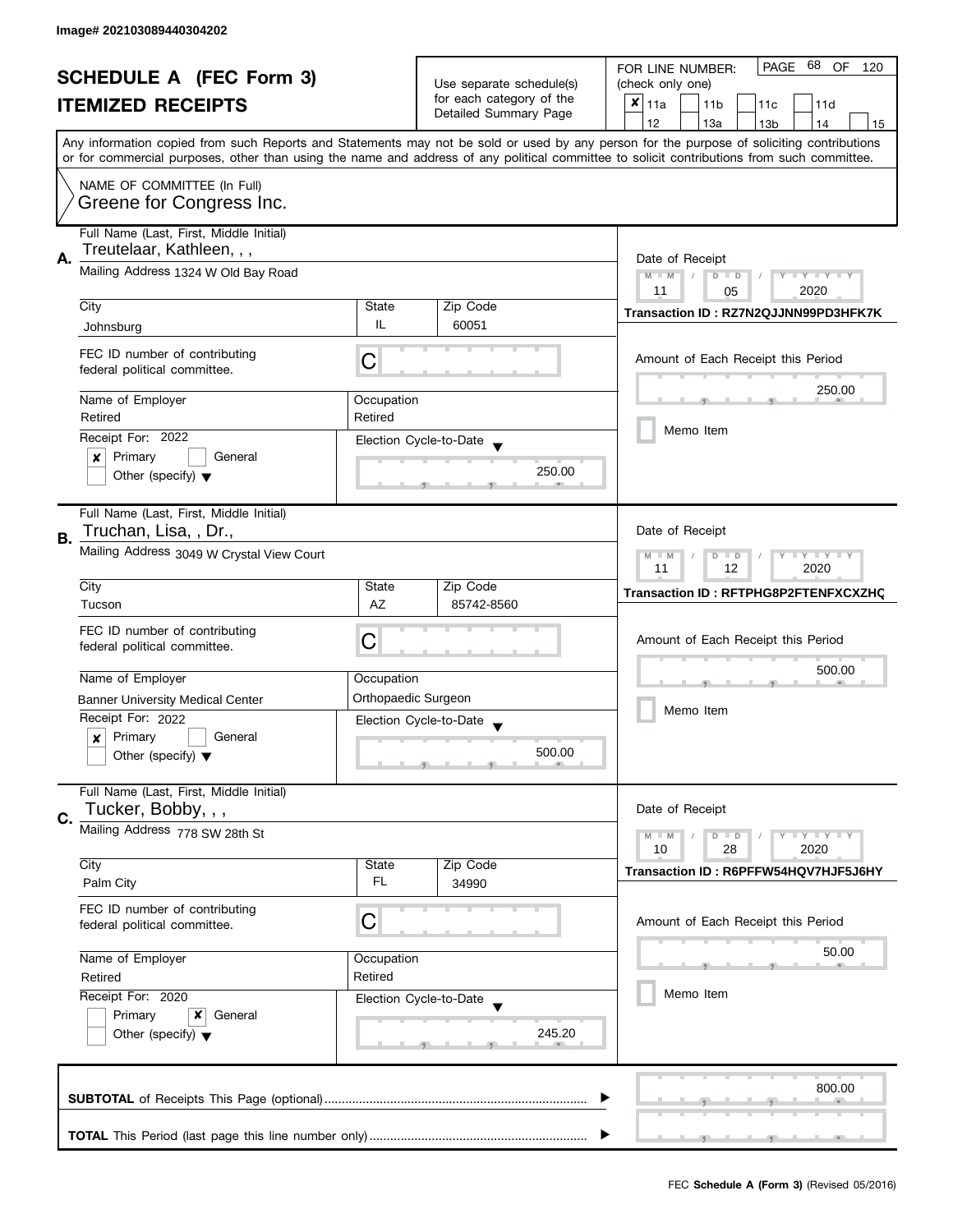| <b>SCHEDULE A (FEC Form 3)</b> |                                                                 | Use separate schedule(s) | PAGE 69 OF<br>FOR LINE NUMBER:<br>120 |                                                                                                                                            |
|--------------------------------|-----------------------------------------------------------------|--------------------------|---------------------------------------|--------------------------------------------------------------------------------------------------------------------------------------------|
|                                |                                                                 |                          | (check only one)                      |                                                                                                                                            |
|                                | <b>ITEMIZED RECEIPTS</b>                                        |                          | for each category of the              | $x _{11a}$<br>11 <sub>b</sub><br>11c<br>11d                                                                                                |
|                                |                                                                 |                          | Detailed Summary Page                 | 12<br>13a<br>13 <sub>b</sub><br>14<br>15                                                                                                   |
|                                |                                                                 |                          |                                       | Any information copied from such Reports and Statements may not be sold or used by any person for the purpose of soliciting contributions  |
|                                |                                                                 |                          |                                       | or for commercial purposes, other than using the name and address of any political committee to solicit contributions from such committee. |
|                                |                                                                 |                          |                                       |                                                                                                                                            |
|                                | NAME OF COMMITTEE (In Full)                                     |                          |                                       |                                                                                                                                            |
|                                | Greene for Congress Inc.                                        |                          |                                       |                                                                                                                                            |
|                                | Full Name (Last, First, Middle Initial)                         |                          |                                       |                                                                                                                                            |
|                                | Tucker, Chris, , ,                                              |                          |                                       |                                                                                                                                            |
| А.                             | Mailing Address McComb Circle                                   | Date of Receipt          |                                       |                                                                                                                                            |
|                                |                                                                 |                          |                                       | $M - M$<br>$\sqrt{ }$<br>$D$ $D$<br>Y I Y I Y I Y<br>2020<br>11                                                                            |
|                                | City                                                            | State                    | Zip Code                              | 07                                                                                                                                         |
|                                |                                                                 | FL.                      | 33981                                 | Transaction ID: R4T8B9TG3VVPNHF3DDD6                                                                                                       |
|                                | <b>Port Charlotte</b>                                           |                          |                                       |                                                                                                                                            |
|                                | FEC ID number of contributing                                   |                          |                                       | Amount of Each Receipt this Period                                                                                                         |
|                                | federal political committee.                                    | С                        |                                       |                                                                                                                                            |
|                                |                                                                 |                          |                                       | 250.00                                                                                                                                     |
|                                | Name of Employer                                                | Occupation               |                                       |                                                                                                                                            |
|                                | Retired                                                         | Retired                  |                                       | Memo Item                                                                                                                                  |
|                                | Receipt For: 2022                                               |                          | Election Cycle-to-Date                |                                                                                                                                            |
|                                | Primary<br>General<br>×                                         |                          |                                       |                                                                                                                                            |
|                                | Other (specify) $\blacktriangledown$                            |                          | 250.00                                |                                                                                                                                            |
|                                |                                                                 |                          |                                       |                                                                                                                                            |
|                                | Full Name (Last, First, Middle Initial)                         |                          |                                       |                                                                                                                                            |
| В.                             | Turner, Karen, , ,                                              |                          |                                       | Date of Receipt                                                                                                                            |
|                                | Mailing Address 873 Parkside Circle North                       |                          |                                       | $Y = Y = Y$<br>$M - M$<br>D<br>$\Box$                                                                                                      |
|                                |                                                                 |                          |                                       | 11<br>06<br>2020                                                                                                                           |
|                                | City                                                            | State                    | Zip Code                              | Transaction ID: R69AFQCDNHT4MCAQPG5                                                                                                        |
|                                | Boca Raton                                                      | <b>FL</b>                | 33486                                 |                                                                                                                                            |
|                                |                                                                 |                          |                                       |                                                                                                                                            |
|                                | FEC ID number of contributing<br>federal political committee.   | C                        |                                       | Amount of Each Receipt this Period                                                                                                         |
|                                |                                                                 |                          |                                       |                                                                                                                                            |
|                                | Name of Employer                                                | Occupation               |                                       | 250.00                                                                                                                                     |
|                                | Retired                                                         | Retired                  |                                       |                                                                                                                                            |
|                                | Receipt For: 2022                                               |                          |                                       | Memo Item                                                                                                                                  |
|                                | Primary<br>General<br>x                                         |                          | Election Cycle-to-Date                |                                                                                                                                            |
|                                | Other (specify) $\blacktriangledown$                            |                          | 250.00                                |                                                                                                                                            |
|                                |                                                                 |                          |                                       |                                                                                                                                            |
|                                | Full Name (Last, First, Middle Initial)                         |                          |                                       |                                                                                                                                            |
|                                | V, Joe, , ,                                                     |                          |                                       | Date of Receipt                                                                                                                            |
| C.                             |                                                                 |                          |                                       |                                                                                                                                            |
|                                | Mailing Address 712 Timberview Dr.                              |                          |                                       | $M - M$<br>$Y - Y - Y$<br>$\blacksquare$                                                                                                   |
|                                | City                                                            | State                    | Zip Code                              | 10<br>17<br>2020                                                                                                                           |
|                                | Adel                                                            | IA                       | 50003                                 | Transaction ID: REH8UCF5KM7FQGUJT8V2                                                                                                       |
|                                |                                                                 |                          |                                       |                                                                                                                                            |
|                                | FEC ID number of contributing                                   | C                        |                                       |                                                                                                                                            |
|                                | federal political committee.                                    |                          |                                       | Amount of Each Receipt this Period                                                                                                         |
|                                |                                                                 |                          |                                       | 5.00                                                                                                                                       |
|                                | Name of Employer                                                | Occupation               |                                       |                                                                                                                                            |
|                                | Retired<br>Retired                                              |                          |                                       | Memo Item                                                                                                                                  |
|                                | Receipt For: 2020                                               |                          | Election Cycle-to-Date                |                                                                                                                                            |
|                                | Primary<br>x<br>General<br>Other (specify) $\blacktriangledown$ |                          |                                       |                                                                                                                                            |
|                                |                                                                 |                          | 240.00                                |                                                                                                                                            |
|                                |                                                                 |                          |                                       |                                                                                                                                            |
|                                |                                                                 |                          |                                       |                                                                                                                                            |
|                                |                                                                 |                          |                                       | 505.00                                                                                                                                     |
|                                |                                                                 |                          |                                       |                                                                                                                                            |
|                                |                                                                 |                          |                                       |                                                                                                                                            |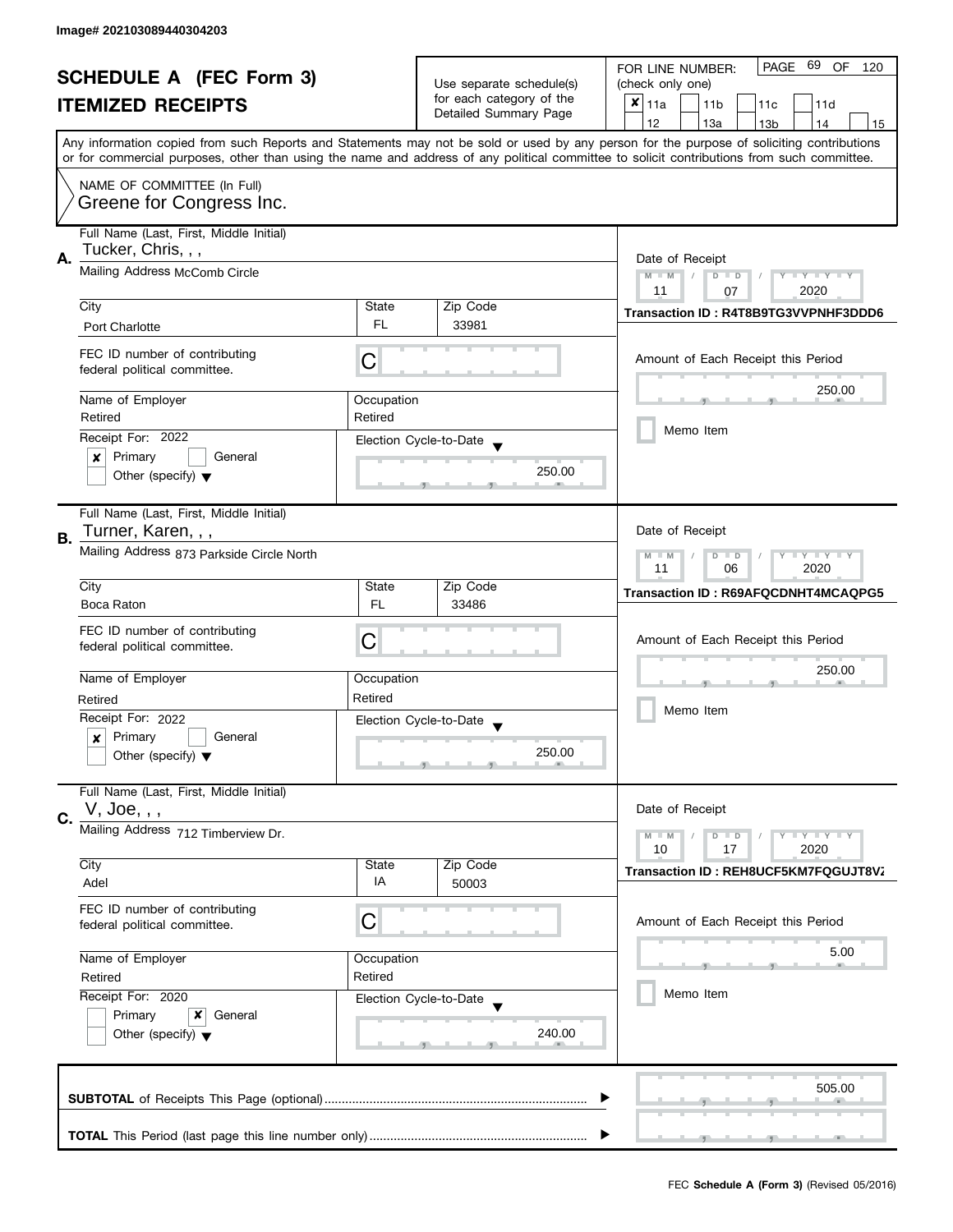| <b>SCHEDULE A (FEC Form 3)</b> |                                                                                |                                                                                                                                            | PAGE 70 OF<br>FOR LINE NUMBER:<br>120             |                                                                                                                                           |
|--------------------------------|--------------------------------------------------------------------------------|--------------------------------------------------------------------------------------------------------------------------------------------|---------------------------------------------------|-------------------------------------------------------------------------------------------------------------------------------------------|
|                                |                                                                                | Use separate schedule(s)                                                                                                                   | (check only one)                                  |                                                                                                                                           |
|                                | <b>ITEMIZED RECEIPTS</b>                                                       |                                                                                                                                            | for each category of the<br>Detailed Summary Page | $x _{11a}$<br>11 <sub>b</sub><br>11c<br>11d                                                                                               |
|                                |                                                                                |                                                                                                                                            |                                                   | 12<br>13a<br>13 <sub>b</sub><br>14<br>15                                                                                                  |
|                                |                                                                                |                                                                                                                                            |                                                   | Any information copied from such Reports and Statements may not be sold or used by any person for the purpose of soliciting contributions |
|                                |                                                                                | or for commercial purposes, other than using the name and address of any political committee to solicit contributions from such committee. |                                                   |                                                                                                                                           |
|                                | NAME OF COMMITTEE (In Full)                                                    |                                                                                                                                            |                                                   |                                                                                                                                           |
|                                | Greene for Congress Inc.                                                       |                                                                                                                                            |                                                   |                                                                                                                                           |
|                                | Full Name (Last, First, Middle Initial)                                        |                                                                                                                                            |                                                   |                                                                                                                                           |
|                                | V, Joe, , ,                                                                    |                                                                                                                                            |                                                   |                                                                                                                                           |
| Α.                             | Mailing Address 712 Timberview Dr.                                             |                                                                                                                                            |                                                   | Date of Receipt<br>$M - M$<br>$\sqrt{2}$<br>$D$ $D$<br>Y I Y I Y I Y                                                                      |
|                                |                                                                                |                                                                                                                                            |                                                   | 10<br>2020<br>26                                                                                                                          |
|                                | City                                                                           | State                                                                                                                                      | Zip Code                                          | Transaction ID: RHYF22FRZRWB4KD8S4UC                                                                                                      |
|                                | Adel                                                                           | IA                                                                                                                                         | 50003                                             |                                                                                                                                           |
|                                | FEC ID number of contributing                                                  |                                                                                                                                            |                                                   |                                                                                                                                           |
|                                | federal political committee.                                                   | С                                                                                                                                          |                                                   | Amount of Each Receipt this Period                                                                                                        |
|                                |                                                                                |                                                                                                                                            |                                                   | 5.00                                                                                                                                      |
|                                | Name of Employer<br>Retired                                                    | Occupation<br>Retired                                                                                                                      |                                                   |                                                                                                                                           |
|                                | Receipt For: 2020                                                              |                                                                                                                                            |                                                   | Memo Item                                                                                                                                 |
|                                | x<br>Primary<br>General                                                        |                                                                                                                                            | Election Cycle-to-Date                            |                                                                                                                                           |
|                                | Other (specify) $\blacktriangledown$                                           |                                                                                                                                            | 245.00                                            |                                                                                                                                           |
|                                |                                                                                |                                                                                                                                            |                                                   |                                                                                                                                           |
|                                | Full Name (Last, First, Middle Initial)                                        |                                                                                                                                            |                                                   |                                                                                                                                           |
| В.                             | Villanueva, Angelica, , ,                                                      |                                                                                                                                            |                                                   | Date of Receipt                                                                                                                           |
|                                | Mailing Address 3585 Lucia Court                                               |                                                                                                                                            |                                                   | $Y - Y - Y$<br>$M - M$<br>D<br>$\Box$                                                                                                     |
|                                |                                                                                |                                                                                                                                            |                                                   | 2020<br>11<br>08                                                                                                                          |
|                                | City                                                                           | State                                                                                                                                      | Zip Code                                          | Transaction ID: RWF8JME7E6PMFF44CFM/                                                                                                      |
|                                | Merced                                                                         | <b>CA</b>                                                                                                                                  | 95348                                             |                                                                                                                                           |
|                                | FEC ID number of contributing                                                  | C                                                                                                                                          |                                                   | Amount of Each Receipt this Period                                                                                                        |
|                                | federal political committee.                                                   |                                                                                                                                            |                                                   |                                                                                                                                           |
|                                | Name of Employer                                                               | Occupation                                                                                                                                 |                                                   | 300.00                                                                                                                                    |
|                                | <b>WUSD</b>                                                                    | Teacher                                                                                                                                    |                                                   |                                                                                                                                           |
|                                | Receipt For: 2022                                                              |                                                                                                                                            | Election Cycle-to-Date                            | Memo Item                                                                                                                                 |
|                                | Primary<br>General<br>x                                                        |                                                                                                                                            |                                                   |                                                                                                                                           |
|                                | Other (specify) $\blacktriangledown$                                           |                                                                                                                                            | 300.00                                            |                                                                                                                                           |
|                                |                                                                                |                                                                                                                                            |                                                   |                                                                                                                                           |
|                                | Full Name (Last, First, Middle Initial)                                        |                                                                                                                                            |                                                   |                                                                                                                                           |
| C.                             | Wallace, Lydia, , ,                                                            |                                                                                                                                            |                                                   | Date of Receipt                                                                                                                           |
|                                | Mailing Address 860 Pleasant Street                                            |                                                                                                                                            |                                                   | $M - M$<br>$Y - Y - Y$<br>D<br>$\blacksquare$                                                                                             |
|                                | City                                                                           | State                                                                                                                                      | Zip Code                                          | 11<br>13<br>2020                                                                                                                          |
|                                | Birmingham                                                                     | МI                                                                                                                                         | 48009                                             | Transaction ID: RECWGAN2Q2RY98RBSVP                                                                                                       |
|                                | FEC ID number of contributing                                                  |                                                                                                                                            |                                                   |                                                                                                                                           |
|                                | federal political committee.                                                   | C                                                                                                                                          |                                                   | Amount of Each Receipt this Period                                                                                                        |
|                                |                                                                                |                                                                                                                                            |                                                   |                                                                                                                                           |
|                                | Name of Employer                                                               | Occupation                                                                                                                                 |                                                   | 250.00                                                                                                                                    |
|                                | Exec asst<br>Nd industries                                                     |                                                                                                                                            |                                                   |                                                                                                                                           |
|                                | Receipt For: 2022                                                              |                                                                                                                                            | Election Cycle-to-Date                            | Memo Item                                                                                                                                 |
|                                | Primary<br>General<br>$\boldsymbol{x}$<br>Other (specify) $\blacktriangledown$ |                                                                                                                                            |                                                   |                                                                                                                                           |
|                                |                                                                                |                                                                                                                                            | 250.00                                            |                                                                                                                                           |
|                                |                                                                                |                                                                                                                                            |                                                   |                                                                                                                                           |
|                                |                                                                                |                                                                                                                                            |                                                   | 555.00                                                                                                                                    |
|                                |                                                                                |                                                                                                                                            |                                                   |                                                                                                                                           |
|                                |                                                                                |                                                                                                                                            |                                                   |                                                                                                                                           |
|                                |                                                                                |                                                                                                                                            |                                                   |                                                                                                                                           |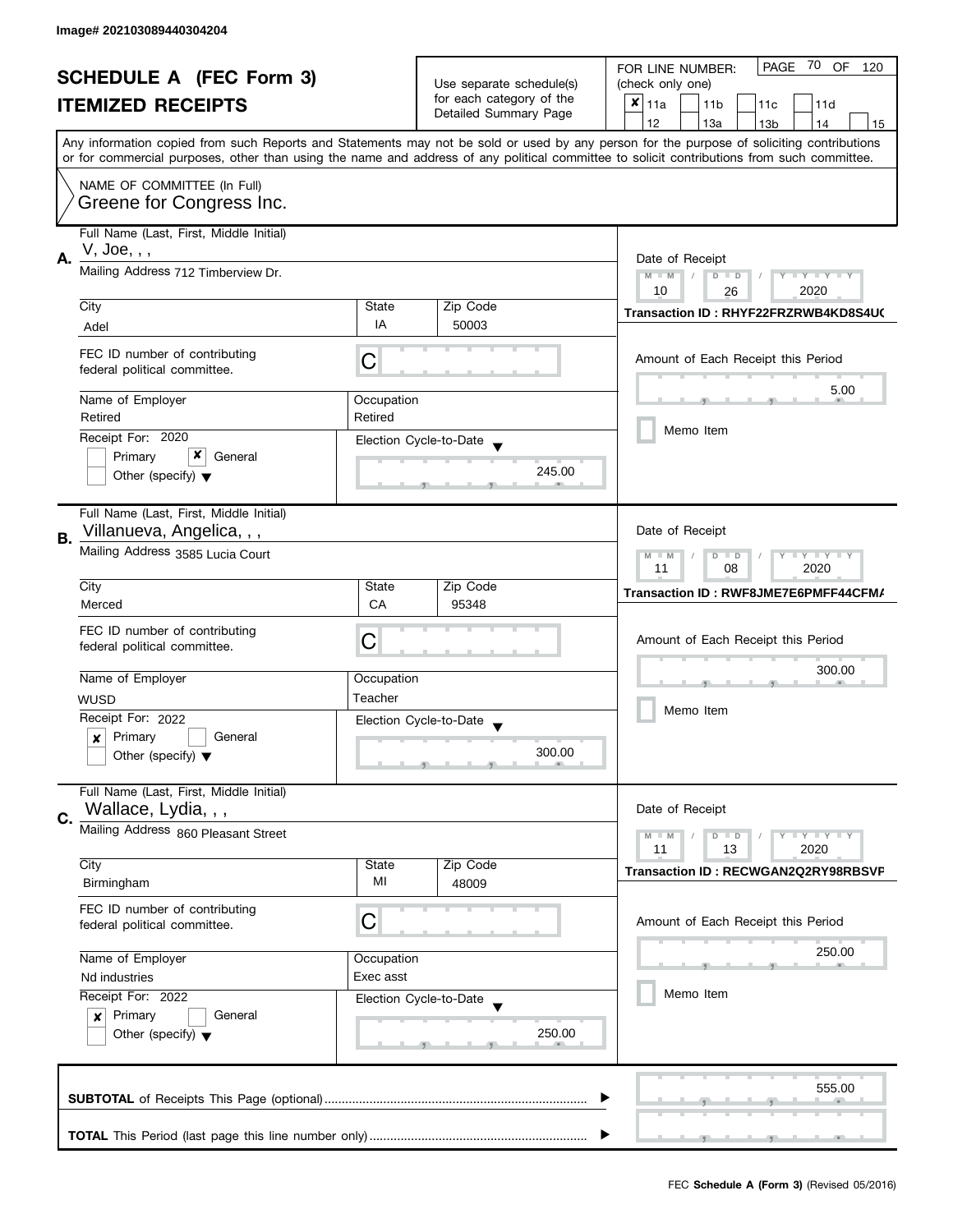| <b>SCHEDULE A (FEC Form 3)</b> |                                                                                                                                               |                                                           | PAGE 71 OF<br>FOR LINE NUMBER:<br>120 |                                                                                                                                            |
|--------------------------------|-----------------------------------------------------------------------------------------------------------------------------------------------|-----------------------------------------------------------|---------------------------------------|--------------------------------------------------------------------------------------------------------------------------------------------|
|                                |                                                                                                                                               | Use separate schedule(s)                                  | (check only one)                      |                                                                                                                                            |
|                                | <b>ITEMIZED RECEIPTS</b>                                                                                                                      |                                                           | for each category of the              | $x _{11a}$<br>11 <sub>b</sub><br>11c<br>11d                                                                                                |
|                                |                                                                                                                                               |                                                           | Detailed Summary Page                 | 12<br>13a<br>13 <sub>b</sub><br>14<br>15                                                                                                   |
|                                |                                                                                                                                               |                                                           |                                       | Any information copied from such Reports and Statements may not be sold or used by any person for the purpose of soliciting contributions  |
|                                |                                                                                                                                               |                                                           |                                       | or for commercial purposes, other than using the name and address of any political committee to solicit contributions from such committee. |
|                                | NAME OF COMMITTEE (In Full)                                                                                                                   |                                                           |                                       |                                                                                                                                            |
|                                | Greene for Congress Inc.                                                                                                                      |                                                           |                                       |                                                                                                                                            |
|                                |                                                                                                                                               |                                                           |                                       |                                                                                                                                            |
|                                | Full Name (Last, First, Middle Initial)                                                                                                       |                                                           |                                       |                                                                                                                                            |
| А.                             | Wasko, George, , ,                                                                                                                            | Date of Receipt                                           |                                       |                                                                                                                                            |
|                                | Mailing Address 3010 Bluffton Way                                                                                                             |                                                           |                                       | $M - M$<br>$\sqrt{2}$<br>$D$ $D$<br>$Y - Y - Y - Y - Y$                                                                                    |
|                                |                                                                                                                                               |                                                           |                                       | 11<br>12<br>2020                                                                                                                           |
|                                | City                                                                                                                                          | State                                                     | Zip Code                              | Transaction ID: RG83TEVMTU8TFU4GVFYK                                                                                                       |
|                                | Roswell                                                                                                                                       | GA                                                        | 30075                                 |                                                                                                                                            |
|                                |                                                                                                                                               |                                                           |                                       |                                                                                                                                            |
|                                | FEC ID number of contributing                                                                                                                 | С                                                         |                                       | Amount of Each Receipt this Period                                                                                                         |
|                                | federal political committee.                                                                                                                  |                                                           |                                       |                                                                                                                                            |
|                                | Name of Employer                                                                                                                              | Occupation                                                |                                       | 250.00                                                                                                                                     |
|                                | Delta Air Lines                                                                                                                               | Pilot                                                     |                                       |                                                                                                                                            |
|                                | Receipt For: 2022                                                                                                                             |                                                           | Election Cycle-to-Date                | Memo Item                                                                                                                                  |
|                                | Primary<br>General<br>×                                                                                                                       |                                                           |                                       |                                                                                                                                            |
|                                | Other (specify) $\blacktriangledown$                                                                                                          |                                                           | 250.00                                |                                                                                                                                            |
|                                |                                                                                                                                               |                                                           |                                       |                                                                                                                                            |
|                                | Full Name (Last, First, Middle Initial)                                                                                                       |                                                           |                                       |                                                                                                                                            |
|                                | Weaver, Melanie, , ,                                                                                                                          |                                                           |                                       | Date of Receipt                                                                                                                            |
| В.                             | Mailing Address 986 Upper River Road                                                                                                          |                                                           |                                       |                                                                                                                                            |
|                                |                                                                                                                                               | $Y - Y - Y$<br>$M - M$<br>D<br>$\Box$<br>23<br>11<br>2020 |                                       |                                                                                                                                            |
|                                | City                                                                                                                                          | State                                                     | Zip Code                              |                                                                                                                                            |
|                                | Americus                                                                                                                                      | GA                                                        | 31709                                 | Transaction ID: RUBVU2U6DMQ4Y2WCRNM                                                                                                        |
|                                |                                                                                                                                               |                                                           |                                       |                                                                                                                                            |
|                                | FEC ID number of contributing<br>federal political committee.                                                                                 | С                                                         |                                       | Amount of Each Receipt this Period                                                                                                         |
|                                |                                                                                                                                               |                                                           |                                       |                                                                                                                                            |
|                                | Name of Employer                                                                                                                              | Occupation                                                |                                       | 250.00                                                                                                                                     |
|                                | Homemaker                                                                                                                                     | Homemaker                                                 |                                       |                                                                                                                                            |
|                                | Receipt For: 2022                                                                                                                             |                                                           | Election Cycle-to-Date                | Memo Item                                                                                                                                  |
|                                | Primary<br>General<br>x                                                                                                                       |                                                           |                                       |                                                                                                                                            |
|                                | Other (specify) $\blacktriangledown$                                                                                                          |                                                           | 250.00                                |                                                                                                                                            |
|                                |                                                                                                                                               |                                                           |                                       |                                                                                                                                            |
|                                | Full Name (Last, First, Middle Initial)                                                                                                       |                                                           |                                       |                                                                                                                                            |
| C.                             | Weintrub, Ken, , ,                                                                                                                            |                                                           |                                       | Date of Receipt                                                                                                                            |
|                                | Mailing Address 261 E. Alegria Av.                                                                                                            |                                                           |                                       | $M - M$<br>$Y - Y - Y$<br>D<br>$\blacksquare$                                                                                              |
|                                |                                                                                                                                               |                                                           |                                       | 11<br>2020<br>10                                                                                                                           |
|                                | City                                                                                                                                          | State                                                     | Zip Code                              | Transaction ID: RWP63FTMXPHHV6AJT4D(                                                                                                       |
|                                | Sierra Madre                                                                                                                                  | CA                                                        | 91024                                 |                                                                                                                                            |
|                                | FEC ID number of contributing                                                                                                                 |                                                           |                                       |                                                                                                                                            |
|                                | federal political committee.                                                                                                                  | C                                                         |                                       | Amount of Each Receipt this Period                                                                                                         |
|                                |                                                                                                                                               |                                                           |                                       | 250.00                                                                                                                                     |
|                                | Name of Employer<br>Occupation<br>Retired<br>Retired<br>Receipt For: 2022<br>Election Cycle-to-Date<br>Primary<br>$\boldsymbol{x}$<br>General |                                                           |                                       |                                                                                                                                            |
|                                |                                                                                                                                               |                                                           |                                       |                                                                                                                                            |
|                                |                                                                                                                                               |                                                           |                                       | Memo Item                                                                                                                                  |
|                                |                                                                                                                                               |                                                           |                                       |                                                                                                                                            |
|                                | Other (specify) $\blacktriangledown$                                                                                                          |                                                           | 250.00                                |                                                                                                                                            |
|                                |                                                                                                                                               |                                                           |                                       |                                                                                                                                            |
|                                |                                                                                                                                               |                                                           |                                       | 750.00                                                                                                                                     |
|                                |                                                                                                                                               |                                                           |                                       |                                                                                                                                            |
|                                |                                                                                                                                               |                                                           |                                       |                                                                                                                                            |
|                                |                                                                                                                                               |                                                           |                                       |                                                                                                                                            |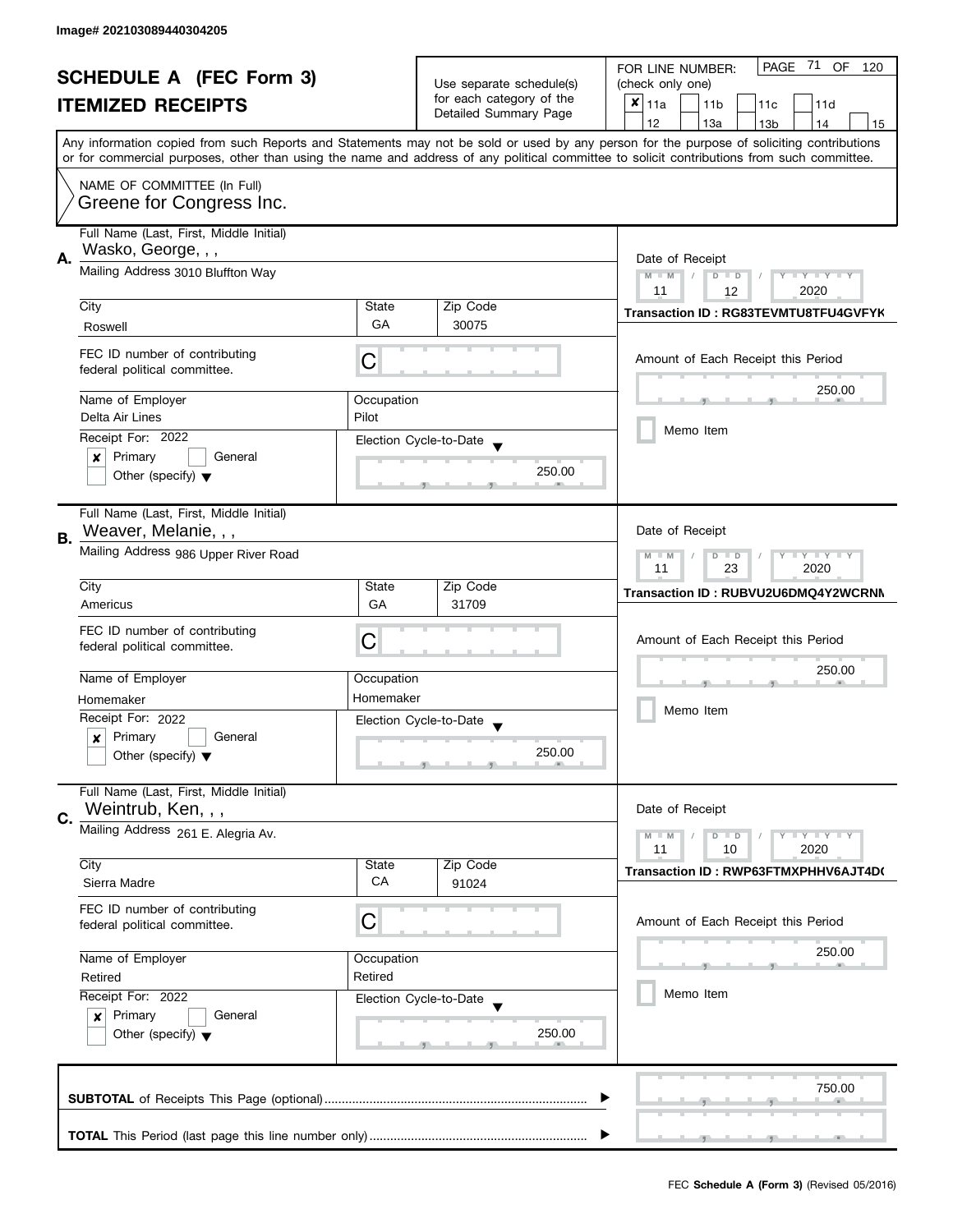| <b>SCHEDULE A (FEC Form 3)</b><br><b>ITEMIZED RECEIPTS</b> |                                                                     |                                               | Use separate schedule(s) | PAGE 72 OF<br>FOR LINE NUMBER:<br>120<br>(check only one)                                                                                                                                                                                                                               |
|------------------------------------------------------------|---------------------------------------------------------------------|-----------------------------------------------|--------------------------|-----------------------------------------------------------------------------------------------------------------------------------------------------------------------------------------------------------------------------------------------------------------------------------------|
|                                                            |                                                                     |                                               | for each category of the |                                                                                                                                                                                                                                                                                         |
|                                                            |                                                                     |                                               | Detailed Summary Page    | $x _{11a}$<br>11c<br>11 <sub>b</sub><br>11d                                                                                                                                                                                                                                             |
|                                                            |                                                                     |                                               |                          | 12<br>13a<br>14<br>13 <sub>b</sub><br>15                                                                                                                                                                                                                                                |
|                                                            |                                                                     |                                               |                          | Any information copied from such Reports and Statements may not be sold or used by any person for the purpose of soliciting contributions<br>or for commercial purposes, other than using the name and address of any political committee to solicit contributions from such committee. |
|                                                            | NAME OF COMMITTEE (In Full)                                         |                                               |                          |                                                                                                                                                                                                                                                                                         |
|                                                            | Greene for Congress Inc.                                            |                                               |                          |                                                                                                                                                                                                                                                                                         |
|                                                            | Full Name (Last, First, Middle Initial)<br>Westmorland, Janice, , , |                                               |                          |                                                                                                                                                                                                                                                                                         |
| Α.                                                         | Mailing Address 275 Old Plantation Trail NW                         |                                               |                          | Date of Receipt<br>$M - M$<br>$Y - Y - Y - Y - Y$<br>$D$ $D$                                                                                                                                                                                                                            |
|                                                            |                                                                     | 10<br>2020<br>28                              |                          |                                                                                                                                                                                                                                                                                         |
|                                                            | City                                                                | State                                         | Zip Code                 | Transaction ID: R54X3JBYVJXPYSYMYZW9                                                                                                                                                                                                                                                    |
|                                                            | Milledgeville                                                       | GA                                            | 31061                    |                                                                                                                                                                                                                                                                                         |
|                                                            |                                                                     |                                               |                          |                                                                                                                                                                                                                                                                                         |
|                                                            | FEC ID number of contributing<br>federal political committee.       | С                                             |                          | Amount of Each Receipt this Period                                                                                                                                                                                                                                                      |
|                                                            |                                                                     |                                               |                          | 25.00                                                                                                                                                                                                                                                                                   |
|                                                            | Name of Employer<br>retired                                         | Occupation<br>retired                         |                          |                                                                                                                                                                                                                                                                                         |
|                                                            | Receipt For: 2020                                                   |                                               |                          | Memo Item                                                                                                                                                                                                                                                                               |
|                                                            | x<br>Primary<br>General                                             |                                               | Election Cycle-to-Date   |                                                                                                                                                                                                                                                                                         |
|                                                            | Other (specify) $\blacktriangledown$                                |                                               | 450.00                   |                                                                                                                                                                                                                                                                                         |
|                                                            |                                                                     |                                               |                          |                                                                                                                                                                                                                                                                                         |
|                                                            | Full Name (Last, First, Middle Initial)                             |                                               |                          |                                                                                                                                                                                                                                                                                         |
| В.                                                         | Williams, Cindy, , ,                                                |                                               |                          | Date of Receipt                                                                                                                                                                                                                                                                         |
|                                                            | Mailing Address 8945 County Road 16                                 | $Y = Y + Y$<br>$M - M$<br>D<br>$\blacksquare$ |                          |                                                                                                                                                                                                                                                                                         |
|                                                            |                                                                     |                                               |                          | 11<br>09<br>2020                                                                                                                                                                                                                                                                        |
|                                                            | City                                                                | State                                         | Zip Code                 | Transaction ID: RB9YMUN7XCWCMK3M6K/                                                                                                                                                                                                                                                     |
|                                                            | Pequot Lakes                                                        | <b>MN</b>                                     | 56472                    |                                                                                                                                                                                                                                                                                         |
|                                                            | FEC ID number of contributing                                       | С                                             |                          | Amount of Each Receipt this Period                                                                                                                                                                                                                                                      |
|                                                            | federal political committee.                                        |                                               |                          |                                                                                                                                                                                                                                                                                         |
|                                                            | Name of Employer                                                    | Occupation                                    |                          | 500.00                                                                                                                                                                                                                                                                                  |
|                                                            | <b>Riddersen Resources</b>                                          | <b>Consumer Research</b>                      |                          |                                                                                                                                                                                                                                                                                         |
|                                                            | Receipt For: 2022                                                   |                                               | Election Cycle-to-Date   | Memo Item                                                                                                                                                                                                                                                                               |
|                                                            | Primary<br>General<br>×                                             |                                               |                          |                                                                                                                                                                                                                                                                                         |
|                                                            | Other (specify) $\blacktriangledown$                                |                                               | 500.00                   |                                                                                                                                                                                                                                                                                         |
|                                                            |                                                                     |                                               |                          |                                                                                                                                                                                                                                                                                         |
|                                                            | Full Name (Last, First, Middle Initial)<br>WinRed                   |                                               |                          | Date of Receipt                                                                                                                                                                                                                                                                         |
| C.                                                         | Mailing Address PO Box 9891                                         |                                               |                          |                                                                                                                                                                                                                                                                                         |
|                                                            |                                                                     |                                               |                          | $M - M$<br>$D$ $D$<br>$ \gamma$ $  \gamma$ $  \gamma$<br>11<br>23<br>2020                                                                                                                                                                                                               |
|                                                            | City                                                                | State                                         | Zip Code                 | Transaction ID: R24CUNMDJ2S5BVS749T3                                                                                                                                                                                                                                                    |
|                                                            | Arlington                                                           | VA                                            | 22219                    |                                                                                                                                                                                                                                                                                         |
|                                                            | FEC ID number of contributing                                       |                                               |                          |                                                                                                                                                                                                                                                                                         |
|                                                            | federal political committee.                                        | С                                             | C00694323                | Amount of Each Receipt this Period                                                                                                                                                                                                                                                      |
|                                                            |                                                                     |                                               |                          | 4742.71                                                                                                                                                                                                                                                                                 |
|                                                            | Name of Employer                                                    | Occupation                                    |                          |                                                                                                                                                                                                                                                                                         |
|                                                            | Receipt For: 2020                                                   |                                               |                          | ×<br>Memo Item                                                                                                                                                                                                                                                                          |
|                                                            | Primary<br>$\boldsymbol{x}$<br>General                              |                                               | Election Cycle-to-Date   |                                                                                                                                                                                                                                                                                         |
|                                                            | Other (specify) $\blacktriangledown$                                |                                               | 138331.85                |                                                                                                                                                                                                                                                                                         |
|                                                            |                                                                     |                                               |                          | Total earmarked through conduit. Conduit limit not<br>affected.                                                                                                                                                                                                                         |
|                                                            |                                                                     |                                               |                          |                                                                                                                                                                                                                                                                                         |
|                                                            |                                                                     |                                               |                          | 525.00                                                                                                                                                                                                                                                                                  |
|                                                            |                                                                     |                                               |                          |                                                                                                                                                                                                                                                                                         |
|                                                            |                                                                     |                                               |                          |                                                                                                                                                                                                                                                                                         |
|                                                            |                                                                     |                                               |                          |                                                                                                                                                                                                                                                                                         |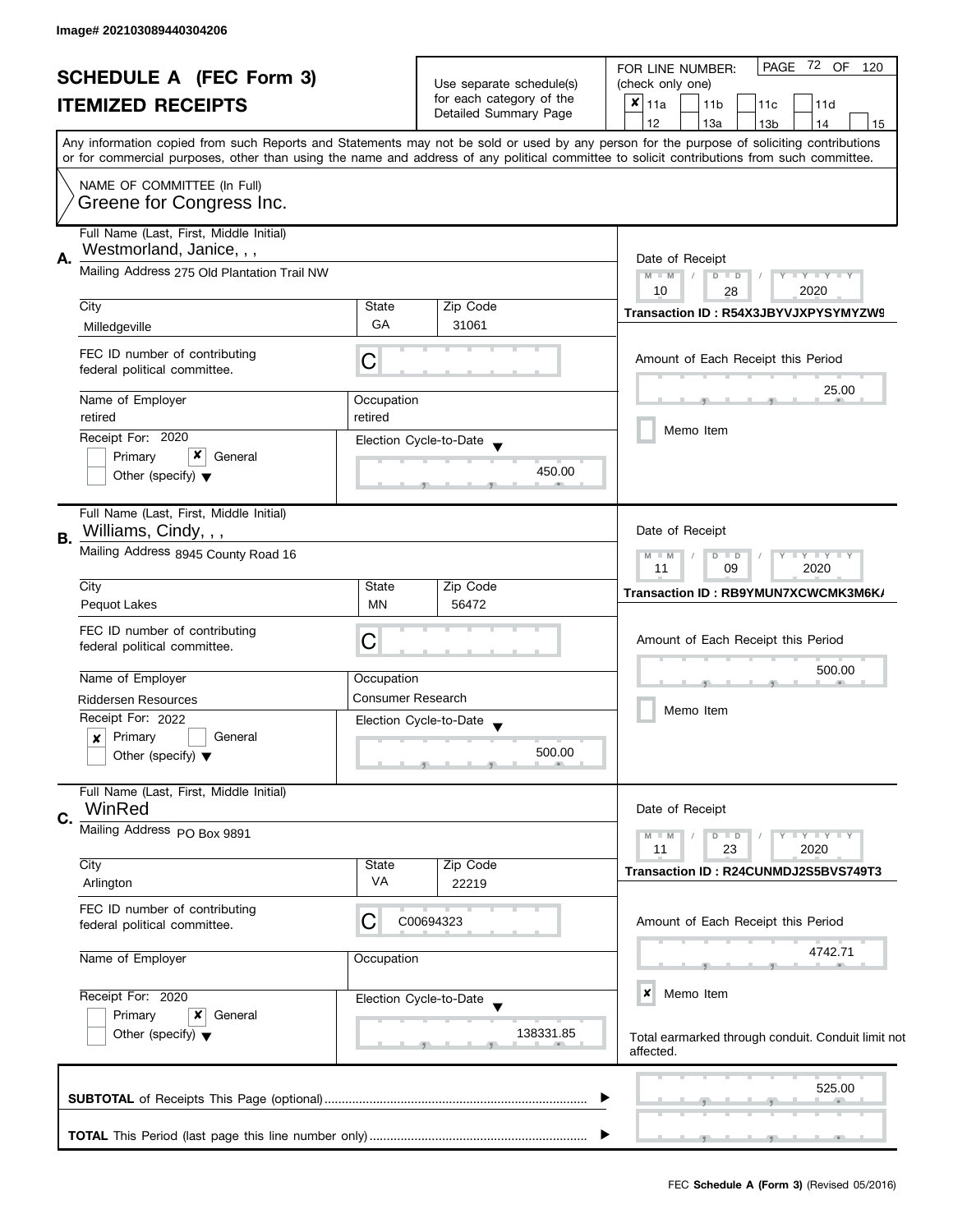|                                |                                                                |                                               |                          | PAGE 73 OF 120<br>FOR LINE NUMBER:                                                                                                         |  |  |  |  |  |  |  |  |
|--------------------------------|----------------------------------------------------------------|-----------------------------------------------|--------------------------|--------------------------------------------------------------------------------------------------------------------------------------------|--|--|--|--|--|--|--|--|
| <b>SCHEDULE A (FEC Form 3)</b> |                                                                |                                               | Use separate schedule(s) | (check only one)                                                                                                                           |  |  |  |  |  |  |  |  |
| <b>ITEMIZED RECEIPTS</b>       |                                                                |                                               | for each category of the | $x _{11a}$<br>11 <sub>b</sub><br>11c<br>11d                                                                                                |  |  |  |  |  |  |  |  |
|                                |                                                                |                                               | Detailed Summary Page    | 12<br>13a<br>13 <sub>b</sub><br>14<br>15                                                                                                   |  |  |  |  |  |  |  |  |
|                                |                                                                |                                               |                          | Any information copied from such Reports and Statements may not be sold or used by any person for the purpose of soliciting contributions  |  |  |  |  |  |  |  |  |
|                                |                                                                |                                               |                          | or for commercial purposes, other than using the name and address of any political committee to solicit contributions from such committee. |  |  |  |  |  |  |  |  |
|                                | NAME OF COMMITTEE (In Full)                                    |                                               |                          |                                                                                                                                            |  |  |  |  |  |  |  |  |
|                                | Greene for Congress Inc.                                       |                                               |                          |                                                                                                                                            |  |  |  |  |  |  |  |  |
|                                | Full Name (Last, First, Middle Initial)                        |                                               |                          |                                                                                                                                            |  |  |  |  |  |  |  |  |
|                                | WinRed                                                         |                                               |                          |                                                                                                                                            |  |  |  |  |  |  |  |  |
| А.                             | Mailing Address PO Box 9891                                    |                                               |                          | Date of Receipt<br>$M - M$<br>$D$ $D$<br>$Y - Y - Y - Y - Y$                                                                               |  |  |  |  |  |  |  |  |
|                                |                                                                |                                               |                          | 11<br>2020<br>23                                                                                                                           |  |  |  |  |  |  |  |  |
|                                | City                                                           | State                                         | Zip Code                 | Transaction ID: RHU2SRDGNG3D737PUZV/                                                                                                       |  |  |  |  |  |  |  |  |
|                                | Arlington                                                      | VA                                            | 22219                    |                                                                                                                                            |  |  |  |  |  |  |  |  |
|                                | FEC ID number of contributing                                  |                                               |                          |                                                                                                                                            |  |  |  |  |  |  |  |  |
|                                | federal political committee.                                   | С                                             | C00694323                | Amount of Each Receipt this Period                                                                                                         |  |  |  |  |  |  |  |  |
|                                |                                                                |                                               |                          | 3219.93                                                                                                                                    |  |  |  |  |  |  |  |  |
|                                | Name of Employer                                               | Occupation                                    |                          |                                                                                                                                            |  |  |  |  |  |  |  |  |
|                                |                                                                |                                               |                          | ×<br>Memo Item                                                                                                                             |  |  |  |  |  |  |  |  |
|                                | Receipt For: 2022<br>Primary<br>×<br>General                   |                                               | Election Cycle-to-Date   |                                                                                                                                            |  |  |  |  |  |  |  |  |
|                                | Other (specify) $\blacktriangledown$                           |                                               | 3219.93                  | Total earmarked through conduit. Conduit limit not                                                                                         |  |  |  |  |  |  |  |  |
|                                |                                                                |                                               |                          | affected.                                                                                                                                  |  |  |  |  |  |  |  |  |
|                                | Full Name (Last, First, Middle Initial)                        |                                               |                          |                                                                                                                                            |  |  |  |  |  |  |  |  |
| В.                             | Wooten, Wade, , ,                                              |                                               |                          | Date of Receipt                                                                                                                            |  |  |  |  |  |  |  |  |
|                                | Mailing Address 9608 East Idlewood Drive                       | $Y - Y - Y - Y - Y$<br>$M - M$<br>$\Box$<br>D |                          |                                                                                                                                            |  |  |  |  |  |  |  |  |
|                                |                                                                | 28<br>2020<br>10                              |                          |                                                                                                                                            |  |  |  |  |  |  |  |  |
|                                | City                                                           | State                                         | Zip Code                 | <b>Transaction ID: RJ3S5REYNWQHPYMGY6N</b>                                                                                                 |  |  |  |  |  |  |  |  |
|                                | Twinsburg                                                      | OH                                            | 44087                    |                                                                                                                                            |  |  |  |  |  |  |  |  |
|                                | FEC ID number of contributing                                  | C                                             |                          | Amount of Each Receipt this Period                                                                                                         |  |  |  |  |  |  |  |  |
|                                | federal political committee.                                   |                                               |                          |                                                                                                                                            |  |  |  |  |  |  |  |  |
|                                | Name of Employer                                               | Occupation                                    |                          | 100.00                                                                                                                                     |  |  |  |  |  |  |  |  |
|                                | BEI supply&rental                                              | Sales                                         |                          | Memo Item                                                                                                                                  |  |  |  |  |  |  |  |  |
|                                | Receipt For: 2020                                              |                                               | Election Cycle-to-Date   |                                                                                                                                            |  |  |  |  |  |  |  |  |
|                                | Primary<br>General<br>$\boldsymbol{x}$                         |                                               |                          |                                                                                                                                            |  |  |  |  |  |  |  |  |
|                                | Other (specify) $\blacktriangledown$                           |                                               | 210.00                   |                                                                                                                                            |  |  |  |  |  |  |  |  |
|                                |                                                                |                                               |                          |                                                                                                                                            |  |  |  |  |  |  |  |  |
|                                | Full Name (Last, First, Middle Initial)<br>Wyrick, Edward, , , |                                               |                          | Date of Receipt                                                                                                                            |  |  |  |  |  |  |  |  |
| C.                             | Mailing Address 22445 NE Quail run                             |                                               |                          |                                                                                                                                            |  |  |  |  |  |  |  |  |
|                                |                                                                |                                               |                          | $M - M$<br>$D$ $D$<br>$Y + Y + Y + Y$<br>11<br>12<br>2020                                                                                  |  |  |  |  |  |  |  |  |
|                                | City                                                           | State                                         | Zip Code                 | Transaction ID: R9XMJ4TW44X6T95X4HKY                                                                                                       |  |  |  |  |  |  |  |  |
|                                | Blountstown                                                    | FL.                                           | 32424                    |                                                                                                                                            |  |  |  |  |  |  |  |  |
|                                | FEC ID number of contributing                                  |                                               |                          |                                                                                                                                            |  |  |  |  |  |  |  |  |
|                                | federal political committee.                                   | С                                             |                          | Amount of Each Receipt this Period                                                                                                         |  |  |  |  |  |  |  |  |
|                                | Name of Employer                                               | Occupation                                    |                          | 250.00                                                                                                                                     |  |  |  |  |  |  |  |  |
|                                | Graves creek inc                                               | Vice President                                |                          |                                                                                                                                            |  |  |  |  |  |  |  |  |
|                                | Receipt For: 2022                                              |                                               | Election Cycle-to-Date   | Memo Item                                                                                                                                  |  |  |  |  |  |  |  |  |
|                                | Primary<br>General<br>$\boldsymbol{x}$                         |                                               |                          |                                                                                                                                            |  |  |  |  |  |  |  |  |
|                                | Other (specify) $\blacktriangledown$                           |                                               | 250.00                   |                                                                                                                                            |  |  |  |  |  |  |  |  |
|                                |                                                                |                                               |                          |                                                                                                                                            |  |  |  |  |  |  |  |  |
|                                |                                                                |                                               |                          |                                                                                                                                            |  |  |  |  |  |  |  |  |
|                                |                                                                |                                               |                          | 350.00                                                                                                                                     |  |  |  |  |  |  |  |  |
|                                |                                                                |                                               |                          |                                                                                                                                            |  |  |  |  |  |  |  |  |
|                                |                                                                |                                               |                          |                                                                                                                                            |  |  |  |  |  |  |  |  |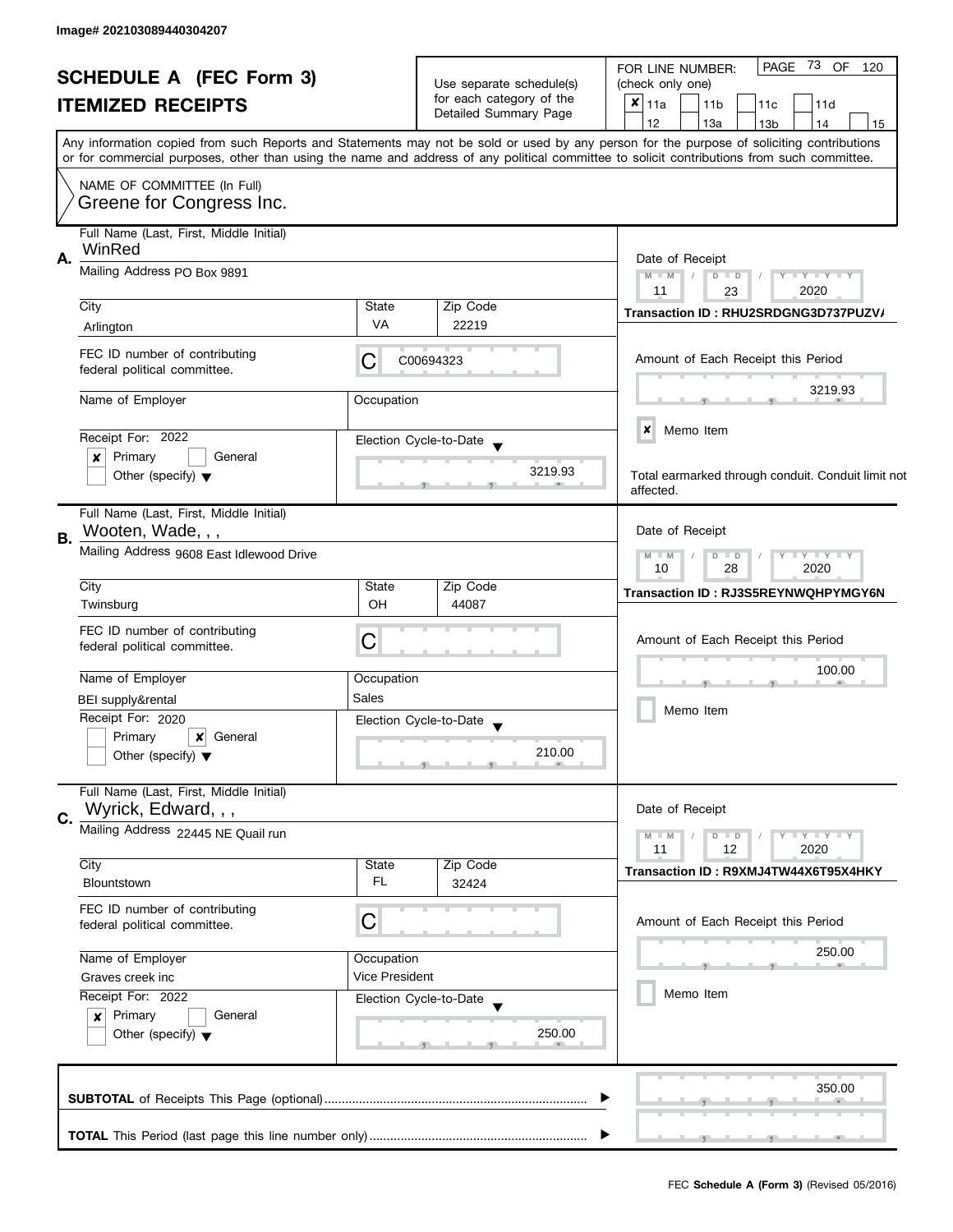|                                                            |                                                                        |                       | PAGE 74 OF<br>FOR LINE NUMBER:<br>120    |                                                                                                                                            |  |  |  |  |  |  |  |  |  |  |
|------------------------------------------------------------|------------------------------------------------------------------------|-----------------------|------------------------------------------|--------------------------------------------------------------------------------------------------------------------------------------------|--|--|--|--|--|--|--|--|--|--|
| <b>SCHEDULE A (FEC Form 3)</b><br><b>ITEMIZED RECEIPTS</b> |                                                                        |                       | Use separate schedule(s)                 | (check only one)                                                                                                                           |  |  |  |  |  |  |  |  |  |  |
|                                                            |                                                                        |                       | for each category of the                 | $x _{11a}$<br>11 <sub>b</sub><br>11c<br>11d                                                                                                |  |  |  |  |  |  |  |  |  |  |
|                                                            |                                                                        | Detailed Summary Page | 12<br>13a<br>13 <sub>b</sub><br>14<br>15 |                                                                                                                                            |  |  |  |  |  |  |  |  |  |  |
|                                                            |                                                                        |                       |                                          | Any information copied from such Reports and Statements may not be sold or used by any person for the purpose of soliciting contributions  |  |  |  |  |  |  |  |  |  |  |
|                                                            |                                                                        |                       |                                          | or for commercial purposes, other than using the name and address of any political committee to solicit contributions from such committee. |  |  |  |  |  |  |  |  |  |  |
|                                                            | NAME OF COMMITTEE (In Full)                                            |                       |                                          |                                                                                                                                            |  |  |  |  |  |  |  |  |  |  |
|                                                            | Greene for Congress Inc.                                               |                       |                                          |                                                                                                                                            |  |  |  |  |  |  |  |  |  |  |
|                                                            |                                                                        |                       |                                          |                                                                                                                                            |  |  |  |  |  |  |  |  |  |  |
|                                                            | Full Name (Last, First, Middle Initial)                                |                       |                                          |                                                                                                                                            |  |  |  |  |  |  |  |  |  |  |
| А.                                                         | Young, Chris, , ,                                                      |                       |                                          | Date of Receipt                                                                                                                            |  |  |  |  |  |  |  |  |  |  |
|                                                            | Mailing Address 271 Silver Circle                                      |                       |                                          | $M - M$<br>$Y - Y - Y - Y - Y$<br>$D$ $D$                                                                                                  |  |  |  |  |  |  |  |  |  |  |
|                                                            |                                                                        |                       |                                          | 11<br>2020<br>03                                                                                                                           |  |  |  |  |  |  |  |  |  |  |
|                                                            | City                                                                   | State                 | Zip Code                                 | Transaction ID: RZGKH9XJ7NXWZZSWX3B                                                                                                        |  |  |  |  |  |  |  |  |  |  |
|                                                            | Summerville                                                            | GA                    | 30747                                    |                                                                                                                                            |  |  |  |  |  |  |  |  |  |  |
|                                                            |                                                                        |                       |                                          |                                                                                                                                            |  |  |  |  |  |  |  |  |  |  |
|                                                            | FEC ID number of contributing                                          | C                     |                                          | Amount of Each Receipt this Period                                                                                                         |  |  |  |  |  |  |  |  |  |  |
|                                                            | federal political committee.                                           |                       |                                          |                                                                                                                                            |  |  |  |  |  |  |  |  |  |  |
|                                                            | Name of Employer                                                       | Occupation            |                                          | 15.00                                                                                                                                      |  |  |  |  |  |  |  |  |  |  |
|                                                            | OTR wheel Engineering                                                  |                       | Lead Quality Technician                  |                                                                                                                                            |  |  |  |  |  |  |  |  |  |  |
|                                                            | Receipt For: 2020                                                      |                       | Election Cycle-to-Date                   | Memo Item                                                                                                                                  |  |  |  |  |  |  |  |  |  |  |
|                                                            | x<br>Primary<br>General                                                |                       |                                          |                                                                                                                                            |  |  |  |  |  |  |  |  |  |  |
|                                                            | Other (specify) $\blacktriangledown$                                   |                       | 235.20                                   |                                                                                                                                            |  |  |  |  |  |  |  |  |  |  |
|                                                            |                                                                        |                       |                                          |                                                                                                                                            |  |  |  |  |  |  |  |  |  |  |
|                                                            | Full Name (Last, First, Middle Initial)                                |                       |                                          |                                                                                                                                            |  |  |  |  |  |  |  |  |  |  |
|                                                            | Zabel, Julie, , ,                                                      |                       |                                          | Date of Receipt                                                                                                                            |  |  |  |  |  |  |  |  |  |  |
| В.                                                         | Mailing Address 6253 Odessa Court                                      |                       |                                          | Y LY LY<br>$D$ $D$                                                                                                                         |  |  |  |  |  |  |  |  |  |  |
|                                                            |                                                                        |                       |                                          | $M - M$<br>06<br>2020<br>11                                                                                                                |  |  |  |  |  |  |  |  |  |  |
|                                                            | City                                                                   | State                 | Zip Code                                 | Transaction ID: R2FN8JN62YKF25RYTBXA                                                                                                       |  |  |  |  |  |  |  |  |  |  |
|                                                            | Magalia                                                                | CA                    | 95954                                    |                                                                                                                                            |  |  |  |  |  |  |  |  |  |  |
|                                                            | FEC ID number of contributing                                          |                       |                                          |                                                                                                                                            |  |  |  |  |  |  |  |  |  |  |
|                                                            | federal political committee.                                           | C                     |                                          | Amount of Each Receipt this Period                                                                                                         |  |  |  |  |  |  |  |  |  |  |
|                                                            |                                                                        |                       |                                          |                                                                                                                                            |  |  |  |  |  |  |  |  |  |  |
|                                                            | Name of Employer                                                       | Occupation            |                                          | 250.00                                                                                                                                     |  |  |  |  |  |  |  |  |  |  |
|                                                            | Retired                                                                | Retired               |                                          | Memo Item                                                                                                                                  |  |  |  |  |  |  |  |  |  |  |
|                                                            | Receipt For: 2022                                                      |                       | Election Cycle-to-Date                   |                                                                                                                                            |  |  |  |  |  |  |  |  |  |  |
|                                                            | Primary<br>General<br>x                                                |                       |                                          |                                                                                                                                            |  |  |  |  |  |  |  |  |  |  |
|                                                            | Other (specify) $\blacktriangledown$                                   |                       | 250.00                                   |                                                                                                                                            |  |  |  |  |  |  |  |  |  |  |
|                                                            |                                                                        |                       |                                          |                                                                                                                                            |  |  |  |  |  |  |  |  |  |  |
|                                                            | Full Name (Last, First, Middle Initial)                                |                       |                                          |                                                                                                                                            |  |  |  |  |  |  |  |  |  |  |
| C.                                                         | Zhang, Zhiyong, , ,                                                    |                       |                                          | Date of Receipt                                                                                                                            |  |  |  |  |  |  |  |  |  |  |
|                                                            | Mailing Address 13770 Evening Terrace Drive                            |                       |                                          | $Y \perp Y \perp Y$<br>$M - M$<br>$D$ $D$                                                                                                  |  |  |  |  |  |  |  |  |  |  |
|                                                            |                                                                        |                       |                                          | 11<br>08<br>2020                                                                                                                           |  |  |  |  |  |  |  |  |  |  |
|                                                            | City                                                                   | State                 | Zip Code                                 | Transaction ID: RT6NFS2YKEVQ84QWR860                                                                                                       |  |  |  |  |  |  |  |  |  |  |
|                                                            | Chino Hills                                                            | CA                    | 91709                                    |                                                                                                                                            |  |  |  |  |  |  |  |  |  |  |
|                                                            | FEC ID number of contributing                                          |                       |                                          |                                                                                                                                            |  |  |  |  |  |  |  |  |  |  |
|                                                            | federal political committee.                                           | С                     |                                          | Amount of Each Receipt this Period                                                                                                         |  |  |  |  |  |  |  |  |  |  |
|                                                            | Name of Employer<br>Occupation<br>Transportation<br>Top runner express |                       |                                          | 1000.00                                                                                                                                    |  |  |  |  |  |  |  |  |  |  |
|                                                            |                                                                        |                       |                                          |                                                                                                                                            |  |  |  |  |  |  |  |  |  |  |
|                                                            |                                                                        |                       |                                          | Memo Item                                                                                                                                  |  |  |  |  |  |  |  |  |  |  |
|                                                            | Receipt For: 2022                                                      |                       | Election Cycle-to-Date                   |                                                                                                                                            |  |  |  |  |  |  |  |  |  |  |
|                                                            | Primary<br>General<br>×                                                |                       | 1000.00                                  |                                                                                                                                            |  |  |  |  |  |  |  |  |  |  |
|                                                            | Other (specify) $\blacktriangledown$                                   |                       |                                          |                                                                                                                                            |  |  |  |  |  |  |  |  |  |  |
|                                                            |                                                                        |                       |                                          |                                                                                                                                            |  |  |  |  |  |  |  |  |  |  |
|                                                            |                                                                        |                       |                                          | 1265.00                                                                                                                                    |  |  |  |  |  |  |  |  |  |  |
|                                                            |                                                                        |                       |                                          |                                                                                                                                            |  |  |  |  |  |  |  |  |  |  |
|                                                            |                                                                        |                       |                                          | 55773.40                                                                                                                                   |  |  |  |  |  |  |  |  |  |  |
|                                                            |                                                                        |                       |                                          |                                                                                                                                            |  |  |  |  |  |  |  |  |  |  |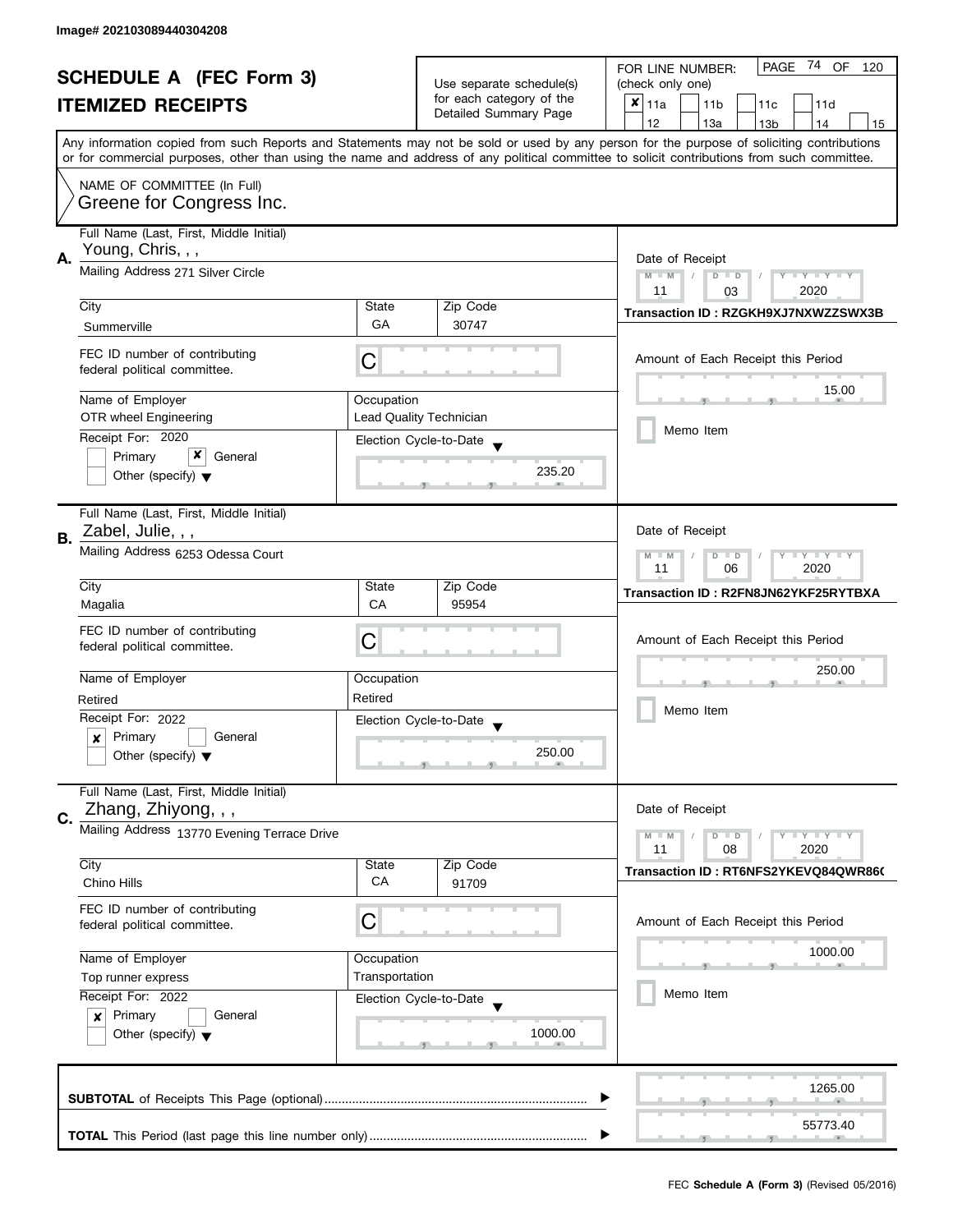| <b>SCHEDULE A (FEC Form 3)</b><br><b>ITEMIZED RECEIPTS</b><br>Any information copied from such Reports and Statements may not be sold or used by any person for the purpose of soliciting contributions |                                                                                                                                                                                                                                                                          |                         | Use separate schedule(s)<br>for each category of the<br>Detailed Summary Page | 75 OF<br>PAGE<br>120<br>FOR LINE NUMBER:<br>(check only one)<br>$x _{11c}$<br>11a<br>11 <sub>b</sub><br>11d<br>12<br>13a<br>13 <sub>b</sub><br>14<br>15    |  |  |  |  |  |
|---------------------------------------------------------------------------------------------------------------------------------------------------------------------------------------------------------|--------------------------------------------------------------------------------------------------------------------------------------------------------------------------------------------------------------------------------------------------------------------------|-------------------------|-------------------------------------------------------------------------------|------------------------------------------------------------------------------------------------------------------------------------------------------------|--|--|--|--|--|
|                                                                                                                                                                                                         | or for commercial purposes, other than using the name and address of any political committee to solicit contributions from such committee.<br>NAME OF COMMITTEE (In Full)<br>Greene for Congress Inc.                                                                    |                         |                                                                               |                                                                                                                                                            |  |  |  |  |  |
| А.                                                                                                                                                                                                      | Full Name (Last, First, Middle Initial)<br>Associated Builders & Contractors, Inc. Political Action Committee<br>Mailing Address 440 First Street, NW<br>Suite 200<br>City                                                                                               |                         | Zip Code                                                                      | Date of Receipt<br>$M - M$<br>$\bot$ $\gamma$ $\bot$ $\gamma$ $\bot$ $\gamma$<br>$D$ $D$<br>10<br>2020<br>27<br><b>Transaction ID: RMGBGFGB542QCHSNTE6</b> |  |  |  |  |  |
|                                                                                                                                                                                                         | Washington<br>FEC ID number of contributing<br>federal political committee.<br>Name of Employer                                                                                                                                                                          | DC<br>C<br>Occupation   | 20001<br>C00010421                                                            | Amount of Each Receipt this Period<br>1500.00                                                                                                              |  |  |  |  |  |
|                                                                                                                                                                                                         | Receipt For: 2020<br>x<br>Primary<br>General<br>Other (specify) $\blacktriangledown$                                                                                                                                                                                     |                         | Election Cycle-to-Date<br>1500.00                                             | Memo Item                                                                                                                                                  |  |  |  |  |  |
| В.                                                                                                                                                                                                      | Full Name (Last, First, Middle Initial)<br>Mr. Southern Missourian In The House PAC<br>Mailing Address PO Box 30844                                                                                                                                                      |                         |                                                                               | Date of Receipt<br>$M - M$<br>$Y - Y - Y$<br>D<br>$\Box$<br>10<br>27<br>2020                                                                               |  |  |  |  |  |
|                                                                                                                                                                                                         | City<br>Bethesda<br>FEC ID number of contributing<br>federal political committee.                                                                                                                                                                                        | State<br><b>MD</b><br>C | Zip Code<br>20824<br>C00563726                                                | Transaction ID: RYAY3PDHYSYDA85E3F54<br>Amount of Each Receipt this Period                                                                                 |  |  |  |  |  |
|                                                                                                                                                                                                         | Name of Employer<br>Receipt For: 2020<br>Primary<br>×<br>General<br>Other (specify) $\blacktriangledown$                                                                                                                                                                 | Occupation              | Election Cycle-to-Date<br>2000.00                                             | 2000.00<br>Memo Item                                                                                                                                       |  |  |  |  |  |
| C.                                                                                                                                                                                                      | Full Name (Last, First, Middle Initial)<br>The National Right to Work PAC<br>Mailing Address 8001 Braddock Rd.<br>Ste. 500<br>City<br>State<br>VA<br>Springfield<br>FEC ID number of contributing<br>C<br>federal political committee.<br>Name of Employer<br>Occupation |                         | Zip Code<br>22151                                                             | Date of Receipt<br>$M - M$<br>$Y - Y - Y$<br>D<br>$\blacksquare$<br>2020<br>10<br>21<br>Transaction ID: RMWNTPWHV8U3SSF5XXC                                |  |  |  |  |  |
|                                                                                                                                                                                                         |                                                                                                                                                                                                                                                                          |                         | C00395533                                                                     | Amount of Each Receipt this Period<br>1000.00                                                                                                              |  |  |  |  |  |
| Receipt For: 2020<br>Election Cycle-to-Date<br>Primary<br>x<br>General<br>Other (specify) $\blacktriangledown$                                                                                          |                                                                                                                                                                                                                                                                          |                         | 1000.00                                                                       | Memo Item                                                                                                                                                  |  |  |  |  |  |
|                                                                                                                                                                                                         |                                                                                                                                                                                                                                                                          |                         |                                                                               | 4500.00<br>4500.00                                                                                                                                         |  |  |  |  |  |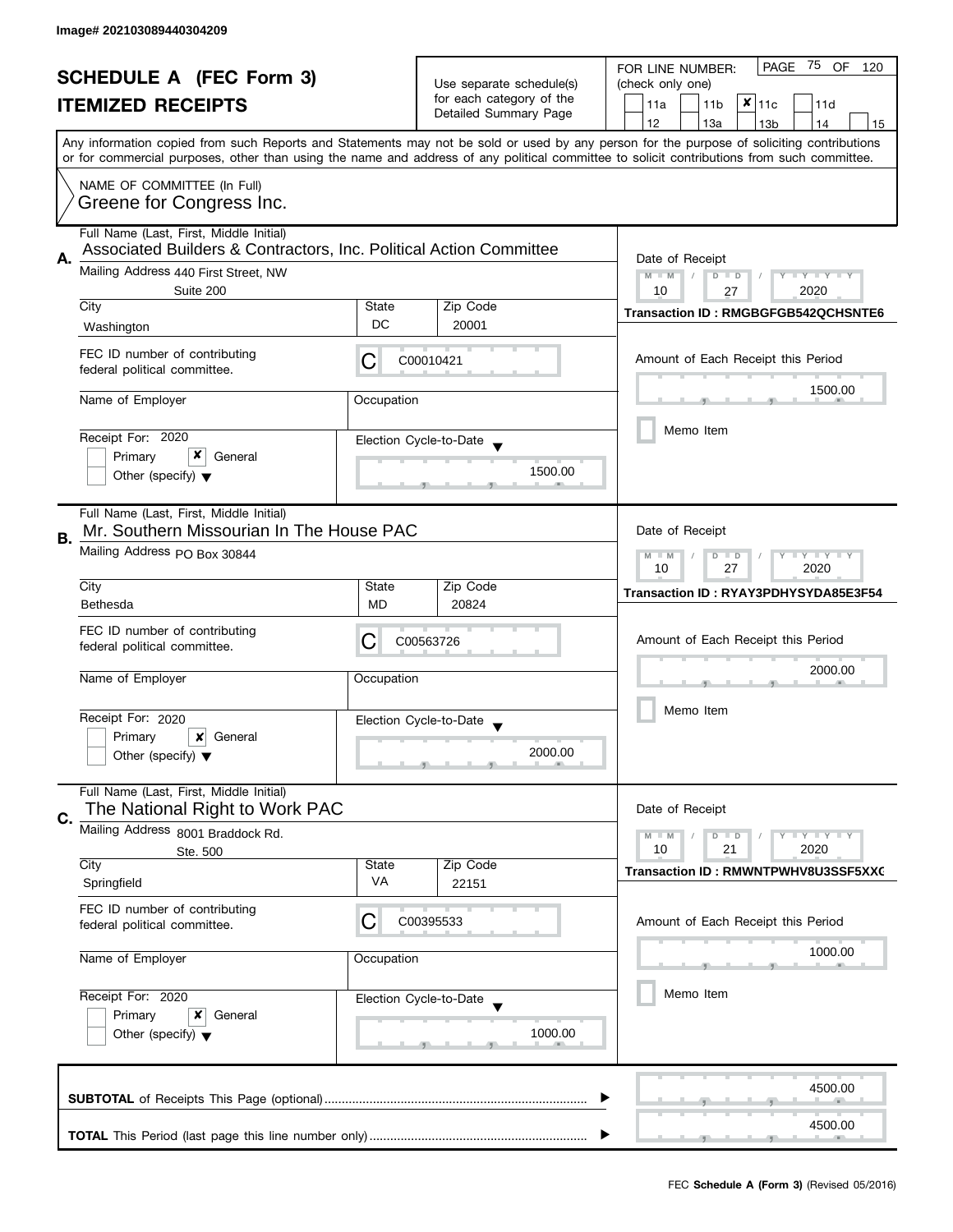| <b>SCHEDULE A (FEC Form 3)</b><br><b>ITEMIZED RECEIPTS</b> |                                                                       |                            | Use separate schedule(s)                                                                                         | PAGE 76 OF<br>120<br>FOR LINE NUMBER:<br>(check only one)                                                                                                                                                                                                                               |  |  |  |  |  |  |
|------------------------------------------------------------|-----------------------------------------------------------------------|----------------------------|------------------------------------------------------------------------------------------------------------------|-----------------------------------------------------------------------------------------------------------------------------------------------------------------------------------------------------------------------------------------------------------------------------------------|--|--|--|--|--|--|
|                                                            |                                                                       |                            | for each category of the<br>Detailed Summary Page                                                                | 11a<br>11 <sub>b</sub><br>11c<br>11d                                                                                                                                                                                                                                                    |  |  |  |  |  |  |
|                                                            |                                                                       |                            |                                                                                                                  | $\mathbf{x} _{15}$<br>12<br>13a<br>14<br>13 <sub>b</sub>                                                                                                                                                                                                                                |  |  |  |  |  |  |
|                                                            |                                                                       |                            |                                                                                                                  | Any information copied from such Reports and Statements may not be sold or used by any person for the purpose of soliciting contributions<br>or for commercial purposes, other than using the name and address of any political committee to solicit contributions from such committee. |  |  |  |  |  |  |
|                                                            | NAME OF COMMITTEE (In Full)<br>Greene for Congress Inc.               |                            |                                                                                                                  |                                                                                                                                                                                                                                                                                         |  |  |  |  |  |  |
|                                                            | Full Name (Last, First, Middle Initial)<br>Willis Chriopractic Center |                            |                                                                                                                  |                                                                                                                                                                                                                                                                                         |  |  |  |  |  |  |
| А.                                                         | Mailing Address 2829 Dallas Street                                    |                            |                                                                                                                  | Date of Receipt<br>$M - M$<br>$D$ $D$<br>$Y - Y - Y - Y - Y$<br>10<br>2020<br>15                                                                                                                                                                                                        |  |  |  |  |  |  |
|                                                            | City                                                                  | State                      | Zip Code                                                                                                         | Transaction ID: R5Z64B32DQZK4YBJ2W8U                                                                                                                                                                                                                                                    |  |  |  |  |  |  |
|                                                            | Kennesaw                                                              | GA                         | 30144                                                                                                            |                                                                                                                                                                                                                                                                                         |  |  |  |  |  |  |
|                                                            | FEC ID number of contributing<br>federal political committee.         | C                          |                                                                                                                  | Amount of Each Receipt this Period                                                                                                                                                                                                                                                      |  |  |  |  |  |  |
|                                                            | Name of Employer                                                      | Occupation                 |                                                                                                                  | 200.00                                                                                                                                                                                                                                                                                  |  |  |  |  |  |  |
|                                                            |                                                                       |                            |                                                                                                                  |                                                                                                                                                                                                                                                                                         |  |  |  |  |  |  |
|                                                            | Receipt For: 2020                                                     |                            | Election Cycle-to-Date                                                                                           | Memo Item                                                                                                                                                                                                                                                                               |  |  |  |  |  |  |
|                                                            | x<br>Primary<br>General                                               |                            |                                                                                                                  |                                                                                                                                                                                                                                                                                         |  |  |  |  |  |  |
|                                                            | Other (specify) $\blacktriangledown$                                  |                            | 200.00                                                                                                           |                                                                                                                                                                                                                                                                                         |  |  |  |  |  |  |
|                                                            | Full Name (Last, First, Middle Initial)                               |                            |                                                                                                                  |                                                                                                                                                                                                                                                                                         |  |  |  |  |  |  |
| В.                                                         |                                                                       |                            |                                                                                                                  | Date of Receipt                                                                                                                                                                                                                                                                         |  |  |  |  |  |  |
|                                                            | Mailing Address                                                       | $Y = Y = Y = Y$<br>$D$ $D$ |                                                                                                                  |                                                                                                                                                                                                                                                                                         |  |  |  |  |  |  |
|                                                            | City                                                                  | State                      | Zip Code                                                                                                         |                                                                                                                                                                                                                                                                                         |  |  |  |  |  |  |
|                                                            | FEC ID number of contributing<br>federal political committee.         | C                          |                                                                                                                  | Amount of Each Receipt this Period                                                                                                                                                                                                                                                      |  |  |  |  |  |  |
|                                                            | Name of Employer                                                      | Occupation                 |                                                                                                                  | -<br>æ.                                                                                                                                                                                                                                                                                 |  |  |  |  |  |  |
|                                                            | Receipt For:                                                          |                            | Election Cycle-to-Date                                                                                           | Memo Item                                                                                                                                                                                                                                                                               |  |  |  |  |  |  |
|                                                            | Primary<br>General                                                    |                            |                                                                                                                  |                                                                                                                                                                                                                                                                                         |  |  |  |  |  |  |
|                                                            | Other (specify) $\blacktriangledown$                                  |                            | $\overline{y}$ and $\overline{y}$ and $\overline{y}$ and $\overline{y}$<br><b>The Contract Contract Contract</b> |                                                                                                                                                                                                                                                                                         |  |  |  |  |  |  |
|                                                            | Full Name (Last, First, Middle Initial)                               |                            |                                                                                                                  | Date of Receipt                                                                                                                                                                                                                                                                         |  |  |  |  |  |  |
| C.                                                         | <b>Mailing Address</b>                                                |                            |                                                                                                                  |                                                                                                                                                                                                                                                                                         |  |  |  |  |  |  |
|                                                            | City                                                                  | State                      | Zip Code                                                                                                         |                                                                                                                                                                                                                                                                                         |  |  |  |  |  |  |
|                                                            | FEC ID number of contributing<br>federal political committee.         | C                          |                                                                                                                  | Amount of Each Receipt this Period                                                                                                                                                                                                                                                      |  |  |  |  |  |  |
|                                                            | Name of Employer                                                      | Occupation                 |                                                                                                                  |                                                                                                                                                                                                                                                                                         |  |  |  |  |  |  |
|                                                            | Receipt For:                                                          | Election Cycle-to-Date     |                                                                                                                  |                                                                                                                                                                                                                                                                                         |  |  |  |  |  |  |
|                                                            | Primary<br>General                                                    |                            |                                                                                                                  |                                                                                                                                                                                                                                                                                         |  |  |  |  |  |  |
|                                                            | Other (specify) $\blacktriangledown$                                  |                            |                                                                                                                  |                                                                                                                                                                                                                                                                                         |  |  |  |  |  |  |
|                                                            |                                                                       |                            |                                                                                                                  | 200.00                                                                                                                                                                                                                                                                                  |  |  |  |  |  |  |
|                                                            |                                                                       |                            |                                                                                                                  | 200.00                                                                                                                                                                                                                                                                                  |  |  |  |  |  |  |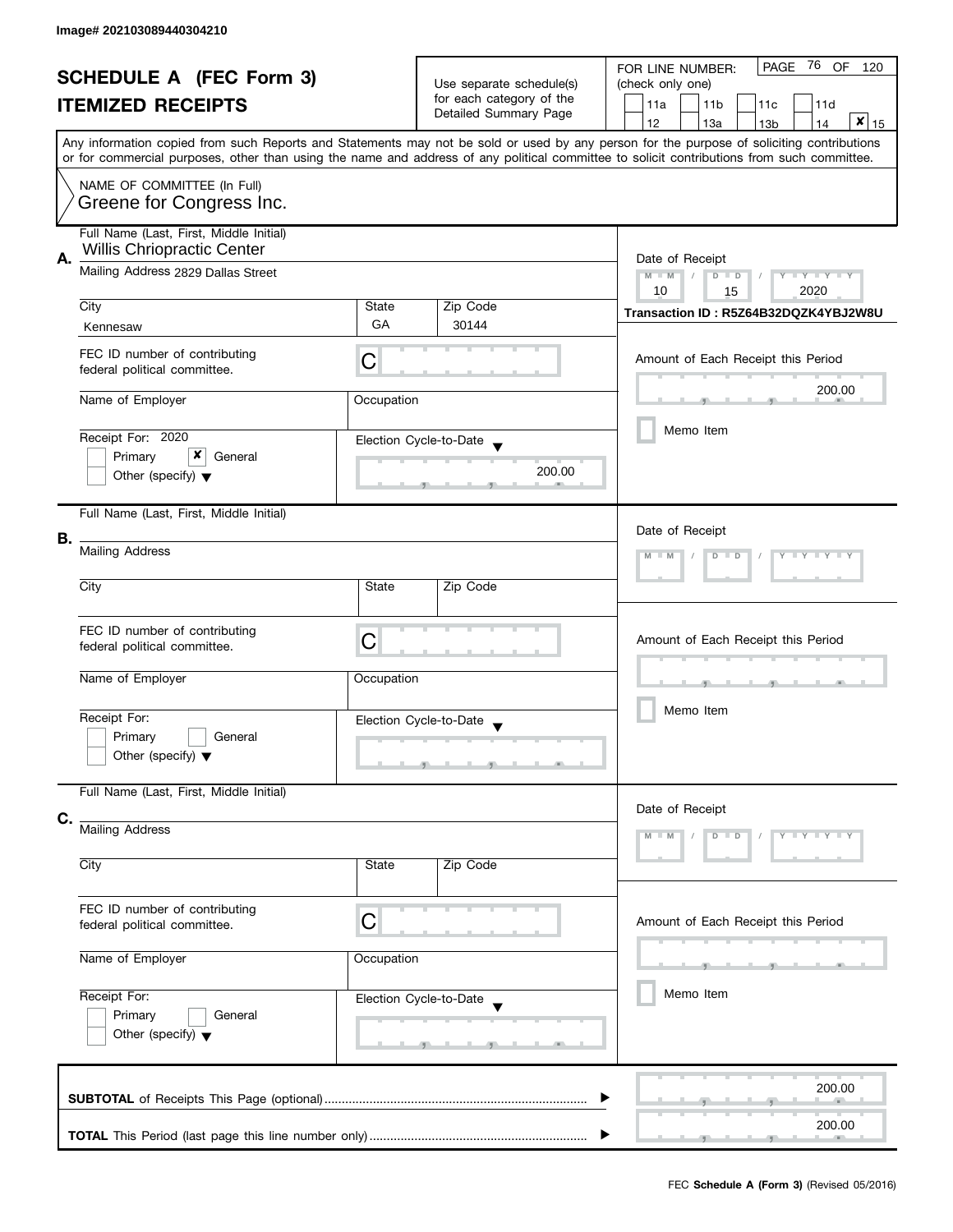| <b>SCHEDULE B (FEC Form 3)</b><br><b>ITEMIZED DISBURSEMENTS</b> |                                                                                                                                                                                                                                                                                                                                                    |                                                                      | Use separate schedule(s)<br>for each category of the<br>Detailed Summary Page |                                                            | 120<br>PAGE 77 OF<br>FOR LINE NUMBER:<br>(check only one)<br>×<br>17<br>18<br>19a<br>19 <sub>b</sub><br>21<br>20a<br>20 <sub>b</sub><br>20 <sub>c</sub> |  |  |  |  |  |
|-----------------------------------------------------------------|----------------------------------------------------------------------------------------------------------------------------------------------------------------------------------------------------------------------------------------------------------------------------------------------------------------------------------------------------|----------------------------------------------------------------------|-------------------------------------------------------------------------------|------------------------------------------------------------|---------------------------------------------------------------------------------------------------------------------------------------------------------|--|--|--|--|--|
|                                                                 | Any information copied from such Reports and Statements may not be sold or used by any person for the purpose of soliciting contributions<br>or for commercial purposes, other than using the name and address of any political committee to solicit contributions from such committee.<br>NAME OF COMMITTEE (In Full)<br>Greene for Congress Inc. |                                                                      |                                                                               |                                                            |                                                                                                                                                         |  |  |  |  |  |
|                                                                 | Full Name (Last, First, Middle Initial)<br>A. Anedot                                                                                                                                                                                                                                                                                               |                                                                      |                                                                               |                                                            | Date of Disbursement<br>$T - Y = T - Y = T - Y$<br>M<br>M<br>$D$ $D$                                                                                    |  |  |  |  |  |
|                                                                 | Mailing Address 1340 Poydras Street<br><b>Suite 1770</b>                                                                                                                                                                                                                                                                                           |                                                                      |                                                                               |                                                            | 2020<br>10<br>15                                                                                                                                        |  |  |  |  |  |
|                                                                 | City<br><b>New Orleans</b>                                                                                                                                                                                                                                                                                                                         | State<br>LA                                                          | Zip Code<br>70112                                                             |                                                            | <b>FEC Identification Number</b>                                                                                                                        |  |  |  |  |  |
|                                                                 | Purpose of Disbursement<br>Credit Card Processing Fee                                                                                                                                                                                                                                                                                              |                                                                      |                                                                               | 003                                                        | С                                                                                                                                                       |  |  |  |  |  |
|                                                                 | Candidate Name                                                                                                                                                                                                                                                                                                                                     |                                                                      |                                                                               | Category/<br>Type                                          | Amount of Each Disbursement this Period                                                                                                                 |  |  |  |  |  |
|                                                                 | Office Sought:<br>House<br>Senate<br>President<br>State:<br>District:                                                                                                                                                                                                                                                                              | Disbursement For:<br>Primary<br>Other (specify) $\blacktriangledown$ | 2020<br>x<br>General                                                          |                                                            | 12.05<br><b>Transaction ID: DQMRPECSH8RTYEURWS7S</b><br>Memo Item                                                                                       |  |  |  |  |  |
| <b>B.</b>                                                       | Full Name (Last, First, Middle Initial)<br>Anedot                                                                                                                                                                                                                                                                                                  |                                                                      |                                                                               |                                                            | Date of Disbursement                                                                                                                                    |  |  |  |  |  |
|                                                                 | <b>Mailing Address</b><br>1340 Poydras Street<br><b>Suite 1770</b>                                                                                                                                                                                                                                                                                 |                                                                      | $Y$ $Y$ $Y$ $Y$<br>M<br>D<br>$\mathsf{D}$<br>M<br>2020<br>17<br>10            |                                                            |                                                                                                                                                         |  |  |  |  |  |
|                                                                 | City<br>New Orleans                                                                                                                                                                                                                                                                                                                                | State<br>LA                                                          | Zip Code<br>70112                                                             |                                                            | <b>FEC Identification Number</b>                                                                                                                        |  |  |  |  |  |
|                                                                 | Purpose of Disbursement<br>Credit Card Processing Fee                                                                                                                                                                                                                                                                                              |                                                                      |                                                                               | 003                                                        | С                                                                                                                                                       |  |  |  |  |  |
|                                                                 | Candidate Name                                                                                                                                                                                                                                                                                                                                     |                                                                      |                                                                               | Category/<br>Type                                          | Amount of Each Disbursement this Period                                                                                                                 |  |  |  |  |  |
|                                                                 | Office Sought:<br>House<br>Senate<br>President<br>State:<br>District:                                                                                                                                                                                                                                                                              | Disbursement For:<br>Primary<br>Other (specify) $\blacktriangledown$ | 2020<br>General<br>$\boldsymbol{\mathsf{x}}$                                  |                                                            | 6.20<br>- 92<br>Transaction ID: DKAH69DC9YCZKMP5WADA<br>Memo Item                                                                                       |  |  |  |  |  |
|                                                                 | Full Name (Last, First, Middle Initial)<br>c. Anedot                                                                                                                                                                                                                                                                                               |                                                                      |                                                                               |                                                            | Date of Disbursement                                                                                                                                    |  |  |  |  |  |
|                                                                 | <b>Mailing Address</b><br>1340 Poydras Street<br><b>Suite 1770</b>                                                                                                                                                                                                                                                                                 |                                                                      | Y''Y''<br>D<br>$\mathsf{D}$<br>M<br>19<br>2020<br>10                          |                                                            |                                                                                                                                                         |  |  |  |  |  |
|                                                                 | City<br><b>New Orleans</b>                                                                                                                                                                                                                                                                                                                         | State<br>LA                                                          | Zip Code<br>70112                                                             |                                                            | FEC Identification Number                                                                                                                               |  |  |  |  |  |
|                                                                 | Purpose of Disbursement<br>Credit Card Processing Fee                                                                                                                                                                                                                                                                                              |                                                                      |                                                                               | 003                                                        | С                                                                                                                                                       |  |  |  |  |  |
|                                                                 | Candidate Name                                                                                                                                                                                                                                                                                                                                     |                                                                      |                                                                               | Category/<br>Type                                          | Amount of Each Disbursement this Period                                                                                                                 |  |  |  |  |  |
|                                                                 | Office Sought:<br>House<br>Senate<br>President<br>State:<br>District:                                                                                                                                                                                                                                                                              | Disbursement For: 2020<br>Primary<br>Other (specify)                 |                                                                               | 30.31<br>Transaction ID: DHBAV9259WGB92STTKEX<br>Memo Item |                                                                                                                                                         |  |  |  |  |  |
|                                                                 |                                                                                                                                                                                                                                                                                                                                                    |                                                                      |                                                                               |                                                            | 48.56                                                                                                                                                   |  |  |  |  |  |
|                                                                 |                                                                                                                                                                                                                                                                                                                                                    |                                                                      |                                                                               |                                                            |                                                                                                                                                         |  |  |  |  |  |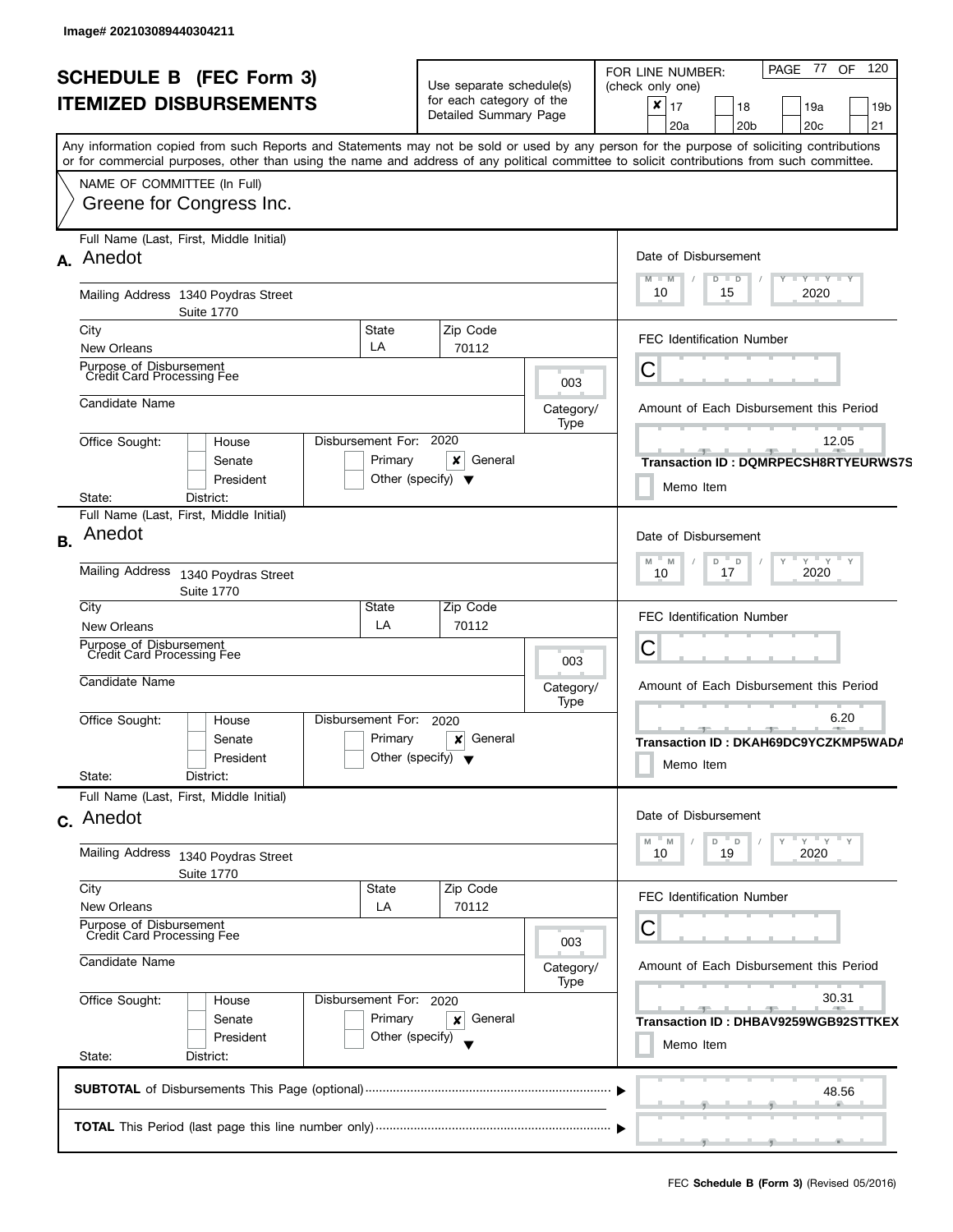| <b>SCHEDULE B</b> (FEC Form 3)<br><b>ITEMIZED DISBURSEMENTS</b><br>Any information copied from such Reports and Statements may not be sold or used by any person for the purpose of soliciting contributions<br>or for commercial purposes, other than using the name and address of any political committee to solicit contributions from such committee. |                                                                                                 |                                                 | Use separate schedule(s)<br>for each category of the<br>Detailed Summary Page |                   | PAGE 78<br>120<br>OF<br>FOR LINE NUMBER:<br>(check only one)<br>$\pmb{\times}$<br>17<br>19a<br>18<br>19 <sub>b</sub><br>20 <sub>b</sub><br>20c<br>21<br>20a |  |  |  |
|------------------------------------------------------------------------------------------------------------------------------------------------------------------------------------------------------------------------------------------------------------------------------------------------------------------------------------------------------------|-------------------------------------------------------------------------------------------------|-------------------------------------------------|-------------------------------------------------------------------------------|-------------------|-------------------------------------------------------------------------------------------------------------------------------------------------------------|--|--|--|
|                                                                                                                                                                                                                                                                                                                                                            | NAME OF COMMITTEE (In Full)<br>Greene for Congress Inc.                                         |                                                 |                                                                               |                   |                                                                                                                                                             |  |  |  |
|                                                                                                                                                                                                                                                                                                                                                            | Full Name (Last, First, Middle Initial)<br>A. Anedot                                            |                                                 |                                                                               |                   | Date of Disbursement<br>$Y - Y - Y - Y - Y$<br>$M - M$<br>$D$ $D$                                                                                           |  |  |  |
|                                                                                                                                                                                                                                                                                                                                                            | Mailing Address 1340 Poydras Street<br><b>Suite 1770</b>                                        |                                                 |                                                                               |                   | 10<br>21<br>2020                                                                                                                                            |  |  |  |
|                                                                                                                                                                                                                                                                                                                                                            | State<br>City<br>LA<br>New Orleans                                                              |                                                 | Zip Code<br>70112                                                             |                   | <b>FEC Identification Number</b>                                                                                                                            |  |  |  |
|                                                                                                                                                                                                                                                                                                                                                            | Purpose of Disbursement<br><b>Credit Card Processing Fee</b>                                    |                                                 |                                                                               | 003               | C                                                                                                                                                           |  |  |  |
|                                                                                                                                                                                                                                                                                                                                                            | Candidate Name                                                                                  |                                                 |                                                                               | Category/<br>Type | Amount of Each Disbursement this Period                                                                                                                     |  |  |  |
|                                                                                                                                                                                                                                                                                                                                                            | Disbursement For: 2020<br>Office Sought:<br>House<br>Senate<br>President<br>District:<br>State: | Primary<br>Other (specify) $\blacktriangledown$ | x<br>General                                                                  |                   | 23.24<br>$-1$<br>$-1$<br>Transaction ID: DEKHD5PSDYQJ7YZ3PWXN<br>Memo Item                                                                                  |  |  |  |
| <b>B.</b>                                                                                                                                                                                                                                                                                                                                                  | Full Name (Last, First, Middle Initial)<br>Anedot<br><b>Mailing Address</b>                     |                                                 |                                                                               |                   | Date of Disbursement<br>$Y$ $Y$ $Y$<br>$-M$<br>D<br>- D<br>Y<br>M                                                                                           |  |  |  |
|                                                                                                                                                                                                                                                                                                                                                            | 1340 Poydras Street<br><b>Suite 1770</b>                                                        |                                                 | 2020<br>23<br>10                                                              |                   |                                                                                                                                                             |  |  |  |
|                                                                                                                                                                                                                                                                                                                                                            | City<br>State<br>LA<br><b>New Orleans</b>                                                       |                                                 | Zip Code<br>70112                                                             |                   | <b>FEC Identification Number</b>                                                                                                                            |  |  |  |
|                                                                                                                                                                                                                                                                                                                                                            | Purpose of Disbursement<br>Credit Card Processing Fee                                           |                                                 |                                                                               | 003               | С                                                                                                                                                           |  |  |  |
|                                                                                                                                                                                                                                                                                                                                                            | Candidate Name                                                                                  |                                                 |                                                                               | Category/<br>Type | Amount of Each Disbursement this Period                                                                                                                     |  |  |  |
|                                                                                                                                                                                                                                                                                                                                                            | Disbursement For:<br>Office Sought:<br>House<br>Senate<br>President<br>State:<br>District:      | Primary<br>Other (specify) $\blacktriangledown$ | 2020<br>General<br>×                                                          |                   | 37.00<br>一<br>Transaction ID: DAGZAKTQX4377UR78S6G<br>Memo Item                                                                                             |  |  |  |
|                                                                                                                                                                                                                                                                                                                                                            | Full Name (Last, First, Middle Initial)<br>c. Anedot                                            |                                                 |                                                                               |                   | Date of Disbursement                                                                                                                                        |  |  |  |
|                                                                                                                                                                                                                                                                                                                                                            | Mailing Address<br>1340 Poydras Street<br><b>Suite 1770</b>                                     |                                                 | $Y = Y = Y$<br>" M<br>D<br>- D<br>M<br>25<br>2020<br>10                       |                   |                                                                                                                                                             |  |  |  |
|                                                                                                                                                                                                                                                                                                                                                            | City<br><b>State</b><br><b>New Orleans</b><br>LA                                                |                                                 | Zip Code<br>70112                                                             |                   | <b>FEC Identification Number</b>                                                                                                                            |  |  |  |
|                                                                                                                                                                                                                                                                                                                                                            | Purpose of Disbursement<br>Credit Card Processing Fee                                           |                                                 | 003                                                                           | С                 |                                                                                                                                                             |  |  |  |
|                                                                                                                                                                                                                                                                                                                                                            | Candidate Name                                                                                  | Category/<br>Type                               | Amount of Each Disbursement this Period                                       |                   |                                                                                                                                                             |  |  |  |
| Office Sought:<br>Disbursement For:<br>House<br>Primary<br>Senate<br>President<br>Other (specify)<br>State:<br>District:                                                                                                                                                                                                                                   |                                                                                                 |                                                 | 2020<br>General<br>×                                                          |                   | 26.27<br><b>SEP 10</b><br>$-1$<br>Transaction ID: DAE3W2UV25E5WBMFNUZY<br>Memo Item                                                                         |  |  |  |
|                                                                                                                                                                                                                                                                                                                                                            |                                                                                                 |                                                 |                                                                               |                   | 86.51                                                                                                                                                       |  |  |  |
|                                                                                                                                                                                                                                                                                                                                                            |                                                                                                 |                                                 |                                                                               |                   |                                                                                                                                                             |  |  |  |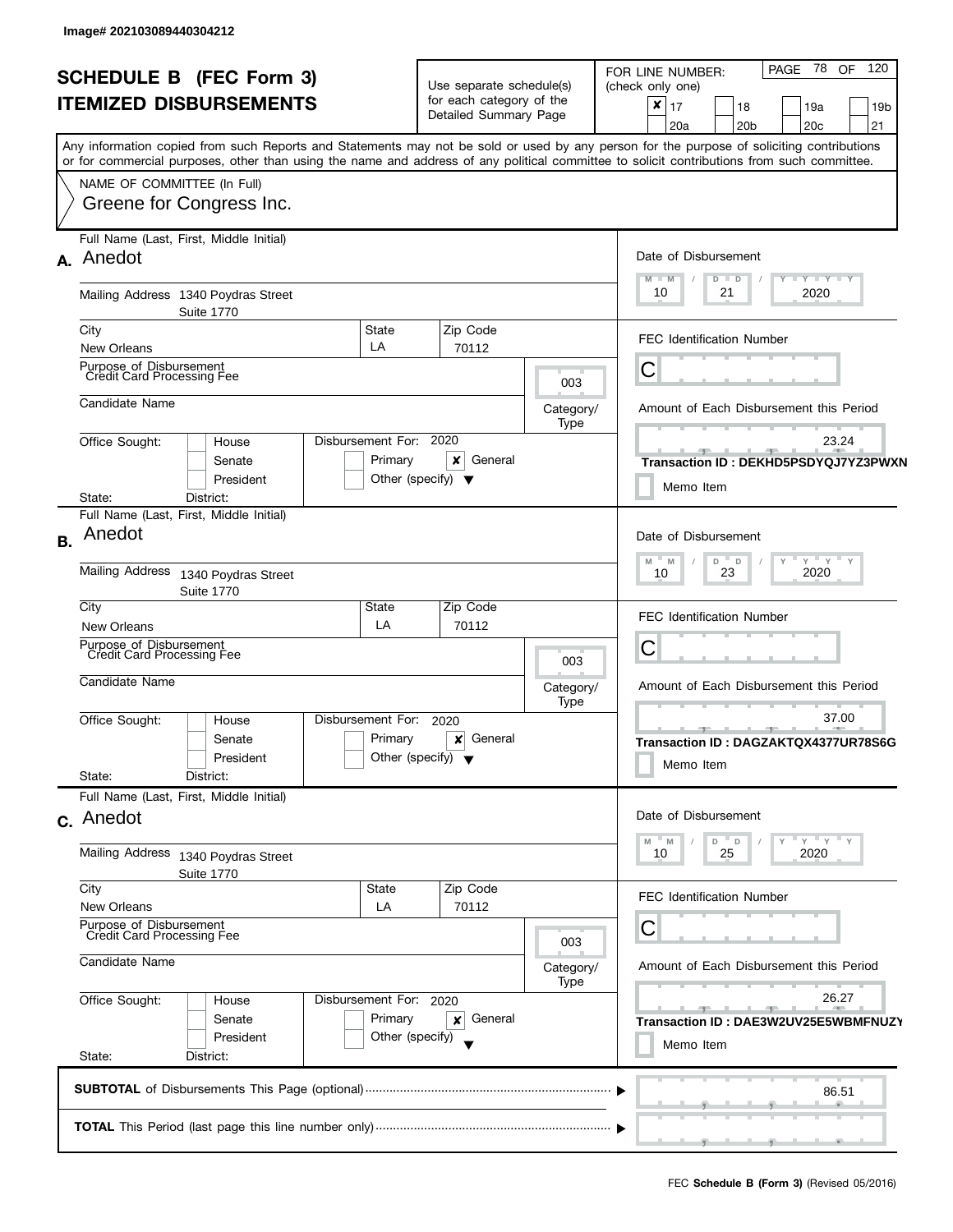| PAGE 79<br>OF 120<br>FOR LINE NUMBER:<br>(check only one)                                                                                  |  |  |  |  |  |
|--------------------------------------------------------------------------------------------------------------------------------------------|--|--|--|--|--|
| $\boldsymbol{x}$                                                                                                                           |  |  |  |  |  |
| 17<br>19a<br>18<br>19 <sub>b</sub>                                                                                                         |  |  |  |  |  |
| 20a<br>20 <sub>b</sub><br>20c<br>21                                                                                                        |  |  |  |  |  |
| Any information copied from such Reports and Statements may not be sold or used by any person for the purpose of soliciting contributions  |  |  |  |  |  |
| or for commercial purposes, other than using the name and address of any political committee to solicit contributions from such committee. |  |  |  |  |  |
|                                                                                                                                            |  |  |  |  |  |
|                                                                                                                                            |  |  |  |  |  |
|                                                                                                                                            |  |  |  |  |  |
|                                                                                                                                            |  |  |  |  |  |
| Date of Disbursement                                                                                                                       |  |  |  |  |  |
| $T$ $Y$ $T$ $Y$ $T$ $Y$<br>$M - M$<br>Y<br>$D$ $D$                                                                                         |  |  |  |  |  |
| 10<br>27<br>2020                                                                                                                           |  |  |  |  |  |
|                                                                                                                                            |  |  |  |  |  |
| <b>FEC Identification Number</b>                                                                                                           |  |  |  |  |  |
|                                                                                                                                            |  |  |  |  |  |
| С                                                                                                                                          |  |  |  |  |  |
|                                                                                                                                            |  |  |  |  |  |
| Amount of Each Disbursement this Period                                                                                                    |  |  |  |  |  |
|                                                                                                                                            |  |  |  |  |  |
| 21.41                                                                                                                                      |  |  |  |  |  |
| Transaction ID: DNMZ2P7847WDRFWDU9N2                                                                                                       |  |  |  |  |  |
| Memo Item                                                                                                                                  |  |  |  |  |  |
|                                                                                                                                            |  |  |  |  |  |
|                                                                                                                                            |  |  |  |  |  |
| Date of Disbursement                                                                                                                       |  |  |  |  |  |
| $Y$ $Y$ $Y$<br>M<br>$- M$<br>D<br>$\mathsf D$                                                                                              |  |  |  |  |  |
| 29<br>2020<br>10                                                                                                                           |  |  |  |  |  |
|                                                                                                                                            |  |  |  |  |  |
| <b>FEC Identification Number</b>                                                                                                           |  |  |  |  |  |
|                                                                                                                                            |  |  |  |  |  |
| C                                                                                                                                          |  |  |  |  |  |
|                                                                                                                                            |  |  |  |  |  |
| Amount of Each Disbursement this Period                                                                                                    |  |  |  |  |  |
| 94.30                                                                                                                                      |  |  |  |  |  |
| $-9$                                                                                                                                       |  |  |  |  |  |
| Transaction ID: DYSC7PPKHAGQW8H2E5ER                                                                                                       |  |  |  |  |  |
| Memo Item                                                                                                                                  |  |  |  |  |  |
|                                                                                                                                            |  |  |  |  |  |
| Date of Disbursement                                                                                                                       |  |  |  |  |  |
|                                                                                                                                            |  |  |  |  |  |
| $Y = Y$<br>D<br>M<br>D<br>M<br>31<br>2020<br>10                                                                                            |  |  |  |  |  |
|                                                                                                                                            |  |  |  |  |  |
|                                                                                                                                            |  |  |  |  |  |
| <b>FEC Identification Number</b>                                                                                                           |  |  |  |  |  |
| С                                                                                                                                          |  |  |  |  |  |
|                                                                                                                                            |  |  |  |  |  |
| Amount of Each Disbursement this Period                                                                                                    |  |  |  |  |  |
|                                                                                                                                            |  |  |  |  |  |
| 603.29                                                                                                                                     |  |  |  |  |  |
| $-$ 40 $-$ 1 $-$<br>$-9$<br>Transaction ID: DJ6FTU66WW5WXU6DBJPK                                                                           |  |  |  |  |  |
|                                                                                                                                            |  |  |  |  |  |
| Memo Item                                                                                                                                  |  |  |  |  |  |
|                                                                                                                                            |  |  |  |  |  |
| 719.00                                                                                                                                     |  |  |  |  |  |
|                                                                                                                                            |  |  |  |  |  |
|                                                                                                                                            |  |  |  |  |  |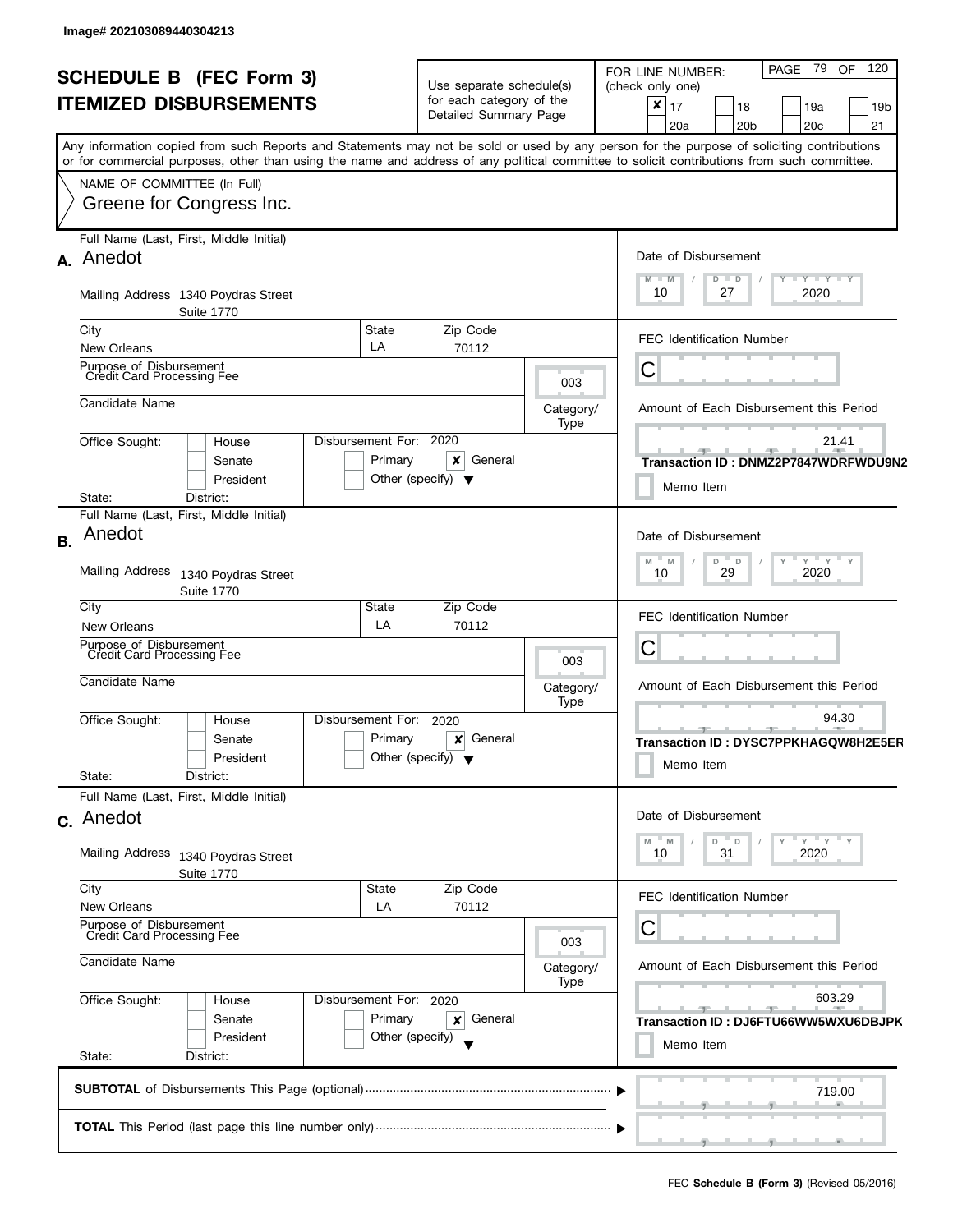| <b>SCHEDULE B (FEC Form 3)</b><br><b>ITEMIZED DISBURSEMENTS</b> |                                                                                                                                            |                        | Use separate schedule(s)<br>for each category of the     |                                                        | PAGE 80 OF<br>- 120<br>FOR LINE NUMBER:<br>(check only one)<br>$\boldsymbol{x}$<br>17<br>18<br>19a |  |  |  |  |  |  |
|-----------------------------------------------------------------|--------------------------------------------------------------------------------------------------------------------------------------------|------------------------|----------------------------------------------------------|--------------------------------------------------------|----------------------------------------------------------------------------------------------------|--|--|--|--|--|--|
|                                                                 |                                                                                                                                            | Detailed Summary Page  |                                                          | 19 <sub>b</sub><br>20c<br>21<br>20a<br>20 <sub>b</sub> |                                                                                                    |  |  |  |  |  |  |
|                                                                 | Any information copied from such Reports and Statements may not be sold or used by any person for the purpose of soliciting contributions  |                        |                                                          |                                                        |                                                                                                    |  |  |  |  |  |  |
|                                                                 | or for commercial purposes, other than using the name and address of any political committee to solicit contributions from such committee. |                        |                                                          |                                                        |                                                                                                    |  |  |  |  |  |  |
|                                                                 | NAME OF COMMITTEE (In Full)                                                                                                                |                        |                                                          |                                                        |                                                                                                    |  |  |  |  |  |  |
|                                                                 | Greene for Congress Inc.                                                                                                                   |                        |                                                          |                                                        |                                                                                                    |  |  |  |  |  |  |
|                                                                 |                                                                                                                                            |                        |                                                          |                                                        |                                                                                                    |  |  |  |  |  |  |
|                                                                 | Full Name (Last, First, Middle Initial)                                                                                                    |                        |                                                          |                                                        |                                                                                                    |  |  |  |  |  |  |
|                                                                 | A. Anedot                                                                                                                                  |                        |                                                          |                                                        | Date of Disbursement                                                                               |  |  |  |  |  |  |
|                                                                 |                                                                                                                                            |                        |                                                          |                                                        | $Y - Y - Y - Y - Y$<br>$M - M$<br>$D$ $D$                                                          |  |  |  |  |  |  |
|                                                                 | Mailing Address 1340 Poydras Street                                                                                                        |                        |                                                          |                                                        | 2020<br>11<br>02                                                                                   |  |  |  |  |  |  |
|                                                                 | <b>Suite 1770</b>                                                                                                                          |                        |                                                          |                                                        |                                                                                                    |  |  |  |  |  |  |
|                                                                 | City<br><b>New Orleans</b>                                                                                                                 | State<br>LA            | Zip Code<br>70112                                        |                                                        | <b>FEC Identification Number</b>                                                                   |  |  |  |  |  |  |
|                                                                 |                                                                                                                                            |                        |                                                          |                                                        |                                                                                                    |  |  |  |  |  |  |
|                                                                 | Purpose of Disbursement<br>Credit Card Processing Fee                                                                                      |                        |                                                          | 003                                                    | С                                                                                                  |  |  |  |  |  |  |
|                                                                 | Candidate Name                                                                                                                             |                        |                                                          | Category/                                              | Amount of Each Disbursement this Period                                                            |  |  |  |  |  |  |
|                                                                 |                                                                                                                                            |                        |                                                          | Type                                                   |                                                                                                    |  |  |  |  |  |  |
|                                                                 | Office Sought:<br>House                                                                                                                    | Disbursement For: 2020 |                                                          |                                                        | 42.70                                                                                              |  |  |  |  |  |  |
|                                                                 | Senate                                                                                                                                     | Primary                | x<br>General                                             |                                                        | Transaction ID: D93NS4HWUFHBNRQX48Z7                                                               |  |  |  |  |  |  |
|                                                                 | President                                                                                                                                  |                        | Other (specify) $\blacktriangledown$                     |                                                        | Memo Item                                                                                          |  |  |  |  |  |  |
|                                                                 | State:<br>District:                                                                                                                        |                        |                                                          |                                                        |                                                                                                    |  |  |  |  |  |  |
|                                                                 | Full Name (Last, First, Middle Initial)                                                                                                    |                        |                                                          |                                                        |                                                                                                    |  |  |  |  |  |  |
| <b>B.</b>                                                       | Anedot                                                                                                                                     |                        |                                                          |                                                        | Date of Disbursement                                                                               |  |  |  |  |  |  |
|                                                                 | <b>Mailing Address</b>                                                                                                                     |                        | $Y = Y = Y$<br>M<br>M<br>D<br>$\Box$<br>2020<br>04<br>11 |                                                        |                                                                                                    |  |  |  |  |  |  |
|                                                                 | 1340 Poydras Street<br><b>Suite 1770</b>                                                                                                   |                        |                                                          |                                                        |                                                                                                    |  |  |  |  |  |  |
|                                                                 | City                                                                                                                                       | State                  | Zip Code                                                 |                                                        |                                                                                                    |  |  |  |  |  |  |
|                                                                 | New Orleans                                                                                                                                | LA                     | 70112                                                    |                                                        | <b>FEC Identification Number</b>                                                                   |  |  |  |  |  |  |
|                                                                 | Purpose of Disbursement<br>Credit Card Processing Fee                                                                                      |                        |                                                          |                                                        | С                                                                                                  |  |  |  |  |  |  |
|                                                                 |                                                                                                                                            |                        |                                                          | 003                                                    |                                                                                                    |  |  |  |  |  |  |
|                                                                 | Candidate Name                                                                                                                             |                        |                                                          | Category/                                              | Amount of Each Disbursement this Period                                                            |  |  |  |  |  |  |
|                                                                 | Office Sought:<br>House                                                                                                                    | Disbursement For:      | 2020                                                     | Type                                                   | 358.20                                                                                             |  |  |  |  |  |  |
|                                                                 | Senate                                                                                                                                     | Primary                | General<br>×                                             |                                                        | $-1$                                                                                               |  |  |  |  |  |  |
|                                                                 | President                                                                                                                                  |                        | Other (specify) $\blacktriangledown$                     |                                                        | Transaction ID: D3UBF34F4V7NXCX2C38P                                                               |  |  |  |  |  |  |
|                                                                 | State:<br>District:                                                                                                                        |                        |                                                          |                                                        | Memo Item                                                                                          |  |  |  |  |  |  |
|                                                                 | Full Name (Last, First, Middle Initial)                                                                                                    |                        |                                                          |                                                        |                                                                                                    |  |  |  |  |  |  |
|                                                                 | c. Anedot                                                                                                                                  |                        |                                                          |                                                        | Date of Disbursement                                                                               |  |  |  |  |  |  |
|                                                                 |                                                                                                                                            |                        |                                                          |                                                        | $Y = Y$<br>- M<br>D<br>D<br>M                                                                      |  |  |  |  |  |  |
|                                                                 | Mailing Address 1340 Poydras Street                                                                                                        |                        |                                                          |                                                        | 06<br>2020<br>11                                                                                   |  |  |  |  |  |  |
|                                                                 | <b>Suite 1770</b>                                                                                                                          |                        |                                                          |                                                        |                                                                                                    |  |  |  |  |  |  |
|                                                                 | City<br><b>New Orleans</b>                                                                                                                 | <b>State</b><br>LA     | Zip Code<br>70112                                        |                                                        | <b>FEC Identification Number</b>                                                                   |  |  |  |  |  |  |
|                                                                 | Purpose of Disbursement                                                                                                                    |                        |                                                          |                                                        | С                                                                                                  |  |  |  |  |  |  |
|                                                                 | Credit Card Processing Fee                                                                                                                 |                        |                                                          | 003                                                    |                                                                                                    |  |  |  |  |  |  |
|                                                                 | Candidate Name                                                                                                                             | Category/              | Amount of Each Disbursement this Period                  |                                                        |                                                                                                    |  |  |  |  |  |  |
|                                                                 |                                                                                                                                            |                        |                                                          |                                                        |                                                                                                    |  |  |  |  |  |  |
|                                                                 | Office Sought:<br>Disbursement For: 2022<br>House                                                                                          |                        | 1.55                                                     |                                                        |                                                                                                    |  |  |  |  |  |  |
|                                                                 | Senate<br>×                                                                                                                                | Primary<br>General     |                                                          |                                                        |                                                                                                    |  |  |  |  |  |  |
|                                                                 | President                                                                                                                                  | Other (specify)        |                                                          | Memo Item                                              |                                                                                                    |  |  |  |  |  |  |
|                                                                 | State:<br>District:                                                                                                                        |                        |                                                          |                                                        |                                                                                                    |  |  |  |  |  |  |
|                                                                 |                                                                                                                                            |                        |                                                          |                                                        | 402.45                                                                                             |  |  |  |  |  |  |
|                                                                 |                                                                                                                                            |                        |                                                          |                                                        |                                                                                                    |  |  |  |  |  |  |
|                                                                 |                                                                                                                                            |                        |                                                          |                                                        |                                                                                                    |  |  |  |  |  |  |
|                                                                 |                                                                                                                                            |                        |                                                          |                                                        |                                                                                                    |  |  |  |  |  |  |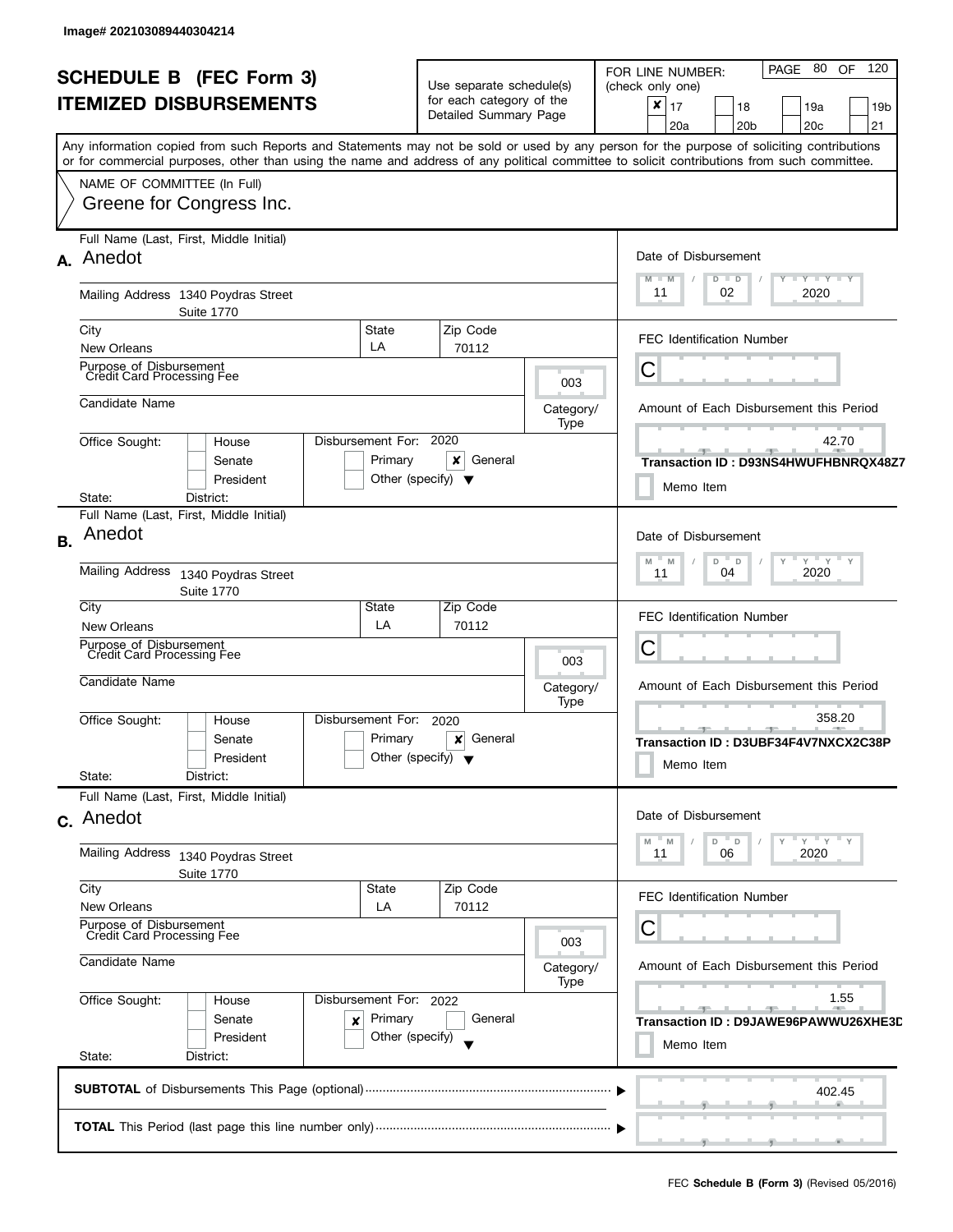| <b>SCHEDULE B (FEC Form 3)</b><br>Use separate schedule(s)<br>for each category of the<br><b>ITEMIZED DISBURSEMENTS</b><br>Detailed Summary Page<br>Any information copied from such Reports and Statements may not be sold or used by any person for the purpose of soliciting contributions<br>or for commercial purposes, other than using the name and address of any political committee to solicit contributions from such committee.<br>NAME OF COMMITTEE (In Full)<br>Greene for Congress Inc.<br>Full Name (Last, First, Middle Initial)<br>A. Anedot<br>Mailing Address 1340 Poydras Street<br><b>Suite 1770</b><br>City<br>State<br>Zip Code<br>LA<br><b>New Orleans</b><br>70112<br>Purpose of Disbursement<br>Credit Card Processing Fee<br>003<br>Candidate Name<br>Category/<br>Type<br>Disbursement For: 2022<br>Office Sought:<br>House<br>Primary<br>General<br>Senate<br>×<br>Other (specify) $\blacktriangledown$<br>President<br>District:<br>State:<br>Full Name (Last, First, Middle Initial)<br>Anedot<br><b>B.</b><br><b>Mailing Address</b><br>1340 Poydras Street<br><b>Suite 1770</b><br>City<br>Zip Code<br>State<br>LA<br>70112<br><b>New Orleans</b><br>Purpose of Disbursement<br>Credit Card Processing Fee<br>003<br>Candidate Name<br>Category/<br>Type<br>Disbursement For:<br>Office Sought:<br>2022<br>House<br>Primary<br>General<br>Senate<br>×<br>Other (specify) $\blacktriangledown$<br>President<br>State:<br>District:<br>Full Name (Last, First, Middle Initial)<br>c. Anedot<br>Mailing Address<br>1340 Poydras Street<br><b>Suite 1770</b><br>City<br>State<br>Zip Code<br><b>New Orleans</b><br>LA<br>70112<br>Purpose of Disbursement<br>Credit Card Processing Fee<br>003<br>Candidate Name<br>Category/<br>Type<br>Office Sought:<br>Disbursement For: 2022<br>House |                                                                |  |  |  |  |  |
|--------------------------------------------------------------------------------------------------------------------------------------------------------------------------------------------------------------------------------------------------------------------------------------------------------------------------------------------------------------------------------------------------------------------------------------------------------------------------------------------------------------------------------------------------------------------------------------------------------------------------------------------------------------------------------------------------------------------------------------------------------------------------------------------------------------------------------------------------------------------------------------------------------------------------------------------------------------------------------------------------------------------------------------------------------------------------------------------------------------------------------------------------------------------------------------------------------------------------------------------------------------------------------------------------------------------------------------------------------------------------------------------------------------------------------------------------------------------------------------------------------------------------------------------------------------------------------------------------------------------------------------------------------------------------------------------------------------------------------------------------------------------------------------------------------------------------|----------------------------------------------------------------|--|--|--|--|--|
|                                                                                                                                                                                                                                                                                                                                                                                                                                                                                                                                                                                                                                                                                                                                                                                                                                                                                                                                                                                                                                                                                                                                                                                                                                                                                                                                                                                                                                                                                                                                                                                                                                                                                                                                                                                                                          | PAGE 81<br>120<br>OF<br>FOR LINE NUMBER:<br>(check only one)   |  |  |  |  |  |
|                                                                                                                                                                                                                                                                                                                                                                                                                                                                                                                                                                                                                                                                                                                                                                                                                                                                                                                                                                                                                                                                                                                                                                                                                                                                                                                                                                                                                                                                                                                                                                                                                                                                                                                                                                                                                          | $\pmb{\times}$<br>17<br>18<br>19a<br>19 <sub>b</sub>           |  |  |  |  |  |
|                                                                                                                                                                                                                                                                                                                                                                                                                                                                                                                                                                                                                                                                                                                                                                                                                                                                                                                                                                                                                                                                                                                                                                                                                                                                                                                                                                                                                                                                                                                                                                                                                                                                                                                                                                                                                          | 20 <sub>b</sub><br>20c<br>21<br>20a                            |  |  |  |  |  |
|                                                                                                                                                                                                                                                                                                                                                                                                                                                                                                                                                                                                                                                                                                                                                                                                                                                                                                                                                                                                                                                                                                                                                                                                                                                                                                                                                                                                                                                                                                                                                                                                                                                                                                                                                                                                                          |                                                                |  |  |  |  |  |
|                                                                                                                                                                                                                                                                                                                                                                                                                                                                                                                                                                                                                                                                                                                                                                                                                                                                                                                                                                                                                                                                                                                                                                                                                                                                                                                                                                                                                                                                                                                                                                                                                                                                                                                                                                                                                          |                                                                |  |  |  |  |  |
|                                                                                                                                                                                                                                                                                                                                                                                                                                                                                                                                                                                                                                                                                                                                                                                                                                                                                                                                                                                                                                                                                                                                                                                                                                                                                                                                                                                                                                                                                                                                                                                                                                                                                                                                                                                                                          |                                                                |  |  |  |  |  |
|                                                                                                                                                                                                                                                                                                                                                                                                                                                                                                                                                                                                                                                                                                                                                                                                                                                                                                                                                                                                                                                                                                                                                                                                                                                                                                                                                                                                                                                                                                                                                                                                                                                                                                                                                                                                                          |                                                                |  |  |  |  |  |
|                                                                                                                                                                                                                                                                                                                                                                                                                                                                                                                                                                                                                                                                                                                                                                                                                                                                                                                                                                                                                                                                                                                                                                                                                                                                                                                                                                                                                                                                                                                                                                                                                                                                                                                                                                                                                          |                                                                |  |  |  |  |  |
|                                                                                                                                                                                                                                                                                                                                                                                                                                                                                                                                                                                                                                                                                                                                                                                                                                                                                                                                                                                                                                                                                                                                                                                                                                                                                                                                                                                                                                                                                                                                                                                                                                                                                                                                                                                                                          | Date of Disbursement                                           |  |  |  |  |  |
|                                                                                                                                                                                                                                                                                                                                                                                                                                                                                                                                                                                                                                                                                                                                                                                                                                                                                                                                                                                                                                                                                                                                                                                                                                                                                                                                                                                                                                                                                                                                                                                                                                                                                                                                                                                                                          | $T$ $Y$ $T$ $Y$ $T$ $Y$<br>$M - M$<br>$D$ $D$                  |  |  |  |  |  |
|                                                                                                                                                                                                                                                                                                                                                                                                                                                                                                                                                                                                                                                                                                                                                                                                                                                                                                                                                                                                                                                                                                                                                                                                                                                                                                                                                                                                                                                                                                                                                                                                                                                                                                                                                                                                                          | 11<br>2020<br>06                                               |  |  |  |  |  |
|                                                                                                                                                                                                                                                                                                                                                                                                                                                                                                                                                                                                                                                                                                                                                                                                                                                                                                                                                                                                                                                                                                                                                                                                                                                                                                                                                                                                                                                                                                                                                                                                                                                                                                                                                                                                                          |                                                                |  |  |  |  |  |
|                                                                                                                                                                                                                                                                                                                                                                                                                                                                                                                                                                                                                                                                                                                                                                                                                                                                                                                                                                                                                                                                                                                                                                                                                                                                                                                                                                                                                                                                                                                                                                                                                                                                                                                                                                                                                          | <b>FEC Identification Number</b>                               |  |  |  |  |  |
|                                                                                                                                                                                                                                                                                                                                                                                                                                                                                                                                                                                                                                                                                                                                                                                                                                                                                                                                                                                                                                                                                                                                                                                                                                                                                                                                                                                                                                                                                                                                                                                                                                                                                                                                                                                                                          |                                                                |  |  |  |  |  |
|                                                                                                                                                                                                                                                                                                                                                                                                                                                                                                                                                                                                                                                                                                                                                                                                                                                                                                                                                                                                                                                                                                                                                                                                                                                                                                                                                                                                                                                                                                                                                                                                                                                                                                                                                                                                                          | С                                                              |  |  |  |  |  |
|                                                                                                                                                                                                                                                                                                                                                                                                                                                                                                                                                                                                                                                                                                                                                                                                                                                                                                                                                                                                                                                                                                                                                                                                                                                                                                                                                                                                                                                                                                                                                                                                                                                                                                                                                                                                                          |                                                                |  |  |  |  |  |
|                                                                                                                                                                                                                                                                                                                                                                                                                                                                                                                                                                                                                                                                                                                                                                                                                                                                                                                                                                                                                                                                                                                                                                                                                                                                                                                                                                                                                                                                                                                                                                                                                                                                                                                                                                                                                          | Amount of Each Disbursement this Period                        |  |  |  |  |  |
|                                                                                                                                                                                                                                                                                                                                                                                                                                                                                                                                                                                                                                                                                                                                                                                                                                                                                                                                                                                                                                                                                                                                                                                                                                                                                                                                                                                                                                                                                                                                                                                                                                                                                                                                                                                                                          |                                                                |  |  |  |  |  |
|                                                                                                                                                                                                                                                                                                                                                                                                                                                                                                                                                                                                                                                                                                                                                                                                                                                                                                                                                                                                                                                                                                                                                                                                                                                                                                                                                                                                                                                                                                                                                                                                                                                                                                                                                                                                                          | 2336.44                                                        |  |  |  |  |  |
|                                                                                                                                                                                                                                                                                                                                                                                                                                                                                                                                                                                                                                                                                                                                                                                                                                                                                                                                                                                                                                                                                                                                                                                                                                                                                                                                                                                                                                                                                                                                                                                                                                                                                                                                                                                                                          | Transaction ID: D4MBA2MGNKWRA9C45ZH8                           |  |  |  |  |  |
|                                                                                                                                                                                                                                                                                                                                                                                                                                                                                                                                                                                                                                                                                                                                                                                                                                                                                                                                                                                                                                                                                                                                                                                                                                                                                                                                                                                                                                                                                                                                                                                                                                                                                                                                                                                                                          | Memo Item                                                      |  |  |  |  |  |
|                                                                                                                                                                                                                                                                                                                                                                                                                                                                                                                                                                                                                                                                                                                                                                                                                                                                                                                                                                                                                                                                                                                                                                                                                                                                                                                                                                                                                                                                                                                                                                                                                                                                                                                                                                                                                          |                                                                |  |  |  |  |  |
|                                                                                                                                                                                                                                                                                                                                                                                                                                                                                                                                                                                                                                                                                                                                                                                                                                                                                                                                                                                                                                                                                                                                                                                                                                                                                                                                                                                                                                                                                                                                                                                                                                                                                                                                                                                                                          | Date of Disbursement                                           |  |  |  |  |  |
|                                                                                                                                                                                                                                                                                                                                                                                                                                                                                                                                                                                                                                                                                                                                                                                                                                                                                                                                                                                                                                                                                                                                                                                                                                                                                                                                                                                                                                                                                                                                                                                                                                                                                                                                                                                                                          | $Y$ $Y$ $Y$<br>$\mathsf{Y}$<br>D<br>$\mathbb D$<br>Υ<br>M<br>M |  |  |  |  |  |
|                                                                                                                                                                                                                                                                                                                                                                                                                                                                                                                                                                                                                                                                                                                                                                                                                                                                                                                                                                                                                                                                                                                                                                                                                                                                                                                                                                                                                                                                                                                                                                                                                                                                                                                                                                                                                          | 2020<br>08<br>11                                               |  |  |  |  |  |
|                                                                                                                                                                                                                                                                                                                                                                                                                                                                                                                                                                                                                                                                                                                                                                                                                                                                                                                                                                                                                                                                                                                                                                                                                                                                                                                                                                                                                                                                                                                                                                                                                                                                                                                                                                                                                          | <b>FEC Identification Number</b>                               |  |  |  |  |  |
|                                                                                                                                                                                                                                                                                                                                                                                                                                                                                                                                                                                                                                                                                                                                                                                                                                                                                                                                                                                                                                                                                                                                                                                                                                                                                                                                                                                                                                                                                                                                                                                                                                                                                                                                                                                                                          |                                                                |  |  |  |  |  |
|                                                                                                                                                                                                                                                                                                                                                                                                                                                                                                                                                                                                                                                                                                                                                                                                                                                                                                                                                                                                                                                                                                                                                                                                                                                                                                                                                                                                                                                                                                                                                                                                                                                                                                                                                                                                                          | C                                                              |  |  |  |  |  |
|                                                                                                                                                                                                                                                                                                                                                                                                                                                                                                                                                                                                                                                                                                                                                                                                                                                                                                                                                                                                                                                                                                                                                                                                                                                                                                                                                                                                                                                                                                                                                                                                                                                                                                                                                                                                                          |                                                                |  |  |  |  |  |
|                                                                                                                                                                                                                                                                                                                                                                                                                                                                                                                                                                                                                                                                                                                                                                                                                                                                                                                                                                                                                                                                                                                                                                                                                                                                                                                                                                                                                                                                                                                                                                                                                                                                                                                                                                                                                          | Amount of Each Disbursement this Period                        |  |  |  |  |  |
|                                                                                                                                                                                                                                                                                                                                                                                                                                                                                                                                                                                                                                                                                                                                                                                                                                                                                                                                                                                                                                                                                                                                                                                                                                                                                                                                                                                                                                                                                                                                                                                                                                                                                                                                                                                                                          | 1.55                                                           |  |  |  |  |  |
|                                                                                                                                                                                                                                                                                                                                                                                                                                                                                                                                                                                                                                                                                                                                                                                                                                                                                                                                                                                                                                                                                                                                                                                                                                                                                                                                                                                                                                                                                                                                                                                                                                                                                                                                                                                                                          | -91<br>Transaction ID: D289MURBYN3QWGWHKYC                     |  |  |  |  |  |
|                                                                                                                                                                                                                                                                                                                                                                                                                                                                                                                                                                                                                                                                                                                                                                                                                                                                                                                                                                                                                                                                                                                                                                                                                                                                                                                                                                                                                                                                                                                                                                                                                                                                                                                                                                                                                          |                                                                |  |  |  |  |  |
|                                                                                                                                                                                                                                                                                                                                                                                                                                                                                                                                                                                                                                                                                                                                                                                                                                                                                                                                                                                                                                                                                                                                                                                                                                                                                                                                                                                                                                                                                                                                                                                                                                                                                                                                                                                                                          | Memo Item                                                      |  |  |  |  |  |
|                                                                                                                                                                                                                                                                                                                                                                                                                                                                                                                                                                                                                                                                                                                                                                                                                                                                                                                                                                                                                                                                                                                                                                                                                                                                                                                                                                                                                                                                                                                                                                                                                                                                                                                                                                                                                          |                                                                |  |  |  |  |  |
|                                                                                                                                                                                                                                                                                                                                                                                                                                                                                                                                                                                                                                                                                                                                                                                                                                                                                                                                                                                                                                                                                                                                                                                                                                                                                                                                                                                                                                                                                                                                                                                                                                                                                                                                                                                                                          | Date of Disbursement                                           |  |  |  |  |  |
|                                                                                                                                                                                                                                                                                                                                                                                                                                                                                                                                                                                                                                                                                                                                                                                                                                                                                                                                                                                                                                                                                                                                                                                                                                                                                                                                                                                                                                                                                                                                                                                                                                                                                                                                                                                                                          | $Y = Y$<br>$D$ $D$<br>M                                        |  |  |  |  |  |
|                                                                                                                                                                                                                                                                                                                                                                                                                                                                                                                                                                                                                                                                                                                                                                                                                                                                                                                                                                                                                                                                                                                                                                                                                                                                                                                                                                                                                                                                                                                                                                                                                                                                                                                                                                                                                          | 08<br>2020<br>11                                               |  |  |  |  |  |
|                                                                                                                                                                                                                                                                                                                                                                                                                                                                                                                                                                                                                                                                                                                                                                                                                                                                                                                                                                                                                                                                                                                                                                                                                                                                                                                                                                                                                                                                                                                                                                                                                                                                                                                                                                                                                          |                                                                |  |  |  |  |  |
|                                                                                                                                                                                                                                                                                                                                                                                                                                                                                                                                                                                                                                                                                                                                                                                                                                                                                                                                                                                                                                                                                                                                                                                                                                                                                                                                                                                                                                                                                                                                                                                                                                                                                                                                                                                                                          | <b>FEC Identification Number</b>                               |  |  |  |  |  |
|                                                                                                                                                                                                                                                                                                                                                                                                                                                                                                                                                                                                                                                                                                                                                                                                                                                                                                                                                                                                                                                                                                                                                                                                                                                                                                                                                                                                                                                                                                                                                                                                                                                                                                                                                                                                                          | C                                                              |  |  |  |  |  |
|                                                                                                                                                                                                                                                                                                                                                                                                                                                                                                                                                                                                                                                                                                                                                                                                                                                                                                                                                                                                                                                                                                                                                                                                                                                                                                                                                                                                                                                                                                                                                                                                                                                                                                                                                                                                                          |                                                                |  |  |  |  |  |
|                                                                                                                                                                                                                                                                                                                                                                                                                                                                                                                                                                                                                                                                                                                                                                                                                                                                                                                                                                                                                                                                                                                                                                                                                                                                                                                                                                                                                                                                                                                                                                                                                                                                                                                                                                                                                          | Amount of Each Disbursement this Period                        |  |  |  |  |  |
|                                                                                                                                                                                                                                                                                                                                                                                                                                                                                                                                                                                                                                                                                                                                                                                                                                                                                                                                                                                                                                                                                                                                                                                                                                                                                                                                                                                                                                                                                                                                                                                                                                                                                                                                                                                                                          |                                                                |  |  |  |  |  |
|                                                                                                                                                                                                                                                                                                                                                                                                                                                                                                                                                                                                                                                                                                                                                                                                                                                                                                                                                                                                                                                                                                                                                                                                                                                                                                                                                                                                                                                                                                                                                                                                                                                                                                                                                                                                                          | 6329.20                                                        |  |  |  |  |  |
| Primary<br>Senate<br>General<br>×                                                                                                                                                                                                                                                                                                                                                                                                                                                                                                                                                                                                                                                                                                                                                                                                                                                                                                                                                                                                                                                                                                                                                                                                                                                                                                                                                                                                                                                                                                                                                                                                                                                                                                                                                                                        | Transaction ID: DHR5CSN2ZVQA9GZP6H86                           |  |  |  |  |  |
| President<br>Other (specify)                                                                                                                                                                                                                                                                                                                                                                                                                                                                                                                                                                                                                                                                                                                                                                                                                                                                                                                                                                                                                                                                                                                                                                                                                                                                                                                                                                                                                                                                                                                                                                                                                                                                                                                                                                                             | Memo Item                                                      |  |  |  |  |  |
| State:<br>District:                                                                                                                                                                                                                                                                                                                                                                                                                                                                                                                                                                                                                                                                                                                                                                                                                                                                                                                                                                                                                                                                                                                                                                                                                                                                                                                                                                                                                                                                                                                                                                                                                                                                                                                                                                                                      |                                                                |  |  |  |  |  |
|                                                                                                                                                                                                                                                                                                                                                                                                                                                                                                                                                                                                                                                                                                                                                                                                                                                                                                                                                                                                                                                                                                                                                                                                                                                                                                                                                                                                                                                                                                                                                                                                                                                                                                                                                                                                                          |                                                                |  |  |  |  |  |
|                                                                                                                                                                                                                                                                                                                                                                                                                                                                                                                                                                                                                                                                                                                                                                                                                                                                                                                                                                                                                                                                                                                                                                                                                                                                                                                                                                                                                                                                                                                                                                                                                                                                                                                                                                                                                          | 8667.19                                                        |  |  |  |  |  |
|                                                                                                                                                                                                                                                                                                                                                                                                                                                                                                                                                                                                                                                                                                                                                                                                                                                                                                                                                                                                                                                                                                                                                                                                                                                                                                                                                                                                                                                                                                                                                                                                                                                                                                                                                                                                                          |                                                                |  |  |  |  |  |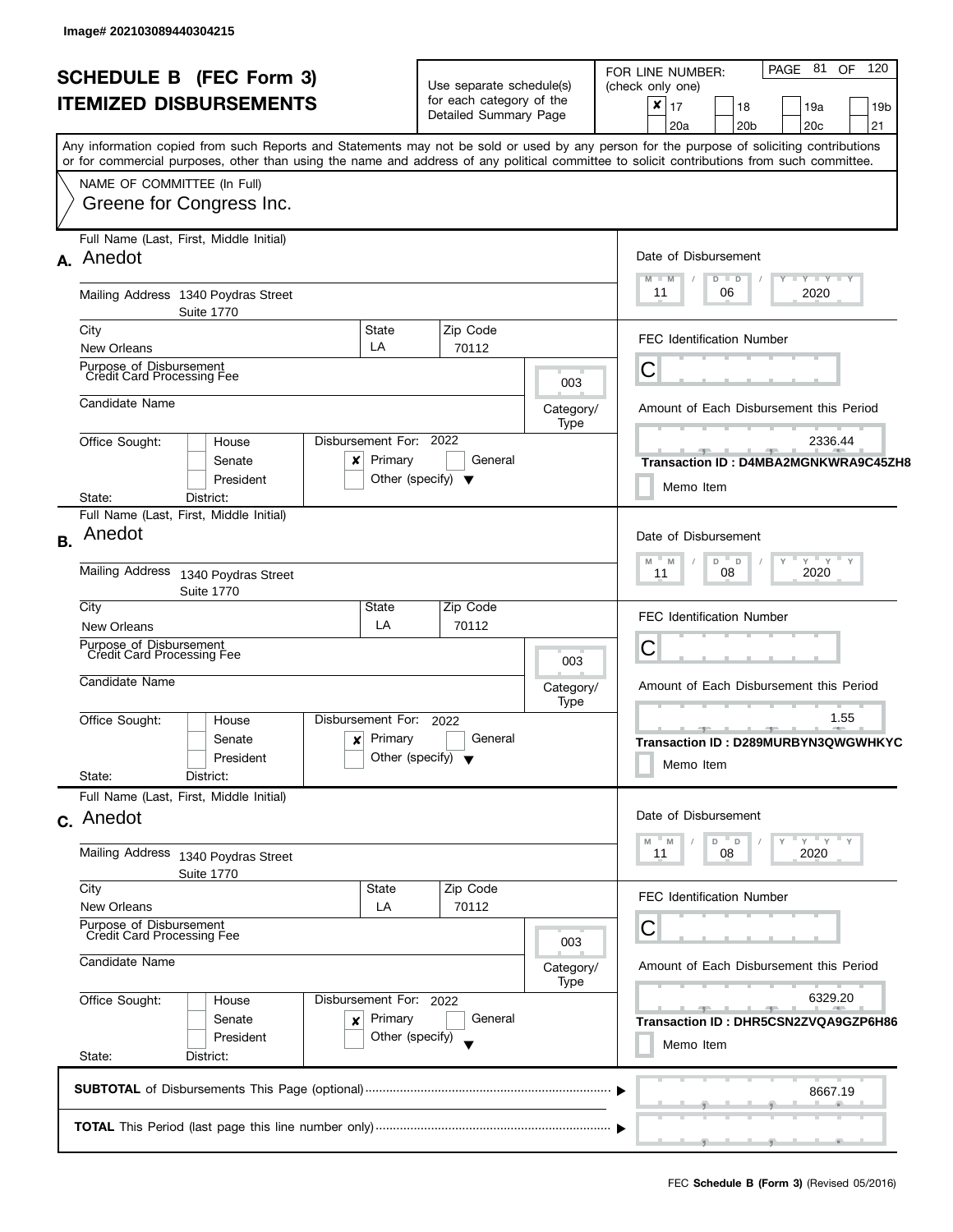|                                |                                                                                                                                                                                                                                                                                         |                                                                                           |                                                          |                   | PAGE 82 OF<br>120<br>FOR LINE NUMBER:                                                      |  |  |  |  |  |
|--------------------------------|-----------------------------------------------------------------------------------------------------------------------------------------------------------------------------------------------------------------------------------------------------------------------------------------|-------------------------------------------------------------------------------------------|----------------------------------------------------------|-------------------|--------------------------------------------------------------------------------------------|--|--|--|--|--|
| <b>SCHEDULE B (FEC Form 3)</b> |                                                                                                                                                                                                                                                                                         |                                                                                           | Use separate schedule(s)                                 |                   | (check only one)                                                                           |  |  |  |  |  |
| <b>ITEMIZED DISBURSEMENTS</b>  |                                                                                                                                                                                                                                                                                         |                                                                                           | for each category of the<br>Detailed Summary Page        |                   | ×<br>17<br>18<br>19a<br>19 <sub>b</sub><br>21<br>20a<br>20 <sub>b</sub><br>20 <sub>c</sub> |  |  |  |  |  |
|                                | Any information copied from such Reports and Statements may not be sold or used by any person for the purpose of soliciting contributions<br>or for commercial purposes, other than using the name and address of any political committee to solicit contributions from such committee. |                                                                                           |                                                          |                   |                                                                                            |  |  |  |  |  |
|                                | NAME OF COMMITTEE (In Full)                                                                                                                                                                                                                                                             |                                                                                           |                                                          |                   |                                                                                            |  |  |  |  |  |
|                                | Greene for Congress Inc.                                                                                                                                                                                                                                                                |                                                                                           |                                                          |                   |                                                                                            |  |  |  |  |  |
|                                | Full Name (Last, First, Middle Initial)<br>A. Anedot                                                                                                                                                                                                                                    |                                                                                           |                                                          |                   | Date of Disbursement                                                                       |  |  |  |  |  |
|                                | Mailing Address 1340 Poydras Street                                                                                                                                                                                                                                                     |                                                                                           |                                                          |                   | $T - Y = Y + Y$<br>$M - M$<br>Ÿ<br>D<br>$\blacksquare$<br>11<br>10<br>2020                 |  |  |  |  |  |
|                                | <b>Suite 1770</b>                                                                                                                                                                                                                                                                       |                                                                                           |                                                          |                   |                                                                                            |  |  |  |  |  |
|                                | City<br>State<br>LA<br>New Orleans                                                                                                                                                                                                                                                      |                                                                                           | Zip Code<br>70112                                        |                   | <b>FEC Identification Number</b>                                                           |  |  |  |  |  |
|                                | Purpose of Disbursement<br>Credit Card Processing Fee                                                                                                                                                                                                                                   |                                                                                           |                                                          | 003               | C                                                                                          |  |  |  |  |  |
|                                | Candidate Name                                                                                                                                                                                                                                                                          |                                                                                           |                                                          | Category/<br>Type | Amount of Each Disbursement this Period                                                    |  |  |  |  |  |
|                                | Disbursement For: 2022<br>Office Sought:<br>House                                                                                                                                                                                                                                       |                                                                                           |                                                          |                   | 7985.52                                                                                    |  |  |  |  |  |
|                                | Senate<br>x<br>President                                                                                                                                                                                                                                                                | Primary<br>Other (specify) $\blacktriangledown$                                           | General                                                  |                   | Transaction ID: DU4FMJVAHUYDS3T7858W<br>Memo Item                                          |  |  |  |  |  |
|                                | District:<br>State:                                                                                                                                                                                                                                                                     |                                                                                           |                                                          |                   |                                                                                            |  |  |  |  |  |
| <b>B.</b>                      | Full Name (Last, First, Middle Initial)<br>Anedot                                                                                                                                                                                                                                       |                                                                                           |                                                          |                   | Date of Disbursement                                                                       |  |  |  |  |  |
|                                | Mailing Address 1340 Poydras Street<br><b>Suite 1770</b>                                                                                                                                                                                                                                | $Y$ $Y$ $Y$<br>$M$ <sup><math>=</math></sup><br>M<br>$\mathsf D$<br>D<br>11<br>12<br>2020 |                                                          |                   |                                                                                            |  |  |  |  |  |
|                                | City<br>State<br><b>New Orleans</b>                                                                                                                                                                                                                                                     | LA                                                                                        | Zip Code<br>70112                                        |                   | <b>FEC Identification Number</b>                                                           |  |  |  |  |  |
|                                | Purpose of Disbursement<br>Credit Card Processing Fee                                                                                                                                                                                                                                   |                                                                                           |                                                          |                   | С                                                                                          |  |  |  |  |  |
|                                | Candidate Name                                                                                                                                                                                                                                                                          |                                                                                           |                                                          | 003<br>Category/  | Amount of Each Disbursement this Period                                                    |  |  |  |  |  |
|                                | Disbursement For:<br>Office Sought:<br>House                                                                                                                                                                                                                                            |                                                                                           | 2022                                                     | Type              | 3777.36<br>$-9$                                                                            |  |  |  |  |  |
|                                | Senate<br>x<br>President                                                                                                                                                                                                                                                                | Primary<br>Other (specify) $\blacktriangledown$                                           | General                                                  |                   | Transaction ID: D7BWBHRQW8VP3YB3C78V<br>Memo Item                                          |  |  |  |  |  |
|                                | State:<br>District:                                                                                                                                                                                                                                                                     |                                                                                           |                                                          |                   |                                                                                            |  |  |  |  |  |
|                                | Full Name (Last, First, Middle Initial)<br>c. Anedot                                                                                                                                                                                                                                    |                                                                                           |                                                          |                   | Date of Disbursement                                                                       |  |  |  |  |  |
|                                | Mailing Address 1340 Poydras Street                                                                                                                                                                                                                                                     |                                                                                           | $-$ Y<br>Y<br>$- M$<br>- D<br>M<br>D<br>11<br>2020<br>14 |                   |                                                                                            |  |  |  |  |  |
|                                | <b>Suite 1770</b><br>City<br><b>New Orleans</b>                                                                                                                                                                                                                                         | State<br>LA                                                                               | Zip Code<br>70112                                        |                   | <b>FEC Identification Number</b>                                                           |  |  |  |  |  |
|                                | Purpose of Disbursement<br>Credit Card Processing Fee                                                                                                                                                                                                                                   |                                                                                           |                                                          | 003               | С                                                                                          |  |  |  |  |  |
|                                | Candidate Name<br>Office Sought:<br>Disbursement For: 2022<br>House<br>Primary<br>Senate<br>×                                                                                                                                                                                           |                                                                                           |                                                          | Category/         | Amount of Each Disbursement this Period                                                    |  |  |  |  |  |
|                                |                                                                                                                                                                                                                                                                                         |                                                                                           |                                                          | Type              | 3283.86                                                                                    |  |  |  |  |  |
|                                |                                                                                                                                                                                                                                                                                         |                                                                                           | General                                                  |                   | $-1$<br>Transaction ID : DEYTG7U3HQ3JM6H2FK74                                              |  |  |  |  |  |
|                                | President<br>State:<br>District:                                                                                                                                                                                                                                                        | Other (specify)                                                                           |                                                          |                   | Memo Item                                                                                  |  |  |  |  |  |
|                                |                                                                                                                                                                                                                                                                                         |                                                                                           |                                                          |                   | 15046.74                                                                                   |  |  |  |  |  |
|                                |                                                                                                                                                                                                                                                                                         |                                                                                           |                                                          |                   |                                                                                            |  |  |  |  |  |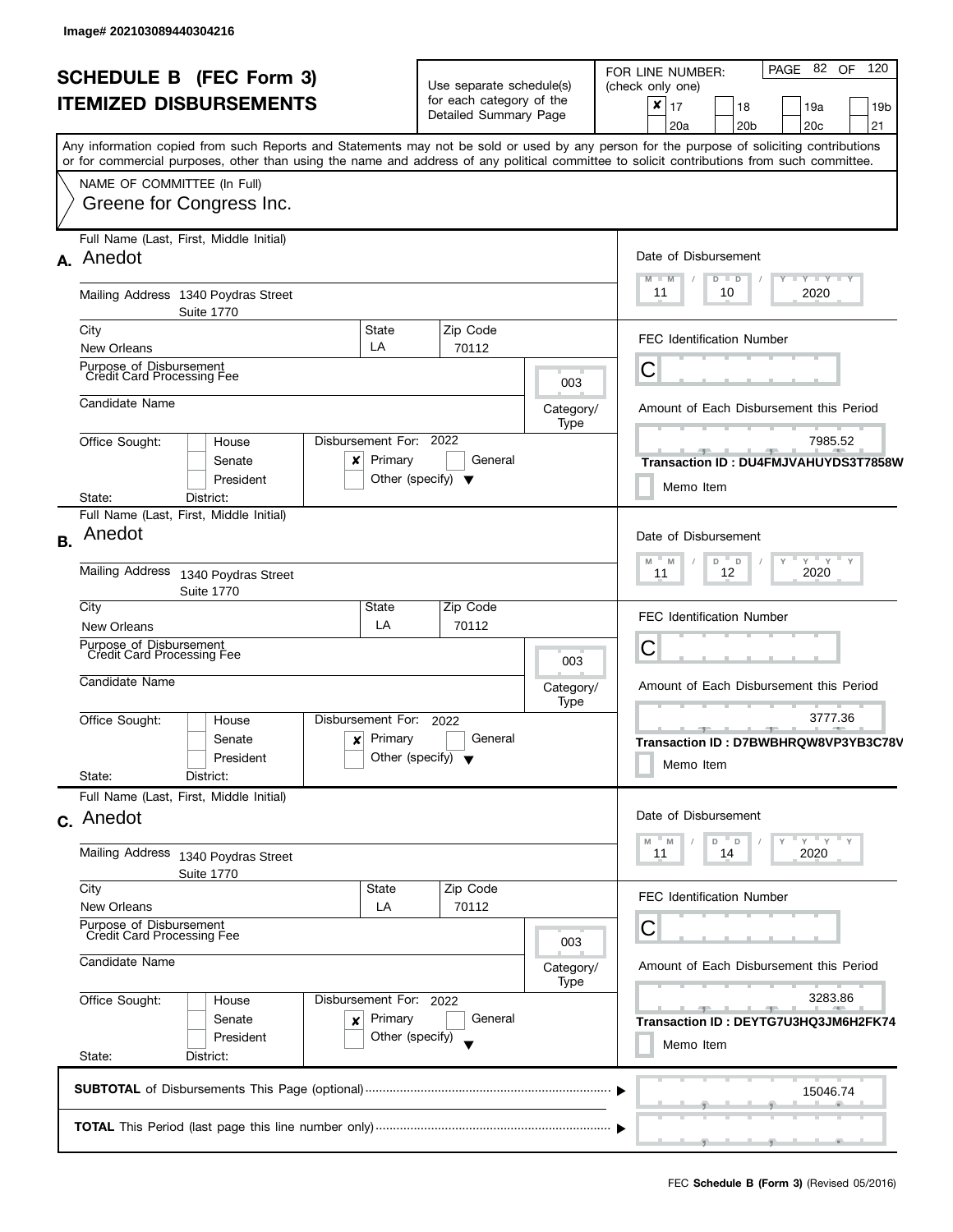| <b>SCHEDULE B (FEC Form 3)</b> |                                                                                                                                            |                    | Use separate schedule(s) |                                                   |   | PAGE 83 OF 120<br>FOR LINE NUMBER:<br>(check only one) |                                         |                 |             |                                                 |        |                 |
|--------------------------------|--------------------------------------------------------------------------------------------------------------------------------------------|--------------------|--------------------------|---------------------------------------------------|---|--------------------------------------------------------|-----------------------------------------|-----------------|-------------|-------------------------------------------------|--------|-----------------|
| <b>ITEMIZED DISBURSEMENTS</b>  |                                                                                                                                            |                    | for each category of the |                                                   |   | ×<br>17                                                |                                         | 18              |             | 19a                                             |        | 19 <sub>b</sub> |
|                                |                                                                                                                                            |                    | Detailed Summary Page    |                                                   |   | 20a                                                    |                                         | 20 <sub>b</sub> |             | 20c                                             |        | 21              |
|                                | Any information copied from such Reports and Statements may not be sold or used by any person for the purpose of soliciting contributions  |                    |                          |                                                   |   |                                                        |                                         |                 |             |                                                 |        |                 |
|                                | or for commercial purposes, other than using the name and address of any political committee to solicit contributions from such committee. |                    |                          |                                                   |   |                                                        |                                         |                 |             |                                                 |        |                 |
|                                | NAME OF COMMITTEE (In Full)                                                                                                                |                    |                          |                                                   |   |                                                        |                                         |                 |             |                                                 |        |                 |
|                                | Greene for Congress Inc.                                                                                                                   |                    |                          |                                                   |   |                                                        |                                         |                 |             |                                                 |        |                 |
|                                | Full Name (Last, First, Middle Initial)                                                                                                    |                    |                          |                                                   |   |                                                        |                                         |                 |             |                                                 |        |                 |
|                                | A. Anedot                                                                                                                                  |                    |                          |                                                   |   | Date of Disbursement                                   |                                         |                 |             |                                                 |        |                 |
|                                |                                                                                                                                            |                    |                          |                                                   |   | $M - M$                                                | D<br>$\blacksquare$                     |                 |             | $\bot$ $\gamma$ $\bot$ $\gamma$ $\bot$ $\gamma$ |        |                 |
|                                | Mailing Address 1340 Poydras Street                                                                                                        |                    |                          |                                                   |   | 11                                                     | 16                                      |                 |             | 2020                                            |        |                 |
|                                | <b>Suite 1770</b><br>State                                                                                                                 |                    |                          |                                                   |   |                                                        |                                         |                 |             |                                                 |        |                 |
|                                | City<br>LA<br>New Orleans                                                                                                                  |                    | Zip Code<br>70112        |                                                   |   | <b>FEC Identification Number</b>                       |                                         |                 |             |                                                 |        |                 |
|                                | Purpose of Disbursement                                                                                                                    |                    |                          |                                                   |   |                                                        |                                         |                 |             |                                                 |        |                 |
|                                | <b>Credit Card Processing Fee</b>                                                                                                          |                    |                          | 003                                               | С |                                                        |                                         |                 |             |                                                 |        |                 |
|                                | Candidate Name                                                                                                                             |                    |                          | Category/                                         |   | Amount of Each Disbursement this Period                |                                         |                 |             |                                                 |        |                 |
|                                |                                                                                                                                            |                    |                          | Type                                              |   |                                                        |                                         |                 |             |                                                 |        |                 |
|                                | Disbursement For: 2022<br>Office Sought:<br>House                                                                                          |                    |                          |                                                   |   |                                                        |                                         |                 |             | 2009.33                                         |        |                 |
|                                | Primary<br>Senate<br>×                                                                                                                     |                    | General                  |                                                   |   | Transaction ID: DAX3NYQE638NCYPR2Z59                   |                                         |                 |             |                                                 |        |                 |
|                                | President<br>Other (specify) $\blacktriangledown$                                                                                          |                    |                          |                                                   |   | Memo Item                                              |                                         |                 |             |                                                 |        |                 |
|                                | State:<br>District:                                                                                                                        |                    |                          |                                                   |   |                                                        |                                         |                 |             |                                                 |        |                 |
|                                | Full Name (Last, First, Middle Initial)                                                                                                    |                    |                          |                                                   |   |                                                        |                                         |                 |             |                                                 |        |                 |
| <b>B.</b>                      | Anedot                                                                                                                                     |                    |                          |                                                   |   | Date of Disbursement                                   |                                         |                 |             |                                                 |        |                 |
|                                | Mailing Address                                                                                                                            |                    |                          | $Y$ $Y$ $Y$<br>" D<br>$\mathsf{Y}$<br>M<br>M<br>D |   |                                                        |                                         |                 |             |                                                 |        |                 |
|                                | 1340 Poydras Street<br><b>Suite 1770</b>                                                                                                   |                    | 2020<br>18<br>11         |                                                   |   |                                                        |                                         |                 |             |                                                 |        |                 |
|                                | City<br>State                                                                                                                              |                    | Zip Code                 |                                                   |   |                                                        |                                         |                 |             |                                                 |        |                 |
|                                | LA<br><b>New Orleans</b>                                                                                                                   |                    | 70112                    |                                                   |   | <b>FEC Identification Number</b>                       |                                         |                 |             |                                                 |        |                 |
|                                | Purpose of Disbursement<br><b>Credit Card Processing Fee</b>                                                                               |                    |                          |                                                   | С |                                                        |                                         |                 |             |                                                 |        |                 |
|                                |                                                                                                                                            |                    |                          | 003                                               |   |                                                        |                                         |                 |             |                                                 |        |                 |
|                                | Candidate Name                                                                                                                             |                    |                          | Category/                                         |   | Amount of Each Disbursement this Period                |                                         |                 |             |                                                 |        |                 |
|                                |                                                                                                                                            |                    |                          | Type                                              |   |                                                        |                                         |                 |             |                                                 | 807.55 |                 |
|                                | Disbursement For:<br>Office Sought:<br>House                                                                                               |                    | 2022                     |                                                   |   |                                                        |                                         |                 | <u>n – </u> |                                                 |        |                 |
|                                | Primary<br>Senate<br>$\pmb{\times}$<br>Other (specify) $\blacktriangledown$<br>President                                                   |                    | General                  |                                                   |   | Transaction ID: D6NAXHC8HYNHFBT5FZ5A                   |                                         |                 |             |                                                 |        |                 |
|                                | State:<br>District:                                                                                                                        |                    |                          |                                                   |   | Memo Item                                              |                                         |                 |             |                                                 |        |                 |
|                                | Full Name (Last, First, Middle Initial)                                                                                                    |                    |                          |                                                   |   |                                                        |                                         |                 |             |                                                 |        |                 |
|                                | c. Anedot                                                                                                                                  |                    |                          |                                                   |   | Date of Disbursement                                   |                                         |                 |             |                                                 |        |                 |
|                                |                                                                                                                                            |                    |                          |                                                   |   |                                                        |                                         |                 |             |                                                 |        |                 |
|                                | Mailing Address<br>1340 Poydras Street                                                                                                     |                    |                          |                                                   | M | " M<br>11                                              | $^{\circ}$ D<br>D<br>20                 |                 |             | $-$ Y<br>Y<br>2020                              |        |                 |
|                                | Suite 1770                                                                                                                                 |                    |                          |                                                   |   |                                                        |                                         |                 |             |                                                 |        |                 |
|                                | City<br><b>State</b>                                                                                                                       |                    | Zip Code                 |                                                   |   | <b>FEC Identification Number</b>                       |                                         |                 |             |                                                 |        |                 |
|                                | <b>New Orleans</b><br>LA                                                                                                                   |                    | 70112                    |                                                   |   |                                                        |                                         |                 |             |                                                 |        |                 |
|                                | Purpose of Disbursement<br>Credit Card Processing Fee                                                                                      |                    |                          | 003                                               | С |                                                        |                                         |                 |             |                                                 |        |                 |
|                                | Candidate Name                                                                                                                             |                    |                          |                                                   |   |                                                        |                                         |                 |             |                                                 |        |                 |
|                                | Category/<br>Type                                                                                                                          |                    |                          |                                                   |   |                                                        | Amount of Each Disbursement this Period |                 |             |                                                 |        |                 |
|                                | Office Sought:<br>Disbursement For: 2022<br>House                                                                                          |                    |                          |                                                   |   | <b>Contract Contract</b>                               |                                         |                 |             | 402.25                                          |        |                 |
|                                | Senate                                                                                                                                     | Primary<br>General |                          |                                                   |   |                                                        |                                         | $-7-$           |             |                                                 |        |                 |
|                                | ×<br>President<br>Other (specify)                                                                                                          |                    |                          |                                                   |   | Transaction ID: D3DE6KSAWPSH2RXBDBA1<br>Memo Item      |                                         |                 |             |                                                 |        |                 |
|                                | State:<br>District:                                                                                                                        |                    |                          |                                                   |   |                                                        |                                         |                 |             |                                                 |        |                 |
|                                |                                                                                                                                            |                    |                          |                                                   |   |                                                        |                                         |                 |             |                                                 |        |                 |
|                                |                                                                                                                                            |                    |                          |                                                   |   |                                                        |                                         |                 |             | 3219.13                                         |        |                 |
|                                |                                                                                                                                            |                    |                          |                                                   |   |                                                        |                                         |                 |             |                                                 |        |                 |
|                                |                                                                                                                                            |                    |                          |                                                   |   |                                                        |                                         |                 |             |                                                 | an a   |                 |
|                                |                                                                                                                                            |                    |                          |                                                   |   |                                                        |                                         |                 |             |                                                 |        |                 |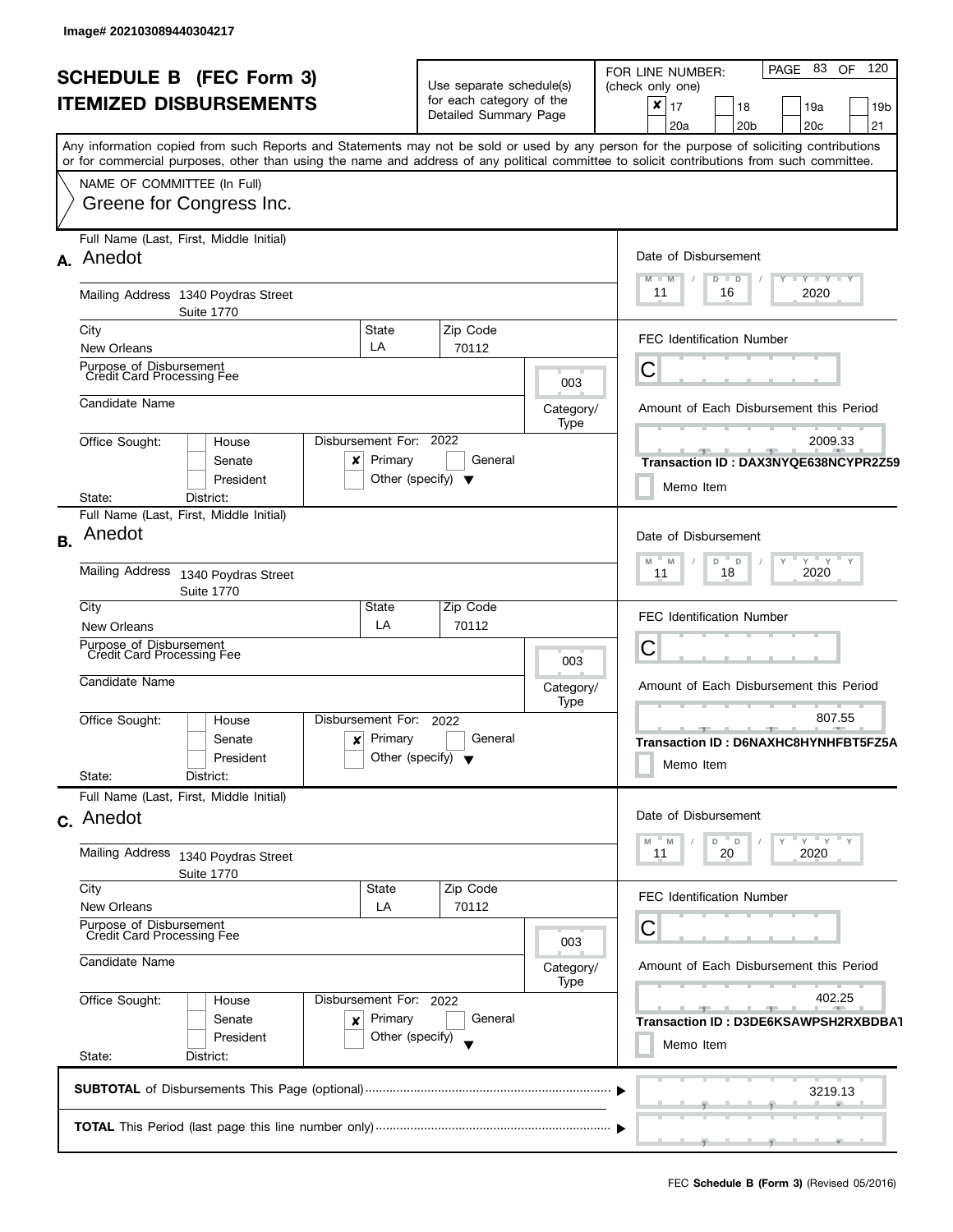| <b>SCHEDULE B</b> (FEC Form 3)<br><b>ITEMIZED DISBURSEMENTS</b>                                                               |                                                                                                           |                                                                                |                                   | Use separate schedule(s)<br>for each category of the<br>Detailed Summary Page |                   | 84<br>120<br><b>OF</b><br>PAGE<br>FOR LINE NUMBER:<br>(check only one)<br>$\boldsymbol{x}$<br>17<br>18<br>19a<br>19 <sub>b</sub><br>20 <sub>b</sub><br>20 <sub>c</sub><br>21<br>20a                                                                                                     |  |  |  |  |
|-------------------------------------------------------------------------------------------------------------------------------|-----------------------------------------------------------------------------------------------------------|--------------------------------------------------------------------------------|-----------------------------------|-------------------------------------------------------------------------------|-------------------|-----------------------------------------------------------------------------------------------------------------------------------------------------------------------------------------------------------------------------------------------------------------------------------------|--|--|--|--|
|                                                                                                                               | NAME OF COMMITTEE (In Full)                                                                               | Greene for Congress Inc.                                                       |                                   |                                                                               |                   | Any information copied from such Reports and Statements may not be sold or used by any person for the purpose of soliciting contributions<br>or for commercial purposes, other than using the name and address of any political committee to solicit contributions from such committee. |  |  |  |  |
|                                                                                                                               | A. Anedot                                                                                                 | Full Name (Last, First, Middle Initial)                                        |                                   |                                                                               |                   | Date of Disbursement<br>$\bot$ $\gamma$ $\bot$ $\gamma$ $\bot$ $\gamma$<br>M<br>$D$ $D$<br>11<br>2020<br>22                                                                                                                                                                             |  |  |  |  |
|                                                                                                                               | City<br><b>New Orleans</b>                                                                                | Mailing Address 1340 Poydras Street<br><b>Suite 1770</b>                       | State<br>LA                       | Zip Code<br>70112                                                             |                   | <b>FEC Identification Number</b>                                                                                                                                                                                                                                                        |  |  |  |  |
|                                                                                                                               | Purpose of Disbursement<br>Credit Card Processing Fee                                                     |                                                                                |                                   |                                                                               | 003               | С                                                                                                                                                                                                                                                                                       |  |  |  |  |
|                                                                                                                               | Candidate Name                                                                                            |                                                                                |                                   |                                                                               | Category/<br>Type | Amount of Each Disbursement this Period                                                                                                                                                                                                                                                 |  |  |  |  |
|                                                                                                                               | Office Sought:<br>State:                                                                                  | House<br>Senate<br>President<br>District:                                      | Disbursement For:<br>Primary<br>x | 2022<br>General<br>Other (specify) $\blacktriangledown$                       |                   | 73.80<br>$-1$<br>Transaction ID: DZAPVAMKAGPWJKNXCKR<br>Memo Item                                                                                                                                                                                                                       |  |  |  |  |
| <b>B.</b>                                                                                                                     | Anedot<br><b>Mailing Address</b>                                                                          | Full Name (Last, First, Middle Initial)                                        |                                   |                                                                               |                   | Date of Disbursement<br>$Y$ $Y$ $Y$<br>D<br>$\mathbb D$<br>Y<br>M<br>M<br>2020<br>22<br>11                                                                                                                                                                                              |  |  |  |  |
|                                                                                                                               | City                                                                                                      | 1340 Poydras Street<br><b>Suite 1770</b>                                       | State                             | Zip Code                                                                      |                   |                                                                                                                                                                                                                                                                                         |  |  |  |  |
|                                                                                                                               | New Orleans                                                                                               |                                                                                | LA                                | 70112                                                                         |                   | <b>FEC Identification Number</b>                                                                                                                                                                                                                                                        |  |  |  |  |
|                                                                                                                               | Purpose of Disbursement<br>Credit Card Processing Fee<br>Candidate Name                                   |                                                                                |                                   |                                                                               | 003<br>Category/  | С<br>Amount of Each Disbursement this Period                                                                                                                                                                                                                                            |  |  |  |  |
|                                                                                                                               | Office Sought:<br>State:                                                                                  | House<br>Senate<br>President<br>District:                                      | Disbursement For:<br>Primary<br>× | 2022<br>General<br>Other (specify) $\blacktriangledown$                       | Type              | 15.85<br>Transaction ID: DVZEXKAU23NY2PD99CZF<br>Memo Item                                                                                                                                                                                                                              |  |  |  |  |
|                                                                                                                               |                                                                                                           | Full Name (Last, First, Middle Initial)<br>c. Big Red Wall Communications, LLC |                                   |                                                                               |                   | Date of Disbursement                                                                                                                                                                                                                                                                    |  |  |  |  |
|                                                                                                                               | Mailing Address PO Box 179                                                                                |                                                                                |                                   |                                                                               |                   | $Y = Y = Y$<br>$D$ $D$<br>M<br>M<br>11<br>01<br>2020                                                                                                                                                                                                                                    |  |  |  |  |
|                                                                                                                               | City<br>Crittenden                                                                                        |                                                                                | State<br>KY                       | Zip Code<br>41030                                                             |                   | FEC Identification Number                                                                                                                                                                                                                                                               |  |  |  |  |
|                                                                                                                               | Purpose of Disbursement<br>General campaign strategy consulting and campaign management<br>Candidate Name |                                                                                |                                   |                                                                               | 001<br>Category/  | С<br>Amount of Each Disbursement this Period                                                                                                                                                                                                                                            |  |  |  |  |
| Office Sought:<br>Disbursement For: 2020<br>House<br>Primary<br>Senate<br>President<br>Other (specify)<br>State:<br>District: |                                                                                                           |                                                                                |                                   | General<br>×                                                                  | Type              | 3500.00<br>Transaction ID: DQZ2ABYVR26NB7RDRZJB<br>Memo Item                                                                                                                                                                                                                            |  |  |  |  |
|                                                                                                                               |                                                                                                           |                                                                                |                                   |                                                                               |                   | 3589.65                                                                                                                                                                                                                                                                                 |  |  |  |  |
|                                                                                                                               |                                                                                                           |                                                                                |                                   |                                                                               |                   |                                                                                                                                                                                                                                                                                         |  |  |  |  |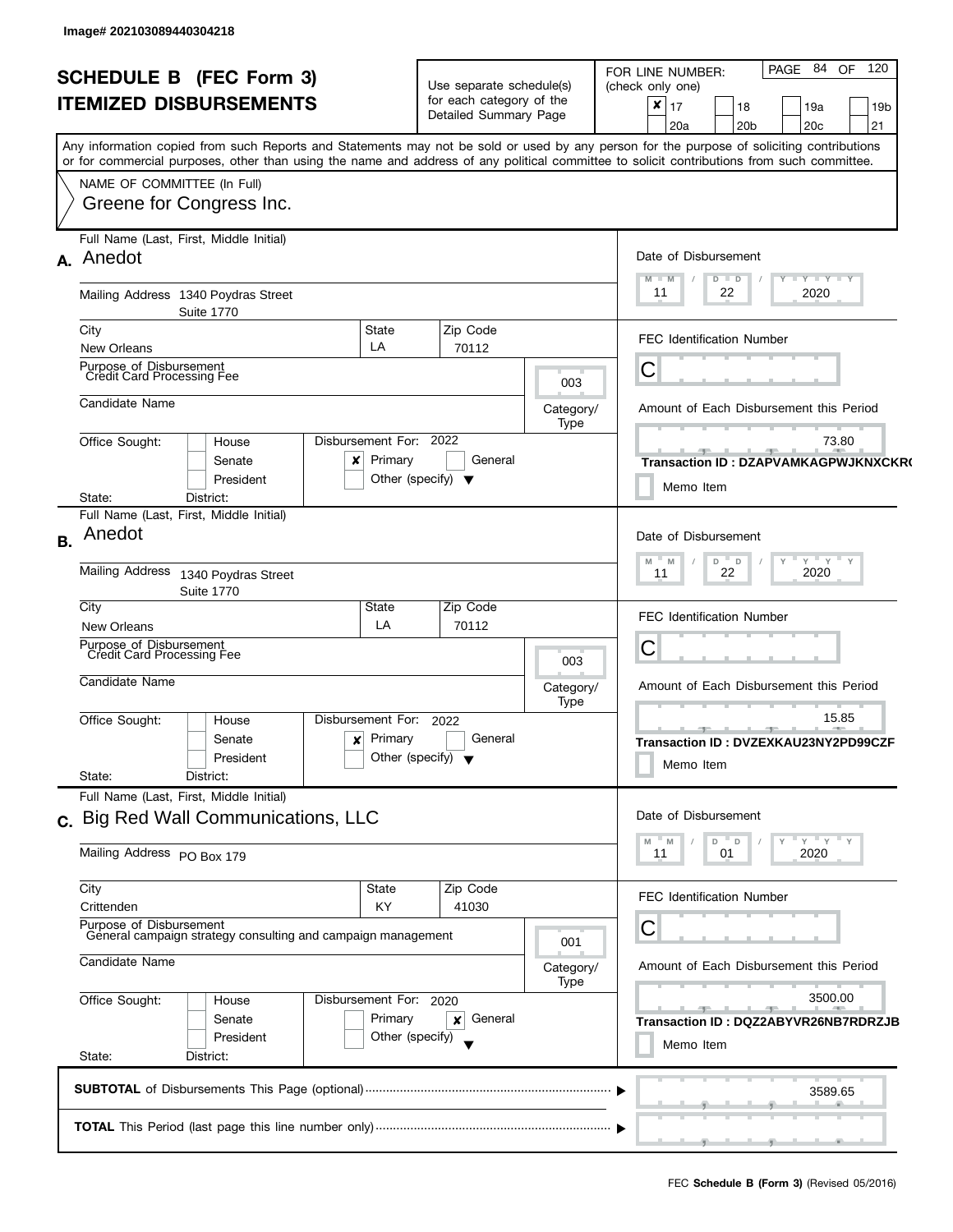|                | <b>SCHEDULE B</b> (FEC Form 3)<br><b>ITEMIZED DISBURSEMENTS</b>                                                  |                                                           | Use separate schedule(s)<br>for each category of the<br>Detailed Summary Page |                                         | 120<br>PAGE 85 OF<br>FOR LINE NUMBER:<br>(check only one)<br>$\pmb{\times}$<br>17<br>18<br>19a<br>19 <sub>b</sub><br>20 <sub>b</sub><br>20 <sub>c</sub><br>21<br>20a                                                                                                                    |
|----------------|------------------------------------------------------------------------------------------------------------------|-----------------------------------------------------------|-------------------------------------------------------------------------------|-----------------------------------------|-----------------------------------------------------------------------------------------------------------------------------------------------------------------------------------------------------------------------------------------------------------------------------------------|
|                | NAME OF COMMITTEE (In Full)<br>Greene for Congress Inc.                                                          |                                                           |                                                                               |                                         | Any information copied from such Reports and Statements may not be sold or used by any person for the purpose of soliciting contributions<br>or for commercial purposes, other than using the name and address of any political committee to solicit contributions from such committee. |
| А.             | Full Name (Last, First, Middle Initial)<br><b>BLT Prime</b>                                                      |                                                           |                                                                               |                                         | Date of Disbursement                                                                                                                                                                                                                                                                    |
|                | Mailing Address 1100 Pennsylvania Ave. NW                                                                        |                                                           |                                                                               |                                         | $T - Y = T - Y$<br>$D$ $D$<br>$-M$<br>2020<br>11<br>16                                                                                                                                                                                                                                  |
|                | City<br>Washington                                                                                               | State<br>DC                                               | Zip Code<br>20004                                                             |                                         | <b>FEC Identification Number</b>                                                                                                                                                                                                                                                        |
|                | Purpose of Disbursement<br>Meal<br>Candidate Name                                                                |                                                           |                                                                               | 002                                     | C                                                                                                                                                                                                                                                                                       |
|                | Office Sought:<br>House<br>Senate<br>President<br>District:<br>State:                                            | Disbursement For:<br>Primary<br>x                         | 2022<br>General<br>Other (specify) $\blacktriangledown$                       | Category/<br>Type                       | Amount of Each Disbursement this Period<br>717.30<br>Transaction ID: DARQ2P4TFD8PDAWKWQG8<br>Memo Item                                                                                                                                                                                  |
| Β.             | Full Name (Last, First, Middle Initial)<br><b>Campaign Solutions</b><br>Mailing Address 117 N Saint Asaph Street |                                                           |                                                                               |                                         | Date of Disbursement<br>$Y$ $Y$ $Y$<br>D<br>M<br>$\Box$<br>M<br>2020<br>02<br>11                                                                                                                                                                                                        |
|                | City<br>Alexandria<br>Purpose of Disbursement                                                                    | State<br><b>VA</b>                                        | Zip Code<br>22314                                                             |                                         | <b>FEC Identification Number</b><br>С                                                                                                                                                                                                                                                   |
|                | Targeted fundraising emails<br>Candidate Name                                                                    |                                                           |                                                                               | 003<br>Category/<br>Type                | Amount of Each Disbursement this Period                                                                                                                                                                                                                                                 |
|                | Office Sought:<br>House<br>Senate<br>President<br>State:<br>District:                                            | Disbursement For:<br>Primary                              | 2020<br>General<br>×<br>Other (specify) $\blacktriangledown$                  |                                         | 1567.58<br>_______________<br>Transaction ID: DNZWBS6K7HARTCHT6UYN<br>Memo Item                                                                                                                                                                                                         |
| $\mathbf{C}$ . | Full Name (Last, First, Middle Initial)<br><b>Campaign Solutions</b>                                             | Date of Disbursement                                      |                                                                               |                                         |                                                                                                                                                                                                                                                                                         |
|                | Mailing Address 117 N Saint Asaph Street                                                                         |                                                           |                                                                               |                                         | Y''Y''<br>D<br>$\mathsf D$<br>M<br>2020<br>11<br>19                                                                                                                                                                                                                                     |
|                | City<br>Alexandria<br>Purpose of Disbursement<br>Targeted fundraising emails                                     | State<br><b>VA</b>                                        | Zip Code<br>22314                                                             | 003                                     | <b>FEC Identification Number</b><br>С                                                                                                                                                                                                                                                   |
|                | Candidate Name                                                                                                   |                                                           | Category/<br>Type                                                             | Amount of Each Disbursement this Period |                                                                                                                                                                                                                                                                                         |
|                | Office Sought:<br>House<br>Senate<br>President<br>State:<br>District:                                            | Disbursement For: 2022<br>Primary<br>×<br>Other (specify) | General                                                                       |                                         | 1364.20<br>Transaction ID: DJUZY2EKQAWHYSXNVTMI<br>Memo Item                                                                                                                                                                                                                            |
|                |                                                                                                                  |                                                           |                                                                               |                                         |                                                                                                                                                                                                                                                                                         |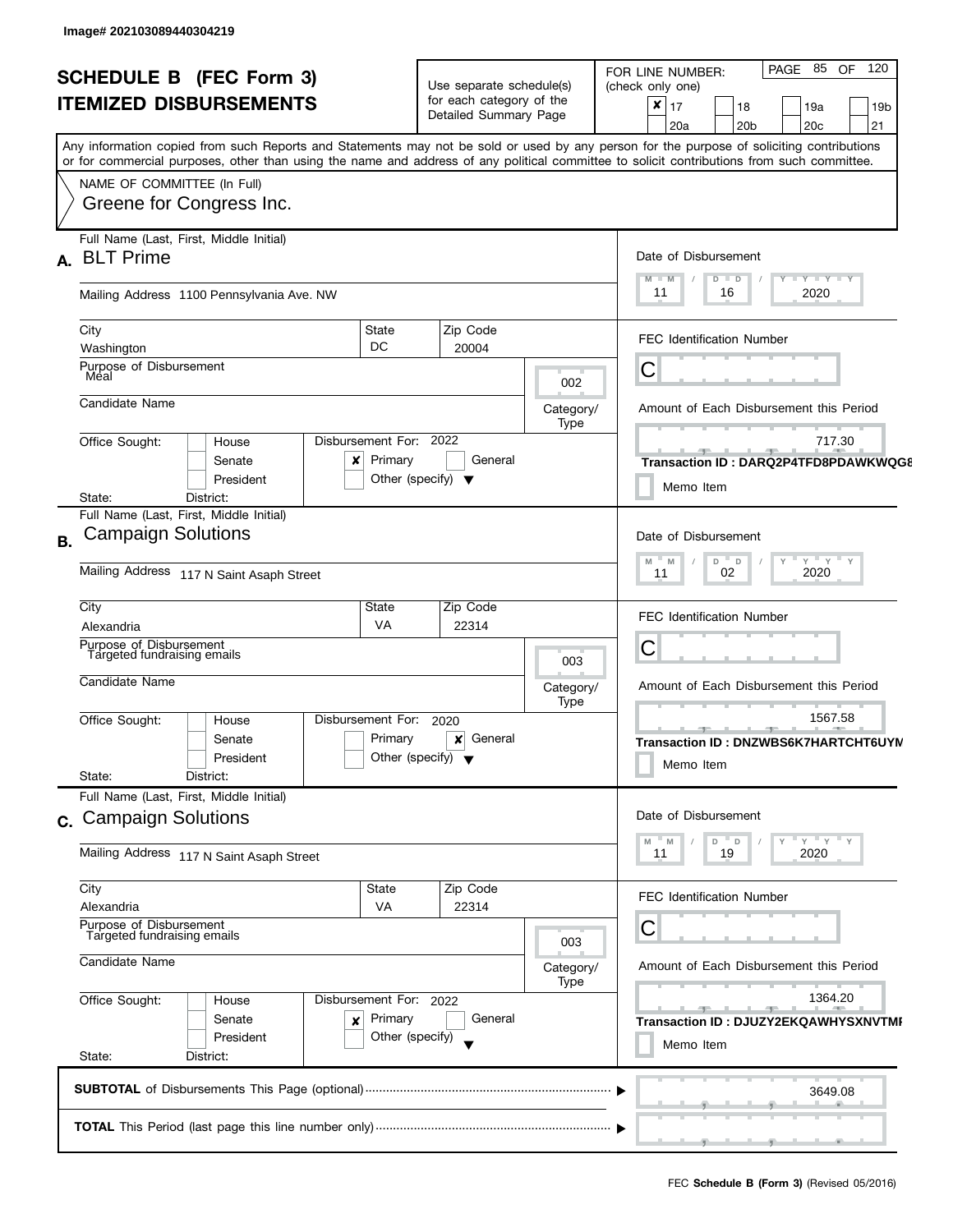|    |                                                                                                                                                                                                                                                                                         |                                                                 |                                                   |                   | 120<br>PAGE 86 OF<br>FOR LINE NUMBER:                             |  |
|----|-----------------------------------------------------------------------------------------------------------------------------------------------------------------------------------------------------------------------------------------------------------------------------------------|-----------------------------------------------------------------|---------------------------------------------------|-------------------|-------------------------------------------------------------------|--|
|    | <b>SCHEDULE B (FEC Form 3)</b><br><b>ITEMIZED DISBURSEMENTS</b>                                                                                                                                                                                                                         |                                                                 | Use separate schedule(s)                          |                   | (check only one)                                                  |  |
|    |                                                                                                                                                                                                                                                                                         |                                                                 | for each category of the<br>Detailed Summary Page |                   | ×<br>17<br>18<br>19a<br>19 <sub>b</sub>                           |  |
|    |                                                                                                                                                                                                                                                                                         |                                                                 |                                                   |                   | 21<br>20a<br>20 <sub>b</sub><br>20 <sub>c</sub>                   |  |
|    | Any information copied from such Reports and Statements may not be sold or used by any person for the purpose of soliciting contributions<br>or for commercial purposes, other than using the name and address of any political committee to solicit contributions from such committee. |                                                                 |                                                   |                   |                                                                   |  |
|    | NAME OF COMMITTEE (In Full)                                                                                                                                                                                                                                                             |                                                                 |                                                   |                   |                                                                   |  |
|    | Greene for Congress Inc.                                                                                                                                                                                                                                                                |                                                                 |                                                   |                   |                                                                   |  |
|    |                                                                                                                                                                                                                                                                                         |                                                                 |                                                   |                   |                                                                   |  |
|    | Full Name (Last, First, Middle Initial)                                                                                                                                                                                                                                                 |                                                                 |                                                   |                   |                                                                   |  |
| А. | <b>Capitol Hill Suites</b>                                                                                                                                                                                                                                                              |                                                                 |                                                   |                   | Date of Disbursement                                              |  |
|    | Mailing Address 200 C Street, SE                                                                                                                                                                                                                                                        |                                                                 |                                                   |                   | $T - Y$ $T - Y$ $T - Y$<br>$M - M$<br>$D$ $D$<br>11<br>09<br>2020 |  |
|    |                                                                                                                                                                                                                                                                                         |                                                                 |                                                   |                   |                                                                   |  |
|    | City<br>State                                                                                                                                                                                                                                                                           |                                                                 | Zip Code                                          |                   | <b>FEC Identification Number</b>                                  |  |
|    | DC<br>Washington<br>Purpose of Disbursement                                                                                                                                                                                                                                             |                                                                 | 20003                                             |                   |                                                                   |  |
|    | Hotel                                                                                                                                                                                                                                                                                   |                                                                 |                                                   | 002               | С                                                                 |  |
|    | Candidate Name                                                                                                                                                                                                                                                                          |                                                                 |                                                   | Category/         | Amount of Each Disbursement this Period                           |  |
|    |                                                                                                                                                                                                                                                                                         |                                                                 |                                                   | Type              |                                                                   |  |
|    | Disbursement For: 2022<br>Office Sought:<br>House                                                                                                                                                                                                                                       |                                                                 |                                                   |                   | 262.04                                                            |  |
|    | Senate<br>x<br>President                                                                                                                                                                                                                                                                | Primary<br>Other (specify) $\blacktriangledown$                 | General                                           |                   | Transaction ID: D8ZCQ3S4JYTHERB9HYHC                              |  |
|    | District:<br>State:                                                                                                                                                                                                                                                                     |                                                                 |                                                   |                   | Memo Item                                                         |  |
|    | Full Name (Last, First, Middle Initial)                                                                                                                                                                                                                                                 |                                                                 |                                                   |                   |                                                                   |  |
| В. | Comcast                                                                                                                                                                                                                                                                                 |                                                                 |                                                   |                   |                                                                   |  |
|    |                                                                                                                                                                                                                                                                                         | $-\gamma + \gamma + \gamma$<br>$-M$<br>$\overline{a}$<br>M<br>D |                                                   |                   |                                                                   |  |
|    | Mailing Address 600 Galleria Pkwy SE                                                                                                                                                                                                                                                    | 19<br>2020<br>10                                                |                                                   |                   |                                                                   |  |
|    | City<br>State                                                                                                                                                                                                                                                                           |                                                                 | Zip Code                                          |                   |                                                                   |  |
|    | Atlanta                                                                                                                                                                                                                                                                                 | GA                                                              | 30339                                             |                   | <b>FEC Identification Number</b>                                  |  |
|    | Purpose of Disbursement<br>Campaign office internet                                                                                                                                                                                                                                     |                                                                 |                                                   | 001               | С                                                                 |  |
|    | Candidate Name                                                                                                                                                                                                                                                                          |                                                                 |                                                   |                   |                                                                   |  |
|    |                                                                                                                                                                                                                                                                                         |                                                                 |                                                   | Category/<br>Type | Amount of Each Disbursement this Period                           |  |
|    | Disbursement For:<br>Office Sought:<br>House                                                                                                                                                                                                                                            |                                                                 | 2020                                              |                   | 189.99                                                            |  |
|    | Senate                                                                                                                                                                                                                                                                                  | Primary                                                         | General<br>×                                      |                   | $-9$<br>Transaction ID: DBS3MJA3JYWDH96VGPRV                      |  |
|    | President                                                                                                                                                                                                                                                                               | Other (specify) $\blacktriangledown$                            |                                                   |                   | Memo Item                                                         |  |
|    | State:<br>District:<br>Full Name (Last, First, Middle Initial)                                                                                                                                                                                                                          |                                                                 |                                                   |                   |                                                                   |  |
|    | <b>Cookie Creation of Atlanta</b>                                                                                                                                                                                                                                                       |                                                                 |                                                   |                   | Date of Disbursement                                              |  |
| C. |                                                                                                                                                                                                                                                                                         |                                                                 |                                                   |                   | $-$ Y<br>Y<br>$- M$<br>- D<br>M<br>D                              |  |
|    | Mailing Address 3145 Peachtree Rd NE                                                                                                                                                                                                                                                    | 11<br>17<br>2020                                                |                                                   |                   |                                                                   |  |
|    | Unit 129<br>City<br>State                                                                                                                                                                                                                                                               |                                                                 | Zip Code                                          |                   |                                                                   |  |
|    | Atlanta                                                                                                                                                                                                                                                                                 | GA                                                              | 30305                                             |                   | <b>FEC Identification Number</b>                                  |  |
|    | Purpose of Disbursement                                                                                                                                                                                                                                                                 |                                                                 |                                                   |                   | С                                                                 |  |
|    | Cookies for campaign events                                                                                                                                                                                                                                                             |                                                                 |                                                   | 007               |                                                                   |  |
|    | Candidate Name                                                                                                                                                                                                                                                                          |                                                                 |                                                   | Category/         | Amount of Each Disbursement this Period                           |  |
|    | Office Sought:<br>Disbursement For: 2022<br>House                                                                                                                                                                                                                                       |                                                                 |                                                   | Type              | 3586.10                                                           |  |
|    | Senate<br>×                                                                                                                                                                                                                                                                             | Primary                                                         | General                                           |                   | $-1$<br>$-9-$<br>Transaction ID : DD6P3CQF5QYEXQ6KAP8E            |  |
|    | President                                                                                                                                                                                                                                                                               | Other (specify)                                                 |                                                   |                   | Memo Item                                                         |  |
|    | State:<br>District:                                                                                                                                                                                                                                                                     |                                                                 |                                                   |                   |                                                                   |  |
|    |                                                                                                                                                                                                                                                                                         |                                                                 |                                                   |                   | 4038.13                                                           |  |
|    |                                                                                                                                                                                                                                                                                         |                                                                 |                                                   |                   |                                                                   |  |
|    |                                                                                                                                                                                                                                                                                         |                                                                 |                                                   |                   |                                                                   |  |
|    |                                                                                                                                                                                                                                                                                         |                                                                 |                                                   |                   |                                                                   |  |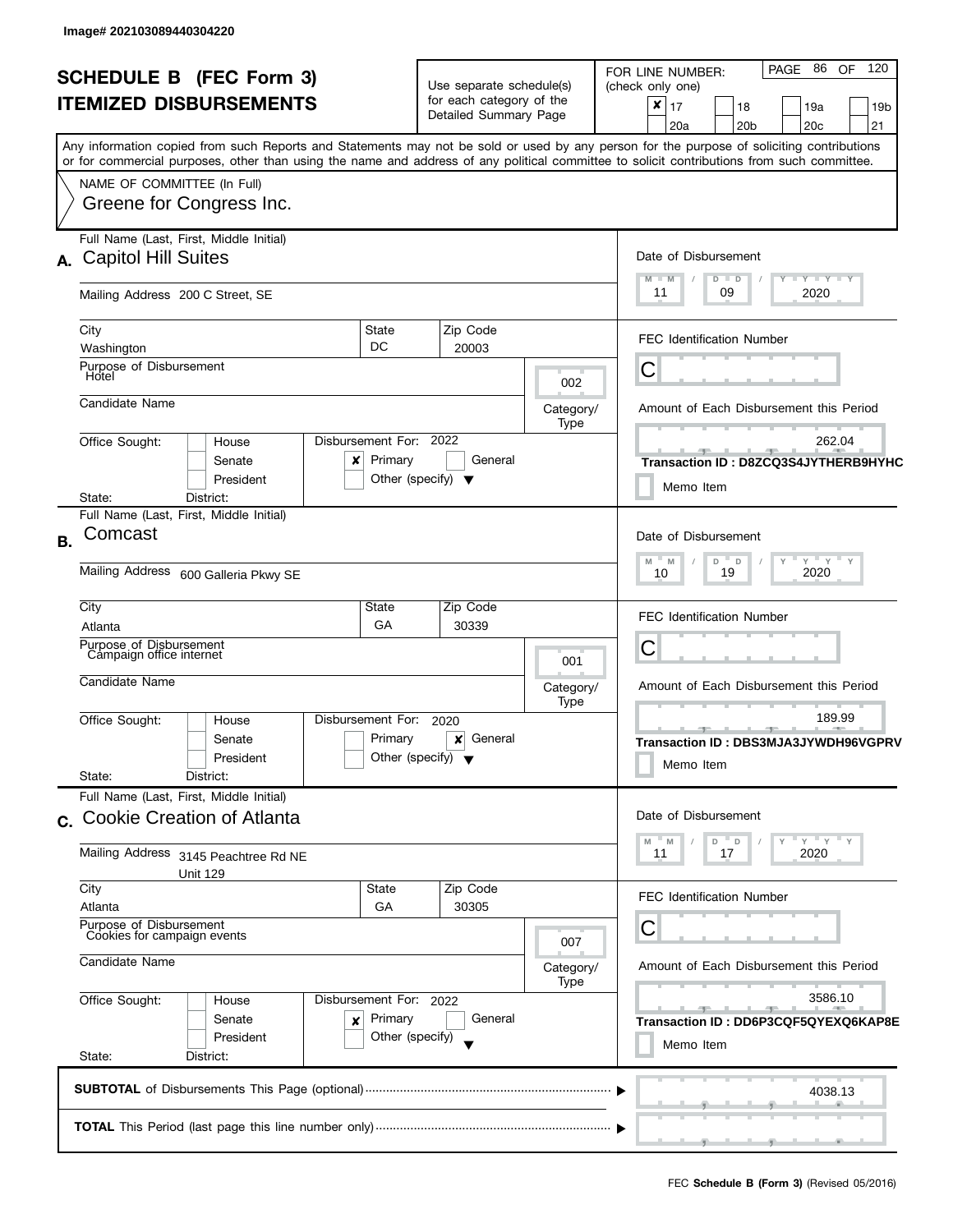| <b>SCHEDULE B (FEC Form 3)</b><br><b>ITEMIZED DISBURSEMENTS</b>                                                                            |                                                              | Use separate schedule(s)                          | PAGE 87 OF 120<br>FOR LINE NUMBER:<br>(check only one) |  |  |
|--------------------------------------------------------------------------------------------------------------------------------------------|--------------------------------------------------------------|---------------------------------------------------|--------------------------------------------------------|--|--|
|                                                                                                                                            |                                                              | for each category of the<br>Detailed Summary Page | ×<br>17<br>18<br>19a<br>19 <sub>b</sub>                |  |  |
| Any information copied from such Reports and Statements may not be sold or used by any person for the purpose of soliciting contributions  |                                                              |                                                   | 21<br>20a<br>20 <sub>b</sub><br>20 <sub>c</sub>        |  |  |
| or for commercial purposes, other than using the name and address of any political committee to solicit contributions from such committee. |                                                              |                                                   |                                                        |  |  |
| NAME OF COMMITTEE (In Full)                                                                                                                |                                                              |                                                   |                                                        |  |  |
| Greene for Congress Inc.                                                                                                                   |                                                              |                                                   |                                                        |  |  |
| Full Name (Last, First, Middle Initial)<br><b>Cookie Creation of Atlanta</b>                                                               |                                                              |                                                   | Date of Disbursement                                   |  |  |
| A.                                                                                                                                         |                                                              |                                                   | $T - Y = Y + Y$<br>$M - M$<br>D<br>$\blacksquare$      |  |  |
| Mailing Address 3145 Peachtree Rd NE<br><b>Unit 129</b>                                                                                    |                                                              |                                                   | 11<br>23<br>2020                                       |  |  |
| City                                                                                                                                       | State                                                        | Zip Code                                          | <b>FEC Identification Number</b>                       |  |  |
| Atlanta                                                                                                                                    | GA                                                           | 30305                                             |                                                        |  |  |
| Purpose of Disbursement<br>Cookies for campaign events                                                                                     |                                                              | 007                                               | С                                                      |  |  |
| Candidate Name                                                                                                                             |                                                              | Category/                                         | Amount of Each Disbursement this Period                |  |  |
| Office Sought:<br>House                                                                                                                    | Disbursement For: 2022                                       | Type                                              | 562.45                                                 |  |  |
| Senate                                                                                                                                     | Primary<br>x                                                 | General                                           | Transaction ID: DNGBXBHPJB7JM828KPBA                   |  |  |
| President                                                                                                                                  | Other (specify) $\blacktriangledown$                         |                                                   | Memo Item                                              |  |  |
| District:<br>State:<br>Full Name (Last, First, Middle Initial)                                                                             |                                                              |                                                   |                                                        |  |  |
| Courtyard by Marriott<br><b>B.</b>                                                                                                         |                                                              |                                                   | Date of Disbursement                                   |  |  |
|                                                                                                                                            | $Y$ $Y$ $Y$ $Y$<br>$M - M$<br>$\overline{a}$<br>D            |                                                   |                                                        |  |  |
| Mailing Address 300 W 3rd St SW                                                                                                            | 12<br>2020<br>11                                             |                                                   |                                                        |  |  |
| City                                                                                                                                       | State                                                        | Zip Code                                          | <b>FEC Identification Number</b>                       |  |  |
| Rome<br>Purpose of Disbursement                                                                                                            | GA                                                           | 30165                                             | С                                                      |  |  |
| Hotel                                                                                                                                      |                                                              | 002                                               |                                                        |  |  |
| Candidate Name                                                                                                                             |                                                              | Category/<br>Type                                 | Amount of Each Disbursement this Period                |  |  |
| Office Sought:<br>House                                                                                                                    | Disbursement For:<br>2022                                    |                                                   | 323.68                                                 |  |  |
| Senate                                                                                                                                     | Primary<br>$\boldsymbol{x}$                                  | General                                           | ____<br>Transaction ID: D9576NNXZKDMGWGRQU6\           |  |  |
| President<br>State:<br>District:                                                                                                           | Other (specify) $\blacktriangledown$                         |                                                   | Memo Item                                              |  |  |
| Full Name (Last, First, Middle Initial)                                                                                                    |                                                              |                                                   |                                                        |  |  |
| c. Delta Airlines                                                                                                                          |                                                              |                                                   | Date of Disbursement                                   |  |  |
| Mailing Address 1030 Delta Blvd.                                                                                                           | $Y'$ Y<br>$-M$<br>$^{\circ}$ D<br>D<br>M<br>26<br>2020<br>10 |                                                   |                                                        |  |  |
| City                                                                                                                                       | State                                                        | Zip Code                                          | <b>FEC Identification Number</b>                       |  |  |
| Atlanta                                                                                                                                    | GA                                                           | 30320                                             | С                                                      |  |  |
| Airfare                                                                                                                                    | Purpose of Disbursement                                      |                                                   |                                                        |  |  |
| Candidate Name                                                                                                                             | Category/<br>Type                                            | Amount of Each Disbursement this Period           |                                                        |  |  |
| Office Sought:<br>House                                                                                                                    | Disbursement For: 2020                                       |                                                   | 376.20                                                 |  |  |
| Senate                                                                                                                                     | Primary<br>×                                                 | General                                           | - 90<br>Transaction ID: DBE2U726HHCUQTK3HXN2           |  |  |
|                                                                                                                                            | Memo Item                                                    |                                                   |                                                        |  |  |
| President                                                                                                                                  | Other (specify)                                              |                                                   |                                                        |  |  |
| State:<br>District:                                                                                                                        |                                                              |                                                   |                                                        |  |  |
|                                                                                                                                            |                                                              |                                                   | 1262.33                                                |  |  |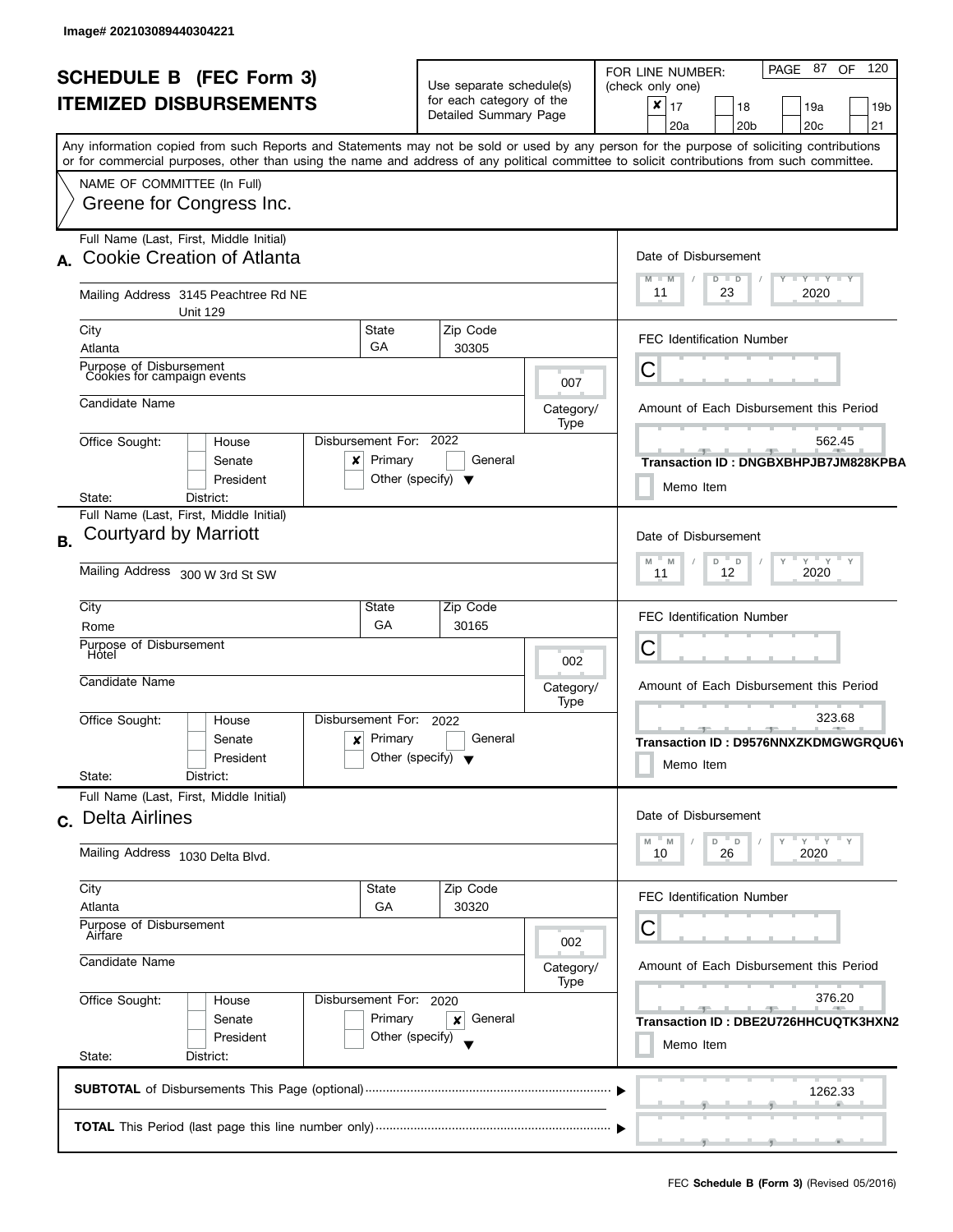|           | <b>SCHEDULE B</b> (FEC Form 3)<br><b>ITEMIZED DISBURSEMENTS</b>                                                                                                                                                                                                                                                                                    | Use separate schedule(s)<br>for each category of the<br>Detailed Summary Page |                                                                             | PAGE 88<br>OF 120<br>FOR LINE NUMBER:<br>(check only one)<br>$\pmb{\times}$<br>17<br>18<br>19a<br>19 <sub>b</sub><br>20a<br>20 <sub>b</sub><br>20c<br>21 |
|-----------|----------------------------------------------------------------------------------------------------------------------------------------------------------------------------------------------------------------------------------------------------------------------------------------------------------------------------------------------------|-------------------------------------------------------------------------------|-----------------------------------------------------------------------------|----------------------------------------------------------------------------------------------------------------------------------------------------------|
|           | Any information copied from such Reports and Statements may not be sold or used by any person for the purpose of soliciting contributions<br>or for commercial purposes, other than using the name and address of any political committee to solicit contributions from such committee.<br>NAME OF COMMITTEE (In Full)<br>Greene for Congress Inc. |                                                                               |                                                                             |                                                                                                                                                          |
|           | Full Name (Last, First, Middle Initial)<br>A. Delta Airlines                                                                                                                                                                                                                                                                                       |                                                                               |                                                                             | Date of Disbursement<br>Y I Y I Y I Y<br>$M - M$<br>$D$ $D$                                                                                              |
|           | Mailing Address 1030 Delta Blvd.                                                                                                                                                                                                                                                                                                                   |                                                                               |                                                                             | 10<br>26<br>2020                                                                                                                                         |
|           | City<br>State<br>GA<br>Atlanta                                                                                                                                                                                                                                                                                                                     | Zip Code<br>30320                                                             |                                                                             | <b>FEC Identification Number</b>                                                                                                                         |
|           | Purpose of Disbursement<br>Airfare                                                                                                                                                                                                                                                                                                                 |                                                                               | 002                                                                         | C                                                                                                                                                        |
|           | Candidate Name                                                                                                                                                                                                                                                                                                                                     |                                                                               | Category/<br>Type                                                           | Amount of Each Disbursement this Period                                                                                                                  |
|           | Disbursement For: 2020<br>Office Sought:<br>House<br>Primary<br>Senate<br>President<br>District:<br>State:                                                                                                                                                                                                                                         | General<br>x<br>Other (specify) $\blacktriangledown$                          |                                                                             | 376.20<br>Transaction ID: DNQ8XRCC39MEUVKUP3XT<br>Memo Item                                                                                              |
| <b>B.</b> | Full Name (Last, First, Middle Initial)<br><b>Delta Airlines</b>                                                                                                                                                                                                                                                                                   |                                                                               | Date of Disbursement<br>$-\gamma + \gamma - \gamma$<br>$-M$<br>$D$ $D$<br>M |                                                                                                                                                          |
|           | Mailing Address 1030 Delta Blvd.                                                                                                                                                                                                                                                                                                                   |                                                                               | 2020<br>19<br>11                                                            |                                                                                                                                                          |
|           | City<br>State<br>GA<br>Atlanta                                                                                                                                                                                                                                                                                                                     | Zip Code<br>30320                                                             |                                                                             | <b>FEC Identification Number</b>                                                                                                                         |
|           | Purpose of Disbursement<br>Airfare                                                                                                                                                                                                                                                                                                                 |                                                                               | 002                                                                         | С                                                                                                                                                        |
|           | Candidate Name                                                                                                                                                                                                                                                                                                                                     |                                                                               | Category/<br>Type                                                           | Amount of Each Disbursement this Period                                                                                                                  |
|           | Disbursement For:<br>Office Sought:<br>House<br>Primary<br>Senate<br>×<br>President<br>State:<br>District:                                                                                                                                                                                                                                         | 2022<br>General<br>Other (specify) $\blacktriangledown$                       |                                                                             | 406.20<br>-90-<br>Transaction ID: DSSCZ3K4GQ95G8NKKKPU<br>Memo Item                                                                                      |
|           | Full Name (Last, First, Middle Initial)<br>$c.$ Dyer, Nick, , ,                                                                                                                                                                                                                                                                                    | Date of Disbursement                                                          |                                                                             |                                                                                                                                                          |
|           | Mailing Address 5701 Ross Avenue<br><b>Upper Unit</b>                                                                                                                                                                                                                                                                                              |                                                                               | $Y'$ $Y'$ $Y$<br>$-M$<br>$D$ $D$<br>M<br>22<br>2020<br>10                   |                                                                                                                                                          |
|           | City<br>State<br>Dallas<br>ТX                                                                                                                                                                                                                                                                                                                      | Zip Code<br>75206                                                             |                                                                             | FEC Identification Number                                                                                                                                |
|           | Purpose of Disbursement<br>Campaign management and communications                                                                                                                                                                                                                                                                                  | 001                                                                           | С                                                                           |                                                                                                                                                          |
|           | Candidate Name                                                                                                                                                                                                                                                                                                                                     | Category/<br>Type                                                             | Amount of Each Disbursement this Period                                     |                                                                                                                                                          |
|           | Office Sought:<br>Disbursement For: 2020<br>House<br>Primary<br>Senate<br>President<br>State:<br>District:                                                                                                                                                                                                                                         | General<br>×<br>Other (specify)                                               |                                                                             | 5000.00<br>$-9 -$<br>Transaction ID: DHJ3EKK3745RE7E4MJN6<br>Memo Item                                                                                   |
|           |                                                                                                                                                                                                                                                                                                                                                    |                                                                               |                                                                             | 5782.40                                                                                                                                                  |
|           |                                                                                                                                                                                                                                                                                                                                                    |                                                                               |                                                                             | <u> 1989 - Jan James Barnett, politik politik (</u>                                                                                                      |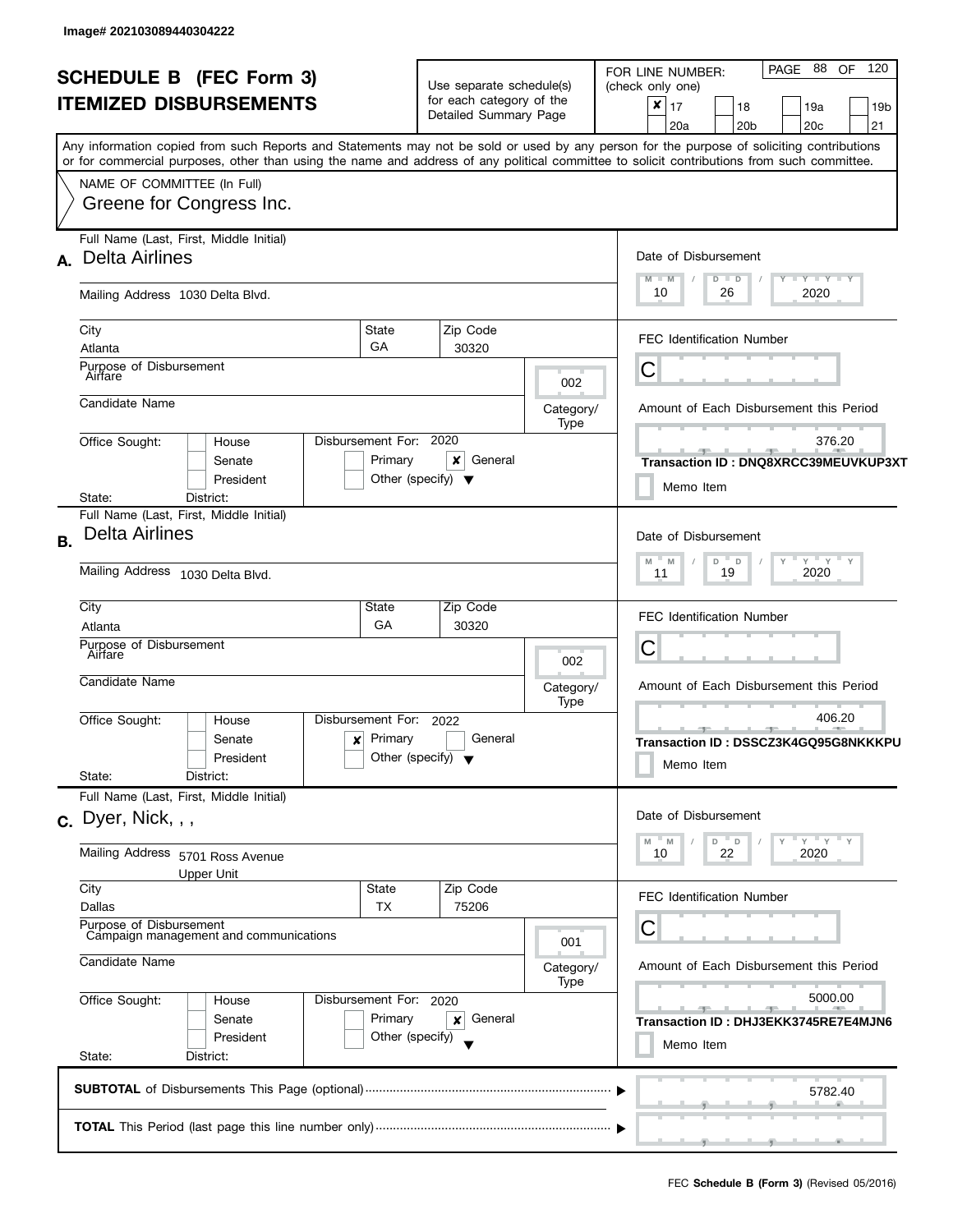|           |                                                                  | <b>SCHEDULE B (FEC Form 3)</b><br><b>ITEMIZED DISBURSEMENTS</b>                                |                        |                            | Use separate schedule(s)<br>for each category of the<br>Detailed Summary Page |                          | 120<br>89<br>PAGE<br>OF.<br>FOR LINE NUMBER:<br>(check only one)<br>×<br>17<br>18<br>19 <sub>b</sub><br>19a<br>20c<br>21<br>20a<br>20b                                                                                                                                                  |
|-----------|------------------------------------------------------------------|------------------------------------------------------------------------------------------------|------------------------|----------------------------|-------------------------------------------------------------------------------|--------------------------|-----------------------------------------------------------------------------------------------------------------------------------------------------------------------------------------------------------------------------------------------------------------------------------------|
|           | NAME OF COMMITTEE (In Full)                                      | Greene for Congress Inc.                                                                       |                        |                            |                                                                               |                          | Any information copied from such Reports and Statements may not be sold or used by any person for the purpose of soliciting contributions<br>or for commercial purposes, other than using the name and address of any political committee to solicit contributions from such committee. |
| А.        | Full Name (Last, First, Middle Initial)<br>Elections, LLC        |                                                                                                |                        |                            |                                                                               |                          | Date of Disbursement<br>$\mathbf{I}$ $\mathbf{Y}$ $\mathbf{I}$ $\mathbf{Y}$ $\mathbf{I}$ $\mathbf{Y}$<br>$M - M$<br>$D$ $D$                                                                                                                                                             |
|           |                                                                  | Mailing Address 1000 Maine Avenue, SW<br>4th Floor                                             |                        |                            |                                                                               |                          | 11<br>02<br>2020                                                                                                                                                                                                                                                                        |
|           | City<br>Washington                                               |                                                                                                | State<br>DC.           |                            | Zip Code<br>20024                                                             |                          | <b>FEC Identification Number</b>                                                                                                                                                                                                                                                        |
|           | Purpose of Disbursement<br>Political law retainer and fees       |                                                                                                |                        |                            |                                                                               | 001                      | Ĉ                                                                                                                                                                                                                                                                                       |
|           | Candidate Name                                                   |                                                                                                |                        |                            |                                                                               | Category/<br>Type        | Amount of Each Disbursement this Period                                                                                                                                                                                                                                                 |
|           | Office Sought:                                                   | House<br>Senate<br>President                                                                   | Disbursement For:      | Primary                    | 2020<br>×<br>General<br>Other (specify) $\blacktriangledown$                  |                          | 5230.25<br>Transaction ID: DGG3DWS78X9B933VVSJ3<br>Memo Item                                                                                                                                                                                                                            |
| <b>B.</b> | Facebook                                                         | State:<br>District:<br>Full Name (Last, First, Middle Initial)<br>Mailing Address 1 Hacker Way |                        |                            |                                                                               |                          | Date of Disbursement<br>$Y = Y - Y$<br>M<br>$\mathsf D$<br>M<br>D<br>15<br>2020<br>10                                                                                                                                                                                                   |
|           | City<br>Menlo Park                                               |                                                                                                | State<br>СA            |                            | Zip Code<br>94025                                                             |                          | <b>FEC Identification Number</b>                                                                                                                                                                                                                                                        |
|           | Purpose of Disbursement<br>Digital advertising                   |                                                                                                |                        |                            |                                                                               |                          | С                                                                                                                                                                                                                                                                                       |
|           | Candidate Name                                                   |                                                                                                |                        |                            |                                                                               | 004<br>Category/<br>Type | Amount of Each Disbursement this Period                                                                                                                                                                                                                                                 |
|           | Office Sought:<br>State:                                         | House<br>Senate<br>President<br>District:                                                      | Disbursement For:      | Primary                    | 2020<br>General<br>×<br>Other (specify) $\blacktriangledown$                  |                          | 900.00<br><u> 1955 - 1956 - 1956 - 1956 - 1956 - 1956 - 1956 - 1956 - 1956 - 1956 - 1956 - 1956 - 1956 - 1956 - 1956 - 195</u><br>Transaction ID: DETD9WH9E64K9CQBWE46<br>Memo Item                                                                                                     |
|           | Full Name (Last, First, Middle Initial)<br>c. Facebook           |                                                                                                |                        |                            |                                                                               |                          | Date of Disbursement                                                                                                                                                                                                                                                                    |
|           | Mailing Address 1 Hacker Way                                     |                                                                                                |                        |                            |                                                                               |                          | $^-$ D<br>$Y = Y$<br>- M<br>D<br>M<br>2020<br>10<br>19                                                                                                                                                                                                                                  |
|           | City<br>Menlo Park                                               |                                                                                                | State<br>CA            |                            | Zip Code<br>94025                                                             |                          | <b>FEC Identification Number</b>                                                                                                                                                                                                                                                        |
|           | Purpose of Disbursement<br>Digital advertising<br>Candidate Name |                                                                                                |                        |                            |                                                                               | 004<br>Category/         | С<br>Amount of Each Disbursement this Period                                                                                                                                                                                                                                            |
|           | Office Sought:<br>State:                                         | House<br>Senate<br>President<br>District:                                                      | Disbursement For: 2020 | Primary<br>Other (specify) | General<br>×                                                                  | Type                     | 900.00<br>$-1$<br><u>_____</u><br>Transaction ID: DRSPRX78SFFDU2G3UMXG<br>Memo Item                                                                                                                                                                                                     |
|           |                                                                  |                                                                                                |                        |                            |                                                                               |                          | 7030.25                                                                                                                                                                                                                                                                                 |
|           |                                                                  |                                                                                                |                        |                            |                                                                               |                          |                                                                                                                                                                                                                                                                                         |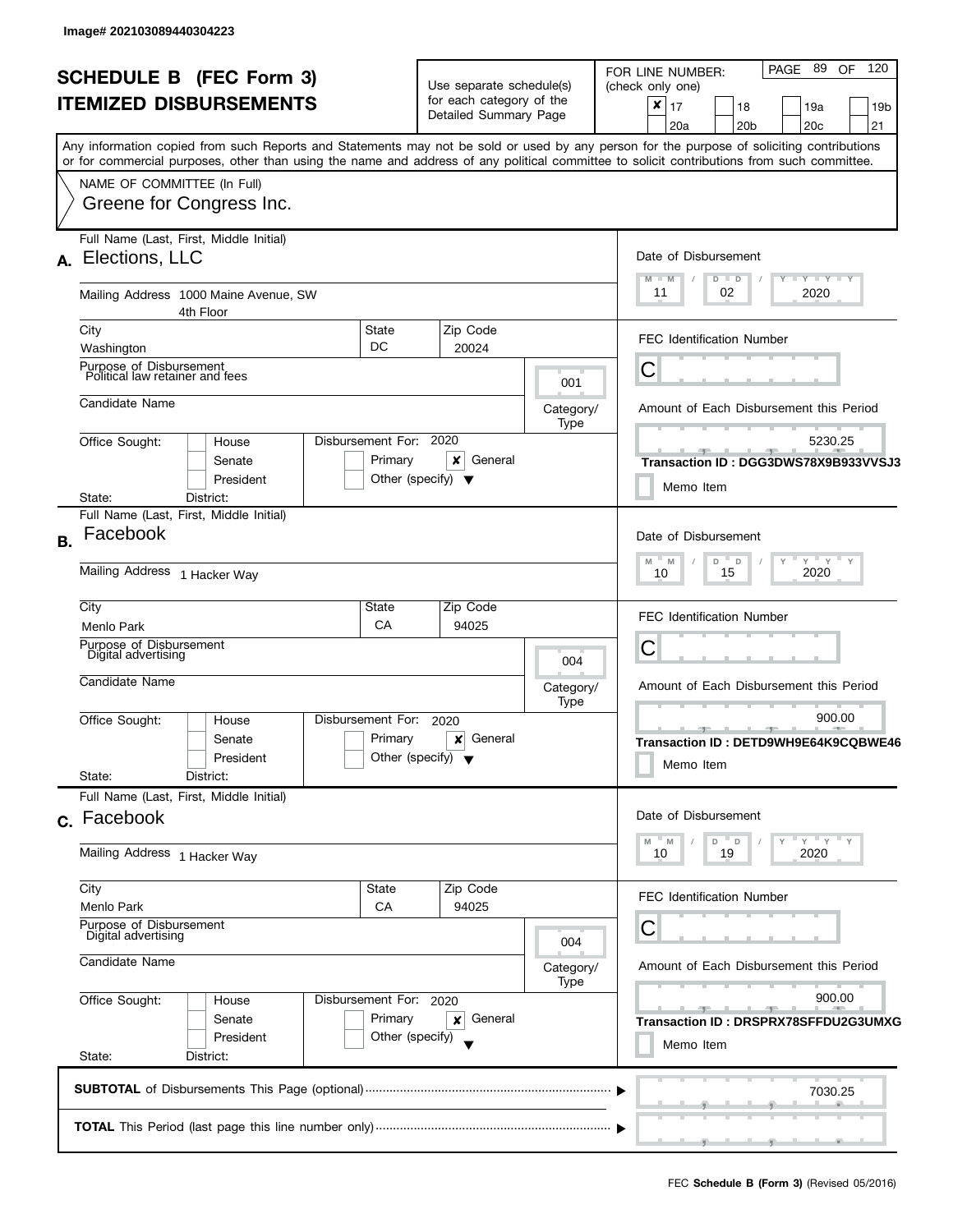| <b>SCHEDULE B (FEC Form 3)</b><br><b>ITEMIZED DISBURSEMENTS</b> |                                                                                                                                                                                                                                                                                                                                                    |                                                                               | Use separate schedule(s)<br>for each category of the<br>Detailed Summary Page                             |                                         | 120<br>90<br>OF<br><b>PAGE</b><br>FOR LINE NUMBER:<br>(check only one)<br>×<br>17<br>18<br>19a<br>19 <sub>b</sub><br>21<br>20 <sub>b</sub><br>20 <sub>c</sub><br>20a |
|-----------------------------------------------------------------|----------------------------------------------------------------------------------------------------------------------------------------------------------------------------------------------------------------------------------------------------------------------------------------------------------------------------------------------------|-------------------------------------------------------------------------------|-----------------------------------------------------------------------------------------------------------|-----------------------------------------|----------------------------------------------------------------------------------------------------------------------------------------------------------------------|
|                                                                 | Any information copied from such Reports and Statements may not be sold or used by any person for the purpose of soliciting contributions<br>or for commercial purposes, other than using the name and address of any political committee to solicit contributions from such committee.<br>NAME OF COMMITTEE (In Full)<br>Greene for Congress Inc. |                                                                               |                                                                                                           |                                         |                                                                                                                                                                      |
|                                                                 | Full Name (Last, First, Middle Initial)<br>A. Facebook                                                                                                                                                                                                                                                                                             |                                                                               |                                                                                                           |                                         | Date of Disbursement<br>$T$ $T$ $Y$ $T$ $T$ $Y$ $T$ $T$ $Y$<br>$M - M$<br>$D$ $D$<br>10<br>26<br>2020                                                                |
|                                                                 | Mailing Address 1 Hacker Way<br>State<br>City<br>CA<br>Menlo Park                                                                                                                                                                                                                                                                                  |                                                                               | Zip Code<br>94025                                                                                         |                                         | <b>FEC Identification Number</b>                                                                                                                                     |
|                                                                 | Purpose of Disbursement<br>Digital advertising<br>Candidate Name                                                                                                                                                                                                                                                                                   |                                                                               |                                                                                                           | 004                                     | С                                                                                                                                                                    |
|                                                                 | Disbursement For: 2020<br>Office Sought:<br>House<br>Senate<br>President<br>District:<br>State:                                                                                                                                                                                                                                                    | Primary<br>Other (specify) $\blacktriangledown$                               | ×<br>General                                                                                              | Category/<br>Type                       | Amount of Each Disbursement this Period<br>900.00<br>$-1$<br>Transaction ID: D95KCF2RGQ9T34GNP7FQ<br>Memo Item                                                       |
| <b>B.</b>                                                       | Full Name (Last, First, Middle Initial)<br>Facebook<br>Mailing Address 1 Hacker Way                                                                                                                                                                                                                                                                |                                                                               | Date of Disbursement<br>$-\gamma + \gamma + \gamma$<br>$- M$<br>D<br>$^-$ D<br>Y<br>M<br>2020<br>02<br>11 |                                         |                                                                                                                                                                      |
|                                                                 | City<br>State<br>CA<br>Menlo Park<br>Purpose of Disbursement<br>Digital advertising                                                                                                                                                                                                                                                                |                                                                               | Zip Code<br>94025                                                                                         | 004                                     | <b>FEC Identification Number</b><br>С                                                                                                                                |
|                                                                 | Candidate Name<br>Disbursement For:<br>Office Sought:<br>House                                                                                                                                                                                                                                                                                     |                                                                               | 2022                                                                                                      | Category/<br>Type                       | Amount of Each Disbursement this Period<br>861.85<br>$-1$                                                                                                            |
|                                                                 | Senate<br>×<br>President<br>State:<br>District:                                                                                                                                                                                                                                                                                                    | Primary<br>Other (specify) $\blacktriangledown$                               | General                                                                                                   |                                         | Transaction ID: DHAMAGH6YDFGQU9Y267S<br>Memo Item                                                                                                                    |
|                                                                 | Full Name (Last, First, Middle Initial)<br>c. Fresco Italiano<br>Mailing Address 103 Tift Avenue South                                                                                                                                                                                                                                             | Date of Disbursement<br>$Y = Y + Y$<br>$M - M$<br>$D$ $D$<br>16<br>2020<br>10 |                                                                                                           |                                         |                                                                                                                                                                      |
|                                                                 | City<br>State<br>Tifton<br>GA<br>Purpose of Disbursement                                                                                                                                                                                                                                                                                           | Zip Code<br>31794                                                             |                                                                                                           | FEC Identification Number<br>С          |                                                                                                                                                                      |
|                                                                 | Méal<br>Candidate Name                                                                                                                                                                                                                                                                                                                             |                                                                               | 001<br>Category/<br>Type                                                                                  | Amount of Each Disbursement this Period |                                                                                                                                                                      |
|                                                                 | Office Sought:<br>Disbursement For: 2020<br>House<br>Primary<br>Senate<br>Other (specify)<br>President<br>State:<br>District:                                                                                                                                                                                                                      |                                                                               | 23.33<br><u> 1959 - Jan Jan Jan</u><br>Transaction ID: D3QC6RZCFG4ZDFXABMQE<br>Memo Item                  |                                         |                                                                                                                                                                      |
|                                                                 |                                                                                                                                                                                                                                                                                                                                                    |                                                                               |                                                                                                           |                                         | 1785.18                                                                                                                                                              |
|                                                                 |                                                                                                                                                                                                                                                                                                                                                    |                                                                               |                                                                                                           |                                         |                                                                                                                                                                      |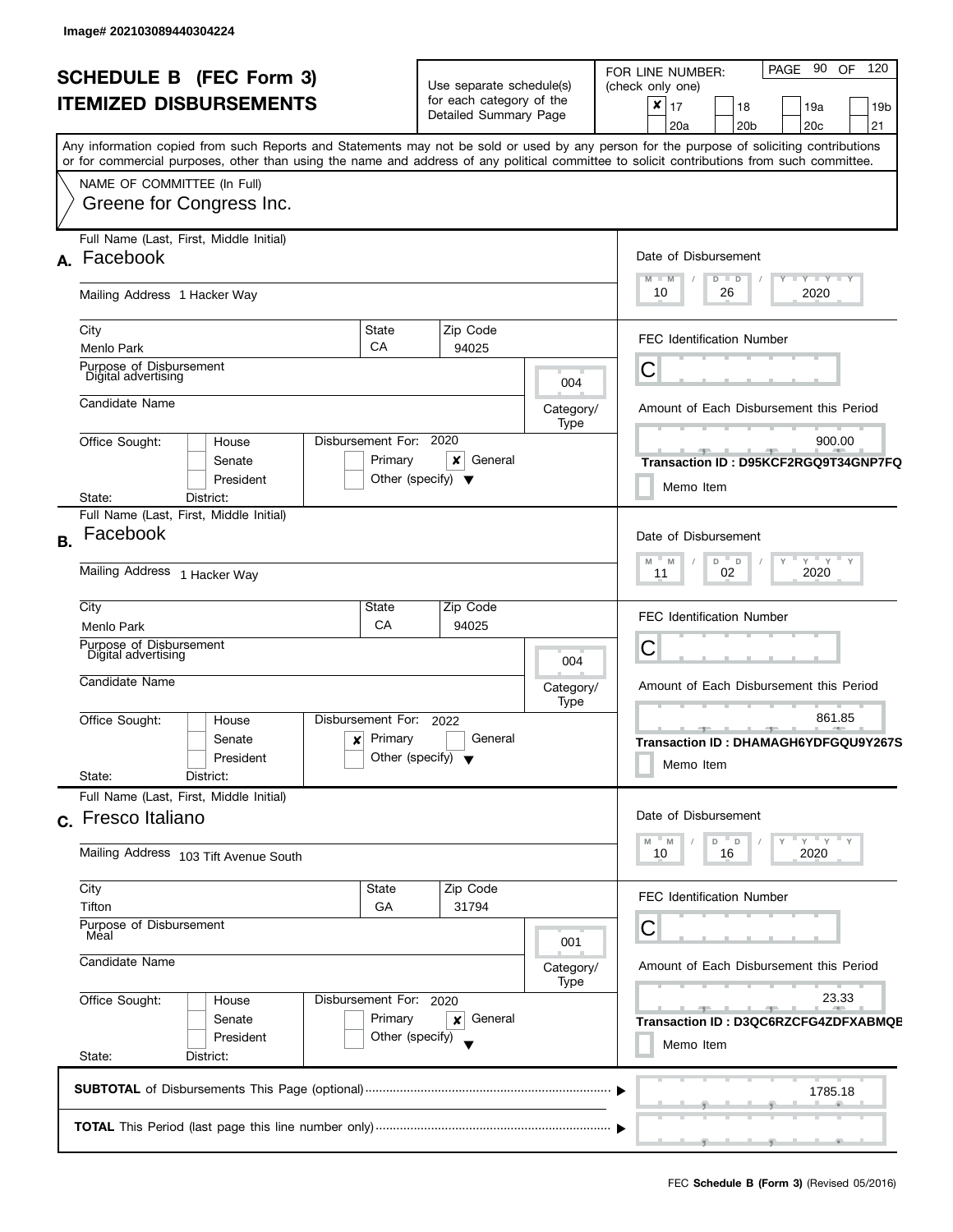| <b>SCHEDULE B (FEC Form 3)</b> |                                                                                                                                                                                                                                                                                         |                                                                                                | Use separate schedule(s)                                              |                                                  | PAGE 91<br>OF 120<br>FOR LINE NUMBER:<br>(check only one)                                     |  |
|--------------------------------|-----------------------------------------------------------------------------------------------------------------------------------------------------------------------------------------------------------------------------------------------------------------------------------------|------------------------------------------------------------------------------------------------|-----------------------------------------------------------------------|--------------------------------------------------|-----------------------------------------------------------------------------------------------|--|
|                                | <b>ITEMIZED DISBURSEMENTS</b>                                                                                                                                                                                                                                                           |                                                                                                | for each category of the<br>Detailed Summary Page                     |                                                  | $\boldsymbol{x}$<br>17<br>18<br>19a<br>19b<br>20 <sub>b</sub><br>20 <sub>c</sub><br>21<br>20a |  |
|                                | Any information copied from such Reports and Statements may not be sold or used by any person for the purpose of soliciting contributions<br>or for commercial purposes, other than using the name and address of any political committee to solicit contributions from such committee. |                                                                                                |                                                                       |                                                  |                                                                                               |  |
|                                | NAME OF COMMITTEE (In Full)                                                                                                                                                                                                                                                             |                                                                                                |                                                                       |                                                  |                                                                                               |  |
|                                | Greene for Congress Inc.                                                                                                                                                                                                                                                                |                                                                                                |                                                                       |                                                  |                                                                                               |  |
|                                | Full Name (Last, First, Middle Initial)<br>A. Fresco Italiano                                                                                                                                                                                                                           |                                                                                                |                                                                       |                                                  | Date of Disbursement                                                                          |  |
|                                | Mailing Address 103 Tift Avenue South                                                                                                                                                                                                                                                   |                                                                                                |                                                                       |                                                  | Y TY TY TY<br>$M - M$<br>$D$ $D$<br>10<br>2020<br>16                                          |  |
|                                | City<br>State<br>GA<br>Tifton                                                                                                                                                                                                                                                           |                                                                                                | Zip Code<br>31794                                                     |                                                  | <b>FEC Identification Number</b>                                                              |  |
|                                | Purpose of Disbursement<br>Mėal                                                                                                                                                                                                                                                         |                                                                                                |                                                                       | 001                                              | С                                                                                             |  |
|                                | Candidate Name                                                                                                                                                                                                                                                                          |                                                                                                |                                                                       | Category/<br>Type                                | Amount of Each Disbursement this Period                                                       |  |
|                                | Disbursement For:<br>Office Sought:<br>House<br>Primary<br>Senate<br>President                                                                                                                                                                                                          |                                                                                                | 2020<br>×<br>General<br>Other (specify) $\blacktriangledown$          |                                                  | 466.31<br>$-1$<br>Transaction ID: DKVZJFW48ZCMU92SAMMV<br>Memo Item                           |  |
|                                | District:<br>State:                                                                                                                                                                                                                                                                     |                                                                                                |                                                                       |                                                  |                                                                                               |  |
| <b>B.</b>                      | Full Name (Last, First, Middle Initial)<br>FrontRunner                                                                                                                                                                                                                                  |                                                                                                | Date of Disbursement                                                  |                                                  |                                                                                               |  |
|                                | Mailing Address PO Box 1                                                                                                                                                                                                                                                                | $Y$ $Y$ $Y$<br>$\overline{a}$<br>M<br>M<br>D<br>2020<br>27<br>10                               |                                                                       |                                                  |                                                                                               |  |
|                                | City<br>State<br>GA<br>Roswell                                                                                                                                                                                                                                                          |                                                                                                | Zip Code<br>30077                                                     |                                                  | <b>FEC Identification Number</b>                                                              |  |
|                                | Purpose of Disbursement<br>Campaign finance software subscription                                                                                                                                                                                                                       |                                                                                                | 001                                                                   | C                                                |                                                                                               |  |
|                                | Candidate Name                                                                                                                                                                                                                                                                          |                                                                                                | Category/<br>Type                                                     | Amount of Each Disbursement this Period          |                                                                                               |  |
|                                | Disbursement For:<br>Office Sought:<br>House<br>Primary<br>Senate<br>Other (specify) $\blacktriangledown$<br>President<br>State:<br>District:                                                                                                                                           | 145.00<br>_______________________________<br>Transaction ID: DZZWTQQPZGGVP96WAGJS<br>Memo Item |                                                                       |                                                  |                                                                                               |  |
|                                | Full Name (Last, First, Middle Initial)                                                                                                                                                                                                                                                 |                                                                                                |                                                                       |                                                  | Date of Disbursement                                                                          |  |
|                                |                                                                                                                                                                                                                                                                                         | c. Georgia Department of Revenue                                                               |                                                                       |                                                  |                                                                                               |  |
|                                | Mailing Address 1800 Century Blvd NE                                                                                                                                                                                                                                                    |                                                                                                |                                                                       | $Y'$ Y<br>D<br>D<br>M<br>- M<br>15<br>2020<br>10 |                                                                                               |  |
|                                | City<br>State<br>Atlanta<br>GA                                                                                                                                                                                                                                                          |                                                                                                | Zip Code<br>30345                                                     |                                                  | <b>FEC Identification Number</b>                                                              |  |
|                                | Purpose of Disbursement<br>Campaign payroll taxes                                                                                                                                                                                                                                       |                                                                                                |                                                                       | 001                                              | С                                                                                             |  |
|                                | Candidate Name                                                                                                                                                                                                                                                                          |                                                                                                | Category/<br>Type                                                     | Amount of Each Disbursement this Period          |                                                                                               |  |
|                                | Office Sought:<br>Disbursement For: 2020<br>House<br>Primary<br>Senate<br>President<br>Other (specify)                                                                                                                                                                                  |                                                                                                | 151.90<br>$-9 -$<br>Transaction ID: DV55SJNFRB8CEHJV46ZZ<br>Memo Item |                                                  |                                                                                               |  |
|                                | State:<br>District:                                                                                                                                                                                                                                                                     |                                                                                                |                                                                       |                                                  |                                                                                               |  |
|                                |                                                                                                                                                                                                                                                                                         |                                                                                                |                                                                       |                                                  | 763.21                                                                                        |  |
|                                |                                                                                                                                                                                                                                                                                         |                                                                                                |                                                                       |                                                  | $\overline{y}$ and the set of $\overline{y}$ and the set of $\overline{y}$                    |  |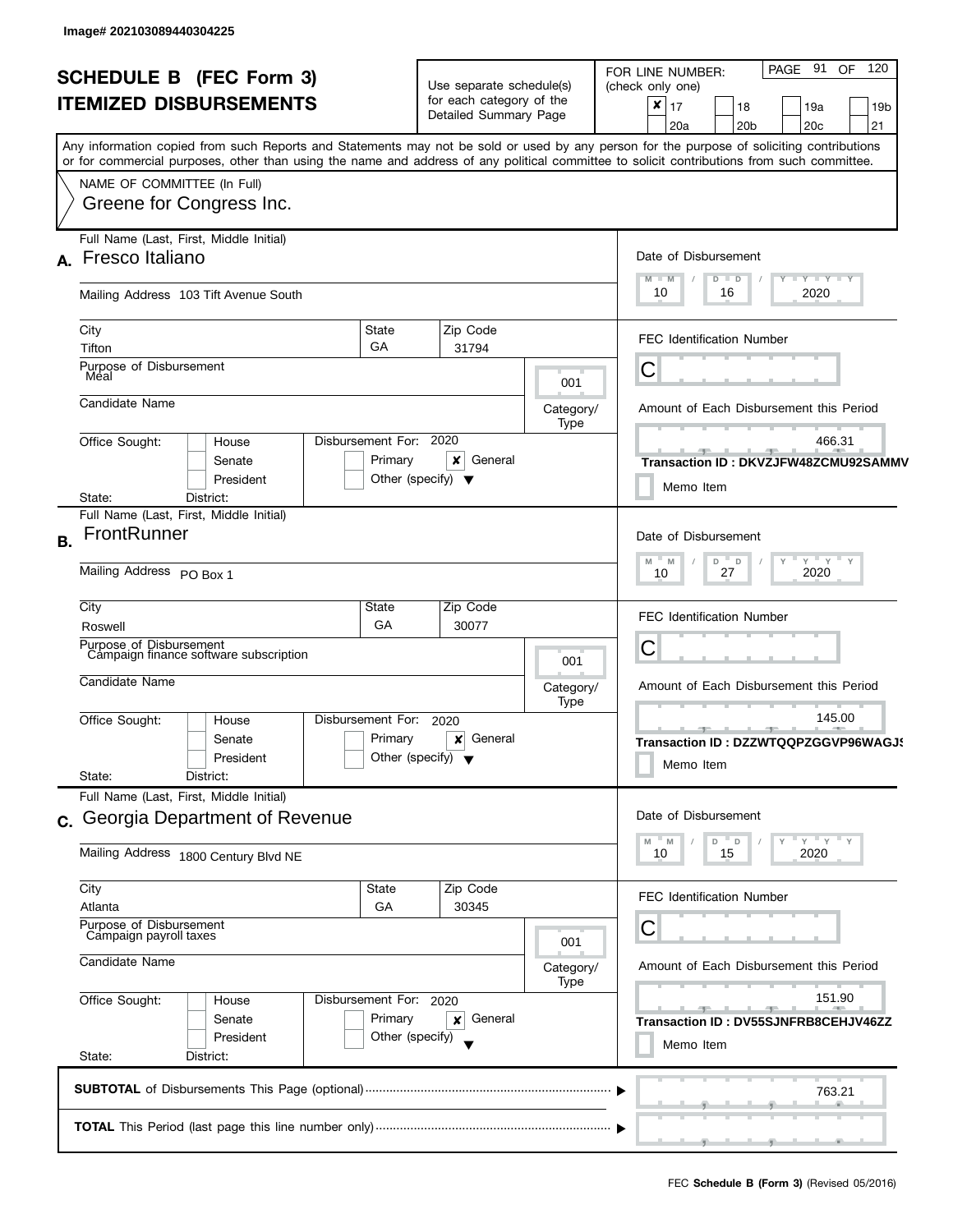|           | <b>SCHEDULE B (FEC Form 3)</b><br><b>ITEMIZED DISBURSEMENTS</b>                                                                                                                                       |                                                      | Use separate schedule(s)<br>for each category of the<br>Detailed Summary Page |                          | PAGE 92 OF<br>120<br>FOR LINE NUMBER:<br>(check only one)<br>$\boldsymbol{x}$<br>17<br>18<br>19a<br>19b<br>21<br>20a<br>20 <sub>b</sub><br>20c |
|-----------|-------------------------------------------------------------------------------------------------------------------------------------------------------------------------------------------------------|------------------------------------------------------|-------------------------------------------------------------------------------|--------------------------|------------------------------------------------------------------------------------------------------------------------------------------------|
|           | or for commercial purposes, other than using the name and address of any political committee to solicit contributions from such committee.<br>NAME OF COMMITTEE (In Full)<br>Greene for Congress Inc. |                                                      |                                                                               |                          | Any information copied from such Reports and Statements may not be sold or used by any person for the purpose of soliciting contributions      |
| А.        | Full Name (Last, First, Middle Initial)<br>Georgia Department of Revenue<br>Mailing Address 1800 Century Blvd NE                                                                                      |                                                      |                                                                               |                          | Date of Disbursement<br>$M - M$<br>$T - Y = T - Y$<br>$D$ $D$<br>10<br>22<br>2020                                                              |
|           | City<br>Atlanta<br>Purpose of Disbursement                                                                                                                                                            | <b>State</b><br>GA                                   | Zip Code<br>30345                                                             |                          | <b>FEC Identification Number</b>                                                                                                               |
|           | Campaign payroll taxes<br>Candidate Name                                                                                                                                                              |                                                      |                                                                               | 001<br>Category/<br>Type | Ĉ<br>Amount of Each Disbursement this Period                                                                                                   |
|           | Office Sought:<br>House<br>Senate<br>President<br>District:<br>State:                                                                                                                                 | Disbursement For:<br>Primary                         | 2020<br>General<br>x<br>Other (specify) $\blacktriangledown$                  |                          | 35.37<br>Transaction ID: D8X2EVCR58H7KF238AP7<br>Memo Item                                                                                     |
| <b>B.</b> | Full Name (Last, First, Middle Initial)<br>GoDaddy<br>Mailing Address 14455 N Hayden Rd                                                                                                               |                                                      |                                                                               |                          | Date of Disbursement<br>$Y$ $Y$ $Y$<br>M<br>D<br>M<br>D<br>2020<br>09<br>11                                                                    |
|           | <b>Ste 226</b><br>City<br>Scottsdale<br>Purpose of Disbursement<br>Dómain registration                                                                                                                | State<br>AZ                                          | Zip Code<br>85260                                                             |                          | <b>FEC Identification Number</b><br>С                                                                                                          |
|           | Candidate Name                                                                                                                                                                                        |                                                      |                                                                               | 001<br>Category/<br>Type | Amount of Each Disbursement this Period                                                                                                        |
|           | Office Sought:<br>House<br>Senate<br>$\boldsymbol{x}$<br>President<br>State:<br>District:                                                                                                             | Disbursement For:<br>Primary                         | 2022<br>General<br>Other (specify) $\blacktriangledown$                       |                          | 44.32<br>Transaction ID: DNBJ988R5ZPQ3RJEZ3G3<br>Memo Item                                                                                     |
| $C_{1}$   | Full Name (Last, First, Middle Initial)<br>GoDaddy                                                                                                                                                    |                                                      |                                                                               |                          | Date of Disbursement<br>D<br>D<br>M<br>M                                                                                                       |
|           | Mailing Address<br>14455 N Hayden Rd<br>Ste 226<br>City                                                                                                                                               | State                                                | Zip Code                                                                      |                          | 2020<br>11<br>16<br><b>FEC Identification Number</b>                                                                                           |
|           | Scottsdale<br>Purpose of Disbursement<br>Domain registration<br>Candidate Name                                                                                                                        | AZ                                                   | 85260                                                                         | 001<br>Category/         | С<br>Amount of Each Disbursement this Period                                                                                                   |
|           | Office Sought:<br>House<br>Senate<br>×<br>President<br>State:<br>District:                                                                                                                            | Disbursement For: 2022<br>Primary<br>Other (specify) | General                                                                       | Type                     | 66.48<br>$-1$<br>Transaction ID: D7UK6M8ARCC3KQ8R6EG9<br>Memo Item                                                                             |
|           |                                                                                                                                                                                                       |                                                      |                                                                               |                          | 146.17                                                                                                                                         |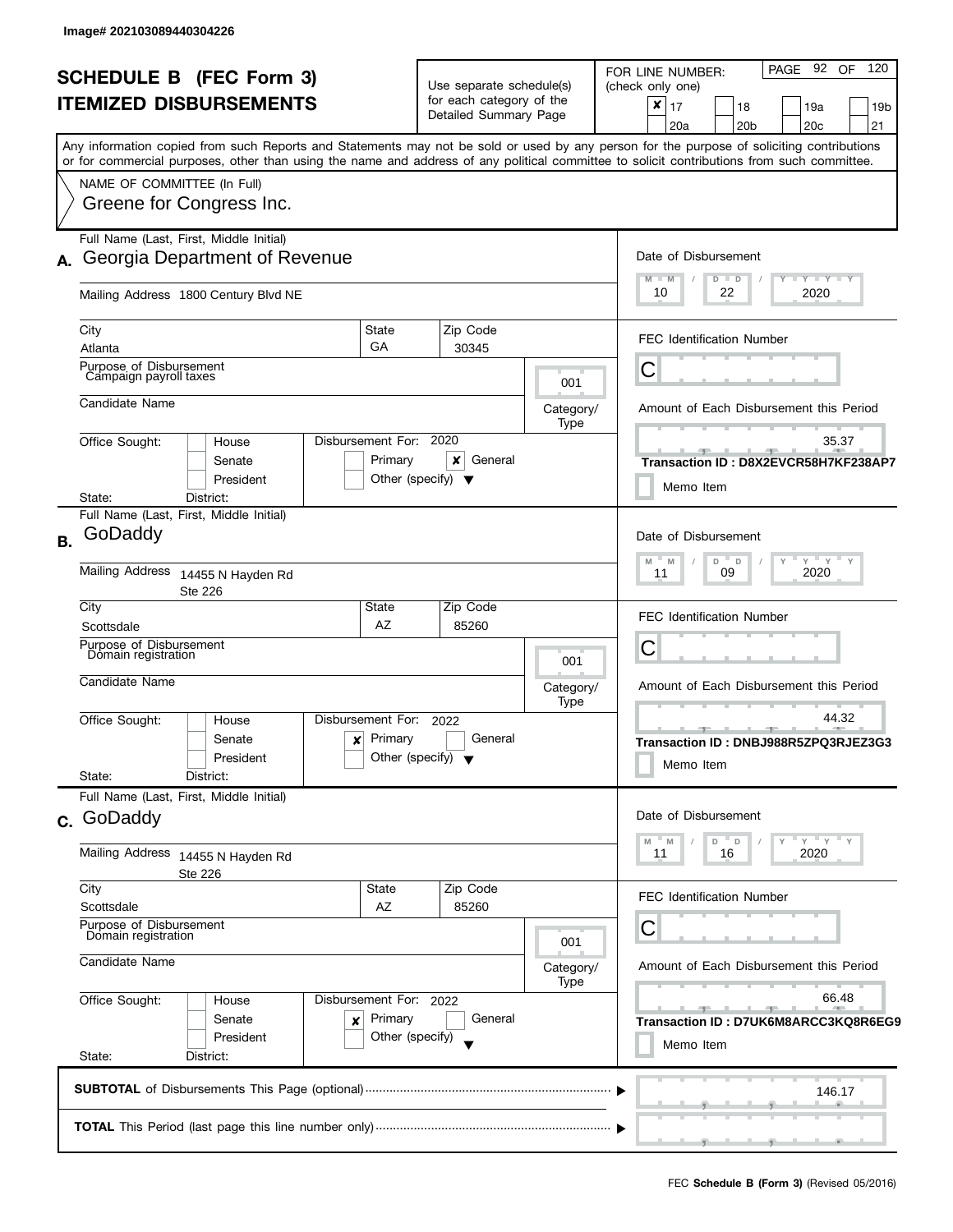|    | <b>SCHEDULE B (FEC Form 3)</b><br><b>ITEMIZED DISBURSEMENTS</b>                                                                                                                                                                                                                                                                                    |                                                 | Use separate schedule(s)<br>for each category of the<br>Detailed Summary Page |                   | PAGE 93<br>- 120<br>OF.<br>FOR LINE NUMBER:<br>(check only one)<br>$\mathsf{x}$   17<br>19a<br>18<br>19 <sub>b</sub><br>20a<br>20c<br>21<br>20 <sub>b</sub> |
|----|----------------------------------------------------------------------------------------------------------------------------------------------------------------------------------------------------------------------------------------------------------------------------------------------------------------------------------------------------|-------------------------------------------------|-------------------------------------------------------------------------------|-------------------|-------------------------------------------------------------------------------------------------------------------------------------------------------------|
|    | Any information copied from such Reports and Statements may not be sold or used by any person for the purpose of soliciting contributions<br>or for commercial purposes, other than using the name and address of any political committee to solicit contributions from such committee.<br>NAME OF COMMITTEE (In Full)<br>Greene for Congress Inc. |                                                 |                                                                               |                   |                                                                                                                                                             |
|    | Full Name (Last, First, Middle Initial)<br>A. GoDaddy                                                                                                                                                                                                                                                                                              |                                                 |                                                                               |                   | Date of Disbursement<br>$T - Y$ $T - Y$<br>M<br>$-M$<br>$D$ $D$                                                                                             |
|    | Mailing Address 14455 N Hayden Rd<br><b>Ste 226</b>                                                                                                                                                                                                                                                                                                |                                                 |                                                                               |                   | 11<br>17<br>2020                                                                                                                                            |
|    | City<br>Scottsdale                                                                                                                                                                                                                                                                                                                                 | State<br>AZ                                     | Zip Code<br>85260                                                             |                   | <b>FEC Identification Number</b>                                                                                                                            |
|    | Purpose of Disbursement<br>Domain registration                                                                                                                                                                                                                                                                                                     |                                                 |                                                                               | 001               | C                                                                                                                                                           |
|    | Candidate Name                                                                                                                                                                                                                                                                                                                                     |                                                 |                                                                               | Category/<br>Type | Amount of Each Disbursement this Period                                                                                                                     |
|    | Disbursement For:<br>Office Sought:<br>House<br>Senate<br>×<br>President                                                                                                                                                                                                                                                                           | Primary<br>Other (specify) $\blacktriangledown$ | 2022<br>General                                                               |                   | 44.32<br>Transaction ID: DBKGFWPE9D673EV4KG5M<br>Memo Item                                                                                                  |
| В. | State:<br>District:<br>Full Name (Last, First, Middle Initial)<br>GoDaddy                                                                                                                                                                                                                                                                          |                                                 | Date of Disbursement                                                          |                   |                                                                                                                                                             |
|    | Mailing Address<br>14455 N Hayden Rd<br><b>Ste 226</b>                                                                                                                                                                                                                                                                                             |                                                 | $Y$ $Y$ $Y$<br>D<br>$\mathsf D$<br>M<br>M<br>23<br>2020<br>11                 |                   |                                                                                                                                                             |
|    | City<br>Scottsdale<br>Purpose of Disbursement                                                                                                                                                                                                                                                                                                      | State<br>AZ                                     | Zip Code<br>85260                                                             |                   | FEC Identification Number<br>C                                                                                                                              |
|    | Domain registration<br>Candidate Name                                                                                                                                                                                                                                                                                                              | 001<br>Category/                                | Amount of Each Disbursement this Period                                       |                   |                                                                                                                                                             |
|    | Disbursement For:<br>Office Sought:<br>House<br>Senate<br>×<br>President<br>State:<br>District:                                                                                                                                                                                                                                                    | Primary<br>Other (specify) $\blacktriangledown$ | 2022<br>General                                                               | Type              | 28.16<br>____ <del>_</del><br>Transaction ID: D7CTHHER62RXYF5F5UW7<br>Memo Item                                                                             |
|    | Full Name (Last, First, Middle Initial)<br>c. GoDaddy                                                                                                                                                                                                                                                                                              |                                                 |                                                                               |                   | Date of Disbursement                                                                                                                                        |
|    | Mailing Address<br>14455 N Hayden Rd<br>Ste 226                                                                                                                                                                                                                                                                                                    |                                                 |                                                                               |                   | $Y$ $Y$<br>M<br>D<br>$\mathsf D$<br>M<br>23<br>2020<br>11                                                                                                   |
|    | City<br>Scottsdale<br>Purpose of Disbursement                                                                                                                                                                                                                                                                                                      | State<br>AZ                                     | Zip Code<br>85260                                                             |                   | <b>FEC Identification Number</b>                                                                                                                            |
|    | Domain registration<br>Candidate Name                                                                                                                                                                                                                                                                                                              | 001<br>Category/                                | С<br>Amount of Each Disbursement this Period                                  |                   |                                                                                                                                                             |
|    | Office Sought:<br>Disbursement For: 2022<br>House<br>Primary<br>Senate<br>×<br>Other (specify)<br>President                                                                                                                                                                                                                                        | Type                                            | 85.19<br>$-1$<br>Transaction ID: DP74NFSSKZFWHKH5FX8F<br>Memo Item            |                   |                                                                                                                                                             |
|    | State:<br>District:                                                                                                                                                                                                                                                                                                                                |                                                 |                                                                               |                   |                                                                                                                                                             |
|    |                                                                                                                                                                                                                                                                                                                                                    |                                                 |                                                                               |                   | 157.67                                                                                                                                                      |
|    |                                                                                                                                                                                                                                                                                                                                                    |                                                 |                                                                               |                   |                                                                                                                                                             |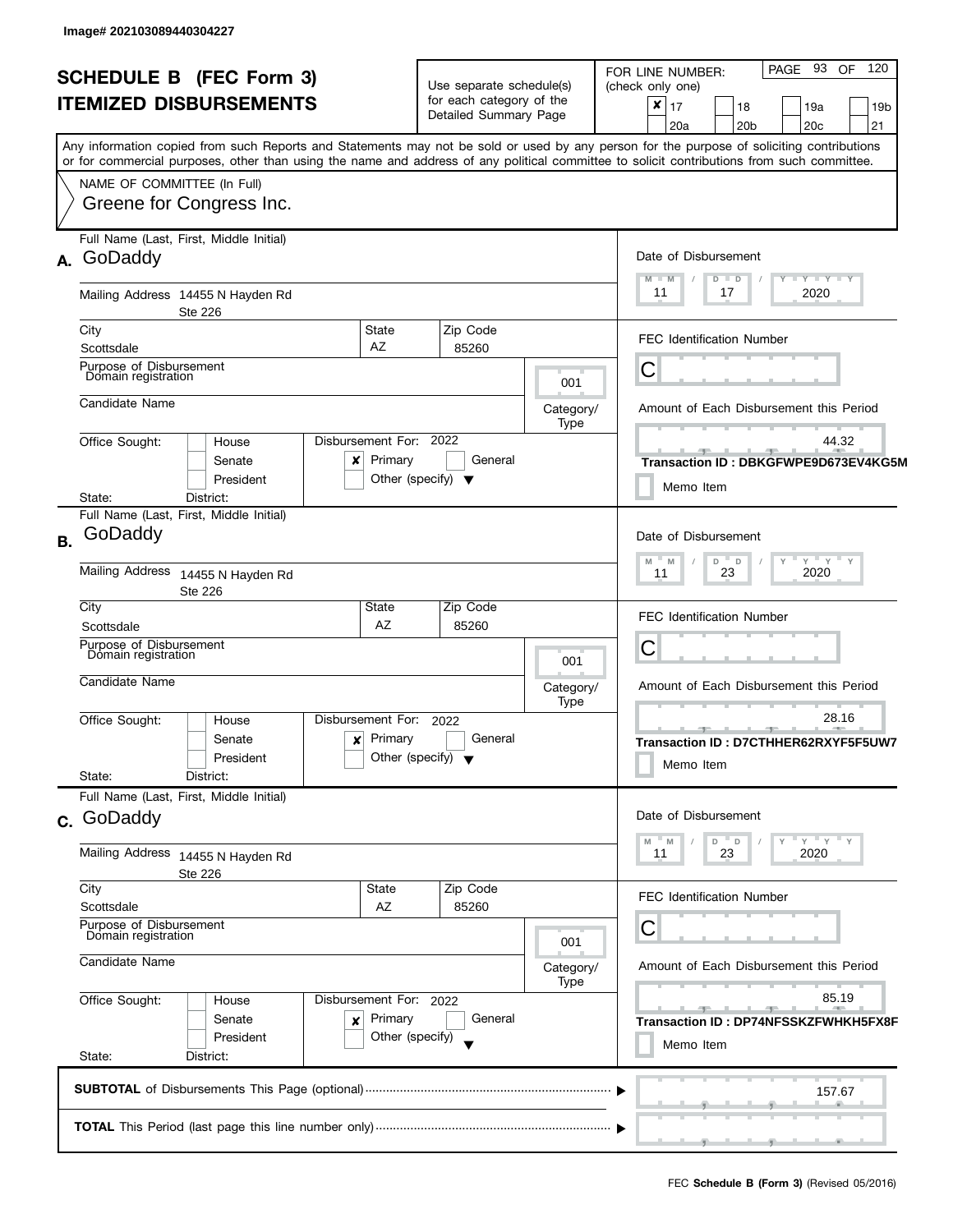| <b>SCHEDULE B</b> (FEC Form 3) |                                                                                                                                            |                                      | Use separate schedule(s)                                           |                   | PAGE 94 OF<br>120<br>FOR LINE NUMBER:<br>(check only one)                |
|--------------------------------|--------------------------------------------------------------------------------------------------------------------------------------------|--------------------------------------|--------------------------------------------------------------------|-------------------|--------------------------------------------------------------------------|
|                                | <b>ITEMIZED DISBURSEMENTS</b>                                                                                                              |                                      | for each category of the                                           |                   | ×<br>17<br>18<br>19a<br>19 <sub>b</sub>                                  |
|                                |                                                                                                                                            |                                      | Detailed Summary Page                                              |                   | 21<br>20a<br>20 <sub>b</sub><br>20 <sub>c</sub>                          |
|                                | Any information copied from such Reports and Statements may not be sold or used by any person for the purpose of soliciting contributions  |                                      |                                                                    |                   |                                                                          |
|                                | or for commercial purposes, other than using the name and address of any political committee to solicit contributions from such committee. |                                      |                                                                    |                   |                                                                          |
|                                | NAME OF COMMITTEE (In Full)                                                                                                                |                                      |                                                                    |                   |                                                                          |
|                                | Greene for Congress Inc.                                                                                                                   |                                      |                                                                    |                   |                                                                          |
|                                |                                                                                                                                            |                                      |                                                                    |                   |                                                                          |
|                                | Full Name (Last, First, Middle Initial)                                                                                                    |                                      |                                                                    |                   |                                                                          |
| А.                             | GoDaddy                                                                                                                                    |                                      |                                                                    |                   | Date of Disbursement                                                     |
|                                |                                                                                                                                            |                                      |                                                                    |                   | $T - Y = T - Y = T - Y$<br>$D$ $D$<br>11<br>23<br>2020                   |
|                                | Mailing Address 14455 N Hayden Rd<br><b>Ste 226</b>                                                                                        |                                      |                                                                    |                   |                                                                          |
|                                | City<br>State                                                                                                                              |                                      | Zip Code                                                           |                   |                                                                          |
|                                | AZ<br>Scottsdale                                                                                                                           |                                      | 85260                                                              |                   | <b>FEC Identification Number</b>                                         |
|                                | Purpose of Disbursement                                                                                                                    |                                      |                                                                    |                   | С                                                                        |
|                                | Domain registration                                                                                                                        |                                      |                                                                    | 001               |                                                                          |
|                                | Candidate Name                                                                                                                             |                                      |                                                                    | Category/         | Amount of Each Disbursement this Period                                  |
|                                |                                                                                                                                            |                                      |                                                                    | Type              |                                                                          |
|                                | Disbursement For:<br>Office Sought:<br>House                                                                                               |                                      | 2022                                                               |                   | 310.33                                                                   |
|                                | Senate<br>x                                                                                                                                | Primary                              | General                                                            |                   | Transaction ID: DGDS7NJWQU3KVGHFCW62                                     |
|                                | President<br>District:<br>State:                                                                                                           | Other (specify) $\blacktriangledown$ |                                                                    |                   | Memo Item                                                                |
|                                | Full Name (Last, First, Middle Initial)                                                                                                    |                                      |                                                                    |                   |                                                                          |
| Β.                             | Hammond & Associates                                                                                                                       |                                      |                                                                    |                   | Date of Disbursement                                                     |
|                                |                                                                                                                                            |                                      | $Y$ $Y$ $Y$ $Y$<br>$\overline{a}$                                  |                   |                                                                          |
|                                | Mailing Address PO Box 368                                                                                                                 |                                      |                                                                    |                   | D<br>M<br>M<br>2020<br>01<br>11                                          |
|                                |                                                                                                                                            |                                      |                                                                    |                   |                                                                          |
|                                | City<br>State                                                                                                                              |                                      | Zip Code                                                           |                   | <b>FEC Identification Number</b>                                         |
|                                | VA<br><b>Falls Church</b><br>Purpose of Disbursement                                                                                       |                                      | 22040                                                              |                   |                                                                          |
|                                | General campaign consulting                                                                                                                |                                      |                                                                    | 001               | С                                                                        |
|                                | Candidate Name                                                                                                                             |                                      |                                                                    |                   | Amount of Each Disbursement this Period                                  |
|                                |                                                                                                                                            |                                      |                                                                    | Category/<br>Type |                                                                          |
|                                | Disbursement For:<br>Office Sought:<br>House                                                                                               |                                      | 2020                                                               |                   | 1000.00<br>ு                                                             |
|                                | Senate                                                                                                                                     | Primary                              | General<br>×                                                       |                   | Transaction ID: DWRAVJZ7EQPWZFR7BPET                                     |
|                                | President                                                                                                                                  | Other (specify) $\blacktriangledown$ |                                                                    |                   | Memo Item                                                                |
|                                | State:<br>District:                                                                                                                        |                                      |                                                                    |                   |                                                                          |
|                                | Full Name (Last, First, Middle Initial)                                                                                                    |                                      |                                                                    |                   |                                                                          |
|                                | c. Hi-Tech Signs                                                                                                                           |                                      |                                                                    |                   | Date of Disbursement                                                     |
|                                | Mailing Address 1018 N 5th Ave                                                                                                             |                                      | Y''Y''<br>D<br>$\overline{\phantom{a}}$ D<br>M<br>02<br>2020<br>11 |                   |                                                                          |
|                                |                                                                                                                                            |                                      |                                                                    |                   |                                                                          |
|                                | City<br>State                                                                                                                              |                                      | Zip Code                                                           |                   | FEC Identification Number                                                |
|                                | Rome                                                                                                                                       | GA                                   | 30165                                                              |                   |                                                                          |
|                                | Purpose of Disbursement<br>Campaign signs                                                                                                  |                                      |                                                                    |                   | С                                                                        |
|                                |                                                                                                                                            |                                      |                                                                    | 006               |                                                                          |
|                                | Candidate Name                                                                                                                             |                                      |                                                                    | Category/         | Amount of Each Disbursement this Period                                  |
|                                | Office Sought:<br>Disbursement For: 2020<br>House                                                                                          |                                      |                                                                    | Type              | 78.44                                                                    |
|                                | Senate                                                                                                                                     | Primary                              | General<br>x                                                       |                   | <b>Contract Contract</b><br>$-1$<br>Transaction ID: DC63SQ8MMSNR37MD48EW |
|                                | President                                                                                                                                  | Other (specify)                      |                                                                    |                   |                                                                          |
|                                | State:<br>District:                                                                                                                        |                                      |                                                                    |                   | Memo Item                                                                |
|                                |                                                                                                                                            |                                      |                                                                    |                   |                                                                          |
|                                |                                                                                                                                            |                                      |                                                                    |                   | 1388.77                                                                  |
|                                |                                                                                                                                            |                                      |                                                                    |                   |                                                                          |
|                                |                                                                                                                                            |                                      |                                                                    |                   |                                                                          |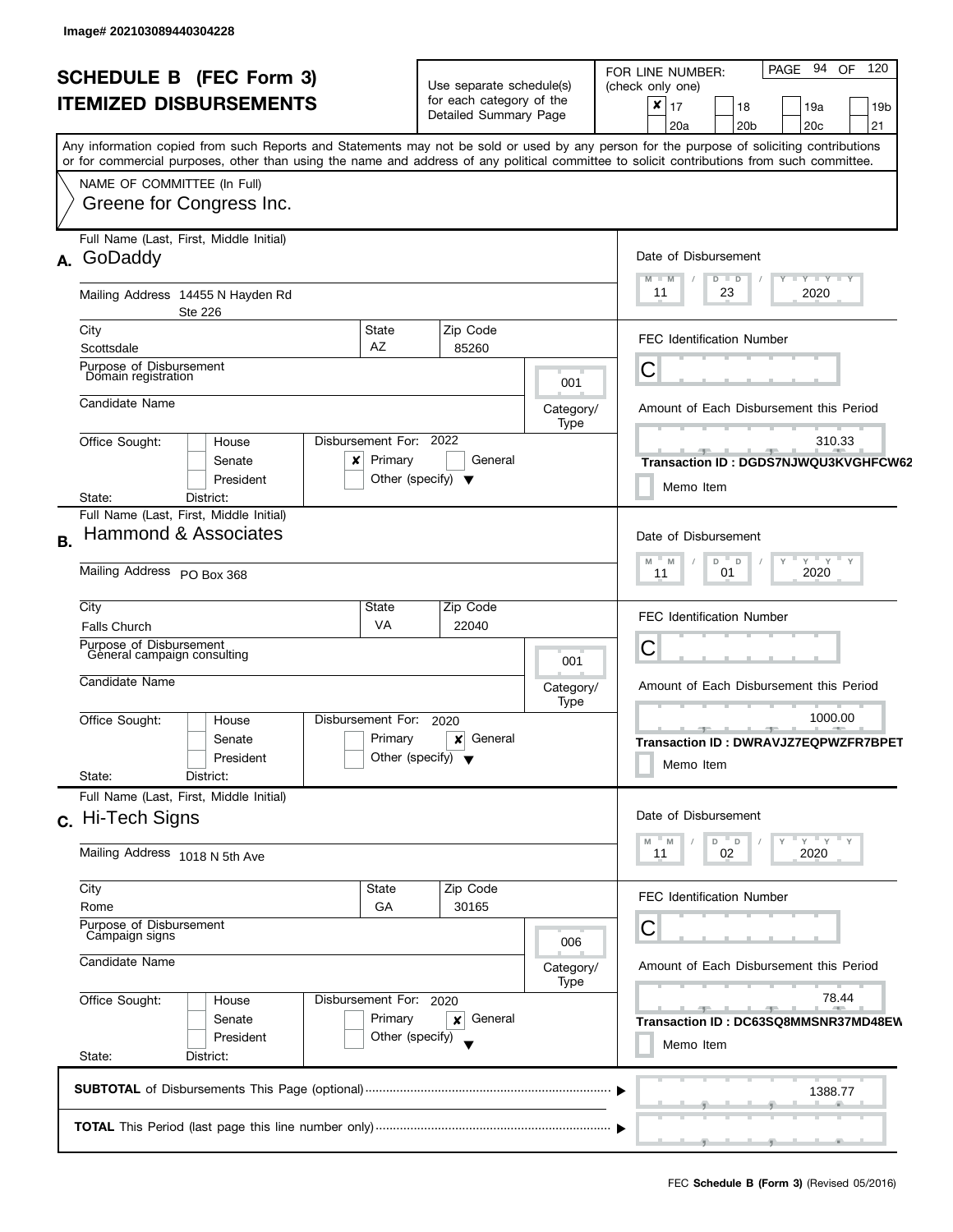| <b>SCHEDULE B</b> (FEC Form 3)                                                                                                             | Use separate schedule(s)             |                                           | PAGE 95<br>OF 120<br>FOR LINE NUMBER:<br>(check only one)     |
|--------------------------------------------------------------------------------------------------------------------------------------------|--------------------------------------|-------------------------------------------|---------------------------------------------------------------|
| <b>ITEMIZED DISBURSEMENTS</b>                                                                                                              | for each category of the             |                                           | $\boldsymbol{x}$<br>17<br>19a<br>18<br>19 <sub>b</sub>        |
|                                                                                                                                            | Detailed Summary Page                |                                           | 20a<br>20 <sub>b</sub><br>20c<br>21                           |
| Any information copied from such Reports and Statements may not be sold or used by any person for the purpose of soliciting contributions  |                                      |                                           |                                                               |
| or for commercial purposes, other than using the name and address of any political committee to solicit contributions from such committee. |                                      |                                           |                                                               |
| NAME OF COMMITTEE (In Full)                                                                                                                |                                      |                                           |                                                               |
| Greene for Congress Inc.                                                                                                                   |                                      |                                           |                                                               |
|                                                                                                                                            |                                      |                                           |                                                               |
| Full Name (Last, First, Middle Initial)                                                                                                    |                                      |                                           |                                                               |
| Howard Realty Inc.<br>А.                                                                                                                   |                                      |                                           | Date of Disbursement                                          |
|                                                                                                                                            |                                      |                                           | $Y - Y - Y - Y - Y$<br>$M - M$<br>$D$ $D$<br>11<br>2020<br>10 |
| Mailing Address 900 North 2nd Avenue NW                                                                                                    |                                      |                                           |                                                               |
| City<br>State                                                                                                                              | Zip Code                             |                                           |                                                               |
| GA<br>Rome                                                                                                                                 | 30165                                |                                           | <b>FEC Identification Number</b>                              |
| Purpose of Disbursement                                                                                                                    |                                      |                                           | C                                                             |
| Campaign office rent and utilities                                                                                                         |                                      | 001                                       |                                                               |
| Candidate Name                                                                                                                             |                                      | Category/                                 | Amount of Each Disbursement this Period                       |
|                                                                                                                                            |                                      | Type                                      |                                                               |
| Disbursement For: 2022<br>Office Sought:<br>House                                                                                          | General                              |                                           | 1060.00                                                       |
| Primary<br>Senate<br>×<br>President                                                                                                        | Other (specify) $\blacktriangledown$ |                                           | Transaction ID: D632H6WPBZYMCCSS9ZRQ                          |
| District:<br>State:                                                                                                                        |                                      |                                           | Memo Item                                                     |
| Full Name (Last, First, Middle Initial)                                                                                                    |                                      |                                           |                                                               |
| Howard Realty Inc.                                                                                                                         |                                      |                                           | Date of Disbursement                                          |
|                                                                                                                                            |                                      | $Y$ $Y$ $Y$<br>M<br>D<br>$\mathsf D$<br>M |                                                               |
| Mailing Address 900 North 2nd Avenue NW                                                                                                    | 23<br>2020<br>11                     |                                           |                                                               |
|                                                                                                                                            |                                      |                                           |                                                               |
| City<br>State                                                                                                                              | Zip Code                             |                                           | <b>FEC Identification Number</b>                              |
| GA<br>Rome<br>Purpose of Disbursement                                                                                                      | 30165                                |                                           |                                                               |
| Campaign office rent and utilities                                                                                                         |                                      | 001                                       | C                                                             |
| Candidate Name                                                                                                                             | Category/                            | Amount of Each Disbursement this Period   |                                                               |
|                                                                                                                                            | Type                                 |                                           |                                                               |
| Disbursement For:<br>Office Sought:<br>House                                                                                               | 2022                                 |                                           | 658.00<br>____ <del>_</del>                                   |
| Primary<br>Senate<br>×                                                                                                                     | General                              |                                           | Transaction ID: DW5QER9P67TF6X8KN847                          |
| President                                                                                                                                  | Other (specify) $\blacktriangledown$ |                                           | Memo Item                                                     |
| State:<br>District:                                                                                                                        |                                      |                                           |                                                               |
| Full Name (Last, First, Middle Initial)                                                                                                    |                                      |                                           |                                                               |
| <b>Internal Revenue Service</b><br>$\mathbf{C}$ .                                                                                          |                                      |                                           | Date of Disbursement                                          |
|                                                                                                                                            |                                      |                                           | $Y = Y$<br>D<br>M<br>D<br>M<br>01<br>2020<br>11               |
| Mailing Address 600 Dr Martin Luther King Jr Pl                                                                                            |                                      |                                           |                                                               |
| City<br>State                                                                                                                              | Zip Code                             |                                           |                                                               |
| Louisville<br>KY.                                                                                                                          | 40202                                |                                           | <b>FEC Identification Number</b>                              |
| Purpose of Disbursement<br>Campaign payroll withholding and taxes                                                                          |                                      |                                           | С                                                             |
|                                                                                                                                            |                                      | 001                                       |                                                               |
|                                                                                                                                            | Category/                            | Amount of Each Disbursement this Period   |                                                               |
| Candidate Name                                                                                                                             |                                      |                                           |                                                               |
|                                                                                                                                            |                                      | <b>Type</b>                               |                                                               |
| Office Sought:<br>Disbursement For:<br>House                                                                                               | 2020                                 |                                           | 153.86<br><b>SPACE 1999</b><br>$-9-$                          |
| Primary<br>Senate                                                                                                                          | General<br>×                         |                                           |                                                               |
| President                                                                                                                                  | Other (specify)                      |                                           | Transaction ID: DK74ENR3UPEH5JSFXE4H<br>Memo Item             |
| State:<br>District:                                                                                                                        |                                      |                                           |                                                               |
|                                                                                                                                            |                                      |                                           | 1871.86                                                       |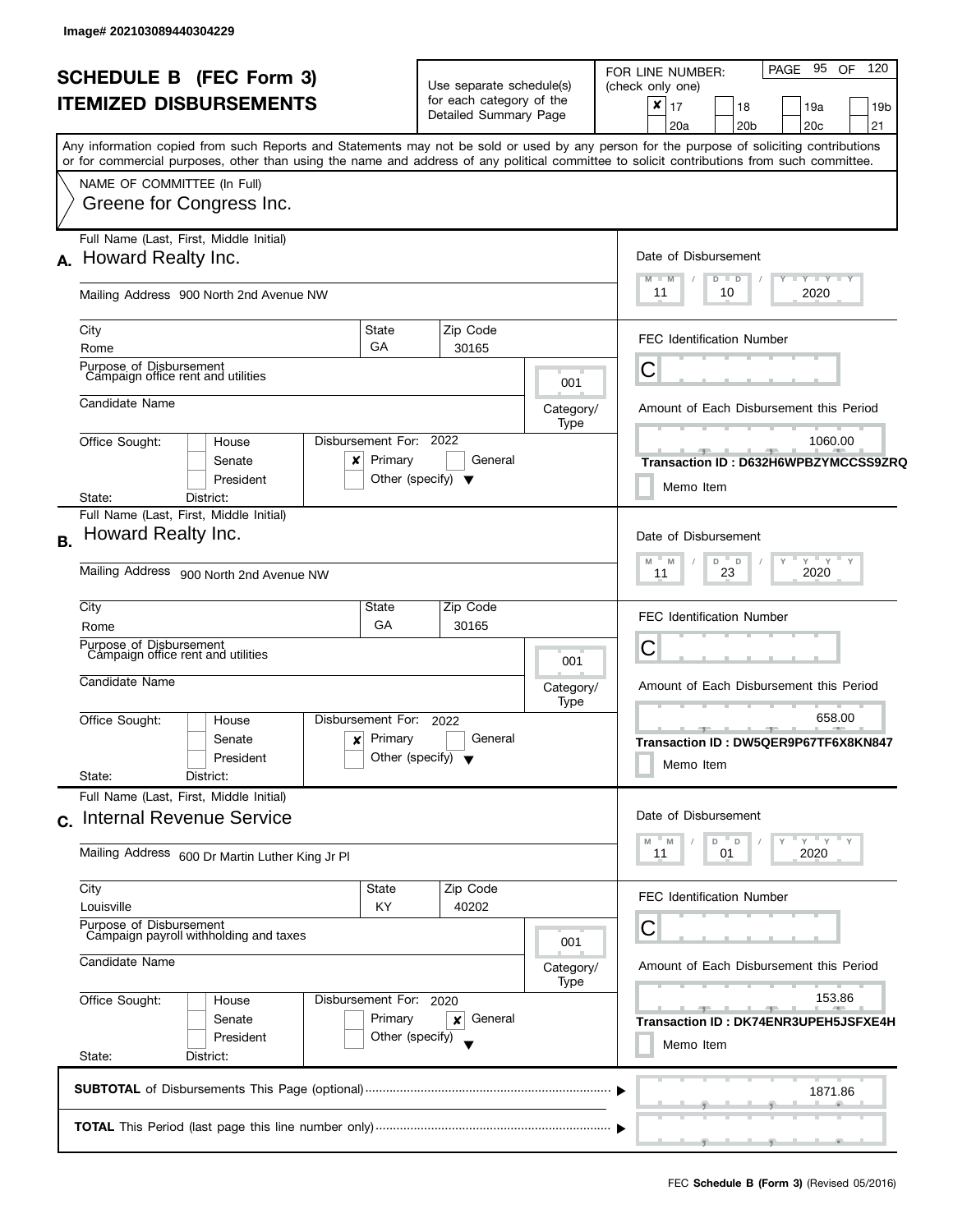| <b>SCHEDULE B (FEC Form 3)</b><br><b>ITEMIZED DISBURSEMENTS</b> |                                                                                                                                  |                                                      | Use separate schedule(s)<br>for each category of the<br>Detailed Summary Page |                                                                                                 | PAGE 96 OF<br>120<br>FOR LINE NUMBER:<br>(check only one)<br>$\pmb{\times}$<br>17<br>19a<br>18<br>19 <sub>b</sub>                                                                                                                                                                                                              |
|-----------------------------------------------------------------|----------------------------------------------------------------------------------------------------------------------------------|------------------------------------------------------|-------------------------------------------------------------------------------|-------------------------------------------------------------------------------------------------|--------------------------------------------------------------------------------------------------------------------------------------------------------------------------------------------------------------------------------------------------------------------------------------------------------------------------------|
|                                                                 | NAME OF COMMITTEE (In Full)<br>Greene for Congress Inc.                                                                          |                                                      |                                                                               |                                                                                                 | 21<br>20a<br>20 <sub>b</sub><br>20c<br>Any information copied from such Reports and Statements may not be sold or used by any person for the purpose of soliciting contributions<br>or for commercial purposes, other than using the name and address of any political committee to solicit contributions from such committee. |
|                                                                 | Full Name (Last, First, Middle Initial)<br>A. Kelley, Justin, S.,                                                                |                                                      |                                                                               |                                                                                                 | Date of Disbursement<br>$T - Y = T - Y$<br>$M - M$<br>$D$ $D$                                                                                                                                                                                                                                                                  |
|                                                                 | Mailing Address 1453 Fosters Mill Rd SW                                                                                          |                                                      |                                                                               |                                                                                                 | 10<br>2020<br>15                                                                                                                                                                                                                                                                                                               |
|                                                                 | City<br>Rome                                                                                                                     | State<br>GA                                          | Zip Code<br>30161                                                             |                                                                                                 | <b>FEC Identification Number</b>                                                                                                                                                                                                                                                                                               |
|                                                                 | Purpose of Disbursement<br>Campaign staff payroll                                                                                |                                                      |                                                                               | 001                                                                                             | Ĉ                                                                                                                                                                                                                                                                                                                              |
|                                                                 | Candidate Name                                                                                                                   |                                                      |                                                                               | Category/<br>Type                                                                               | Amount of Each Disbursement this Period                                                                                                                                                                                                                                                                                        |
|                                                                 | Office Sought:<br>House<br>Senate<br>President                                                                                   | Disbursement For:<br>Primary                         | 2020<br>$\pmb{\times}$<br>General<br>Other (specify) $\blacktriangledown$     |                                                                                                 | 596.90<br>Transaction ID: DAMT3W2NCR8SH6KURMWI<br>Memo Item                                                                                                                                                                                                                                                                    |
| <b>B.</b>                                                       | State:<br>District:<br>Full Name (Last, First, Middle Initial)<br>Kelley, Justin, S,,<br>Mailing Address 1453 Fosters Mill Rd SW |                                                      |                                                                               | Date of Disbursement<br>$Y$ $Y$ $Y$ $Y$<br>$D^{-}$<br>$\mathsf D$<br>M<br>M<br>2020<br>01<br>11 |                                                                                                                                                                                                                                                                                                                                |
|                                                                 | City<br>Rome                                                                                                                     | Zip Code<br>30161                                    |                                                                               | FEC Identification Number                                                                       |                                                                                                                                                                                                                                                                                                                                |
|                                                                 | Purpose of Disbursement<br>Campaign staff payroll<br>Candidate Name                                                              |                                                      |                                                                               | 001<br>Category/                                                                                | С<br>Amount of Each Disbursement this Period                                                                                                                                                                                                                                                                                   |
|                                                                 | Office Sought:<br>House<br>Senate<br>President<br>State:<br>District:                                                            | Disbursement For:<br>Primary                         | 2020<br>General<br>×<br>Other (specify) $\blacktriangledown$                  | Type                                                                                            | 596.91<br><u>.</u><br>Transaction ID: DJ43QT95EZX2A4MR3F29<br>Memo Item                                                                                                                                                                                                                                                        |
|                                                                 | Full Name (Last, First, Middle Initial)<br>c. Kelley, Justin, S,,                                                                | Date of Disbursement                                 |                                                                               |                                                                                                 |                                                                                                                                                                                                                                                                                                                                |
|                                                                 | Mailing Address 1453 Fosters Mill Rd SW                                                                                          |                                                      |                                                                               |                                                                                                 | $D$ D<br>$Y = Y = Y$<br>M<br>M<br>2020<br>03<br>11                                                                                                                                                                                                                                                                             |
|                                                                 | City<br>Rome                                                                                                                     | State<br>GA                                          | Zip Code<br>30161                                                             |                                                                                                 | <b>FEC Identification Number</b>                                                                                                                                                                                                                                                                                               |
|                                                                 | Purpose of Disbursement<br>Campaign staff payroll<br>Candidate Name                                                              |                                                      |                                                                               | 001<br>Category/                                                                                | С<br>Amount of Each Disbursement this Period                                                                                                                                                                                                                                                                                   |
|                                                                 | Office Sought:<br>House<br>Senate<br>President<br>State:<br>District:                                                            | Disbursement For: 2020<br>Primary<br>Other (specify) | Type<br>General                                                               | 1890.00<br>$-1$<br>Transaction ID: D26NXW2C882ZNKKTYDQQ<br>Memo Item                            |                                                                                                                                                                                                                                                                                                                                |
|                                                                 |                                                                                                                                  |                                                      |                                                                               |                                                                                                 | 3083.81                                                                                                                                                                                                                                                                                                                        |
|                                                                 |                                                                                                                                  |                                                      |                                                                               |                                                                                                 |                                                                                                                                                                                                                                                                                                                                |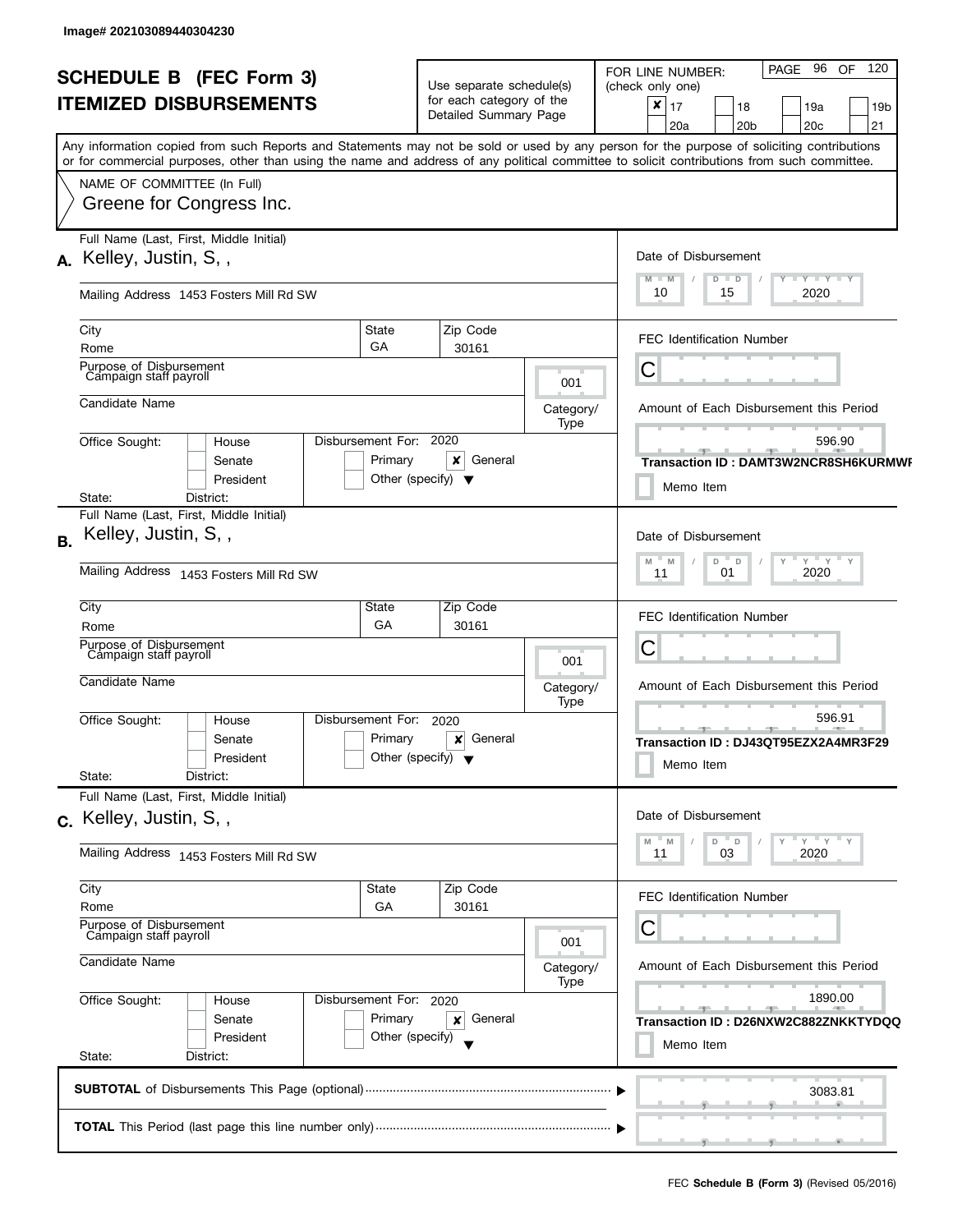|    | <b>SCHEDULE B (FEC Form 3)</b><br><b>ITEMIZED DISBURSEMENTS</b>                                                                                                                                       |                              | Use separate schedule(s)<br>for each category of the<br>Detailed Summary Page                                                                |                          | 120<br>PAGE 97<br>OF<br>FOR LINE NUMBER:<br>(check only one)<br>×<br>17<br>18<br>19a<br>19 <sub>b</sub><br>21<br>20c<br>20a<br>20 <sub>b</sub><br>Any information copied from such Reports and Statements may not be sold or used by any person for the purpose of soliciting contributions |
|----|-------------------------------------------------------------------------------------------------------------------------------------------------------------------------------------------------------|------------------------------|----------------------------------------------------------------------------------------------------------------------------------------------|--------------------------|---------------------------------------------------------------------------------------------------------------------------------------------------------------------------------------------------------------------------------------------------------------------------------------------|
|    | or for commercial purposes, other than using the name and address of any political committee to solicit contributions from such committee.<br>NAME OF COMMITTEE (In Full)<br>Greene for Congress Inc. |                              |                                                                                                                                              |                          |                                                                                                                                                                                                                                                                                             |
|    | Full Name (Last, First, Middle Initial)<br>A. Kelley, Justin, S,,<br>Mailing Address 1453 Fosters Mill Rd SW                                                                                          |                              |                                                                                                                                              |                          | Date of Disbursement<br><b>LYLYLY</b><br>$M - M$<br>Y<br>D<br>$\Box$<br>11<br>2020<br>15                                                                                                                                                                                                    |
|    | City<br>Rome                                                                                                                                                                                          | State<br>GA                  | Zip Code<br>30161                                                                                                                            |                          | <b>FEC Identification Number</b>                                                                                                                                                                                                                                                            |
|    | Purpose of Disbursement<br>Campaign staff payroll<br>Candidate Name                                                                                                                                   |                              |                                                                                                                                              | 001<br>Category/<br>Type | C<br>Amount of Each Disbursement this Period                                                                                                                                                                                                                                                |
|    | Office Sought:<br>House<br>Senate<br>×<br>President<br>State:<br>District:                                                                                                                            | Disbursement For:<br>Primary | 2022<br>General<br>Other (specify) $\blacktriangledown$                                                                                      |                          | 596.90<br>Transaction ID: DPSQEZWAJGE7Z5AQ26J3<br>Memo Item                                                                                                                                                                                                                                 |
| В. | Full Name (Last, First, Middle Initial)<br>Life Light Creative LLC<br>Mailing Address 10924 Country Club Road                                                                                         |                              |                                                                                                                                              |                          | Date of Disbursement<br>$Y$ $Y$ $Y$<br>$-M$<br>M<br>D<br>D<br>26<br>2020<br>10                                                                                                                                                                                                              |
|    | City<br><b>Belle Fourche</b><br>Purpose of Disbursement<br>Data management for fundraising list                                                                                                       | State<br><b>SD</b>           | Zip Code<br>57717                                                                                                                            | 003                      | <b>FEC Identification Number</b><br>С                                                                                                                                                                                                                                                       |
|    | Candidate Name<br>Office Sought:<br>House<br>Senate<br>President<br>State:<br>District:                                                                                                               | Disbursement For:<br>Primary | 2020<br>General<br>×<br>Other (specify) $\blacktriangledown$                                                                                 | Category/<br>Type        | Amount of Each Disbursement this Period<br>29.90<br><u>.</u><br>Transaction ID: DD9KTMBKSAZ9FA74EM5C<br>Memo Item                                                                                                                                                                           |
|    | Full Name (Last, First, Middle Initial)<br>c. Neighborhood Research and Media<br>Mailing Address PO Box 297                                                                                           |                              |                                                                                                                                              |                          | Date of Disbursement<br>$Y$ $Y$<br>D<br>D<br>M<br>M<br>11<br>19<br>2020                                                                                                                                                                                                                     |
|    | City<br>Rodanthe<br>Purpose of Disbursement<br>Digital ads                                                                                                                                            | State<br><b>NC</b>           | Zip Code<br>27968                                                                                                                            | 004                      | <b>FEC Identification Number</b><br>С                                                                                                                                                                                                                                                       |
|    | Candidate Name<br>Office Sought:<br>Disbursement For: 2022<br>House<br>Senate<br>×<br>President<br>State:<br>District:                                                                                | Category/<br>Type            | Amount of Each Disbursement this Period<br>2054.14<br><b>All Control</b><br><u>___</u><br>Transaction ID : DKPDP67M752QHSARGHK7<br>Memo Item |                          |                                                                                                                                                                                                                                                                                             |
|    |                                                                                                                                                                                                       |                              |                                                                                                                                              |                          | 2680.94                                                                                                                                                                                                                                                                                     |
|    |                                                                                                                                                                                                       |                              |                                                                                                                                              |                          |                                                                                                                                                                                                                                                                                             |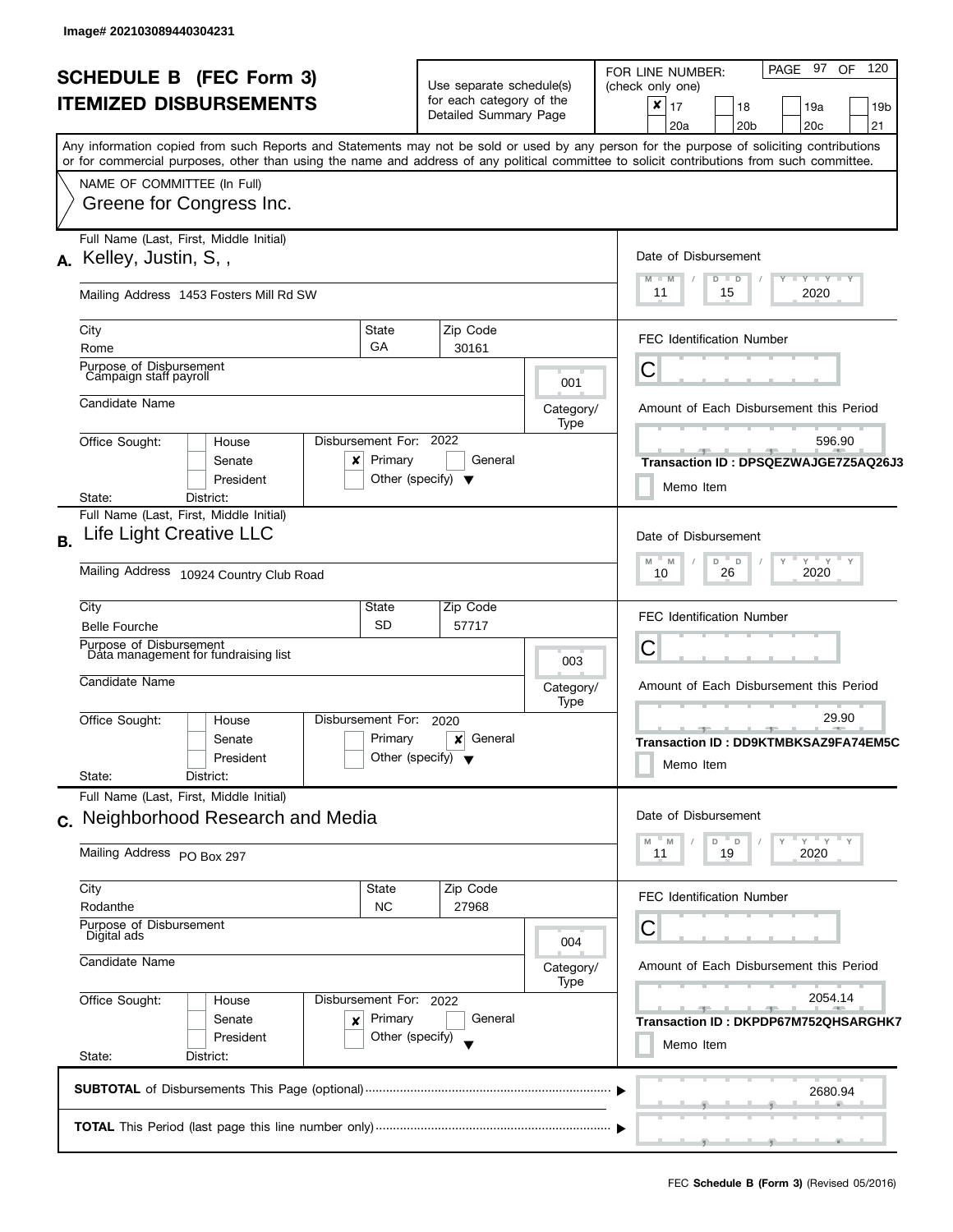| <b>SCHEDULE B (FEC Form 3)</b>                                                                                                                                                                                                                                                          |                                                              | Use separate schedule(s)                                |                                                                                                           | 98<br>120<br>OF<br>PAGE<br>FOR LINE NUMBER:<br>(check only one)       |  |  |
|-----------------------------------------------------------------------------------------------------------------------------------------------------------------------------------------------------------------------------------------------------------------------------------------|--------------------------------------------------------------|---------------------------------------------------------|-----------------------------------------------------------------------------------------------------------|-----------------------------------------------------------------------|--|--|
| <b>ITEMIZED DISBURSEMENTS</b>                                                                                                                                                                                                                                                           | for each category of the<br>Detailed Summary Page            |                                                         | $\boldsymbol{x}$<br>17<br>19a<br>18<br>19 <sub>b</sub><br>20 <sub>b</sub><br>20 <sub>c</sub><br>21<br>20a |                                                                       |  |  |
| Any information copied from such Reports and Statements may not be sold or used by any person for the purpose of soliciting contributions<br>or for commercial purposes, other than using the name and address of any political committee to solicit contributions from such committee. |                                                              |                                                         |                                                                                                           |                                                                       |  |  |
| NAME OF COMMITTEE (In Full)<br>Greene for Congress Inc.                                                                                                                                                                                                                                 |                                                              |                                                         |                                                                                                           |                                                                       |  |  |
| Full Name (Last, First, Middle Initial)<br>A. Parler LLC                                                                                                                                                                                                                                |                                                              |                                                         |                                                                                                           | Date of Disbursement<br>$Y - Y - Y - Y - Y$<br>$M - M$<br>$D$ $D$     |  |  |
| Mailing Address 701 S Carson St.<br>Ste 200                                                                                                                                                                                                                                             |                                                              |                                                         |                                                                                                           | 10<br>30<br>2020                                                      |  |  |
| City<br>Carson City                                                                                                                                                                                                                                                                     | State<br><b>NV</b>                                           | Zip Code<br>89701                                       |                                                                                                           | <b>FEC Identification Number</b>                                      |  |  |
| Purpose of Disbursement<br>Digital advertising                                                                                                                                                                                                                                          |                                                              |                                                         | 004                                                                                                       | С                                                                     |  |  |
| Candidate Name                                                                                                                                                                                                                                                                          |                                                              |                                                         | Category/<br>Type                                                                                         | Amount of Each Disbursement this Period                               |  |  |
| Office Sought:<br>House<br>Senate<br>President                                                                                                                                                                                                                                          | Disbursement For: 2020<br>Primary                            | ×<br>General<br>Other (specify) $\blacktriangledown$    |                                                                                                           | 500.00<br>$-9-$<br>Transaction ID: DZZCXG9UZQ9YX7ZR252E<br>Memo Item  |  |  |
| Full Name (Last, First, Middle Initial)<br><b>Parler LLC</b><br><b>B.</b>                                                                                                                                                                                                               | District:<br>State:                                          |                                                         |                                                                                                           |                                                                       |  |  |
| <b>Mailing Address</b><br>701 S Carson St.<br><b>Ste 200</b>                                                                                                                                                                                                                            | $Y'$ $Y'$ $Y$<br>$D^{\perp}$ D<br>M<br>M<br>2020<br>02<br>11 |                                                         |                                                                                                           |                                                                       |  |  |
| City<br>Carson City                                                                                                                                                                                                                                                                     | State<br><b>NV</b>                                           | Zip Code<br>89701                                       |                                                                                                           | <b>FEC Identification Number</b>                                      |  |  |
| Purpose of Disbursement<br>Digital advertising                                                                                                                                                                                                                                          |                                                              |                                                         | 004                                                                                                       | С                                                                     |  |  |
| Candidate Name                                                                                                                                                                                                                                                                          |                                                              |                                                         | Category/<br>Type                                                                                         | Amount of Each Disbursement this Period                               |  |  |
| Office Sought:<br>House<br>Senate<br>President<br>District:<br>State:                                                                                                                                                                                                                   | Disbursement For:<br>Primary<br>×                            | 2022<br>General<br>Other (specify) $\blacktriangledown$ |                                                                                                           | 2000.00<br>$-9-$<br>Transaction ID: DU4BG2CTDNJ2FUGR2MEZ<br>Memo Item |  |  |
| Full Name (Last, First, Middle Initial)<br>c. Parler LLC                                                                                                                                                                                                                                |                                                              |                                                         |                                                                                                           | Date of Disbursement<br>'γ "γ "γ<br>$-M$<br>$-$ D                     |  |  |
| Mailing Address 701 S Carson St.<br>Ste 200                                                                                                                                                                                                                                             |                                                              |                                                         |                                                                                                           |                                                                       |  |  |
| City<br>Carson City                                                                                                                                                                                                                                                                     | State<br>NV                                                  | Zip Code<br>89701                                       |                                                                                                           | FEC Identification Number                                             |  |  |
| Purpose of Disbursement<br>Digital advertising for fundraising                                                                                                                                                                                                                          |                                                              | 003                                                     | С                                                                                                         |                                                                       |  |  |
| Candidate Name                                                                                                                                                                                                                                                                          |                                                              | Category/<br>Type                                       | Amount of Each Disbursement this Period                                                                   |                                                                       |  |  |
| Office Sought:<br>House<br>Senate<br>President                                                                                                                                                                                                                                          | Disbursement For: 2022<br>Primary<br>×<br>Other (specify)    | General                                                 |                                                                                                           | 2000.00<br>$-1$<br>Transaction ID: DETEC3AYMPN4CX3RM4M2<br>Memo Item  |  |  |
| State:<br>District:                                                                                                                                                                                                                                                                     |                                                              |                                                         |                                                                                                           | 4500.00                                                               |  |  |
|                                                                                                                                                                                                                                                                                         |                                                              |                                                         |                                                                                                           | والمستناة والمتأخر والمسترات والمستنقص                                |  |  |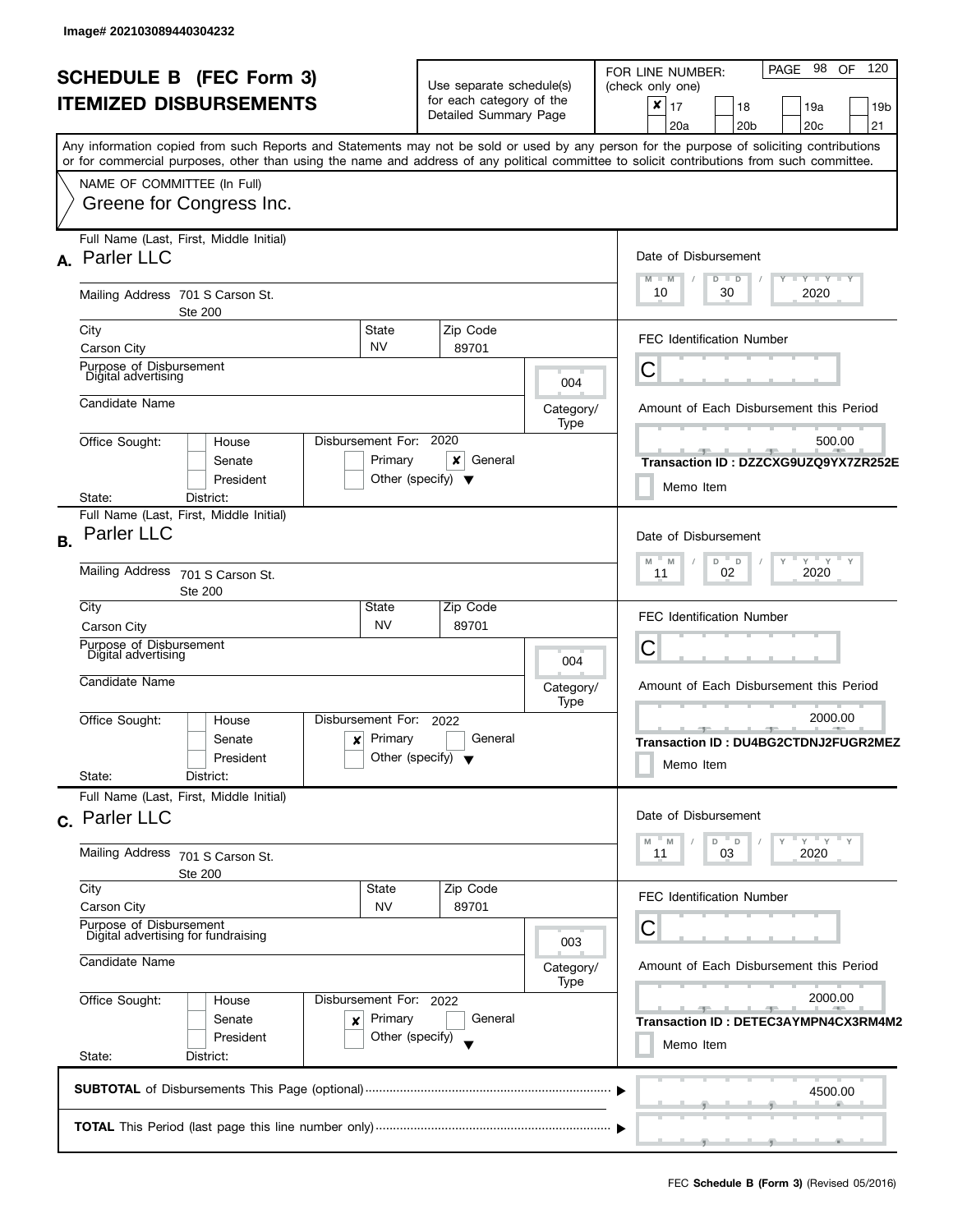| <b>SCHEDULE B</b> (FEC Form 3)<br><b>ITEMIZED DISBURSEMENTS</b> |                                                                                                                                            | Use separate schedule(s)                                     |           | PAGE 99<br>120<br><b>OF</b><br>FOR LINE NUMBER:<br>(check only one) |
|-----------------------------------------------------------------|--------------------------------------------------------------------------------------------------------------------------------------------|--------------------------------------------------------------|-----------|---------------------------------------------------------------------|
|                                                                 |                                                                                                                                            | for each category of the<br>Detailed Summary Page            |           | $\boldsymbol{x}$<br>17<br>18<br>19a<br>19 <sub>b</sub>              |
|                                                                 |                                                                                                                                            |                                                              |           | 20a<br>20 <sub>b</sub><br>20c<br>21                                 |
|                                                                 | Any information copied from such Reports and Statements may not be sold or used by any person for the purpose of soliciting contributions  |                                                              |           |                                                                     |
|                                                                 | or for commercial purposes, other than using the name and address of any political committee to solicit contributions from such committee. |                                                              |           |                                                                     |
|                                                                 | NAME OF COMMITTEE (In Full)                                                                                                                |                                                              |           |                                                                     |
|                                                                 | Greene for Congress Inc.                                                                                                                   |                                                              |           |                                                                     |
|                                                                 |                                                                                                                                            |                                                              |           |                                                                     |
|                                                                 | Full Name (Last, First, Middle Initial)                                                                                                    |                                                              |           |                                                                     |
|                                                                 | A. Parler LLC                                                                                                                              |                                                              |           | Date of Disbursement                                                |
|                                                                 |                                                                                                                                            |                                                              |           | Y TY TY TY<br>$M - M$<br>$D$ $D$                                    |
|                                                                 | Mailing Address 701 S Carson St.                                                                                                           |                                                              |           | 11<br>2020<br>04                                                    |
|                                                                 | <b>Ste 200</b>                                                                                                                             |                                                              |           |                                                                     |
|                                                                 | City<br>State                                                                                                                              | Zip Code                                                     |           | <b>FEC Identification Number</b>                                    |
|                                                                 | <b>NV</b><br>Carson City                                                                                                                   | 89701                                                        |           |                                                                     |
|                                                                 | Purpose of Disbursement<br>Digital advertising for fundraising                                                                             |                                                              | 003       | С                                                                   |
|                                                                 |                                                                                                                                            |                                                              |           |                                                                     |
|                                                                 | Candidate Name                                                                                                                             |                                                              | Category/ | Amount of Each Disbursement this Period                             |
|                                                                 | Disbursement For:<br>Office Sought:<br>House                                                                                               | 2022                                                         | Type      | 500.00                                                              |
|                                                                 | Primary<br>Senate<br>x                                                                                                                     | General                                                      |           |                                                                     |
|                                                                 | President                                                                                                                                  | Other (specify) $\blacktriangledown$                         |           | Transaction ID : D64D78XHH6D7777ABPVR                               |
|                                                                 | State:<br>District:                                                                                                                        |                                                              |           | Memo Item                                                           |
|                                                                 | Full Name (Last, First, Middle Initial)                                                                                                    |                                                              |           |                                                                     |
| <b>B.</b>                                                       | <b>Parler LLC</b>                                                                                                                          |                                                              |           | Date of Disbursement                                                |
|                                                                 |                                                                                                                                            |                                                              |           |                                                                     |
|                                                                 | <b>Mailing Address</b><br>701 S Carson St.                                                                                                 | $Y = Y$<br>$\overline{a}$<br>M<br>D<br>M<br>2020<br>05<br>11 |           |                                                                     |
|                                                                 | Ste 200                                                                                                                                    |                                                              |           |                                                                     |
|                                                                 | City<br>State                                                                                                                              | Zip Code                                                     |           | <b>FEC Identification Number</b>                                    |
|                                                                 | <b>NV</b><br>Carson City                                                                                                                   | 89701                                                        |           |                                                                     |
|                                                                 | Purpose of Disbursement<br>Digital advertising for fundraising                                                                             |                                                              |           | С                                                                   |
|                                                                 |                                                                                                                                            |                                                              | 003       |                                                                     |
|                                                                 | Candidate Name                                                                                                                             |                                                              | Category/ | Amount of Each Disbursement this Period                             |
|                                                                 | Disbursement For:<br>Office Sought:<br>House                                                                                               | 2022                                                         | Type      | 4000.00                                                             |
|                                                                 | Primary<br>Senate<br>×                                                                                                                     | General                                                      |           | -90-                                                                |
|                                                                 | President                                                                                                                                  | Other (specify) $\blacktriangledown$                         |           | Transaction ID: DERQST9YMJ6AGY82B9SN                                |
|                                                                 | State:<br>District:                                                                                                                        |                                                              |           | Memo Item                                                           |
|                                                                 | Full Name (Last, First, Middle Initial)                                                                                                    |                                                              |           |                                                                     |
|                                                                 | c. Parler LLC                                                                                                                              |                                                              |           | Date of Disbursement                                                |
|                                                                 |                                                                                                                                            |                                                              |           | $Y$ $Y$<br>- M                                                      |
|                                                                 | Mailing Address<br>701 S Carson St.                                                                                                        |                                                              |           | $\mathsf D$<br>$\mathsf D$<br>M<br>2020<br>06<br>11                 |
|                                                                 | Ste 200                                                                                                                                    |                                                              |           |                                                                     |
|                                                                 | City<br>State                                                                                                                              | Zip Code                                                     |           | <b>FEC Identification Number</b>                                    |
|                                                                 | Carson City<br><b>NV</b>                                                                                                                   | 89701                                                        |           |                                                                     |
|                                                                 | Purpose of Disbursement<br>Digital advertising for fundraising                                                                             |                                                              |           | С                                                                   |
|                                                                 | Candidate Name                                                                                                                             |                                                              | 003       |                                                                     |
|                                                                 |                                                                                                                                            | Amount of Each Disbursement this Period<br>Category/         |           |                                                                     |
|                                                                 | Office Sought:<br>Disbursement For: 2022<br>House                                                                                          |                                                              | Type      | 9000.00                                                             |
|                                                                 | Primary<br>Senate                                                                                                                          | General                                                      |           | $-1$<br>$-1$                                                        |
|                                                                 | ×<br>President                                                                                                                             | Other (specify)                                              |           | <b>Transaction ID: DPCMRHQXYMBN4EENFVG</b>                          |
|                                                                 | State:<br>District:                                                                                                                        | Memo Item                                                    |           |                                                                     |
|                                                                 |                                                                                                                                            |                                                              |           |                                                                     |
|                                                                 |                                                                                                                                            |                                                              |           | 13500.00                                                            |
|                                                                 |                                                                                                                                            |                                                              |           |                                                                     |
|                                                                 |                                                                                                                                            |                                                              |           |                                                                     |
|                                                                 |                                                                                                                                            |                                                              |           | ____                                                                |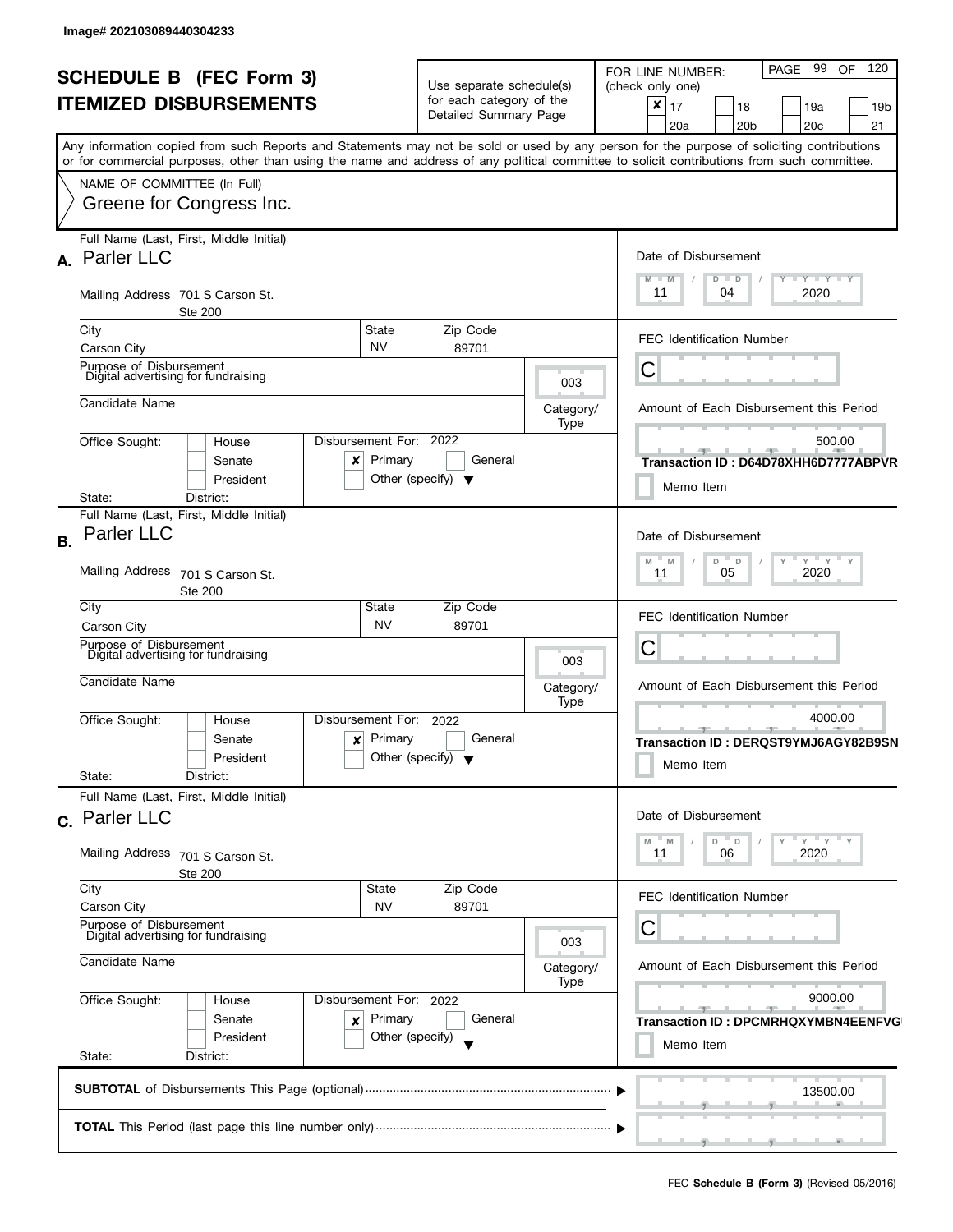| <b>SCHEDULE B</b> (FEC Form 3) |                                                                                                                                                                                                                                                                                         |                                                                               | Use separate schedule(s)                                        |                   | PAGE 100 OF<br>120<br>FOR LINE NUMBER:<br>(check only one)                         |  |
|--------------------------------|-----------------------------------------------------------------------------------------------------------------------------------------------------------------------------------------------------------------------------------------------------------------------------------------|-------------------------------------------------------------------------------|-----------------------------------------------------------------|-------------------|------------------------------------------------------------------------------------|--|
|                                | <b>ITEMIZED DISBURSEMENTS</b>                                                                                                                                                                                                                                                           |                                                                               | for each category of the<br>Detailed Summary Page               |                   | $x \mid 17$<br>18<br>19a<br>19 <sub>b</sub><br>20a<br>20 <sub>b</sub><br>20c<br>21 |  |
|                                | Any information copied from such Reports and Statements may not be sold or used by any person for the purpose of soliciting contributions<br>or for commercial purposes, other than using the name and address of any political committee to solicit contributions from such committee. |                                                                               |                                                                 |                   |                                                                                    |  |
|                                | NAME OF COMMITTEE (In Full)<br>Greene for Congress Inc.                                                                                                                                                                                                                                 |                                                                               |                                                                 |                   |                                                                                    |  |
|                                | Full Name (Last, First, Middle Initial)<br>A. Parler LLC                                                                                                                                                                                                                                |                                                                               |                                                                 |                   | Date of Disbursement                                                               |  |
|                                | Mailing Address 701 S Carson St.<br><b>Ste 200</b>                                                                                                                                                                                                                                      |                                                                               |                                                                 |                   | Y TY TY TY<br>$M - M$<br>$D$ $D$<br>11<br>09<br>2020                               |  |
|                                | City<br>Carson City                                                                                                                                                                                                                                                                     | State<br><b>NV</b>                                                            | Zip Code<br>89701                                               |                   | <b>FEC Identification Number</b>                                                   |  |
|                                | Purpose of Disbursement<br>Digital advertising for fundraising                                                                                                                                                                                                                          |                                                                               |                                                                 | 003               | С                                                                                  |  |
|                                | Candidate Name                                                                                                                                                                                                                                                                          |                                                                               |                                                                 | Category/<br>Type | Amount of Each Disbursement this Period                                            |  |
|                                | Office Sought:<br>House<br>Senate<br>President<br>District:<br>State:                                                                                                                                                                                                                   | Disbursement For: 2022<br>$x$ Primary<br>Other (specify) $\blacktriangledown$ | General                                                         |                   | 50500.00<br>Transaction ID: DTBM7JEW6XX4EZZFYA2H<br>Memo Item                      |  |
| <b>B.</b>                      | Full Name (Last, First, Middle Initial)<br><b>Parler LLC</b>                                                                                                                                                                                                                            |                                                                               |                                                                 |                   | Date of Disbursement                                                               |  |
|                                | Mailing Address<br>701 S Carson St.<br>Ste 200                                                                                                                                                                                                                                          |                                                                               | $Y$ $Y$ $Y$ $Y$<br>$-M$<br>M<br>D<br>$\Box$<br>10<br>2020<br>11 |                   |                                                                                    |  |
|                                | City<br>Carson City                                                                                                                                                                                                                                                                     | State<br><b>NV</b>                                                            | Zip Code<br>89701                                               |                   | <b>FEC Identification Number</b>                                                   |  |
|                                | Purpose of Disbursement<br>Digital advertising for fundraising                                                                                                                                                                                                                          |                                                                               |                                                                 | 003               | С                                                                                  |  |
|                                | Candidate Name                                                                                                                                                                                                                                                                          |                                                                               |                                                                 | Category/<br>Type | Amount of Each Disbursement this Period                                            |  |
|                                | Office Sought:<br>House<br>Senate<br>$\boldsymbol{x}$<br>President<br>State:<br>District:                                                                                                                                                                                               | Disbursement For:<br>Primary<br>Other (specify) $\blacktriangledown$          | 2022<br>General                                                 |                   | 34500.00<br>$-1$<br>Transaction ID: D37UEY7YFAMP5TQJPSAU<br>Memo Item              |  |
|                                | Full Name (Last, First, Middle Initial)<br>c. Parler LLC                                                                                                                                                                                                                                |                                                                               |                                                                 |                   | Date of Disbursement                                                               |  |
|                                | Mailing Address 701 S Carson St.<br><b>Ste 200</b>                                                                                                                                                                                                                                      | $Y = Y = Y$<br>$-M$<br>$\mathbb M$<br>$\Box$<br>- D<br>11<br>12<br>2020       |                                                                 |                   |                                                                                    |  |
|                                | City<br>Carson City                                                                                                                                                                                                                                                                     | <b>State</b><br><b>NV</b>                                                     | Zip Code<br>89701                                               |                   | <b>FEC Identification Number</b>                                                   |  |
|                                | Purpose of Disbursement<br>Digital advertising for fundraising                                                                                                                                                                                                                          | 003                                                                           | С                                                               |                   |                                                                                    |  |
|                                | Candidate Name                                                                                                                                                                                                                                                                          | Category/<br>Type                                                             | Amount of Each Disbursement this Period                         |                   |                                                                                    |  |
|                                | Office Sought:<br>Disbursement For: 2022<br>House<br>Senate<br>×<br>President<br>State:<br>District:                                                                                                                                                                                    |                                                                               | 9500.00<br>Transaction ID : DSQ7ERMWY77CP2V8KE8Q<br>Memo Item   |                   |                                                                                    |  |
|                                |                                                                                                                                                                                                                                                                                         |                                                                               |                                                                 |                   | 94500.00                                                                           |  |
|                                |                                                                                                                                                                                                                                                                                         |                                                                               |                                                                 |                   |                                                                                    |  |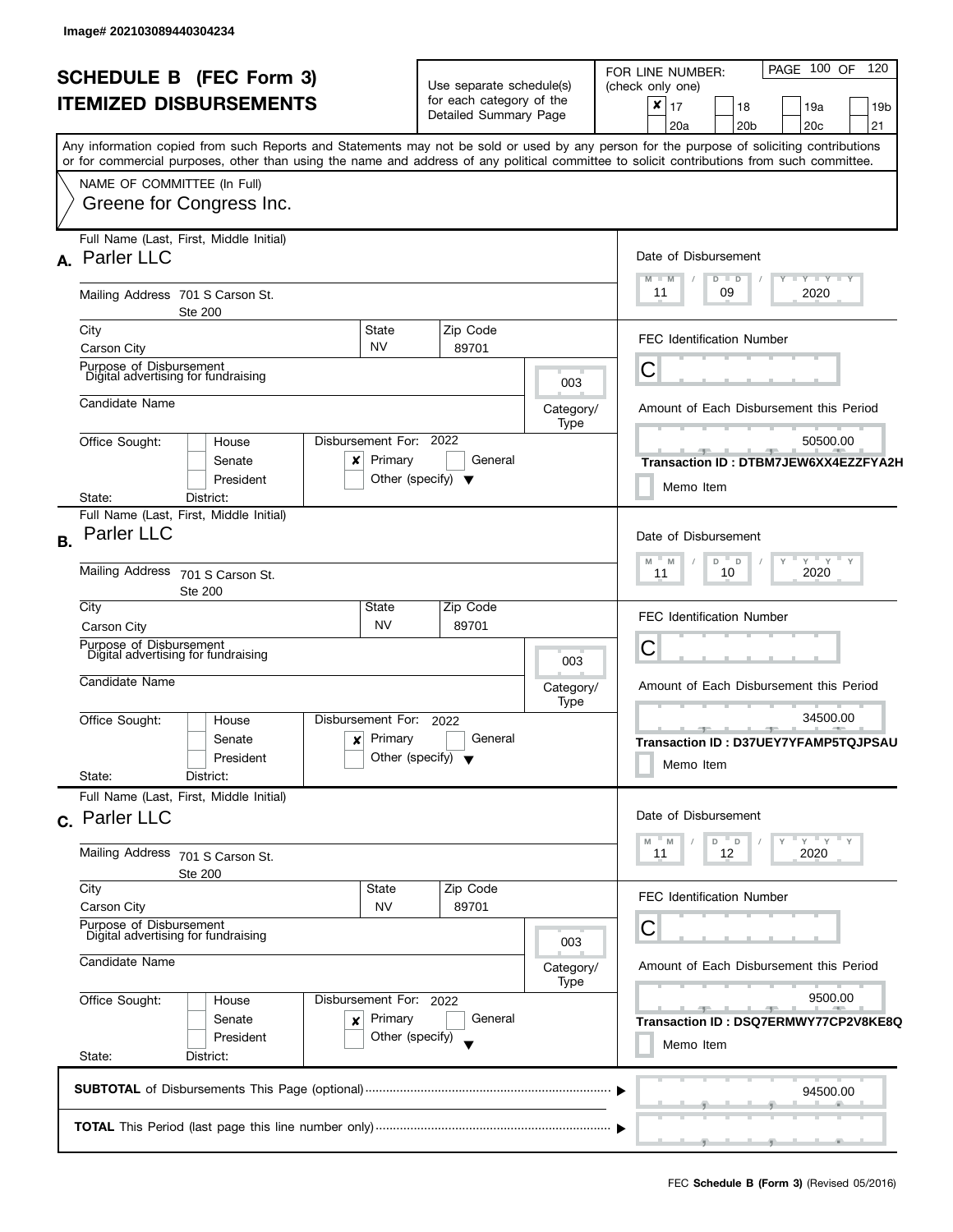| <b>SCHEDULE B</b> (FEC Form 3)<br><b>ITEMIZED DISBURSEMENTS</b> |                                                                                                                                            | Use separate schedule(s)                          |                                                                  | PAGE 101 OF 120<br>FOR LINE NUMBER:<br>(check only one) |  |  |
|-----------------------------------------------------------------|--------------------------------------------------------------------------------------------------------------------------------------------|---------------------------------------------------|------------------------------------------------------------------|---------------------------------------------------------|--|--|
|                                                                 |                                                                                                                                            | for each category of the<br>Detailed Summary Page |                                                                  | ×<br>17<br>18<br>19a<br>19 <sub>b</sub>                 |  |  |
|                                                                 |                                                                                                                                            |                                                   |                                                                  | 20a<br>20 <sub>b</sub><br>20c<br>21                     |  |  |
|                                                                 | Any information copied from such Reports and Statements may not be sold or used by any person for the purpose of soliciting contributions  |                                                   |                                                                  |                                                         |  |  |
|                                                                 | or for commercial purposes, other than using the name and address of any political committee to solicit contributions from such committee. |                                                   |                                                                  |                                                         |  |  |
|                                                                 | NAME OF COMMITTEE (In Full)                                                                                                                |                                                   |                                                                  |                                                         |  |  |
|                                                                 | Greene for Congress Inc.                                                                                                                   |                                                   |                                                                  |                                                         |  |  |
|                                                                 | Full Name (Last, First, Middle Initial)                                                                                                    |                                                   |                                                                  |                                                         |  |  |
|                                                                 | A. Parler LLC                                                                                                                              |                                                   |                                                                  | Date of Disbursement                                    |  |  |
|                                                                 |                                                                                                                                            |                                                   |                                                                  | Y Y Y Y Y<br>M<br>M<br>$D$ $D$                          |  |  |
|                                                                 | Mailing Address 701 S Carson St.<br><b>Ste 200</b>                                                                                         |                                                   |                                                                  | 11<br>12<br>2020                                        |  |  |
|                                                                 | City<br>State                                                                                                                              | Zip Code                                          |                                                                  |                                                         |  |  |
|                                                                 | <b>NV</b><br>Carson City                                                                                                                   | 89701                                             |                                                                  | <b>FEC Identification Number</b>                        |  |  |
|                                                                 | Purpose of Disbursement<br>Digital advertising for fundraising                                                                             |                                                   |                                                                  | Ü                                                       |  |  |
|                                                                 |                                                                                                                                            |                                                   | 003                                                              |                                                         |  |  |
|                                                                 | Candidate Name                                                                                                                             |                                                   | Category/<br>Type                                                | Amount of Each Disbursement this Period                 |  |  |
|                                                                 | Disbursement For:<br>Office Sought:<br>House                                                                                               | 2022                                              |                                                                  | 22000.00                                                |  |  |
|                                                                 | Primary<br>Senate<br>x                                                                                                                     | General                                           |                                                                  | Transaction ID: DDFDQYKC483GAZGY5PHN                    |  |  |
|                                                                 | President                                                                                                                                  | Other (specify) $\blacktriangledown$              |                                                                  | Memo Item                                               |  |  |
|                                                                 | District:<br>State:                                                                                                                        |                                                   |                                                                  |                                                         |  |  |
|                                                                 | Full Name (Last, First, Middle Initial)<br><b>Parler LLC</b>                                                                               | Date of Disbursement                              |                                                                  |                                                         |  |  |
| <b>B.</b>                                                       |                                                                                                                                            |                                                   |                                                                  |                                                         |  |  |
|                                                                 | <b>Mailing Address</b><br>701 S Carson St.                                                                                                 |                                                   | $Y$ $Y$ $Y$<br>$\overline{a}$<br>M<br>M<br>D<br>2020<br>13<br>11 |                                                         |  |  |
|                                                                 | Ste 200                                                                                                                                    |                                                   |                                                                  |                                                         |  |  |
|                                                                 | City<br>State<br><b>NV</b><br>Carson City                                                                                                  | Zip Code<br>89701                                 |                                                                  | <b>FEC Identification Number</b>                        |  |  |
|                                                                 | Purpose of Disbursement                                                                                                                    |                                                   |                                                                  | С                                                       |  |  |
|                                                                 | Digital advertising for fundraising                                                                                                        |                                                   | 003                                                              |                                                         |  |  |
|                                                                 | Candidate Name                                                                                                                             |                                                   | Category/                                                        | Amount of Each Disbursement this Period                 |  |  |
|                                                                 |                                                                                                                                            |                                                   | Type                                                             | 22500.00                                                |  |  |
|                                                                 | Disbursement For:<br>Office Sought:<br>House<br>Primary<br>Senate                                                                          | 2022<br>General                                   |                                                                  | $-1$ $-1$                                               |  |  |
|                                                                 | ×<br>President                                                                                                                             | Other (specify) $\blacktriangledown$              |                                                                  | Transaction ID: D73B5WVEFSARV3YTURYY                    |  |  |
|                                                                 | State:<br>District:                                                                                                                        |                                                   |                                                                  | Memo Item                                               |  |  |
|                                                                 | Full Name (Last, First, Middle Initial)                                                                                                    |                                                   |                                                                  |                                                         |  |  |
|                                                                 | c. Parler LLC                                                                                                                              |                                                   |                                                                  | Date of Disbursement                                    |  |  |
|                                                                 |                                                                                                                                            |                                                   |                                                                  | $Y'$ Y<br>M<br>$\mathsf D$<br>$\mathsf D$<br>M          |  |  |
|                                                                 | Mailing Address<br>701 S Carson St.<br><b>Ste 200</b>                                                                                      |                                                   |                                                                  | 15<br>2020<br>11                                        |  |  |
|                                                                 | City<br>State                                                                                                                              | Zip Code                                          |                                                                  | <b>FEC Identification Number</b>                        |  |  |
|                                                                 | Carson City<br><b>NV</b>                                                                                                                   | 89701                                             |                                                                  |                                                         |  |  |
|                                                                 | Purpose of Disbursement<br>Digital advertising for fundraising                                                                             |                                                   | 003                                                              | С                                                       |  |  |
|                                                                 | Candidate Name                                                                                                                             |                                                   | Category/                                                        |                                                         |  |  |
|                                                                 |                                                                                                                                            | Amount of Each Disbursement this Period           |                                                                  |                                                         |  |  |
|                                                                 | Office Sought:<br>Disbursement For: 2022<br>House                                                                                          | Type                                              | 30000.00<br>$-1$                                                 |                                                         |  |  |
|                                                                 | Primary<br>Senate<br>×                                                                                                                     | General                                           |                                                                  | Transaction ID: DHXNMYQFBHEYGB6M4MD                     |  |  |
|                                                                 | President                                                                                                                                  | Other (specify)                                   |                                                                  | Memo Item                                               |  |  |
|                                                                 | State:<br>District:                                                                                                                        |                                                   |                                                                  |                                                         |  |  |
|                                                                 |                                                                                                                                            |                                                   |                                                                  | 74500.00                                                |  |  |
|                                                                 |                                                                                                                                            |                                                   |                                                                  |                                                         |  |  |
|                                                                 |                                                                                                                                            |                                                   |                                                                  | _____                                                   |  |  |
|                                                                 |                                                                                                                                            |                                                   |                                                                  |                                                         |  |  |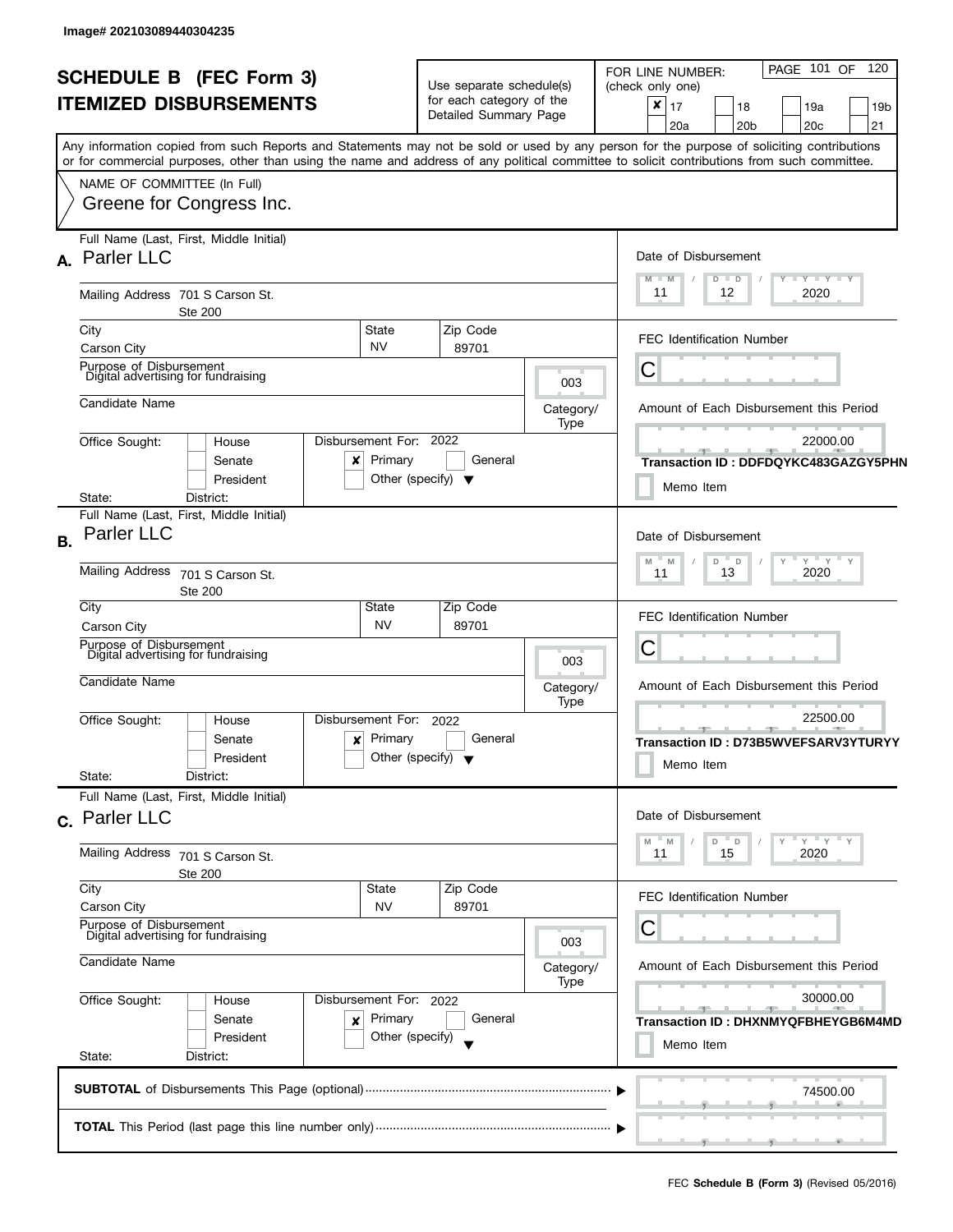| <b>SCHEDULE B</b> (FEC Form 3)<br><b>ITEMIZED DISBURSEMENTS</b> |                                                                                                                                                                                                                                                                                         |                                                 | Use separate schedule(s)                                             |                                                         | PAGE 102 OF 120<br>FOR LINE NUMBER:<br>(check only one)                                       |
|-----------------------------------------------------------------|-----------------------------------------------------------------------------------------------------------------------------------------------------------------------------------------------------------------------------------------------------------------------------------------|-------------------------------------------------|----------------------------------------------------------------------|---------------------------------------------------------|-----------------------------------------------------------------------------------------------|
|                                                                 |                                                                                                                                                                                                                                                                                         |                                                 | for each category of the<br>Detailed Summary Page                    |                                                         | $\boldsymbol{x}$<br>17<br>19a<br>18<br>19b<br>20a<br>20 <sub>b</sub><br>20 <sub>c</sub><br>21 |
|                                                                 | Any information copied from such Reports and Statements may not be sold or used by any person for the purpose of soliciting contributions<br>or for commercial purposes, other than using the name and address of any political committee to solicit contributions from such committee. |                                                 |                                                                      |                                                         |                                                                                               |
|                                                                 | NAME OF COMMITTEE (In Full)                                                                                                                                                                                                                                                             |                                                 |                                                                      |                                                         |                                                                                               |
|                                                                 | Greene for Congress Inc.                                                                                                                                                                                                                                                                |                                                 |                                                                      |                                                         |                                                                                               |
|                                                                 | Full Name (Last, First, Middle Initial)<br>A. Parler LLC                                                                                                                                                                                                                                |                                                 |                                                                      |                                                         | Date of Disbursement                                                                          |
|                                                                 | Mailing Address 701 S Carson St.<br><b>Ste 200</b>                                                                                                                                                                                                                                      |                                                 |                                                                      |                                                         | Y TY TY TY<br>$M - M$<br>$D$ $D$<br>11<br>2020<br>16                                          |
|                                                                 | City<br>State<br><b>NV</b><br>Carson City                                                                                                                                                                                                                                               |                                                 | Zip Code<br>89701                                                    |                                                         | <b>FEC Identification Number</b>                                                              |
|                                                                 | Purpose of Disbursement<br>Digital advertising for fundraising                                                                                                                                                                                                                          |                                                 |                                                                      | 003                                                     | Ĉ                                                                                             |
|                                                                 | Candidate Name                                                                                                                                                                                                                                                                          |                                                 |                                                                      | Category/<br>Type                                       | Amount of Each Disbursement this Period                                                       |
|                                                                 | Office Sought:<br>Disbursement For:<br>House<br>Senate<br>x<br>President                                                                                                                                                                                                                | Primary<br>Other (specify) $\blacktriangledown$ | 2022<br>General                                                      |                                                         | 12000.00<br>Transaction ID: DZFM8RBNTGMFXXYG9N5C<br>Memo Item                                 |
| <b>B.</b>                                                       | District:<br>State:<br>Full Name (Last, First, Middle Initial)<br><b>Parler LLC</b>                                                                                                                                                                                                     |                                                 | Date of Disbursement                                                 |                                                         |                                                                                               |
|                                                                 | <b>Mailing Address</b><br>701 S Carson St.<br><b>Ste 200</b>                                                                                                                                                                                                                            |                                                 |                                                                      | $Y'$ $Y'$ $Y$<br>D<br>. D<br>M<br>M<br>2020<br>18<br>11 |                                                                                               |
|                                                                 | City<br>State<br><b>NV</b><br>Carson City                                                                                                                                                                                                                                               |                                                 | Zip Code<br>89701                                                    |                                                         | <b>FEC Identification Number</b>                                                              |
|                                                                 | Purpose of Disbursement<br>Digital advertising for fundraising                                                                                                                                                                                                                          |                                                 |                                                                      | 003                                                     | С                                                                                             |
|                                                                 | Candidate Name                                                                                                                                                                                                                                                                          |                                                 |                                                                      | Category/<br>Type                                       | Amount of Each Disbursement this Period                                                       |
|                                                                 | Disbursement For:<br>Office Sought:<br>House<br>Senate<br>×<br>President<br>State:<br>District:                                                                                                                                                                                         | Primary<br>Other (specify) $\blacktriangledown$ | 2022<br>General                                                      |                                                         | 2000.00<br>ு<br>Transaction ID: D7E94YMXM8RNPS8JCJSG<br>Memo Item                             |
|                                                                 | Full Name (Last, First, Middle Initial)<br>c. Parler LLC                                                                                                                                                                                                                                | Date of Disbursement                            |                                                                      |                                                         |                                                                                               |
|                                                                 | Mailing Address 701 S Carson St.<br><b>Ste 200</b>                                                                                                                                                                                                                                      |                                                 | $-$ Y<br>D<br>M<br>M<br>$\mathsf D$<br>19<br>2020<br>11              |                                                         |                                                                                               |
|                                                                 | City<br>State<br>Carson City<br><b>NV</b>                                                                                                                                                                                                                                               |                                                 | Zip Code<br>89701                                                    |                                                         | <b>FEC Identification Number</b>                                                              |
|                                                                 | Purpose of Disbursement<br>Digital advertising for fundraising                                                                                                                                                                                                                          |                                                 |                                                                      | 003                                                     | С                                                                                             |
|                                                                 | Candidate Name                                                                                                                                                                                                                                                                          | Category/<br>Type                               | Amount of Each Disbursement this Period                              |                                                         |                                                                                               |
|                                                                 | Office Sought:<br>Disbursement For: 2022<br>House<br>Primary<br>Senate<br>×<br>President<br>Other (specify)                                                                                                                                                                             |                                                 | 2000.00<br>$-1$<br>Transaction ID: DDR44R73ZMDVV9APQKNT<br>Memo Item |                                                         |                                                                                               |
|                                                                 | State:<br>District:                                                                                                                                                                                                                                                                     |                                                 |                                                                      |                                                         |                                                                                               |
|                                                                 |                                                                                                                                                                                                                                                                                         |                                                 |                                                                      |                                                         | 16000.00                                                                                      |
|                                                                 |                                                                                                                                                                                                                                                                                         |                                                 |                                                                      |                                                         | ____                                                                                          |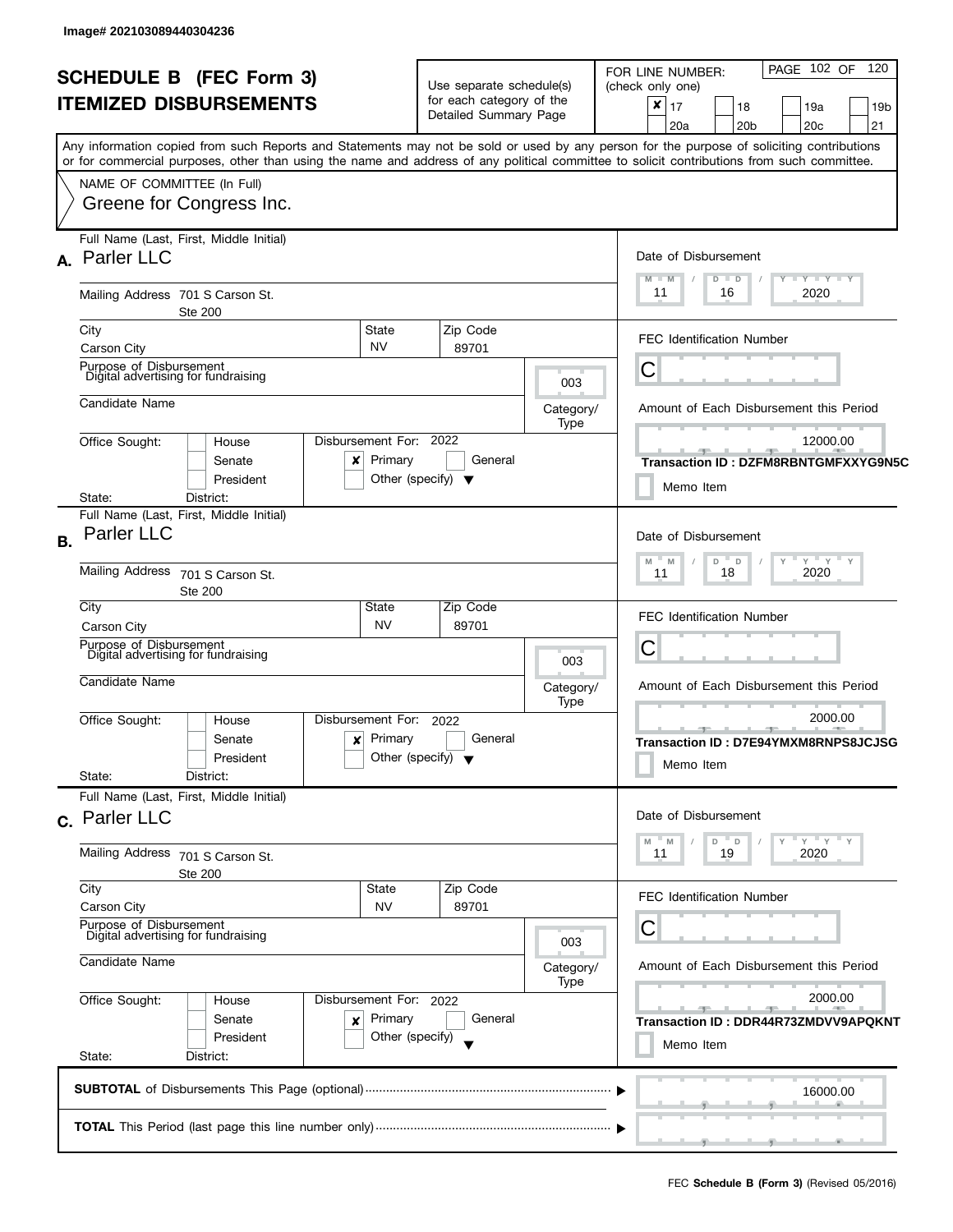|                                |                                                                                                                                                                                                                                                                                         |                                                               |                                         | PAGE 103 OF<br>120<br>FOR LINE NUMBER:                    |  |  |
|--------------------------------|-----------------------------------------------------------------------------------------------------------------------------------------------------------------------------------------------------------------------------------------------------------------------------------------|---------------------------------------------------------------|-----------------------------------------|-----------------------------------------------------------|--|--|
| <b>SCHEDULE B (FEC Form 3)</b> |                                                                                                                                                                                                                                                                                         | Use separate schedule(s)                                      |                                         | (check only one)                                          |  |  |
|                                | <b>ITEMIZED DISBURSEMENTS</b>                                                                                                                                                                                                                                                           | for each category of the<br>Detailed Summary Page             |                                         | $\times$<br>17<br>18<br>19a<br>19 <sub>b</sub>            |  |  |
|                                |                                                                                                                                                                                                                                                                                         |                                                               |                                         | 21<br>20a<br>20 <sub>b</sub><br>20 <sub>c</sub>           |  |  |
|                                | Any information copied from such Reports and Statements may not be sold or used by any person for the purpose of soliciting contributions<br>or for commercial purposes, other than using the name and address of any political committee to solicit contributions from such committee. |                                                               |                                         |                                                           |  |  |
|                                | NAME OF COMMITTEE (In Full)                                                                                                                                                                                                                                                             |                                                               |                                         |                                                           |  |  |
|                                | Greene for Congress Inc.                                                                                                                                                                                                                                                                |                                                               |                                         |                                                           |  |  |
|                                | Full Name (Last, First, Middle Initial)                                                                                                                                                                                                                                                 |                                                               |                                         |                                                           |  |  |
|                                | A. Parler LLC                                                                                                                                                                                                                                                                           |                                                               |                                         | Date of Disbursement                                      |  |  |
|                                | Mailing Address 701 S Carson St.                                                                                                                                                                                                                                                        |                                                               |                                         | $T - Y = T - Y$<br>$M - M$<br>$D$ $D$<br>11<br>19<br>2020 |  |  |
|                                | <b>Ste 200</b><br>State<br>City                                                                                                                                                                                                                                                         | Zip Code                                                      |                                         |                                                           |  |  |
|                                | <b>NV</b><br>Carson City                                                                                                                                                                                                                                                                | 89701                                                         |                                         | <b>FEC Identification Number</b>                          |  |  |
|                                | Purpose of Disbursement<br>Digital advertising for fundraising                                                                                                                                                                                                                          |                                                               | 003                                     | С                                                         |  |  |
|                                | Candidate Name                                                                                                                                                                                                                                                                          |                                                               | Category/                               | Amount of Each Disbursement this Period                   |  |  |
|                                |                                                                                                                                                                                                                                                                                         |                                                               | Type                                    |                                                           |  |  |
|                                | Disbursement For:<br>Office Sought:<br>House                                                                                                                                                                                                                                            | 2022                                                          |                                         | 3000.00                                                   |  |  |
|                                | Primary<br>Senate<br>x<br>President                                                                                                                                                                                                                                                     | General<br>Other (specify) $\blacktriangledown$               |                                         | Transaction ID: DEP9ESHMTU5FZ8CYS7DX                      |  |  |
|                                | State:<br>District:                                                                                                                                                                                                                                                                     |                                                               |                                         | Memo Item                                                 |  |  |
|                                | Full Name (Last, First, Middle Initial)                                                                                                                                                                                                                                                 |                                                               |                                         |                                                           |  |  |
| <b>B.</b>                      | Parler LLC                                                                                                                                                                                                                                                                              | Date of Disbursement                                          |                                         |                                                           |  |  |
|                                | <b>Mailing Address</b>                                                                                                                                                                                                                                                                  | $Y$ $Y$ $Y$<br>$\overline{a}$<br>M<br>M<br>D<br>23<br>2020    |                                         |                                                           |  |  |
|                                | 701 S Carson St.<br>Ste 200                                                                                                                                                                                                                                                             | 11                                                            |                                         |                                                           |  |  |
|                                | City<br>State                                                                                                                                                                                                                                                                           | Zip Code                                                      |                                         | <b>FEC Identification Number</b>                          |  |  |
|                                | <b>NV</b><br>Carson City<br>Purpose of Disbursement                                                                                                                                                                                                                                     | 89701                                                         |                                         |                                                           |  |  |
|                                | Digital advertising for fundraising                                                                                                                                                                                                                                                     |                                                               | 003                                     | С                                                         |  |  |
|                                | Candidate Name                                                                                                                                                                                                                                                                          |                                                               | Category/                               | Amount of Each Disbursement this Period                   |  |  |
|                                |                                                                                                                                                                                                                                                                                         |                                                               | Type                                    | 5000.00                                                   |  |  |
|                                | Disbursement For:<br>Office Sought:<br>House<br>Primary<br>Senate<br>x                                                                                                                                                                                                                  | 2022<br>General                                               |                                         | $\rightarrow$                                             |  |  |
|                                | President                                                                                                                                                                                                                                                                               | Other (specify) $\blacktriangledown$                          |                                         | Transaction ID: D498228U42FMYAG33MJZ                      |  |  |
|                                | State:<br>District:                                                                                                                                                                                                                                                                     |                                                               |                                         | Memo Item                                                 |  |  |
|                                | Full Name (Last, First, Middle Initial)                                                                                                                                                                                                                                                 |                                                               |                                         |                                                           |  |  |
|                                | $c.$ Parrish, Jamie, , ,                                                                                                                                                                                                                                                                |                                                               |                                         | Date of Disbursement                                      |  |  |
|                                | Mailing Address 6557 Long Acres Drive                                                                                                                                                                                                                                                   | $Y'$ Y<br>$- M$<br>$^{\circ}$ D<br>D<br>M<br>11<br>19<br>2020 |                                         |                                                           |  |  |
|                                | City<br><b>State</b>                                                                                                                                                                                                                                                                    | Zip Code                                                      |                                         |                                                           |  |  |
|                                | Sandy Springs<br>GA                                                                                                                                                                                                                                                                     | 30328                                                         |                                         | <b>FEC Identification Number</b>                          |  |  |
|                                | Purpose of Disbursement<br>Reimbursement for campaign event expenses                                                                                                                                                                                                                    |                                                               |                                         | С                                                         |  |  |
|                                |                                                                                                                                                                                                                                                                                         | 007                                                           |                                         |                                                           |  |  |
|                                | Candidate Name                                                                                                                                                                                                                                                                          | Category/<br>Type                                             | Amount of Each Disbursement this Period |                                                           |  |  |
|                                | Office Sought:<br>Disbursement For: 2022<br>House                                                                                                                                                                                                                                       |                                                               | 750.92<br><b>Report Follows</b>         |                                                           |  |  |
|                                | Primary<br>Senate<br>×                                                                                                                                                                                                                                                                  | General                                                       |                                         | $-9-$<br>Transaction ID: DYK9A9KYBZ2NH5ZVWEDR             |  |  |
|                                | President                                                                                                                                                                                                                                                                               | Other (specify)                                               |                                         | Memo Item                                                 |  |  |
|                                | State:<br>District:                                                                                                                                                                                                                                                                     |                                                               |                                         |                                                           |  |  |
|                                |                                                                                                                                                                                                                                                                                         |                                                               |                                         | 8750.92                                                   |  |  |
|                                |                                                                                                                                                                                                                                                                                         |                                                               |                                         |                                                           |  |  |
|                                |                                                                                                                                                                                                                                                                                         |                                                               |                                         | ___                                                       |  |  |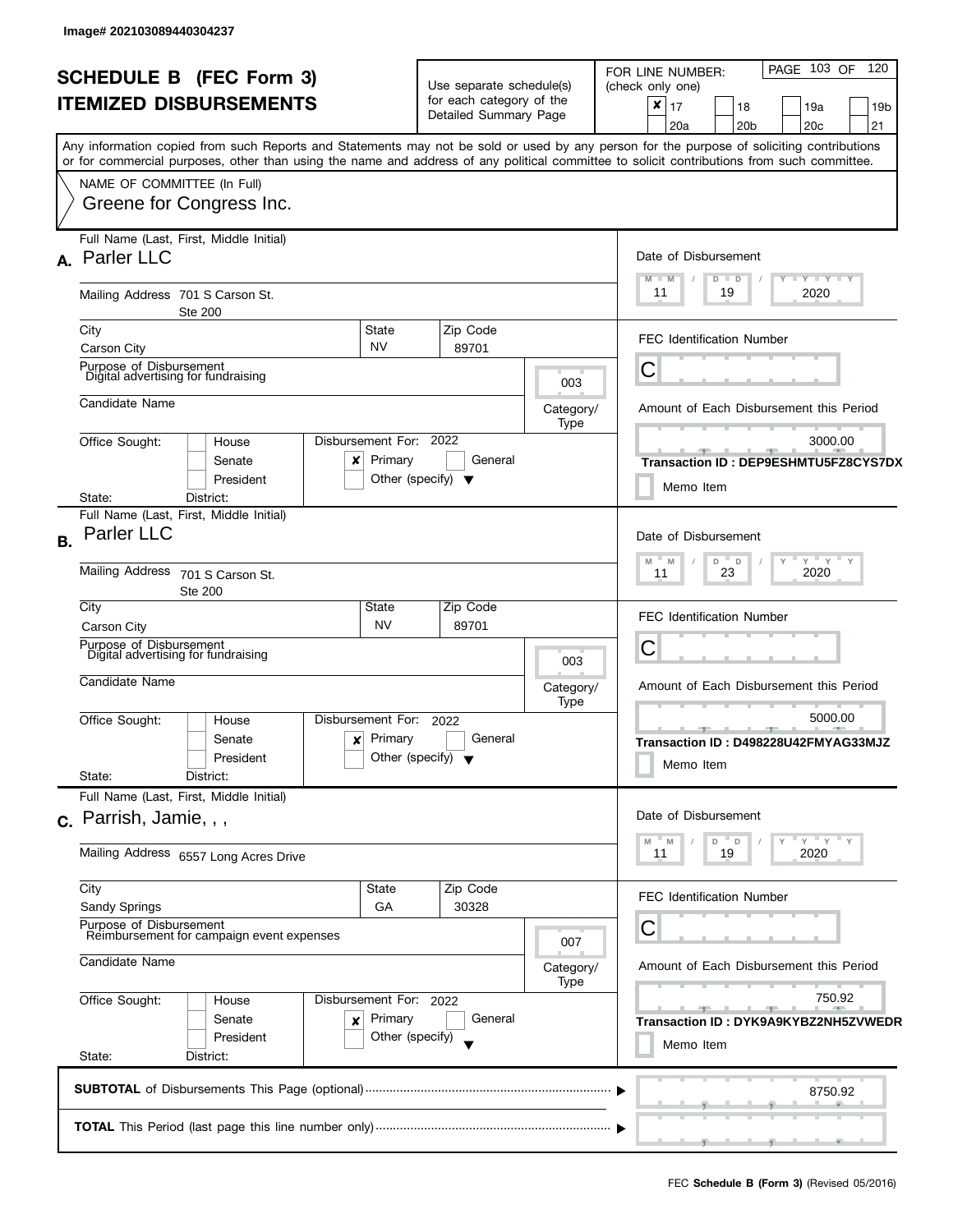|                                                                                                              | <b>SCHEDULE B (FEC Form 3)</b><br><b>ITEMIZED DISBURSEMENTS</b>                                                                                                                                                                                                                                                                                    |                                                 | Use separate schedule(s)<br>for each category of the<br>Detailed Summary Page |                          | PAGE 104 OF<br>120<br>FOR LINE NUMBER:<br>(check only one)<br>X<br>17<br>19a<br>18<br>19 <sub>b</sub><br>20a<br>20 <sub>b</sub><br>20 <sub>c</sub><br>21 |
|--------------------------------------------------------------------------------------------------------------|----------------------------------------------------------------------------------------------------------------------------------------------------------------------------------------------------------------------------------------------------------------------------------------------------------------------------------------------------|-------------------------------------------------|-------------------------------------------------------------------------------|--------------------------|----------------------------------------------------------------------------------------------------------------------------------------------------------|
|                                                                                                              | Any information copied from such Reports and Statements may not be sold or used by any person for the purpose of soliciting contributions<br>or for commercial purposes, other than using the name and address of any political committee to solicit contributions from such committee.<br>NAME OF COMMITTEE (In Full)<br>Greene for Congress Inc. |                                                 |                                                                               |                          |                                                                                                                                                          |
| Full Name (Last, First, Middle Initial)<br>J and J Candles of Rome<br>A.<br>Mailing Address 204 Broad Street |                                                                                                                                                                                                                                                                                                                                                    |                                                 |                                                                               |                          | Date of Disbursement<br>$Y + Y + Y + Y$<br>$M - M$<br>$D$ $D$<br>10<br>25<br>2020                                                                        |
|                                                                                                              | City<br>Rome                                                                                                                                                                                                                                                                                                                                       | State<br>GA                                     | Zip Code<br>30161                                                             |                          | <b>FEC Identification Number</b>                                                                                                                         |
|                                                                                                              | Purpose of Disbursement<br>Gift baskets for campaign volunteers<br>Candidate Name                                                                                                                                                                                                                                                                  |                                                 |                                                                               | 006<br>Category/         | С<br>Amount of Each Disbursement this Period                                                                                                             |
|                                                                                                              | Disbursement For: 2022<br>Office Sought:<br>House<br>Senate<br>x<br>President<br>District:<br>State:                                                                                                                                                                                                                                               | Primary<br>Other (specify) $\blacktriangledown$ | General                                                                       | Type                     | 245.66<br><u> 1952 - Jan Jan Jan</u><br>Transaction ID : DQM3S999HMEY4GPNS8QG<br>×<br>Memo Item                                                          |
| <b>B.</b>                                                                                                    | Full Name (Last, First, Middle Initial)<br>Hobby Lobby<br>Mailing Address 192 Shorter Ave NorthWest                                                                                                                                                                                                                                                |                                                 |                                                                               |                          | Date of Disbursement<br>$Y$ $Y$ $Y$<br>D<br>$\overline{D}$<br>M<br>M<br>2020<br>24<br>10                                                                 |
|                                                                                                              | City<br>Rome<br>Purpose of Disbursement<br>Gift baskets for campaign volunteers                                                                                                                                                                                                                                                                    | State<br>GA                                     | Zip Code<br>30165                                                             |                          | <b>FEC Identification Number</b><br>С                                                                                                                    |
|                                                                                                              | Candidate Name<br>Office Sought:<br>Disbursement For:<br>House                                                                                                                                                                                                                                                                                     |                                                 | 2022                                                                          | 006<br>Category/<br>Type | Amount of Each Disbursement this Period<br>274.20<br>$-1$                                                                                                |
|                                                                                                              | Senate<br>x<br>President<br>State:<br>District:                                                                                                                                                                                                                                                                                                    | Primary<br>Other (specify) $\blacktriangledown$ | General                                                                       |                          | Transaction ID: DTWYMM6D4NKBGK5GQHC<br>x<br>Memo Item                                                                                                    |
|                                                                                                              | Full Name (Last, First, Middle Initial)<br>c. J and J Candles of Rome<br>Mailing Address 204 Broad Street                                                                                                                                                                                                                                          |                                                 |                                                                               |                          | Date of Disbursement<br>" ү " ү " ү<br>$D$ $D$<br>M<br>28<br>2020<br>10                                                                                  |
|                                                                                                              | City<br>Rome<br>Purpose of Disbursement<br>Gift baskets for campaign volunteers                                                                                                                                                                                                                                                                    | <b>State</b><br>GА                              | Zip Code<br>30161                                                             | 006                      | FEC Identification Number<br>С                                                                                                                           |
|                                                                                                              | Candidate Name<br>Office Sought:<br>Disbursement For: 2022<br>House<br>Senate<br>×<br>President                                                                                                                                                                                                                                                    | Primary<br>Other (specify)                      | General                                                                       | Category/<br>Type        | Amount of Each Disbursement this Period<br>127.50<br>Transaction ID : DZTUN5GD5D75ZQ33QJE3<br>×<br>Memo Item                                             |
|                                                                                                              | State:<br>District:                                                                                                                                                                                                                                                                                                                                |                                                 |                                                                               |                          | 0.00                                                                                                                                                     |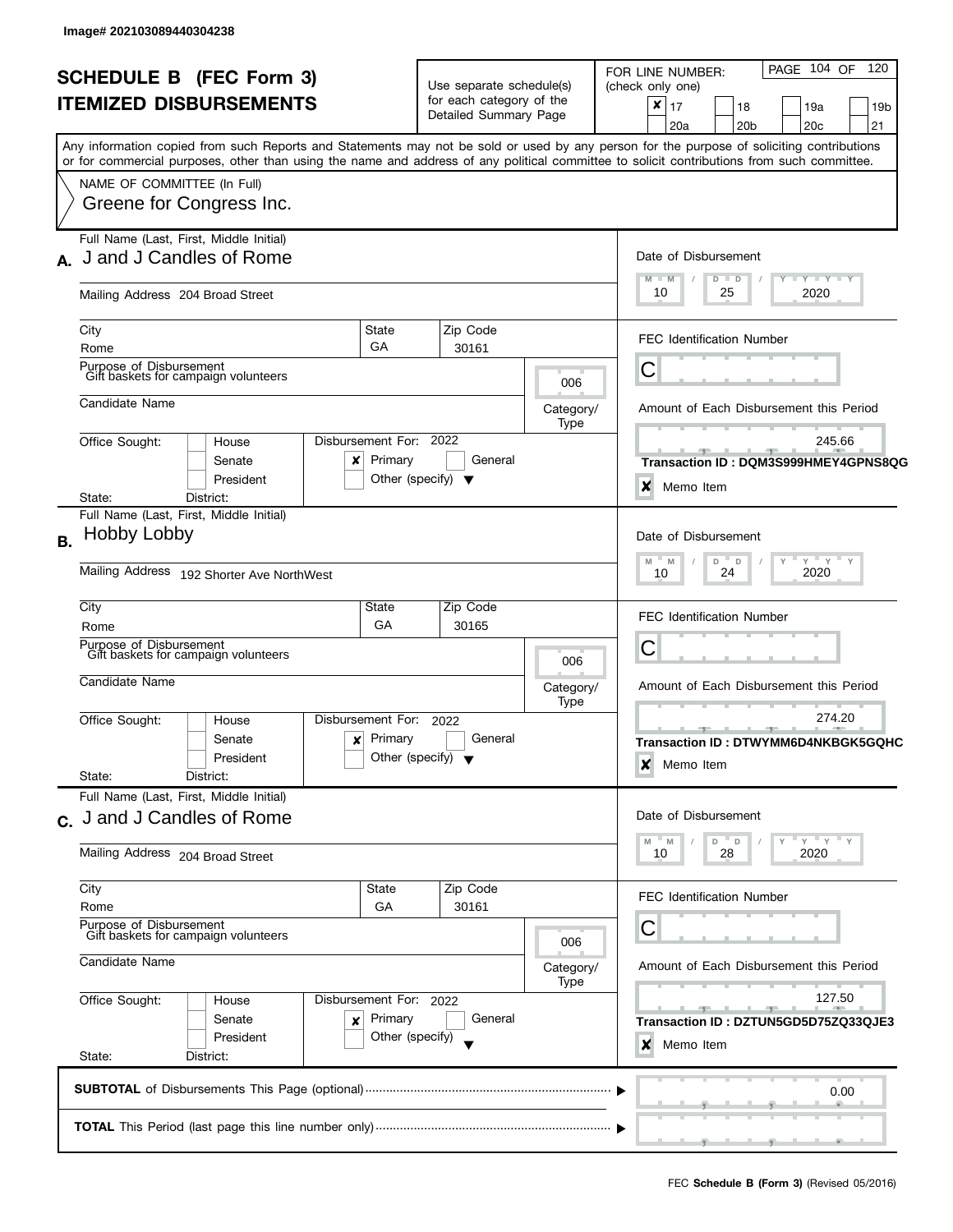|           | <b>SCHEDULE B (FEC Form 3)</b><br><b>ITEMIZED DISBURSEMENTS</b>                                                                                                                                                                                                                                                        |                                                      | Use separate schedule(s)<br>for each category of the<br>Detailed Summary Page |                   | PAGE 105 OF 120<br>FOR LINE NUMBER:<br>(check only one)<br>$\boldsymbol{x}$<br>17<br>18<br>19a<br>19 <sub>b</sub> |
|-----------|------------------------------------------------------------------------------------------------------------------------------------------------------------------------------------------------------------------------------------------------------------------------------------------------------------------------|------------------------------------------------------|-------------------------------------------------------------------------------|-------------------|-------------------------------------------------------------------------------------------------------------------|
|           | Any information copied from such Reports and Statements may not be sold or used by any person for the purpose of soliciting contributions<br>or for commercial purposes, other than using the name and address of any political committee to solicit contributions from such committee.<br>NAME OF COMMITTEE (In Full) |                                                      |                                                                               |                   | 20a<br>20 <sub>b</sub><br>20 <sub>c</sub><br>21                                                                   |
|           | Greene for Congress Inc.                                                                                                                                                                                                                                                                                               |                                                      |                                                                               |                   |                                                                                                                   |
| А.        | Full Name (Last, First, Middle Initial)<br>Raise the Money                                                                                                                                                                                                                                                             |                                                      |                                                                               |                   | Date of Disbursement<br><b>LYLYLY</b><br>$M - M$<br>$D$ $D$                                                       |
|           | Mailing Address PO Box 26466                                                                                                                                                                                                                                                                                           |                                                      |                                                                               |                   | 10<br>29<br>2020                                                                                                  |
|           | City<br>Little Rock                                                                                                                                                                                                                                                                                                    | State<br>AR                                          | Zip Code<br>72221                                                             |                   | <b>FEC Identification Number</b>                                                                                  |
|           | Purpose of Disbursement<br>Merchant processing fee for contribution                                                                                                                                                                                                                                                    |                                                      |                                                                               | 003               | Ĉ                                                                                                                 |
|           | Candidate Name                                                                                                                                                                                                                                                                                                         |                                                      |                                                                               | Category/<br>Type | Amount of Each Disbursement this Period                                                                           |
|           | Office Sought:<br>House<br>Senate<br>President                                                                                                                                                                                                                                                                         | Disbursement For: 2020<br>Primary                    | ×<br>General<br>Other (specify) $\blacktriangledown$                          |                   | 1.23<br>Transaction ID: DC98JY7MUX922SCGRY6Z<br>Memo Item                                                         |
|           | District:<br>State:<br>Full Name (Last, First, Middle Initial)                                                                                                                                                                                                                                                         |                                                      |                                                                               |                   |                                                                                                                   |
| <b>B.</b> | RumbleUp                                                                                                                                                                                                                                                                                                               |                                                      |                                                                               |                   | Date of Disbursement<br>$Y$ $Y$ $Y$<br>$-M$<br>D<br>M<br>$\mathsf D$                                              |
|           | Mailing Address 2021 L St NW                                                                                                                                                                                                                                                                                           | 29<br>2020<br>10                                     |                                                                               |                   |                                                                                                                   |
|           | City<br>Washington                                                                                                                                                                                                                                                                                                     | State<br>DC                                          | Zip Code<br>20036                                                             |                   | <b>FEC Identification Number</b>                                                                                  |
|           | Purpose of Disbursement<br>Call banking                                                                                                                                                                                                                                                                                |                                                      |                                                                               | 007               | C                                                                                                                 |
|           | Candidate Name                                                                                                                                                                                                                                                                                                         |                                                      |                                                                               | Category/<br>Type | Amount of Each Disbursement this Period                                                                           |
|           | Office Sought:<br>House<br>Senate<br>President<br>State:<br>District:                                                                                                                                                                                                                                                  | Disbursement For:<br>Primary                         | 2020<br>General<br>×<br>Other (specify) $\bullet$                             |                   | 200.00<br>Transaction ID: D3VS4A3ZKBCCY23MFDPT<br>Memo Item                                                       |
|           | Full Name (Last, First, Middle Initial)<br>c. RumbleUp                                                                                                                                                                                                                                                                 |                                                      |                                                                               |                   | Date of Disbursement                                                                                              |
|           | Mailing Address 2021 L St NW                                                                                                                                                                                                                                                                                           | $Y = Y = Y$<br>D<br>D<br>M<br>M<br>11<br>01<br>2020  |                                                                               |                   |                                                                                                                   |
|           | City<br>Washington                                                                                                                                                                                                                                                                                                     | State<br>DC                                          | Zip Code<br>20036                                                             |                   | FEC Identification Number                                                                                         |
|           | Purpose of Disbursement<br>Call banking<br>Candidate Name                                                                                                                                                                                                                                                              | С<br>Amount of Each Disbursement this Period         |                                                                               |                   |                                                                                                                   |
|           |                                                                                                                                                                                                                                                                                                                        | Category/                                            |                                                                               |                   |                                                                                                                   |
|           | Office Sought:<br>House<br>Senate<br>President                                                                                                                                                                                                                                                                         | Disbursement For: 2020<br>Primary<br>Other (specify) | General<br>x                                                                  |                   | 943.58<br>$-1$<br>Transaction ID: DRGDK3VVNB72D2USB93K<br>Memo Item                                               |
|           | State:<br>District:                                                                                                                                                                                                                                                                                                    |                                                      |                                                                               |                   |                                                                                                                   |
|           |                                                                                                                                                                                                                                                                                                                        |                                                      |                                                                               |                   | 1144.81                                                                                                           |
|           |                                                                                                                                                                                                                                                                                                                        |                                                      |                                                                               |                   |                                                                                                                   |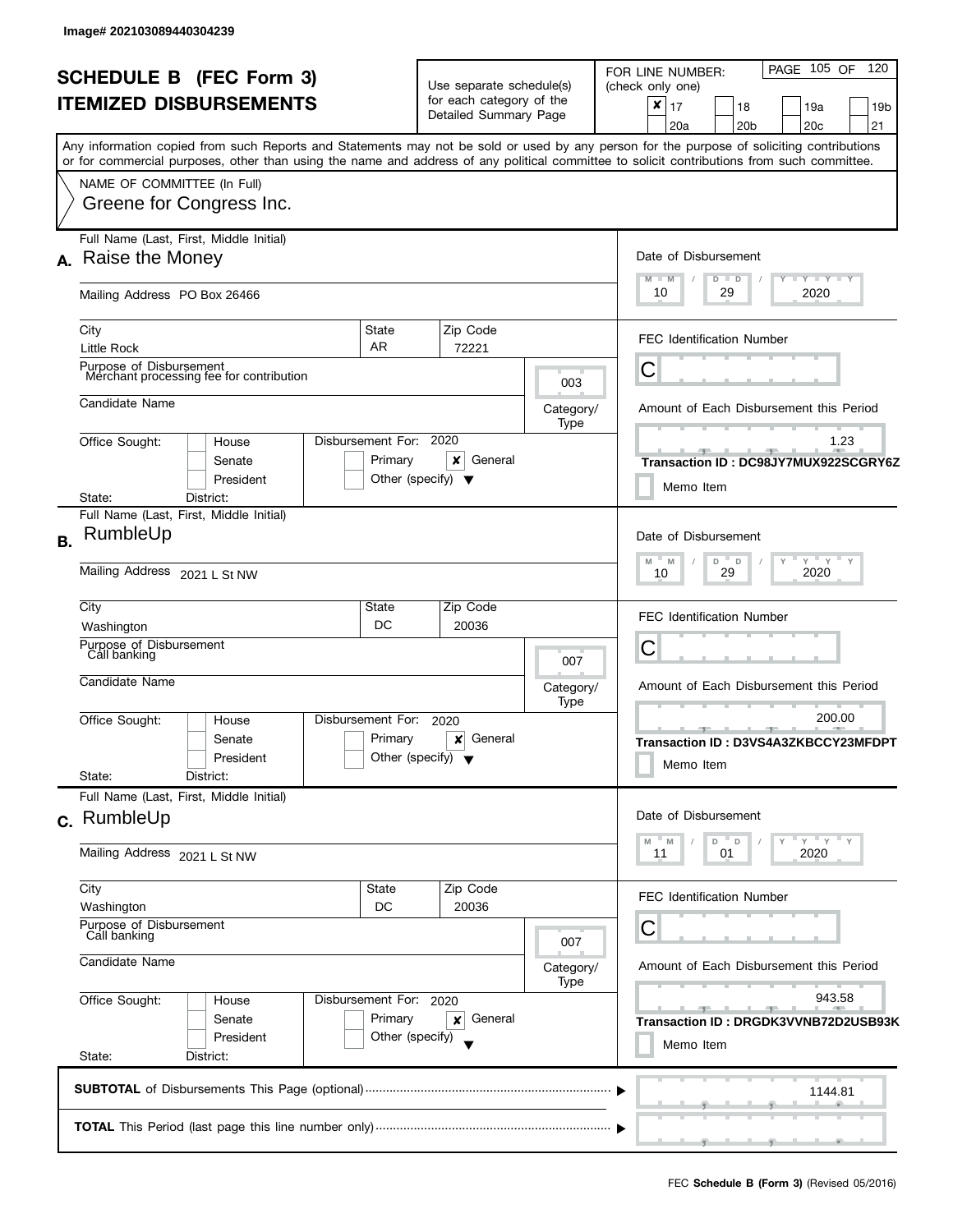|                                                                                                               | <b>SCHEDULE B (FEC Form 3)</b><br><b>ITEMIZED DISBURSEMENTS</b>                                                                                                                                       |                                                           | Use separate schedule(s)<br>for each category of the<br>Detailed Summary Page    |                   | PAGE 106 OF<br>120<br>FOR LINE NUMBER:<br>(check only one)<br>×<br>17<br>18<br>19a<br>19 <sub>b</sub><br>21<br>20a<br>20 <sub>b</sub><br>20 <sub>c</sub> |
|---------------------------------------------------------------------------------------------------------------|-------------------------------------------------------------------------------------------------------------------------------------------------------------------------------------------------------|-----------------------------------------------------------|----------------------------------------------------------------------------------|-------------------|----------------------------------------------------------------------------------------------------------------------------------------------------------|
|                                                                                                               | or for commercial purposes, other than using the name and address of any political committee to solicit contributions from such committee.<br>NAME OF COMMITTEE (In Full)<br>Greene for Congress Inc. |                                                           |                                                                                  |                   | Any information copied from such Reports and Statements may not be sold or used by any person for the purpose of soliciting contributions                |
| Full Name (Last, First, Middle Initial)<br>A. Saligram and Associates<br>Mailing Address 4020 Amyington Drive |                                                                                                                                                                                                       |                                                           |                                                                                  |                   | Date of Disbursement<br>$Y - Y - Y - Y + Y$<br>$M - M$<br>D<br>$\Box$<br>10<br>22<br>2020                                                                |
| City                                                                                                          | Charlotte<br>Purpose of Disbursement<br>Retainer and commission for fundraising consulting                                                                                                            | State<br><b>NC</b>                                        | Zip Code<br>28226                                                                | 003               | <b>FEC Identification Number</b><br>С                                                                                                                    |
| State:                                                                                                        | Candidate Name<br>Disbursement For: 2020<br>Office Sought:<br>House<br>Senate<br>President<br>District:                                                                                               | Primary<br>Other (specify) $\blacktriangledown$           | ×<br>General                                                                     | Category/<br>Type | Amount of Each Disbursement this Period<br>3480.00<br>Transaction ID: DSD6N2M6QT66R46WWZ3A<br>Memo Item                                                  |
| <b>B.</b>                                                                                                     | Full Name (Last, First, Middle Initial)<br>Save America Stop Socialism PAC<br>Mailing Address 413 Shorter Ave<br>Ste 103                                                                              |                                                           |                                                                                  |                   | Date of Disbursement<br>$Y'$ $Y'$ $Y$<br>$-$ D<br>$M - M$<br>D<br>2020<br>20<br>10                                                                       |
| City                                                                                                          | Rome<br>Purpose of Disbursement<br>Political donation<br>Candidate Name                                                                                                                               | State<br>GA                                               | Zip Code<br>30165                                                                | 011<br>Category/  | <b>FEC Identification Number</b><br>C00755199<br>C<br>Amount of Each Disbursement this Period                                                            |
|                                                                                                               | Save America Stop Socialism PAC<br>Disbursement For:<br>Office Sought:<br>House<br>Senate<br>President<br>District:                                                                                   | Primary<br>Other (specify) $\blacktriangledown$           | 2020<br>General<br>×                                                             | Type              | 5000.00<br>Transaction ID: D6NJTMN435C5TD8WYZ7P<br>Memo Item                                                                                             |
|                                                                                                               | State:<br>Full Name (Last, First, Middle Initial)<br>c. Servis1st Bank<br>Mailing Address 300 Galleria Parkway SE                                                                                     |                                                           |                                                                                  |                   | Date of Disbursement<br>$Y$ $Y$ $Y$ $Y$<br>M<br>D<br>$^-$ D<br>M<br>2020<br>10<br>30                                                                     |
| City                                                                                                          | Ste. 100<br>State<br>Atlanta<br>Purpose of Disbursement<br>Bank services fee<br>Candidate Name                                                                                                        | 001<br>Category/<br>Type                                  | <b>FEC Identification Number</b><br>Ĉ<br>Amount of Each Disbursement this Period |                   |                                                                                                                                                          |
| State:                                                                                                        | Office Sought:<br>Disbursement For: 2020<br>House<br>Primary<br>Senate<br>Other (specify)<br>President<br>District:                                                                                   | 6.80<br>Transaction ID: D38YWE4PSWRX86NXHQXF<br>Memo Item |                                                                                  |                   |                                                                                                                                                          |
|                                                                                                               |                                                                                                                                                                                                       |                                                           |                                                                                  |                   | 8486.80                                                                                                                                                  |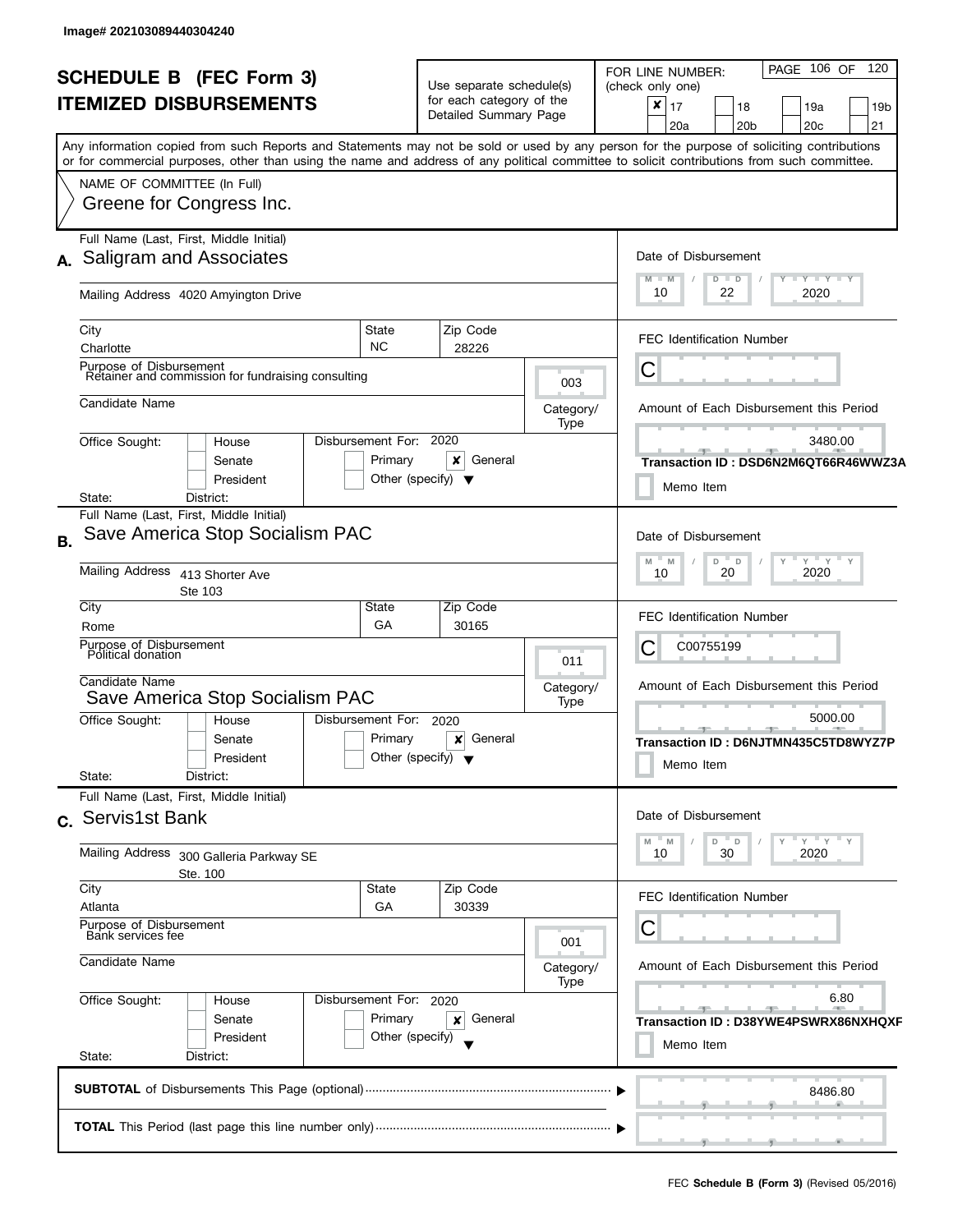| <b>SCHEDULE B (FEC Form 3)</b> |                                                                                                                                            |                        | Use separate schedule(s)<br>for each category of the |                                         | PAGE 107 OF 120<br>FOR LINE NUMBER:<br>(check only one) |  |
|--------------------------------|--------------------------------------------------------------------------------------------------------------------------------------------|------------------------|------------------------------------------------------|-----------------------------------------|---------------------------------------------------------|--|
| <b>ITEMIZED DISBURSEMENTS</b>  |                                                                                                                                            |                        | Detailed Summary Page                                |                                         | $\boldsymbol{x}$<br>17<br>18<br>19a<br>19b              |  |
|                                |                                                                                                                                            |                        |                                                      |                                         | 20 <sub>b</sub><br>20 <sub>c</sub><br>21<br>20a         |  |
|                                | Any information copied from such Reports and Statements may not be sold or used by any person for the purpose of soliciting contributions  |                        |                                                      |                                         |                                                         |  |
|                                | or for commercial purposes, other than using the name and address of any political committee to solicit contributions from such committee. |                        |                                                      |                                         |                                                         |  |
|                                | NAME OF COMMITTEE (In Full)                                                                                                                |                        |                                                      |                                         |                                                         |  |
|                                | Greene for Congress Inc.                                                                                                                   |                        |                                                      |                                         |                                                         |  |
|                                | Full Name (Last, First, Middle Initial)                                                                                                    |                        |                                                      |                                         |                                                         |  |
|                                | A. Southwest Airlines                                                                                                                      |                        |                                                      |                                         | Date of Disbursement                                    |  |
|                                |                                                                                                                                            |                        |                                                      |                                         | Y TY TY TY<br>$M - M$<br>$D$ $D$                        |  |
|                                | Mailing Address 2702 Love Field Dr                                                                                                         |                        |                                                      |                                         | 11<br>04<br>2020                                        |  |
|                                | City<br>State                                                                                                                              |                        | Zip Code                                             |                                         |                                                         |  |
|                                | TX<br>Dallas                                                                                                                               |                        | 75235                                                |                                         | <b>FEC Identification Number</b>                        |  |
|                                | Purpose of Disbursement                                                                                                                    |                        |                                                      |                                         | С                                                       |  |
|                                | Airfare                                                                                                                                    |                        |                                                      | 002                                     |                                                         |  |
|                                | Candidate Name                                                                                                                             |                        |                                                      | Category/                               | Amount of Each Disbursement this Period                 |  |
|                                |                                                                                                                                            |                        |                                                      | Type                                    |                                                         |  |
|                                | Disbursement For:<br>Office Sought:<br>House                                                                                               |                        | 2022                                                 |                                         | 316.96                                                  |  |
|                                | Primary<br>Senate<br>×<br>President                                                                                                        |                        | General<br>Other (specify) $\blacktriangledown$      |                                         | Transaction ID: DBSW3B529ZWT9XYPHHQH                    |  |
|                                | State:<br>District:                                                                                                                        |                        |                                                      |                                         | Memo Item                                               |  |
|                                | Full Name (Last, First, Middle Initial)                                                                                                    |                        |                                                      |                                         |                                                         |  |
| <b>B.</b>                      | <b>Springhill Suites</b>                                                                                                                   |                        |                                                      |                                         |                                                         |  |
|                                |                                                                                                                                            |                        | $Y$ $Y$ $Y$<br>$\overline{a}$<br>M<br>M<br>D         |                                         |                                                         |  |
|                                | Mailing Address 401 Boo Dr                                                                                                                 | 2020<br>18<br>10       |                                                      |                                         |                                                         |  |
|                                | City<br>State                                                                                                                              |                        | Zip Code                                             |                                         | <b>FEC Identification Number</b>                        |  |
|                                | GA<br>Tifton                                                                                                                               |                        | 31793                                                |                                         |                                                         |  |
|                                | Purpose of Disbursement<br>Campaign travel (hotel accommodation)                                                                           |                        |                                                      | 002                                     | C                                                       |  |
|                                | Candidate Name                                                                                                                             |                        | Category/                                            | Amount of Each Disbursement this Period |                                                         |  |
|                                |                                                                                                                                            |                        |                                                      |                                         |                                                         |  |
|                                | Disbursement For:<br>Office Sought:<br>House                                                                                               |                        | 2020                                                 | Type                                    | 143.40<br>_______________                               |  |
|                                | Primary<br>Senate                                                                                                                          |                        | General<br>×                                         |                                         | Transaction ID: DBRR4UYXD5QU5UT29KU5                    |  |
|                                | President                                                                                                                                  |                        | Other (specify) $\blacktriangledown$                 |                                         | Memo Item                                               |  |
|                                | State:<br>District:                                                                                                                        |                        |                                                      |                                         |                                                         |  |
|                                | Full Name (Last, First, Middle Initial)                                                                                                    |                        |                                                      |                                         | Date of Disbursement                                    |  |
|                                | c. Springhill Suites                                                                                                                       |                        |                                                      |                                         |                                                         |  |
|                                | Mailing Address 401 Boo Dr                                                                                                                 |                        | $Y'$ Y<br>" D<br>D<br>M<br>M T<br>18<br>2020<br>10   |                                         |                                                         |  |
|                                |                                                                                                                                            |                        |                                                      |                                         |                                                         |  |
|                                | City<br>State<br>Tifton<br>GA                                                                                                              |                        | Zip Code<br>31793                                    |                                         | <b>FEC Identification Number</b>                        |  |
|                                | Purpose of Disbursement                                                                                                                    |                        |                                                      |                                         | С                                                       |  |
|                                | Campaign travel (hotel accommodation)                                                                                                      |                        |                                                      | 002                                     |                                                         |  |
|                                | Candidate Name                                                                                                                             |                        |                                                      | Category/                               | Amount of Each Disbursement this Period                 |  |
|                                |                                                                                                                                            | Type                   | 130.35                                               |                                         |                                                         |  |
|                                | Office Sought:<br>House                                                                                                                    | Disbursement For: 2020 |                                                      |                                         |                                                         |  |
|                                | Primary<br>Senate                                                                                                                          |                        | General<br>×                                         |                                         | Transaction ID: DQVWQU9973YFX5628UZX                    |  |
|                                | President<br>Other (specify)                                                                                                               |                        |                                                      |                                         | Memo Item                                               |  |
|                                | State:<br>District:                                                                                                                        |                        |                                                      |                                         |                                                         |  |
|                                |                                                                                                                                            |                        |                                                      |                                         | 590.71                                                  |  |
|                                |                                                                                                                                            |                        |                                                      |                                         |                                                         |  |
|                                |                                                                                                                                            |                        |                                                      |                                         | بالمستلمس والمستنقص والمستعد                            |  |
|                                |                                                                                                                                            |                        |                                                      |                                         |                                                         |  |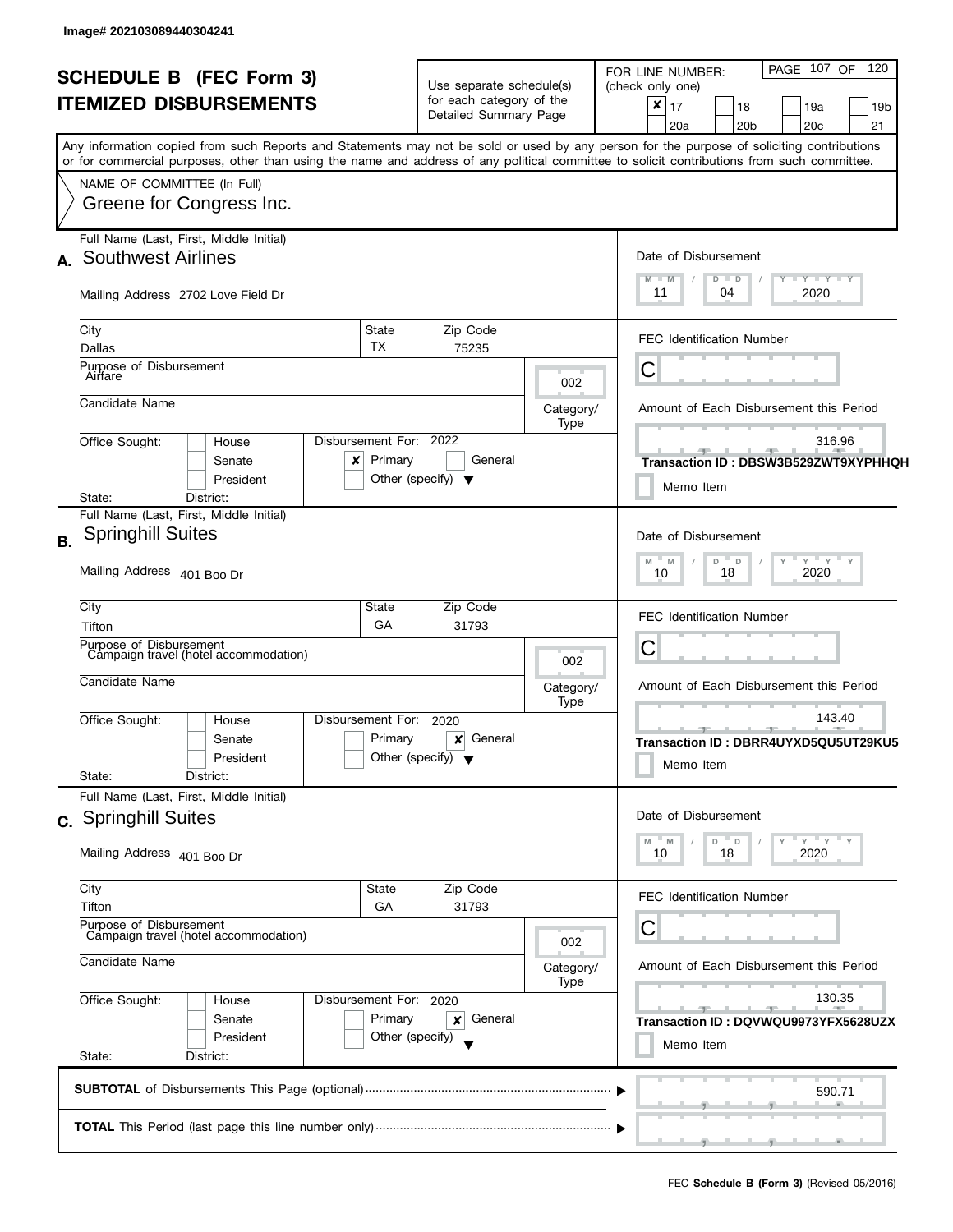|    | <b>SCHEDULE B</b> (FEC Form 3)<br><b>ITEMIZED DISBURSEMENTS</b>                                                                                                                                       |                                                      | Use separate schedule(s)<br>for each category of the<br>Detailed Summary Page |                                                                                                                                 | PAGE 108 OF<br>120<br>FOR LINE NUMBER:<br>(check only one)<br>×<br>17<br>18<br>19a<br>19 <sub>b</sub><br>21<br>20 <sub>c</sub><br>20a<br>20 <sub>b</sub><br>Any information copied from such Reports and Statements may not be sold or used by any person for the purpose of soliciting contributions |
|----|-------------------------------------------------------------------------------------------------------------------------------------------------------------------------------------------------------|------------------------------------------------------|-------------------------------------------------------------------------------|---------------------------------------------------------------------------------------------------------------------------------|-------------------------------------------------------------------------------------------------------------------------------------------------------------------------------------------------------------------------------------------------------------------------------------------------------|
|    | or for commercial purposes, other than using the name and address of any political committee to solicit contributions from such committee.<br>NAME OF COMMITTEE (In Full)<br>Greene for Congress Inc. |                                                      |                                                                               |                                                                                                                                 |                                                                                                                                                                                                                                                                                                       |
|    | Full Name (Last, First, Middle Initial)<br>A. Springhill Suites<br>Mailing Address 401 Boo Dr                                                                                                         |                                                      |                                                                               |                                                                                                                                 | Date of Disbursement<br>$\mathbf{I}$ $\mathbf{Y}$ $\mathbf{I}$ $\mathbf{Y}$ $\mathbf{I}$ $\mathbf{Y}$<br>$M - M$<br>Y<br>D<br>$\Box$<br>10<br>2020<br>18                                                                                                                                              |
|    | City<br>Tifton                                                                                                                                                                                        | State<br>GA                                          | Zip Code<br>31793                                                             |                                                                                                                                 | <b>FEC Identification Number</b>                                                                                                                                                                                                                                                                      |
|    | Purpose of Disbursement<br>Campaign travel (hotel accommodation)<br>Candidate Name                                                                                                                    |                                                      |                                                                               | 002<br>Category/<br>Type                                                                                                        | C<br>Amount of Each Disbursement this Period                                                                                                                                                                                                                                                          |
|    | Office Sought:<br>House<br>Senate<br>President<br>District:<br>State:                                                                                                                                 | Disbursement For:<br>Primary                         | 2020<br>x<br>General<br>Other (specify) $\blacktriangledown$                  |                                                                                                                                 | 130.35<br>Transaction ID: DDAP2SDVHS6HJRAJ3KZX<br>Memo Item                                                                                                                                                                                                                                           |
| В. | Full Name (Last, First, Middle Initial)<br><b>Springhill Suites</b><br>Mailing Address 401 Boo Dr                                                                                                     |                                                      |                                                                               |                                                                                                                                 | Date of Disbursement<br>$Y$ $Y$ $Y$<br>M<br>M<br>D<br>D<br>2020<br>18<br>10                                                                                                                                                                                                                           |
|    | City<br>Tifton<br>Purpose of Disbursement<br>Campaign travel (hotel accommodation)                                                                                                                    | State<br>GA                                          | Zip Code<br>31793                                                             | 002                                                                                                                             | <b>FEC Identification Number</b><br>С                                                                                                                                                                                                                                                                 |
|    | Candidate Name<br>Office Sought:<br>House<br>Senate<br>President<br>State:<br>District:                                                                                                               | Disbursement For:<br>Primary                         | 2020<br>General<br>×<br>Other (specify) $\blacktriangledown$                  | Category/<br>Type                                                                                                               | Amount of Each Disbursement this Period<br>130.35<br>_____<br>Transaction ID: D4M2645B4397D37QFXTQ<br>Memo Item                                                                                                                                                                                       |
| C. | Full Name (Last, First, Middle Initial)<br>Thistle & Olive Soapery<br>Mailing Address 408 Price Rd NE                                                                                                 |                                                      |                                                                               |                                                                                                                                 | Date of Disbursement<br>$Y'$ Y<br>D<br>D<br>M<br>M<br>30<br>10<br>2020                                                                                                                                                                                                                                |
|    | City<br>Rome<br>Purpose of Disbursement<br>Campaign office supplies                                                                                                                                   | State<br>GA                                          | Zip Code<br>30161                                                             | 001                                                                                                                             | <b>FEC Identification Number</b><br>С                                                                                                                                                                                                                                                                 |
|    | Candidate Name<br>Office Sought:<br>House<br>Senate<br>President<br>State:<br>District:                                                                                                               | Disbursement For: 2020<br>Primary<br>Other (specify) | Category/<br>Type                                                             | Amount of Each Disbursement this Period<br>256.80<br>$-1$<br><u>_____</u><br>Transaction ID : DCC6JP4BFDTU26M7WCYM<br>Memo Item |                                                                                                                                                                                                                                                                                                       |
|    |                                                                                                                                                                                                       |                                                      |                                                                               |                                                                                                                                 | 517.50                                                                                                                                                                                                                                                                                                |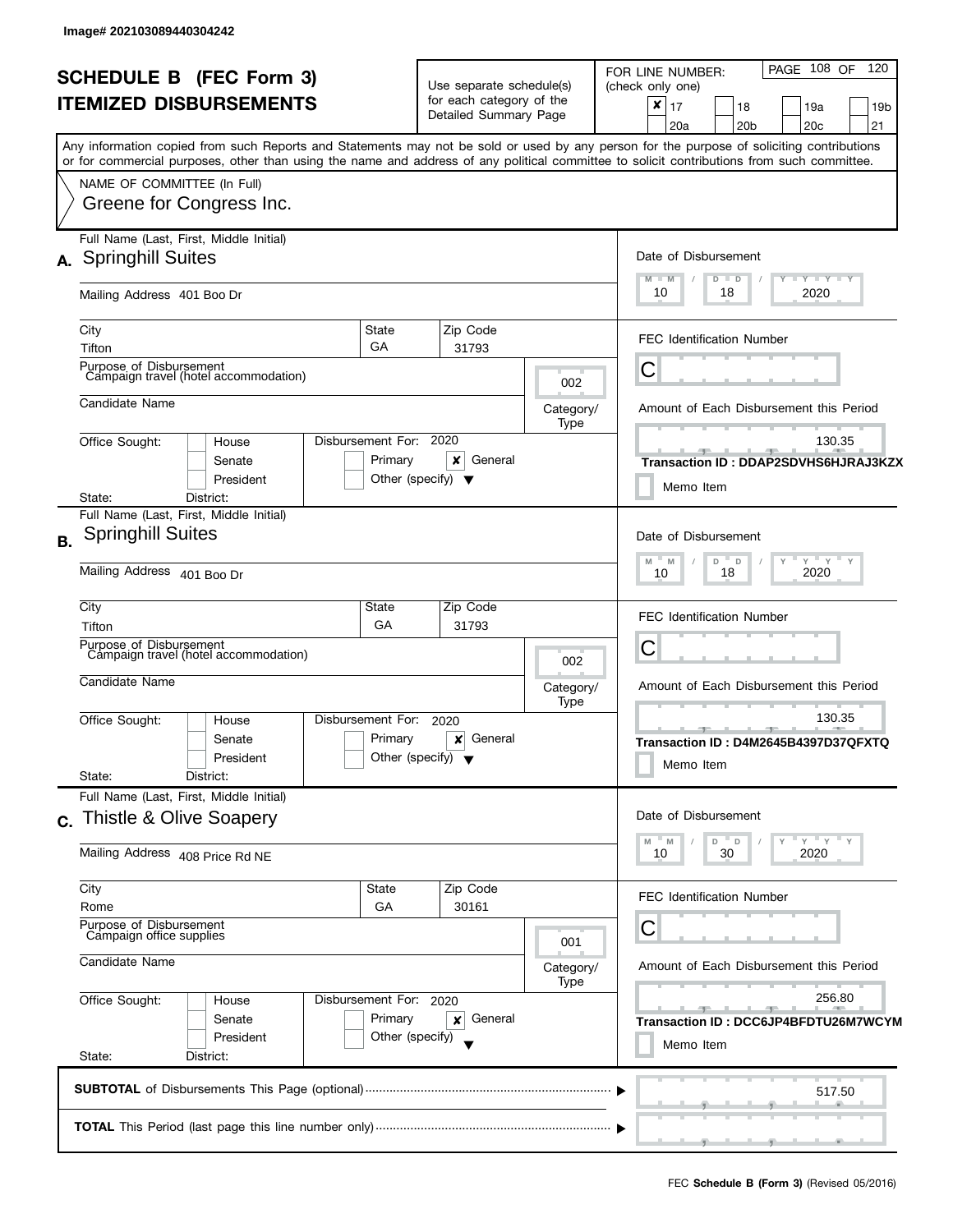| <b>SCHEDULE B (FEC Form 3)</b><br><b>ITEMIZED DISBURSEMENTS</b><br>Any information copied from such Reports and Statements may not be sold or used by any person for the purpose of soliciting contributions<br>or for commercial purposes, other than using the name and address of any political committee to solicit contributions from such committee. |                                                                                                                                                    |                                                           | Use separate schedule(s)<br>for each category of the<br>Detailed Summary Page |                                         | PAGE 109 OF<br>120<br>FOR LINE NUMBER:<br>(check only one)<br>×<br>17<br>18<br>19a<br>19 <sub>b</sub><br>21<br>20 <sub>b</sub><br>20 <sub>c</sub><br>20a |  |
|------------------------------------------------------------------------------------------------------------------------------------------------------------------------------------------------------------------------------------------------------------------------------------------------------------------------------------------------------------|----------------------------------------------------------------------------------------------------------------------------------------------------|-----------------------------------------------------------|-------------------------------------------------------------------------------|-----------------------------------------|----------------------------------------------------------------------------------------------------------------------------------------------------------|--|
|                                                                                                                                                                                                                                                                                                                                                            | NAME OF COMMITTEE (In Full)<br>Greene for Congress Inc.                                                                                            |                                                           |                                                                               |                                         |                                                                                                                                                          |  |
| A.                                                                                                                                                                                                                                                                                                                                                         | Full Name (Last, First, Middle Initial)<br>Truett's                                                                                                |                                                           |                                                                               |                                         | Date of Disbursement<br>$T - Y = T - Y$<br>$M - M$<br>D<br>$\blacksquare$                                                                                |  |
|                                                                                                                                                                                                                                                                                                                                                            | Mailing Address 264 Shorter Ave NW                                                                                                                 |                                                           |                                                                               |                                         | 10<br>16<br>2020                                                                                                                                         |  |
|                                                                                                                                                                                                                                                                                                                                                            | City<br>State<br>GA<br>Rome                                                                                                                        |                                                           | Zip Code<br>30165                                                             |                                         | <b>FEC Identification Number</b>                                                                                                                         |  |
|                                                                                                                                                                                                                                                                                                                                                            | Purpose of Disbursement<br>Méal                                                                                                                    |                                                           |                                                                               | 001                                     | C                                                                                                                                                        |  |
|                                                                                                                                                                                                                                                                                                                                                            | Candidate Name                                                                                                                                     |                                                           |                                                                               | Category/<br>Type                       | Amount of Each Disbursement this Period                                                                                                                  |  |
|                                                                                                                                                                                                                                                                                                                                                            | Disbursement For: 2020<br>Office Sought:<br>House<br>Primary<br>Senate<br>President                                                                | Other (specify) $\blacktriangledown$                      | ×<br>General                                                                  |                                         | 48.67<br>$-1$<br>Transaction ID: DUYRZEVG9XUZADZXD5J3<br>Memo Item                                                                                       |  |
|                                                                                                                                                                                                                                                                                                                                                            | State:<br>District:<br>Full Name (Last, First, Middle Initial)                                                                                     |                                                           |                                                                               |                                         |                                                                                                                                                          |  |
| В.                                                                                                                                                                                                                                                                                                                                                         | Uline<br>Mailing Address 705 Braselton Industrial Blvd                                                                                             |                                                           |                                                                               |                                         |                                                                                                                                                          |  |
|                                                                                                                                                                                                                                                                                                                                                            | City<br>State<br>GA<br><b>Braselton</b>                                                                                                            |                                                           | Zip Code<br>30548                                                             |                                         | <b>FEC Identification Number</b>                                                                                                                         |  |
|                                                                                                                                                                                                                                                                                                                                                            | Purpose of Disbursement<br>Supplies for campaign events                                                                                            |                                                           |                                                                               | 006                                     | С                                                                                                                                                        |  |
|                                                                                                                                                                                                                                                                                                                                                            | Candidate Name                                                                                                                                     |                                                           | Category/<br>Type                                                             | Amount of Each Disbursement this Period |                                                                                                                                                          |  |
|                                                                                                                                                                                                                                                                                                                                                            | Disbursement For:<br>Office Sought:<br>House<br>Primary<br>Senate<br>×<br>Other (specify) $\blacktriangledown$<br>President<br>State:<br>District: |                                                           | 705.76<br>- 91 -<br>Transaction ID: DX2FPXZUFBCQG2XURV6M<br>Memo Item         |                                         |                                                                                                                                                          |  |
|                                                                                                                                                                                                                                                                                                                                                            | Full Name (Last, First, Middle Initial)<br>c. Unbounce                                                                                             | Date of Disbursement                                      |                                                                               |                                         |                                                                                                                                                          |  |
|                                                                                                                                                                                                                                                                                                                                                            | Mailing Address 400-401 W Georgia St<br>ВC                                                                                                         | "ү "ү "ү<br>$- M$<br>D<br>$^-$ D<br>M<br>10<br>26<br>2020 |                                                                               |                                         |                                                                                                                                                          |  |
|                                                                                                                                                                                                                                                                                                                                                            | City<br>State<br>ZZ<br>Vancouver                                                                                                                   |                                                           | Zip Code<br><b>V6B 5A1</b>                                                    |                                         | FEC Identification Number                                                                                                                                |  |
|                                                                                                                                                                                                                                                                                                                                                            | Purpose of Disbursement<br>Fundraising solicitations                                                                                               |                                                           |                                                                               | 003                                     | С                                                                                                                                                        |  |
|                                                                                                                                                                                                                                                                                                                                                            | Candidate Name                                                                                                                                     |                                                           | Category/<br>Type                                                             | Amount of Each Disbursement this Period |                                                                                                                                                          |  |
|                                                                                                                                                                                                                                                                                                                                                            | Office Sought:<br>Disbursement For: 2020<br>House<br>Primary<br>Senate<br>Other (specify)<br>President<br>State:<br>District:                      |                                                           | 199.00<br>$-1$<br>Transaction ID : DW4D46S5EQNB57ZSXRJX<br>Memo Item          |                                         |                                                                                                                                                          |  |
|                                                                                                                                                                                                                                                                                                                                                            |                                                                                                                                                    |                                                           |                                                                               |                                         | 953.43                                                                                                                                                   |  |
|                                                                                                                                                                                                                                                                                                                                                            |                                                                                                                                                    |                                                           |                                                                               |                                         |                                                                                                                                                          |  |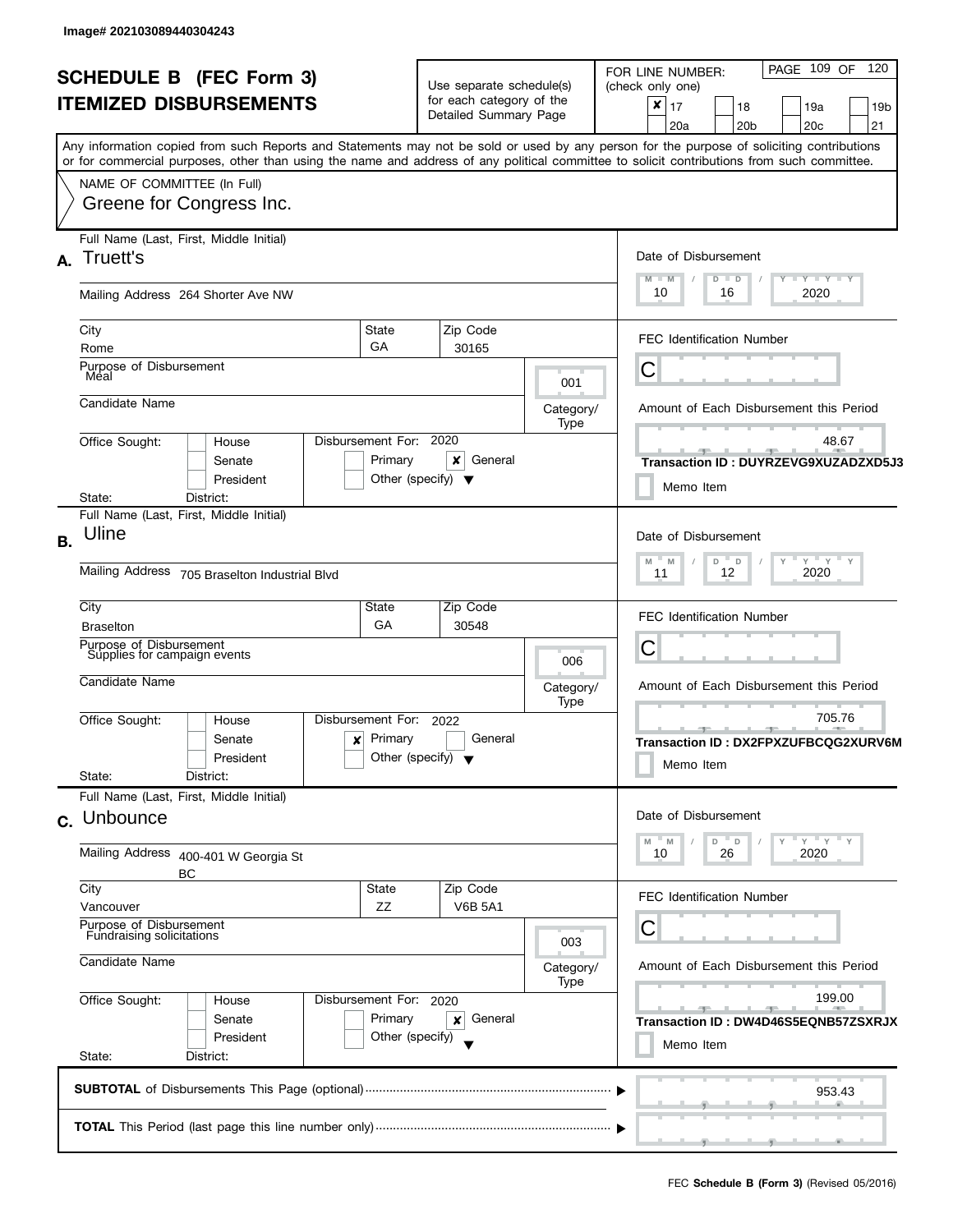| <b>SCHEDULE B (FEC Form 3)</b><br><b>ITEMIZED DISBURSEMENTS</b><br>Any information copied from such Reports and Statements may not be sold or used by any person for the purpose of soliciting contributions |                                                                       |                                                                           | Use separate schedule(s)<br>for each category of the<br>Detailed Summary Page         |                                                                                     | PAGE 110 OF<br>120<br>FOR LINE NUMBER:<br>(check only one)<br>$\pmb{\times}$<br>17<br>18<br>19a<br>19 <sub>b</sub><br>20a<br>20 <sub>b</sub><br>20 <sub>c</sub><br>21 |  |
|--------------------------------------------------------------------------------------------------------------------------------------------------------------------------------------------------------------|-----------------------------------------------------------------------|---------------------------------------------------------------------------|---------------------------------------------------------------------------------------|-------------------------------------------------------------------------------------|-----------------------------------------------------------------------------------------------------------------------------------------------------------------------|--|
|                                                                                                                                                                                                              | NAME OF COMMITTEE (In Full)<br>Greene for Congress Inc.               |                                                                           |                                                                                       |                                                                                     | or for commercial purposes, other than using the name and address of any political committee to solicit contributions from such committee.                            |  |
| А.                                                                                                                                                                                                           | Full Name (Last, First, Middle Initial)<br><b>USPS</b>                |                                                                           |                                                                                       |                                                                                     | Date of Disbursement<br>$M - M$<br>$T - Y = T - Y$<br>$D$ $D$                                                                                                         |  |
|                                                                                                                                                                                                              | Mailing Address 2400 Old Milton Pkwy                                  |                                                                           |                                                                                       |                                                                                     | 2020<br>10<br>15                                                                                                                                                      |  |
|                                                                                                                                                                                                              | City<br>Alpharetta                                                    | State<br>GA                                                               | Zip Code<br>30009                                                                     |                                                                                     | <b>FEC Identification Number</b>                                                                                                                                      |  |
|                                                                                                                                                                                                              | Purpose of Disbursement<br>Postage for mass mailing                   |                                                                           |                                                                                       | 006                                                                                 | Ĉ                                                                                                                                                                     |  |
|                                                                                                                                                                                                              | Candidate Name                                                        |                                                                           |                                                                                       | Category/<br>Type                                                                   | Amount of Each Disbursement this Period                                                                                                                               |  |
|                                                                                                                                                                                                              | Office Sought:<br>House<br>Senate<br>President                        | Disbursement For:<br>Primary                                              | 2020<br>×<br>General<br>Other (specify) $\blacktriangledown$                          |                                                                                     | 730.00<br>Transaction ID: D8ZJEZWC8DB8AZ8TYA56<br>Memo Item                                                                                                           |  |
|                                                                                                                                                                                                              | District:<br>State:<br>Full Name (Last, First, Middle Initial)        |                                                                           |                                                                                       |                                                                                     |                                                                                                                                                                       |  |
| В.                                                                                                                                                                                                           | <b>USPS</b><br>Mailing Address 2400 Old Milton Pkwy                   |                                                                           | Date of Disbursement<br>$Y$ $Y$ $Y$<br>M<br>M<br>D<br>$\mathsf D$<br>02<br>2020<br>11 |                                                                                     |                                                                                                                                                                       |  |
|                                                                                                                                                                                                              |                                                                       |                                                                           |                                                                                       |                                                                                     |                                                                                                                                                                       |  |
|                                                                                                                                                                                                              | City<br>State<br>Zip Code<br>GA<br>30009<br>Alpharetta                |                                                                           |                                                                                       |                                                                                     | <b>FEC Identification Number</b>                                                                                                                                      |  |
|                                                                                                                                                                                                              | Purpose of Disbursement<br>Postage                                    |                                                                           |                                                                                       | 001                                                                                 | С                                                                                                                                                                     |  |
|                                                                                                                                                                                                              | Candidate Name                                                        |                                                                           | Category/<br>Type                                                                     | Amount of Each Disbursement this Period                                             |                                                                                                                                                                       |  |
|                                                                                                                                                                                                              | Office Sought:<br>House<br>Senate<br>President<br>State:<br>District: | Disbursement For:<br>Primary<br>x<br>Other (specify) $\blacktriangledown$ |                                                                                       | 210.70<br>_____<br>Transaction ID: D884EHTAV8JBUWBP4HEH<br>Memo Item                |                                                                                                                                                                       |  |
|                                                                                                                                                                                                              | Full Name (Last, First, Middle Initial)                               |                                                                           |                                                                                       |                                                                                     |                                                                                                                                                                       |  |
|                                                                                                                                                                                                              | c. USPS                                                               |                                                                           |                                                                                       |                                                                                     | Date of Disbursement<br>$Y = Y = Y$<br>D<br>D<br>M<br>M                                                                                                               |  |
|                                                                                                                                                                                                              | Mailing Address 2400 Old Milton Pkwy                                  | 02<br>2020<br>11                                                          |                                                                                       |                                                                                     |                                                                                                                                                                       |  |
|                                                                                                                                                                                                              | City<br>Alpharetta                                                    | State<br>GA                                                               | Zip Code<br>30009                                                                     |                                                                                     | <b>FEC Identification Number</b>                                                                                                                                      |  |
|                                                                                                                                                                                                              | Purpose of Disbursement<br>Postage                                    |                                                                           | 001                                                                                   | С                                                                                   |                                                                                                                                                                       |  |
|                                                                                                                                                                                                              | Candidate Name                                                        |                                                                           | Category/                                                                             | Amount of Each Disbursement this Period                                             |                                                                                                                                                                       |  |
|                                                                                                                                                                                                              | Office Sought:<br>House<br>Senate<br>President                        | Disbursement For: 2022<br>Primary<br>×<br>Other (specify)                 | Type                                                                                  | 225.75<br><u>and the state</u><br>Transaction ID: DX5G78S5JNB48APG3475<br>Memo Item |                                                                                                                                                                       |  |
|                                                                                                                                                                                                              | State:<br>District:                                                   |                                                                           |                                                                                       |                                                                                     |                                                                                                                                                                       |  |
|                                                                                                                                                                                                              |                                                                       |                                                                           |                                                                                       |                                                                                     | 1166.45                                                                                                                                                               |  |
|                                                                                                                                                                                                              |                                                                       |                                                                           |                                                                                       |                                                                                     |                                                                                                                                                                       |  |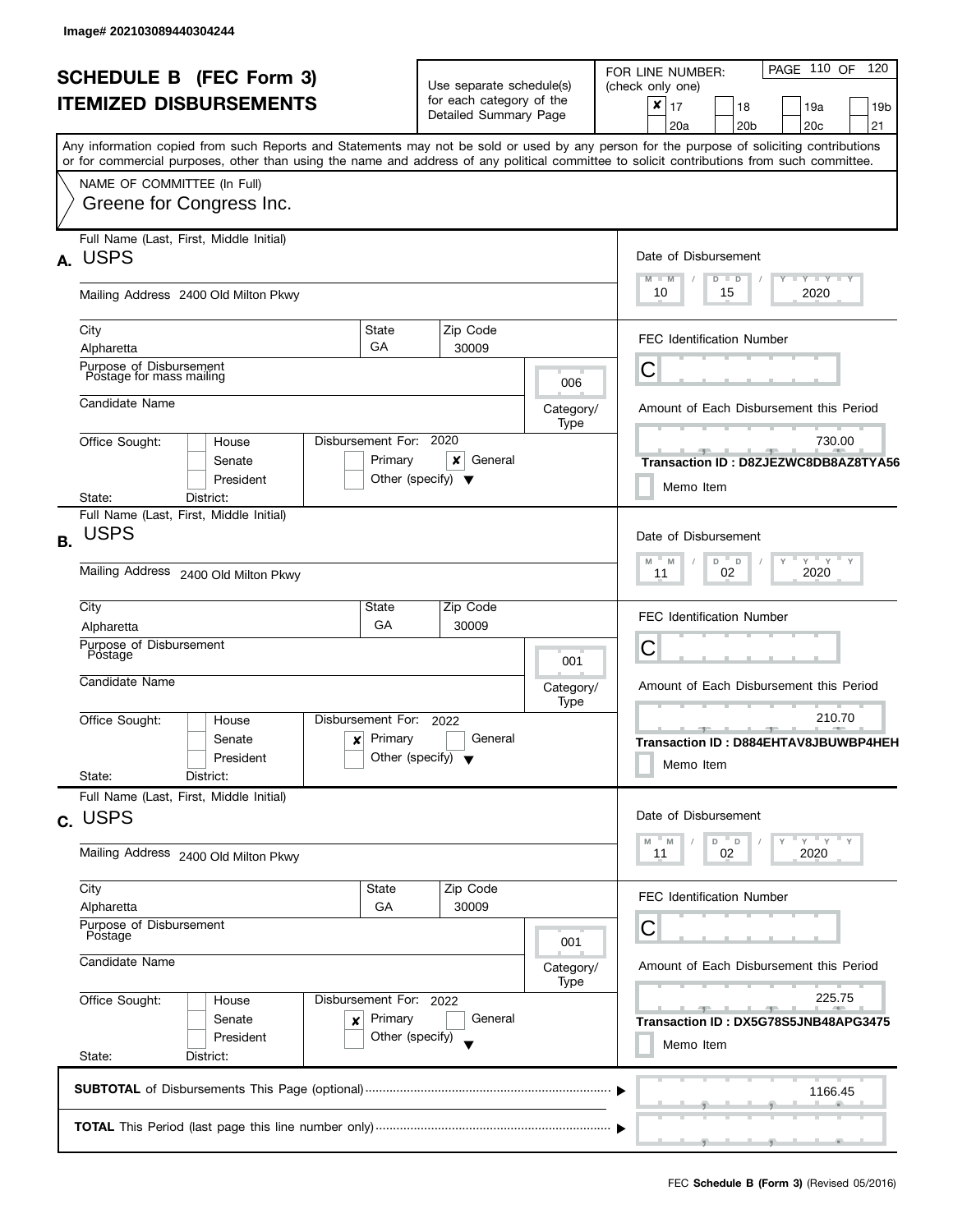| <b>SCHEDULE B (FEC Form 3)</b><br><b>ITEMIZED DISBURSEMENTS</b><br>Any information copied from such Reports and Statements may not be sold or used by any person for the purpose of soliciting contributions<br>or for commercial purposes, other than using the name and address of any political committee to solicit contributions from such committee.<br>NAME OF COMMITTEE (In Full) |                                                                                                                 |                                                         | Use separate schedule(s)<br>for each category of the<br>Detailed Summary Page |                                                                                          | PAGE 111 OF 120<br>FOR LINE NUMBER:<br>(check only one)<br>$\boldsymbol{x}$<br>17<br>18<br>19a<br>19 <sub>b</sub><br>20 <sub>b</sub><br>20 <sub>c</sub><br>21<br>20a |  |  |
|-------------------------------------------------------------------------------------------------------------------------------------------------------------------------------------------------------------------------------------------------------------------------------------------------------------------------------------------------------------------------------------------|-----------------------------------------------------------------------------------------------------------------|---------------------------------------------------------|-------------------------------------------------------------------------------|------------------------------------------------------------------------------------------|----------------------------------------------------------------------------------------------------------------------------------------------------------------------|--|--|
|                                                                                                                                                                                                                                                                                                                                                                                           | Greene for Congress Inc.                                                                                        |                                                         |                                                                               |                                                                                          |                                                                                                                                                                      |  |  |
|                                                                                                                                                                                                                                                                                                                                                                                           | Full Name (Last, First, Middle Initial)<br>A. USPS                                                              |                                                         |                                                                               |                                                                                          | Date of Disbursement<br>$T + Y + Y + Y$<br>$M - M$<br>$D$ $D$                                                                                                        |  |  |
|                                                                                                                                                                                                                                                                                                                                                                                           | Mailing Address 2400 Old Milton Pkwy                                                                            |                                                         |                                                                               |                                                                                          | 11<br>19<br>2020                                                                                                                                                     |  |  |
|                                                                                                                                                                                                                                                                                                                                                                                           | City<br>State<br><b>GA</b><br>Alpharetta                                                                        |                                                         | Zip Code<br>30009                                                             |                                                                                          | <b>FEC Identification Number</b>                                                                                                                                     |  |  |
|                                                                                                                                                                                                                                                                                                                                                                                           | Purpose of Disbursement<br>Postage                                                                              |                                                         |                                                                               | 001                                                                                      | С                                                                                                                                                                    |  |  |
|                                                                                                                                                                                                                                                                                                                                                                                           | Candidate Name                                                                                                  |                                                         |                                                                               | Category/<br>Type                                                                        | Amount of Each Disbursement this Period                                                                                                                              |  |  |
|                                                                                                                                                                                                                                                                                                                                                                                           | Disbursement For: 2022<br>Office Sought:<br>House<br>Primary<br>Senate<br>x<br>President<br>District:<br>State: | Other (specify) $\blacktriangledown$                    | General                                                                       |                                                                                          | 270.90<br><u>- Jan Jan Jan Jan</u><br>Transaction ID: D2WXMU48J42MCXGEVMRA<br>Memo Item                                                                              |  |  |
| В.                                                                                                                                                                                                                                                                                                                                                                                        | Full Name (Last, First, Middle Initial)<br><b>USPS</b>                                                          |                                                         |                                                                               |                                                                                          | Date of Disbursement<br>$Y$ $Y$ $Y$ $Y$<br>$D$ $D$<br>Y<br>M<br>M                                                                                                    |  |  |
|                                                                                                                                                                                                                                                                                                                                                                                           | Mailing Address 2400 Old Milton Pkwy                                                                            | 2020<br>20<br>11                                        |                                                                               |                                                                                          |                                                                                                                                                                      |  |  |
|                                                                                                                                                                                                                                                                                                                                                                                           | City<br>State<br>GA<br>Alpharetta                                                                               |                                                         | Zip Code<br>30009                                                             |                                                                                          | <b>FEC Identification Number</b>                                                                                                                                     |  |  |
|                                                                                                                                                                                                                                                                                                                                                                                           | Purpose of Disbursement<br>Postage                                                                              |                                                         |                                                                               | 001                                                                                      | С                                                                                                                                                                    |  |  |
|                                                                                                                                                                                                                                                                                                                                                                                           | Candidate Name                                                                                                  |                                                         |                                                                               | Category/<br>Type                                                                        | Amount of Each Disbursement this Period                                                                                                                              |  |  |
|                                                                                                                                                                                                                                                                                                                                                                                           | Disbursement For:<br>Office Sought:<br>House<br>Primary<br>Senate<br>×<br>President<br>State:<br>District:      | 2022<br>General<br>Other (specify) $\blacktriangledown$ |                                                                               | 571.90<br>$\overline{\phantom{a}}$<br>Transaction ID : DUVR5K2N3CTMWPYXMZ9N<br>Memo Item |                                                                                                                                                                      |  |  |
|                                                                                                                                                                                                                                                                                                                                                                                           | Full Name (Last, First, Middle Initial)<br>c. WinRed Technical Services LLC                                     |                                                         |                                                                               |                                                                                          | Date of Disbursement<br>$Y = Y = Y$<br>- M<br>$D$ $D$<br>M                                                                                                           |  |  |
|                                                                                                                                                                                                                                                                                                                                                                                           | Mailing Address 1776 Wilson Boulevard<br>Suite 530                                                              |                                                         |                                                                               |                                                                                          |                                                                                                                                                                      |  |  |
|                                                                                                                                                                                                                                                                                                                                                                                           | City<br>State<br><b>VA</b><br>Arlington                                                                         |                                                         | Zip Code<br>22219                                                             |                                                                                          | FEC Identification Number                                                                                                                                            |  |  |
|                                                                                                                                                                                                                                                                                                                                                                                           | Purpose of Disbursement<br>Merchant processing fees                                                             |                                                         |                                                                               | 003                                                                                      | С                                                                                                                                                                    |  |  |
|                                                                                                                                                                                                                                                                                                                                                                                           | Candidate Name                                                                                                  |                                                         |                                                                               | Category/<br>Type                                                                        | Amount of Each Disbursement this Period                                                                                                                              |  |  |
|                                                                                                                                                                                                                                                                                                                                                                                           | Office Sought:<br>Disbursement For: 2020<br>House<br>Senate<br>President<br>State:<br>District:                 | Primary<br>Other (specify)                              | General<br>×                                                                  |                                                                                          | 6.79<br>Transaction ID: DTMTUHFNP62ZV8TBBX8A<br>Earmarked<br>Memo Item                                                                                               |  |  |
|                                                                                                                                                                                                                                                                                                                                                                                           |                                                                                                                 |                                                         |                                                                               |                                                                                          | 849.59                                                                                                                                                               |  |  |
|                                                                                                                                                                                                                                                                                                                                                                                           |                                                                                                                 |                                                         |                                                                               |                                                                                          | --                                                                                                                                                                   |  |  |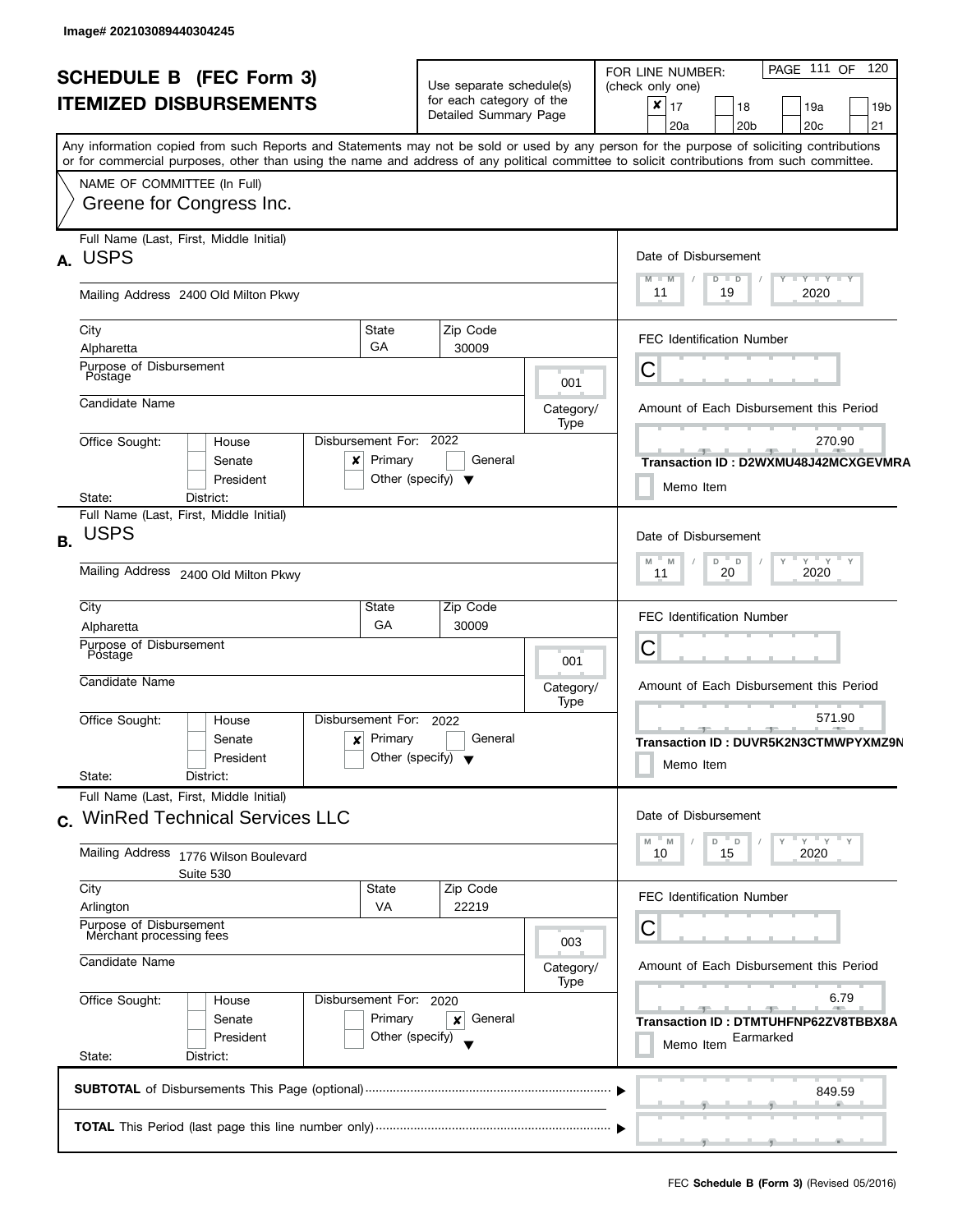| <b>SCHEDULE B (FEC Form 3)</b>                                                                                                             | Use separate schedule(s)             |                                    | PAGE 112 OF 120<br>FOR LINE NUMBER:<br>(check only one)      |  |  |  |
|--------------------------------------------------------------------------------------------------------------------------------------------|--------------------------------------|------------------------------------|--------------------------------------------------------------|--|--|--|
| <b>ITEMIZED DISBURSEMENTS</b>                                                                                                              | for each category of the             |                                    | $\boldsymbol{x}$<br>17<br>18<br>19a<br>19 <sub>b</sub>       |  |  |  |
|                                                                                                                                            | Detailed Summary Page                |                                    | 20a<br>20 <sub>b</sub><br>20 <sub>c</sub><br>21              |  |  |  |
| Any information copied from such Reports and Statements may not be sold or used by any person for the purpose of soliciting contributions  |                                      |                                    |                                                              |  |  |  |
| or for commercial purposes, other than using the name and address of any political committee to solicit contributions from such committee. |                                      |                                    |                                                              |  |  |  |
| NAME OF COMMITTEE (In Full)                                                                                                                |                                      |                                    |                                                              |  |  |  |
| Greene for Congress Inc.                                                                                                                   |                                      |                                    |                                                              |  |  |  |
|                                                                                                                                            |                                      |                                    |                                                              |  |  |  |
| Full Name (Last, First, Middle Initial)                                                                                                    |                                      |                                    |                                                              |  |  |  |
| <b>WinRed Technical Services LLC</b><br>A.                                                                                                 |                                      |                                    | Date of Disbursement                                         |  |  |  |
|                                                                                                                                            |                                      |                                    | Y TY TY TY<br>$M - M$<br>$D$ $D$                             |  |  |  |
| Mailing Address 1776 Wilson Boulevard                                                                                                      |                                      |                                    | 10<br>2020<br>16                                             |  |  |  |
| Suite 530                                                                                                                                  |                                      |                                    |                                                              |  |  |  |
| City<br>State                                                                                                                              | Zip Code                             |                                    | <b>FEC Identification Number</b>                             |  |  |  |
| <b>VA</b><br>Arlington                                                                                                                     | 22219                                |                                    |                                                              |  |  |  |
| Purpose of Disbursement<br>Merchant processing fees                                                                                        |                                      | 003                                | C                                                            |  |  |  |
|                                                                                                                                            |                                      |                                    |                                                              |  |  |  |
| Candidate Name                                                                                                                             |                                      | Category/                          | Amount of Each Disbursement this Period                      |  |  |  |
| Office Sought:<br>Disbursement For:<br>House                                                                                               | 2020                                 | Type                               | 12.36                                                        |  |  |  |
| Primary<br>Senate                                                                                                                          | ×<br>General                         |                                    | Transaction ID: DMMQB6PEF9REB6CQBFH5                         |  |  |  |
| President                                                                                                                                  | Other (specify) $\blacktriangledown$ |                                    | Earmarked                                                    |  |  |  |
| State:<br>District:                                                                                                                        |                                      |                                    | Memo Item                                                    |  |  |  |
| Full Name (Last, First, Middle Initial)                                                                                                    |                                      |                                    |                                                              |  |  |  |
| <b>WinRed Technical Services LLC</b><br>В.                                                                                                 |                                      |                                    | Date of Disbursement                                         |  |  |  |
|                                                                                                                                            |                                      | $Y'$ $Y'$ $Y$<br>$D$ $D$<br>M<br>M |                                                              |  |  |  |
| <b>Mailing Address</b><br>1776 Wilson Boulevard                                                                                            |                                      | 19<br>2020<br>10                   |                                                              |  |  |  |
| Suite 530                                                                                                                                  |                                      |                                    |                                                              |  |  |  |
| City<br>State                                                                                                                              | Zip Code                             |                                    | <b>FEC Identification Number</b>                             |  |  |  |
| VA<br>Arlington<br>Purpose of Disbursement                                                                                                 | 22219                                |                                    |                                                              |  |  |  |
| Merchant processing fees                                                                                                                   |                                      | 003                                | С                                                            |  |  |  |
| Candidate Name                                                                                                                             |                                      |                                    |                                                              |  |  |  |
|                                                                                                                                            |                                      | Category/<br>Type                  | Amount of Each Disbursement this Period                      |  |  |  |
| Disbursement For:<br>Office Sought:<br>House                                                                                               | 2020                                 |                                    | 13.80                                                        |  |  |  |
| Primary<br>Senate                                                                                                                          | General<br>×                         |                                    | Transaction ID: D6VB6HTCHPMHG7DGNRYC                         |  |  |  |
| President                                                                                                                                  | Other (specify) $\blacktriangledown$ |                                    | Memo Item                                                    |  |  |  |
| State:<br>District:                                                                                                                        |                                      |                                    |                                                              |  |  |  |
| Full Name (Last, First, Middle Initial)                                                                                                    |                                      |                                    |                                                              |  |  |  |
| c. WinRed Technical Services LLC                                                                                                           |                                      |                                    | Date of Disbursement                                         |  |  |  |
|                                                                                                                                            |                                      |                                    | $Y'$ Y<br>D<br>$\mathsf D$<br>M<br>M T                       |  |  |  |
| Mailing Address 1776 Wilson Boulevard                                                                                                      |                                      |                                    | 2020<br>10<br>21                                             |  |  |  |
| Suite 530                                                                                                                                  |                                      |                                    |                                                              |  |  |  |
| City<br>State<br><b>VA</b><br>Arlington                                                                                                    | Zip Code<br>22219                    |                                    | <b>FEC Identification Number</b>                             |  |  |  |
| Purpose of Disbursement                                                                                                                    |                                      |                                    | С                                                            |  |  |  |
| Merchant processing fees                                                                                                                   |                                      | 003                                |                                                              |  |  |  |
| Candidate Name                                                                                                                             |                                      |                                    | Amount of Each Disbursement this Period                      |  |  |  |
|                                                                                                                                            |                                      | Category/<br>Type                  |                                                              |  |  |  |
| Office Sought:<br>Disbursement For:<br>House                                                                                               | 2020                                 |                                    | 1.17                                                         |  |  |  |
| Primary<br>Senate                                                                                                                          | General<br>×                         |                                    | <u>.</u><br>المستطرف<br>Transaction ID: D65HVKZV8XNBG6CCJ3EM |  |  |  |
| President                                                                                                                                  | Other (specify)                      |                                    | Earmarked<br>Memo Item                                       |  |  |  |
| State:<br>District:                                                                                                                        |                                      |                                    |                                                              |  |  |  |
|                                                                                                                                            |                                      |                                    |                                                              |  |  |  |
|                                                                                                                                            |                                      |                                    | 27.33                                                        |  |  |  |
|                                                                                                                                            |                                      |                                    |                                                              |  |  |  |
|                                                                                                                                            |                                      |                                    |                                                              |  |  |  |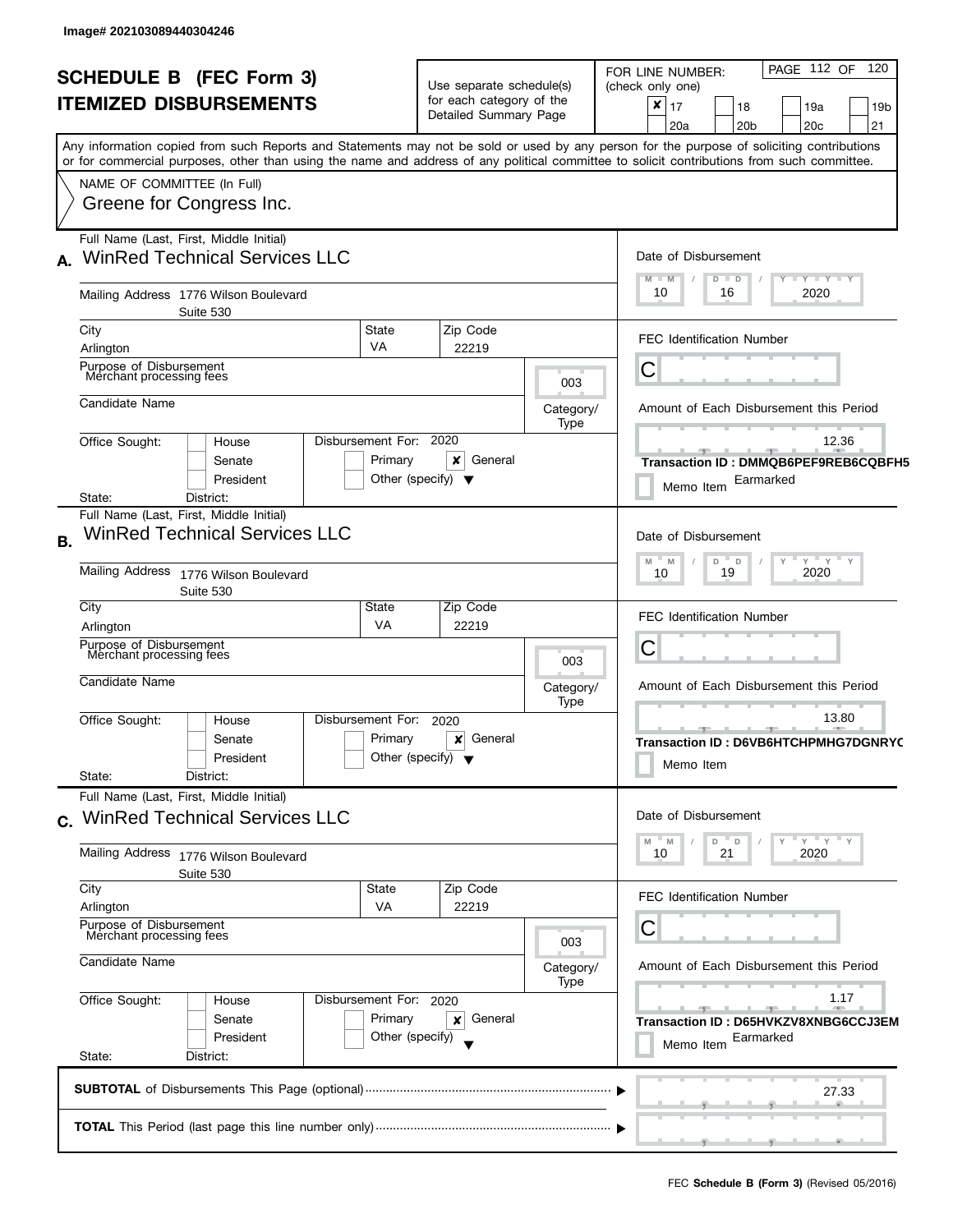| <b>SCHEDULE B (FEC Form 3)</b> |                                                                                                                                                                                                                                                                                         |                                                                               | Use separate schedule(s)                          |                                         | PAGE 113 OF<br>120<br>FOR LINE NUMBER:<br>(check only one)                                                                            |  |  |  |
|--------------------------------|-----------------------------------------------------------------------------------------------------------------------------------------------------------------------------------------------------------------------------------------------------------------------------------------|-------------------------------------------------------------------------------|---------------------------------------------------|-----------------------------------------|---------------------------------------------------------------------------------------------------------------------------------------|--|--|--|
|                                | <b>ITEMIZED DISBURSEMENTS</b>                                                                                                                                                                                                                                                           |                                                                               | for each category of the<br>Detailed Summary Page |                                         | ×<br>17<br>18<br>19a<br>19b                                                                                                           |  |  |  |
|                                |                                                                                                                                                                                                                                                                                         |                                                                               |                                                   |                                         | 20a<br>20 <sub>b</sub><br>20 <sub>c</sub><br>21                                                                                       |  |  |  |
|                                | Any information copied from such Reports and Statements may not be sold or used by any person for the purpose of soliciting contributions<br>or for commercial purposes, other than using the name and address of any political committee to solicit contributions from such committee. |                                                                               |                                                   |                                         |                                                                                                                                       |  |  |  |
|                                | NAME OF COMMITTEE (In Full)                                                                                                                                                                                                                                                             |                                                                               |                                                   |                                         |                                                                                                                                       |  |  |  |
|                                | Greene for Congress Inc.                                                                                                                                                                                                                                                                |                                                                               |                                                   |                                         |                                                                                                                                       |  |  |  |
|                                | Full Name (Last, First, Middle Initial)                                                                                                                                                                                                                                                 |                                                                               |                                                   |                                         |                                                                                                                                       |  |  |  |
| A.                             | <b>WinRed Technical Services LLC</b>                                                                                                                                                                                                                                                    |                                                                               |                                                   |                                         | Date of Disbursement                                                                                                                  |  |  |  |
|                                | Mailing Address 1776 Wilson Boulevard<br>Suite 530                                                                                                                                                                                                                                      |                                                                               |                                                   |                                         | <b>LY LY LY</b><br>$M - M$<br>$D$ $D$<br>10<br>22<br>2020                                                                             |  |  |  |
|                                | City<br>State                                                                                                                                                                                                                                                                           |                                                                               | Zip Code                                          |                                         | <b>FEC Identification Number</b>                                                                                                      |  |  |  |
|                                | <b>VA</b><br>Arlington                                                                                                                                                                                                                                                                  |                                                                               | 22219                                             |                                         |                                                                                                                                       |  |  |  |
|                                | Purpose of Disbursement<br>Merchant processing fees                                                                                                                                                                                                                                     |                                                                               |                                                   | 003                                     | Ĉ                                                                                                                                     |  |  |  |
|                                | Candidate Name                                                                                                                                                                                                                                                                          |                                                                               |                                                   | Category/                               | Amount of Each Disbursement this Period                                                                                               |  |  |  |
|                                |                                                                                                                                                                                                                                                                                         |                                                                               |                                                   | Type                                    |                                                                                                                                       |  |  |  |
|                                | Disbursement For: 2020<br>Office Sought:<br>House<br>Senate                                                                                                                                                                                                                             |                                                                               | ×<br>General                                      |                                         | 17.87<br>Transaction ID: D48GZQDZZDR2HSBJWXWH                                                                                         |  |  |  |
|                                | President                                                                                                                                                                                                                                                                               | Primary<br>Other (specify) $\blacktriangledown$                               |                                                   |                                         |                                                                                                                                       |  |  |  |
|                                | State:<br>District:                                                                                                                                                                                                                                                                     |                                                                               |                                                   |                                         | Earmarked<br>Memo Item                                                                                                                |  |  |  |
|                                | Full Name (Last, First, Middle Initial)                                                                                                                                                                                                                                                 |                                                                               |                                                   |                                         |                                                                                                                                       |  |  |  |
| В.                             | <b>WinRed Technical Services LLC</b>                                                                                                                                                                                                                                                    | Date of Disbursement                                                          |                                                   |                                         |                                                                                                                                       |  |  |  |
|                                | <b>Mailing Address</b><br>1776 Wilson Boulevard                                                                                                                                                                                                                                         | $Y$ $Y$ $Y$<br>D<br>$\mathsf D$<br>$\mathsf{Y}$<br>M<br>M<br>25<br>2020<br>10 |                                                   |                                         |                                                                                                                                       |  |  |  |
|                                | Suite 530                                                                                                                                                                                                                                                                               |                                                                               |                                                   |                                         |                                                                                                                                       |  |  |  |
|                                | City<br>State                                                                                                                                                                                                                                                                           |                                                                               | Zip Code                                          |                                         | <b>FEC Identification Number</b>                                                                                                      |  |  |  |
|                                | <b>VA</b><br>Arlington                                                                                                                                                                                                                                                                  |                                                                               | 22219                                             |                                         | C                                                                                                                                     |  |  |  |
|                                | Merchant processing fees                                                                                                                                                                                                                                                                | Purpose of Disbursement                                                       |                                                   |                                         |                                                                                                                                       |  |  |  |
|                                | Candidate Name                                                                                                                                                                                                                                                                          |                                                                               | 003<br>Category/                                  | Amount of Each Disbursement this Period |                                                                                                                                       |  |  |  |
|                                |                                                                                                                                                                                                                                                                                         |                                                                               | Type                                              |                                         |                                                                                                                                       |  |  |  |
|                                | Disbursement For:<br>Office Sought:<br>House                                                                                                                                                                                                                                            |                                                                               | 2020<br>General<br>×                              |                                         | 2.20<br>-91                                                                                                                           |  |  |  |
|                                | Senate<br>President                                                                                                                                                                                                                                                                     | Primary<br>Other (specify) $\blacktriangledown$                               |                                                   | Transaction ID: DCPGWH48GJ4D76MYP3AA    |                                                                                                                                       |  |  |  |
|                                | State:<br>District:                                                                                                                                                                                                                                                                     |                                                                               |                                                   |                                         | Memo Item Earmarked                                                                                                                   |  |  |  |
|                                | Full Name (Last, First, Middle Initial)                                                                                                                                                                                                                                                 |                                                                               |                                                   |                                         |                                                                                                                                       |  |  |  |
|                                | c. WinRed Technical Services LLC                                                                                                                                                                                                                                                        |                                                                               |                                                   |                                         | Date of Disbursement                                                                                                                  |  |  |  |
|                                |                                                                                                                                                                                                                                                                                         |                                                                               |                                                   |                                         |                                                                                                                                       |  |  |  |
|                                | Mailing Address 1776 Wilson Boulevard<br>Suite 530                                                                                                                                                                                                                                      |                                                                               | 27<br>2020<br>10                                  |                                         |                                                                                                                                       |  |  |  |
|                                | City<br>State                                                                                                                                                                                                                                                                           |                                                                               | Zip Code                                          |                                         | <b>FEC Identification Number</b>                                                                                                      |  |  |  |
|                                | <b>VA</b><br>Arlington                                                                                                                                                                                                                                                                  |                                                                               | 22219                                             |                                         |                                                                                                                                       |  |  |  |
|                                | Purpose of Disbursement<br>Merchant processing fees                                                                                                                                                                                                                                     |                                                                               |                                                   | 003                                     | C                                                                                                                                     |  |  |  |
|                                | Candidate Name                                                                                                                                                                                                                                                                          |                                                                               |                                                   | Category/                               | Amount of Each Disbursement this Period                                                                                               |  |  |  |
|                                |                                                                                                                                                                                                                                                                                         |                                                                               |                                                   |                                         |                                                                                                                                       |  |  |  |
|                                | Office Sought:<br>Disbursement For: 2020<br>House                                                                                                                                                                                                                                       |                                                                               | General                                           |                                         | 3.49<br><b>The Contract of the Contract of the Contract of the Contract of the Contract of the Contract of the Contract o</b><br>$-1$ |  |  |  |
|                                | Primary<br>Senate                                                                                                                                                                                                                                                                       | Transaction ID: DP646X3HB3Y35MEJH76V                                          |                                                   |                                         |                                                                                                                                       |  |  |  |
|                                | President<br>Other (specify)<br>State:<br>District:                                                                                                                                                                                                                                     | Earmarked<br>Memo Item                                                        |                                                   |                                         |                                                                                                                                       |  |  |  |
|                                |                                                                                                                                                                                                                                                                                         |                                                                               |                                                   |                                         |                                                                                                                                       |  |  |  |
|                                |                                                                                                                                                                                                                                                                                         |                                                                               |                                                   |                                         | 23.56                                                                                                                                 |  |  |  |
|                                |                                                                                                                                                                                                                                                                                         |                                                                               |                                                   |                                         |                                                                                                                                       |  |  |  |
|                                |                                                                                                                                                                                                                                                                                         |                                                                               |                                                   |                                         | $\mathcal{L}$                                                                                                                         |  |  |  |
|                                |                                                                                                                                                                                                                                                                                         |                                                                               |                                                   |                                         |                                                                                                                                       |  |  |  |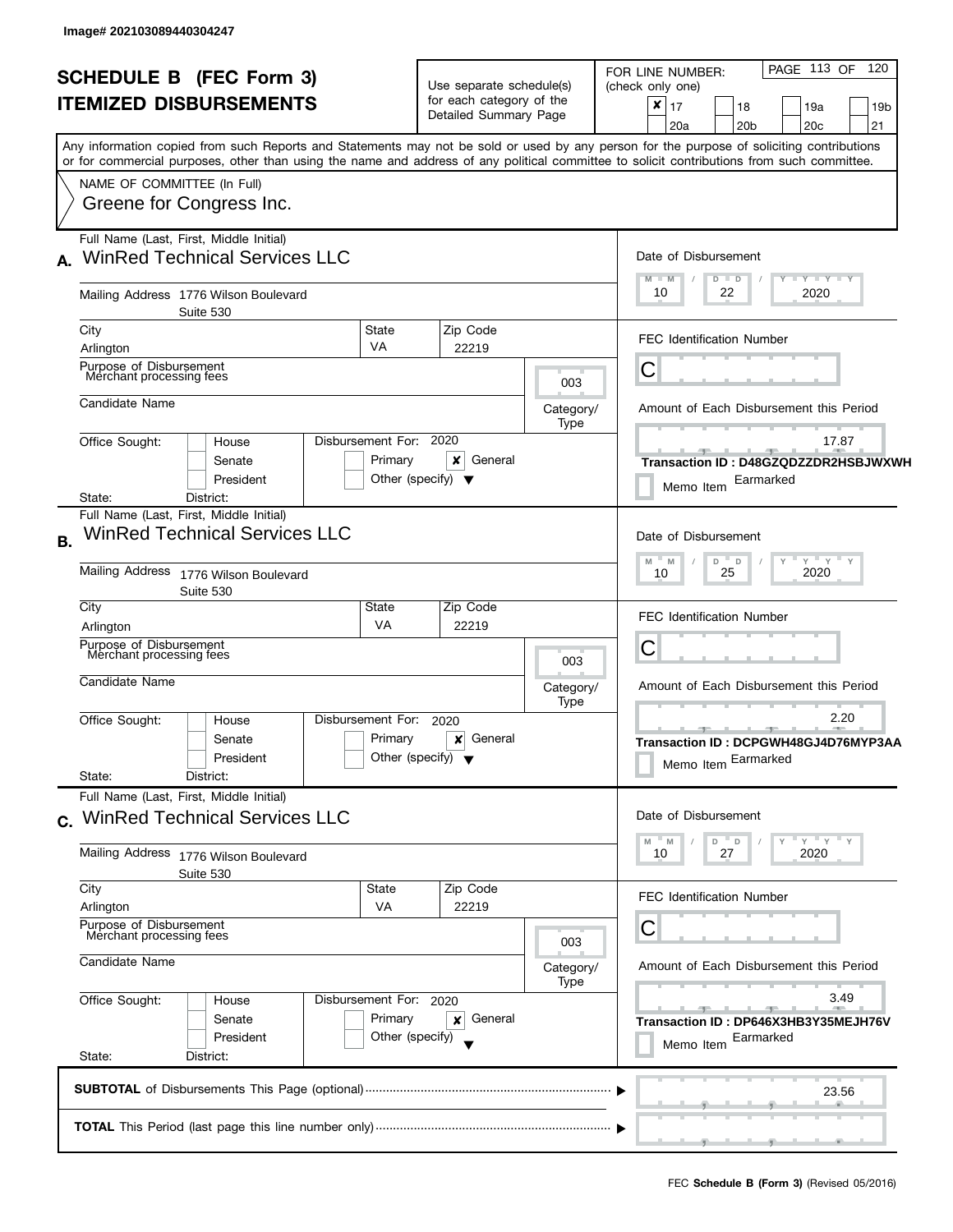|           | <b>SCHEDULE B</b> (FEC Form 3)                                                                                                                                                                                                                                                          |                                                 |                                                                                         |                   | PAGE 114 OF 120<br>FOR LINE NUMBER:                                                                            |  |  |
|-----------|-----------------------------------------------------------------------------------------------------------------------------------------------------------------------------------------------------------------------------------------------------------------------------------------|-------------------------------------------------|-----------------------------------------------------------------------------------------|-------------------|----------------------------------------------------------------------------------------------------------------|--|--|
|           | <b>ITEMIZED DISBURSEMENTS</b>                                                                                                                                                                                                                                                           |                                                 | Use separate schedule(s)<br>for each category of the<br>Detailed Summary Page           |                   | (check only one)<br>x<br>17<br>18<br>19a<br>19 <sub>b</sub><br>20a<br>20 <sub>b</sub><br>20 <sub>c</sub><br>21 |  |  |
|           | Any information copied from such Reports and Statements may not be sold or used by any person for the purpose of soliciting contributions<br>or for commercial purposes, other than using the name and address of any political committee to solicit contributions from such committee. |                                                 |                                                                                         |                   |                                                                                                                |  |  |
|           | NAME OF COMMITTEE (In Full)<br>Greene for Congress Inc.                                                                                                                                                                                                                                 |                                                 |                                                                                         |                   |                                                                                                                |  |  |
|           | Full Name (Last, First, Middle Initial)<br><b>WinRed Technical Services LLC</b>                                                                                                                                                                                                         |                                                 |                                                                                         |                   | Date of Disbursement                                                                                           |  |  |
|           | Mailing Address 1776 Wilson Boulevard<br>Suite 530                                                                                                                                                                                                                                      |                                                 |                                                                                         |                   | $Y - Y - Y - Y - Y$<br>$M - M$<br>$D$ $D$<br>10<br>2020<br>28                                                  |  |  |
|           | City<br>Arlington                                                                                                                                                                                                                                                                       | State<br>VA                                     | Zip Code<br>22219                                                                       |                   | <b>FEC Identification Number</b>                                                                               |  |  |
|           | Purpose of Disbursement<br>Merchant processing fees                                                                                                                                                                                                                                     |                                                 |                                                                                         | 003               | C                                                                                                              |  |  |
|           | Candidate Name                                                                                                                                                                                                                                                                          |                                                 |                                                                                         | Category/<br>Type | Amount of Each Disbursement this Period                                                                        |  |  |
|           | Disbursement For: 2020<br>Office Sought:<br>House<br>Senate<br>President<br>State:<br>District:                                                                                                                                                                                         | Primary<br>Other (specify) $\blacktriangledown$ | x<br>General                                                                            |                   | 14.99<br>Transaction ID: DAWZJNJ3X8VXVHY89SZ8<br>Earmarked<br>Memo Item                                        |  |  |
| <b>B.</b> | Full Name (Last, First, Middle Initial)<br><b>WinRed Technical Services LLC</b>                                                                                                                                                                                                         |                                                 |                                                                                         |                   |                                                                                                                |  |  |
|           | Mailing Address<br>1776 Wilson Boulevard<br>Suite 530                                                                                                                                                                                                                                   |                                                 | $Y$ $Y$ $Y$<br>M<br>M<br>D<br>D<br>29<br>2020<br>10                                     |                   |                                                                                                                |  |  |
|           | City<br>Arlington                                                                                                                                                                                                                                                                       | State<br><b>VA</b>                              | Zip Code<br>22219                                                                       |                   | <b>FEC Identification Number</b>                                                                               |  |  |
|           | Purpose of Disbursement<br>Merchant processing fees                                                                                                                                                                                                                                     |                                                 |                                                                                         | 003               | С                                                                                                              |  |  |
|           | Candidate Name                                                                                                                                                                                                                                                                          |                                                 |                                                                                         | Category/<br>Type | Amount of Each Disbursement this Period                                                                        |  |  |
|           | Disbursement For:<br>Office Sought:<br>House<br>Primary<br>Senate<br>Other (specify) $\blacktriangledown$<br>President<br>State:<br>District:                                                                                                                                           |                                                 | 8.15<br><b>ARCHITECT</b><br>Transaction ID: DDVVSE86J4C7BVUGC54U<br>Memo Item Earmarked |                   |                                                                                                                |  |  |
|           | Full Name (Last, First, Middle Initial)<br>c. WinRed Technical Services LLC                                                                                                                                                                                                             |                                                 |                                                                                         |                   | Date of Disbursement                                                                                           |  |  |
|           | Mailing Address 1776 Wilson Boulevard<br>Suite 530                                                                                                                                                                                                                                      |                                                 |                                                                                         |                   | D<br>$Y = Y = Y$<br>M<br>" M<br>$\mathsf{D}$<br>2020<br>11<br>01                                               |  |  |
|           | City<br>Arlington                                                                                                                                                                                                                                                                       | State<br><b>VA</b>                              | Zip Code<br>22219                                                                       |                   | <b>FEC Identification Number</b>                                                                               |  |  |
|           | Purpose of Disbursement<br>Merchant processing fees                                                                                                                                                                                                                                     |                                                 |                                                                                         | С<br>003          |                                                                                                                |  |  |
|           | Candidate Name                                                                                                                                                                                                                                                                          |                                                 |                                                                                         | Category/<br>Type | Amount of Each Disbursement this Period                                                                        |  |  |
|           | Office Sought:<br>Disbursement For: 2020<br>House<br>Senate<br>President<br>State:<br>District:                                                                                                                                                                                         | Primary<br>Other (specify)                      | General<br>×                                                                            |                   | 112.38<br>$-1$<br>Transaction ID: D3Z3RGWUEKR489ZKYWRM<br>Earmarked<br>Memo Item                               |  |  |
|           |                                                                                                                                                                                                                                                                                         |                                                 |                                                                                         |                   | 135.52                                                                                                         |  |  |
|           |                                                                                                                                                                                                                                                                                         |                                                 |                                                                                         |                   |                                                                                                                |  |  |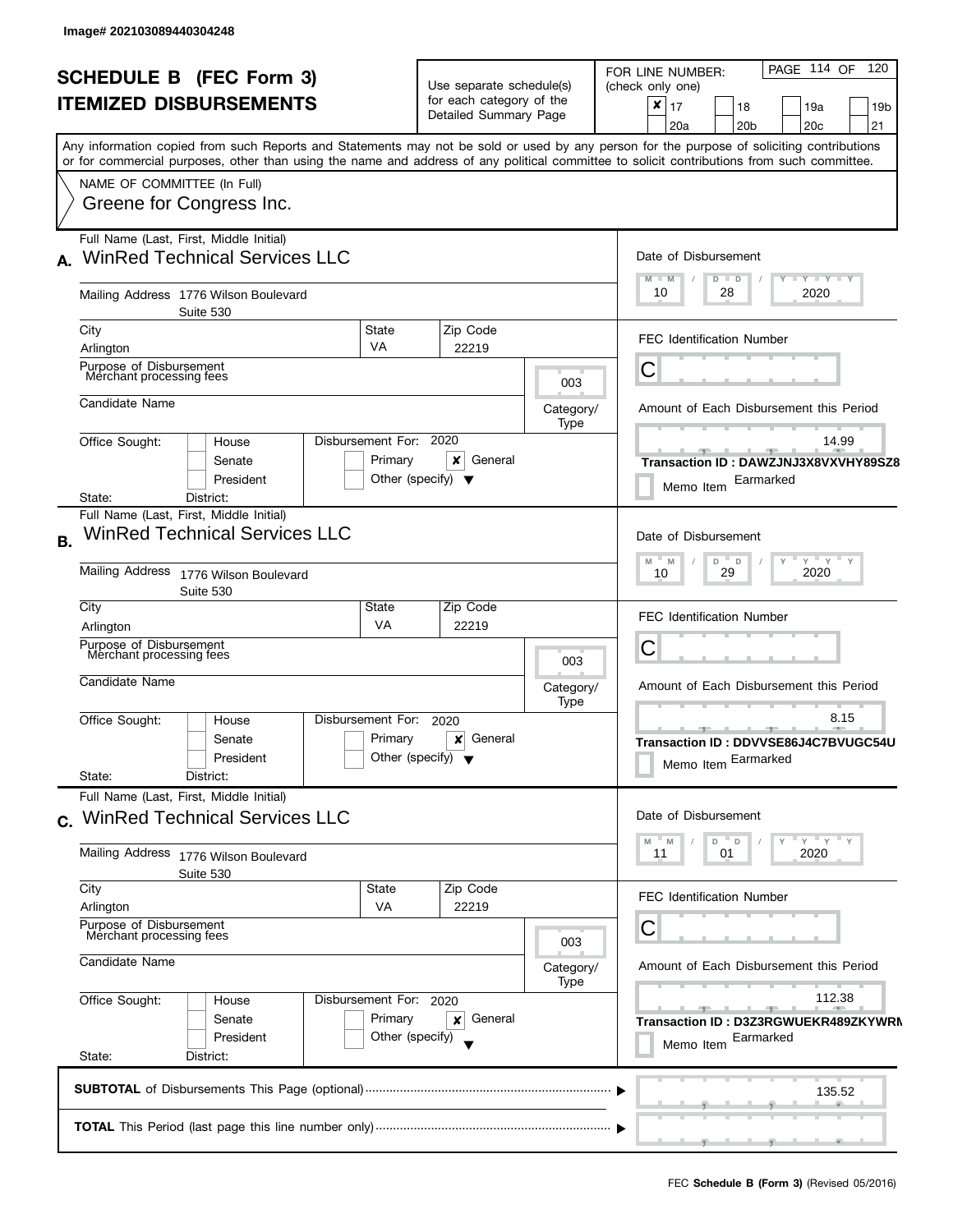| <b>SCHEDULE B (FEC Form 3)</b> |                                                                                                                                               |                                      | Use separate schedule(s)                                            |                                         | PAGE 115 OF 120<br>FOR LINE NUMBER:<br>(check only one)                                       |  |  |  |
|--------------------------------|-----------------------------------------------------------------------------------------------------------------------------------------------|--------------------------------------|---------------------------------------------------------------------|-----------------------------------------|-----------------------------------------------------------------------------------------------|--|--|--|
| <b>ITEMIZED DISBURSEMENTS</b>  |                                                                                                                                               |                                      | for each category of the<br>Detailed Summary Page                   |                                         | $\boldsymbol{x}$<br>17<br>18<br>19a<br>19 <sub>b</sub><br>20a<br>20 <sub>b</sub><br>20c<br>21 |  |  |  |
|                                | Any information copied from such Reports and Statements may not be sold or used by any person for the purpose of soliciting contributions     |                                      |                                                                     |                                         |                                                                                               |  |  |  |
|                                | or for commercial purposes, other than using the name and address of any political committee to solicit contributions from such committee.    |                                      |                                                                     |                                         |                                                                                               |  |  |  |
|                                | NAME OF COMMITTEE (In Full)<br>Greene for Congress Inc.                                                                                       |                                      |                                                                     |                                         |                                                                                               |  |  |  |
| A.                             | Full Name (Last, First, Middle Initial)<br><b>WinRed Technical Services LLC</b>                                                               |                                      |                                                                     |                                         | Date of Disbursement                                                                          |  |  |  |
|                                | Mailing Address 1776 Wilson Boulevard<br>Suite 530                                                                                            |                                      |                                                                     |                                         | <b>TEY LY LY</b><br>M<br>Y<br>$-M$<br>$D$ $D$<br>11<br>02<br>2020                             |  |  |  |
|                                | State<br>City<br>VA<br>Arlington                                                                                                              |                                      | Zip Code<br>22219                                                   |                                         | <b>FEC Identification Number</b>                                                              |  |  |  |
|                                | Purpose of Disbursement<br>Merchant processing fees                                                                                           |                                      |                                                                     | 003                                     | С                                                                                             |  |  |  |
|                                | Candidate Name                                                                                                                                |                                      |                                                                     | Category/<br>Type                       | Amount of Each Disbursement this Period                                                       |  |  |  |
|                                | Disbursement For: 2020<br>Office Sought:<br>House<br>Primary<br>Senate<br>President<br>District:<br>State:                                    | Other (specify) $\blacktriangledown$ | x<br>General                                                        |                                         | 6.79<br>Transaction ID: DAQXZU6K2FQMCEYE8UHF<br>Earmarked<br>Memo Item                        |  |  |  |
| <b>B.</b>                      | Full Name (Last, First, Middle Initial)<br><b>WinRed Technical Services LLC</b>                                                               |                                      |                                                                     |                                         | Date of Disbursement                                                                          |  |  |  |
|                                | <b>Mailing Address</b><br>1776 Wilson Boulevard<br>Suite 530                                                                                  |                                      |                                                                     |                                         | $Y$ $Y$ $Y$<br>M<br>D<br>$\mathsf D$<br>M<br>2020<br>03<br>11                                 |  |  |  |
|                                | City<br>State<br>VA<br>Arlington                                                                                                              |                                      | Zip Code<br>22219                                                   |                                         | <b>FEC Identification Number</b>                                                              |  |  |  |
|                                | Purpose of Disbursement<br>Merchant processing fees                                                                                           |                                      |                                                                     | 003                                     | С                                                                                             |  |  |  |
|                                | Candidate Name                                                                                                                                |                                      | Category/<br>Type                                                   | Amount of Each Disbursement this Period |                                                                                               |  |  |  |
|                                | Disbursement For:<br>Office Sought:<br>House<br>Primary<br>Senate<br>Other (specify) $\blacktriangledown$<br>President<br>State:<br>District: |                                      | 1.25<br>Transaction ID: DP9WQVTPTET8EGPKXZES<br>Memo Item Earmarked |                                         |                                                                                               |  |  |  |
|                                | Full Name (Last, First, Middle Initial)                                                                                                       |                                      |                                                                     |                                         | Date of Disbursement                                                                          |  |  |  |
| C.                             | <b>Mailing Address</b>                                                                                                                        |                                      |                                                                     |                                         |                                                                                               |  |  |  |
|                                | City<br>State                                                                                                                                 |                                      | Zip Code                                                            |                                         | FEC Identification Number                                                                     |  |  |  |
|                                | Purpose of Disbursement                                                                                                                       |                                      |                                                                     |                                         | С                                                                                             |  |  |  |
|                                | Candidate Name                                                                                                                                |                                      |                                                                     | Category/<br>Type                       | Amount of Each Disbursement this Period                                                       |  |  |  |
|                                | Disbursement For:<br>Office Sought:<br>House<br>Primary<br>Senate                                                                             |                                      | General                                                             |                                         | -90                                                                                           |  |  |  |
|                                | President<br>State:<br>District:                                                                                                              | Other (specify)                      |                                                                     |                                         | Memo Item                                                                                     |  |  |  |
|                                |                                                                                                                                               |                                      |                                                                     |                                         | 8.04                                                                                          |  |  |  |
|                                |                                                                                                                                               |                                      |                                                                     |                                         | 291073.69                                                                                     |  |  |  |
|                                |                                                                                                                                               |                                      |                                                                     |                                         |                                                                                               |  |  |  |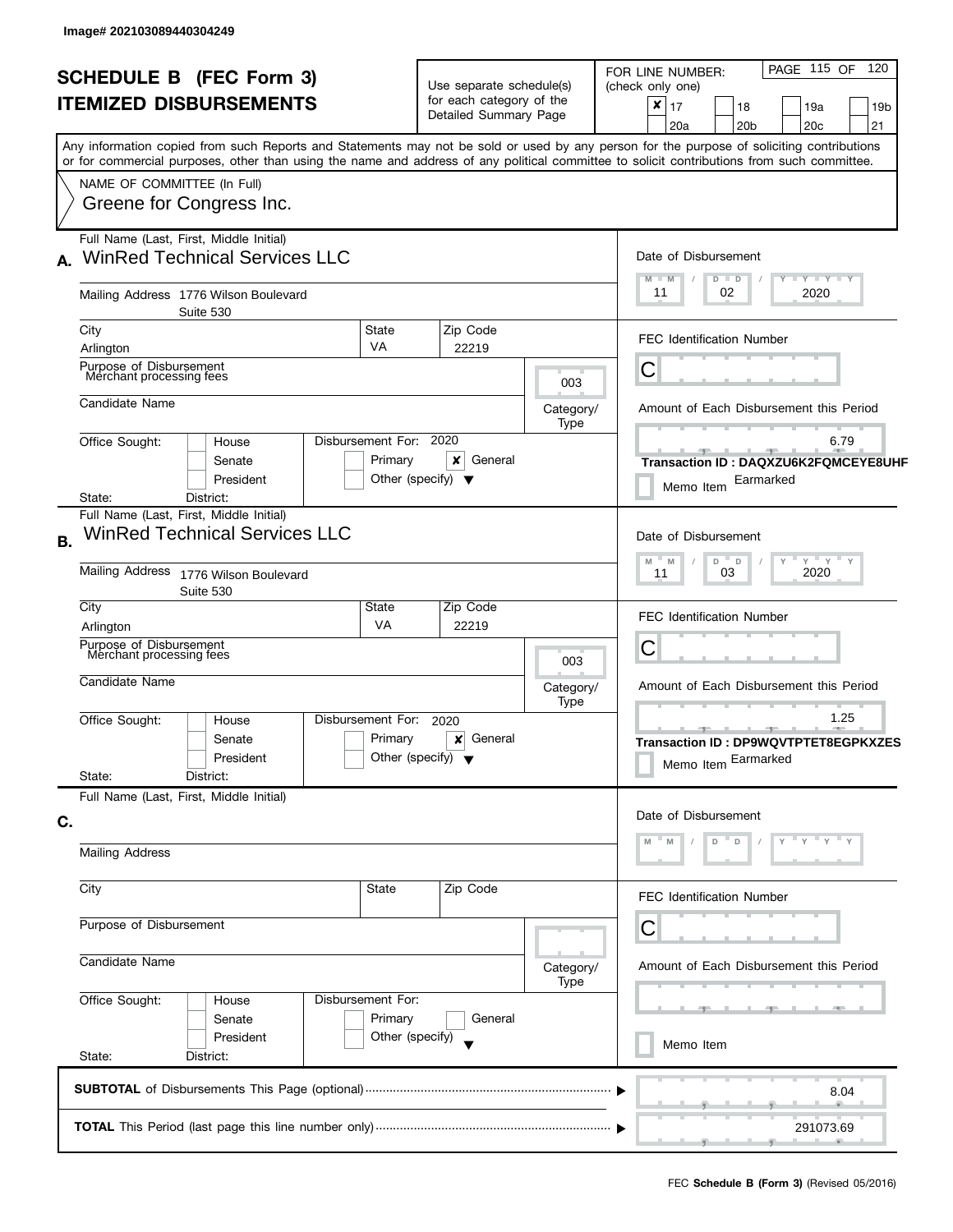|                                                                              |             |                            |                                                                                                                                         |                                                     | 120<br>PAGE 116<br>OF                                                                                                                |  |  |
|------------------------------------------------------------------------------|-------------|----------------------------|-----------------------------------------------------------------------------------------------------------------------------------------|-----------------------------------------------------|--------------------------------------------------------------------------------------------------------------------------------------|--|--|
| <b>SCHEDULE C</b> (FEC Form 3)<br><b>LOANS</b>                               |             |                            | Use separate schedule(s)<br>FOR LINE NUMBER:<br>for each category of the<br>$\pmb{\times}$<br>(check only one)<br>Detailed Summary Page |                                                     |                                                                                                                                      |  |  |
| NAME OF COMMITTEE (In Full)<br>Greene for Congress Inc.                      |             |                            |                                                                                                                                         |                                                     | Transaction ID: LKS5EE58EBHEA3MVM985                                                                                                 |  |  |
| LOAN SOURCE Full Name (Last, First, Middle Initial)<br>Greene, Marjorie, , , |             |                            |                                                                                                                                         | Memo Item                                           | Election: 2020<br>Primary<br>$\boldsymbol{x}$<br>General                                                                             |  |  |
| <b>Mailing Address</b><br>3955 Marconi Drive                                 |             |                            |                                                                                                                                         |                                                     | Other (specify) $\blacktriangledown$                                                                                                 |  |  |
| City<br>Alpharetta                                                           |             | <b>State</b><br>GA         | ZIP Code<br>30005                                                                                                                       |                                                     | x<br>Personal Funds of the Candidate                                                                                                 |  |  |
| Original Amount of Loan                                                      | 100000.00   | Cumulative Payment To Date |                                                                                                                                         | 100000.00                                           | Balance Outstanding at Close of This Period<br>0.00                                                                                  |  |  |
| <b>TERMS</b><br>Date Incurred<br>$^{\text{M}}$ 05 <sup>M</sup><br>$D_{08}D$  | ž019        | №5 №<br>$D_{08}D$          | Date Due                                                                                                                                | Interest Rate<br>(If none, enter 0)<br>0.00<br>2021 | Secured:<br>x<br>$%$ (apr)<br><b>No</b><br>Yes                                                                                       |  |  |
| List All Endorsers or Guarantors (if any) to Loan Source                     |             |                            |                                                                                                                                         |                                                     |                                                                                                                                      |  |  |
| 1. Full Name (Last, First, Middle Initial)<br>Greene, Marjorie, , ,          |             |                            |                                                                                                                                         | Name of Employer<br><b>Taylor Construction</b>      |                                                                                                                                      |  |  |
| Mailing Address<br>3955 Marconi Drive                                        |             |                            |                                                                                                                                         | Occupation<br><b>Business Owner</b><br>Amount       |                                                                                                                                      |  |  |
| City<br>Alpharetta                                                           | State<br>GA | ZIP Code<br>30005          |                                                                                                                                         | Guaranteed<br>Outstanding:                          | 0.00<br>Transaction ID: GFE4EX645N2P9H4FJ5GC                                                                                         |  |  |
| 2. Full Name (Last, First, Middle Initial)                                   |             |                            |                                                                                                                                         | Name of Employer                                    |                                                                                                                                      |  |  |
| <b>Mailing Address</b>                                                       |             |                            |                                                                                                                                         | Occupation                                          |                                                                                                                                      |  |  |
| City                                                                         | State       | ZIP Code                   |                                                                                                                                         | Amount<br>Guaranteed<br>Outstanding:                | $-1$ $-7$                                                                                                                            |  |  |
| 3. Full Name (Last, First, Middle Initial)                                   |             |                            |                                                                                                                                         | Name of Employer                                    |                                                                                                                                      |  |  |
| <b>Mailing Address</b>                                                       |             |                            |                                                                                                                                         | Occupation                                          |                                                                                                                                      |  |  |
| City                                                                         | State       | ZIP Code                   |                                                                                                                                         | Amount<br>Guaranteed<br>Outstanding:                |                                                                                                                                      |  |  |
| 4. Full Name (Last, First, Middle Initial)                                   |             |                            |                                                                                                                                         | Name of Employer                                    |                                                                                                                                      |  |  |
| Mailing Address                                                              |             |                            |                                                                                                                                         | Occupation                                          |                                                                                                                                      |  |  |
| City                                                                         | State       | ZIP Code                   |                                                                                                                                         | Amount<br>Guaranteed<br>Outstanding:                |                                                                                                                                      |  |  |
|                                                                              |             |                            |                                                                                                                                         |                                                     | 0.00                                                                                                                                 |  |  |
|                                                                              |             |                            |                                                                                                                                         |                                                     | Carry outstanding balance only to LINE 3, Schedule D, for this line. If no Schedule D, carry forward to appropriate line of Summary. |  |  |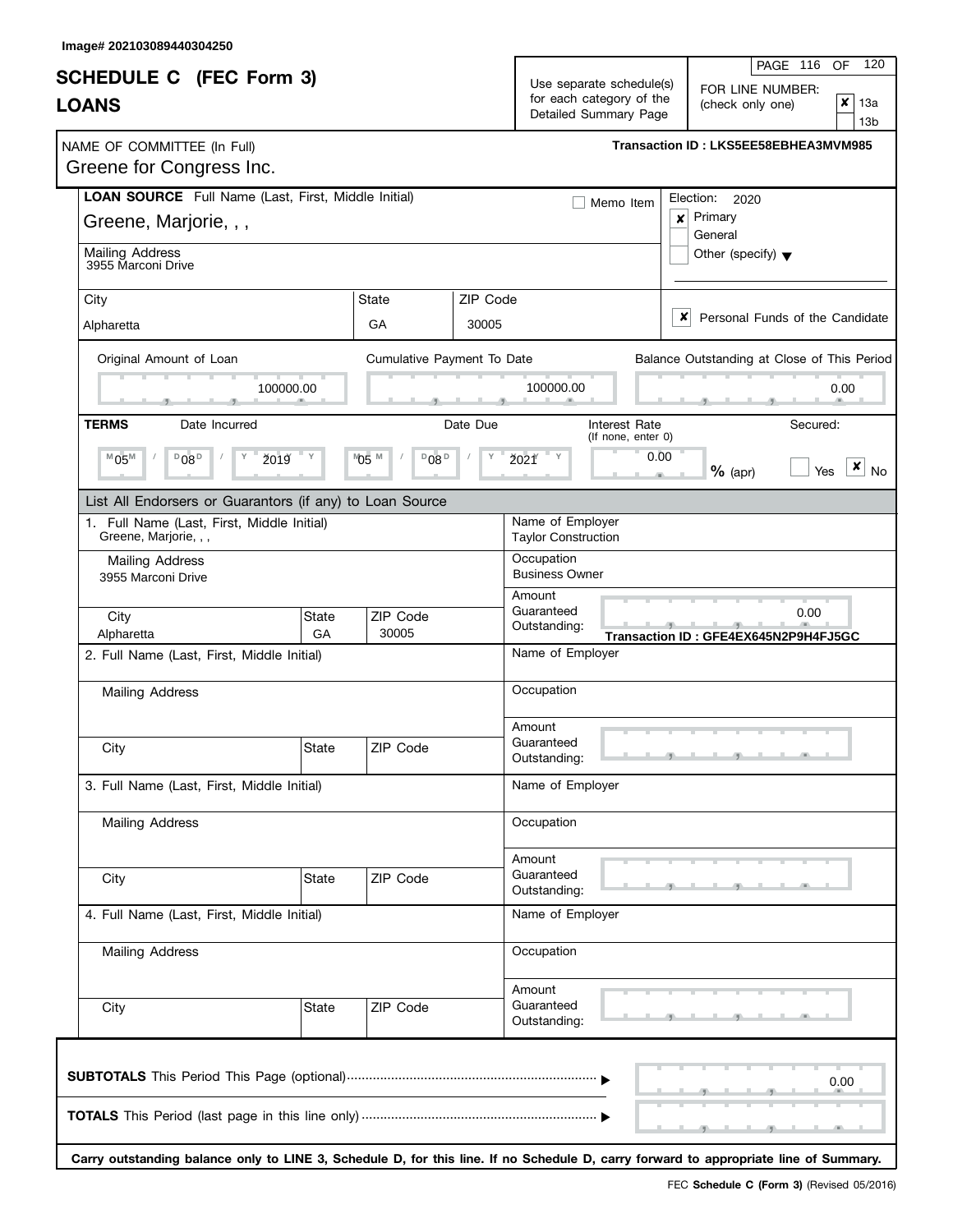|                                                                              |              |                            |                                                                                                                                                       |                                                | 120<br>PAGE 117<br><b>OF</b>                                                                                                         |  |
|------------------------------------------------------------------------------|--------------|----------------------------|-------------------------------------------------------------------------------------------------------------------------------------------------------|------------------------------------------------|--------------------------------------------------------------------------------------------------------------------------------------|--|
| <b>SCHEDULE C</b> (FEC Form 3)<br><b>LOANS</b>                               |              |                            | Use separate schedule(s)<br>FOR LINE NUMBER:<br>for each category of the<br> x<br>13a<br>(check only one)<br>Detailed Summary Page<br>13 <sub>b</sub> |                                                |                                                                                                                                      |  |
| NAME OF COMMITTEE (In Full)<br>Greene for Congress Inc.                      |              |                            |                                                                                                                                                       |                                                | Transaction ID: LC5Q5X75S9MSY3K2PKYA                                                                                                 |  |
| LOAN SOURCE Full Name (Last, First, Middle Initial)<br>Greene, Marjorie, , , |              |                            |                                                                                                                                                       | Memo Item                                      | Election:<br>2020<br>Primary<br>$\boldsymbol{x}$                                                                                     |  |
| Mailing Address<br>3955 Marconi Drive                                        |              |                            |                                                                                                                                                       |                                                | General<br>Other (specify) $\blacktriangledown$                                                                                      |  |
| City<br>Alpharetta                                                           |              | <b>State</b><br>GA         | ZIP Code<br>30005                                                                                                                                     |                                                | x<br>Personal Funds of the Candidate                                                                                                 |  |
| Original Amount of Loan                                                      |              | Cumulative Payment To Date |                                                                                                                                                       |                                                | Balance Outstanding at Close of This Period                                                                                          |  |
|                                                                              | 400000.00    |                            |                                                                                                                                                       | 350000.00                                      | 50000.00                                                                                                                             |  |
| <b>TERMS</b><br>Date Incurred                                                |              |                            | Date Due                                                                                                                                              | Interest Rate<br>(If none, enter 0)            | Secured:                                                                                                                             |  |
| $M$ <sub>05<math>M</math></sub><br>$D$ 30 <sup>D</sup>                       | Υ<br>ž019    | $D$ 30 $D$<br>№5 м         | Υ                                                                                                                                                     | <b>Ž021</b><br>$\mathbb{R}^n$                  | 0.00<br>×<br>$%$ (apr)<br><b>No</b><br>Yes<br>$-10$                                                                                  |  |
| List All Endorsers or Guarantors (if any) to Loan Source                     |              |                            |                                                                                                                                                       |                                                |                                                                                                                                      |  |
| 1. Full Name (Last, First, Middle Initial)<br>Greene, Marjorie, , ,          |              |                            |                                                                                                                                                       | Name of Employer<br><b>Taylor Construction</b> |                                                                                                                                      |  |
| <b>Mailing Address</b><br>3955 Marconi Drive                                 |              |                            |                                                                                                                                                       | Occupation<br><b>Business Owner</b>            |                                                                                                                                      |  |
| City<br>Alpharetta                                                           | State<br>GA  | ZIP Code<br>30005          |                                                                                                                                                       | Amount<br>Guaranteed<br>Outstanding:           | 50000.00<br>Transaction ID: GHF25HS9RBFP6SXFGHCD                                                                                     |  |
| 2. Full Name (Last, First, Middle Initial)                                   |              |                            |                                                                                                                                                       | Name of Employer                               |                                                                                                                                      |  |
| <b>Mailing Address</b>                                                       |              |                            |                                                                                                                                                       | Occupation                                     |                                                                                                                                      |  |
|                                                                              |              |                            |                                                                                                                                                       | Amount<br>Guaranteed                           |                                                                                                                                      |  |
| City                                                                         | State        | ZIP Code                   |                                                                                                                                                       | Outstanding:                                   |                                                                                                                                      |  |
| 3. Full Name (Last, First, Middle Initial)                                   |              |                            |                                                                                                                                                       | Name of Employer                               |                                                                                                                                      |  |
| Mailing Address                                                              |              |                            |                                                                                                                                                       | Occupation                                     |                                                                                                                                      |  |
| City                                                                         | <b>State</b> | ZIP Code                   |                                                                                                                                                       | Amount<br>Guaranteed<br>Outstanding:           |                                                                                                                                      |  |
| 4. Full Name (Last, First, Middle Initial)                                   |              |                            |                                                                                                                                                       | Name of Employer                               |                                                                                                                                      |  |
| Mailing Address                                                              |              |                            |                                                                                                                                                       | Occupation                                     |                                                                                                                                      |  |
| City                                                                         | State        | ZIP Code                   |                                                                                                                                                       | Amount<br>Guaranteed<br>Outstanding:           |                                                                                                                                      |  |
|                                                                              |              |                            |                                                                                                                                                       |                                                | 50000.00                                                                                                                             |  |
|                                                                              |              |                            |                                                                                                                                                       |                                                | Carry outstanding balance only to LINE 3, Schedule D, for this line. If no Schedule D, carry forward to appropriate line of Summary. |  |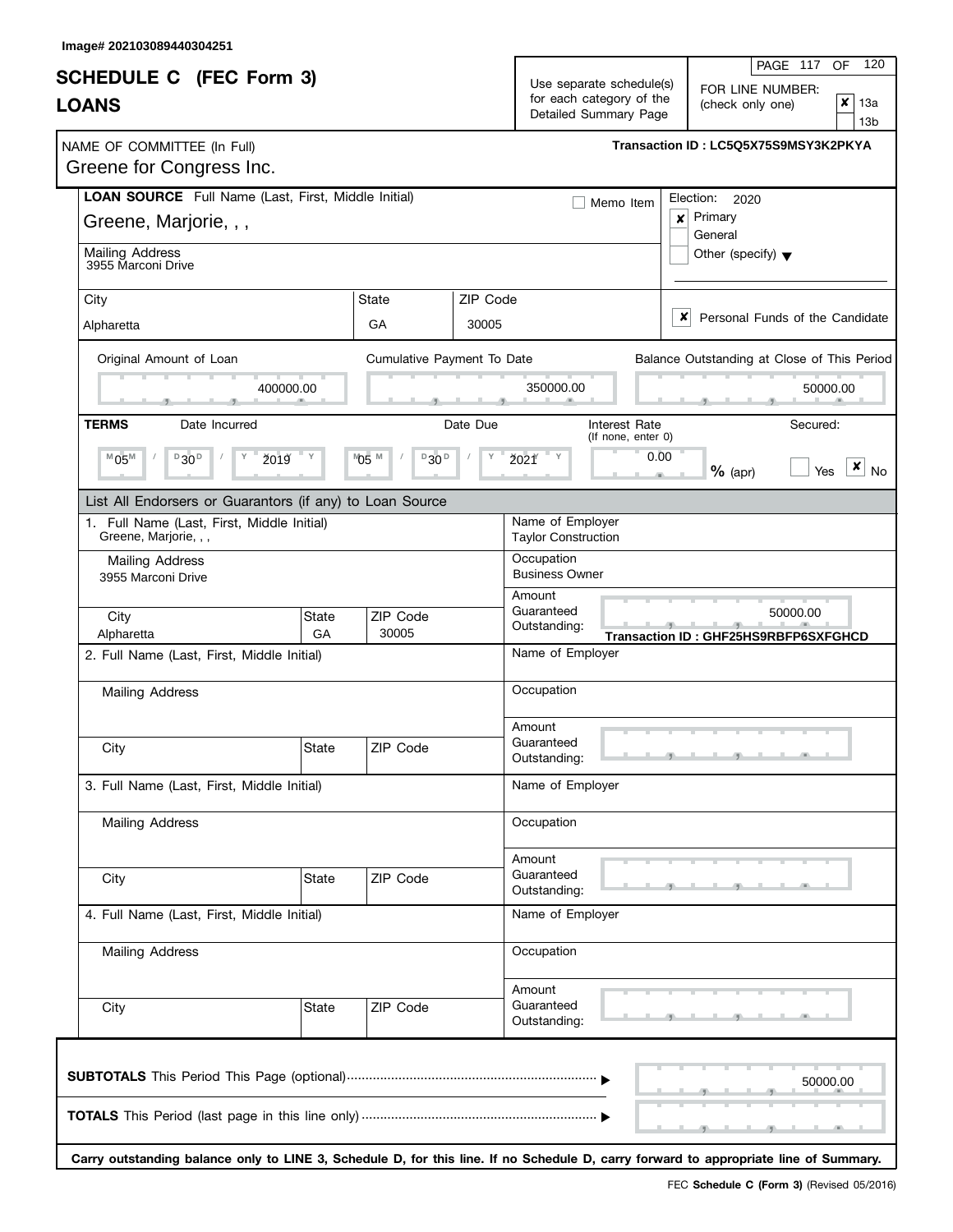| <b>SCHEDULE C</b> (FEC Form 3)<br><b>LOANS</b>                                                                                       |                                          | PAGE 118<br><b>OF</b><br>Use separate schedule(s)<br>FOR LINE NUMBER:<br>for each category of the<br>$\pmb{\times}$<br>(check only one)<br>Detailed Summary Page |                                                            |                                                          |
|--------------------------------------------------------------------------------------------------------------------------------------|------------------------------------------|------------------------------------------------------------------------------------------------------------------------------------------------------------------|------------------------------------------------------------|----------------------------------------------------------|
| NAME OF COMMITTEE (In Full)<br>Greene for Congress Inc.                                                                              |                                          |                                                                                                                                                                  |                                                            | 13b<br>Transaction ID: LKV2JUQZZWNNJ2GX7XFC              |
| LOAN SOURCE Full Name (Last, First, Middle Initial)<br>Greene, Marjorie, , ,                                                         |                                          |                                                                                                                                                                  | Memo Item                                                  | Election:<br>2020<br>Primary<br>$\boldsymbol{x}$         |
| <b>Mailing Address</b><br>3955 Marconi Drive                                                                                         |                                          |                                                                                                                                                                  |                                                            | General<br>Other (specify) $\blacktriangledown$          |
| City<br>Alpharetta                                                                                                                   | State<br>GA                              | ZIP Code<br>30005                                                                                                                                                |                                                            | x<br>Personal Funds of the Candidate                     |
| Original Amount of Loan<br>200000.00                                                                                                 | Cumulative Payment To Date               |                                                                                                                                                                  | 0.00                                                       | Balance Outstanding at Close of This Period<br>200000.00 |
| <b>TERMS</b><br>Date Incurred<br>$M_{12}M$<br>$D$ 19 $D$<br>ž019                                                                     | $M_2$ $\overline{2}$ $M_2$<br>$D$ 31 $D$ | Date Due                                                                                                                                                         | Interest Rate<br>(If none, enter 0)<br>0.00<br><b>Ž020</b> | Secured:<br>×<br>$%$ (apr)<br><b>No</b><br>Yes           |
| List All Endorsers or Guarantors (if any) to Loan Source<br>1. Full Name (Last, First, Middle Initial)                               |                                          |                                                                                                                                                                  | Name of Employer                                           |                                                          |
| Greene, Marjorie, , ,<br>Mailing Address<br>3955 Marconi Drive                                                                       |                                          | <b>Taylor Construction</b><br>Occupation<br><b>Business Owner</b>                                                                                                |                                                            |                                                          |
| City<br><b>State</b><br>Alpharetta<br>GA                                                                                             | ZIP Code<br>30005                        |                                                                                                                                                                  | Amount<br>Guaranteed<br>Outstanding:                       | 200000.00<br>Transaction ID: GLADFLIJE5L239S83LKJ        |
| 2. Full Name (Last, First, Middle Initial)                                                                                           |                                          |                                                                                                                                                                  | Name of Employer                                           |                                                          |
| <b>Mailing Address</b>                                                                                                               |                                          |                                                                                                                                                                  | Occupation<br>Amount                                       |                                                          |
| State<br>City                                                                                                                        | <b>ZIP Code</b>                          |                                                                                                                                                                  | Guaranteed<br>Outstanding:                                 |                                                          |
| 3. Full Name (Last, First, Middle Initial)                                                                                           |                                          |                                                                                                                                                                  | Name of Employer                                           |                                                          |
| <b>Mailing Address</b>                                                                                                               |                                          |                                                                                                                                                                  | Occupation                                                 |                                                          |
| City<br><b>State</b>                                                                                                                 | ZIP Code                                 |                                                                                                                                                                  | Amount<br>Guaranteed<br>Outstanding:                       |                                                          |
| 4. Full Name (Last, First, Middle Initial)                                                                                           |                                          |                                                                                                                                                                  | Name of Employer                                           |                                                          |
| Mailing Address                                                                                                                      |                                          |                                                                                                                                                                  | Occupation                                                 |                                                          |
| City<br><b>State</b>                                                                                                                 | ZIP Code                                 |                                                                                                                                                                  | Amount<br>Guaranteed<br>Outstanding:                       |                                                          |
|                                                                                                                                      |                                          |                                                                                                                                                                  |                                                            | 200000.00                                                |
| Carry outstanding balance only to LINE 3, Schedule D, for this line. If no Schedule D, carry forward to appropriate line of Summary. |                                          |                                                                                                                                                                  |                                                            |                                                          |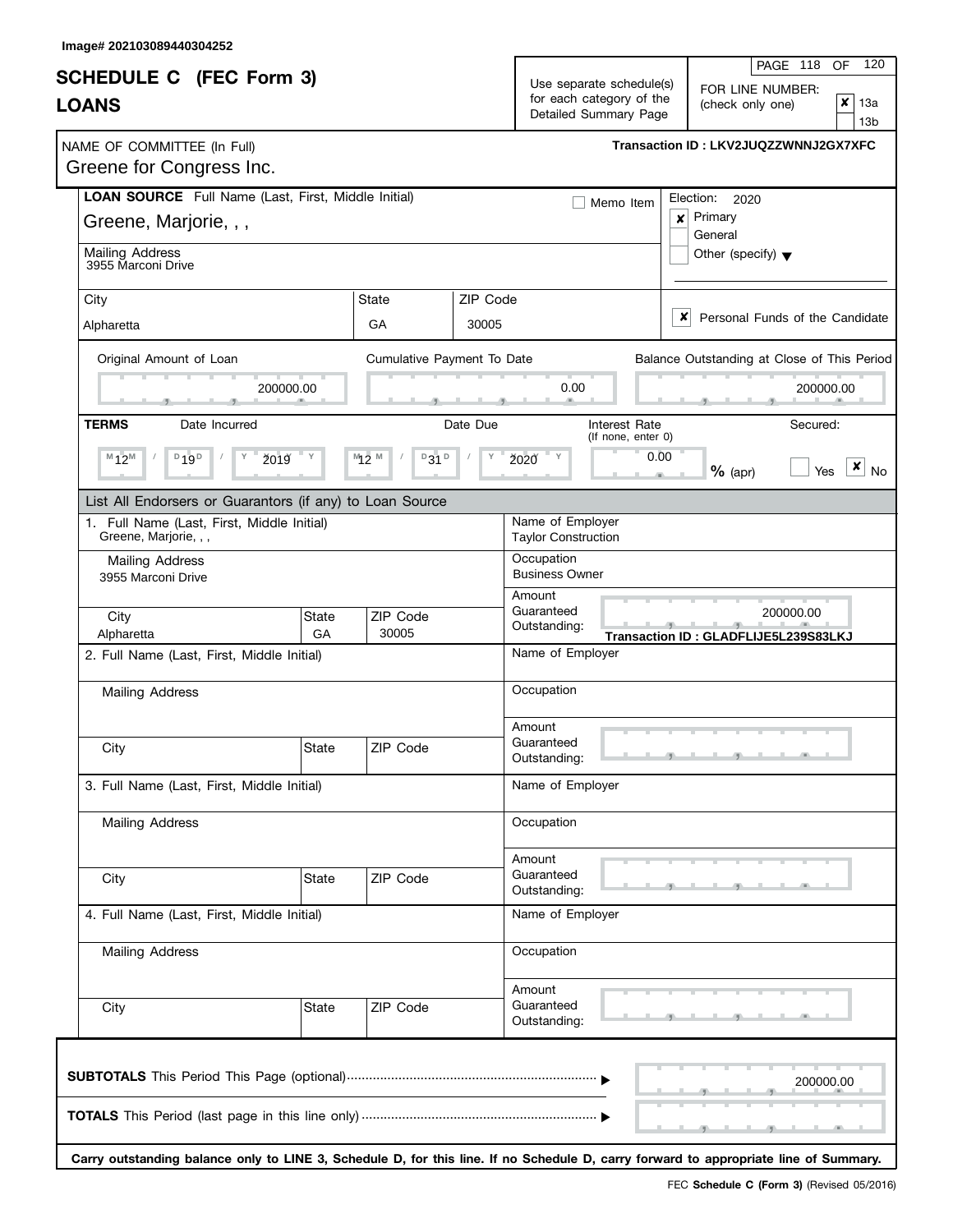|                                                                                  |             |                            |                                                                                                                                         |                                                                   | 120<br>PAGE 119<br>OF                                                                                                                |
|----------------------------------------------------------------------------------|-------------|----------------------------|-----------------------------------------------------------------------------------------------------------------------------------------|-------------------------------------------------------------------|--------------------------------------------------------------------------------------------------------------------------------------|
| <b>SCHEDULE C</b> (FEC Form 3)<br><b>LOANS</b>                                   |             |                            | Use separate schedule(s)<br>FOR LINE NUMBER:<br>for each category of the<br>$\pmb{\times}$<br>(check only one)<br>Detailed Summary Page |                                                                   |                                                                                                                                      |
| NAME OF COMMITTEE (In Full)<br>Greene for Congress Inc.                          |             |                            |                                                                                                                                         |                                                                   | Transaction ID: LS6VARPCB8XBRZQPFYBX                                                                                                 |
| LOAN SOURCE Full Name (Last, First, Middle Initial)<br>Greene, Marjorie, , ,     |             |                            |                                                                                                                                         | Memo Item                                                         | Election: 2020<br>Primary<br>General                                                                                                 |
| <b>Mailing Address</b><br>3955 Marconi Drive                                     |             |                            |                                                                                                                                         |                                                                   | $\vert x \vert$ Other (specify) $\vert x \vert$<br>Runoff                                                                            |
| City<br>Alpharetta                                                               |             | <b>State</b><br>GA         | ZIP Code<br>30005                                                                                                                       |                                                                   | x<br>Personal Funds of the Candidate                                                                                                 |
| Original Amount of Loan                                                          | 200000.00   | Cumulative Payment To Date |                                                                                                                                         | 0.00                                                              | Balance Outstanding at Close of This Period<br>200000.00                                                                             |
| <b>TERMS</b><br>Date Incurred<br>$^{\mathbb{M}}$ 06 $^{\mathbb{M}}$<br>$D_{29}D$ | <b>Ž020</b> | $M_2$ $M_2$<br>$D$ 31 $D$  | Date Due                                                                                                                                | <b>Interest Rate</b><br>(If none, enter 0)<br>0.00<br><b>Ž020</b> | Secured:<br>x<br>$%$ (apr)<br><b>No</b><br>Yes                                                                                       |
| List All Endorsers or Guarantors (if any) to Loan Source                         |             |                            |                                                                                                                                         |                                                                   |                                                                                                                                      |
| 1. Full Name (Last, First, Middle Initial)<br>Greene, Marjorie, , ,              |             |                            |                                                                                                                                         | Name of Employer<br><b>Taylor Construction</b>                    |                                                                                                                                      |
| Mailing Address<br>3955 Marconi Drive                                            |             |                            |                                                                                                                                         | Occupation<br><b>Business Owner</b><br>Amount                     |                                                                                                                                      |
| City<br>Alpharetta                                                               | State<br>GA | ZIP Code<br>30005          |                                                                                                                                         | Guaranteed<br>Outstanding:                                        | 200000.00<br>Transaction ID: GVCX2TNQM43G9PXVTMEQ                                                                                    |
| 2. Full Name (Last, First, Middle Initial)                                       |             |                            |                                                                                                                                         | Name of Employer                                                  |                                                                                                                                      |
| <b>Mailing Address</b>                                                           |             |                            |                                                                                                                                         | Occupation                                                        |                                                                                                                                      |
| City                                                                             | State       | ZIP Code                   |                                                                                                                                         | Amount<br>Guaranteed<br>Outstanding:                              | المستوات المست                                                                                                                       |
| 3. Full Name (Last, First, Middle Initial)                                       |             |                            |                                                                                                                                         | Name of Employer                                                  |                                                                                                                                      |
| <b>Mailing Address</b>                                                           |             |                            |                                                                                                                                         | Occupation                                                        |                                                                                                                                      |
| City                                                                             | State       | ZIP Code                   |                                                                                                                                         | Amount<br>Guaranteed<br>Outstanding:                              |                                                                                                                                      |
| 4. Full Name (Last, First, Middle Initial)                                       |             |                            |                                                                                                                                         | Name of Employer                                                  |                                                                                                                                      |
| Mailing Address                                                                  |             |                            |                                                                                                                                         | Occupation                                                        |                                                                                                                                      |
| City                                                                             | State       | ZIP Code                   |                                                                                                                                         | Amount<br>Guaranteed<br>Outstanding:                              |                                                                                                                                      |
|                                                                                  |             |                            |                                                                                                                                         |                                                                   | 200000.00                                                                                                                            |
|                                                                                  |             |                            |                                                                                                                                         |                                                                   | Carry outstanding balance only to LINE 3, Schedule D, for this line. If no Schedule D, carry forward to appropriate line of Summary. |